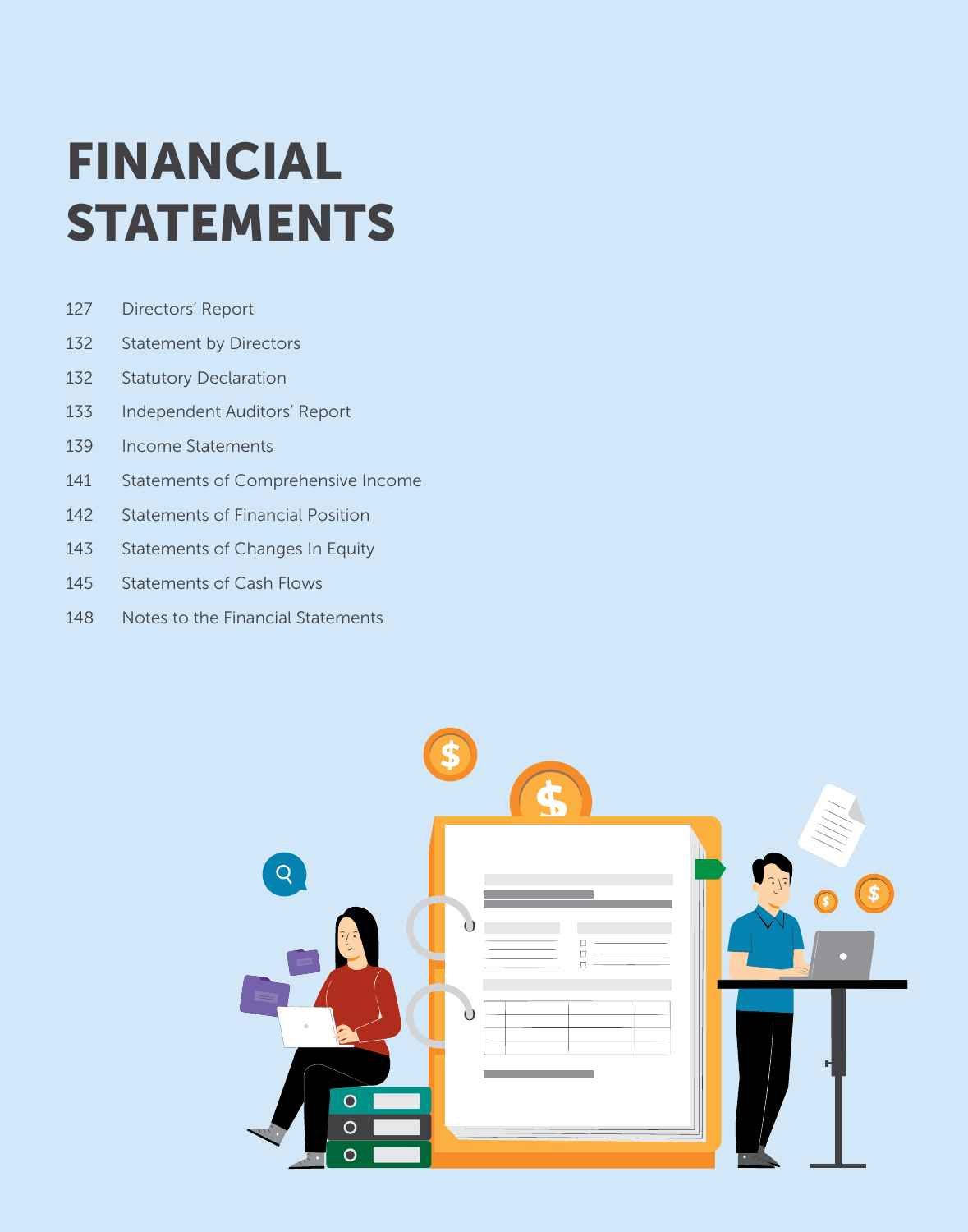## DIRECTORS' REPORT

#### **DIRECTORS' REPORT**

The Directors have pleasure in submitting their report together with the audited financial statements of the Group and the Company for the financial year ended 31 March 2021.

#### **PRINCIPAL ACTIVITIES**

The Company is an investment holding company, principally engaged in the provision of management services to its subsidiaries.

The principal activities and other information of the subsidiaries are as disclosed in Note 16 to the financial statements.

#### **RESULTS**

|                                   | Group<br><b>RM'000</b> | Company<br><b>RM'000</b> |
|-----------------------------------|------------------------|--------------------------|
| Net profit for the financial year | 189,495                | 72,975                   |

#### **RESERVES AND PROVISIONS**

There were no material transfers to or from reserves or provisions during the financial year other than as disclosed in the financial statements.

In the opinion of the Directors, the results of the operations of the Group and of the Company during the financial year were not substantially affected by any item, transaction or event of a material and unusual nature.

#### **DIVIDEND**

Since the end of the previous financial year, the Company paid an interim single tier dividend of 3.00 sen per ordinary share totalling RM23,492,631 which was declared on 17 September 2020 and paid on 23 October 2020 in respect of the financial year ended 31 March 2021.

#### **OPTIONS GRANTED OVER UNISSUED SHARES**

No options were granted to any person to take up unissued shares of the Company since the beginning of the financial year to the date of this report.

#### **SIGNIFICANT AND SUBSEQUENT EVENT**

The details of significant event during the year and subsequent event after the year are disclosed in Note 40 to the financial statements.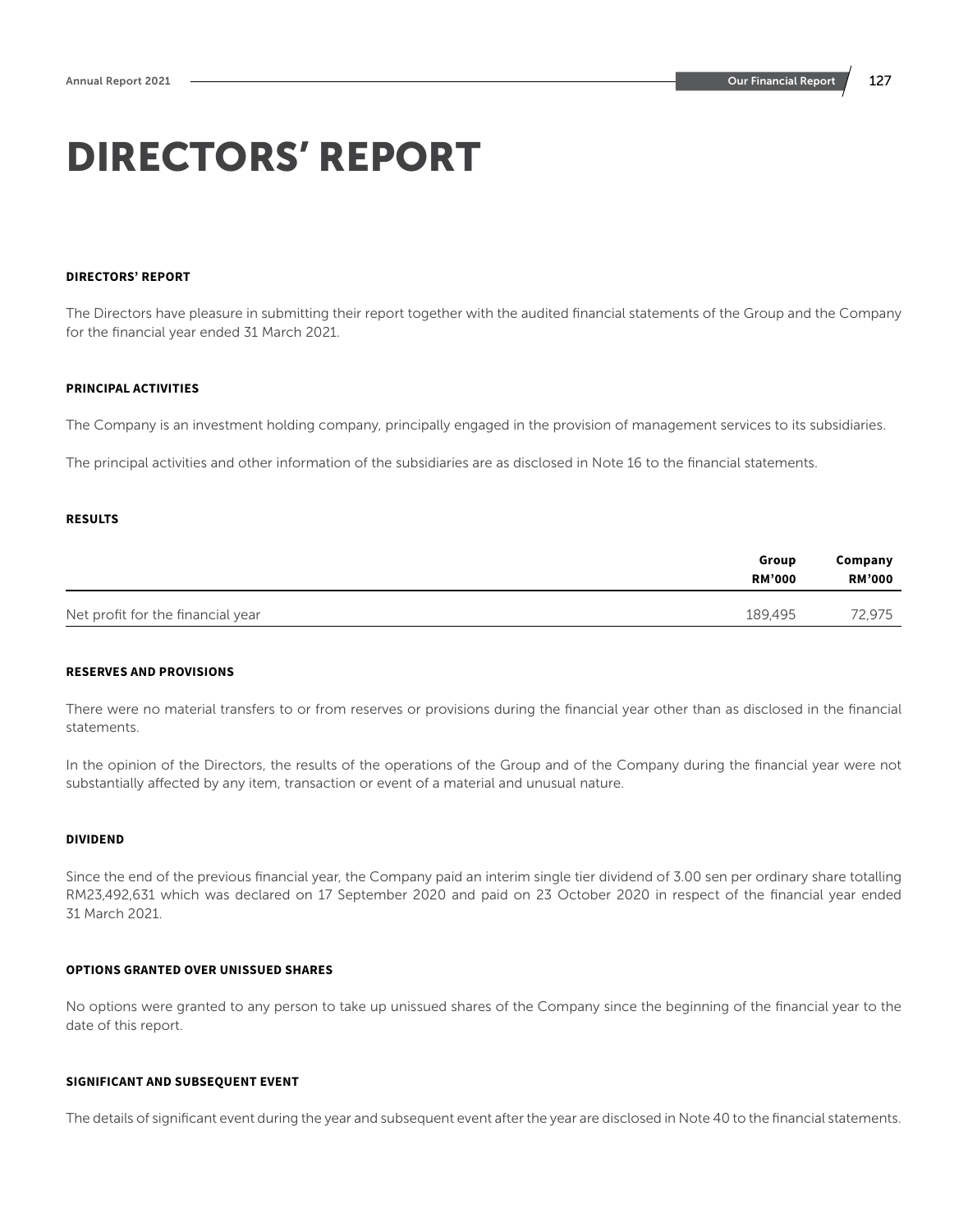#### DIRECTORS' REPORT

#### **DIRECTORS**

The names of the Directors of the Company and its subsidiaries in office since the beginning of the financial year to the date of this report are:

| <b>Name of Directors</b>                   | <b>Holding</b><br>Company | <b>Subsidiaries</b>                 |                                     |                                           |                                    |                |                                     |
|--------------------------------------------|---------------------------|-------------------------------------|-------------------------------------|-------------------------------------------|------------------------------------|----------------|-------------------------------------|
|                                            | MNRB*                     | Malaysian<br>Re*                    | Family*                             | Takaful IKHLAS Takaful IKHLAS<br>General* | MRDL*                              | MSSB*          | SSB*                                |
| Datuk Johar Che Mat                        | $\checkmark$              | $\bar{a}$                           | $\checkmark$                        | $\checkmark$                              | $\checkmark$                       |                | L.                                  |
| George Oommen                              | $\checkmark$              | $\checkmark$                        | $\checkmark$                        | $\checkmark$                              | $\checkmark$                       |                | $\overline{a}$                      |
| <b>Khalid Sufat</b>                        | ✓                         | $\checkmark$                        | ÷                                   | $\overline{\phantom{0}}$                  | $\overline{\phantom{a}}$           | L.             | L.                                  |
| Junaidah Mohd Said                         | $\checkmark$              | $\overline{\phantom{a}}$            | $\overline{a}$                      | $\overline{\phantom{a}}$                  | $\overline{a}$                     | $\overline{a}$ | $\overline{a}$                      |
| Zaida Khalida Shaari                       | $\checkmark$              | $\overline{a}$                      |                                     | $\overline{\phantom{a}}$                  | $\overline{a}$                     |                |                                     |
| Dato' Wan Roshdi Wan<br>Musa               | $\checkmark$              | $\overline{a}$                      |                                     | $\overline{\phantom{a}}$                  | J.                                 |                | ÷                                   |
| Zaharudin Daud                             | $\overline{a}$            | Appointed on<br>23 November<br>2020 | Appointed on<br>23 November<br>2020 | Appointed on<br>23 November<br>2020       | Appointed on<br>21 January<br>2021 |                |                                     |
| Hijah Arifakh Othman                       | $\overline{a}$            | $\sim$                              |                                     | $\checkmark$                              | $\bar{a}$                          | $\overline{a}$ | $\overline{a}$                      |
| Rosinah Mohd Salleh                        | $\frac{1}{2}$             | L,                                  |                                     | $\checkmark$                              | $\frac{1}{2}$                      |                |                                     |
| Arul Sothy S Mylvaganam                    | $\overline{\phantom{a}}$  | L,                                  |                                     | $\checkmark$                              | J.                                 |                |                                     |
| Noor Rida Hamzah                           | $\overline{a}$            | $\overline{a}$                      | $\checkmark$                        | $\overline{\phantom{a}}$                  | $\overline{a}$                     | ÷.             | $\overline{a}$                      |
| Professor Dato' Dr.<br>Ahmad Hidayat Buang | $\overline{a}$            | $\overline{a}$                      | $\checkmark$                        | $\overline{\phantom{a}}$                  | L,                                 |                | $\overline{a}$                      |
| Shareen Ooi Bee Hong                       | $\overline{\phantom{a}}$  | $\overline{a}$                      | $\checkmark$                        | $\overline{a}$                            | $\overline{a}$                     |                | $\overline{a}$                      |
| Woon Tai Hai                               | $\overline{a}$            | $\overline{\phantom{a}}$            | $\checkmark$                        | $\checkmark$                              | $\overline{\phantom{a}}$           | ÷              | ÷                                   |
| Datin Zaimah Zakaria                       | $\overline{a}$            | $\checkmark$                        |                                     | $\overline{a}$                            | L,                                 | $\overline{a}$ | $\overline{a}$                      |
| Datuk Nik Moustpha Nik<br>Hassan           | $\overline{a}$            | $\sim$                              |                                     | $\checkmark$                              | L,                                 |                |                                     |
| Velayudhan Harikes                         | $\overline{a}$            | Appointed on<br>1 April 2021        |                                     | L,                                        | $\overline{a}$                     |                | $\overline{a}$                      |
| Dato' Amirudin Abdul<br>Halim              |                           | $\overline{a}$                      |                                     | Appointed on<br>1 April 2021              |                                    |                |                                     |
| Rizal Mohd Zin                             |                           |                                     |                                     |                                           |                                    |                | Appointed on<br>20 November<br>2020 |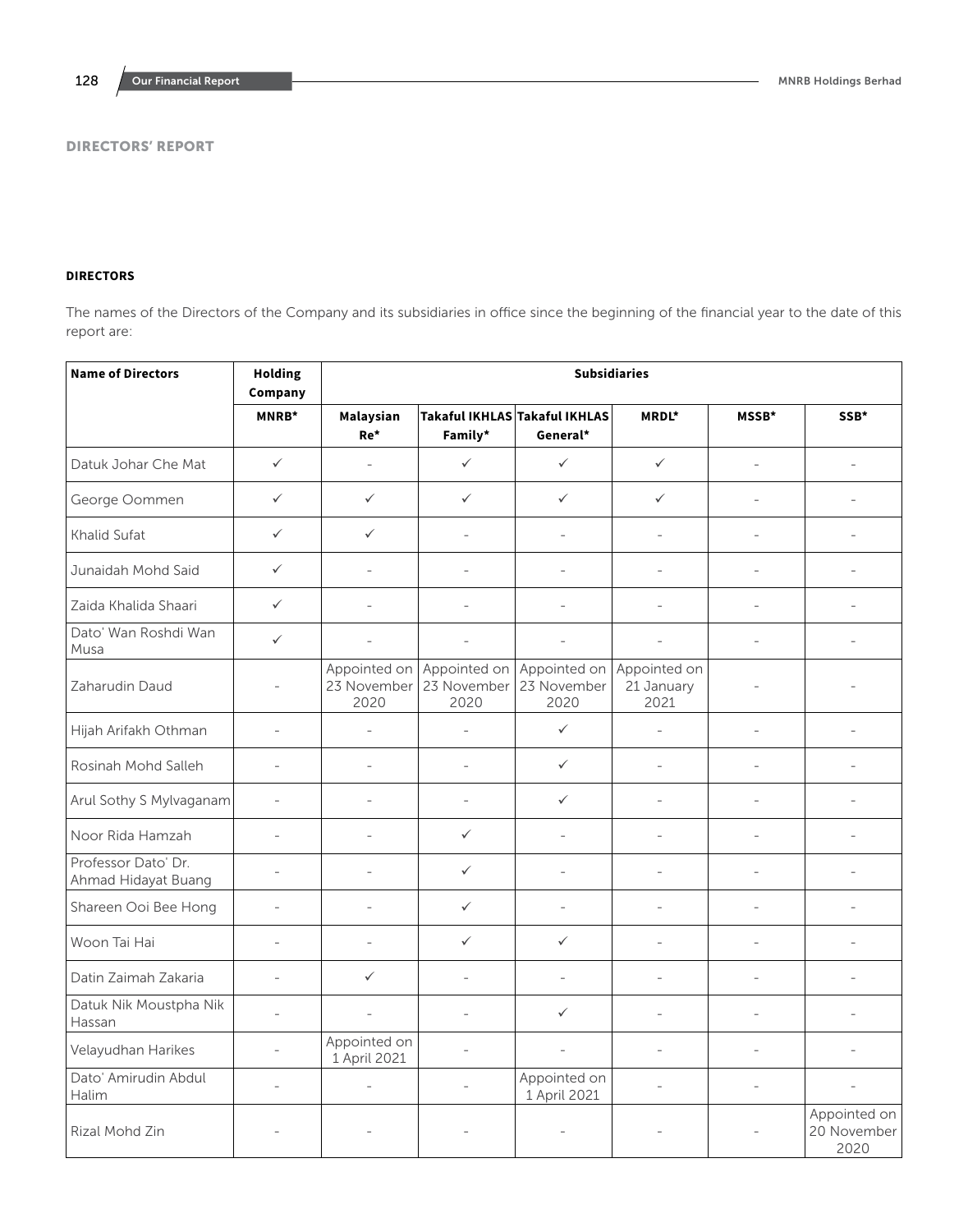|                          | <b>Holding</b><br><b>Company</b> | <b>Subsidiaries</b>                 |                                            |                                             |                                    |       |                                    |
|--------------------------|----------------------------------|-------------------------------------|--------------------------------------------|---------------------------------------------|------------------------------------|-------|------------------------------------|
| <b>Name of Directors</b> | MNRB*                            | <b>Malaysian</b><br>$Re*$           | <b>Takaful</b><br><b>IKHLAS</b><br>Family* | <b>Takaful</b><br><b>IKHLAS</b><br>General* | <b>MRDL*</b>                       | MSSB* | SSB*                               |
| Zainudin Ishak           |                                  |                                     |                                            | $\overline{\phantom{a}}$                    | ✓                                  | ✓     |                                    |
| Norazman Hashim          |                                  |                                     |                                            | ۰                                           |                                    | ✓     | $\checkmark$                       |
| Mustaffa Ahmad           |                                  | Resigned on<br>22 September<br>2020 |                                            |                                             |                                    |       |                                    |
| Mohd Din Merican         |                                  | Resigned on<br>23 November<br>2020  | Resigned on<br>23 November<br>2020         | Resigned on<br>22 September<br>2020         | Resigned on<br>23 November<br>2020 |       | Resigned on<br>23 November<br>2020 |

In accordance with Clause 91 of the Company's Constitution, Datuk Johar Che Mat and Zaida Khalida Shaari will be retiring at the forthcoming Annual General Meeting and, being eligible, offer themselves for re-election.

MNRB - MNRB Holdings Berhad Malaysian Re - Malaysian Reinsurance Berhad Takaful IKHLAS Family - Takaful Ikhlas Family Berhad Takaful IKHLAS General - Takaful Ikhlas General Berhad MRDL - Malaysian Re (Dubai) Ltd. MSSB - MMIP Services Sdn Bhd SSB - Sinar Seroja Berhad

#### DIRECTORS' BENEFITS

Neither at the end of the financial year, nor at any time during that year, did there subsist any arrangement to which the Company or its subsidiaries were a party, whereby the Directors might acquire benefits by means of acquisition of shares in or debentures of the Company or any other body corporate.

Since the end of the previous financial year, no Director has received or become entitled to receive any benefit (other than benefits included in the aggregate amount of emoluments received or due and receivable by the Directors from the Company or the fixed salary and benefits receivable as a full-time employee of the Company as disclosed in Notes 9, 10 and 32 to the financial statements or benefits receivable from related corporations) by reason of a contract made by the Company or a related corporation with the Director or with a firm of which the Director is a member, or with a company in which the Director has a substantial financial interest to be disclosed under Part 1, Section 3 of the Fifth Schedule of the Companies Act, 2016.

During the financial year, the Company purchased a Directors and Officers Liability Takaful cover to provide indemnity to all directors of the MNRB Group for a limit of RM50 million at a contribution of RM62,000.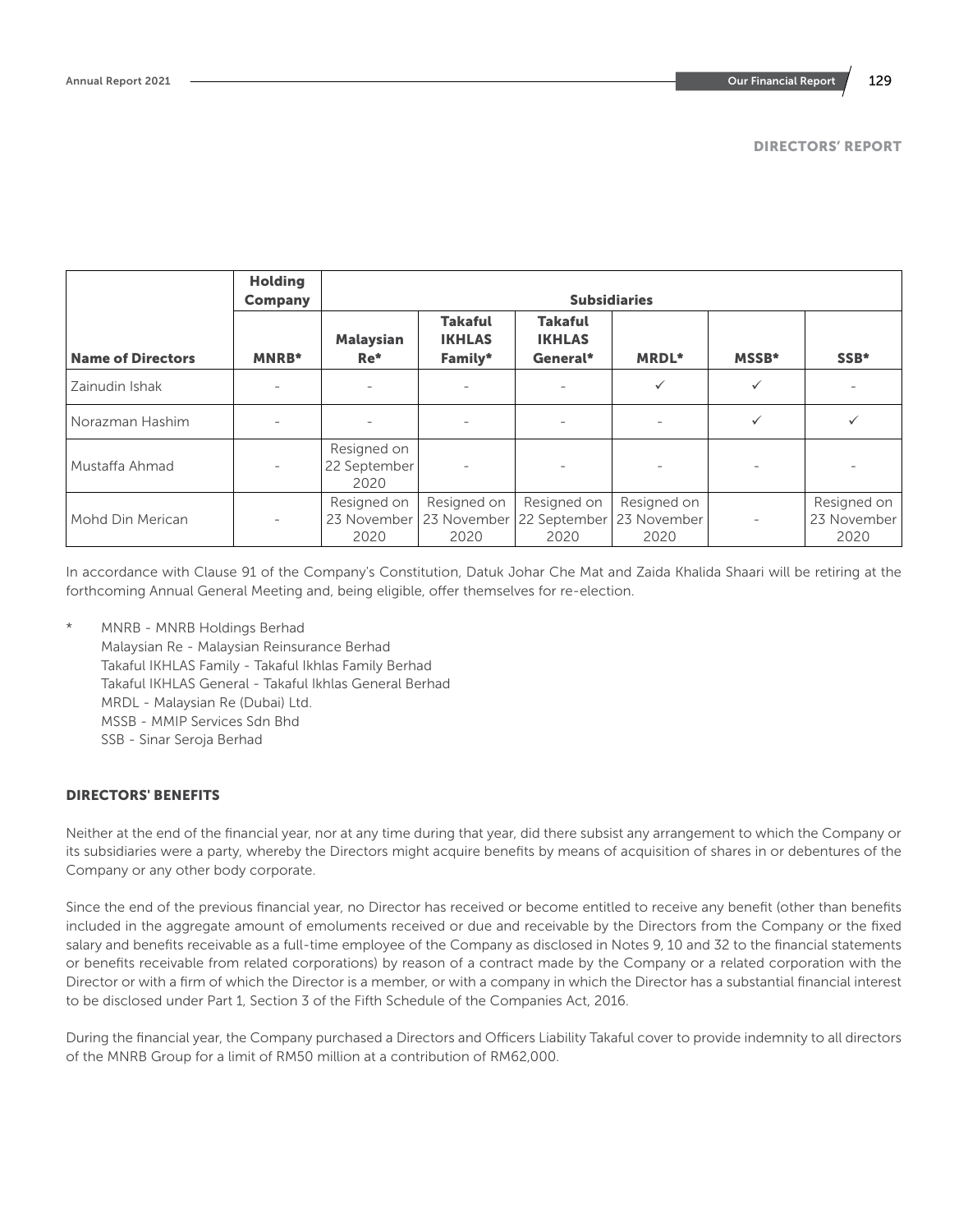#### DIRECTORS' REPORT

#### DIRECTORS' INTEREST

According to the register of Directors' shareholdings, none of the Directors in office at the end of the financial year had any interest in shares of the Company or its related corporation during the financial year.

#### OTHER STATUTORY INFORMATION

- (a) Before the income statements, statements of comprehensive income and statements of financial position of the Group and the Company were made out, the Directors took reasonable steps:
	- (i) to ascertain that proper action had been taken in relation to the writing off of bad debts and the making of allowance for doubtful debts and satisfied themselves that there were no known bad debts and that adequate allowance had been made for doubtful debts;
	- (ii) to ensure that any current assets which were unlikely to realise their values as shown in the accounting records in the ordinary course of business had been written down to an amount which they might be expected to realise.
- (b) At the date of this report, the Directors are not aware of any circumstances which would render:
	- (i) it necessary to write off any bad debts or the amount of the allowance for doubtful debts in the financial statements of the Group and of the Company inadequate to any substantial extent; and
	- (ii) the values attributed to the current assets in the financial statements of the Group and of the Company misleading.
- (c) At the date of this report, the Directors are not aware of any circumstances which have arisen which would render adherence to the existing method of valuation of assets or liabilities of the Group and of the Company misleading or inappropriate.
- (d) At the date of this report, the Directors are not aware of any circumstances not otherwise dealt with in this report or in the financial statements of the Group and of the Company which would render any amount stated in the financial statements misleading.
- (e) As at the date of this report, there does not exist:
	- (i) any charge on the assets of the Group or of the Company which has arisen since the end of the financial year which secures the liabilities of any other person; or
	- (ii) any contingent liability of the Group or of the Company which has arisen since the end of the financial year other than those arising in the normal course of business of the Group and the Company.
- (f) In the opinion of the Directors:
	- (i) no contingent liability or other liability has become enforceable or is likely to become enforceable within the period of twelve months after the end of the financial year which will or may affect the ability of the Group or of the Company to meet their obligations when they fall due; and
	- (ii) no item, transaction or event of a material and unusual nature has arisen in the interval between the end of the financial year and the date of this report which is likely to affect substantially the results of the operations of the Group or of the Company for the financial year in which this report is made.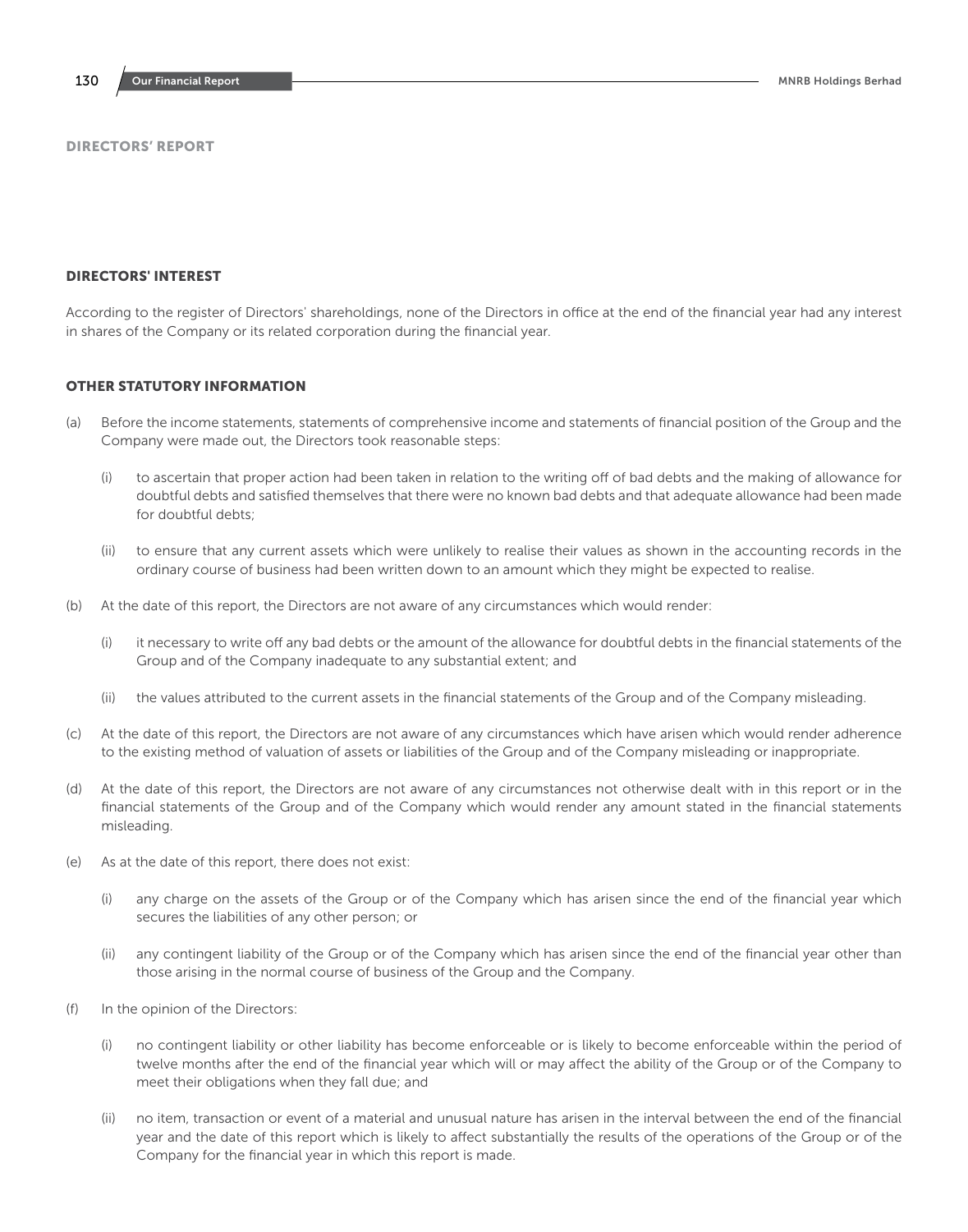DIRECTORS' REPORT

#### OTHER STATUTORY INFORMATION (CONT'D.)

For the purpose of paragraphs (e)(ii) and (f)(i) above, contingent or other liabilities do not include liabilities arising from reinsurance, takaful and retakaful contracts underwritten in the ordinary course of business of the reinsurance/retakaful and takaful subsidiaries and associate companies.

#### AUDITORS AND AUDITORS' REMUNERATION

The retiring auditors, Messrs. Ernst & Young PLT, have expressed their willingness to accept re-appointment. Details of the auditors' remuneration for their service as auditors are disclosed in Note 9 of the statutory financial statements.

Signed on behalf of the Board in accordance with a resolution of the Directors dated 25 June 2021.

Datuk Johar Che Mat

Kuala Lumpur, Malaysia

Khalid Sufat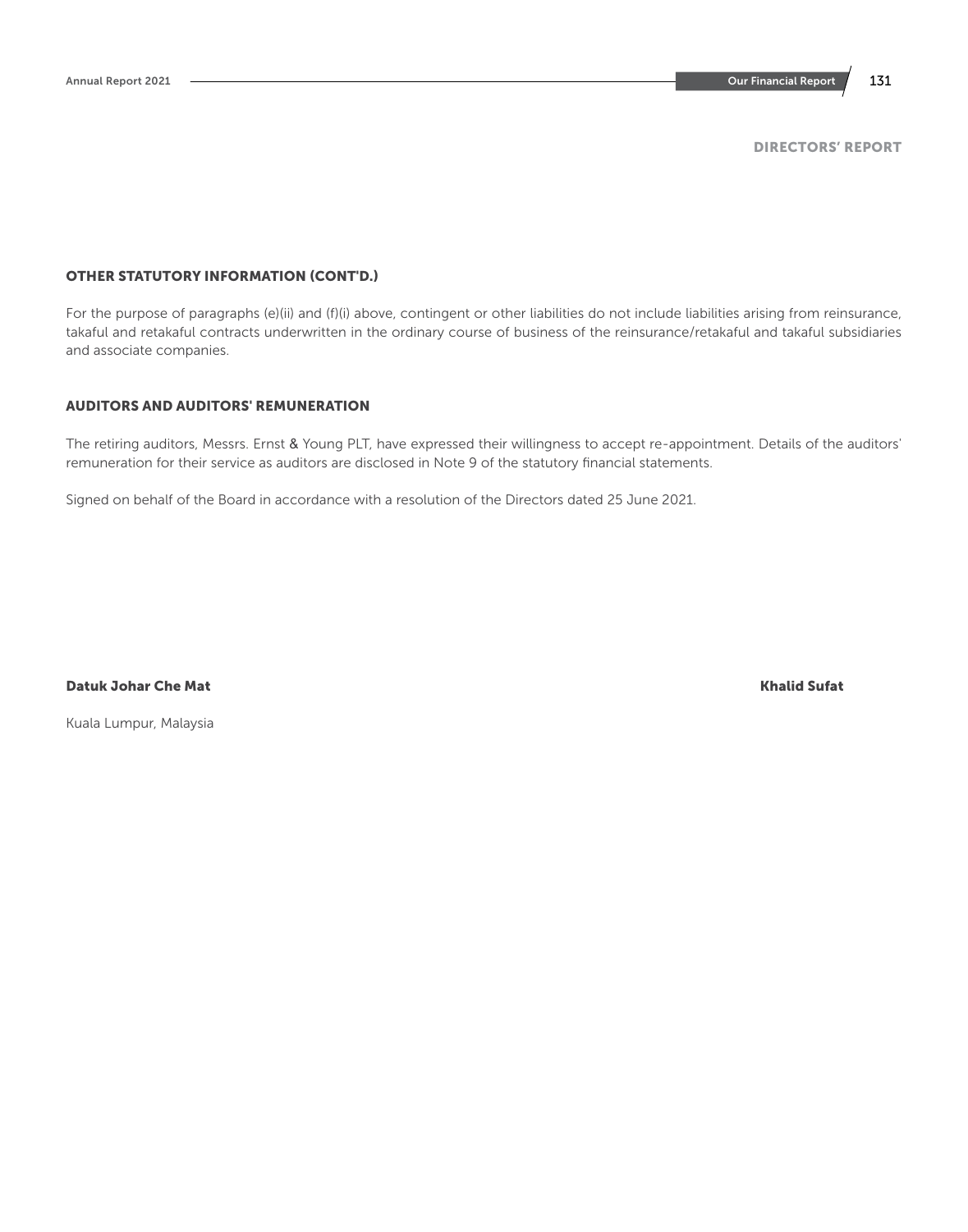### STATEMENT BY DIRECTORS

Pursuant to Section 251(2) of the Companies Act, 2016

We, Datuk Johar Che Mat and Khalid Sufat, being two of the Directors of MNRB Holdings Berhad, do hereby state that, in the opinion of the Directors, the accompanying financial statements set out on pages 139 to 310 are drawn up in accordance with Malaysian Financial Reporting Standards, International Financial Reporting Standards and the requirements of the Companies Act, 2016 in Malaysia, so as to give a true and fair view of the financial position of the Group and of the Company as at 31 March 2021 and of the results and the cash flows of the Group and of the Company for the year then ended.

Signed on behalf of the Board in accordance with a resolution of the Directors dated 25 June 2021.

Datuk Johar Che Mat

Kuala Lumpur, Malaysia

Khalid Sufat

## STATUTORY DECLARATION

Pursuant to Section 251(1)(b) of the Companies Act, 2016

I, Norazman Hashim (MIA membership no. 5817), being the officer primarily responsible for the financial management of MNRB Holdings Berhad, do solemnly and sincerely declare that the accompanying financial statements set out on pages 139 to 310 are in my opinion correct, and I make this solemn declaration conscientiously believing the same to be true and by virtue of the provisions of the Statutory Declarations Act, 1960.

Subscribed and solemnly declared by  $\qquad \qquad$  ) the abovenamed Norazman Hashim (a) at Kuala Lumpur in Wilayah Persekutuan ) on 28 July 2021. )

Norazman Hashim

Before me,

Commissioner for Oaths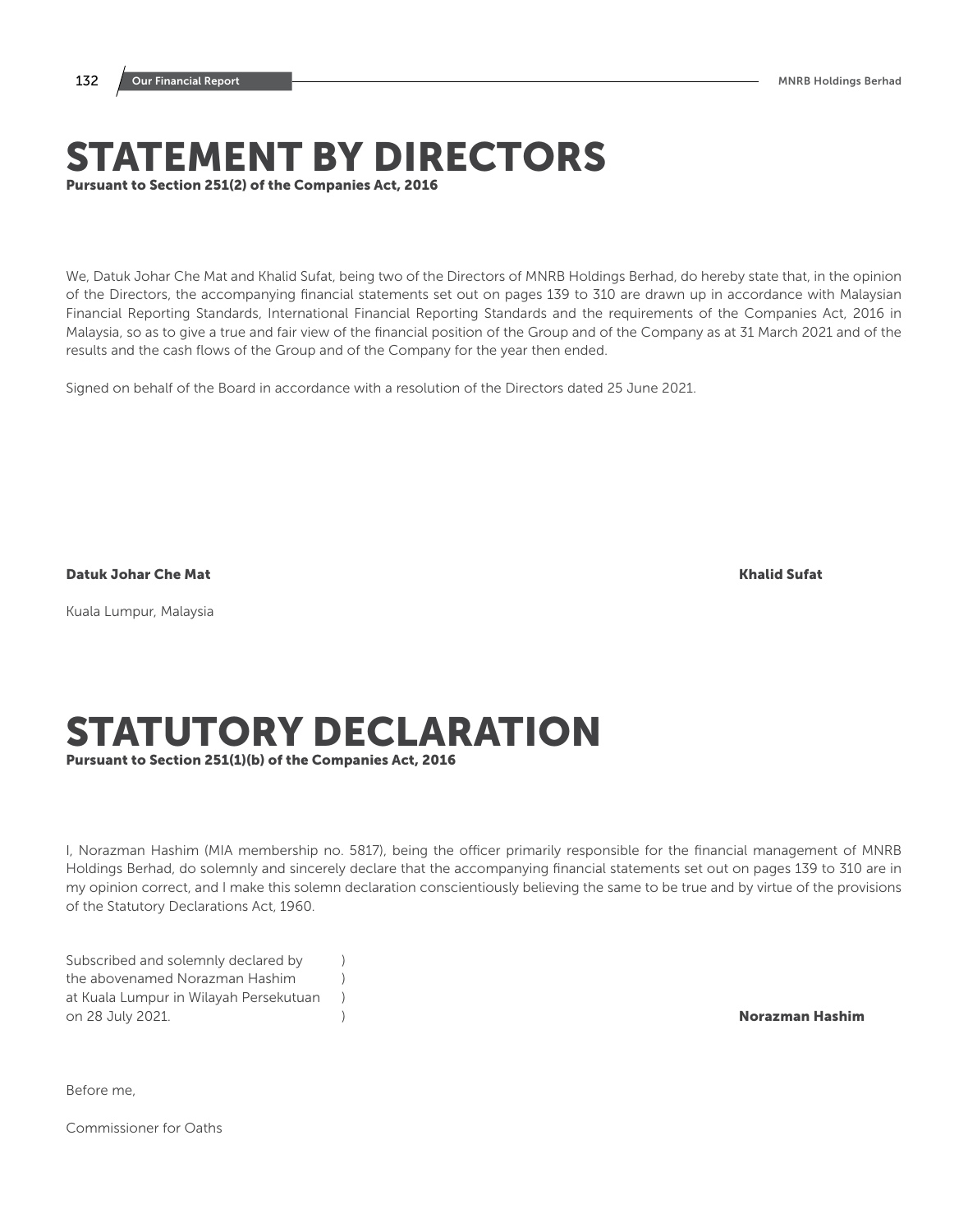### INDEPENDENT AUDITORS' REPORT

to the members of MNRB Holdings Berhad (Incorporated in Malaysia)

#### REPORT ON THE AUDIT OF THE FINANCIAL STATEMENTS

#### *Opinion*

We have audited the financial statements of MNRB Holdings Berhad, which comprise the statements of financial position as at 31 March 2021 of the Group and of the Company, and the income statements, statements of comprehensive income, statements of changes in equity and statements of cash flows of the Group and of the Company for the year then ended, and notes to the financial statements, including a summary of significant accounting policies, as set out on pages 139 to 310.

In our opinion, the accompanying financial statements give a true and fair view of the financial position of the Group and of the Company as at 31 March 2021, and of their financial performance and their cash flows for the year then ended in accordance with Malaysian Financial Reporting Standards, International Financial Reporting Standards and the requirements of the Companies Act, 2016 in Malaysia.

#### *Basis for opinion*

We conducted our audit in accordance with approved standards on auditing in Malaysia and International Standards on Auditing. Our responsibilities under those standards are further described in the *Auditors' responsibilities for the audit of the financial statements*  section of our report. We believe that the audit evidence we have obtained is sufficient and appropriate to provide a basis for our audit opinion.

#### *Independence and other ethical responsibilities*

We are independent of the Group and of the Company in accordance with the By-Laws (on Professional Ethics, Conduct and Practice) of the Malaysian Institute of Accountants ("By-Laws") and the International Code of Ethics for Professional Accountants (including International Independence Standards) ("IESBA Code"), and we have fulfilled our other ethical responsibilities in accordance with the By-Laws and the IESBA Code.

#### *Key audit matters*

Key audit matters are those matters that, in our professional judgement, were of most significance in our audit of the financial statements of the Group and of the Company for the current year. These matters were addressed in the context of our audit of the financial statements of the Group and the Company as a whole, and in forming our opinion thereon, and we do not provide a separate opinion on these matters. For each matter below, our description of how our audit addressed the matter is provided in that context.

We have fulfilled the responsibilities described in the *Auditors' responsibilities for the audit of the financial statements* section of our report, including in relation to these matters. Accordingly, our audit included the performance of procedures designed to respond to our assessment of the risks of material misstatement of the financial statements. The results of our audit procedures, including the procedures performed to address the matters below, provide the basis of our audit opinion on the accompanying financial statements.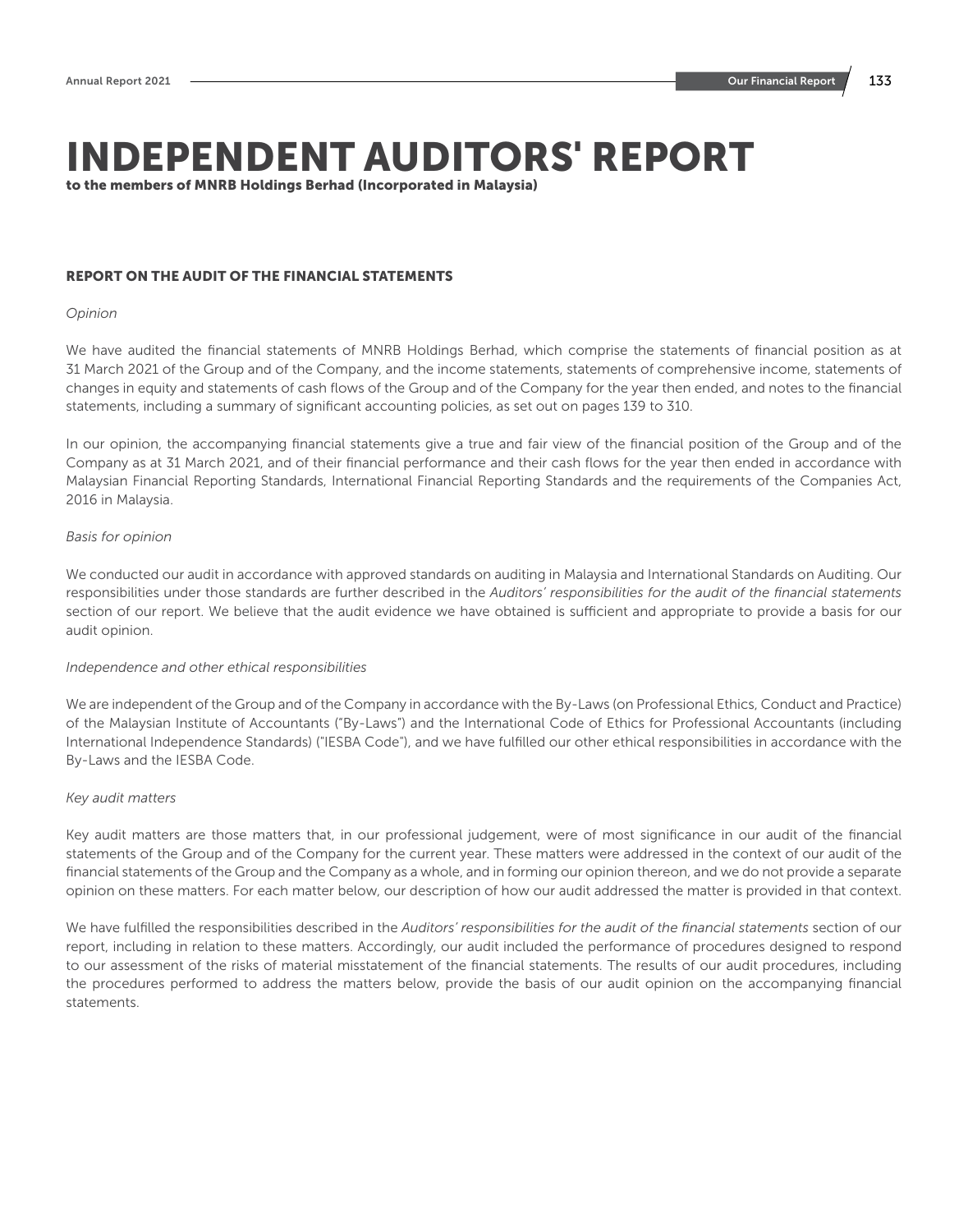#### INDEPENDENT AUDITORS' REPORT

TO THE MEMBERS OF MNRB HOLDINGS BERHAD (INCORPORATED IN MALAYSIA)

#### REPORT ON THE AUDIT OF THE FINANCIAL STATEMENTS (CONT'D.)

*Key audit matters (cont'd.)*

#### 1. *Insurance/takaful contract liabilities of the Group*

The Group's insurance/takaful contract liabilities as at 31 March 2021 amounted to RM6.3 billion (as disclosed in Note 20 to the financial statements) or approximately 85% of its total liabilities. The insurance/takaful contract liabilities include the following liabilities of the reinsurance/retakaful subsidiary, Malaysian Reinsurance Berhad, and the takaful subsidiaries,Takaful Ikhlas General Berhad and Takaful Ikhlas Family Berhad:

- (a) Premium/contribution and claim liabilities of the general reinsurance/retakaful and takaful businesses;
- (b) Actuarial liabilities of the family retakaful and takaful businesses;
- (c) Investment-linked participants' account of the family takaful business; and
- (d) Expense liabilities in respect of the shareholder's fund of the takaful and retakaful businesses.

These liabilities have been estimated based on standard actuarial valuation methodologies and other estimation models as allowed under the Risk-Based Capital Framework for Insurers and the Risk-Based Capital Framework for Takaful Operators issued by Bank Negara Malaysia as well as the accounting policies described in Notes 2.5, 2.6 and 2.7 to the financial statements for the valuation of the insurance/takaful contract liabilities of the Group.

The complexity of the actuarial valuation methodologies and other estimation models applied to derive the insurance/takaful contract liabilitites may give rise to estimation errors as a result of inadequate or incomplete data, the design and application of the relevant valuation models by the management's experts (i.e. the Appointed Actuaries) and the use of inappropriate assumptions. Significant professional judgement is applied by the Group in deriving the assumptions (as described in Note 3.2 to the financial statements) and any significant changes thereon may have a material effect on the insurance/takaful contract liabilities.

Our audit procedures were focused on the following key areas:

- Understanding and documenting the qualifications, objectivity and independence of the Appointed Actuaries tasked with estimating the insurance/takaful contract liabilities of the Group;
- Reviewing the reports prepared by the Appointed Actuaries in respect of the insurance/takaful contract liabilities of the Group;
- Assessing the valuation methodologies applied by the Group to derive the insurance/takaful contract liabilities;
- Assessing the design and testing the operating effectiveness of key internal controls over the actuarial valuation process with respect to financial reporting, including the bases used by the Group in determining and approving the key assumptions applied;
- Assessing the experience analyses of the reinsurance, retakaful and takaful businesses used during the setting of the key assumptions to derive the insurance/takaful contract liabilities and challenging the rationale applied by the Appointed Actuaries and management in deriving those assumptions. We have also also reviewed the impacts considered by the Group arising from the COVID-19 pandemic to the assumptions and the methodologies applied in deriving the valuation of the insurance/takaful contract liabilities. In addition and where appropriate, comparisons have also been made against other industry constituents and the experience of the respective subsidiaries;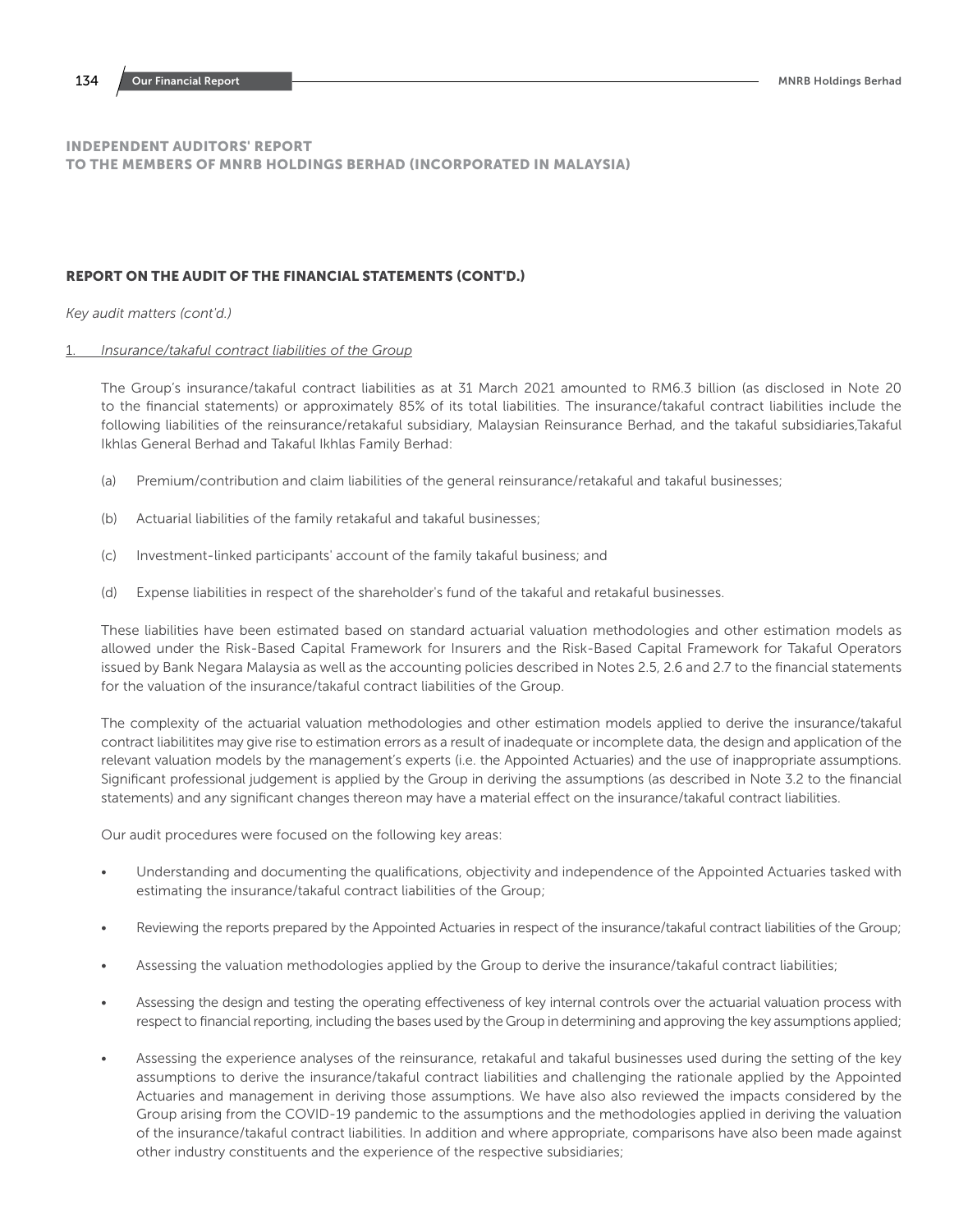#### INDEPENDENT AUDITORS' REPORT TO THE MEMBERS OF MNRB HOLDINGS BERHAD (INCORPORATED IN MALAYSIA)

#### REPORT ON THE AUDIT OF THE FINANCIAL STATEMENTS (CONT'D.)

*Key audit matters (cont'd.)*

#### 1. *Insurance/takaful contract liabilities of the Group (cont'd.)*

- Testing the completeness and sufficiency of data used in the valuation of insurance/takaful contract liabilities including reviewing the data extraction process and reconciliations carried out by the Group. These tests also included control tests performed on selected samples of claims reserves, claims paid and reinsurance policies and retakaful and takaful certificates issued by the Group to ascertain effectiveness of operating controls over quality and accuracy of the underlying data;
- Performing audit tests on the model review process applied by management in respect of the family takaful business and independently reviewing the results thereon;
- Performing independent analyses and re-computation of the general reinsurance/retakaful/takaful contract liabilities for selected classes of business, focusing on the most significant business portfolio and those which may potentially result in significant deviations in estimates. We have also considered the impacts of the COVID-19 pandemic to the assumptions and the methodologies applied by the Group in deriving the valuation of the insurance/takaful contract liabilities. We compared our independent analyses and re-computations to those performed by management to ascertain if the reserves were sufficient and within range of our independent analyses;
- Performing tests on the unearned premium reserves ("UPR")/ unearned contribution reserves ("UCR") calculations produced by management and thereafter, comparing the UPR/UCR against the unexpired risk reserves ("URR") valuations performed by the Appointed Actuaries to ascertain if adequate reserves have been established for the general reinsurance, retakaful and takaful business;
- Performing tests on the unearned wakalah fees ("UWF") calculations produced by management and, thereafter, comparing the UWF against the unexpired expense reserves ("UER") valuations performed by the Appointed Actuaries to ascertain if adequate reserves have been established for the shareholder's fund of the retakaful and takaful business;
- Reviewing the UER valuations performed by the Appointed Actuary to ascertain if adequate reserves have been established for the shareholder's fund of the family takaful business;
- Reviewing the Liability Adequacy Test results performed by the reinsurance, retakaful and takaful subsidiaries;
- Auditing the fair value of financial assets and adequacy of liabilities of the investment-linked funds of the family takaful business;
- Performing control tests over the creation and cancellation of units of the investment-linked funds as well as calculation of Net Asset Values; and
- Assessing the adequacy of disclosures made in the financial statements in respect of the insurance/takaful contract liabilities of the Group.

We have also engaged our Actuarial Services professionals in accordance with the requirements of International Standard on Auditing 620: *Reliance on the Work of an Auditors' Expert* to assist us in performing certain audit procedures on the insurance/ takaful contract liabilities of the Group.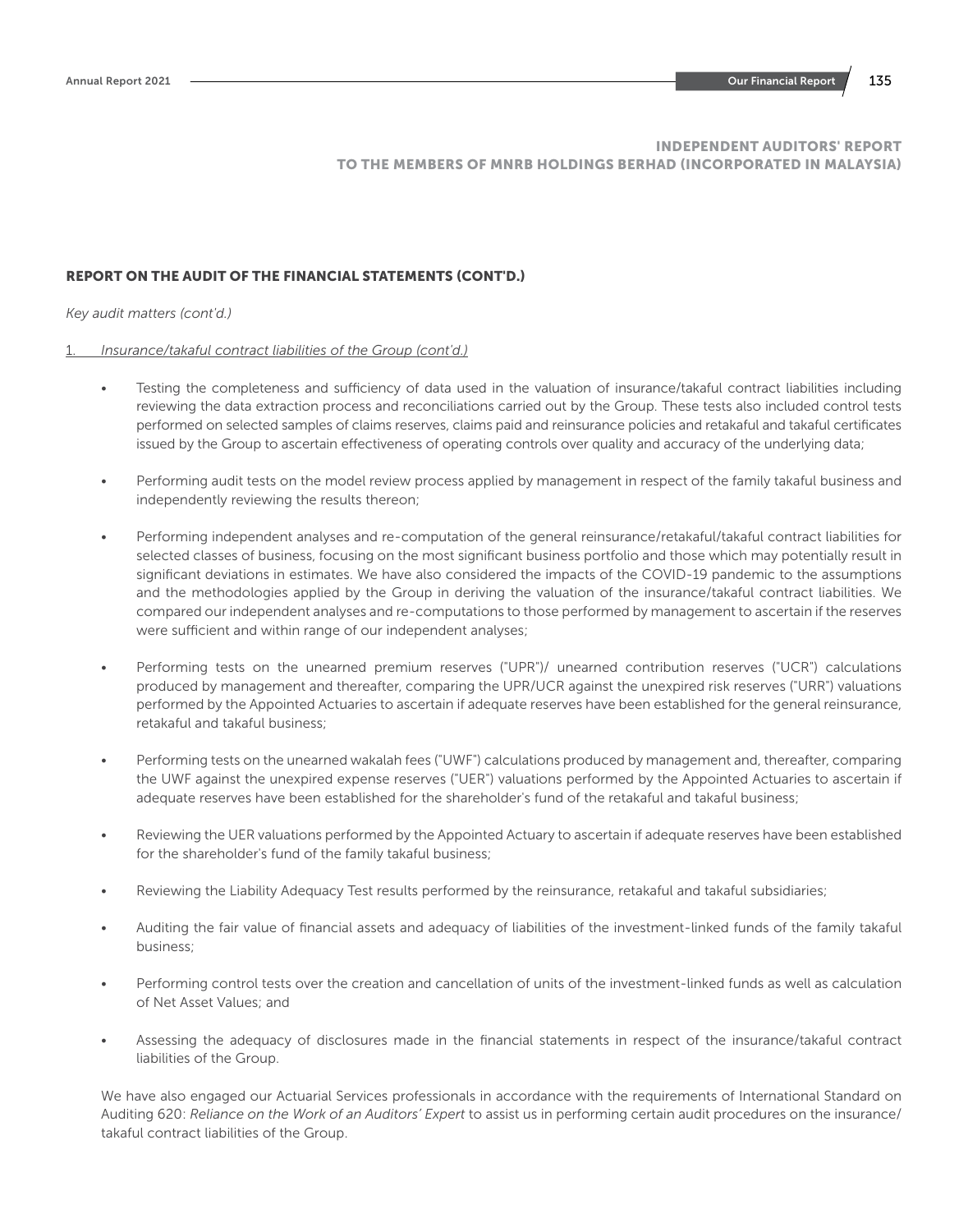#### INDEPENDENT AUDITORS' REPORT TO THE MEMBERS OF MNRB HOLDINGS BERHAD (INCORPORATED IN MALAYSIA)

#### REPORT ON THE AUDIT OF THE FINANCIAL STATEMENTS (CONT'D.)

*Key audit matters (cont'd.)*

#### 2. *Tax recoverable of the Group*

As disclosed in Note 22 to the financial statements, the Group is currently appealing against additional tax assessments and penalties raised by the Inland Revenue Board of Malaysia ("IRB"), amounting to approximately RM24.9 million and RM19.7 million respectively. These additional tax assessments and penalties were paid by the Group and the Company and were recorded as tax recoverable. The outcome of the appeals can only be confirmed by the occurrence or non-occurrence of one or more uncertain future events not wholly within the control of the Group and the appeals could develop in ways not initially expected. The Group and the Company continue to assess the development of these matters to determine the recoverability of these amounts. Such assessment involves significant judgement and estimates which are highly subjective. Accordingly, we consider this area to be an area of audit focus.

As part of our audit procedures, we have reviewed correspondences between the Group and external legal counsel to obtain an understanding of the matters. We have enquired and discussed with management on the developments in legal proceedings and obtained confirmations from the Group's external legal counsel to compare the expert opinions to management's position. We have considered the objectivity, independence and expertise of the legal advisers and we have assessed the basis adopted by the legal advisers in their evaluations of the possible outcome of the litigations and claims.

#### *Information other than the financial statements and auditors' report thereon*

The directors of the Company are responsible for the other information. The other information comprises the information included in the Directors' Report and the Annual Report, but does not include the financial statements of the Group and of the Company and our auditors' report thereon.

Our opinion on the financial statements of the Group and of the Company does not cover the other information and we do not express any form of assurance conclusion thereon.

In connection with our audit of the financial statements of the Group and of the Company, our responsibility is to read the other information and, in doing so, consider whether the other information is materially inconsistent with the financial statements of the Group and of the Company or our knowledge obtained in the audit or otherwise appears to be materially misstated.

If, based on the work we have performed, we conclude that there is a material misstatement of this other information, we are required to report that fact. We have nothing to report in this regard.

#### *Responsibilities of the directors for the financial statements*

The directors of the Company are responsible for the preparation of financial statements of the Group and of the Company that give a true and fair view in accordance with Malaysian Financial Reporting Standards, International Financial Reporting Standards and the requirements of the Companies Act, 2016 in Malaysia. The directors are also responsible for such internal control as the directors determine is necessary to enable the preparation of financial statements of the Group and of the Company that are free from material misstatement, whether due to fraud or error.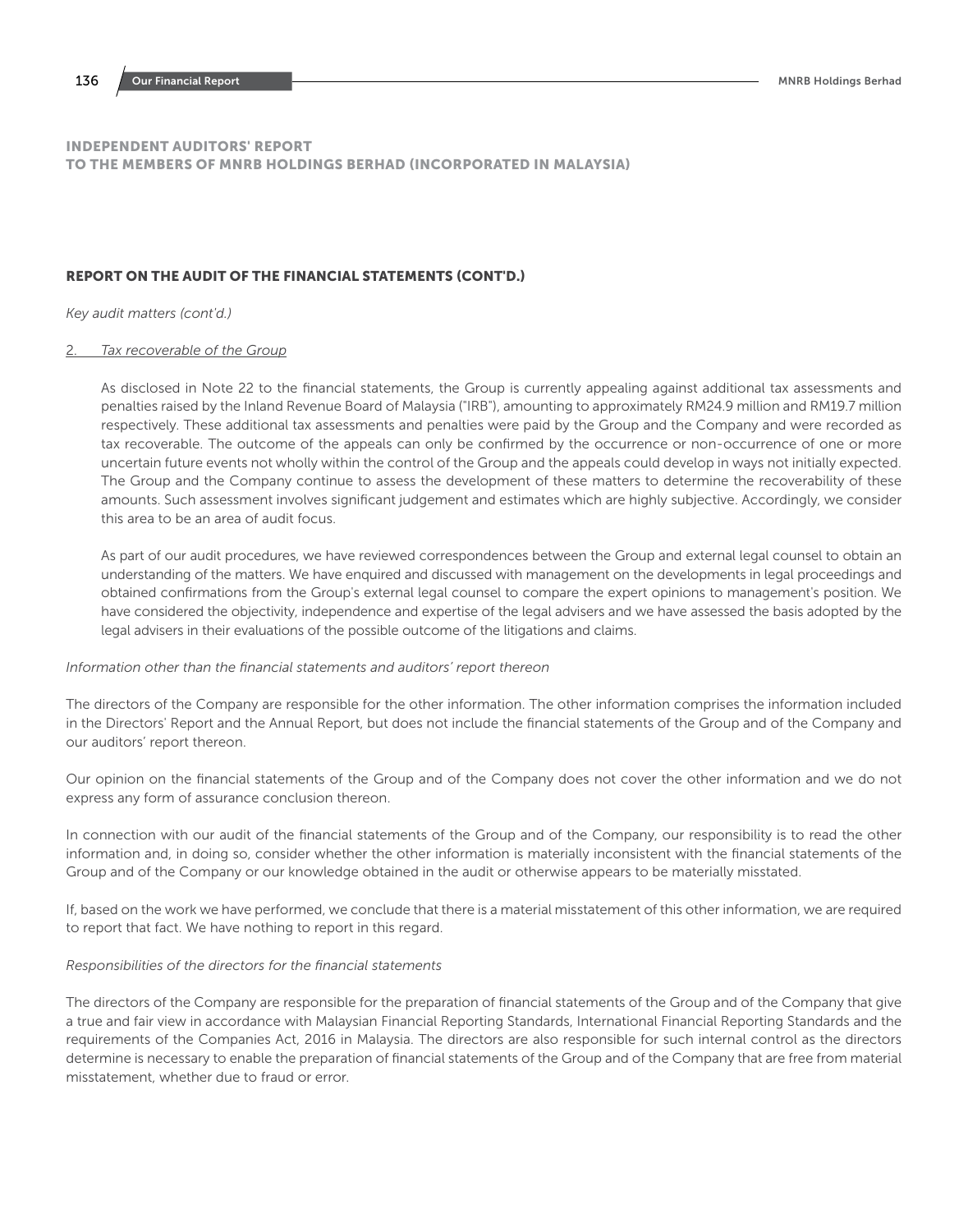#### INDEPENDENT AUDITORS' REPORT TO THE MEMBERS OF MNRB HOLDINGS BERHAD (INCORPORATED IN MALAYSIA)

#### REPORT ON THE AUDIT OF THE FINANCIAL STATEMENTS (CONT'D.)

*Key audit matters (cont'd.)*

*Responsibilities of the directors for the financial statements (cont'd.)*

In preparing the financial statements of the Group and of the Company, the directors are responsible for assessing the Group's and the Company's ability to continue as a going concern, disclosing, as applicable, matters related to going concern and using the going concern basis of accounting unless the directors either intend to liquidate the Group or the Company or to cease operations, or have no realistic alternative but to do so.

#### *Auditors' responsibilities for the audit of the financial statements*

Our objectives are to obtain reasonable assurance about whether the financial statements of the Group and of the Company as a whole are free from material misstatement, whether due to fraud or error, and to issue an auditors' report that includes our opinion. Reasonable assurance is a high level of assurance, but is not a guarantee that an audit conducted in accordance with approved standards on auditing in Malaysia and International Standards on Auditing will always detect a material misstatement when it exists. Misstatements can arise from fraud or error and are considered material if, individually or in the aggregate, they could reasonably be expected to influence the economic decisions of users taken on the basis of these financial statements.

As part of an audit in accordance with approved standards on auditing in Malaysia and International Standards on Auditing, we exercise professional judgement and maintain professional scepticism throughout the audit. We also:

- Identify and assess the risks of material misstatement of the financial statements of the Group and of the Company, whether due to fraud or error, design and perform audit procedures responsive to those risks, and obtain audit evidence that is sufficient and appropriate to provide a basis for our opinion. The risk of not detecting a material misstatement resulting from fraud is higher than for one resulting from error, as fraud may involve collusion, forgery, intentional omissions, misrepresentations, or the override of internal control.
- Obtain an understanding of internal control relevant to the audit in order to design audit procedures that are appropriate in the circumstances, but not for the purpose of expressing an opinion on the effectiveness of the Group's and the Company's internal control.
- Evaluate the appropriateness of accounting policies used and the reasonableness of accounting estimates and related disclosures made by the directors.
- Conclude on the appropriateness of the directors' use of the going concern basis of accounting and, based on the audit evidence obtained, whether a material uncertainty exists related to events or conditions that may cast significant doubt on the Group's or the Company's ability to continue as a going concern. If we conclude that a material uncertainty exists, we are required to draw attention in our auditors' report to the related disclosures in the financial statements of the Group and of the Company or, if such disclosures are inadequate, to modify our opinion. Our conclusions are based on the audit evidence obtained up to the date of our auditors' report. However, future events or conditions may cause the Group or the Company to cease to continue as a going concern.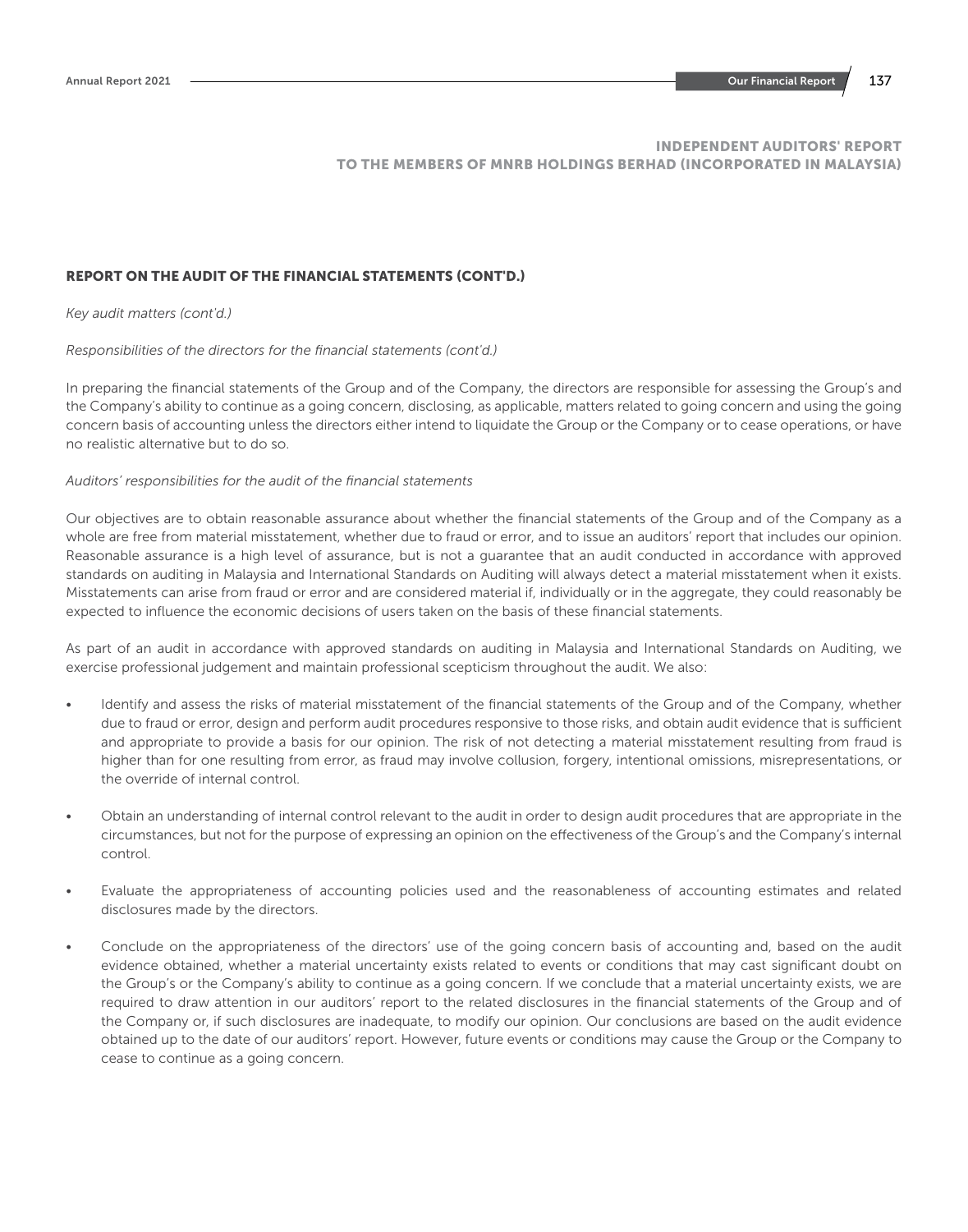#### INDEPENDENT AUDITORS' REPORT

TO THE MEMBERS OF MNRB HOLDINGS BERHAD (INCORPORATED IN MALAYSIA)

#### REPORT ON THE AUDIT OF THE FINANCIAL STATEMENTS (CONT'D.)

*Key audit matters (cont'd.)*

*Auditors' responsibilities for the audit of the financial statements (cont'd.)*

- Evaluate the overall presentation, structure and content of the financial statements of the Group and of the Company, including the disclosures, and whether the financial statements of the Group and of the Company represent the underlying transactions and events in a manner that achieves fair presentation.
- Obtain sufficient appropriate audit evidence regarding the financial information of the entities or business activities within the Group to express an opinion on the financial statements of the Group. We are responsible for the direction, supervision and performance of the group audit. We remain solely responsible for our audit opinion.

We communicate with the directors regarding, among other matters, the planned scope and timing of the audit and significant audit findings, including any significant deficiencies in internal control that we identify during our audit.

We also provide the directors with a statement that we have complied with relevant ethical requirements regarding independence, and to communicate with them all relationships and other matters that may reasonably be thought to bear on our independence, and where applicable, actions taken to eliminate threats or safeguards applied.

From the matters communicated with the directors, we determine those matters that were of most significance in the audit of the financial statements of the Group and of the Company for the current year and are therefore the key audit matters. We describe these matters in our auditors' report unless law or regulation precludes public disclosure about the matter or when, in extremely rare circumstances, we determine that a matter should not be communicated in our report because the adverse consequences of doing so would reasonably be expected to outweigh the public interest benefits of such communication.

#### OTHER MATTERS

This report is made solely to the members of the Company, as a body, in accordance with Section 266 of the Companies Act, 2016 in Malaysia and for no other purpose. We do not assume responsibility to any other person for the content of this report.

Ernst **&** Young PLT 202006000003 (LLP0022760-LCA) & AF 0039 Chartered Accountants

Ahmad Hammami bin Muhyidin No. 03313/07/2021 J Chartered Accountant

Kuala Lumpur, Malaysia 25 June 2021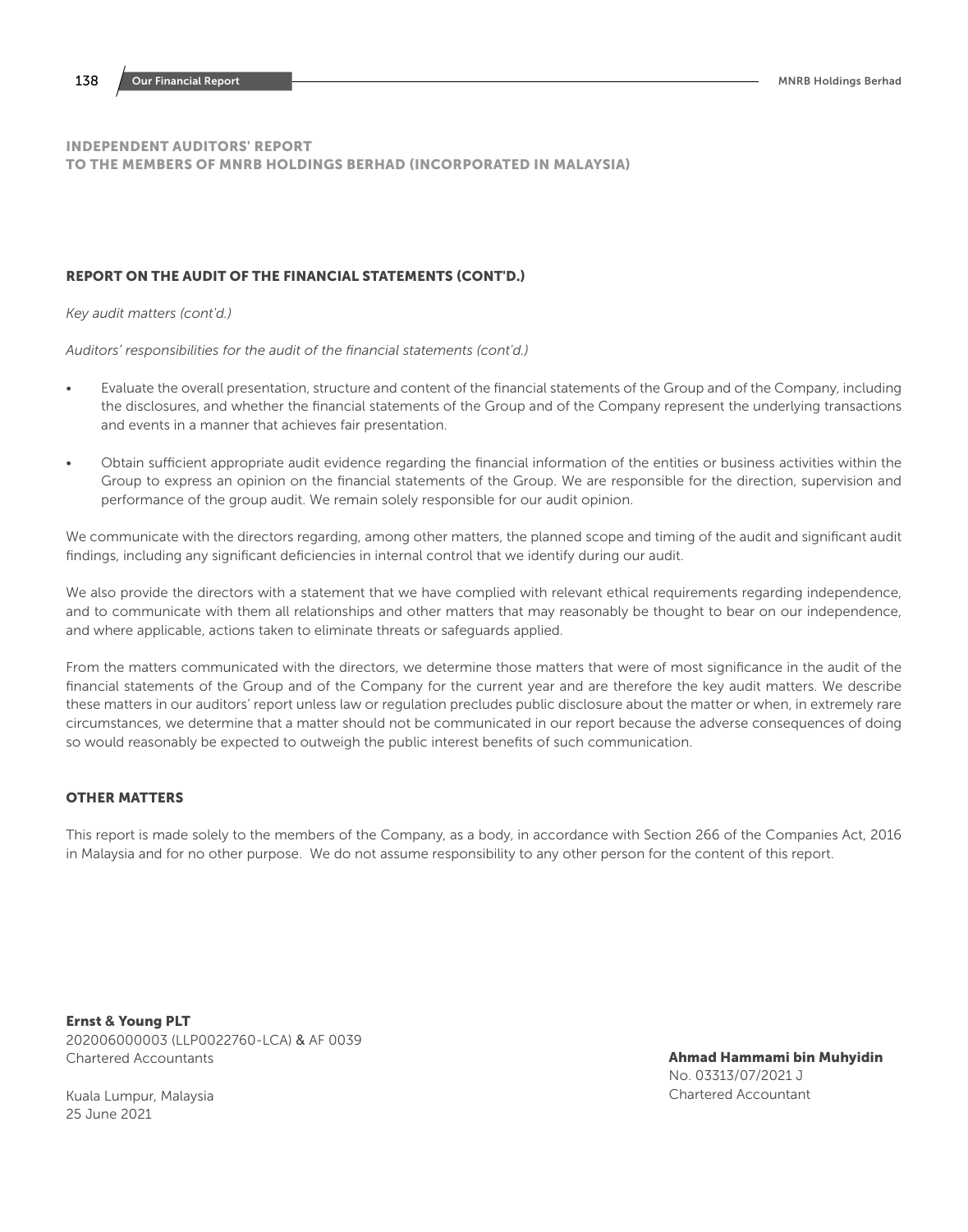## INCOME STATEMENTS

for the year ended 31 March 2021

|                                                     |             | Group         |               | <b>Company</b> |               |
|-----------------------------------------------------|-------------|---------------|---------------|----------------|---------------|
|                                                     |             | 2021          | 2020          | 2021           | 2020          |
|                                                     | <b>Note</b> | <b>RM'000</b> | <b>RM'000</b> | <b>RM'000</b>  | <b>RM'000</b> |
| Gross earned premiums/contributions                 | 4(a)        | 2,501,782     | 2,162,418     |                |               |
| Premiums/contributions cededto reinsurers/          |             |               |               |                |               |
| retakaful operators                                 | 4(b)        | (341, 430)    | (277, 824)    |                |               |
| Net earned premiums/ contributions                  |             | 2,160,352     | 1,884,594     |                |               |
| Investment income                                   | 5           | 264,889       | 284,121       | 87,864         | 42,808        |
| Net realised gains/(losses)                         | 6           | 23,119        | 94.401        | 70             | (4)           |
| Net fair value losses                               | 7           | (4, 482)      | (18,780)      |                |               |
| Fee and commission income                           | 8           | 44,181        | 48,762        | 38,997         | 37,394        |
| Other operating revenue                             | 11          | 10,996        | 23,741        | 164            | 274           |
| <b>Other revenue</b>                                |             | 338,703       | 432,245       | 127,095        | 80,472        |
| Gross claims and benefits paid                      |             | (1, 125, 679) | (1, 313, 534) |                |               |
| Claims ceded to reinsurers/retakaful operators      |             | 160,317       | 243.772       |                |               |
| Gross change in contract liabilities                |             | (418, 405)    | (195, 154)    |                |               |
| Change in contract liabilities ceded to reinsurers/ |             |               |               |                |               |
| retakaful operators                                 |             | (36, 037)     | (99, 578)     |                |               |
| <b>Net claims and benefits</b>                      |             | (1, 419, 804) | (1,364,494)   |                |               |
| Fee and commission expenses                         | 8           | (478, 490)    | (452, 839)    |                |               |
| Management expenses                                 | 9           | (288, 973)    | (262,780)     | (36, 398)      | (37,035)      |
| Finance costs                                       |             | (16,798)      | (16,981)      | (16, 773)      | (16, 728)     |
| Other operating expenses                            | 11          | (12, 659)     | (2,528)       | (274)          |               |
| Change in expense liabilities                       | 20          | (15, 956)     | (7,731)       |                |               |
| Tax borne by participants                           | 12          | (9, 584)      | (17,998)      |                |               |
| <b>Other expenses</b>                               |             | (822, 460)    | (760, 857)    | (53, 445)      | (53,763)      |
| Share of results of associates                      |             | 15,472        | (9,838)       |                |               |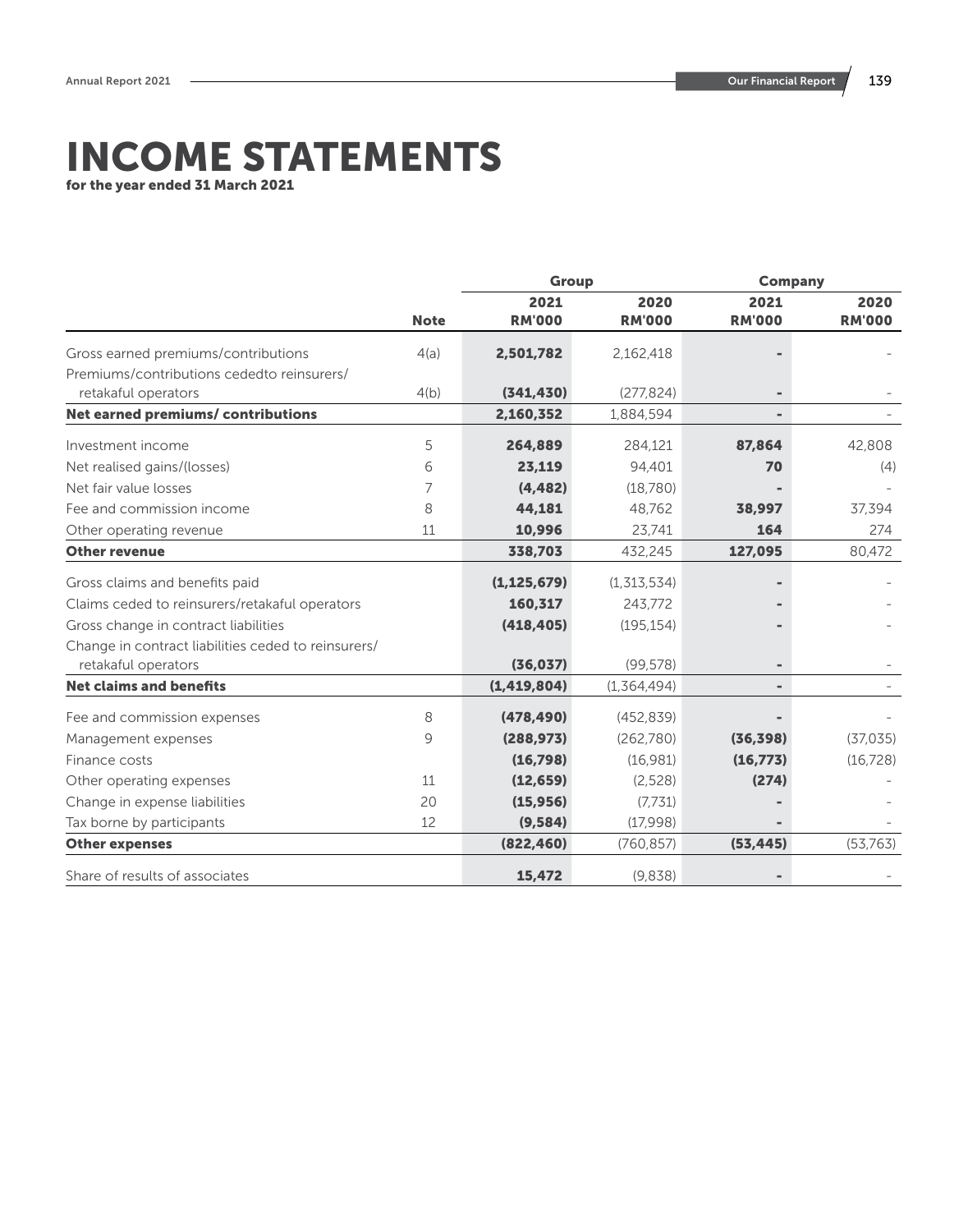#### INCOME STATEMENTS FOR THE YEAR ENDED 31 MARCH 2021

|                                                                                          |             |               | <b>Group</b>  | <b>Company</b> |               |  |
|------------------------------------------------------------------------------------------|-------------|---------------|---------------|----------------|---------------|--|
|                                                                                          |             | 2021          | 2020          | 2021           | 2020          |  |
|                                                                                          | <b>Note</b> | <b>RM'000</b> | <b>RM'000</b> | <b>RM'000</b>  | <b>RM'000</b> |  |
| Profit before surplus attributable to takaful and<br>retakaful participants and taxation |             | 272,263       | 181.650       | 73,650         | 26,709        |  |
| Surplus attributable to takaful and retakaful<br>participants                            | 24(a)       | (49, 027)     | (30, 728)     |                |               |  |
| <b>Profit before zakat and taxation</b>                                                  |             | 223,236       | 150.922       | 73,650         | 26,709        |  |
| Zakat                                                                                    |             | (1, 293)      | (1,286)       |                |               |  |
| Taxation                                                                                 | 12          | (32, 448)     | (16.729)      | (675)          | 1,897         |  |
| Net profit for the year attributable to equity<br>holders of the Holding Company         |             | 189,495       | 132,907       | 72,975         | 28,606        |  |
| <b>Basic and diluted earnings per share</b><br>attributable to equity holders of the     |             |               |               |                |               |  |
| <b>Holding Company (sen)</b>                                                             | 30          | 24.2          | 17.2          |                |               |  |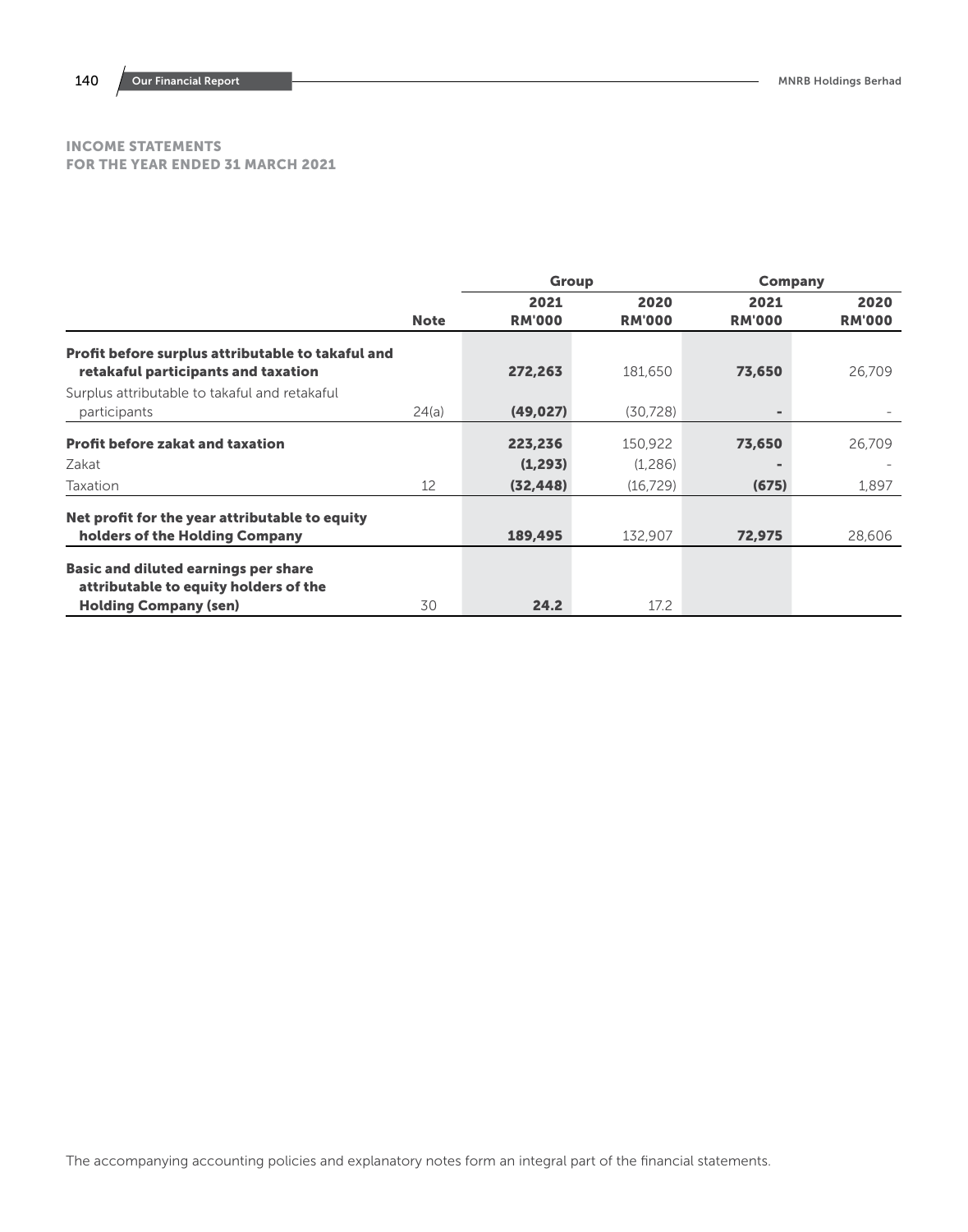## STATEMENTS OF COMPREHENSIVE INCOME

for the year ended 31 March 2021

|                                                                                                        | <b>Group</b>  |               | <b>Company</b> |               |
|--------------------------------------------------------------------------------------------------------|---------------|---------------|----------------|---------------|
|                                                                                                        | 2021          | 2020          | 2021           | 2020          |
|                                                                                                        | <b>RM'000</b> | <b>RM'000</b> | <b>RM'000</b>  | <b>RM'000</b> |
| Net profit for the year                                                                                | 189,495       | 132,907       | 72,975         | 28,606        |
| Other comprehensive income/(loss)                                                                      |               |               |                |               |
| Other comprehensive income/(loss) to be reclassified to<br>income statement in subsequent periods:     |               |               |                |               |
| Effects of post-acquisition foreign exchange translation<br>reserve on investment in associate         | (6, 224)      | 9,663         |                |               |
| Effects of foreign exchange translation reserve on investment<br>in subsidiary                         | (489)         | 808           |                |               |
| Net (loss)/gains on financial assets at fair value through other<br>comprehensive income ("FVOCI"):    |               |               |                |               |
| Net (loss)/gains on fair value changes                                                                 | (7, 105)      | 51,260        |                |               |
| Realised gains transferred to income statement (Note 6)                                                | (11, 575)     | (36, 308)     |                |               |
| Deferred tax relating to net (loss)/gain on financial assets at<br><b>FVOCI</b>                        | 2.447         | (2, 532)      |                |               |
| Other comprehensive loss/(income) attributable to                                                      |               |               |                |               |
| participants (Note 24(b))                                                                              | 2,071         | (2, 191)      |                |               |
| Other comprehensive income/(loss) not to be reclassified<br>to income statement in subsequent periods: |               |               |                |               |
| Net gain on fair value changes on financial assets at FVOCI                                            | 223           | 224           |                |               |
| Revaluation of land and buildings                                                                      | 3,359         | 2,895         |                |               |
| Deferred tax relating to revaluation of land and buildings                                             | (296)         | 369           |                |               |
| Other comprehensive income attributable to participants                                                |               |               |                |               |
| (Note 24(c))                                                                                           | (1,880)       | (2,305)       |                |               |
| Total comprehensive income for the year                                                                | 170,026       | 154,790       | 72,975         | 28,606        |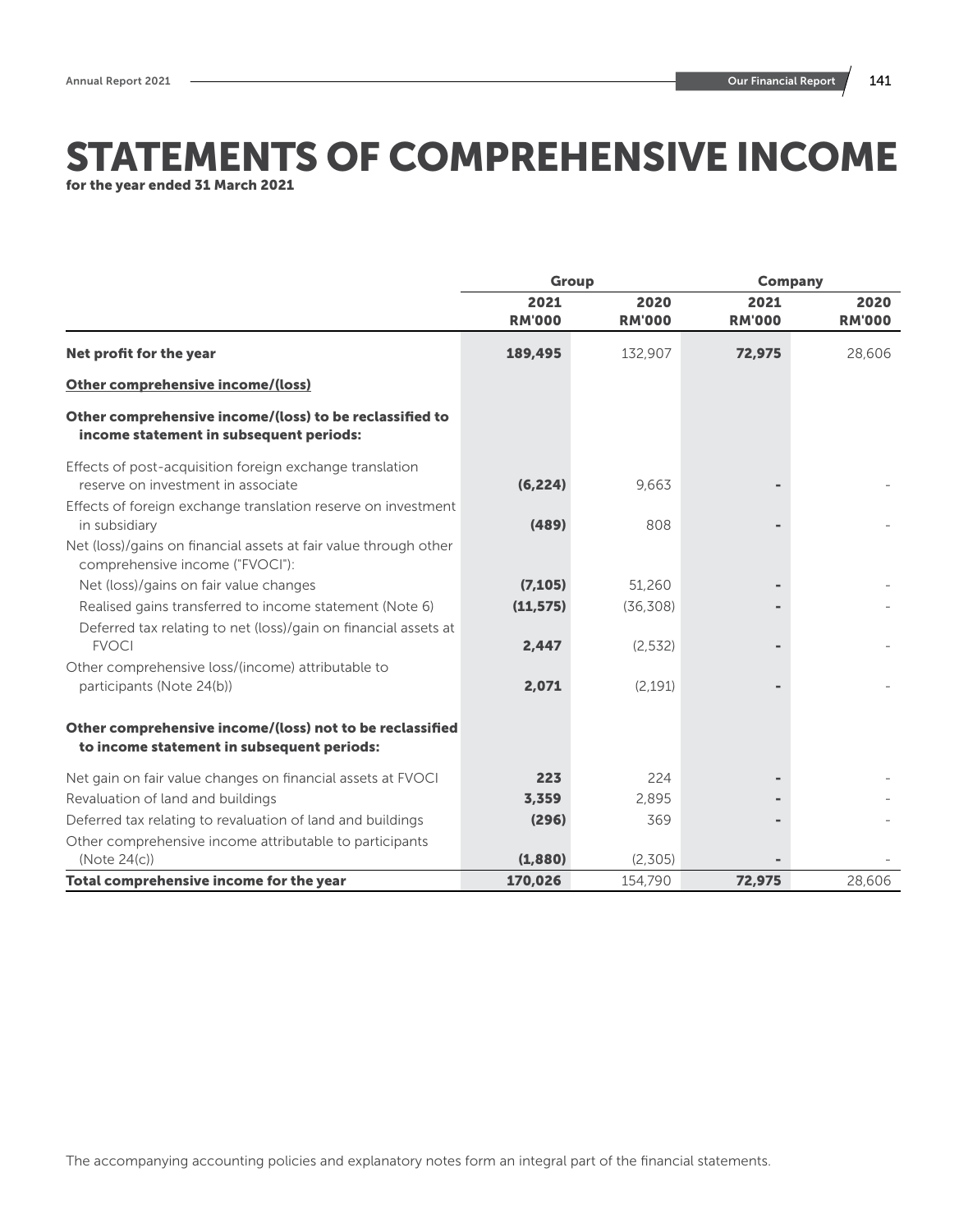### STATEMENTS OF FINANCIAL POSITION as at 31 March 2021

|                                                   |             | Group         |               | <b>Company</b> |               |
|---------------------------------------------------|-------------|---------------|---------------|----------------|---------------|
|                                                   |             | 2021          | 2020          | 2021           | 2020          |
|                                                   | <b>Note</b> | <b>RM'000</b> | <b>RM'000</b> | <b>RM'000</b>  | <b>RM'000</b> |
| <b>Assets</b>                                     |             |               |               |                |               |
| Property, plant and equipment                     | 13          | 203,377       | 204,189       | 1,496          | 1,442         |
| Intangible assets                                 | 14          | 71,805        | 36,578        | 3,138          | 2,718         |
| Right-of-use assets                               | 15          | 2,906         | 4,548         | 2,184          | 3,246         |
| Investments in subsidiaries                       | 16          |               |               | 1,304,476      | 1,304,476     |
| Investments in associates                         | 17          | 134,805       | 133,282       | 1,957          | 1,957         |
| Financial and other assets                        | 18          | 8,335,257     | 7,754,754     | 127,547        | 75,108        |
| Deferred tax assets                               | 19          | 21,503        | 15,404        | 1,617          | 1,742         |
| Reinsurance/retakaful assets                      | 20          | 457,235       | 497,328       |                |               |
| Insurance/takaful receivables                     | 21          | 498,866       | 381,703       |                |               |
| Tax recoverable                                   | 22          | 68,670        | 68,604        | 20,166         | 20,049        |
| Cash and bank balances                            |             | 115,789       | 118,417       | 290            | 294           |
| <b>Total assets</b>                               |             | 9,910,213     | 9,214,807     | 1,462,871      | 1,411,032     |
| <b>Liabilities and participants' funds</b>        |             |               |               |                |               |
| Participants' funds                               | 24          | 377,724       | 332,738       |                |               |
| Borrowing                                         | 25          | 320,000       | 320,000       | 320,000        | 320,000       |
| Insurance/takaful contract liabilities            | 20          | 6,340,990     | 5,843,073     |                |               |
| Lease liabilities                                 | 15          | 2,754         | 4,219         | 2,115          | 3,159         |
| Insurance/takaful payables                        | 26          | 202,171       | 169.851       |                |               |
| Other payables                                    | 27          | 230,682       | 250,306       | 16,994         | 13,593        |
| Deferred tax liabilities                          | 19          | 9,827         | 11,946        |                |               |
| Tax payable                                       | 22          | 6,279         | 9,423         |                |               |
| Provision for zakat                               |             | 1,466         | 1,464         |                |               |
| Total liabilities and participants' funds         |             | 7,491,893     | 6,943,020     | 339,109        | 336,752       |
| <b>Equity</b>                                     |             |               |               |                |               |
| Share capital                                     | 28          | 738,502       | 738,502       | 738,502        | 738,502       |
| Reserves                                          |             | 1,679,818     | 1,533,285     | 385,260        | 335,778       |
| Total equity attributable to equity holders of    |             |               |               |                |               |
| the Holding Company                               |             | 2,418,320     | 2,271,787     | 1,123,762      | 1,074,280     |
| Total liabilities, participants' funds and equity |             | 9,910,213     | 9,214,807     | 1,462,871      | 1,411,032     |

The accompanying accounting policies and explanatory notes form an integral part of the financial statements.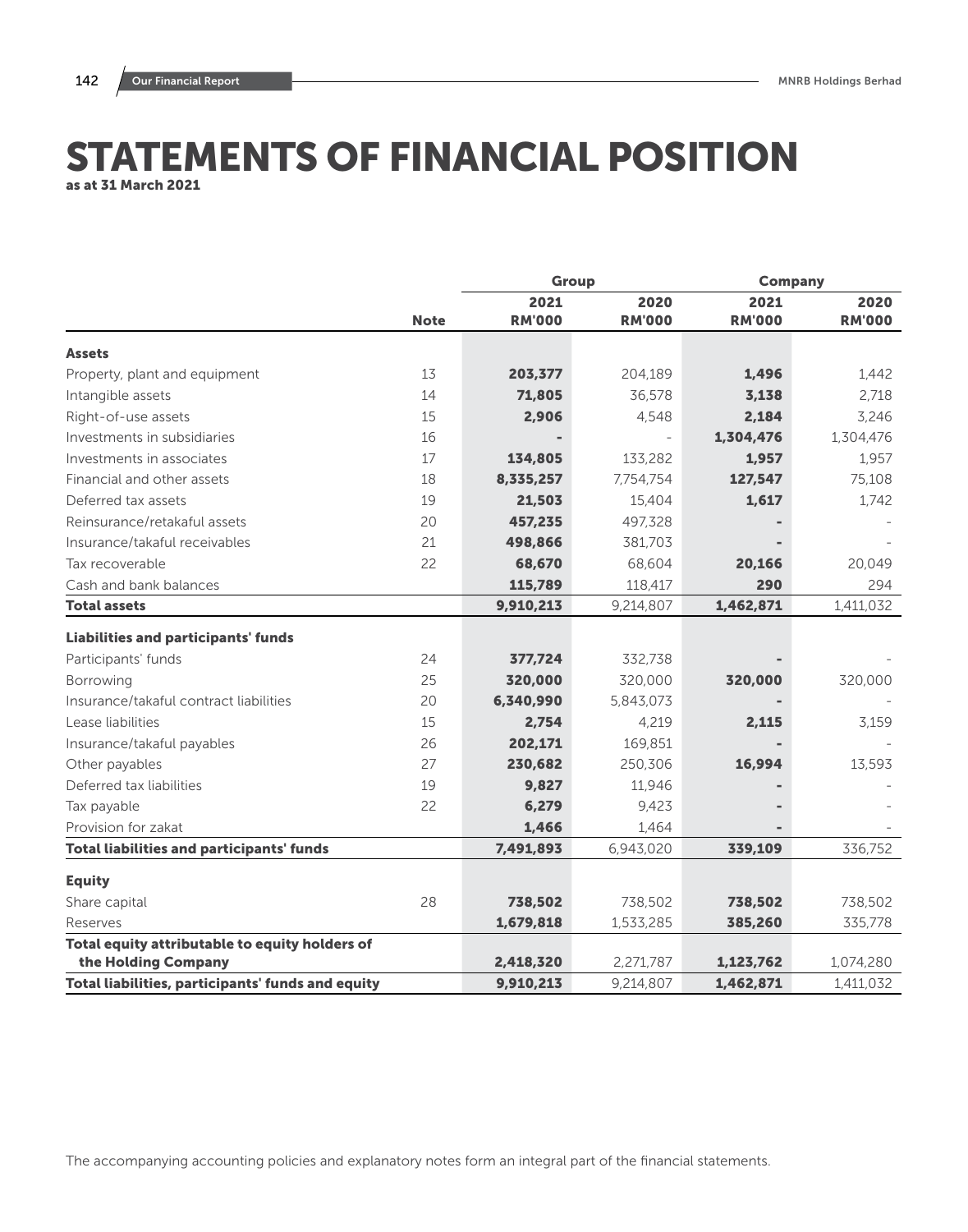### STATEMENTS OF CHANGES IN EQUITY

for the year ended 31 March 2021

|                                    |               |               |                                  | Attributable to equity holders of the Holding Company - |                      |               |
|------------------------------------|---------------|---------------|----------------------------------|---------------------------------------------------------|----------------------|---------------|
|                                    |               |               |                                  | Reserves-                                               |                      |               |
|                                    |               |               | $-$ Non-distributable $\hbox{-}$ | $\rightarrow$                                           | <b>Distributable</b> |               |
|                                    |               | Foreign       |                                  |                                                         |                      |               |
|                                    |               | exchange      | Foreign                          |                                                         |                      |               |
|                                    | <b>Share</b>  | translation   | exchange                         | <b>Revaluation</b>                                      | <b>Retained</b>      |               |
|                                    | capital       | reserve       | reserve                          | reserve                                                 | profits              | <b>Total</b>  |
|                                    | <b>RM'000</b> | <b>RM'000</b> | <b>RM'000</b>                    | <b>RM'000</b>                                           | <b>RM'000</b>        | <b>RM'000</b> |
| <b>Group</b>                       |               |               |                                  |                                                         |                      |               |
| <b>At 1 April 2019</b>             | 722,306       | 43,329        | 58,457                           | 47,059                                                  | 1,248,826            | 2,119,977     |
| Net profit for the year            |               |               |                                  |                                                         | 132,907              | 132,907       |
| Other comprehensive                |               |               |                                  |                                                         |                      |               |
| income for the year                |               | 10,471        | 10,453                           | 959                                                     |                      | 21,883        |
| Total comprehensive                |               |               |                                  |                                                         |                      |               |
| income for the year                |               | 10,471        | 10,453                           | 959                                                     | 132,907              | 154,790       |
| Issuance of shares                 |               |               |                                  |                                                         |                      |               |
| pursuant to Dividend               |               |               |                                  |                                                         |                      |               |
| Reinvestment Plan                  |               |               |                                  |                                                         |                      |               |
| ("DRP") (Note 28)                  | 16,196        |               |                                  |                                                         |                      | 16,196        |
| Dividends paid during the          |               |               |                                  |                                                         |                      |               |
| year (Note 29)<br>At 31 March 2020 |               |               |                                  |                                                         | (19, 176)            | (19, 176)     |
|                                    | 738,502       | 53,800        | 68,910                           | 48,018                                                  | 1,362,557            | 2,271,787     |
| <b>At 1 April 2020</b>             | 738,502       | 53,800        | 68,910                           | 48,018                                                  | 1,362,557            | 2,271,787     |
| Net profit for the year            |               |               |                                  |                                                         | 189,495              | 189,495       |
| Other comprehensive                |               |               |                                  |                                                         |                      |               |
| income for the year                |               | (6,713)       | (13,939)                         | 1,183                                                   |                      | (19, 469)     |
| Total comprehensive                |               |               |                                  |                                                         |                      |               |
| income for the year                |               | (6,713)       | (13,939)                         | 1,183                                                   | 189,495              | 170,026       |
| Dividends paid during the          |               |               |                                  |                                                         |                      |               |
| year (Note 29)                     |               |               |                                  |                                                         | (23, 493)            | (23, 493)     |
| At 31 March 2021                   | 738,502       | 47,087        | 54,971                           | 49,201                                                  | 1,528,559            | 2,418,320     |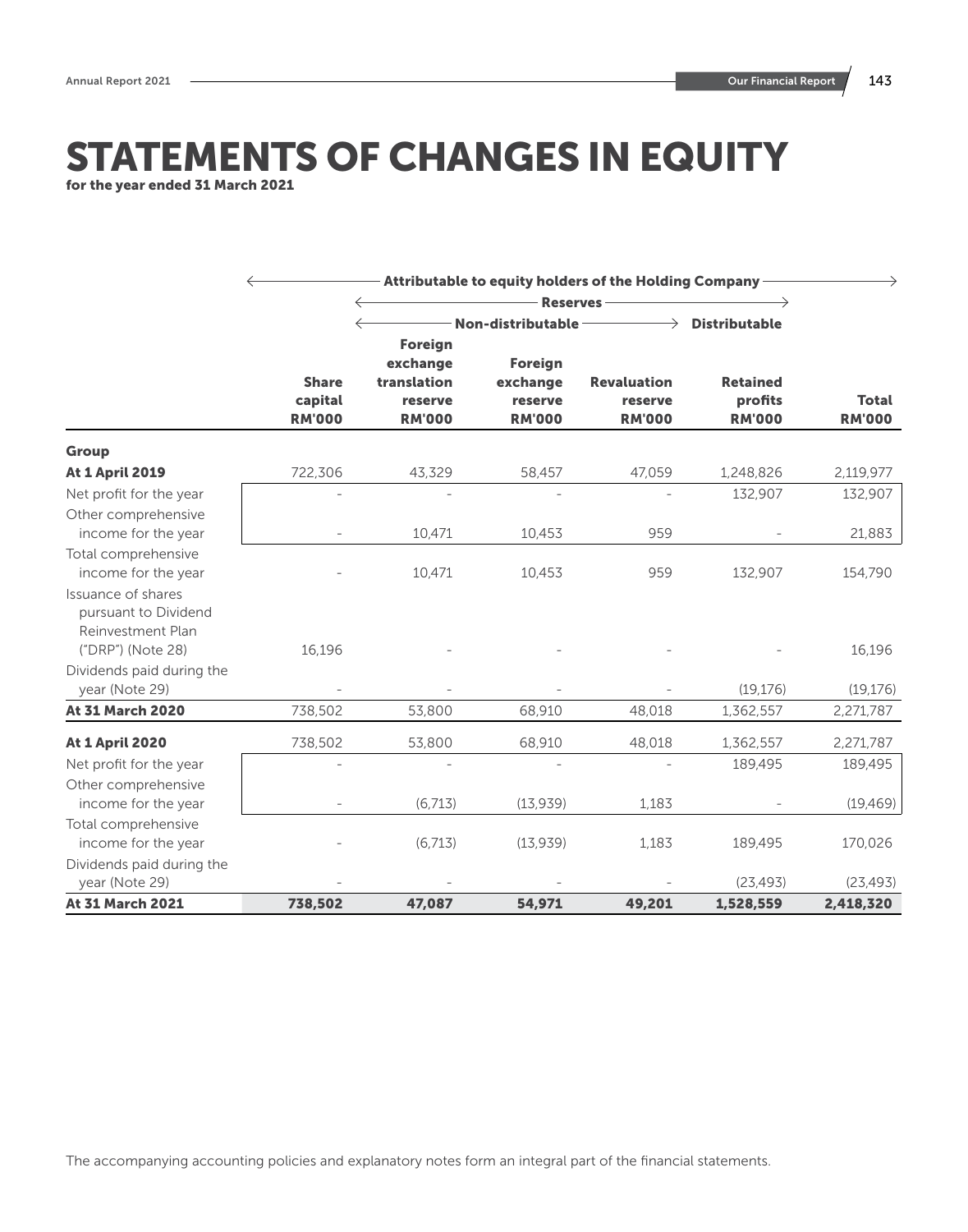#### STATEMENTS OF CHANGES IN EQUITY FOR THE YEAR ENDED 31 MARCH 2021

|                                                                               |                                          | Attributable to equity holders of the Company |                               |  |  |
|-------------------------------------------------------------------------------|------------------------------------------|-----------------------------------------------|-------------------------------|--|--|
|                                                                               |                                          | <b>Distributable</b>                          |                               |  |  |
|                                                                               | <b>Share</b><br>capital<br><b>RM'000</b> | <b>Retained</b><br>profits<br><b>RM'000</b>   | <b>Total</b><br><b>RM'000</b> |  |  |
| Company                                                                       |                                          |                                               |                               |  |  |
| <b>At 1 April 2019</b>                                                        | 722.306                                  | 326.348                                       | 1,048,654                     |  |  |
| Issuance of shares pursuant to DRP (Note 28)                                  | 16,196                                   |                                               | 16,196                        |  |  |
| Net profit for the year, representing total comprehensive income for the year |                                          | 28.606                                        | 28,606                        |  |  |
| Dividend paid during the year (Note 29)                                       |                                          | (19, 176)                                     | (19, 176)                     |  |  |
| <b>At 31 March 2020</b>                                                       | 738.502                                  | 335,778                                       | 1.074.280                     |  |  |
| Net profit for the year, representing total comprehensive income for the year |                                          | 72.975                                        | 72.975                        |  |  |
| Dividends paid during the year (Note 29)                                      |                                          | (23, 493)                                     | (23, 493)                     |  |  |
| At 31 March 2021                                                              | 738,502                                  | 385,260                                       | 1.123.762                     |  |  |

#### The accompanying accounting policies and explanatory notes form an integral part of the financial statements.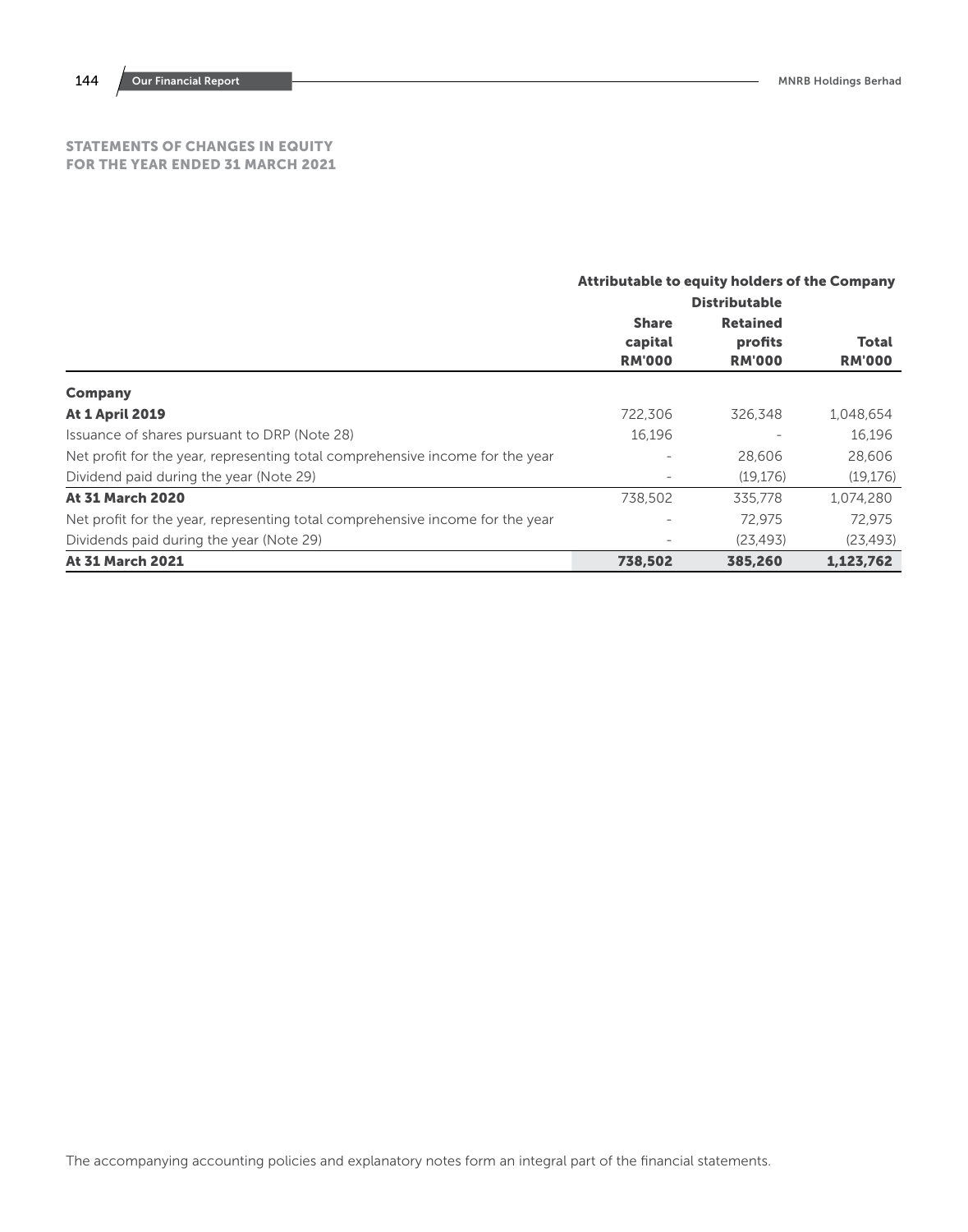### STATEMENTS OF CASH FLOWS

for the year ended 31 March 2021

|                                                           | Group         |               | <b>Company</b> |               |
|-----------------------------------------------------------|---------------|---------------|----------------|---------------|
|                                                           | 2021          | 2020          | 2021           | 2020          |
|                                                           | <b>RM'000</b> | <b>RM'000</b> | <b>RM'000</b>  | <b>RM'000</b> |
| <b>Cash flows from operating activities</b>               |               |               |                |               |
| Profit before zakat and taxation                          | 223,236       | 150,922       | 73,650         | 26,709        |
| Adjustments for:                                          |               |               |                |               |
| Net fair value losses on financial assets at FVTPL        | 4,482         | 18,780        |                |               |
| Impairment losses on FVOCI financial assets               | 189           | 576           |                |               |
| Impairment losses on financial assets at amortised cost   | 131           |               |                |               |
| Impairment/(reversal of impairment) loss on insurance/    |               |               |                |               |
| takaful receivables                                       | 8,899         | (1,677)       |                |               |
| Depreciation of property, plant and equipment             | 6,103         | 5,893         | 600            | 459           |
| Amortisation of intangible assets                         | 10,594        | 6,633         | 698            | 387           |
| Depreciation of right-of-use ("ROU") assets               | 2,896         | 3,720         | 1,062          | 1,187         |
| Tax borne by participants                                 | 9,584         | 17,998        |                |               |
| Net gains on disposal of property, plant and equipment    | (70)          | (25)          | (70)           |               |
| Net loss on disposal of intangible assets                 |               | 4             |                | 4             |
| Net loss on disposal of non-current asset held for sale   |               | 850           |                |               |
| Impairment loss on buildings                              | 34            | 585           |                |               |
| Increase in gross premium/contribution liabilities        | 63,556        | 97,417        |                |               |
| Interest/profit income                                    | (255, 714)    | (271, 712)    | (2,701)        | (2,208)       |
| Dividend income                                           | (15, 028)     | (16, 412)     | (85, 163)      | (40,600)      |
| Rental income                                             | (2.482)       | (3.317)       |                |               |
| Finance cost on borrowing                                 | 16,640        | 16.685        | 16,640         | 16.685        |
| Finance costs on lease liabilities                        | 158           | 296           | 133            | 43            |
| Realised gains on disposals of investments                | (23, 049)     | (95, 230)     |                |               |
| Net amortisation of premiums on investments               | 7,280         | 6,285         |                |               |
| Share of results of associates                            | (15, 472)     | 9.838         |                |               |
| Profit/(loss) from operations before changes in operating |               |               |                |               |
| assets and liabilities                                    | 41,967        | (51, 891)     | 4,849          | 2,666         |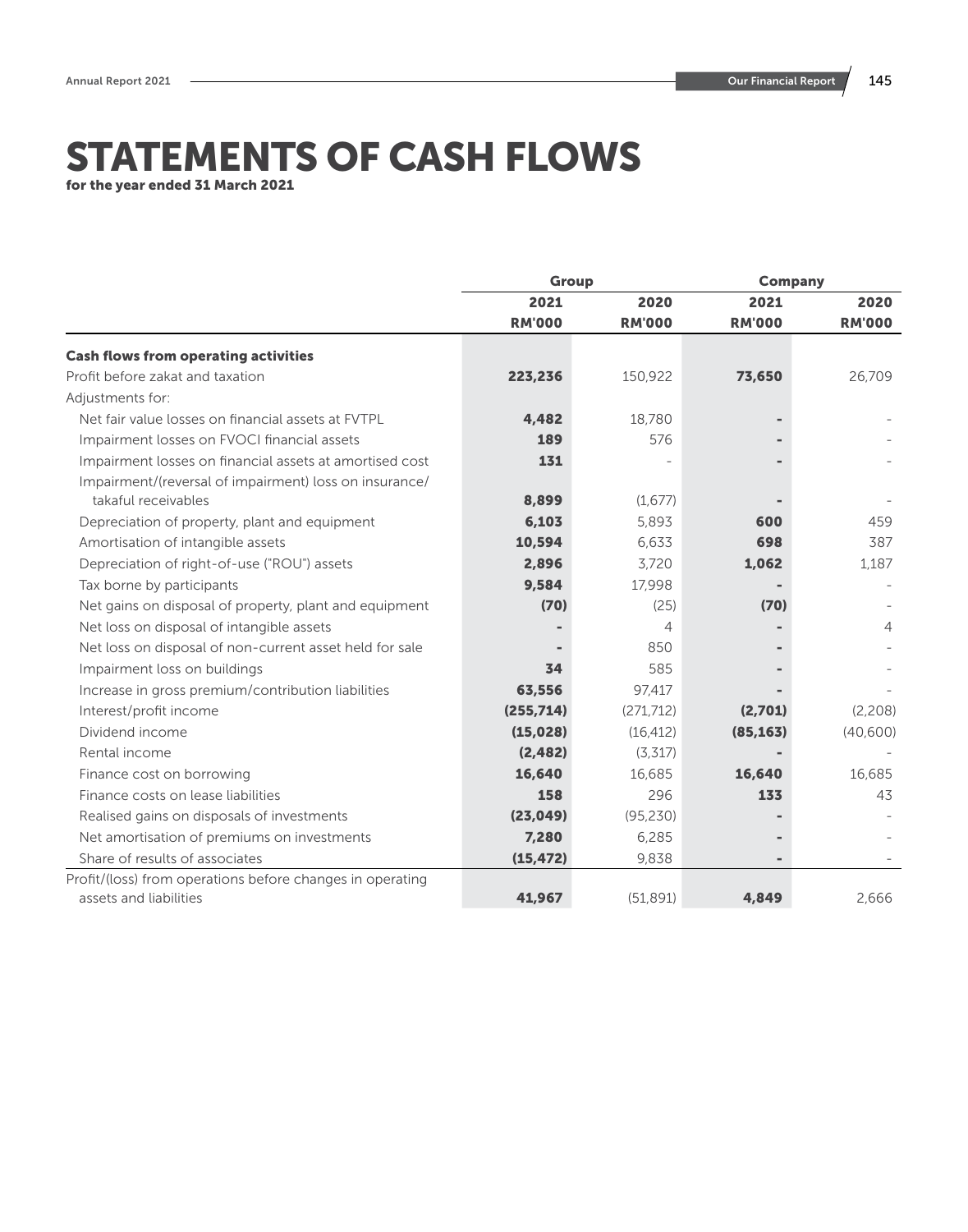#### STATEMENTS OF CASH FLOWS FOR THE YEAR ENDED 31 MARCH 2021

|                                                                | <b>Group</b>  |               | <b>Company</b> |               |
|----------------------------------------------------------------|---------------|---------------|----------------|---------------|
|                                                                | 2021          | 2020          | 2021           | 2020          |
|                                                                | <b>RM'000</b> | <b>RM'000</b> | <b>RM'000</b>  | <b>RM'000</b> |
| Cash flows from operating activities (cont'd.)                 |               |               |                |               |
| Increase in placements with licensed financial institutions,   |               |               |                |               |
| Islamic investment accounts and marketable securities          | (658, 896)    | (344, 964)    | (54, 432)      | (27, 176)     |
| Net proceeds from disposal of investments                      | 45,691        | 12,537        |                |               |
| Decrease/(increase) in staff loans                             | 2,626         | 218           | 880            | (257)         |
| Increase in insurance/takaful receivables                      | (126, 062)    | (42, 675)     |                |               |
| Decrease/(Increase) in other receivables                       | 16,191        | (37, 561)     | 462            | (359)         |
| Net change in balances with subsidiaries                       |               |               | 3,673          | 3,483         |
| Increase in gross claim liabilities, actuarial liabilities and |               |               |                |               |
| unallocated surplus                                            | 418,405       | 248,035       |                |               |
| Increase in expense liabilities                                | 15,956        | 7.731         |                |               |
| Increase in participants' fund                                 | 45,177        | 32.948        |                |               |
| Decrease in reinsurance/retakaful assets                       | 40,093        | 42.525        |                |               |
| Increase/(decrease) in insurance/takaful payables              | 32,320        | (54, 181)     |                |               |
| (Decrease)/Increase in other payables                          | (19, 624)     | 17.620        | 39             | 1,299         |
| Taxes and zakat (paid)/recoverable                             | (52,600)      | (57, 397)     | (667)          | 203           |
| Interest/profit received                                       | 274,590       | 256,721       | 3.041          | 1,647         |
| Dividends received                                             | 11,651        | 21,427        | 163            |               |
| Rental received                                                | 849           | 3,344         |                |               |
| Net cash generated from/(used in) operating activities         | 88,334        | 54.437        | (41.992)       | (18.494)      |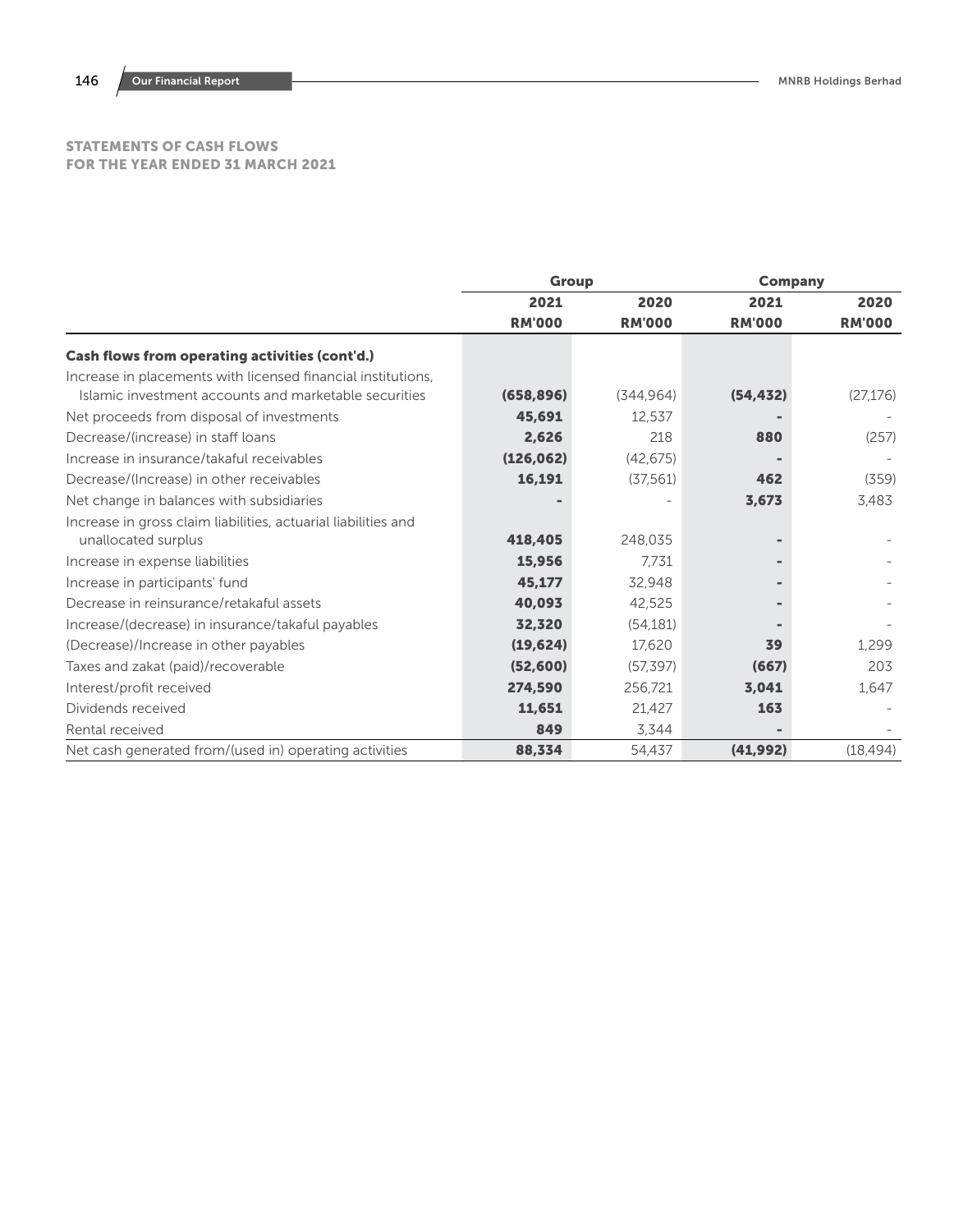#### STATEMENTS OF CASH FLOWS FOR THE YEAR ENDED 31 MARCH 2021

|                                                            | <b>Group</b>  |               | <b>Company</b> |               |
|------------------------------------------------------------|---------------|---------------|----------------|---------------|
|                                                            | 2021          | 2020          | 2021           | 2020          |
|                                                            | <b>RM'000</b> | <b>RM'000</b> | <b>RM'000</b>  | <b>RM'000</b> |
| <b>Cash flows from investing activities</b>                |               |               |                |               |
| Purchase of property, plant and equipment                  | (2, 199)      | (3,227)       | (654)          | (601)         |
| Purchase of intangible assets                              | (45, 821)     | (6,009)       | (1, 118)       | (737)         |
| Dividends received from subsidiaries and associate         |               |               | 85,000         | 40,600        |
| Proceeds from disposal of property, plant and equipment    | 70            | 39            | 70             |               |
| Proceeds from disposal of non-current assets held for sale |               | 45,025        |                |               |
| Net cash (used in)/generated from investing activities     | (47, 950)     | 35,828        | 83,298         | 39,262        |
|                                                            |               |               |                |               |
| <b>Cash flows from financing activities</b>                |               |               |                |               |
| Payment of lease liablilites                               | (2,879)       | (3,858)       | (1, 177)       | (1, 324)      |
| Interest/profit paid                                       | (16, 640)     | (16, 685)     | (16, 640)      | (16, 685)     |
| Dividends paid                                             | (23, 493)     | (2,980)       | (23, 493)      | (2,980)       |
| Net cash used in financing activities                      | (43, 012)     | (23, 523)     | (41, 310)      | (20, 989)     |
|                                                            |               |               |                |               |
| <b>Cash and bank balances</b>                              |               |               |                |               |
| Net (decrease)/increase during the year                    | (2,628)       | 66,742        | (4)            | (221)         |
| At beginning of the year                                   | 118,417       | 51,675        | 294            | 515           |
| At end of the year                                         | 115,789       | 118,417       | 290            | 294           |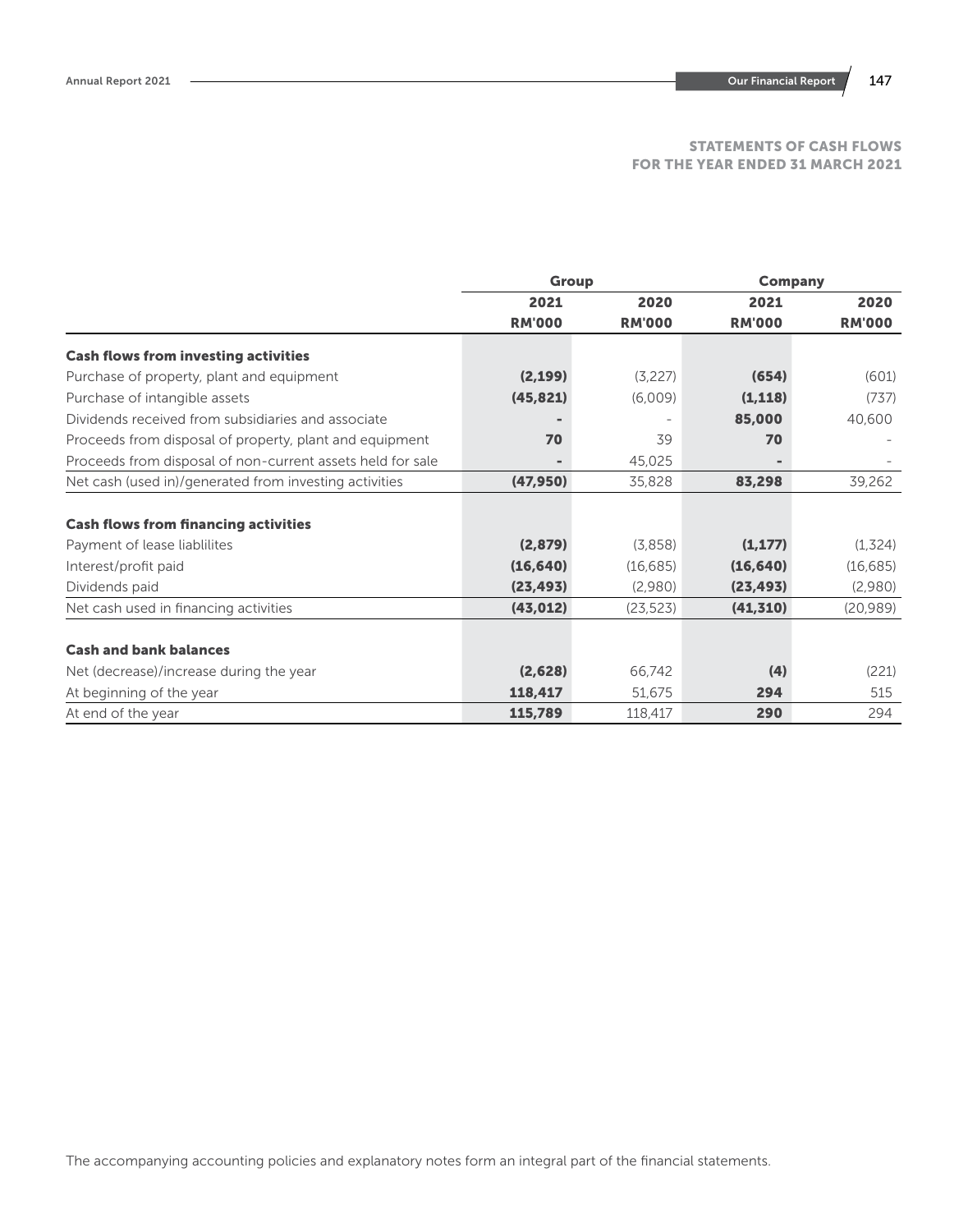#### 1. CORPORATE INFORMATION

The Company is a public limited liability company, incorporated and domiciled in Malaysia, and is listed on the Main Market of Bursa Malaysia Securities Berhad. The registered office of the Company is located at 12th Floor, Bangunan Malaysian Re, No. 17, Lorong Dungun, Damansara Heights, 50490 Kuala Lumpur, Malaysia.

The Company is an investment holding company, principally engaged in the provision of management services to its subsidiaries.

The principal activities of the subsidiaries are as disclosed in Note 16 to the financial statements. There have been no significant changes in the nature of the principal activities of the Company and its subsidiaries during the financial year.

The number of employees in the Group and in the Company at the end of the financial year were 932 and 174 (2020: 935 and 169) respectively.

The financial statements were authorised for issue by the Board of Directors in accordance with a resolution on 25 June 2021.

#### 2. SIGNIFICANT ACCOUNTING POLICIES

#### 2.1 Basis of preparation

The financial statements of the Group and of the Company have been prepared in accordance with Malaysian Financial Reporting Standards ("MFRSs"), International Financial Reporting Standards ("IFRSs") and the requirements of the Companies Act, 2016 in Malaysia.

At the beginning of the current financial year, the Group and the Company had adopted the amended MFRSs applicable for annual financial periods beginning on or after 1 January 2020, as fully described in Note 2.28.

As at the reporting date, the reinsurance/retakaful and takaful subsidiaries have met the minimum capital requirements as prescribed by the Risk-Based Capital for Insurer ("RBC") Framework and Risk-Based Capital for Takaful Operators ("RBCT") Framework issued by Bank Negara Malaysia ("BNM").

#### Basis of measurement

The financial statements of the Group and the Company have been prepared under the historical cost convention, unless otherwise stated in the accounting policies.

Financial assets and financial liabilities are offset and the net amount is reported in the statements of financial position, only when there is a legally enforceable right to offset the recognised amounts and the entity intends either to settle on a net basis or to realise the asset and settle the liability simultaneously. Income and expense will not be offset in the income statements and the statements of comprehensive income unless required or permitted by any accounting standard or interpretation, as specifically disclosed in the accounting policies of the Group and of the Company.

#### Functional and presentation currency

The financial statements are presented in Ringgit Malaysia ("RM") and all values are rounded to the nearest thousand (RM'000) except when otherwise indicated.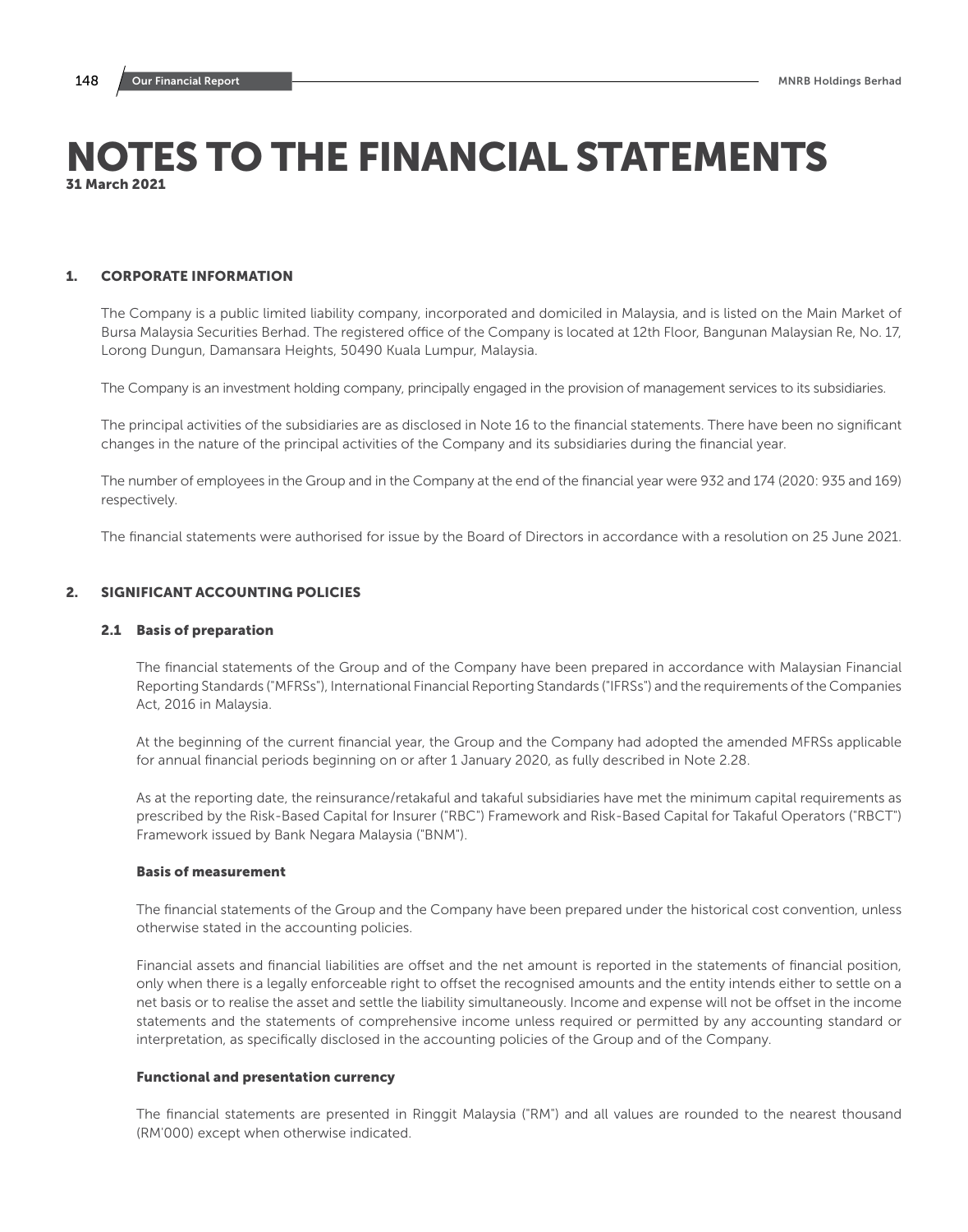#### 2. SIGNIFICANT ACCOUNTING POLICIES (CONT'D.)

#### 2.2 Accounting period

For the general reinsurance business, the Group adopts quarterly accounting periods ending on 31 March, 30 June, 30 September and 31 December, insofar as the underwriting income and outgo for Market Cessions business is concerned. This is to correspond with the ceding companies' accounting periods.

Underwriting income and outgo in respect of other businesses and all other income and expenditure are for the 12 months period ended 31 March 2021.

#### 2.3 Subsidiaries, associates and basis of consolidation

#### (a) Subsidiaries

A subsidiary is an entity over which the Company has all of the following:

- (i) power over the investee (i.e. existing rights that give it the current ability to direct the relevant activities of the investee);
- (ii) exposure, or rights, to variable returns from its investment with the investee; and
- (iii) the ability to use its power over the investee to affect the amount of its returns.

The Company re-assesses whether or not it controls an investee if facts and circumstances indicate that there are changes to one or more of the three elements of control.

Generally, there is a presumption that a majority of voting rights result in control. To support this presumption and when the Company has less than a majority of the voting or similar rights of an investee, the Company considers all relevant facts and circumstances in assessing whether it has power over an investee, including:

- (i) the contractual arrangement with the other vote holders of the investee;
- (ii) rights arising from other contractual arrangements; and
- (iii) the Company's voting rights and potential voting rights.

In the Company's financial statements, investments in subsidiaries are stated at cost less any accumulated impairment losses. On disposal of such investments, the difference between net disposal proceeds and their carrying amounts is included in the income statements.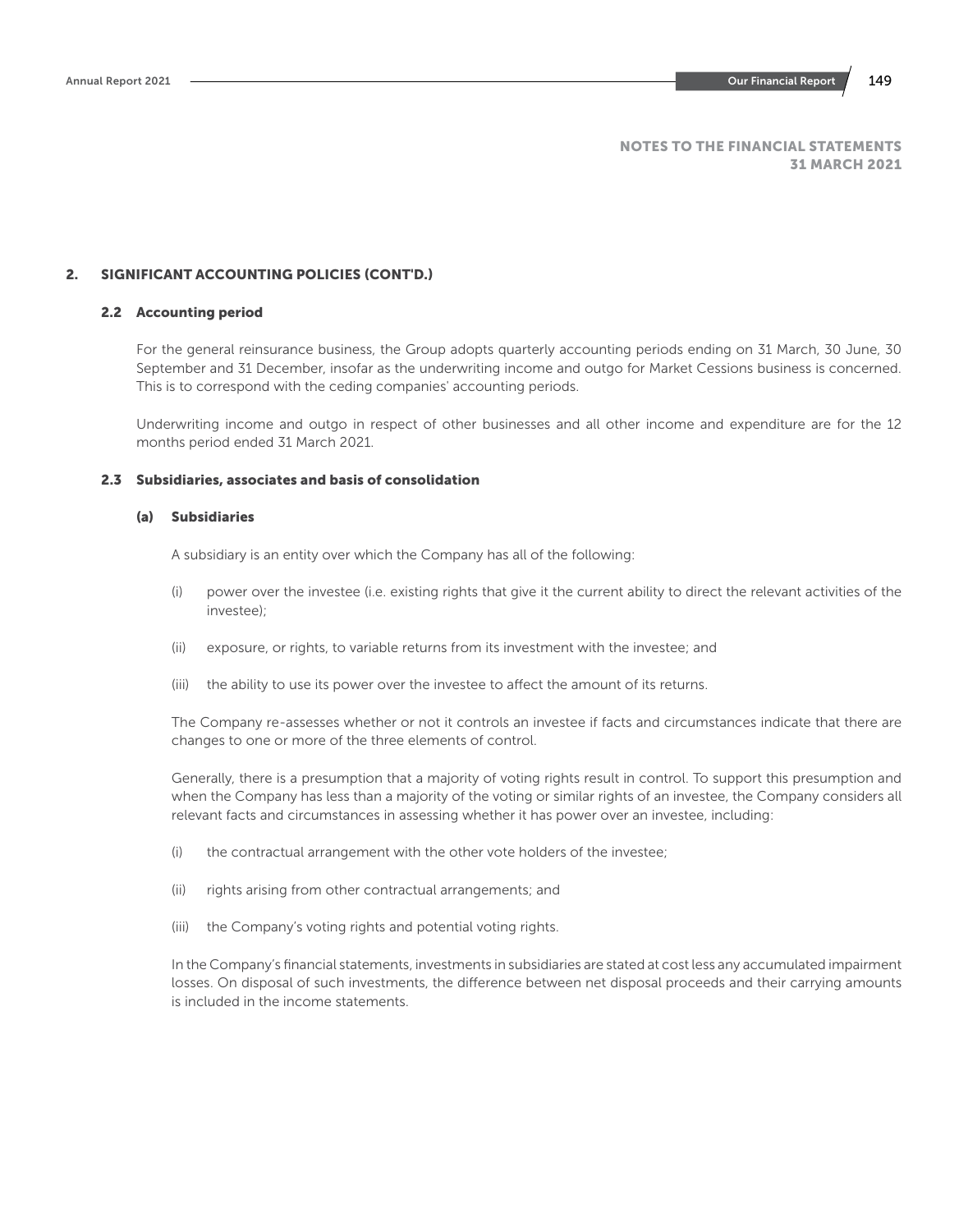#### 2. SIGNIFICANT ACCOUNTING POLICIES (CONT'D.)

#### 2.3 Subsidiaries, associates and basis of consolidation (cont'd.)

#### (b) Basis of consolidation

The consolidated financial statements comprise the financial statements of the Company and its subsidiaries as at the reporting date. The financial statements of the subsidiaries used in the preparation of the consolidated financial statements are prepared for the same reporting date as the Company.

Subsidiaries are consolidated from the date of acquisition, being the date on which the Company obtains control, and continue to be consolidated until the date that such control ceases. In preparing the consolidated financial statements, all intragroup assets and liabilities, equity, income, expenses and cash flows relating to transactions between members of the Group are eliminated in full. Uniform accounting policies are adopted in the consolidated financial statements for transactions and events in similar circumstances.

Acquisitions of subsidiaries are accounted for using the acquisition method. The acquisition method of accounting involves allocating the cost of the acquisition to the fair value of the assets acquired and liabilities and contingent liabilities assumed at the date of acquisition. The cost of an acquisition is measured as the aggregate of the fair values, at the date of exchange, of the assets given, liabilities incurred or assumed, and equity instruments issued, plus any costs directly attributable to the acquisition.

Any excess of the cost of the acquisition over the Company's interest in the net fair value of the identifiable assets, liabilities and contingent liabilities represents goodwill. Any excess of the Company's interest in the net fair value of the identifiable assets, liabilities and contingent liabilities over the cost of acquisition is recognised immediately in the income statements.

#### (c) Takaful and retakaful operations and funds

Under the concept of takaful/retakaful, participants/cedants make contributions to a pool which is managed by a third party with the overall aim of using the monies to aid fellow participants in times of need. Accordingly, the takaful/retakaful subsidiaries manage the general and family takaful/retakaful funds in line with the principles of Wakalah (agency). Under the Wakalah model, takaful/retakaful subsidiaries are not participants in the funds but manage the funds (including the relevant assets and liabilities) towards the purpose outlined above.

In accordance with the Islamic Financial Services Act ("IFSA") 2013, the assets and liabilities of the takaful/retakaful funds are segregated from those of the shareholder's funds of the takaful/retakaful subsidiaries, a concept known as segregation of funds. However, in compliance with MFRS 10 *Consolidated Financial Statement*s, the assets, liabilities, income and expenses of the takaful and retakaful funds are consolidated with those of the shareholders' funds to represent the control possessed by the takaful/retakaful subsidiaries over the respective funds.

In preparing the Group financial statements, the balances and transactions of the shareholder's funds of takaful/ retakaful subsidiaries were amalgamated and combined with those of the takaful and retakaful funds respectively. Interfund assets and liabilities, income, expenses and cash flows are eliminated in full during amalgamation and consolidation.

The takaful and retakaful funds of the takaful/retakaful subsidiaries are consolidated and amalgamated from the date of control and continue to be consolidated until the date such control ceases.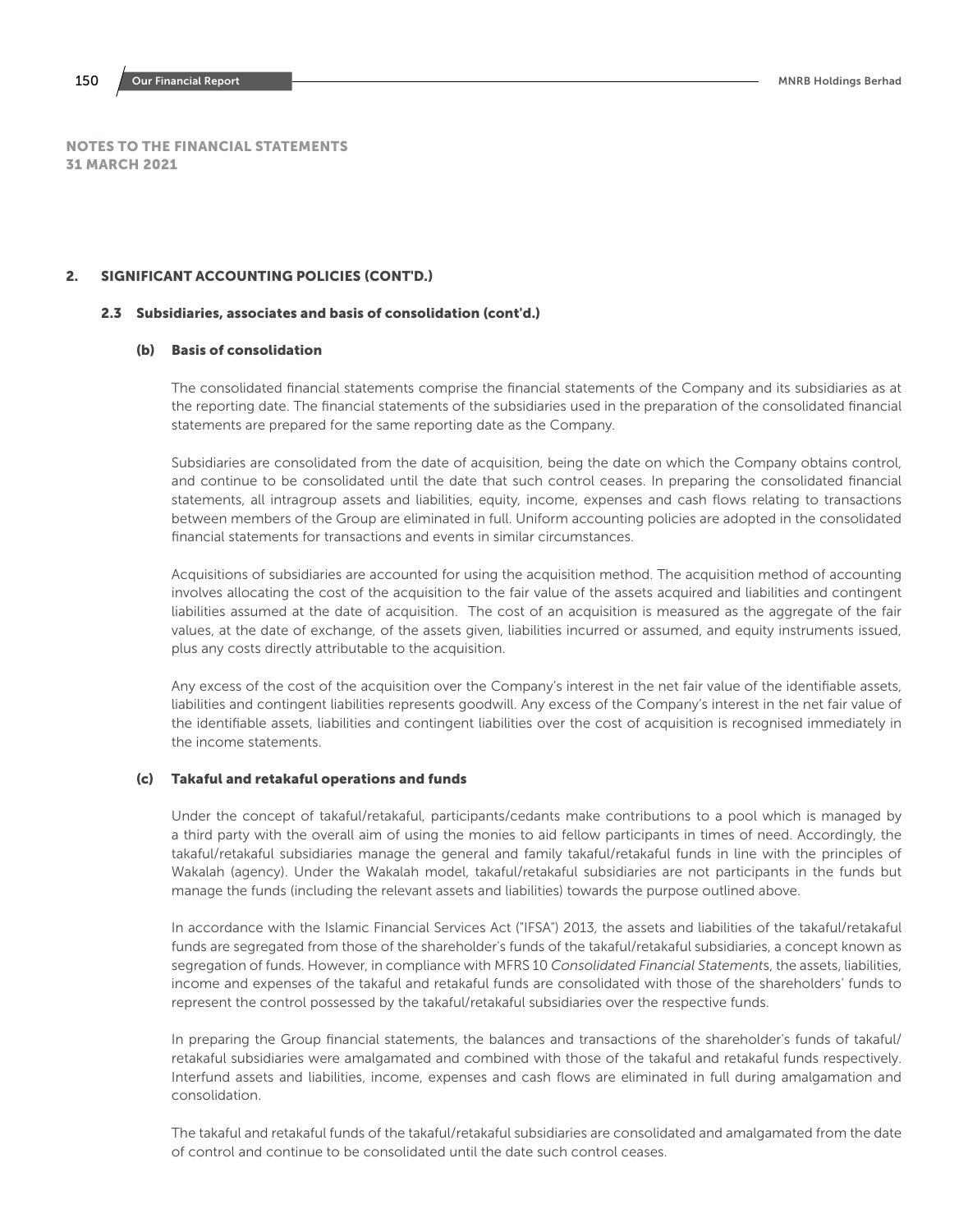#### 2. SIGNIFICANT ACCOUNTING POLICIES (CONT'D.)

#### 2.3 Subsidiaries, associates and basis of consolidation (cont'd.)

#### (d) Associates

Associates are entities in which the Group has significant influence and that is neither a subsidiary nor an interest in a joint venture. Significant influence is the power to participate in the financial and operating policies decisions of the investee but not in control or joint control over those policies.

Investments in associates are accounted for in the consolidated financial statements using the equity method of accounting. Under the equity method, the investments in associates are carried in the consolidated statement of financial position at cost adjusted for post-acquisition changes in the Group's share of net assets of the associates. The Group's share of the net profit or loss of the associates is recognised in the consolidated income statement. Where there has been a change recognised directly in the equity of the associates, the Group recognises its share of such changes.

In applying the equity method, unrealised gains and losses on transactions between the Group and the associates are eliminated to the extent of the Group's interest in the associates. After application of the equity method, the Group determines whether it is necessary to recognise any additional impairment loss with respect to the Group's net investments in the associates. The investments in associates are accounted for using the equity method from the date the Group obtains significant influence until the date the Group ceases to have significant influence over the associates or the investments become subsidiaries.

Goodwill relating to an associate is included in the carrying amount of the investment and is not amortised. Any excess of the Group's share of the net fair value of the associates' identifiable assets, liabilities and contingent liabilities over the cost of the investments is excluded from the carrying amount of the investments and is instead included as income in the determination of the Group's share of the associates' profit or loss in the period in which the investments are acquired.

When the Group's share of losses in associates equal or exceed its interest in the associates, including any long-term interests that, in substance, form part of the Group's net investments in the associates, the Group does not recognise further losses, unless it has incurred obligations or made payments on behalf of the associates.

The most recent available audited financial statements of the associates are used by the Group in applying the equity method. Where the dates of the audited financial statements used are not co-terminous with those of the Group, the share of results is derived from the last audited financial statements available and management financial statements to the end of the accounting period. Uniform accounting policies are adopted for transactions and events in similar circumstances.

In the Company's financial statements, investments in associates are stated at cost less any accumulated impairment losses.

On disposal of such investments, the difference between net disposal proceeds and the carrying amount is included in the income statement.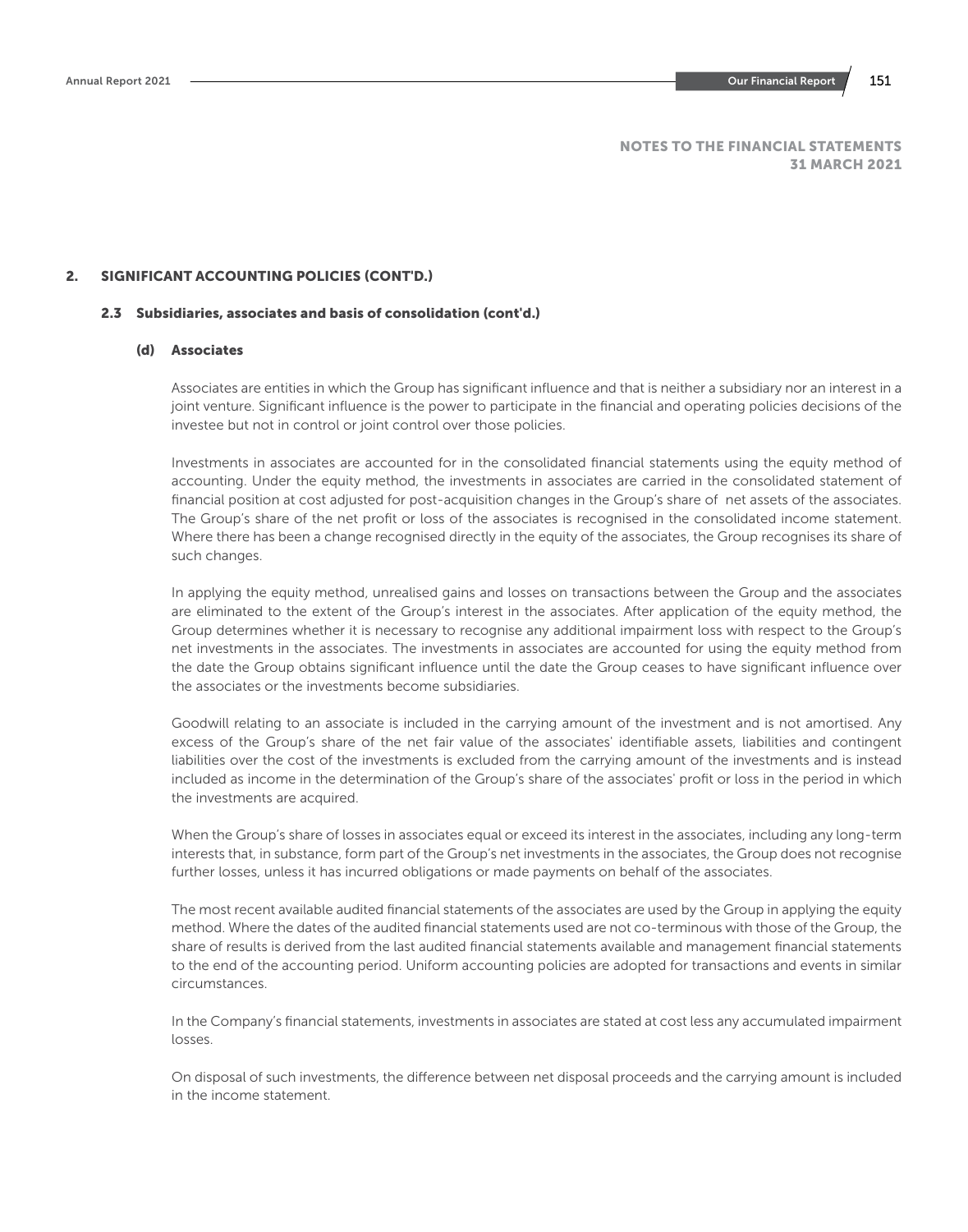#### 2. SIGNIFICANT ACCOUNTING POLICIES (CONT'D.)

#### 2.4 Business combination from third party

Business combinations involving entities not under common control are accounted for by applying the acquisition method. The cost of an acquisition is measured as the aggregate of the consideration transferred, which is measured at acquisition date fair value, and the amount of any non-controlling interests in the acquiree. For each business combination, the Group elects whether to measure the non-controlling interests in the acquiree at fair value or at the proportionate share of the acquiree's identifiable net assets. Acquisition-related costs are expensed as incurred and included in administrative expenses.

When the Group acquires a business, it assesses the financial assets and liabilities assumed for appropriate classification and designation in accordance with the contractual terms, economic circumstances and pertinent conditions as at the acquisition date. This includes the separation of embedded derivatives in host contracts by the acquiree.

Any contingent consideration to be transferred by the acquirer will be recognised at fair value at the acquisition date. Contingent consideration classified as equity is not remeasured and its subsequent settlement is accounted for within equity. Contingent consideration classified as an asset or liability that is a financial instrument and within the scope of MFRS 9 Financial Instruments ("MFRS 9"), is measured at fair value with the changes in fair value recognised in the statement of comprehensive income in accordance with MFRS 9. Other contingent consideration that is not within the scope of MFRS 9 is measured at fair value at each reporting date with changes in fair value recognised in profit or loss.

Goodwill is initially measured at cost (being the excess of the aggregate of the consideration transferred and the amount recognised for non-controlling interests and any previous interest held over the net identifiable assets acquired and liabilities assumed). If the fair value of the net assets acquired is in excess of the aggregate consideration transferred, the Group re-assesses whether it has correctly identified all of the assets acquired and all of the liabilities assumed and reviews the procedures used to measure the amounts to be recognised at the acquisition date. If the reassessment still results in an excess of the fair value of net assets acquired over the aggregate consideration transferred, then the gain is recognised in profit or loss.

After initial recognition, goodwill is measured at cost less any accumulated impairment losses. For the purpose of impairment testing, goodwill acquired in a business combination is, from the acquisition date, allocated to each of the Group's cash-generating units ("CGU") that are expected to benefit from the combination, irrespective of whether other assets or liabilities of the acquiree are assigned to those units.

Where goodwill has been allocated to a CGU and part of the operation within that unit is disposed of, the goodwill associated with the disposed operation is included in the carrying amount of the operation when determining the gain or loss on disposal. Goodwill disposed in these circumstances is measured based on the relative values of the disposed operation and the portion of the CGU retained.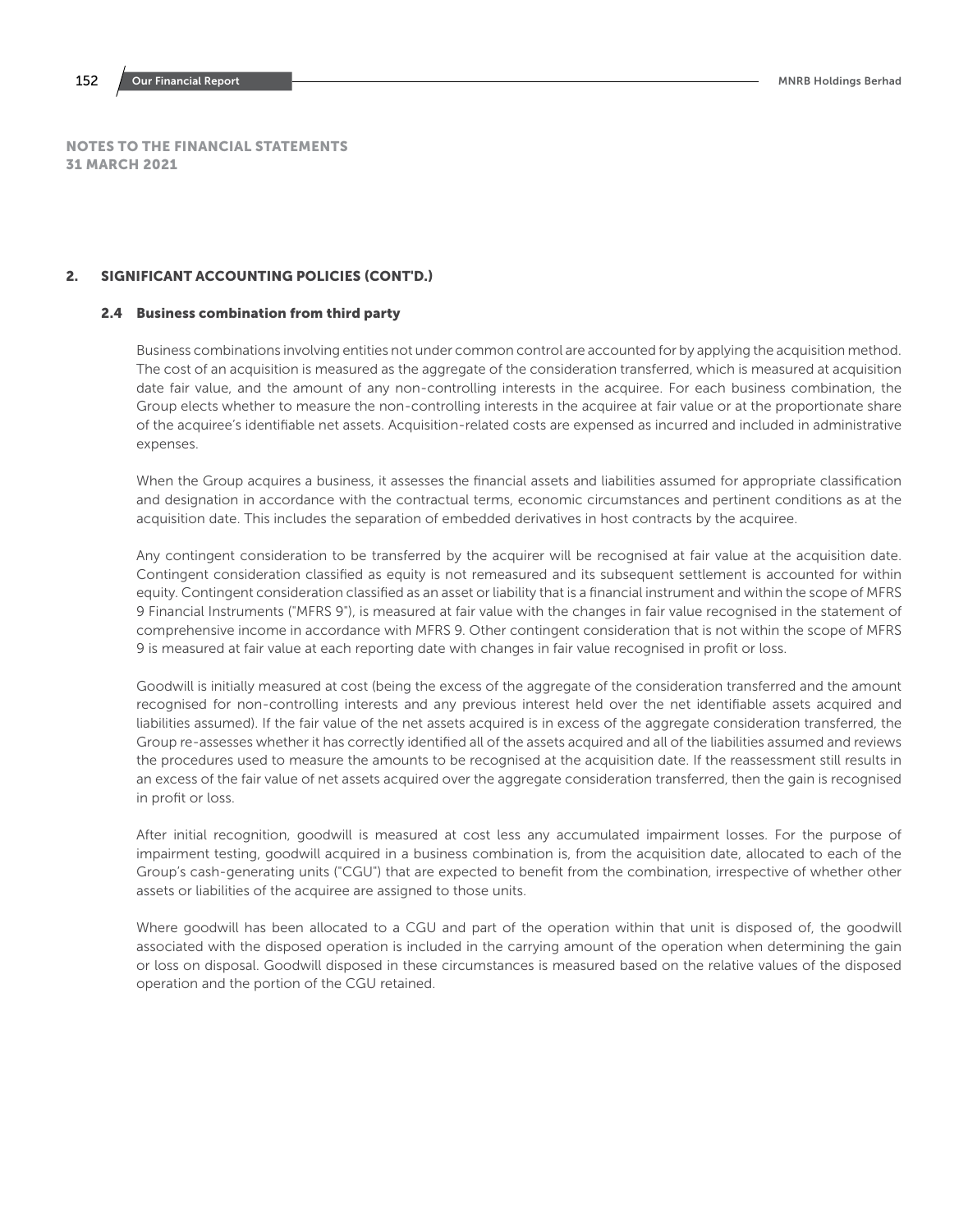#### 2. SIGNIFICANT ACCOUNTING POLICIES (CONT'D.)

#### 2.5 General reinsurance, takaful and retakaful underwriting results

The general reinsurance, takaful and retakaful underwriting results are determined after taking into account premiums/ contributions, retrocession/ retakaful/ retrotakaful, commissions, movements in premium/ contribution liabilities, net claims incurred and wakalah fees.

The general takaful and retakaful funds are maintained in accordance with the IFSA 2013 and consist of the accumulated surplus/deficit in the funds, fair value reserves and revaluation surplus. Any deficit will be made good by the shareholder's fund via benevolent profit/interest-free loan or Qard.

In the general takaful and retakaful funds, the surplus distributable to the participants is determined after deducting retakaful/retrotakaful costs, movements in contribution liabilities, commissions, net claims incurred, wakalah fees, expenses, taxation and surplus administration charges. The surplus may be distributed to the shareholder and participants in accordance with the terms and conditions of the respective contracts or as prescribed by the Group Shariah Committee.

#### (a) Premium and contribution recognition

Gross premiums/contributions are recognised in a financial period in respect of risks assumed during the particular financial period. Gross premiums/contributions include premium/contribution income in relation to direct general business, inwards facultative business, inwards proportional treaty reinsurance/retakaful business and inwards nonproportional treaty reinsurance/retakaful business.

Contributions from direct businesses are recognised following individual risks' inception dates. Inwards facultative premiums/contributions are recognised in the financial period in respect of the facultative risk assumed during the particular financial period following individual risk's inception dates.

Inwards proportional treaty premiums/contributions are recognised on the basis of periodic advices received from cedants given that the periodic advices reflect the individual underlying risks being incepted and reinsured/covered at various inception dates of these risks and contractually accounted for under the terms of the proportional reinsurance/retakaful treaty.

Premium/contribution income on inwards non-proportional treaties, which cover losses occurring during a specified treaty period, are recognised based on the contractual premiums/contributions already established at the start of the treaty period under the terms and conditions of each contract.

#### (b) Premium and contribution liabilities

Premium/contribution liabilities represent the future obligations on reinsurance/retakaful contracts as represented by premiums/contributions received for risks that have not yet expired. The movement in premium/contribution liabilities is released over the term of the reinsurance/retakaful contracts and recognised as earned premium/ contribution.

Premium/contribution liabilities are reported at the higher of the aggregate of the unearned premium reserves ("UPR")/unearned contribution reserves ("UCR") respectively for all lines of business or the best estimate value of the unexpired risk reserves ("URR") and a provision of risk margin for adverse deviation ("PRAD") calculated at 75% confidence level at the end of the financial year.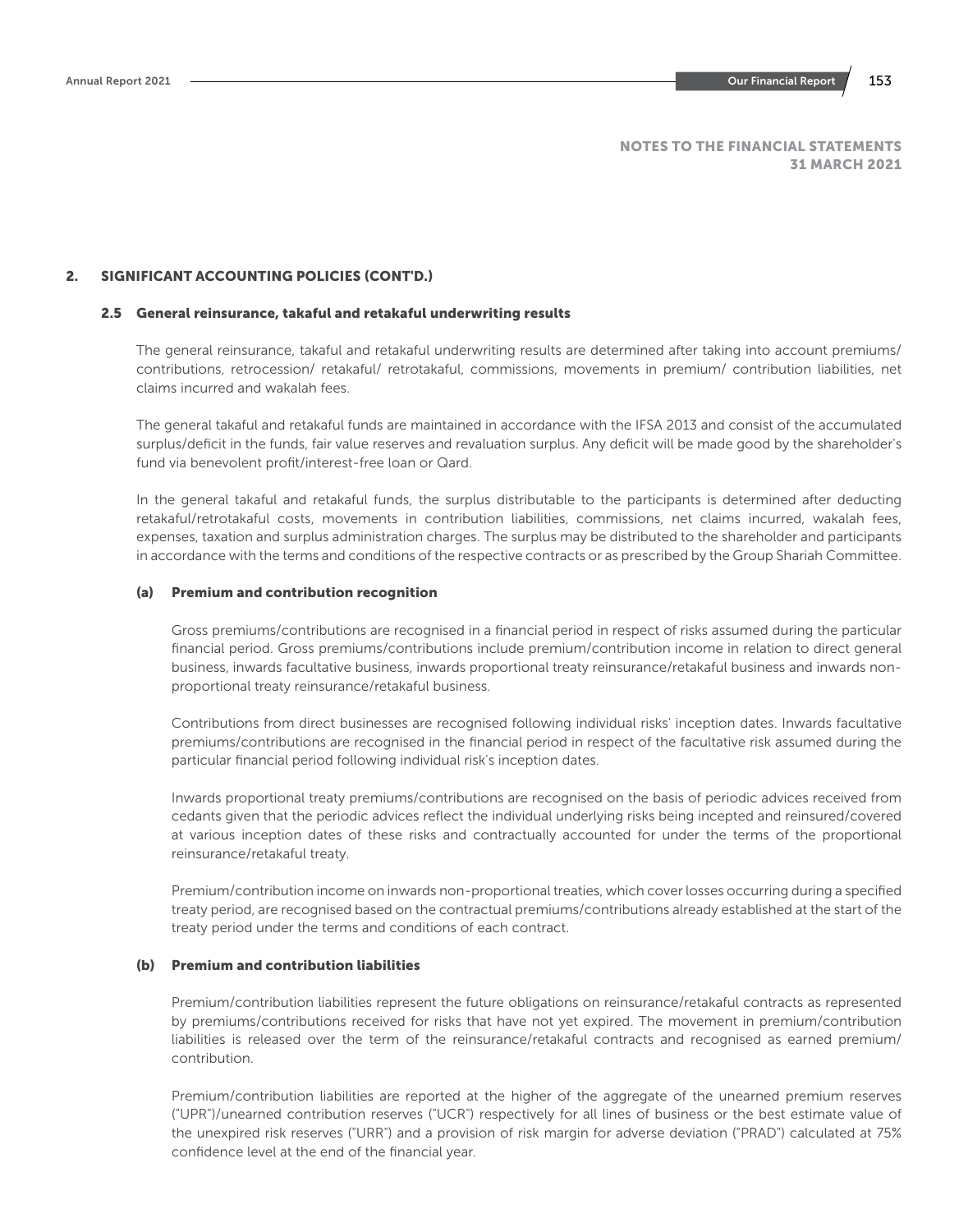#### 2. SIGNIFICANT ACCOUNTING POLICIES (CONT'D.)

#### 2.5 General reinsurance, takaful and retakaful underwriting results (cont'd.)

#### (b) Premium and contribution liabilities (cont'd.)

#### (i) Unexpired risk reserves

The URR is a prospective estimate of the expected future payments arising from future events insured or covered under policies or contracts in force as at the end of the financial year and also includes allowance for expenses, including overheads and costs of reinsurance/retakaful, expected to be incurred during the unexpired period in administering these policies or contracts and settling the relevant claims, and allowing for expected future premium/contribution refunds.

URR is estimated via an actuarial valuation performed by qualified actuaries, using a mathematical method of estimation similar to Incurred But Not Reported ("IBNR") claims.

#### (ii) Unearned premium and contribution reserves

The UPR/UCR represent the portion of the net premiums/contributions of insurance/takaful contracts written that relate to the unexpired periods of the contracts at the end of the financial year. The UPR/UCR is computed based on time-apportioned over the contracts' period or according to the duration of the certificates.The methods of computation of UPR/UCR are as follows:

- For inwards proportional treaty reinsurance/retakaful business, UPR/UCR is computed on the 1/8th method commencing from the quarter corresponding to the reporting quarter of the treaty statement;
- For inwards non-proportional treaty reinsurance/retakaful business, UPR/UCR is computed at 1/2 of the last quarter Minimum Deposit Premiums/Contributions received;
- For inwards facultative reinsurance/retakaful business, UPR/UCR is computed on the 1/8th method commencing from the date of inception;
- Time apportionment method for all classes of general takaful business within Malaysia except Marine and Aviation Cargo;
- Time apportionment method for all classes of general takaful business within Malaysia except Long Term Fire, Mortgage Reducing Personal Accident, Marine and Aviation cargo;
- Geometric method for Long Term Fire and Mortgage Reducing Personal Accident; and
- 25% method for Marine and Aviation Cargo.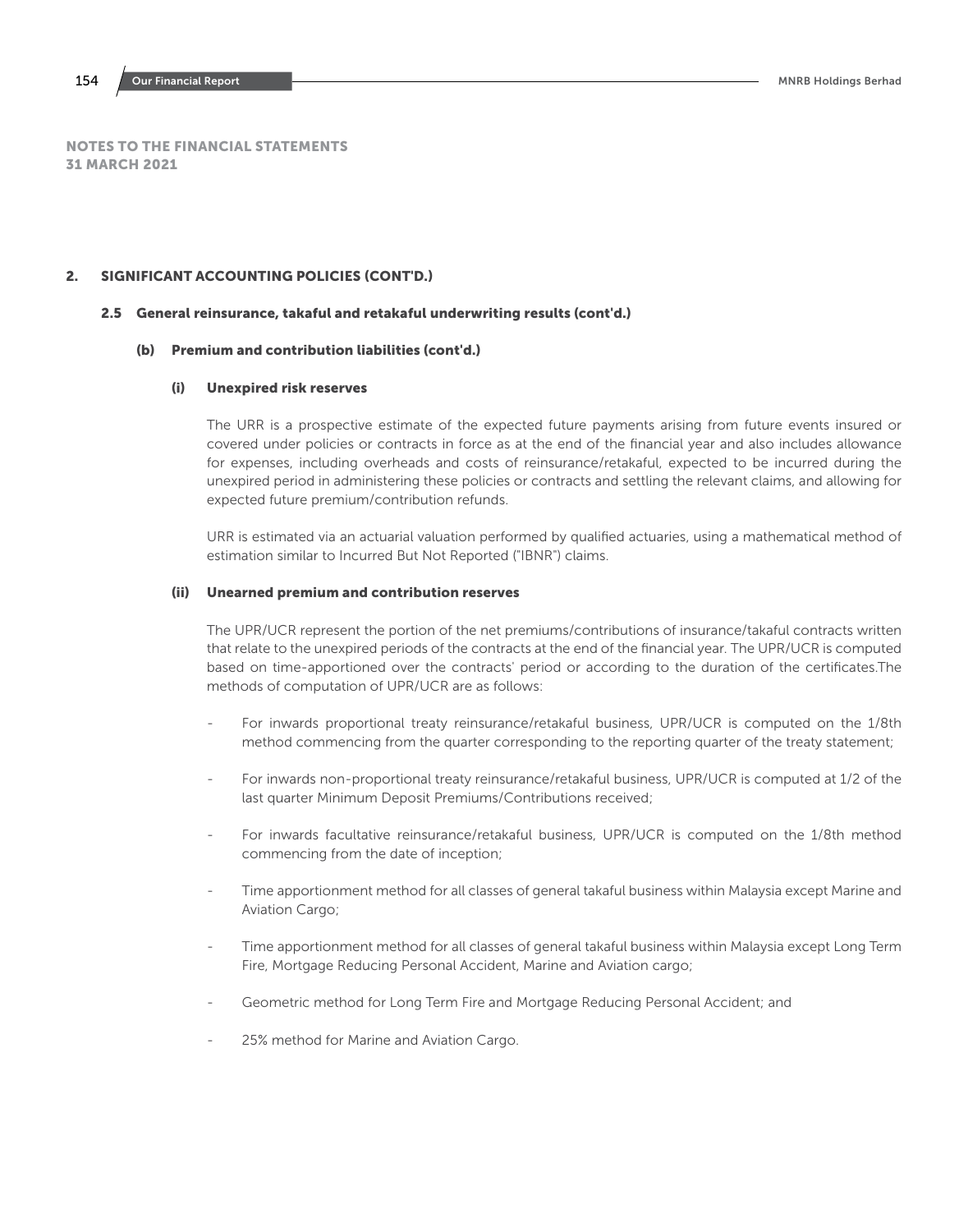#### 2. SIGNIFICANT ACCOUNTING POLICIES (CONT'D.)

#### 2.5 General reinsurance, takaful and retakaful underwriting results (cont'd.)

#### (c) Claim liabilities

The amount of outstanding claims is the best estimate value of claim liabilities, which includes provision for claims reported, claims incurred but not enough reserved ("IBNER") and IBNR claims together with related expenses less recoveries to settle the present obligation as well as a PRAD calculated at 75% confidence level at the end of the financial year. Liabilities for outstanding claims are recognised when a claimable event occurs and/or as advised/ notified. IBNER and IBNR claims are based on an actuarial valuation by qualified actuaries, using a mathematical method of estimation based on, amongst others, actual claims development patterns.

#### (d) Liability adequacy test

At each reporting date, the Group reviews all insurance/takaful contract liabilities to ensure that the carrying amount of the liabilities is sufficient or adequate to cover the obligations of the Group, contractual or otherwise, with respect to insurance/takaful contracts issued. In performing this review, the Group compares all contractual cash flows against the carrying value of insurance/takaful contract liabilities. Any deficiency is recognised in the income statement.

The estimation of claim liabilities and premium/contribution liabilities performed at the reporting date is part of the liability adequacy tests performed by the Group.

#### (e) Acquisition costs and commission expenses

The acquisition costs and commission expenses, which are costs directly incurred in acquiring and renewing reinsurance/takaful/retakaful business, are recognised as incurred and properly allocated to the periods in which it is probable they give rise to income.

#### 2.6 Family takaful and retakaful underwriting results

The family takaful and retakaful underwriting results are determined after taking into account contributions, retakaful/ retrotakaful costs, commissions, net benefits incurred and wakalah fees.

The family takaful and retakaful funds are maintained in accordance with the requirements of the IFSA 2013 and consist of the accumulated surplus/deficit in the funds, fair value reserves and revaluation surplus. The family takaful and retakaful funds surplus/deficit is determined by an annual actuarial valuation of the funds. Any actuarial deficit in the family takaful and retakaful funds will be made good by the shareholder's fund via a loan or Qard.

In the family takaful and retakaful funds, the surplus distributable to the participants is determined after deducting retakaful/ retrotakaful costs, net benefits incurred, wakalah fees, expenses, taxation and surplus administration charges. The surplus may be distributed to the shareholders and participants in accordance with the terms and conditions of the respective contracts or as prescribed by the Group Shariah Committee.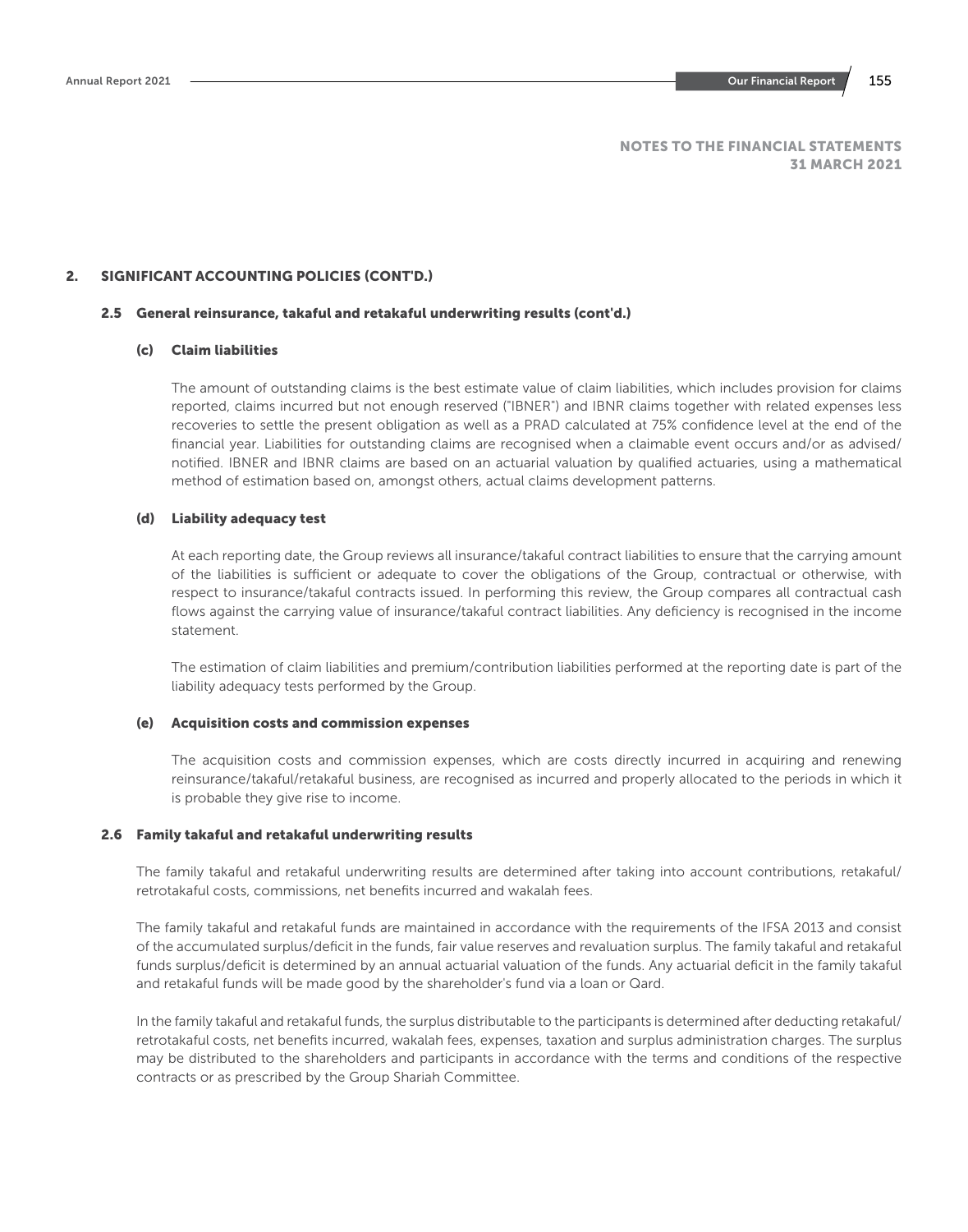#### 2. SIGNIFICANT ACCOUNTING POLICIES (CONT'D.)

#### 2.6 Family takaful and retakaful underwriting results (cont'd.)

#### (a) Contribution recognition

Takaful contribution is recognised as soon as the amount of contribution can be reliably measured in accordance with the principles of Shariah. First year contribution is recognised on the assumption of risks and subsequent takaful contributions are recognised on due dates. Takaful contributions outstanding at the reporting date are recognised as income for the period provided they are within the grace period allowed for payment and there are sufficient funds available in the participants' accounts to cover such contributions due.

Retakaful contributions are recognised in respect of risks assumed during a particular financial period. Inward treaty retakaful contributions are recognised on the basis of statements received from ceding companies.

#### (b) Contract liabilities

Family takaful contract liabilities are recognised when contracts are in-force and contributions are charged. Liabilities relating to benefits payable of the family retakaful fund are recognised as advised by ceding companies.

For a one-year family contract or a one-year extension to a family contract covering contingencies other than life or survival, the liabilities for such family takaful contracts comprise contribution and claim liabilities with an appropriate allowance for PRAD from the expected experience.

Liabilities of family takaful business are determined in accordance with valuation guidelines for takaful operators issued by Bank Negara Malaysia ("BNM"). All family takaful liabilities are valued using a prospective actuarial valuation based on the sum of the present value of future benefits and expenses less future gross considerations arising from the contracts, discounted at the appropriate risk discount rate. This method is known as the gross contribution valuation method. In the case of a family contract where a part of, or the whole of, the contributions are accumulated in a fund, the accumulated amounts as declared to the participants are set as the liabilities. Zerorisation is applied at contract level and no contract is treated as an asset under the valuation method adopted.

The family takaful contract liabilities are derecognised when the contracts expire, are discharged or are cancelled. At each reporting date, an assessment is made on whether the recognised family takaful contract liabilities are adequate by performing a liability adequacy test as disclosed in Note 2.6(d).

In respect of the family takaful and retakaful risk fund, the expected future cash flows of benefits are determined using best estimate assumptions with an appropriate allowance for PRAD from expected experience such that an overall level of sufficiency of contract reserves at a 75% confidence level is secured. For investment-linked business, the fund value is treated as liabilities.

Surplus, defined as the difference between the value of the family fund and its liabilities, including retained surplus, is distributed to the participants after deducting the surplus administration charge.

If the difference between the value of the family fund and the liabilities results in a deficit, the deficit is made good via a Qard which will be repaid when the fund returns to a surplus position.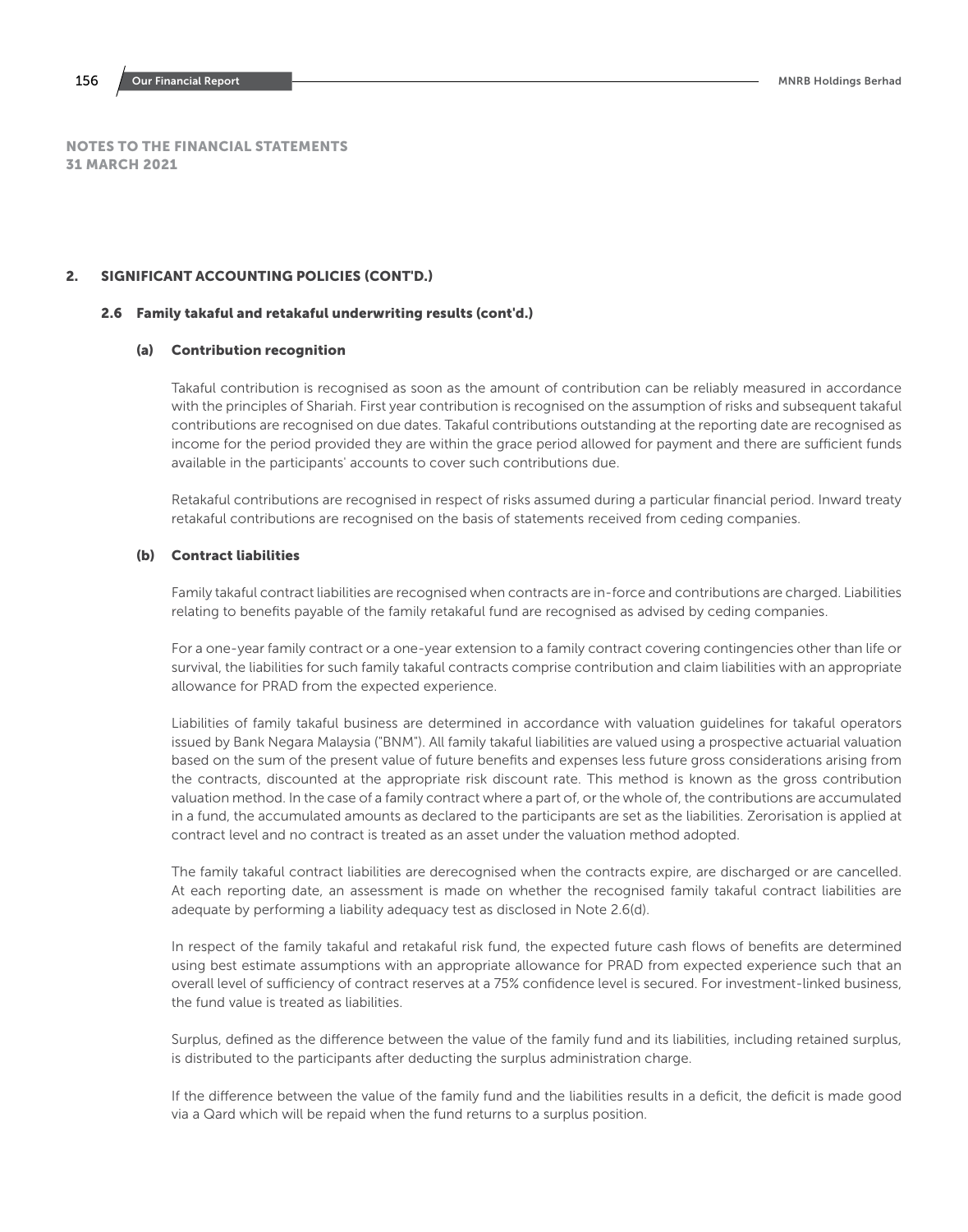#### 2. SIGNIFICANT ACCOUNTING POLICIES (CONT'D.)

#### 2.6 Family takaful and retakaful underwriting results (cont'd.)

#### (c) Creation/cancellation of units of family takaful fund

Amounts received for units created represent contributions paid by participants or unitholders as payment for new contracts or subsequent payments to increase the amount of the contracts. Creation/cancellation of units are recognised in the financial statements at the next valuation date, after the request to purchase/sell units are received from the participants or unitholders.

#### (d) Liability adequacy test

At each reporting date, the Group reviews all takaful contract liabilities to ensure that the carrying amount of the liabilities is sufficient or adequate to cover the obligations of the Group, contractual or otherwise, with respect to takaful contracts issued. In performing this review, the Group compares all contractual cash flows against the carrying value of takaful contract liabilities. Any deficiency is recognised in the income statement.

#### 2.7 Shareholder's fund relating to takaful and retakaful business

#### (a) Commission expenses

Commission expenses, which are costs directly incurred in securing contributions on takaful contracts, are recognised as incurred and properly allocated to the periods in which it is probable they give rise to income. Commission expenses are recognised in the income statement at an agreed percentage for each contract underwritten. This is in accordance with the principles of Wakalah as approved by the Group Shariah Committee and as agreed between the participants/cedants and the takaful and reinsurance/retakaful subsidiaries.

#### (b) Expense liabilities

The expense liabilities of the shareholder's fund consist of expense liabilities relating to the management of the general takaful and retakaful funds and the family takaful and retakaful funds which are based on estimations performed by qualified actuaries. The movement in expense liabilities is released over the term of the takaful contracts and recognised in the income statement.

#### (i) Expense liabilities of general takaful and retakaful funds

The expense liabilities of the general takaful and retakaful funds are reported at the higher of the aggregate of the reserves for unearned wakalah fees ("UWF") and the best estimate value of the provision for unexpired expense reserves ("UER") and a PRAD at a 75% confidence level at the end of the financial year.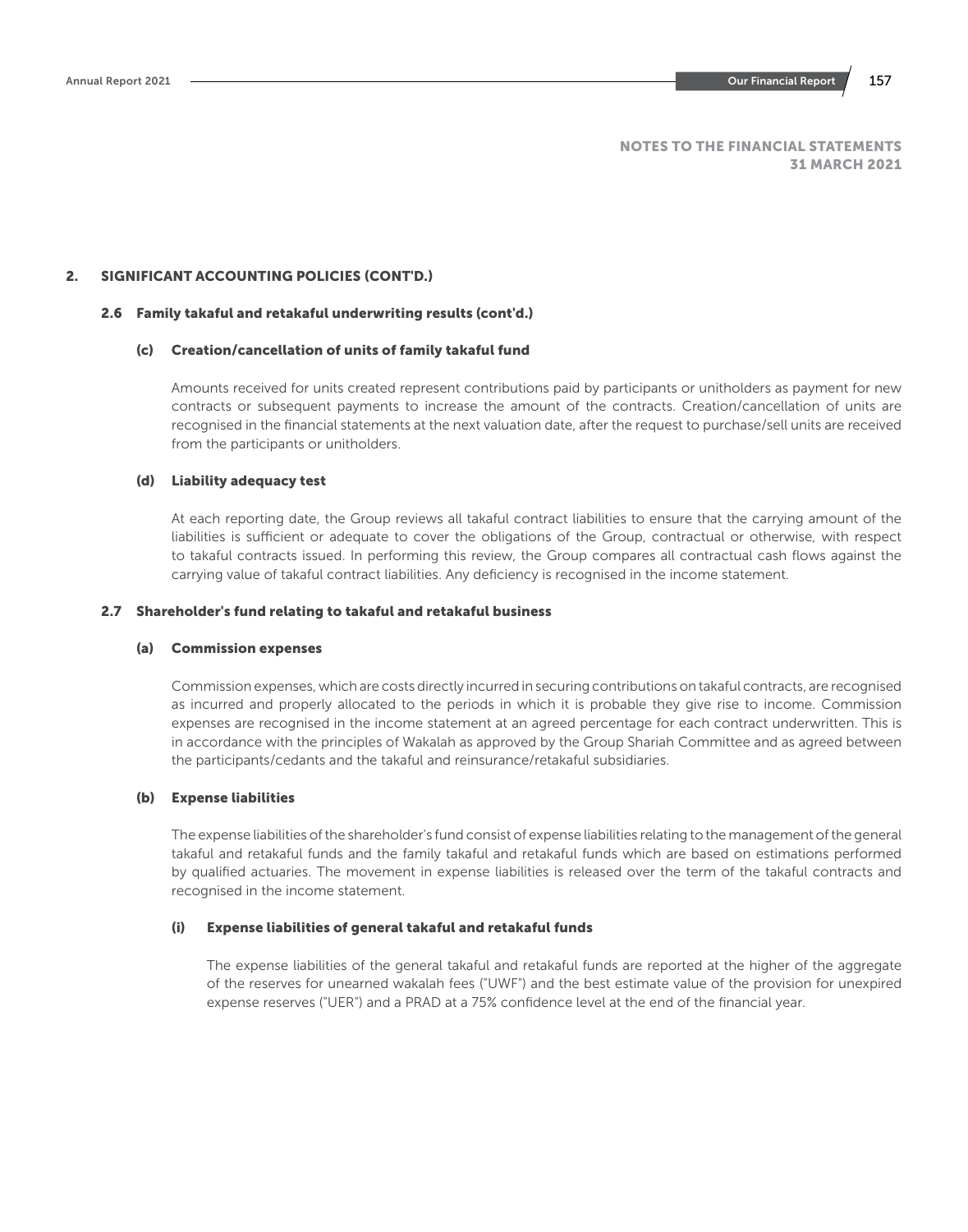#### 2. SIGNIFICANT ACCOUNTING POLICIES (CONT'D.)

#### 2.7 Shareholder's fund relating to takaful and retakaful business (cont'd.)

#### (b) Expense liabilities (cont'd.)

#### (i) Expense liabilities of general takaful and retakaful funds (cont'd.)

#### Unexpired expense reserves

The UER is determined based on the expected future expenses payable by the shareholder's funds in managing the general takaful and retakaful funds for the full contractual obligation of the takaful and retakaful contracts as at the end of the financial year, less any expected cash flows from future wakalah fee income, and any other income due to the shareholder's funds that can be determined with reasonable certainty, including a PRAD calculated at a 75% confidence level. The method used to value the UER is consistent with the method used in estimating the URR as disclosed in Note 2.5(b)(i).

#### Reserves for unearned wakalah fees

The UWF represent the portion of wakalah fee income that relates to the unexpired periods of contracts at the end of the financial year. The method used in computing UWF is consistent with the methods used in the calculation of the UCR as disclosed in Note 2.5(b)(ii).

#### (ii) Expense liabilities of family takaful and retakaful funds

The valuation of expense liabilities in relation to contracts of the family takaful and retakaful funds is conducted separately by the Appointed Actuaries. The method used to value expense liabilities is consistent with the method used to value takaful and retakaful liabilities of the corresponding family takaful and retakaful contracts. In valuing the expense liabilities, the present value of expected future expenses payable by the shareholder's funds in managing the takaful and retakaful funds for the full contractual obligation of the takaful and retakaful contracts less any expected cash flows from future wakalah fee income, and any other income due to the shareholder's funds that can be determined with reasonable certainty, are taken into consideration. The estimation includes a PRAD at a 75% confidence level.

#### (iii) Liability adequacy test

At each reporting date, the Group reviews the expense liabilities to ensure that the carrying amount is sufficient or adequate to cover the obligations of the Group for all managed takaful and retakaful contracts. In performing this review, the Group considers all contractual cash flows and compares this against the carrying value of expense liabilities. Any deficiency is recognised in the income statement.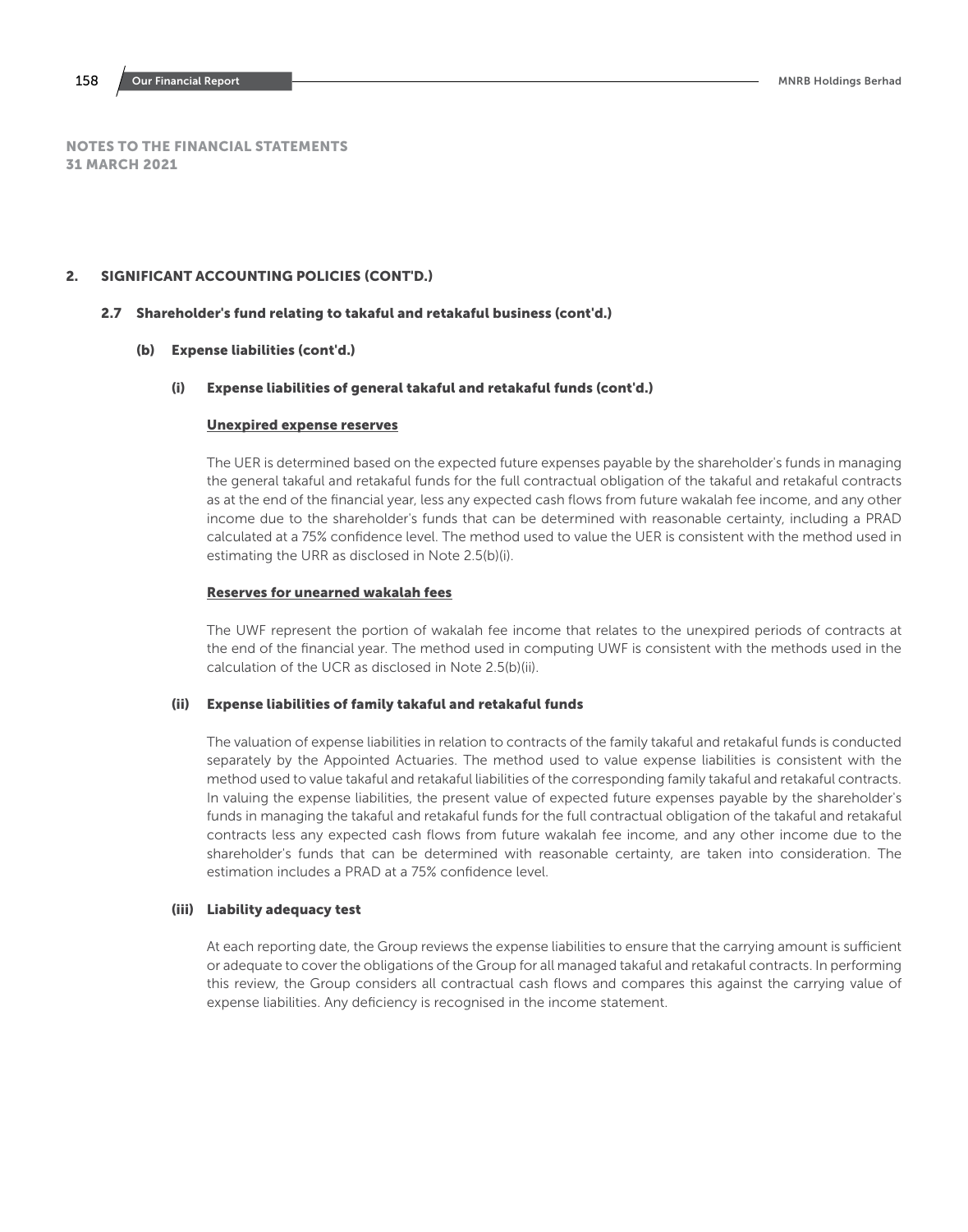#### 2. SIGNIFICANT ACCOUNTING POLICIES (CONT'D.)

#### 2.8 Product classification

Financial risk is the risk of a possible future change in one or more of a specified interest/profit rate, financial instrument price, commodity price, foreign exchange rate, index of price or rate, credit rating or credit index or other variables, provided in the case of a non-financial variable that the variable is not specific to a party to the contract. Insurance/ underwriting risk is the risk other than financial risk.

An insurance/takaful contract is a contract under which the reinsurance and takaful subsidiaries have accepted significant insurance/underwriting risk from another party by agreeing to compensate the party if a specified uncertain future event adversely affects the party. As a general guideline, the reinsurance and retakaful subsidiaries determine whether significant insurance/underwriting risk has been accepted by comparing claims/benefits payable on the occurrence of the event with claims/benefits payable if the event had not occurred.

Conversely, investment contracts are those contracts that transfer financial risk with no significant insurance/underwriting risk.

Once a contract has been classified as an insurance/takaful contract, it remains an insurance/takaful contract for the remainder of its life-time, even if the insurance/underwriting risk reduces significantly during the period, unless all rights and obligations expire or are extinguished.

#### 2.9 Reinsurance and retakaful assets

The reinsurance/retakaful and takaful subsidiaries cede insurance/underwriting risk in the normal course of business. Ceded reinsurance/retakaful and takaful arrangements do not relieve the reinsurance/retakaful and takaful subsidiaries from their obligations to cedants/participants. For both ceded and assumed reinsurance/retakaful and takaful businesses, premiums/contributions and claims/benefits are presented on a gross basis

Reinsurance and retakaful arrangements entered into by the reinsurance/retakaful and takaful subsidiaries that meet the classification requirements of insurance/takaful contracts as described in Note 2.8 are accounted for as noted below. Arrangements that do not meet these classification requirements are accounted for as financial assets.

Reinsurance and retakaful assets represent amounts recoverable from reinsurers and retakaful operators for insurance and takaful contract liabilities which have yet to be settled at the reporting date. Amounts recoverable from reinsurers and retakaful operators are measured consistently with the amounts associated with the underlying insurance and takaful contracts and the terms of the relevant reinsurance and retakaful arrangement.

At each reporting date, the reinsurance/retakaful and takaful subsidiaries assess whether objective evidence exists that reinsurance and retakaful assets are impaired. Objective evidence of impairment for reinsurance and retakaful assets are similar to those noted for insurance and takaful receivables. If any such evidence exists, the amount of the impairment loss is measured as the difference between the asset's carrying amount and the present value of estimated future cash flows discounted at the financial asset's original effective interest/profit rate. The impairment loss is recognised in the income statement. Reinsurance and retakaful assets are derecognised when the contractual rights expire or are extinguished or when the contract is transferred to another party.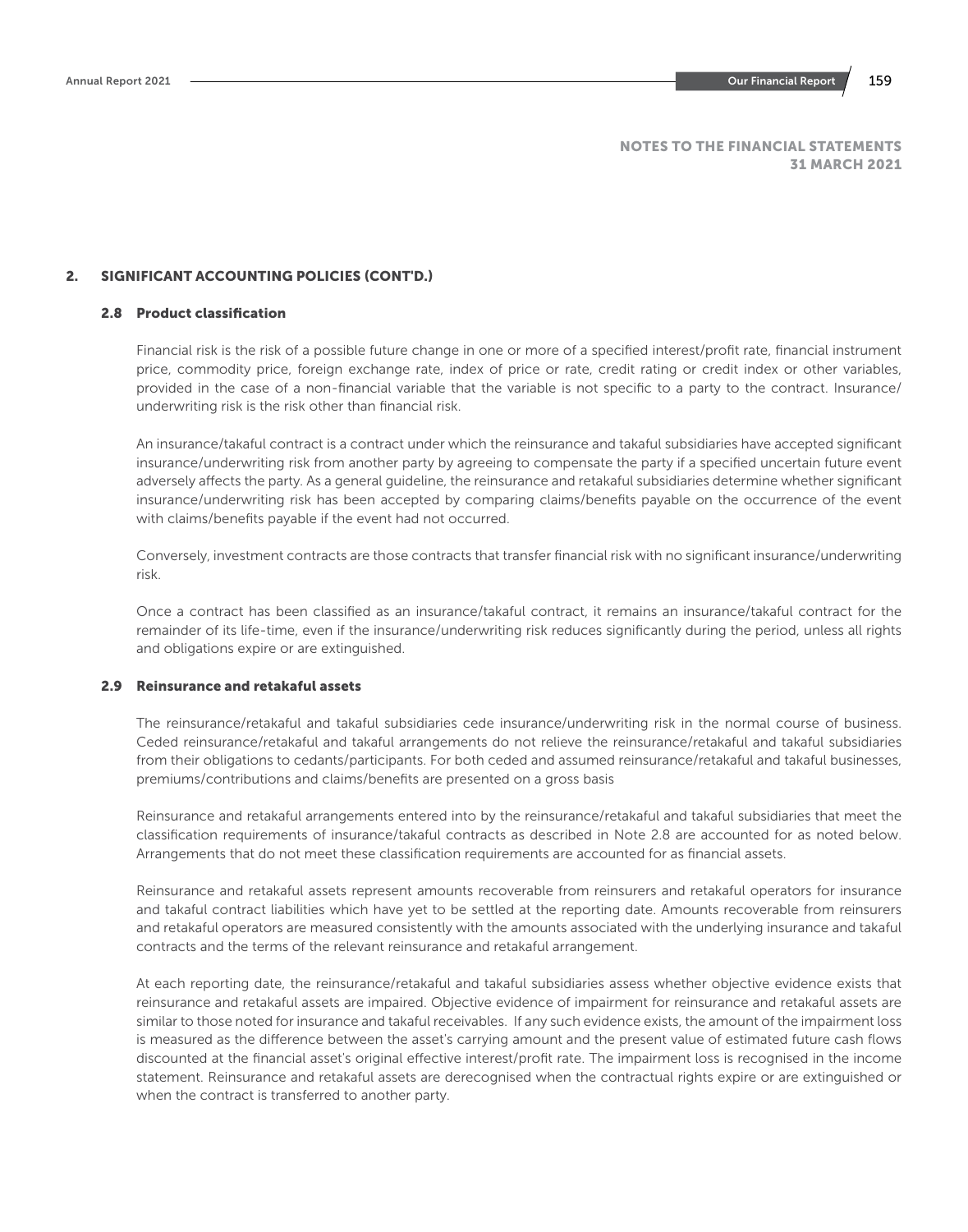#### 2. SIGNIFICANT ACCOUNTING POLICIES (CONT'D.)

#### 2.10 Property, plant and equipment and depreciation

#### (a) Recognition and measurement

All items of property, plant and equipment are initially recorded at cost. Subsequent to recognition, plant and equipment are stated at cost less accumulated depreciation and any impairment losses, whilst properties are stated at revalued amounts less subsequent accumulated depreciation and subsequent impairment losses. Cost includes expenditures that are directly attributable to the acquisition of the asset.

In respect of freehold land and buildings, valuations are performed with sufficient frequency to ensure that the carrying amount does not differ materially from the fair value of the freehold land and buildings at the reporting date.

Any revaluation surplus is recognised in other comprehensive income and accumulated in equity under the asset revaluation reserve, except to the extent that it reverses a revaluation decrease of the same asset previously recognised in the income statement, in which case the increase is recognised in the income statement. A revaluation deficit is recognised in the income statement, except to the extent that it offsets an existing surplus on the same asset carried in the asset revaluation reserve.

Any accumulated depreciation as at the revaluation date is eliminated against the gross carrying amount of the asset and the net amount is restated to the revalued amount of the asset. On disposal of property, plant and equipment, the difference between net proceeds and the carrying amount is recognised in the income statements and the unutilised portion of the revaluation surplus on that item is taken directly to retained profits.

#### (b) Subsequent costs

The cost of replacing part of an item of property, plant and equipment is recognised in the carrying amount of the item if it is probable that the future economic benefits embodied within the part will flow to the Group and the Company and its cost can be measured reliably. The costs of the day-to-day servicing of property, plant and equipment are recognised in the income statements as incurred.

#### (c) Depreciation

Freehold land has an unlimited useful life and therefore is not depreciated. Leased properties are depreciated over the shorter of the lease term and their useful lives.

Work in progress is also not depreciated as it is not available for use. When work in progress is completed and the asset is available for use, it is reclassified to the relevant category of property, plant and equipment and depreciation of the asset begins. During the period in which the asset is not yet available for use, it is tested for impairment annually.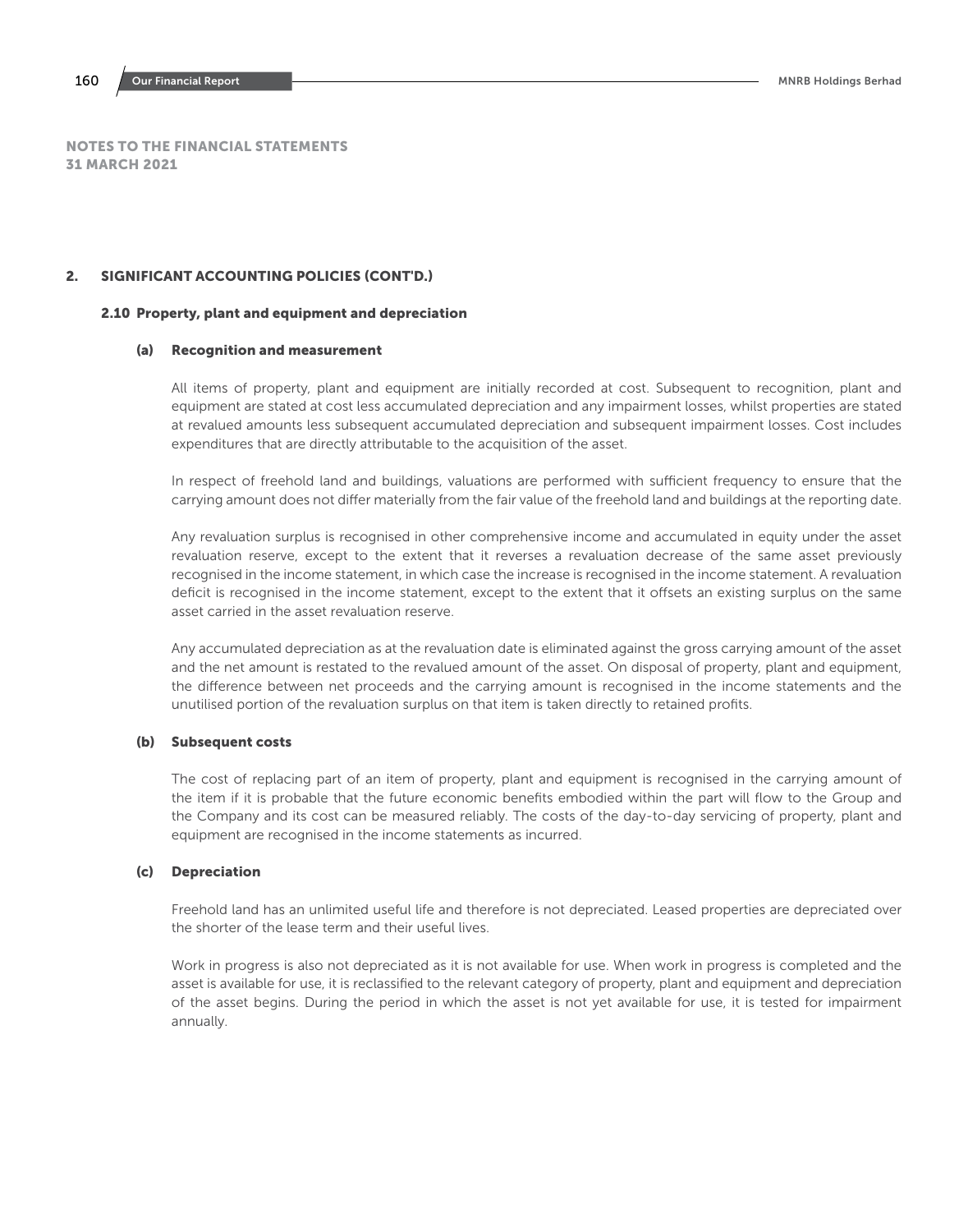#### 2. SIGNIFICANT ACCOUNTING POLICIES (CONT'D.)

#### 2.10 Property, plant and equipment and depreciation (cont'd.)

#### (c) Depreciation (cont'd.)

Depreciation of other property, plant and equipment is provided for on a straight-line basis to write off the cost of each asset to its residual value over its estimated useful life, at the following annual rates:

| <b>Buildings</b>       | 2% to 4%     |
|------------------------|--------------|
| Computer equipment     | 10% to 33.3% |
| Office equipment       | 10% to 33.3% |
| Furniture and fittings | 10% to 15%   |
| Motor vehicles         | 20%          |

The residual values, useful lives and depreciation method are reviewed at the end of each financial year to ensure that the amount, method and period of depreciation are consistent with previous estimates and the expected pattern of consumption of the future economic benefits embodied in the items of property, plant and equipment.

#### (d) Derecognition

An item of property and equipment is derecognised upon disposal or when no future economic benefits are expected from its use or disposal.

#### 2.11 Intangible assets

All intangible assets are initially recorded at cost. Subsequent to recognition, intangible assets are stated at cost less any accumulated amortisation and any impairment losses. Cost includes expenditures that are directly attributable to the acquisition of the asset.

On disposal of intangible assets, the difference between net proceeds and the carrying amount is recognised in the income statements.

The useful lives of intangible assets are assessed to be either finite or indefinite. Intangible assets with finite lives are amortised on a straight-line basis over the estimated economic useful lives and assessed for impairment whenever there is an indication that the intangible assets may be impaired. The amortisation period and the amortisation method for an intangible asset with a finite useful life are reviewed annually at the end of each reporting period. Amortisation is charged to the income statements.

Intangible assets with indefinite useful lives are not amortised but tested for impairment annually or more frequently if events or changes in circumstances indicate that the carrying value may be impaired either individually or at the cashgenerating unit level. The useful life of an intangible asset with an indefinite life is also reviewed annually to determine whether the useful life assessment continues to be supportable.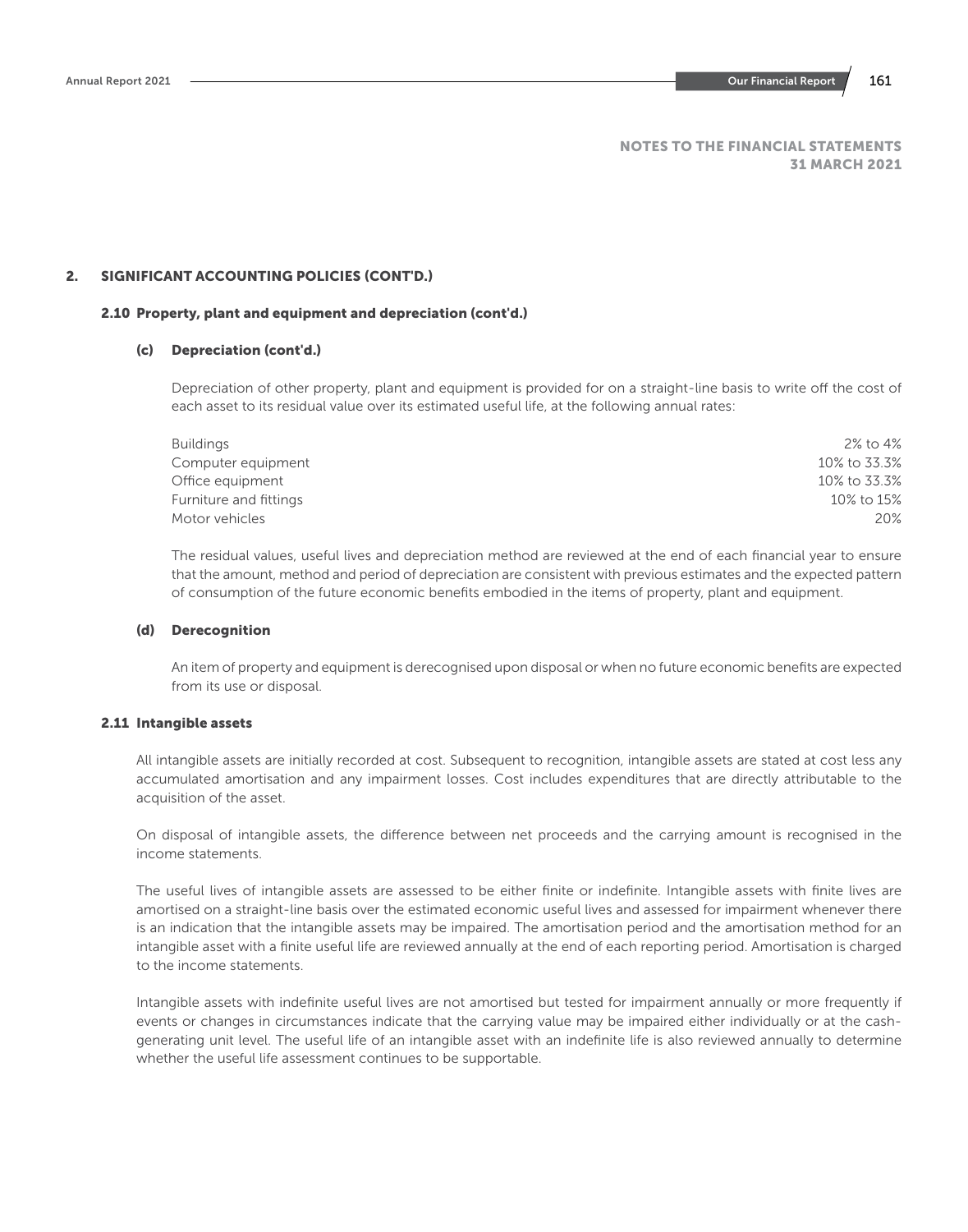#### 2. SIGNIFICANT ACCOUNTING POLICIES (CONT'D.)

# 2.11 Intangible assets (cont'd.)

### (a) Software development in progress

Software development in progress represent development expenditure on software. Following the initial recognition of the development expenditure, the cost model is applied requiring the asset to be carried at cost less any accumulated impairment losses. When development is complete and the asset is available for use, it is reclassified to computer software and amortisation of the asset begins. It is amortised over the period of expected future use. During the period in which the asset is not yet available for use, it is tested for impairment annually.

#### (b) Computer software and licences

The useful lives of computer software and licences are considered to be finite because computer software and licences are susceptible to technological obsolescence.

The acquired computer software and licences are amortised at 10% to 33% using the straight-line method over their estimated useful lives. Impairment is assessed whenever there is an indication of impairment and the amortisation period and method are also reviewed annually at the end of each financial year.

#### (c) Preferred partnership fee in relation to bancatakaful arrangement

The preferred partnership fee represents an upfront fee paid by the Group to two Islamic banks under a 5-years preferred bancatakaful arrangement as follows:

- (i) Following the initial recognition of the cost of preferred partnership fee, the fee is amortised based on the straight line method, until the expiry of the contract which is within five (5) years. Upon the expiry of the contract, if the total projected production is not met, the contract may be extended for an additional period of time as mutually agreed between the Group and the bank.
- (ii) Following the initial recognition of the cost of preferred partnership fee, the fee is amortised based on the actual contribution received over the total committed contribution, until the expiry of the contract which is within five (5) years. Upon the expiry of the contract, if the total projected production is not met, the contract may be renewed for another year or the bank will compensate the Group on a pro-rated basis on the balance of the 'unamortised' fee.

### 2.12 Financial assets

Financial assets are recognised in the statements of financial position when, and only when, the Group and the Company become a party to the contractual provisions of the instrument.

Financial assets are initially measured at fair value. Transaction costs that are directly attributable to the acquisition or issue of financial assets (other than financial assets at fair value through profit or loss) are added to or deducted from the fair value of the financial assets, as appropriate, on initial recognition. Transaction costs directly attributable to the acquisition of financial assets at fair value through profit or loss are recognised immediately in profit or loss.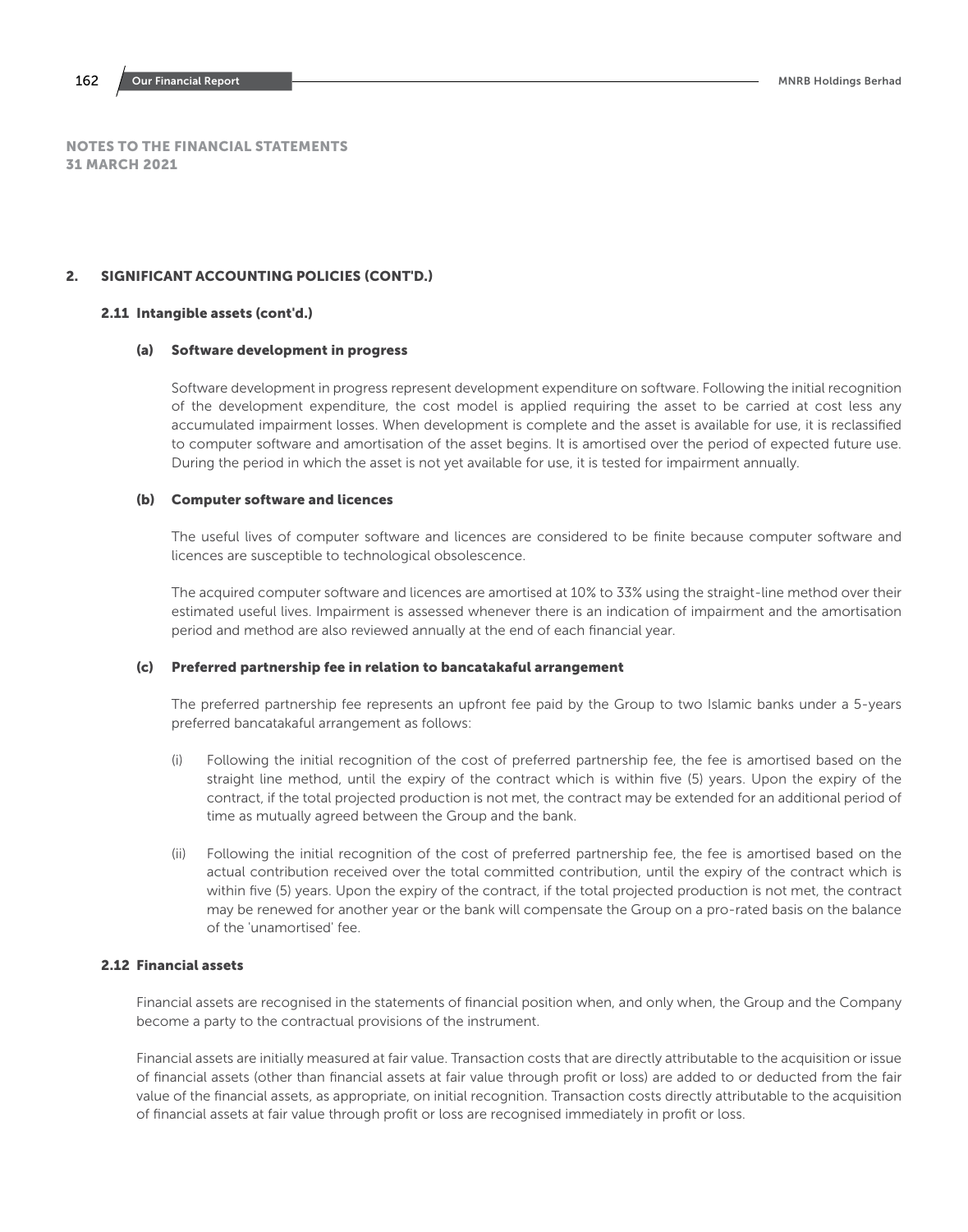# 2.12 Financial assets (cont'd.)

# (a) Classification and subsequent measurement

The classification of financial assets at initial recognition depends on the Group and the Company's business model for managing the financial assets and the financial asset's contractual cash flow characteristic, as described in Notes 2.12(b) and 2.12(c). All recognised financial assets are measured subsequently in their entirety at either amortised cost or fair value, depending on the classification of the financial assets.

Financial assets are classified, at initial recognition, as financial assets measured at amortised cost ("AC"), fair value through other comprehensive income ("FVOCI") and fair value through profit or loss ("FVTPL").

In order for a financial asset to be classified and measured at AC or FVOCI, it needs to give rise to cash flows that are 'solely payments of principal and interest ("SPPI")' on the principal amount outstanding. This assessment is referred to as the SPPI test and is performed at an instrument level.

The Group and the Company's business model for managing financial assets refers to how it manages its financial assets in order to generate cash flows. The business model determines whether cash flows will result from collecting contractual cash flows, selling the financial assets, or both.

Despite the foregoing, the Group and the Company may make the following irrevocable election/designation at initial recognition of a financial asset:

- the Group and the Company may irrevocably elect to present subsequent changes in fair value of an equity investment in other comprehensive income if certain criteria are met; and
- the Group and the Company may irrevocably designate a debt investment that meets the amortised cost or FVOCI criteria as measured at FVTPL if doing so eliminates or significantly reduces an accounting mismatch.

For purposes of subsequent measurement, financial assets are classified in four categories:

- Financial assets at AC (for debt instruments);
- Financial assets at FVOCI with recycling of cumulative gains and losses (for debt instruments);
- Financial assets designated at FVOCI with no recycling of cumulative gains and losses upon derecognition (for equity instruments); or
- Financial assets at FVTPL.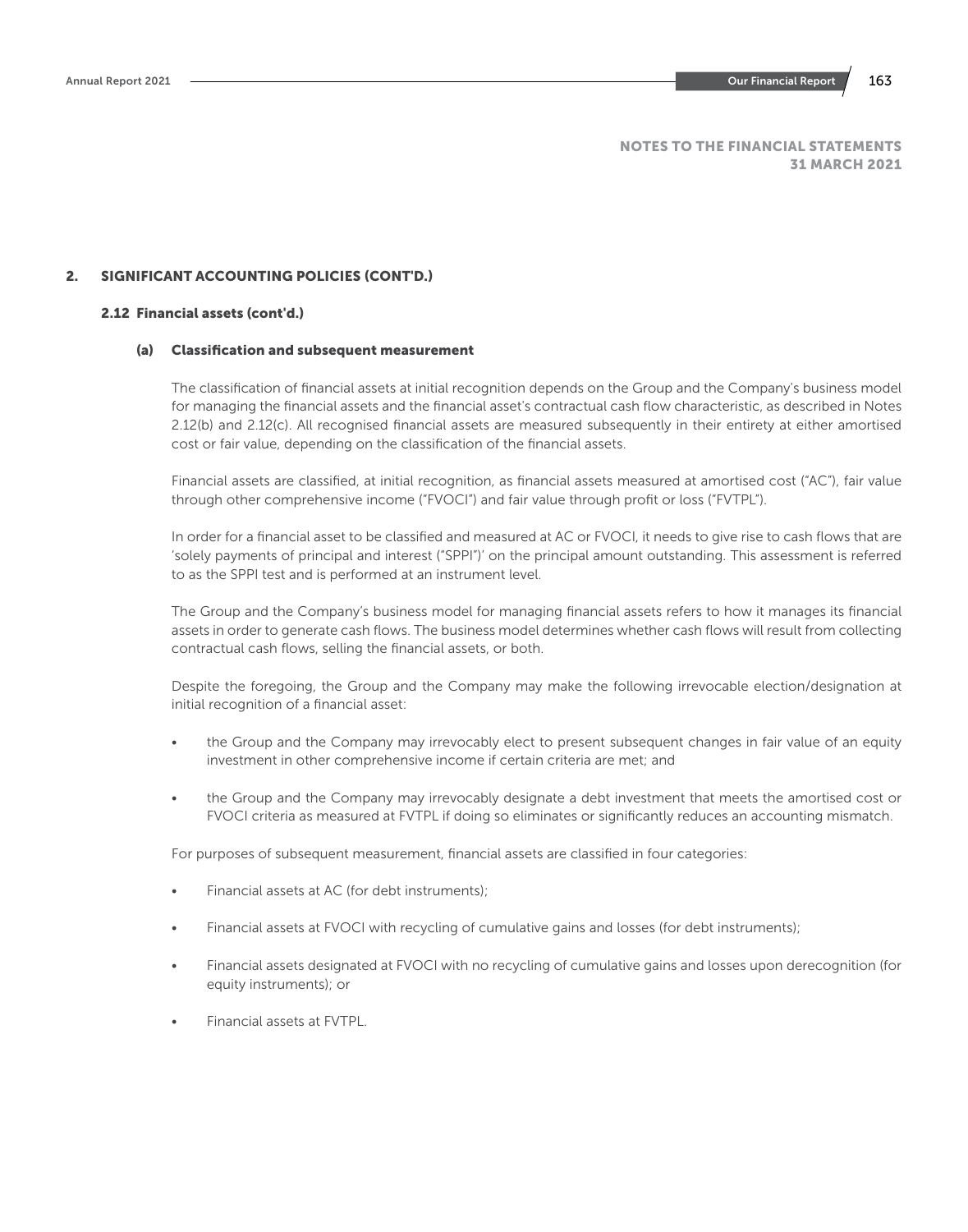#### 2. SIGNIFICANT ACCOUNTING POLICIES (CONT'D.)

### 2.12 Financial assets (cont'd.)

### (a) Classification and subsequent measurement (cont'd.)

### (i) Financial assets at AC

Debt instruments that meet the following conditions are measured at amortised cost:

- the financial asset is held within a business model whose objective is to hold financial assets in order to collect contractual cash flows; and
- the contractual terms of the financial asset give rise on specified dates to cash flows that are solely payments of principal and interest on the principal amount outstanding.

Financial assets at amortised cost are subsequently measured using the effective interest/profit method and are subject to impairment. Gains and losses are recognised in profit or loss when the asset is derecognised, modified or impaired.

The effective interest/profit method is a method of calculating the amortised cost of a debt instrument and of allocating interest/profit income over the relevant period. For financial assets other than purchased or originated credit impaired financial assets (i.e. assets that are credit impaired on initial recognition), the effective interest/profit rate is the rate that exactly discounts estimated future cash receipts (including all fees and points paid or received that form an integral part of the effective interest/profit rate, transaction costs and other premiums or discounts) excluding expected credit losses, through the expected life of the debt instrument, or, where appropriate, a shorter period, to the gross carrying amount of the debt instrument on initial recognition. For purchased or originated credit impaired financial assets, a credit adjusted effective interest/profit rate is calculated by discounting the estimated future cash flows, including expected credit losses, to the amortised cost of the debt instrument on initial recognition.

The amortised cost of a financial asset is the amount at which the financial asset is measured at initial recognition minus the principal repayments, plus the cumulative amortisation using the effective interest/profit method of any difference between that initial amount and the maturity amount, adjusted for any loss allowance. The gross carrying amount of a financial asset is the amortised cost of a financial asset before adjusting for any loss allowance.

Interest/profit income is recognised using the effective interest/profit method for debt instruments measured subsequently at AC and at FVOCI. For financial assets other than purchased or originated credit impaired financial assets, interest/profit income is calculated by applying the effective interest/profit rate to the gross carrying amount of a financial asset, except for financial assets that have subsequently become credit impaired. For financial assets that have subsequently become credit impaired, interest/profit income is recognised by applying the effective interest/profit rate to the amortised cost of the financial asset. If, in subsequent reporting periods, the credit risk on the credit impaired financial instrument improves so that the financial asset is no longer credit impaired, interest/profit income is recognised by applying the effective interest/profit rate to the gross carrying amount of the financial asset.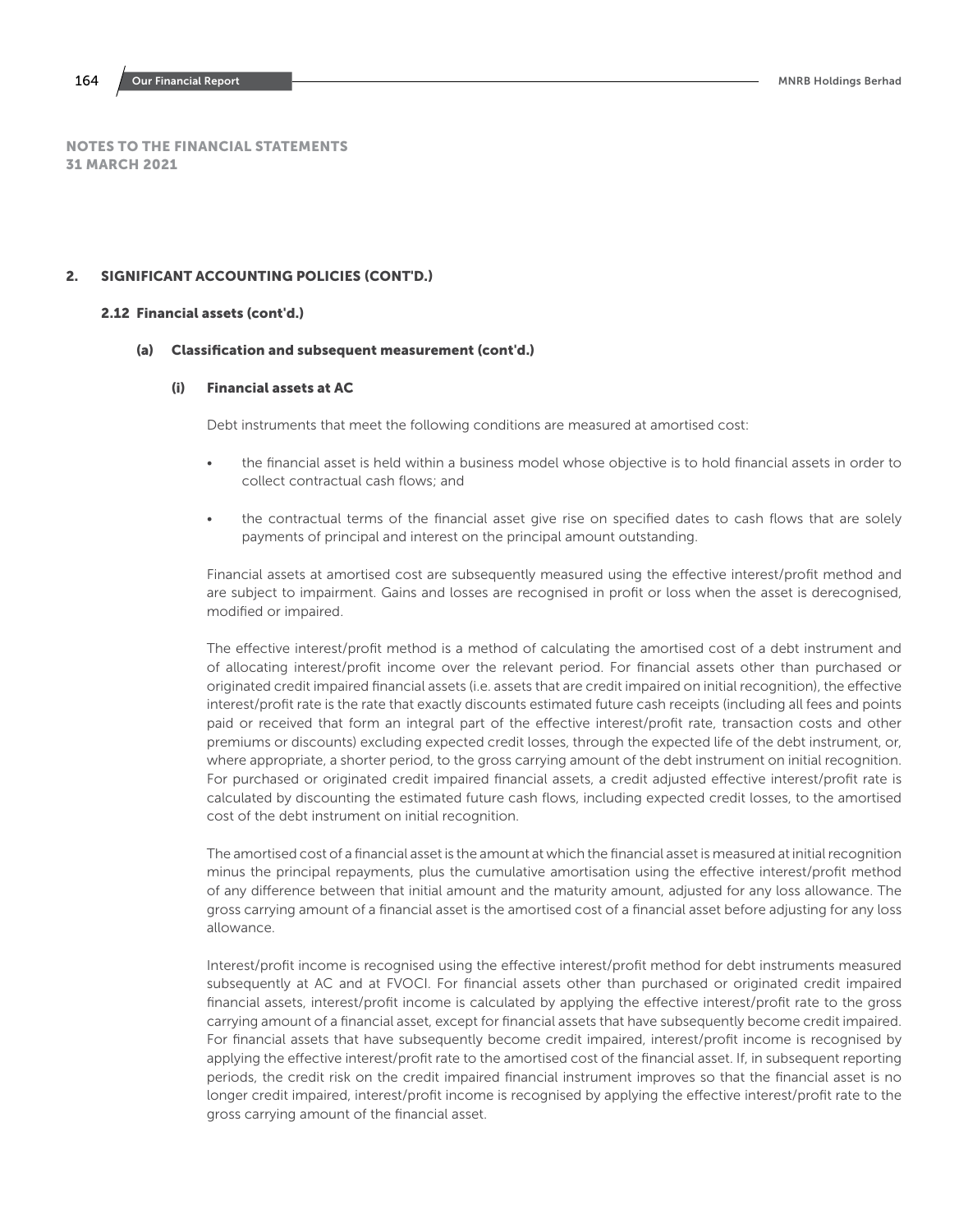# 2.12 Financial assets (cont'd.)

### (a) Classification and subsequent measurement (cont'd.)

### (i) Financial assets at AC (cont'd.)

For purchased or originated credit impaired financial assets, the Group and the Company recognise interest/ profit income by applying the credit adjusted effective interest/profit rate to the amortised cost of the financial asset from initial recognition. The calculation does not revert to the gross basis even if the credit risk of the financial asset subsequently improves so that the financial asset is no longer credit impaired.

### (ii) Financial assets at FVOCI with recycling of cumulative gains and losses

Debt instruments that meet the following conditions are measured at FVOCI:

- the financial asset is held within a business model whose objective is achieved by both collecting contractual cash flows and selling the financial assets; and
- the contractual terms of the financial asset give rise on specified dates to cash flows that are solely payments of principal and interest/profit on the principal amount outstanding.

For debt instruments at FVOCI, interest/profit income, foreign exchange revaluation and impairment losses or reversals are recognised in the income statement and computed in the same manner as for financial assets measured at AC. The remaining fair value changes are recognised in Other Comprehensive Income ("OCI"). Upon derecognition, the cumulative fair value change recognised in OCI is recycled to profit or loss.

# (iii) Financial assets designated at FVOCI with no recycling of cumulative gains and losses upon derecognition

Upon initial recognition, the Group and the Company can make an irrevocable election to present in other comprehensive income subsequent changes in the fair value of an investment in equity instrument within the scope of MFRS 9 that is neither held for trading nor if it is contingent consideration recognised by an acquirer in a business combination. The classification is determined on an instrument-by-instrument basis.

A financial asset is held for trading if:

- it has been acquired principally for the purpose of selling it in the near term; or
- on initial recognition it is part of a portfolio of identified financial instruments that the Group and the Company manage together and for which there is evidence of a recent actual pattern of short-term profit-taking; or
- it is a derivative (except for a derivative that is a financial guarantee contract or a designated and effective hedging instrument).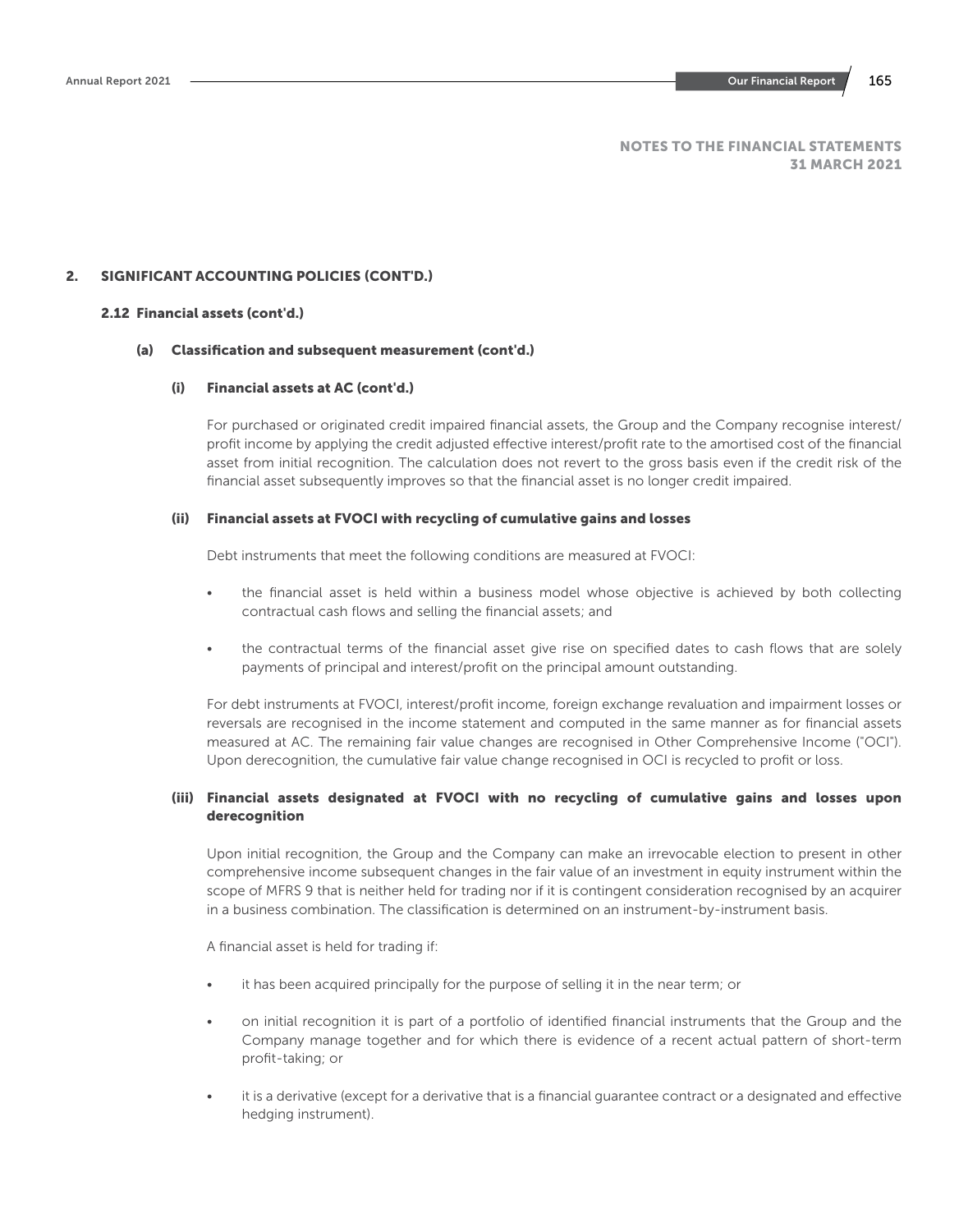#### 2. SIGNIFICANT ACCOUNTING POLICIES (CONT'D.)

### 2.12 Financial assets (cont'd.)

#### (a) Classification and subsequent measurement (cont'd.)

# (iii) Financial assets designated at FVOCI with no recycling of cumulative gains and losses upon derecognition (cont'd.)

Investments in equity instruments at FVOCI are initially measured at fair value plus transaction costs. Subsequently, they are measured at fair value with gains and losses arising from changes in fair value recognised in OCI and accumulated in the fair value reserve. Gains and losses on these financial assets are never recycled to profit or loss. Dividends are recognised as investment income in the income statement when the right to receive payment has been established, except when the Group and the Company benefit from such proceeds as a recovery of part of the cost of the financial asset, in which case, such gains are recorded in OCI. Equity instruments designated at fair value through OCI are not subject to impairment assessment.

### (iv) Financial assets at FVTPL

Financial assets that do not meet the criteria for being measured at amortised cost or FVOCI are measured at FVTPL. Specifically:

- Investments in equity instruments are classified as at FVTPL, unless the Group and the Company designate an equity investment that is neither held for trading nor a contingent consideration arising from a business combination as at FVOCI on initial recognition.
- Debt instruments that fail the SPPI test are classified as at FVTPL. In addition, debt instruments that meet either the amortised cost criteria or the FVOCI criteria may be designated as at FVTPL upon initial recognition if such designation eliminates or significantly reduces an accounting mismatch that would arise from measuring assets or liabilities or recognising the gains and losses on them on different bases. The Group has designated debt instruments under the family takaful/retakaful fund as at FVTPL.

Financial assets at FVTPL are measured at fair value at the end of each reporting period, with any fair value gains or losses recognised in profit or loss to the extent they are not part of a designated hedging relationship. The net gain or loss recognised in profit or loss includes any dividend or profit earned on the financial asset.

#### (b) Business model assessment

The Group and the Company determine their business model at the level that best reflects how they manage groups of financial assets to achieve their business objective.

The Group holds financial assets to generate returns and provide a capital base to provide for settlement of claims as they arise. The Group considers the timing, amount and volatility of cash flow requirements to support insurance/ takaful liability portfolios in determining the business model for the assets as well as the potential to maximise return for shareholders and participants as well as for future business development.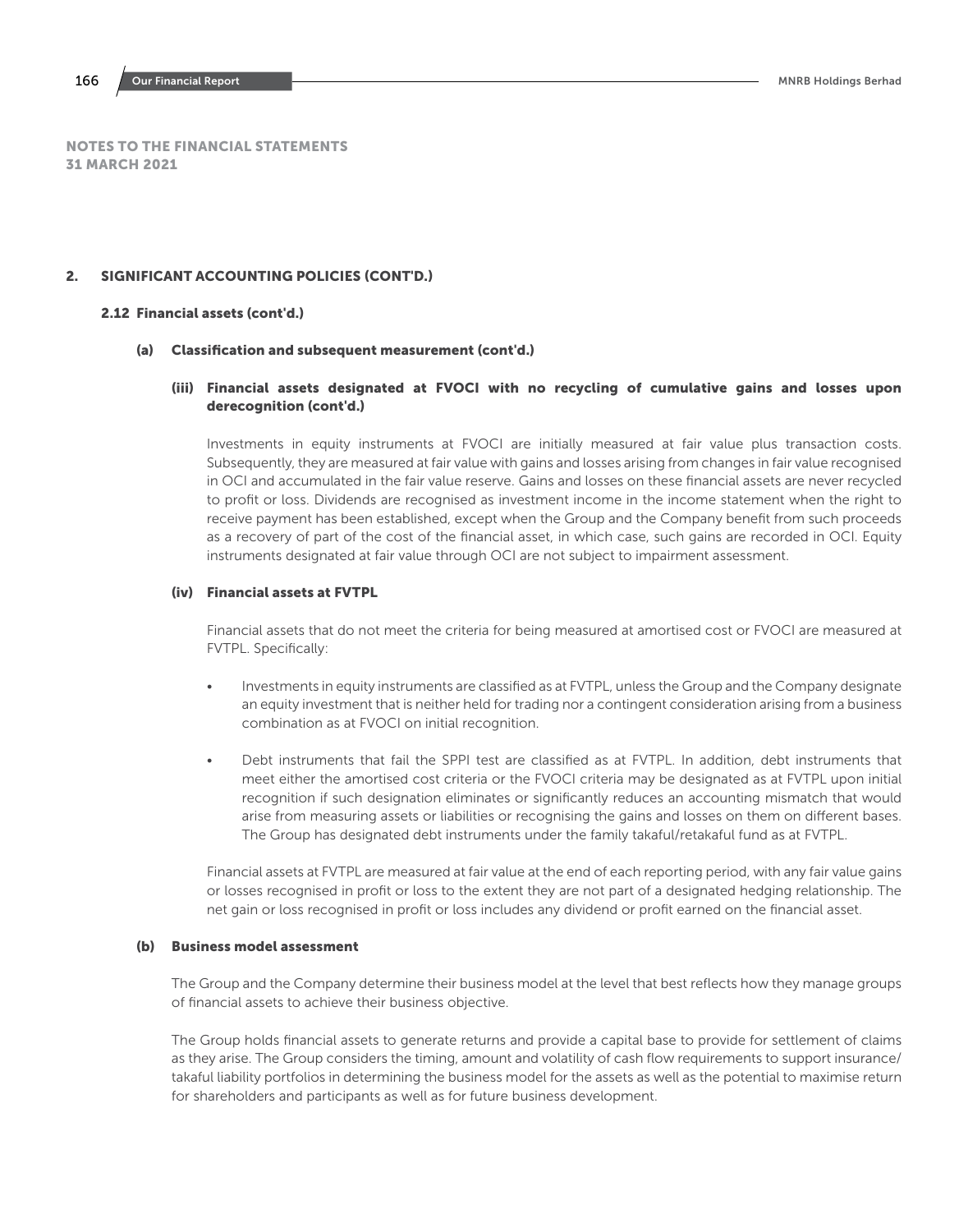# 2.12 Financial assets (cont'd.)

# (b) Business model assessment (cont'd.)

The Group and the Company's business models are not assessed on an instrument-by-instrument basis, but at a higher level of aggregated portfolios that is based on observable factors such as:

- How the performance of the business model and the financial assets held within that business model are evaluated and reported to the Group and the Company's key management personnel;
- How participants are compensated e.g. whether compensation is based on the fair value of the assets managed or the contractual cash flows collected;
- The stated policies and objectives for the portfolio and the operation of those policies in practice. These include whether management's strategy focuses on earning contractual interest/profit income, maintaining a particular interest/profit rate profile, matching the duration of the financial assets to the duration of any related liabilities or expected cash outflows or realising cash flows through the sale of the assets; and
- The risks that affect the performance of the business model (and the financial assets held within that business model) and, in particular, the way those risks are managed.

The business model assessment is based on reasonably expected scenarios without taking 'worst case' or 'stress case' scenarios into account. If cash flows after initial recognition are realised in a way that is different from the Group and the Company's original expectations, the Group and the Company do not change the classification of the remaining financial assets held in that business model, but incorporates such information when assessing newly originated or newly purchased financial assets going forward.

The Group and the Company assess its business models at each reporting period in order to determine whether the models have changed since the preceding period. Changes in business model are not expected to be frequent but should such an event take place, it must be:

- Determined by the Group and the Company's senior management as a result of external or internal changes;
- Significant to the Group and the Company's operations; and
- Demonstrable to external parties.

A change in the business model will occur only when the Group and the Company begin or cease to perform an activity that is significant to its operations. Changes in the objective(s) of the business model must be effected before the reclassification date.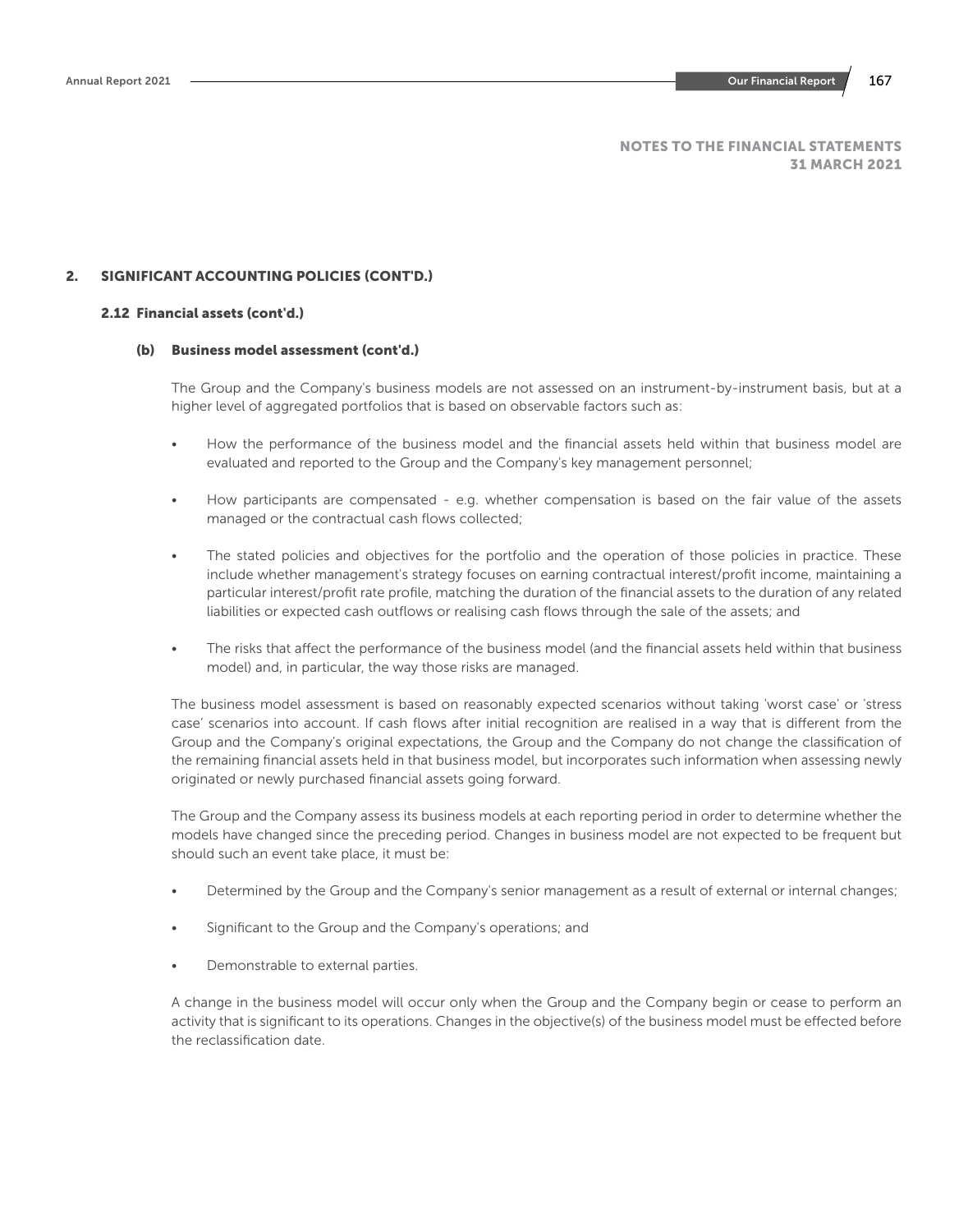#### 2. SIGNIFICANT ACCOUNTING POLICIES (CONT'D.)

# 2.12 Financial assets (cont'd.)

### (c) The Solely Payments of Principal and Interest ("SPPI") Test

The Group and the Company assess the contractual terms of financial assets to identify whether they meet the SPPI test.

Principal' for the purpose of this test is defined as the fair value of the financial asset at initial recognition and may change over the life of the financial asset (for example, if there are repayments of principal or amortisation/accretion of the premium/discount).

The most significant elements of interest within a debt arrangement are typically the consideration for the time value of money and credit risk. In assessing the SPPI test, the Group and the Company apply judgement and consider relevant factors such as the currency in which the financial asset is denominated, and the period for which the interest/profit rate is set.

# (d) Reclassifications

The Group and the Company do not reclassify its financial assets subsequent to their initial recognition, apart from the exceptional circumstances in which the Group and the Company acquire, dispose of, or terminate a business line.

#### (e) Derecognition of financial assets

A financial asset is derecognised when:

- (i) the contractual right to receive cash flows from the asset has expired; or
- (ii) the Group and the Company have transferred their rights to receive cash flows from the asset or have assumed an obligation to pay the received cash flows in full without material delay to a third party under a 'pass-through arrangement; and either:
	- (a) the Group and the Company have transferred substantially all the risks and rewards of the asset; or
	- (b) the Group and the Company have neither transferred nor retained substantially all the risks and rewards of the asset, but have transferred control of the asset.

The Group and the Company consider control to be transferred if and only if, the transferee has the practical ability to sell the asset in its entirety to an unrelated third party and is able to exercise that ability unilaterally and without imposing additional restrictions on the transfer.

When the Group and the Company have neither transferred nor retained substantially all the risks and rewards and have retained control of the asset, the asset continues to be recognised only to the extent of the Group and the Company's continuing involvement, in which case, the Group and the Company also recognise an associated liability. The transferred asset and the associated liability are measured on a basis that reflects the rights and obligations that the Group and the Company have retained.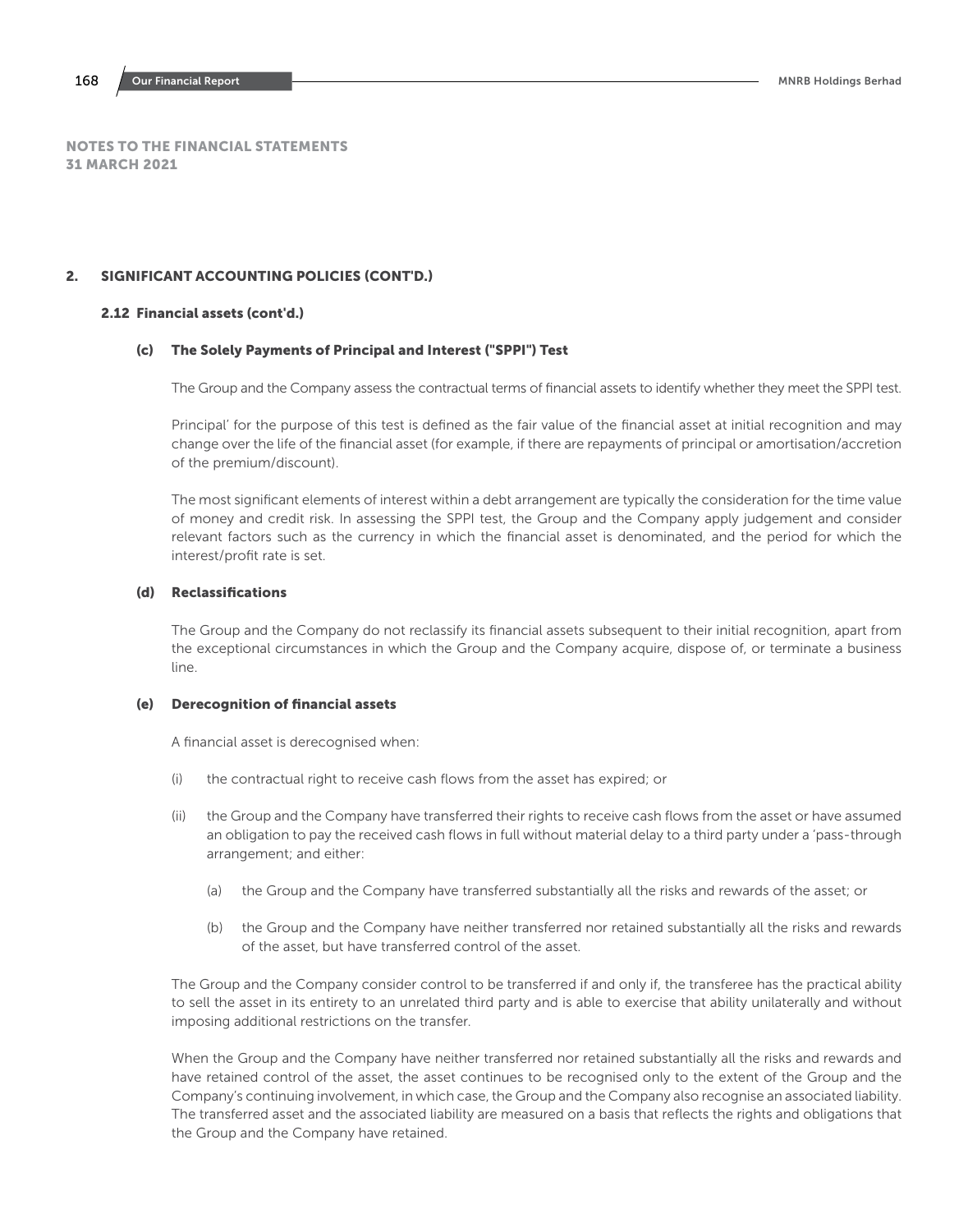# 2.12 Financial assets (cont'd.)

### (e) Derecognition of financial assets (cont'd.)

When assessing whether or not to derecognise an instrument, amongst others, the Group and the Company consider the following factors:

- Change in currency of the debt instrument
- Introduction of an equity feature
- Change in counterparty
- If the modification is such that the instrument would no longer meet the SPPI criterion

If the modification does not result in cash flows that are substantially different, the modification does not result in derecognition. Based on the change in cash flows discounted at the original effective interest/profit rate, the Group and the Company record a modification gain or loss.

### 2.13 Fair value measurement

The Group and the Company measure financial instruments such as financial assets at FVTPL, financial assets at FVOCI and non-financial assets such as self-occupied properties at fair value at each reporting date. Also, fair values of financial instruments measured at amortised cost are disclosed in Notes 18.

Fair value is the price that would be received to sell an asset or paid to transfer a liability in an orderly transaction between market participants at the measurement date. The fair value measurement is based on the presumption that the transaction to sell the asset or transfer the liability takes place either:

- (a) In the principal market for the asset or liability; or
- (b) In the absence of a principal market, in the most advantageous market for the asset or liability.

The principal or the most advantageous market must be accessible by the Group and the Company.

The fair value of an asset or a liability is measured using the assumptions that market participants would use when pricing the asset or liability, assuming that market participants act in their economic best interest. A fair value measurement of a non-financial asset takes into account a market participant's ability to generate economic benefits by using the asset in its highest and best use or by selling it to another market participant that would use the asset in its highest and best use.

The Group and the Company use valuation techniques that are appropriate in the circumstances and for which sufficient data are available to measure fair value, maximising the use of relevant observable inputs and minimising the use of unobservable inputs.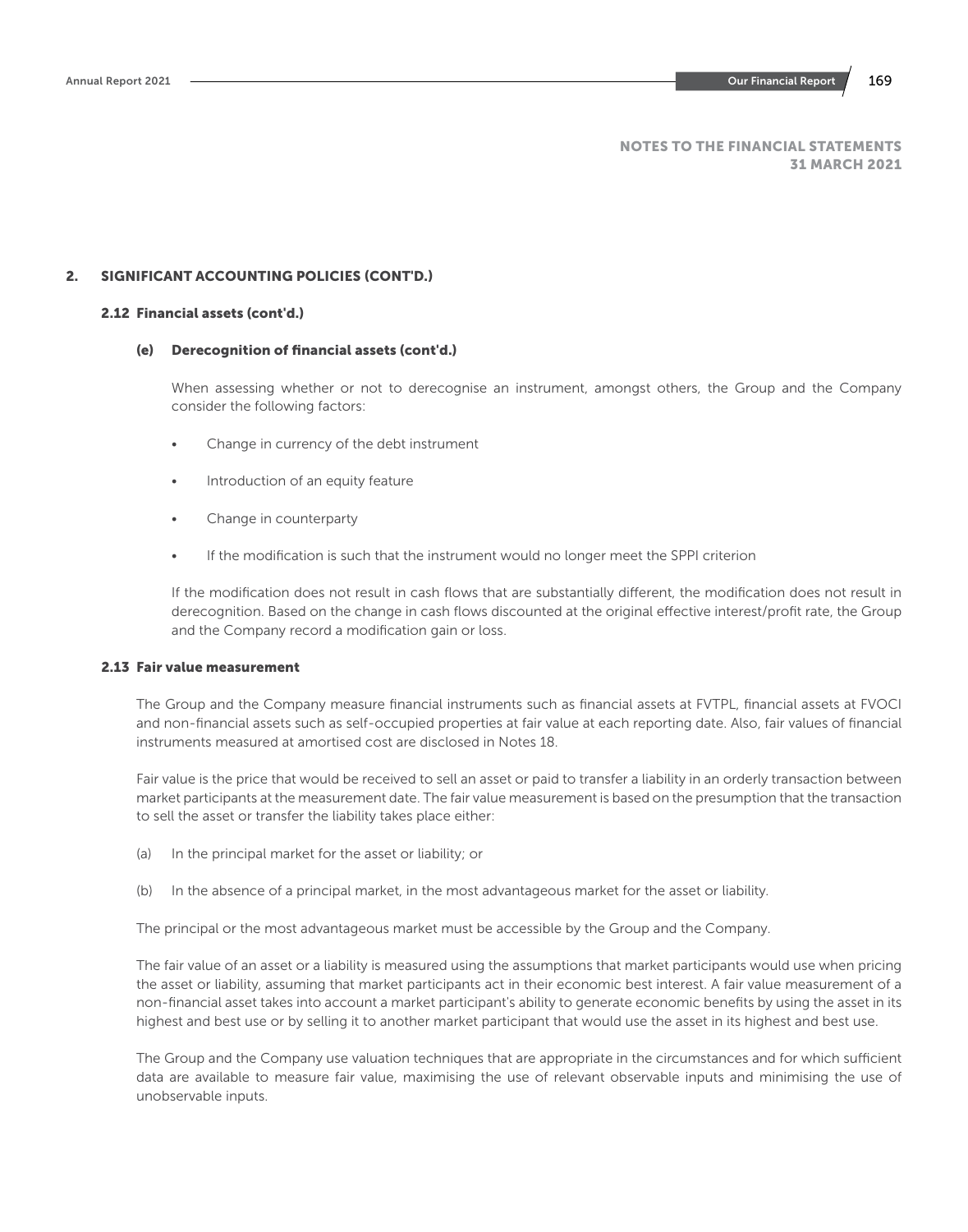#### 2. SIGNIFICANT ACCOUNTING POLICIES (CONT'D.)

### 2.13 Fair value measurement (cont'd.)

All assets and liabilities for which fair value is measured or disclosed in the financial statements are categorised within the fair value hierarchy, described as follows, based on the lowest level input that is significant to the fair value measurement as a whole:

Level 1 - Quoted prices (unadjusted) in active markets for identical assets or liabilities

Level 2 - Inputs that are based on observable market data, either directly or indirectly

Level 3 - Inputs that are not based on observable market data

An annual valuation is performed to reflect the fair value of the Group's self-occupied properties. At the end of each financial year, accredited independent valuers having appropriate recognised professional qualification are appointed to perform the annual valuation. The valuation techniques used by the accredited independent valuers are verified to ensure that they are in accordance with the requirements of MFRS 13 *Fair Value Measurement*.

For assets and liabilities that are recognised in the financial statements on a recurring basis, the Group and the Company determine whether transfers have occurred between levels in the hierarchy by re-assessing categorisation (based on the lowest level input that is significant to the fair value measurement as a whole) at the end of each reporting period. The fair value hierarchy of assets that are measured at fair value and/or for which fair value are disclosed is presented in Note 39.

### 2.14 Impairment of assets

### (i) Financial assets

The Group and the Company recognise an allowance for expected credit losses ("ECL") for all financial assets measured at amortised cost or FVOCI, except for investments in equity instruments. ECLs are based on the difference between the contractual cash flows due in accordance with the contract and all the cash flows that the Group and the Company expect to receive, discounted at the appropriate effective interest/profit rate.

The ECL model applies to all financial assets held by the Group and the Company except for:

- Financial assets measured at FVTPL;
- Equity instruments; and
- Malaysian government securities (MGS/GII) which are considered low credit risk assets as the Malaysian federal government have strong capacity in repaying the instruments upon maturity. In addition, there is no past historical loss experiences arising from these government securities.

The ECL model also applies to irrevocable loan commitments and financial guarantee contracts, which will include loans, advances, financing, insurance/takaful receivables and contract assets under MFRS 15 Revenue from Contracts with Customers.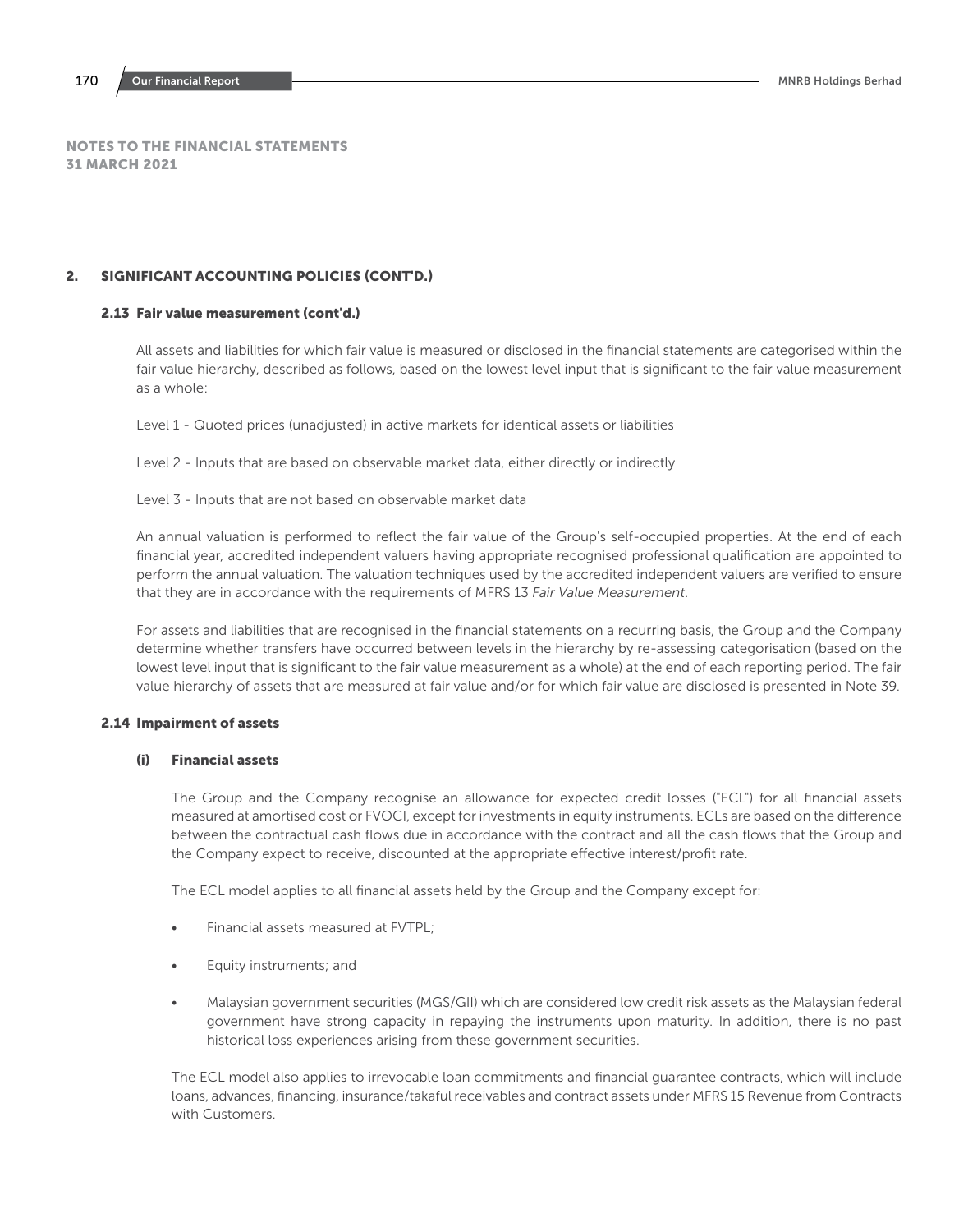# 2.14 Impairment of assets (cont'd.)

# (i) Financial assets (cont'd.)

For credit exposures for which there has not been a significant increase in credit risk since initial recognition, ECLs are provided for credit losses that result from default events that are possible within the next 12 months (12-month ECL). For those credit exposures for which there has been a significant increase in credit risk since initial recognition, a loss allowance is required for credit losses expected over the remaining life of the exposure, irrespective of the timing of the default (a lifetime ECL).

The Group and the Company will generally be required to apply the 'three-bucket' approach based on the change in credit quality since initial recognition:

|                                       | Stage 1                                                         | Stage 2                                                         | Stage 3                |
|---------------------------------------|-----------------------------------------------------------------|-----------------------------------------------------------------|------------------------|
|                                       | <b>Performing</b>                                               | <b>Non Performing</b>                                           | <b>Non Performing</b>  |
| <b>ECL Approach</b>                   | 12-months ECL                                                   | Lifetime ECL                                                    | Lifetime ECL           |
| Criterion                             | No significant increase Credit risk increased<br>in credit risk |                                                                 | Credit-impaired assets |
| Recognition of interest/profit income |                                                                 | Gross carrying amount Gross carrying amount Net carrying amount |                        |

#### Forward-looking information and ECL measurement

The amount of credit loss recognised is based on forward-looking estimates that reflect current and forecast economic conditions. The forward looking adjustment is interpreted as an adjustment for the expected future economic conditions, as indicated by different macroeconomic factors and/or expert experienced in credit judgement.

The mechanics of the ECL calculations are outlined below and the key elements are, as follows:

• Probability of default ("PD")

The Probability of Default is an estimate of the likelihood of default over a given time horizon. It is estimated with consideration of economic scenarios and forward-looking information.

Exposure at default ("EAD")

The Exposure at Default is an estimate of the exposure at a future default date, taking into account expected changes in the exposure after the reporting date, including repayments of principal and interest/profit, whether scheduled by contract or otherwise, and accrued interest from missed payments.

Loss given default ("LGD")

The Loss Given Default is an estimate of the loss arising in the case where a default occurs at a given time. It is based on the difference between the contractual cash flows due and those that the Group and the Company would expect to receive. It is usually expressed as a percentage of the EAD.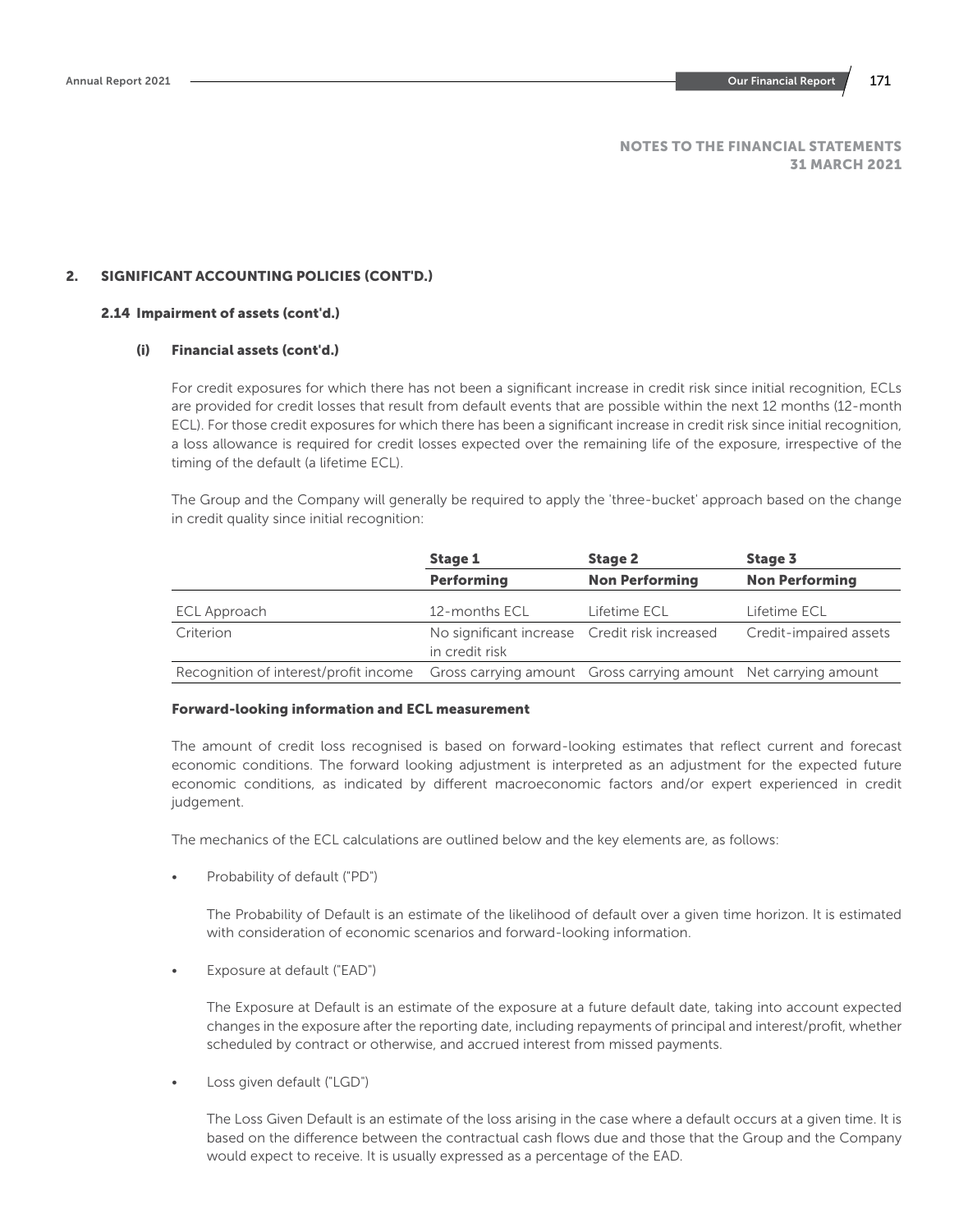### 2. SIGNIFICANT ACCOUNTING POLICIES (CONT'D.)

### 2.14 Impairment of assets (cont'd.)

# (i) Financial assets (cont'd.)

#### Forward-looking information and ECL measurement (cont'd.)

In its ECL models, the Group and the Company rely on a broad range of forward looking information as economic inputs, such as Gross Domestic Product ("GDP"), inflation, currency rates and stock index.

(i) Debt instruments/sukuks at AC and FVOCI

In accordance to the 'three-bucket' approach, all newly purchased financial assets shall be classified in Stage 1, except for credit impaired financial assets. It will move from Stage 1 to Stage 2 when there is significant increase in credit risk ("SICR"), and Stage 2 to Stage 3 when there is an objective evidence of impairment. Financial assets which have experienced a SICR since initial recognition are classified as Stage 2, and are assigned a lifetime ECL.

The ECLs for debt instruments/sukuks at AC and at FVOCI do not reduce the carrying amount of these financial assets in the statements of financial position, which remains at fair value. Instead, an amount equal to the allowance that would arise if the assets were measured at amortised cost is recognised in OCI with a corresponding charge to profit or loss. The accumulated gain recognised in OCI is recycled to the profit or loss upon derecognition of the assets.

(ii) Insurance/takaful receivables

The impairment on insurance/takaful receivables is measured using the simplified approach at initial recognition and throughout its lifetime at an amount equal to lifetime ECL. The ECL is calculated using a provision matrix based on historical data where the insurance/takaful receivables are grouped based on level of business segregation and different reinsurance/retakaful premium contribution type's arrangement respectively. Impairment is calculated on the total outstanding balances including those balances aged from current to 12 months and above. Roll rates are applied on the outstanding balances in the ageing buckets which form the base of the roll rates. A forward looking factor is taken into consideration in the calculation of ECL.

For insurance/takaful receivables and reinsurance deposits of the reinsurance subsidiary, the Group considers the balances to be in default when contractual payments are two years past due and eigtheen months past due respectively. As for the takaful receivables of the takaful subsidiaries, receivables where the contractual payments are one year past due are considered to be in default.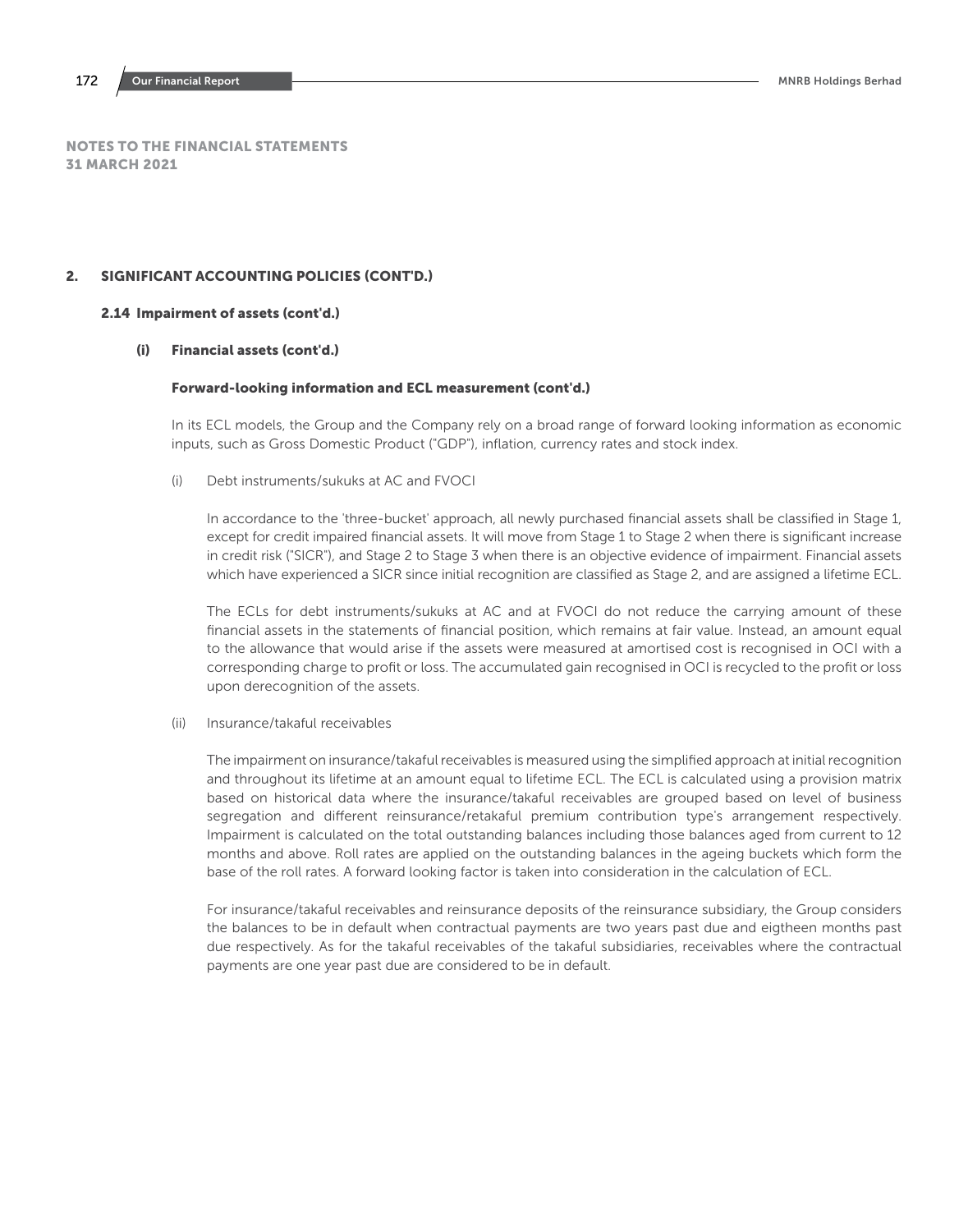### 2. SIGNIFICANT ACCOUNTING POLICIES (CONT'D.)

# 2.14 Impairment of assets (cont'd.)

# (ii) Non-financial assets

The carrying amounts of non-financial assets are reviewed at the end of each reporting period to determine whether there is any indication of impairment. If any such indication exists, then the asset's recoverable amount is estimated. For the purpose of impairment testing, assets are grouped together into the smallest group of assets that generates cash inflows from continuing use that are largely independent of the cash inflows of other assets or groups of assets (the "cash-generating unit"). The goodwill acquired in a business combination, for the purpose of impairment testing, is allocated to cash-generating units that are expected to benefit from the synergies of the combination.

The recoverable amount of an asset or cash-generating unit is the greater of its value in use and its fair value less costs to sell. In assessing value in use, the estimated future cash flows are discounted to their present value using a pre-tax discount rate that reflects current market assessments of the time value of money and the risks specific to the asset. An impairment loss is recognised if the carrying amount of an asset or its cash-generating unit exceeds its recoverable amount.

Impairment losses are recognised in the income statements. Impairment losses recognised in respect of cashgenerating units are allocated first to reduce the carrying amount of the other assets in the unit (or groups of units) on a *pro rata* basis.

An impairment loss in respect of goodwill is not reversed. In respect of other assets, impairment losses recognised in prior periods are assessed at the end of each reporting period for any indications that the losses have decreased or no longer exist.

An impairment loss is reversed if there has been a change in the estimates used to determine the recoverable amount since the last impairment loss was recognised. An impairment loss is reversed only to the extent that the asset's carrying amount does not exceed the carrying amount that would have been determined, net of depreciation or amortisation, if no impairment loss had been recognised. Reversals of impairment losses are credited to the income statements in the period in which the reversals are recognised.

### (iii) Write-offs

Financial assets are written off either partially or in their entirety only when the Group and the Company have stopped pursuing the recovery. If the amount to be written off is greater than the accumulated loss allowance, the difference is first treated as an addition to the allowance that is then applied against the gross carrying amount. Any subsequent recoveries are credited to credit loss expense. There were no write-offs over the periods reported in these financial statements.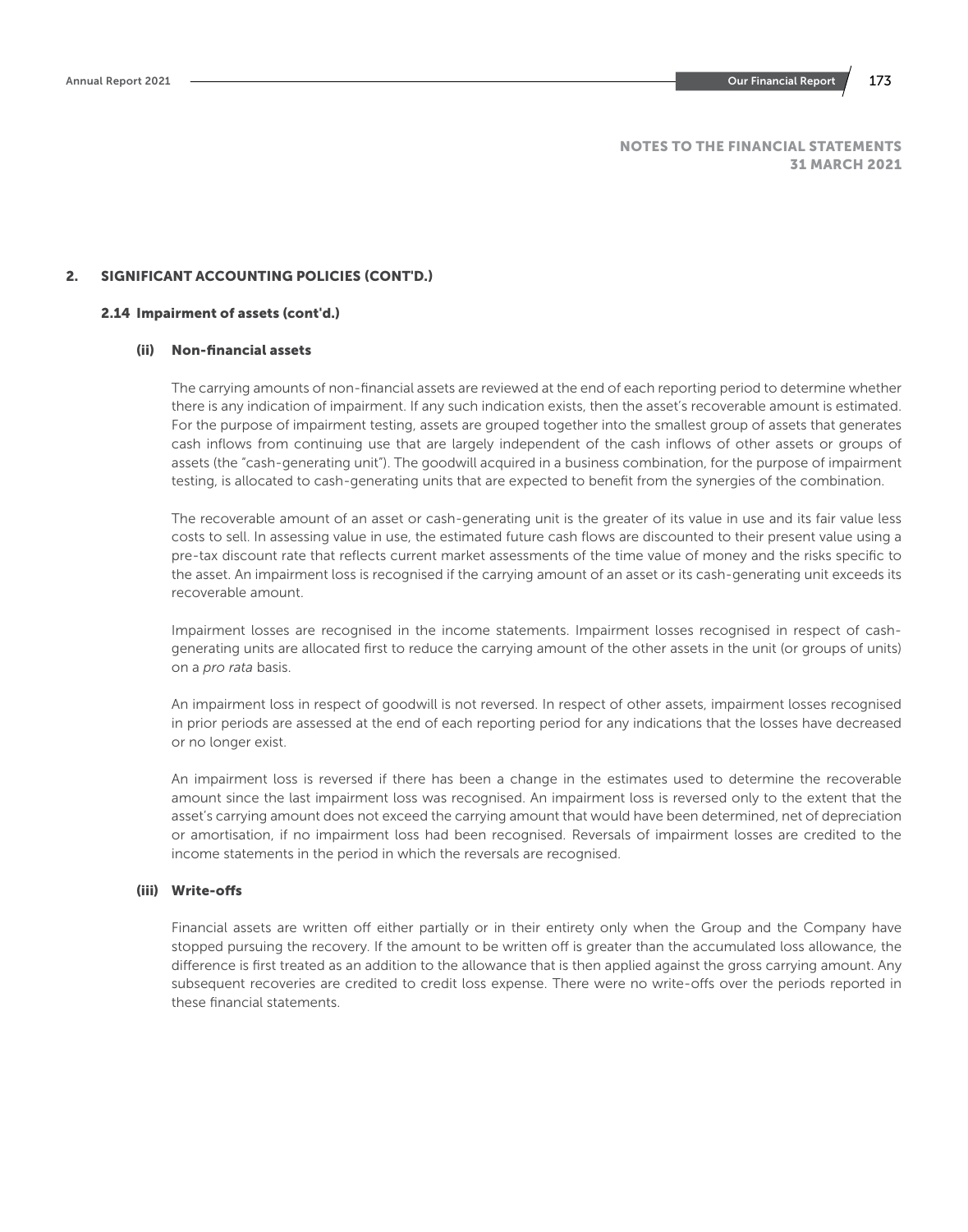#### 2. SIGNIFICANT ACCOUNTING POLICIES (CONT'D.)

# 2.15 Non-current assets held for sale

Non-current assets are classified as held for sale if their carrying amount will be recovered principally through a sale transaction rather than through continuing use. This condition is regarded as met only when the sale is highly probable and the asset is available for immediate sale in its present condition subject only to terms that are usual and customary.

Immediately before classification as held for sale, the non-current assets are measured in accordance with applicable MFRSs. On initial classification as held for sale, non-current assets are then measured at the lower of its carrying amount and fair value less costs to sell. Any difference is included in the income statement. Non-current assets classified as held for sale are not depreciated.

#### 2.16 Measurement and impairment of Qard

Any deficits in the takaful/retakaful funds are made good via a loan or Qard, granted by the shareholder's funds to the takaful/retakaful funds. The Qard is stated at cost less any impairment losses in the shareholder's funds. In the takaful/ retakaful funds, the Qard is stated at cost.

The Qard shall be repaid from future surpluses of the takaful/retakaful funds.

The Qard is tested for impairment on an annual basis via an assessment of the estimated surpluses or cash flows from the takaful/retakaful funds to determine whether there is any objective evidence of impairment. If the Qard is impaired, an amount comprising the difference between its cost and its recoverable amount, less any impairment loss previously recognised, is recognised in the income statement.

Impairment losses are subsequently reversed in the income statement if objective evidence exists that the Qard is no longer impaired.

#### 2.17 Share capital and dividend expenses

An equity instrument is any contract that evidences a residual interest in the assets of the Group and the Company after deducting all of its liabilities. Ordinary shares are recorded at the proceeds received, net of directly attributable incremental transaction costs. Ordinary shares are classified as equity. Dividends on ordinary shares are recognised in equity in the period in which they are declared.

#### 2.18 Cash and cash equivalents

Cash and cash equivalents include cash in hand and at banks, excluding fixed and call deposits with licensed financial institutions, which have an insignificant risk of changes in value. The statements of cash flows have been prepared using the indirect method.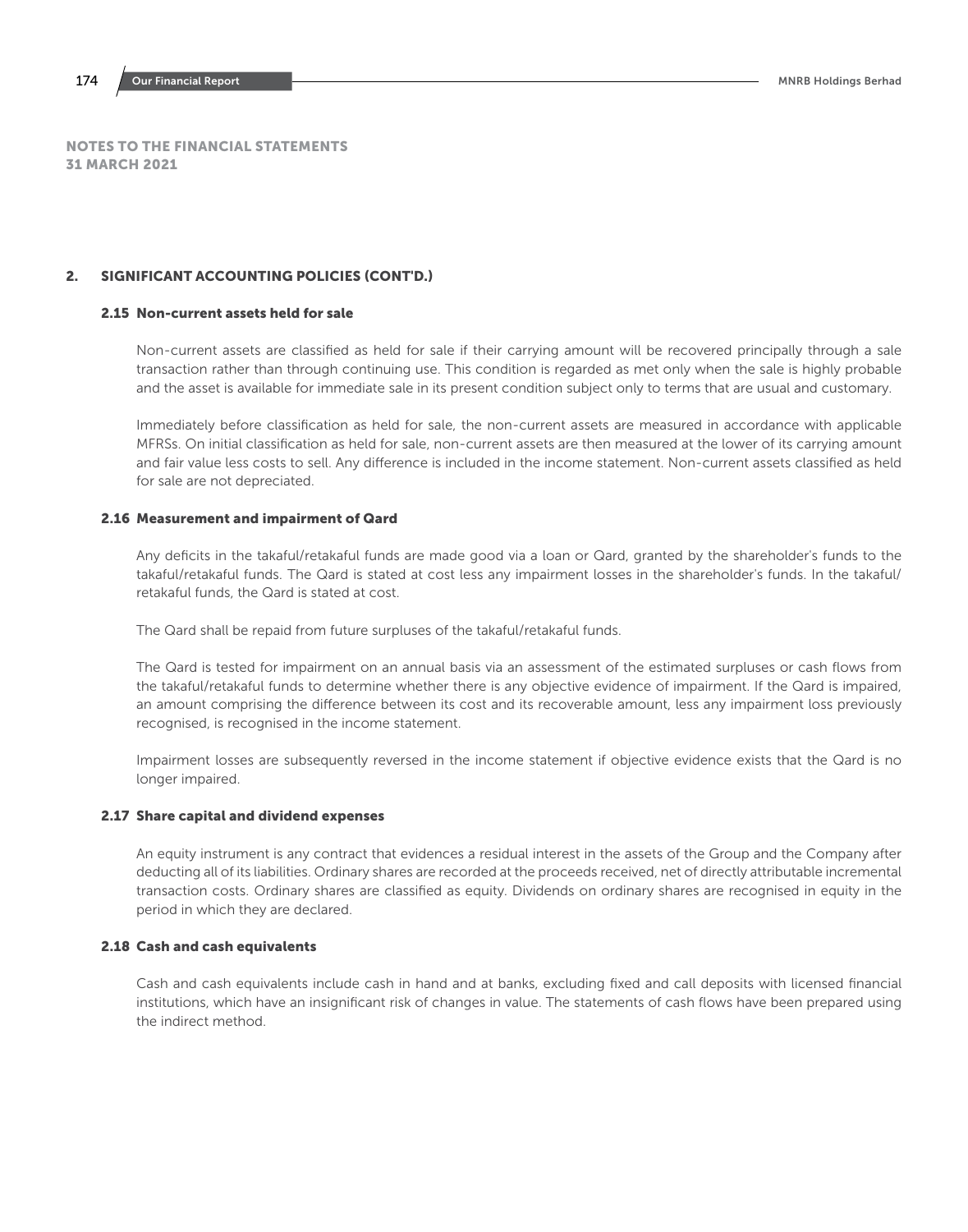### 2. SIGNIFICANT ACCOUNTING POLICIES (CONT'D.)

# 2.19 Insurance and takaful receivables

Insurance/takaful receivables are amounts receivable under the contractual terms of a reinsurance/retakaful/takaful contract. On initial recognition, insurance/takaful receivables are measured at fair value based on the consideration receivable. Subsequent to initial recognition, insurance/takaful receivables are measured at amortised cost, using the effective interest/profit method.

The Group recognises an allowance for ECL for insurance receivables and recognises that impairment loss in the income statement. The basis for recognition of such impairment loss is as described in Note 2.14(i).

Insurance/takaful receivables are derecognised when the rights to receive cash flows from them have expired or when they have been transferred and the Group has also substantially transferred all risks and rewards of ownership.

#### 2.20 Leases

The Group and the Company assess at contract inception whether a contract is, or contains, a lease. Leases arise when the contract conveys the right to control the use of an identified asset for a period of time in exchange for consideration.

### (i) The Group and the Company as lessee

The Group and the Company apply a single recognition and measurement approach for all leases, except for shortterm leases and leases of low-value assets. The Group and the Company recognise lease liabilities, representing the liability to make lease payments and right-of-use ("ROU") assets representing the right to use the underlying assets.

### (a) Right-of-use assets

The Group and the Company recognise ROU assets at the commencement date of the lease (i.e., the date the underlying asset is available for use). ROU assets are measured at cost, less any accumulated depreciation and impairment losses, and adjusted for any remeasurement of lease liabilities. The cost of ROU assets includes the amount of lease liabilities recognised, initial direct costs incurred, and lease payments made at or before the commencement date less any lease incentives received. ROU assets are depreciated on a straight-line basis over the shorter of the lease term and the estimated useful lives of the assets unless another systematic basis is more representative of the time pattern in which economic benefits from the leased assets are consumed. All ROU assets recognised by the Group and the Company have shorter lease terms than estimated useful lives.

If ownership of the leased asset transfers to the Group and the Company at the end of the lease term or the cost reflects the exercise of a purchase option, depreciation is calculated using the estimated useful life of the asset.

The ROU assets are also subject to impairment as disclosed under Note 2.14(ii).

The ROU assets are presented as a separate line in the statements of financial position.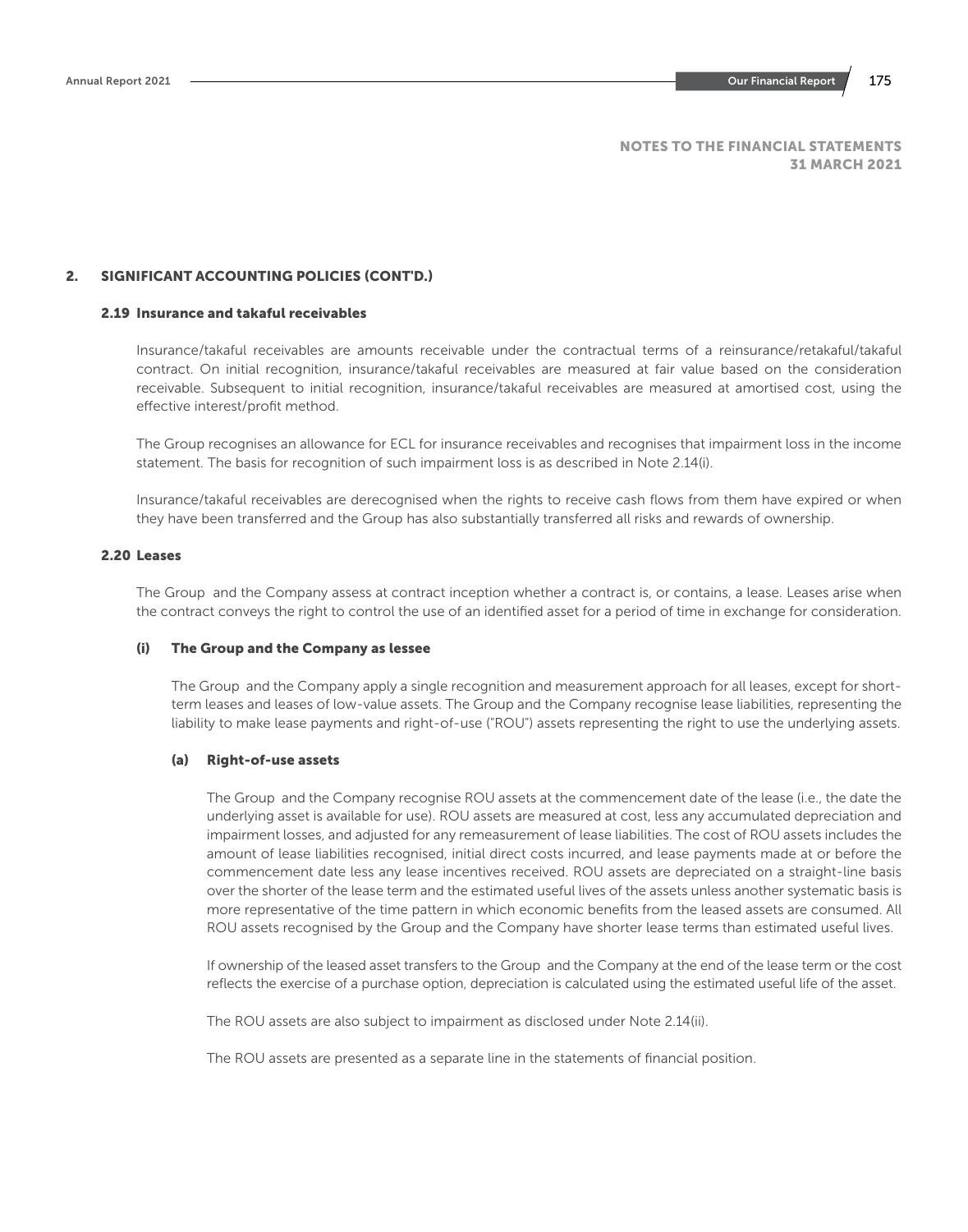#### 2. SIGNIFICANT ACCOUNTING POLICIES (CONT'D.)

### 2.20 Leases (cont'd.)

### (i) The Group and the Company as lessee (cont'd.)

### (b) Lease liabilities

At the commencement date of the lease, the Group and the Company recognise lease liabilities measured at the present value of lease payments to be made over the lease term. The lease payments include fixed lease payments less any lease incentives receivable, variable lease payments that depend on an index or a rate, and amounts expected to be paid under residual value guarantees. The lease payments also include the exercise price of a purchase option reasonably certain to be exercised by the Group and the Company and payments of penalties for terminating the lease, if the lease term reflects the Group and the Company exercising the option to terminate. Variable lease payments that do not depend on an index or a rate are recognised as expenses (unless they are incurred to produce inventories) in the period in which the event or condition that triggers the payment occurs.

In calculating the present value of lease payments, these are discounted by using the rate implicit in the lease. If this rate cannot be readily determined, the Group and the Company use the incremental borrowing rate. After the commencement date, the amount of lease liabilities is increased to reflect the accretion of interest/profit and reduced for the lease payments made. In addition, the carrying amount of lease liabilities is remeasured if there is a modification, a change in the lease term, a change in the lease payments (e.g., changes to future payments resulting from a change in an index or rate used to determine such lease payments) or a change in the assessment of an option to purchase the underlying asset. The Group and the Company did not make any such adjustments during the financial year.

The lease liability is presented as a separate line in the statements of financial position.

## (c) Short-term leases and leases of low-value assets

The Group and the Company apply the short-term lease recognition exemption to their short-term leases of equipment (i.e., those leases that have a lease term of 12 months or less from the commencement date and do not contain a purchase option). The Group and the Company also apply the lease of low-value assets recognition exemption to leases of equipment that are considered to be of low value (such as laptops, and personal computers, small items of office furniture and telephones). Lease payments on short-term leases and leases of low-value assets are recognised as expenses on a straight-line basis over the lease term.

#### (ii) The Group as lessor

Leases for which the Group is a lessor are classified as finance or operating leases. Whenever the terms of the lease transfer substantially all the risks and rewards of ownership to the lessee, the contract is classified as a finance lease. All other leases are classified as operating leases.

Rental income arising is accounted for on a straight-line basis over the lease terms and is included in investment income in the statement of comprehensive income due to its operating nature. Initial direct costs incurred in negotiating and arranging an operating lease are added to the carrying amount of the leased asset and recognised over the lease term on the same basis as rental income. Contingent rents are recognised as revenue in the period in which they are earned.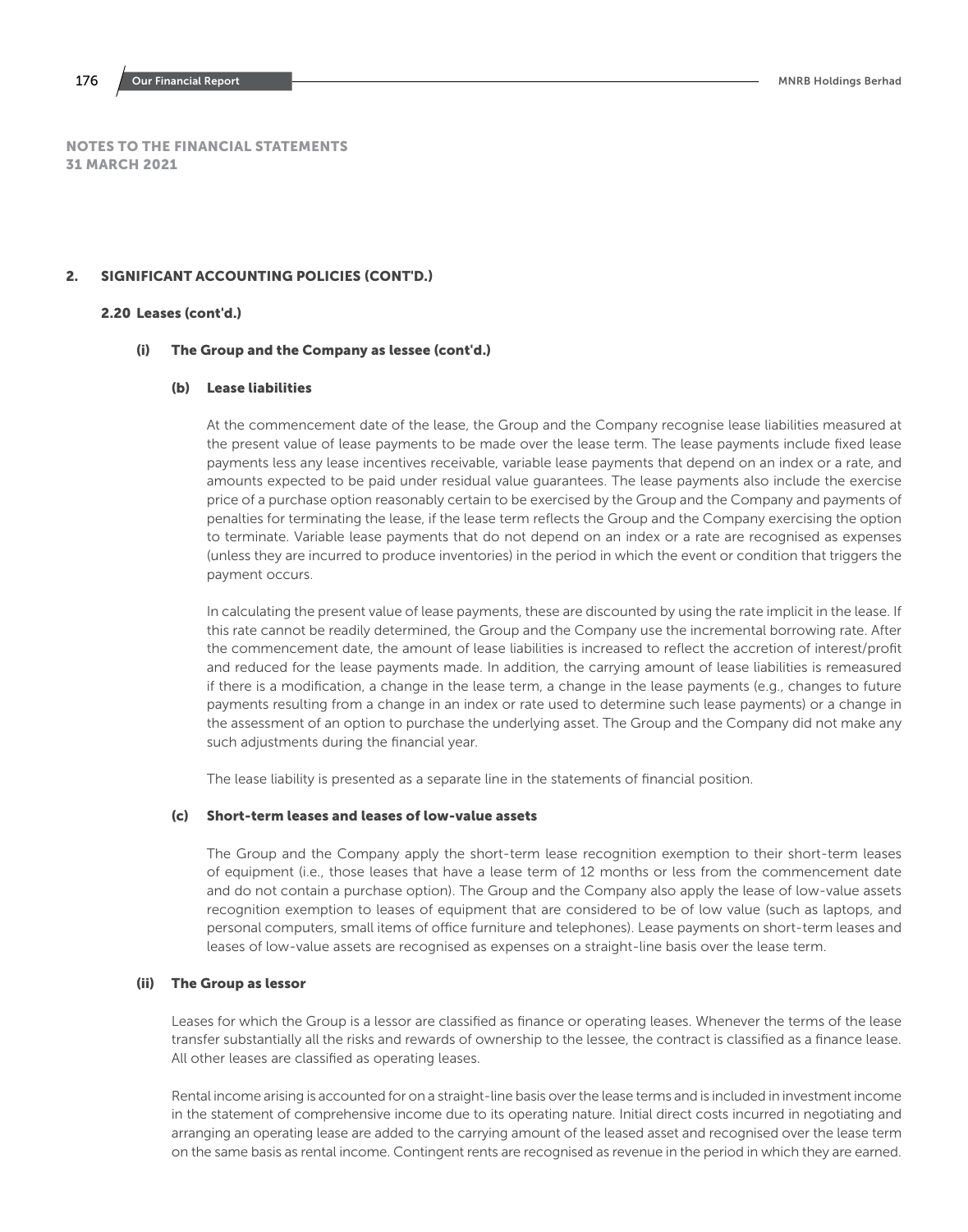# 2.21 Financial liabilities

Financial liabilities are classified according to the substance of the contractual arrangements entered into and the definitions of a financial liability.

Financial liabilities are recognised in the statements of financial position when, and only when, the Group and/or the Company become a party to the contractual provisions of the financial instrument. Financial liabilities are classified as either financial liabilities at FVTPL or other financial liabilities.

# (a) Financial liabilities at FVTPL

Financial liabilities at FVTPL include financial liabilities held for trading and financial liabilities designated upon initial recognition at FVTPL.

Financial liabilities held for trading include derivatives entered into by the Group and the Company that do not meet the hedge accounting criteria. Derivative liabilities are initially measured at fair value and subsequently stated at fair value, with any resultant gains or losses recognised in the income statement. Net gains or losses on derivatives include exchange differences.

The Group and the Company had not designated any financial liabilities at FVTPL.

### (b) Other financial liabilities

The Group's and the Company's other financial liabilities include borrowings, lease liabilities, insurance/takaful payables and other payables.

Insurance/takaful payables and other payables are recognised initially at fair value plus directly attributable transaction costs and subsequently measured at amortised cost using the effective interest/profit method.

For other financial liabilities, gains and losses are recognised in the income statements when the liabilities are derecognised, and through the amortisation process.

A financial liability is derecognised when the obligation under the liability is extinguished. When an existing financial liability is replaced by another from the same lender on substantially different terms, or the terms of an existing liability are substantially modified, such an exchange or modification is treated as a derecognition of the original liability and the recognition of a new liability, and the difference in the respective carrying amounts is recognised in the income statements.

# 2.22 Provisions

Provisions are recognised when the Group and the Company have a present obligation as a result of a past event and it is probable that an outflow of resources embodying economic benefits will be required to settle the obligation, and a reliable estimate of the amount can be made. Provisions are reviewed at each reporting date and adjusted to reflect the current best estimate. Where the effect of the time value of money is material, the amount of provision is the present value of the expenditure expected to be required to settle the obligation.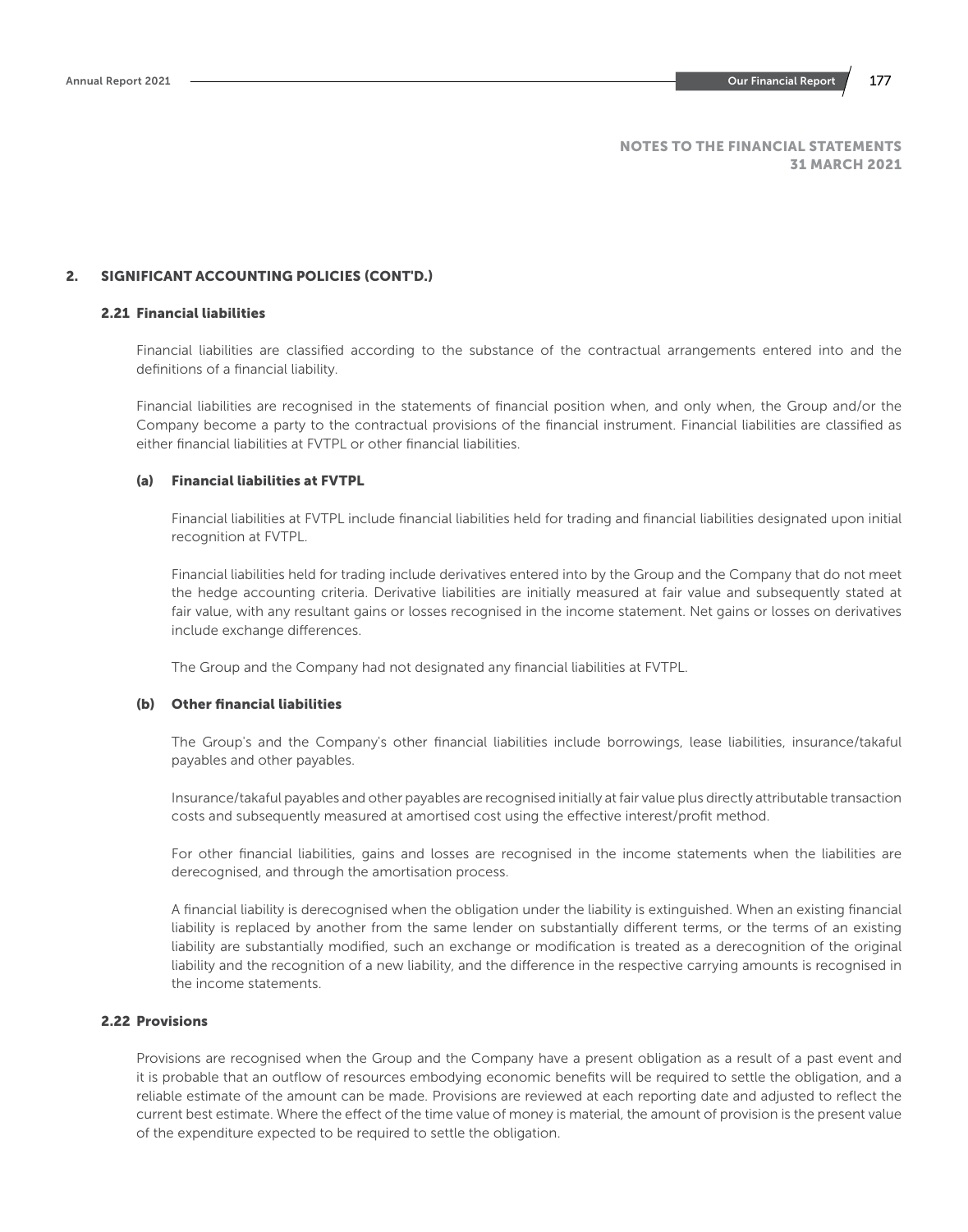#### 2. SIGNIFICANT ACCOUNTING POLICIES (CONT'D.)

# 2.23 Income tax

Income tax on profit or loss for the year comprises current and deferred tax. Current tax is the expected amount of income taxes payable in respect of the taxable profit for the year and is measured using the tax rates that have been enacted at the end of the financial year.

Deferred tax is provided for, using the liability method, on temporary differences at the end of the financial year between the tax bases of assets and liabilities and their carrying amounts in the financial statements. In principle, deferred tax liabilities are recognised for all taxable temporary differences and deferred tax assets are recognised for all deductible temporary differences, unused tax losses and unused tax credits to the extent that it is probable that taxable profits will be available against which the deductible temporary differences, unused tax losses and unused tax credits can be utilised. Deferred tax is not recognised if the temporary difference arises from the initial recognition of an asset or liability in a transaction which is not a business combination and, at the time of the transaction, affects neither accounting profit nor taxable profit.

Deferred tax is measured at the tax rates that are expected to apply in the period when the asset is realised or the liability is settled, based on tax rates that have been enacted or substantively enacted at the end of the financial year. Deferred tax is recognised in the income statements, except when it arises from a transaction which is recognised directly in other comprehensive income, in which case the deferred tax is also charged or credited directly in other comprehensive income.

### 2.24 Employee benefits

### (a) Short-term benefits

Wages, salaries, bonuses and social security contributions are recognised as an expense in the year in which the associated services are rendered by employees of the Group and the Company. Short-term accumulating compensated absences such as paid annual leave are recognised when services are rendered by employees that increase their entitlement to future compensated balances. Short-term non-accumulating compensated absences such as sick leave are recognised when the absences occur.

### (b) Defined contribution plan

As required by law, the Group and the Company make contributions to the national pension scheme, the Employees Provident Fund ("EPF"). The Group and the Company also make additional contributions to the EPF for eligible employees by referring to their earnings. Such contributions are recognised as an expense in the income statements as incurred.

### (c) Employees' terminal benefits

As required by the previous law in the United Arab Emirates, the Group has made provision for terminal benefits for employees of its Dubai subsidiary, based on the employees' salaries and number of years of service. The terminal benefits are paid to the employees on termination or completion of their terms of employment.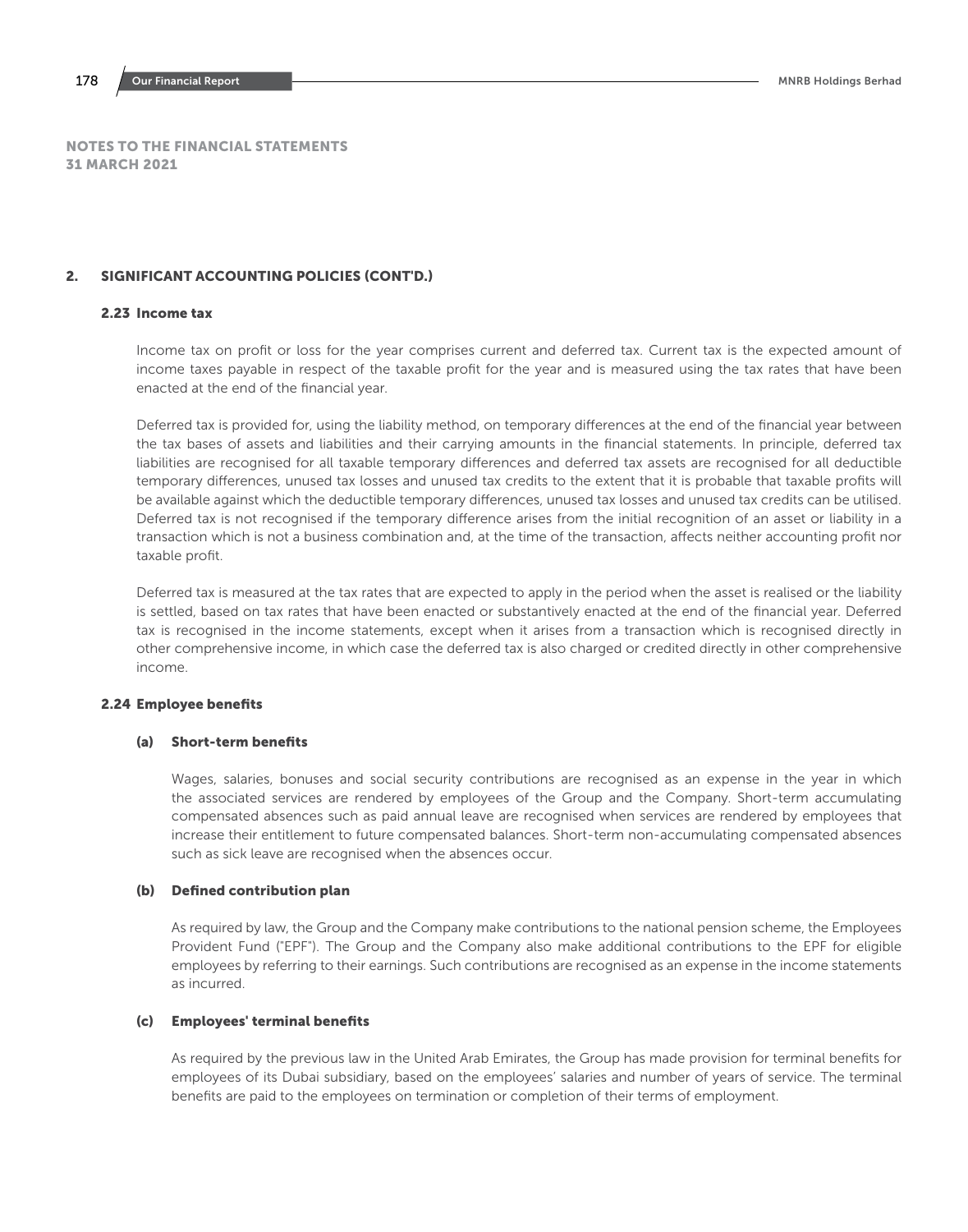#### 2.25 Foreign currencies

### (a) Functional and presentation currency

The individual financial statements of each entity in the Group are measured using the currency of the primary economic environment in which the entity operates ("the functional currency"). The consolidated financial statements are presented in Ringgit Malaysia ("RM"), which is also the Company's functional currency.

#### (b) Foreign currency transactions

In preparing the financial statements, transactions in currencies other than the functional currency ("foreign currencies") are recorded in the functional currency using the exchange rates prevailing at the dates of the transactions. At each reporting date, monetary items denominated in foreign currencies are retranslated at the rates prevailing on the reporting date. Non-monetary items carried at fair value that are denominated in foreign currencies are retranslated at the rates prevailing on the date when the fair value are determined. Non-monetary items that are measured in terms of historical cost in a foreign currency are not retranslated.

Exchange differences arising on the settlement of monetary items or on translating monetary items at the reporting date are recognised in the income statement except for exchange differences arising on monetary items that form part of the Group's net investment in foreign operations, which are recognised initially in other comprehensive income and accumulated under the foreign currency translation reserve in equity. The foreign currency translation reserve is reclassified from equity to the income statement of the Group on disposal of the foreign operation.

Exchange differences arising on the retranslation of non-monetary items carried at fair value are included in the income statement for the period except for differences arising on the retranslation of non-monetary items in respect of which gains and losses are recognised directly in other comprehensive income. Exchange differences arising from such non-monetary items are also recognised directly in other comprehensive income.

### (c) Foreign operations

The financial results and financial position of the Company's foreign subsidiary and operations that have a functional currency different from the presentation currency of the consolidated financial statements are translated into RM as follows:

- (i) Assets and liabilities for each statement of financial position presented are translated at the closing rate prevailing at the reporting date;
- (ii) Income and expenses for each income statement are translated at average exchange rates for the year, which approximate the exchanges rates at the dates of the transactions;
- (iii) All resulting exchange differences are taken to the foreign currency translation reserve within equity; and
- (iv) The results of an associate, Labuan Reinsurance (L) Ltd., are translated at the closing rate prevailing at the reporting date with respect to the carrying amount of the investment in associate, and at the exchange rate at the date of the transactions with respect to the share of profits or losses. All resulting translation differences are included in the foreign exchange translation reserve in shareholders' equity.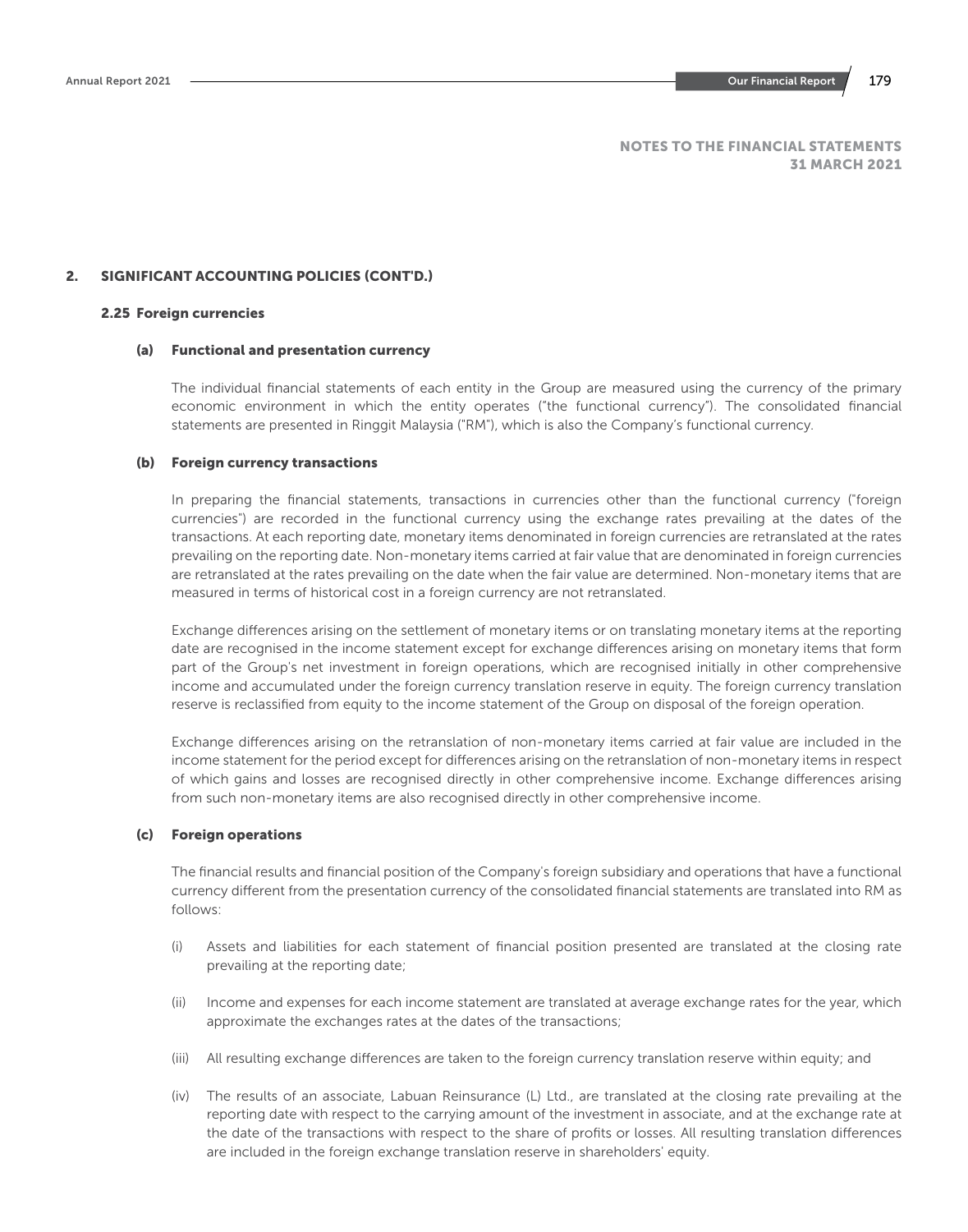#### 2. SIGNIFICANT ACCOUNTING POLICIES (CONT'D.)

### 2.26 Revenue recognition

Revenue is recognised when the performance obligation is satisfied at an amount that reflects the consideration to which the Group and the Company expect to be entitled.

#### (a) Interest and profit income

Interest and profit income are recognised using the effective interest/profit method.

### (b) Rental income

Rental income is accounted for on a straight-line basis over the lease term. The aggregate costs of incentives provided to lessees are recognised as a reduction of rental income over the lease term on a straight-line basis.

### (c) Dividend income

Dividend income is recognised when the right to receive payment is established.

### (d) Management fees

Management fees are recognised when services are rendered.

# (e) Wakalah fees

Wakalah fees are recognised as soon as the amount of contribution can be reliably measured in accordance with the principles of Shariah.

#### (f) Premiums and contributions income

Premiums/contributions are recognised in accordance with the policies stated in Notes 2.5(a) and 2.6(a).

#### (g) Commission income

Commission income derived from reinsurers/retakaful operators in the course of cession of premiums/contributions to reinsurers/retakaful operators are recognised in the income statement when they are incurred. Commission income is properly allocated to the relevant periods.

The method of recognition for commission income earned from retakaful operators is in accordance with the principle of Wakalah as approved by the Group Shariah Committee and as agreed between the Group's subsidiaries and its retakaful operators.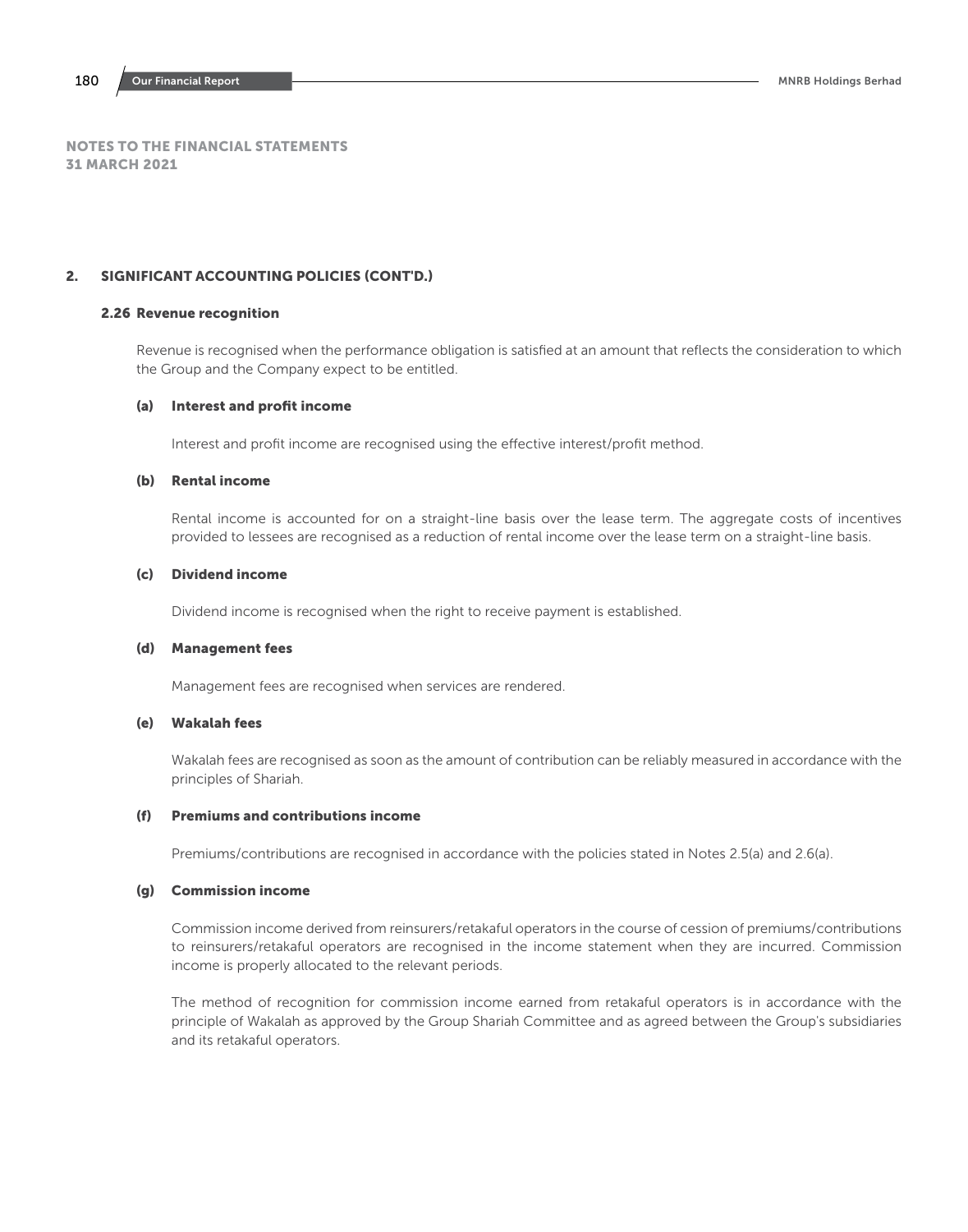# 2. SIGNIFICANT ACCOUNTING POLICIES (CONT'D.)

# 2.27 Zakat

Zakat represents an obligatory amount payable by the takaful subsidiaries and retakaful division to comply with the principles of Shariah. Zakat is computed using a method as recommended by the Group Shariah Committee ("GSC") and approved by the Board. Only the zakat that is attributable to the individual and corporate Muslim shareholders of the holding company was provided for in the financial statements. The zakat computation is reviewed by the GSC. The Board has the discretion to pay an additional sum above the obligatory amount payable.

#### 2.28 Changes in accounting policies

The accounting policies adopted by the Group and the Company are consistent with those of the previous financial year except for the following:

#### Amendments to MFRSs

At the beginning of the current financial year, the Group and the Company adopted the following Amendments/ improvements to MFRSs which are mandatory for annual periods beginning on or after 1 January 2020.

Amendments to MFRS 4 *Insurance Contracts Extension of the Temporary Exemption from Applying MFRS 9*  Amendments to MFRS 9, MFRS 139 and MFRS 7 *Interest Rate Benchmark Reform* Amendments to MFRS 3 *Definition of a Business* Amendments to MFRS 101 and MFRS 108 *Definition of Material* Amendments to the Revised Conceptual Framework for Financial Reporting

The adoption of the above pronouncements did not have any significant effect on the disclosures or amounts recognised in the Group's and the Company's financial statements.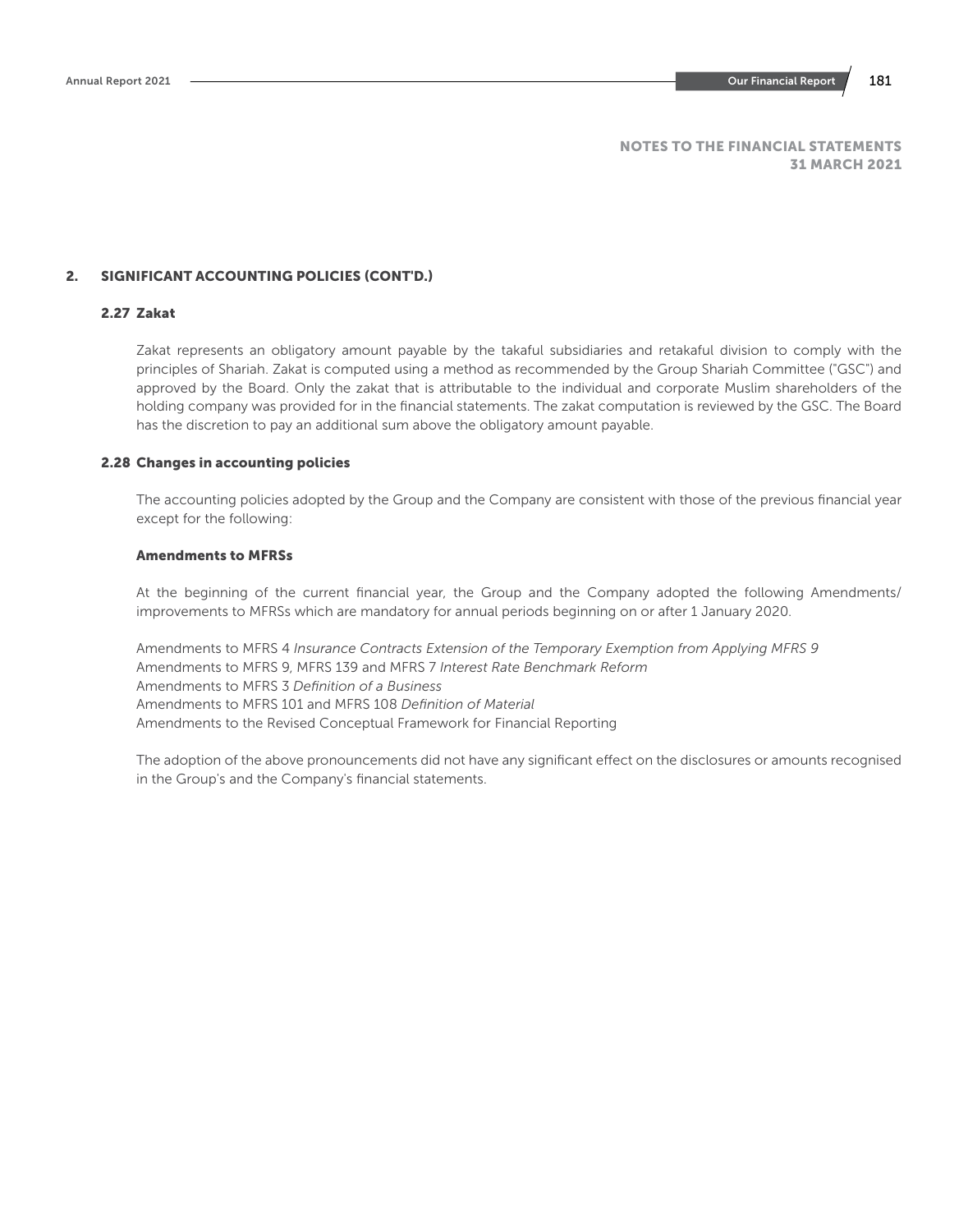# 2. SIGNIFICANT ACCOUNTING POLICIES (CONT'D.)

# 2.29 Standards issued but not yet effective

The Standards, Amendments to Standards and Annual Improvements to Standards that have been issued but not yet effective up to the date of issuance of the Group's and the Company's financial statements are disclosed below. The Group and the Company intend to adopt these Standards, Amendments to Standards and Annual Improvements to Standards, if applicable, when they become effective:

| <b>Description</b>                                                                                                  | <b>Effective for annual</b><br>periods beginning<br>on or after |
|---------------------------------------------------------------------------------------------------------------------|-----------------------------------------------------------------|
| Amendments to MFRS 16 Leases Covid-19-Related Rent Concessions                                                      | 1 June 2020                                                     |
|                                                                                                                     |                                                                 |
| Amendments to MFRS 9, MFRS 139, MFRS 7, MFRS 4 and MFRS 16 Interest Rate Benchmark<br>Reform-Phase 2                | 1 January 2021                                                  |
| Amendments to MFRS 16 Leases Covid-19-Related Rent Concessions beyond 30 June 2021                                  | 1 April 2021                                                    |
| Annual Improvements to MFRS Standards 2018-2020                                                                     |                                                                 |
| i) MFRS 1 First-time Adoption of Malaysian Financial Reporting Standards                                            |                                                                 |
| ii) MFRS 9 Financial Instruments                                                                                    |                                                                 |
| iii) MFRS 16 Leases                                                                                                 |                                                                 |
| iv) MFRS 141 Agriculture                                                                                            | 1 January 2022                                                  |
| Amendments to MFRS 3 Business Combinations (Reference to Conceptual Framework)                                      | 1 January 2022                                                  |
| Amendments to MFRS 116 Property, Plant and Equipment                                                                | 1 January 2022                                                  |
| Amendments to MFRS 137 Provisions, Contingent Liabilities and Contingent Assets                                     | 1 January 2022                                                  |
| Amendments to MFRS 101 Presentation of Financial Statements Classification of Liabilities as                        |                                                                 |
| Current or Non-current                                                                                              | 1 January 2023                                                  |
| Amendments to MFRS 101 Presentation of Financial Statements Disclosure of Accounting Policies                       | 1 January 2023                                                  |
| <b>MFRS 17 Insurance Contracts</b>                                                                                  | 1 January 2023                                                  |
| Amendments to MFRS 17 Insurance Contracts                                                                           | 1 January 2023                                                  |
| Amendments to MFRS 108 Accounting Policies, Changes in Accounting Estimates and Errors -                            |                                                                 |
| Definition of Accounting Estimates                                                                                  | 1 January 2023                                                  |
| Amendments to MFRS 10 Consolidated Financial Statements and MFRS 128 Investment in<br>Associates and Joint Ventures | To be announced by<br><b>MASB</b>                               |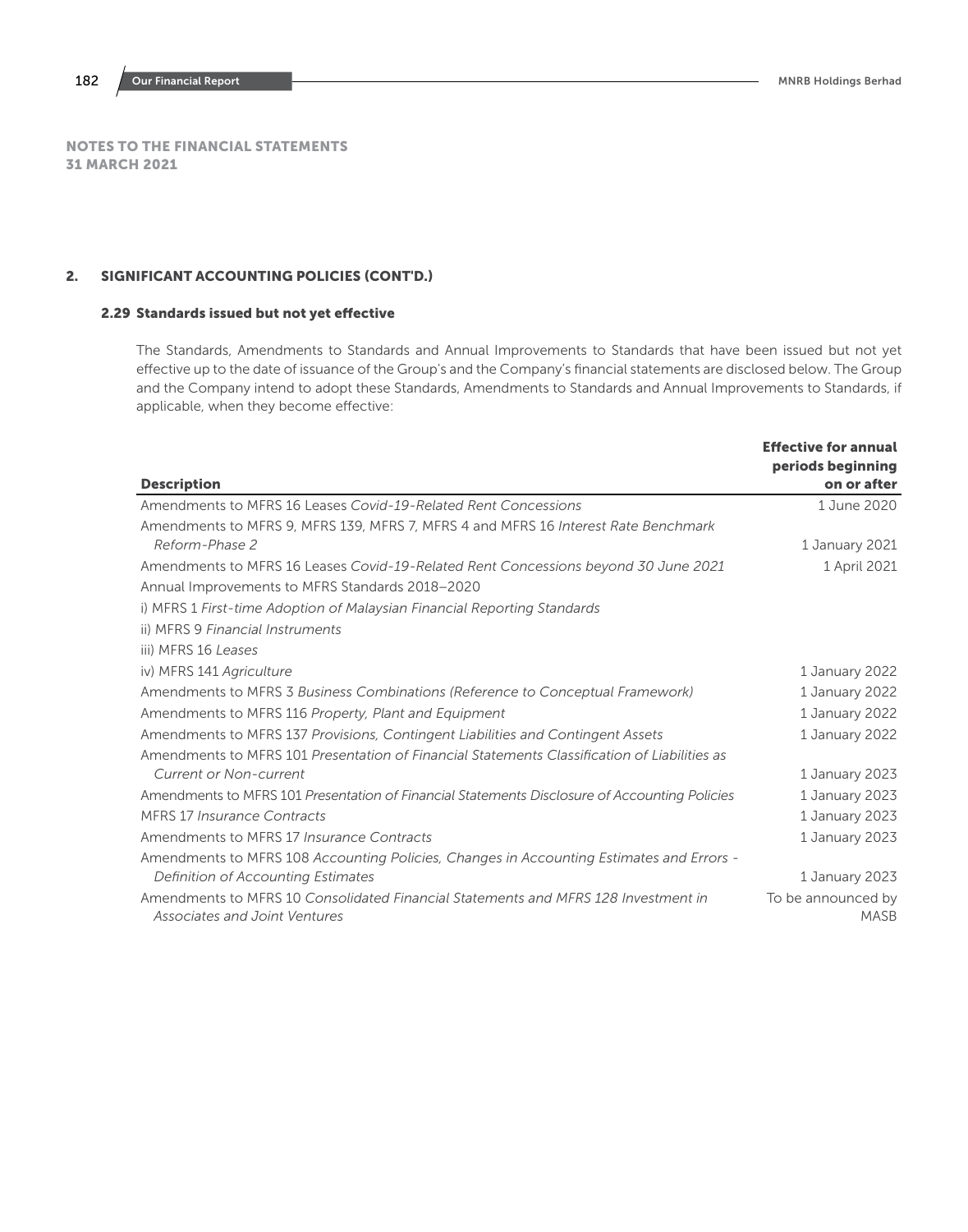# 2.29 Standards issued but not yet effective (cont'd.)

The Directors are of the opinion that the adoption of the above pronouncements are not expected to have a material impact on the financial statements of the Group and the Company in the period of initial application except for those discussed below:

#### MFRS 17 Insurance Contracts and Amendments to MFRS 17

MFRS 17 will replace MFRS 4 Insurance Contracts issued in 2005. MFRS 17 provides a comprehensive model for insurance contracts, covering all relevant accounting aspects.

The main features of the new accounting model for insurance contracts are as follows:

- The measurement of the present value of future cash flows, incorporating an explicit risk adjustment, remeasured at every reporting period (the fulfilment cash flows);
- A Contractual Service Margin ("CSM") that is equal and opposite to any day one gain in the fulfilment cash flows of a group of contracts, representing the unearned profitability of the insurance contracts to be recognised in the income statement over the service period (i.e., coverage period);
- The immediate recognition of the loss arising from onerous contracts in the income statement, with no CSM recognised on the balance sheet on initial recognition;
- Certain changes in the expected present value of future cash flows are adjusted against the CSM and thereby recognised in the income statement over the remaining contractual service period;
- The effect of changes in discount rates will be reported in either profit or loss or other comprehensive income, determined by an accounting policy choice;
- The presentation of insurance revenue and insurance service expenses in the income statement will be based on the concept of services provided during the period;
- Amounts that the cedants/participants will always receive, regardless of whether an insured event happens (nondistinct investment components) are not presented in the income statements, but are recognised directly on the statements of financial position;
- Insurance services results (earned revenue less incurred claims and expenses) are presented separately from the insurance finance income or expense; and
- Extensive disclosures to provide information on the recognised amounts from insurance contracts and the nature and extent of risks arising from these contracts.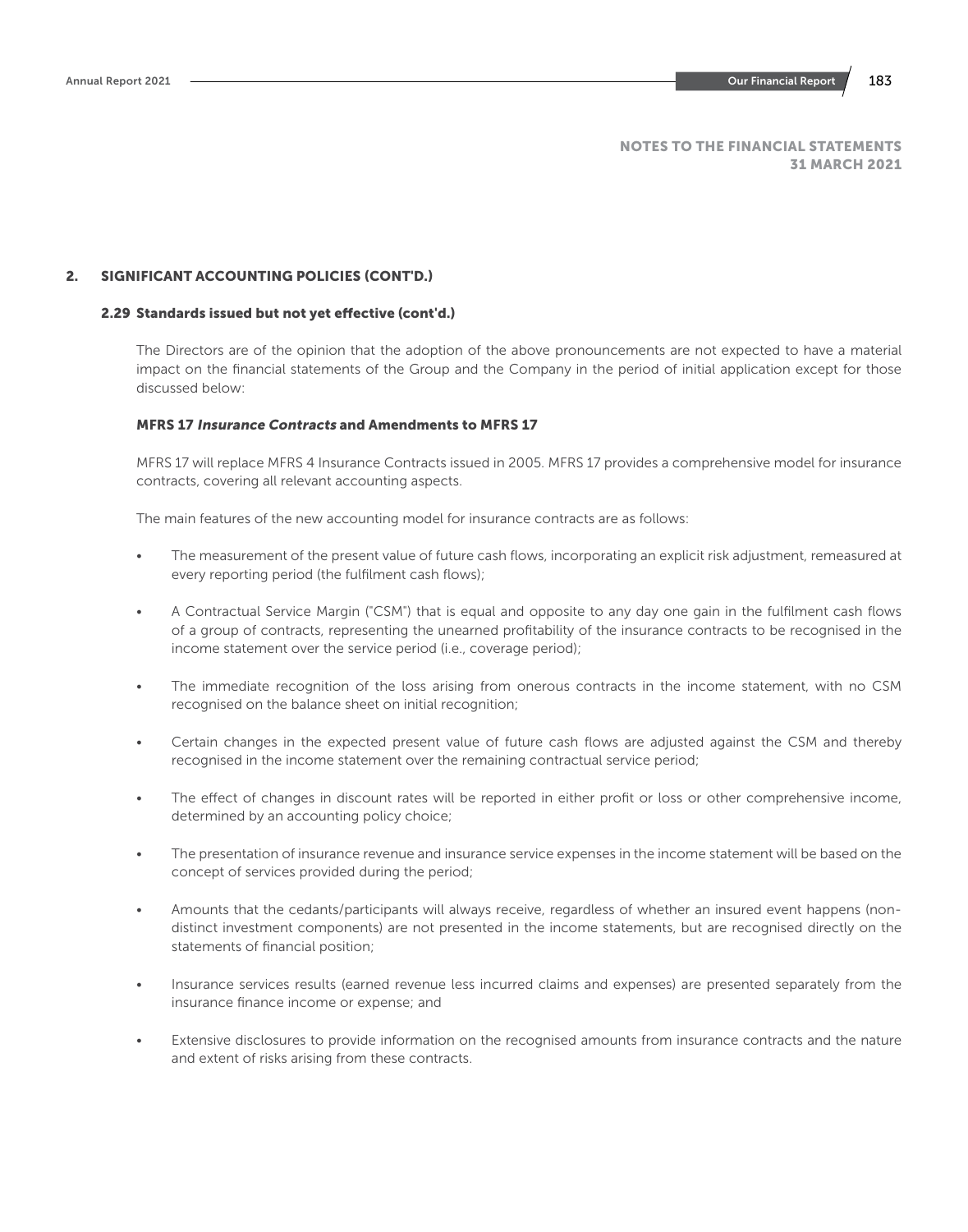#### 2. SIGNIFICANT ACCOUNTING POLICIES (CONT'D.)

### 2.29 Standards issued but not yet effective (cont'd.)

#### MFRS 17 Insurance Contracts and Amendments to MFRS 17 (cont'd.)

Based on the Amendments to MFRS 17, the standard is effective for reporting periods beginning on or after 1 January 2023, with the option to apply a full retrospective, modified retrospective or fair value approach on transition. Early application is permitted, as the Group and the Company have applied MFRS 9 and MFRS 15 before the date it first applies MFRS 17.

The Malaysian Accounting Standards Board issued a paper titled MFRS 17 Insurance Contracts: Definition and Scope for Takaful. The paper concluded that MFRS 17 is applicable to a Takaful contract because:

- MFRS 17 applies to those contracts that fall within the 'insurance contract' definition, regardless of their legal form or the legal form of the issuing entity. Accordingly, takaful contracts would fall within the scope of MFRS 17 because a takaful fund or entity is separate from the participants (takaful policyholders) and the fund or entity is accepting significant insurance risk from the participants in the same way that a mutual conventional insurer accepts significant insurance risk from its policyholders. As MFRS 17 deems that a mutual entity accepts insurance risk, it is considered that the mutuality aspect of takaful contracts is consistent with takaful entity also accepting insurance risk.
- In the context of MFRS 17, insurance risk is being transferred from participants (takaful policyholders) to another entity – either represented by the takaful fund or funds or the takaful operator as the entity managing the insurance business as a whole.
- The acceptance of significant insurance risk need not be a direct, overt acceptance but may result from the presence of factors and circumstances indicating that insurance risk has been transferred. This is consistent with the objective of MFRS 17 that considers an entity's substantive rights and obligations when applying MFRS 17.

As a result of the above, the Group and the Company has assessed the takaful contracts issued and concluded that MFRS 17 is applicable. Consequently, the Group and the Company has established a project team with the assistance from consultants to plan and manage the MNRB Group wide implementation of MFRS 17. The Group and the Company is in the midst of implementing the relevant systems solution, architecture and processes to ensure compliance to the said standard.

### 3. SIGNIFICANT ACCOUNTING ESTIMATES AND JUDGEMENTS

### 3.1 Critical judgements made in applying accounting policies

The preparation of the Group and the Company's financial statements requires management to make judgements, estimates and assumptions that affect the reported amount of revenues, expenses, assets and liabilities at the reporting date. However, uncertainty about these assumptions and estimates could result in outcomes that could require material adjustments to the carrying amount of asset or liability affected in the future. The Group and the Company have not applied any significant judgements in preparing the financial statements.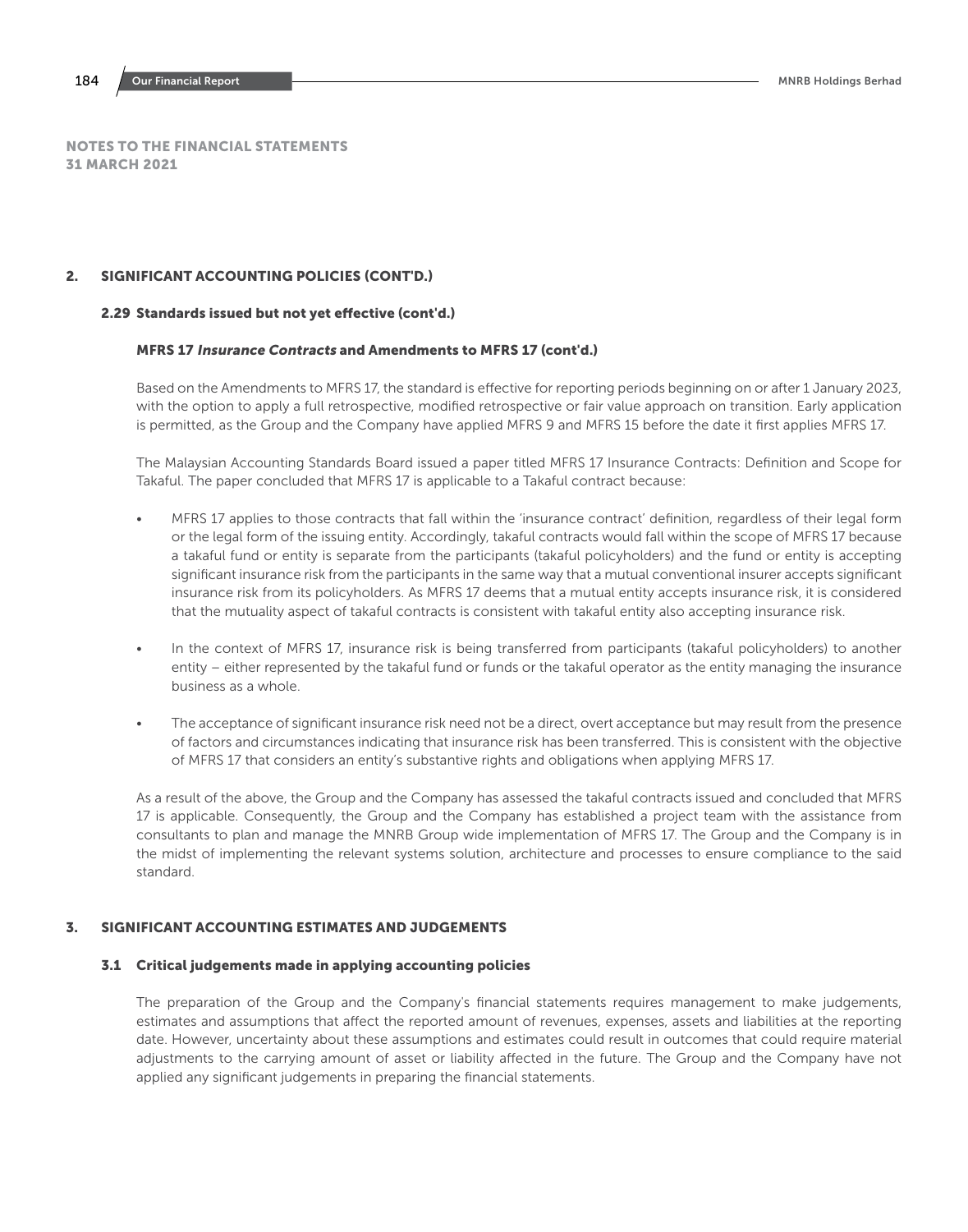### 3. SIGNIFICANT ACCOUNTING ESTIMATES AND JUDGEMENTS (CONT'D.)

### 3.2 Key sources of estimation uncertainty

The key assumptions concerning the future and other key sources of estimation uncertainty at the reporting date that have a significant risk of causing material adjustments to the carrying amounts of assets and liabilities within the next financial year are discussed below

#### (a) General reinsurance, takaful and retakaful businesses (Note 20)

The principal uncertainty in the general reinsurance, takaful and retakaful businesses arises from the technical provisions which include the estimation of premium/contribution liabilities and claim liabilities. Premium/contribution liabilities are recorded as the higher of UPR/UCR and URR while claim liabilities mainly comprise provision for claims reported, IBNER and IBNR claims as well as a PRAD at 75% confidence level.

Generally, claim liabilities are determined based upon previous claims experience, existing knowledge of events, the terms and conditions of the relevant policies and interpretation of circumstances. Particularly relevant is past experience with similar cases, historical claims development trends, legislative changes, judicial decisions and economic conditions. It is certain that actual future premium/contribution and claim liabilities will not exactly develop as projected and may vary from the projection.

The estimates of premium/contribution and claim liabilities are therefore sensitive to various factors and uncertainties. The establishment of technical provisions is an inherently uncertain process and, as a consequence of this uncertainty, the eventual settlement of premium/contribution and claim liabilities may vary from the initial estimates.There may be reporting lag between the occurrence of an insured event and the time it is actually recorded. For these cases, the IBNR reserves are estimated. Even for liabilities which have been recorded, there are potential uncertainties as to the magnitude of the final claims compared to initial reserve provisions. For these cases, IBNER reserve provision are estimated. There are various factors affecting the level of uncertainty such as inflation, judicial interpretations, legislative changes and claims handling procedures. The sensitivity of these assumptions and their impact to results and the equity position of the businesses are disclosed in Note 35(a)(iv) and 35(b)(iv).

At each reporting date, the estimates of premium/contribution and claim liabilities are reassessed for adequacy by the Appointed Actuaries and changes will be reflected as adjustments to these liabilities. The appointment of the actuaries is approved by BNM.

In setting provisions for claims, the reinsurance subsidiary relies on advice by its cedants and exercises discretion where the claim may develop more adversely than advised. An estimate will be made in the absence of a reported figure or in the event the loss is still preliminary and has not been fully assessed.

The estimates of the ultimate incurred claims are subject to a great deal of uncertainty in the early stages as claims are still being intimated and developed, particularly so for large and catastrophic claims. These uncertainties reduce over time as the claims develop and progress towards the ultimate cost.

The methodology used in the valuation of general reinsurance/retakaful liabilities involves a more granular segregation of the business of the reinsurance/retakaful subsidiary into specific portfolios with the intention of achieving greater accuracy in the estimation process. For overseas business, the valuation of general reinsurance liabilities is performed based on territorial grouping of risks to better reflect the underwriting performance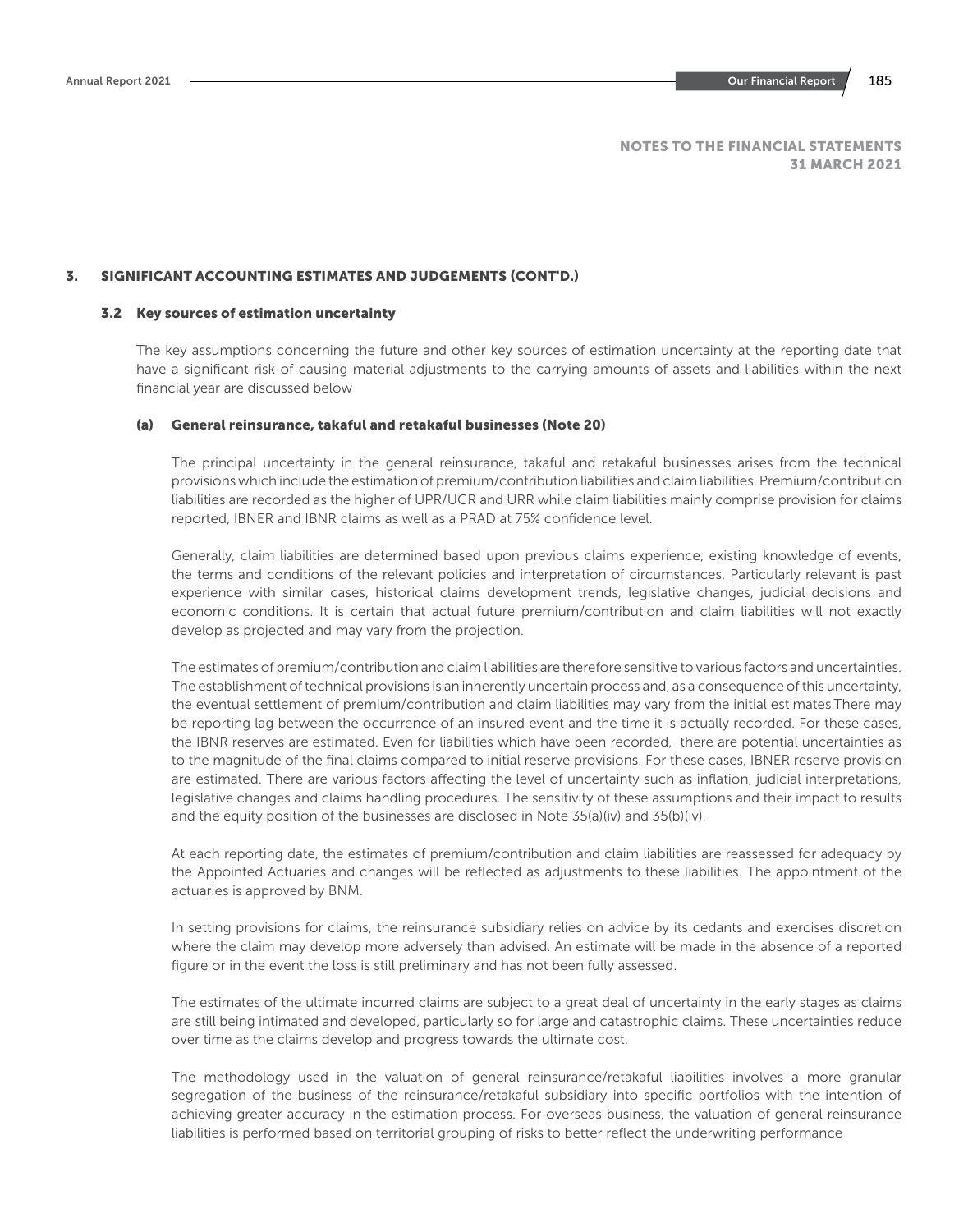### 3. SIGNIFICANT ACCOUNTING ESTIMATES AND JUDGEMENTS (CONT'D.)

### 3.2 Key sources of estimation uncertainty (cont'd.)

### (a) General reinsurance, takaful and retakaful businesses (Note 20) (cont'd.)

Effective from 1 April 2020, the formula of UCR computation for all classes of the general takaful fund has been revised whereby the wakalah fee is computed on gross contribution less ceded amount.

This method earns the retakaful commission income in the general takaful fund rather than recognising the retakaful commission income immediately as revenue income which gives a fairer view of the net tabarru' amount. With this change, the UCR net of proportional retakaful arrangement is expected to be higher by the amount of unearned ceding commission. The clauses applied is more accurate in reflecting the unexpired portion of tabarru' allocation where a proportional treaty is in place. The change in the UCR computation has been accounted for prospectively in the current financial year in accordance with the requirements of MFRS 108: *Accounting Policies, Changes Accounting Estimates and Errors*. The day 1 effect on the financial statements for the year ended 31 March 2021 are described as below:

| Group                                                                      | <b>RM'000</b> |
|----------------------------------------------------------------------------|---------------|
| Income statements<br>Net earned premiums/contributions                     | 13.374        |
| Statements of financial position<br>Insurance/takaful contract liabilities | (13.374)      |

### (b) Family takaful and retakaful businesses (Note 20)

The estimation of the ultimate liability arising from claims made under the family takaful and retakaful businesses is a critical accounting estimate. There are several sources of uncertainty that need to be considered in the estimation of the liabilities that the family takaful and retakaful funds will ultimately be required to pay as claims/benefits.

For family takaful and retakaful contracts, estimates are made for future deaths, disabilities, maturities, investment returns, voluntary terminations and expenses in accordance with contractual and regulatory requirements. The family takaful and retakaful funds are estimated based on expected number of deaths on statutory mortality tables and adjusted where appropriate to reflect the funds' unique risk exposures. The estimated number of deaths determines the value of possible future benefits to be paid out, which will be factored into ensuring sufficient cover by reserves, which in return is monitored against current and future contributions.

For those contracts that cover risks related to disability, estimates are made based on recent past experience and emerging trends. However, epidemics as well as wide ranging changes to lifestyle, could result in significant changes to the expected future exposures.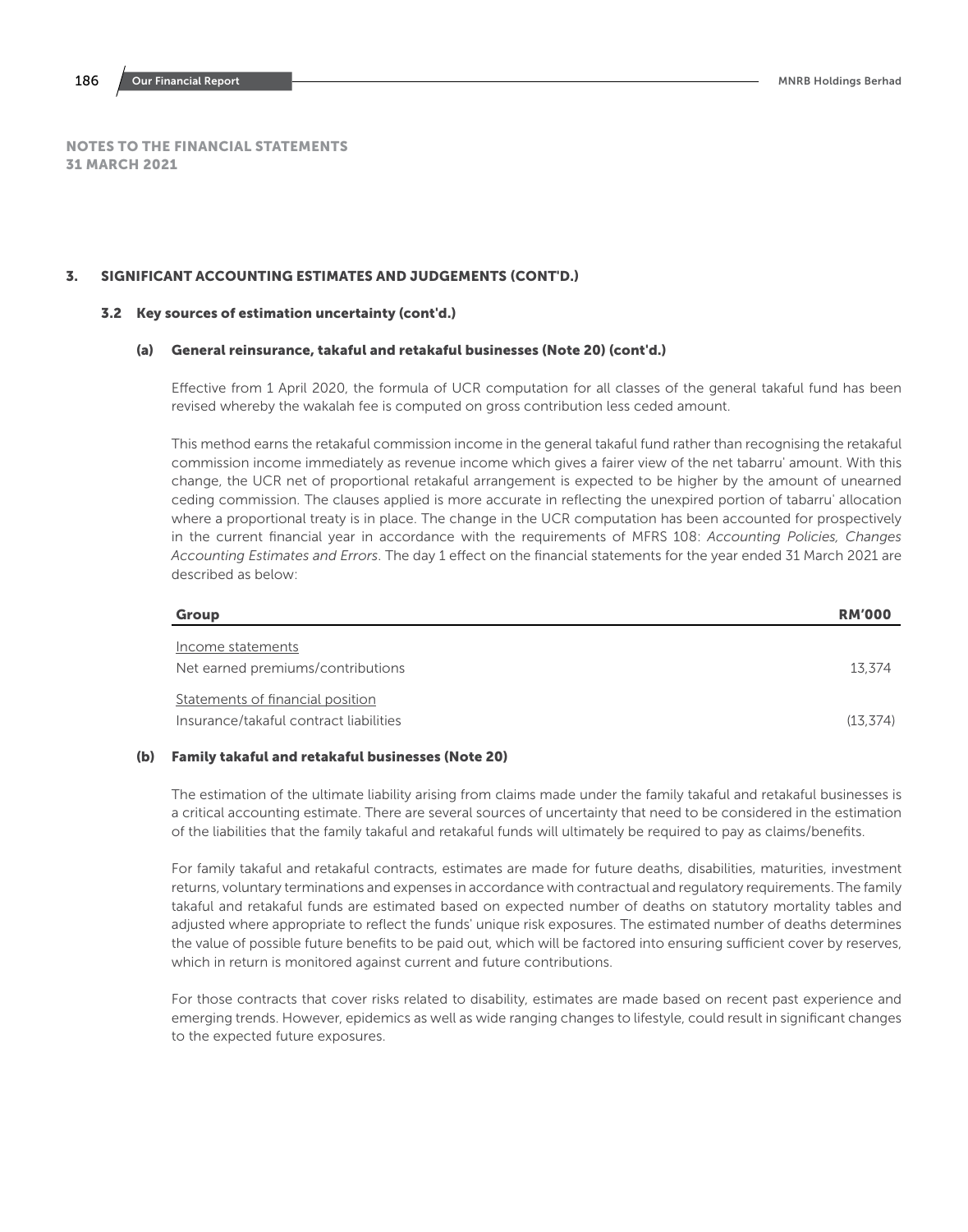### 3. SIGNIFICANT ACCOUNTING ESTIMATES AND JUDGEMENTS (CONT'D.)

# 3.2 Key sources of estimation uncertainty (cont'd.)

## (b) Family takaful and retakaful businesses (Note 20) (cont'd.)

All of these will give rise to estimation uncertainties of the projected ultimate liabilities of the family takaful and retakaful funds. The sensitivity of the actuarial liabilities of the family takaful and retakaful funds to changes in assumptions are detailed in Note 35(c)(iii) and 35(d)(iii).

At each reporting date, these estimates are re-assessed for adequacy and changes will be reflected as adjustments to the liabilities by the Appointed Actuaries. The appointment of the actuaries is approved by BNM.

#### (c) Expense Liabilities (Note 20)

The expense liabilities of the shareholder's fund consist of expense liabilities of the general takaful, general retakaful, family takaful and family retakaful funds which are based on estimations performed by qualified actuaries. The estimation methods are explained in Note 2.6(b)(ii). The qualified actuaries estimate the expected management expenses required to manage the contracts less any expected cash flows from future wakalah fee income based on the qualified actuaries' assumptions and observations of the actual experiences. The estimates of expense liabilities are therefore sensitive to various factors and uncertainties.

The establishment of technical provisions is an inherently uncertain process and, as a consequence of this uncertainty, the eventual settlement of expense liabilities may vary from the initial estimates. At each reporting date, the estimates of expense liabilities are re-assessed for adequacy by the appointed actuaries and changes will be reflected as adjustments to these liabilities. The appointment of the appointed actuaries are approved by BNM.

# 4. NET EARNED PREMIUMS/CONTRIBUTIONS

|     |                                                                | <b>Group</b>          |                       |
|-----|----------------------------------------------------------------|-----------------------|-----------------------|
|     |                                                                | 2021<br><b>RM'000</b> | 2020<br><b>RM'000</b> |
| (a) | <b>Gross earned premiums/contributions</b>                     |                       |                       |
|     | Insurance and takaful contracts                                | 2,565,338             | 2,259,835             |
|     | Change in premium/contribution liabilities                     | (63, 556)             | (97, 417)             |
|     |                                                                | 2,501,782             | 2.162.418             |
| (b) | Premiums/contributions ceded to reinsurers/retakaful operators |                       |                       |
|     | Insurance and takaful contracts                                | (337, 374)            | (281, 651)            |
|     | Change in premium/contribution liabilities                     | (4,056)               | 3.827                 |
|     |                                                                | (341, 430)            | (277, 824)            |
|     | Net earned premiums/contributions                              | 2,160,352             | 1.884.594             |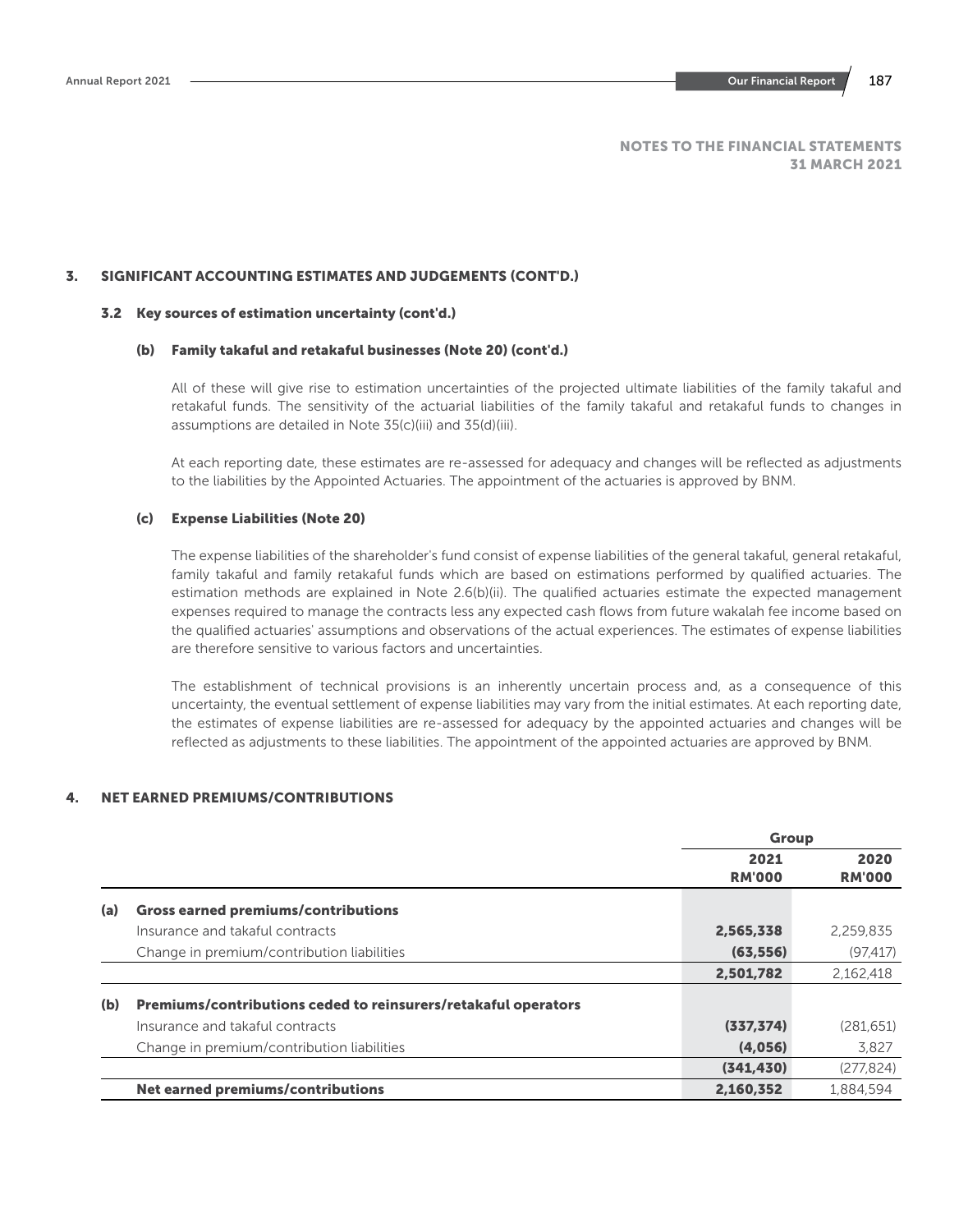# 5. INVESTMENT INCOME

|                                             |               | Group         | <b>Company</b> |               |
|---------------------------------------------|---------------|---------------|----------------|---------------|
|                                             | 2021          | 2020          | 2021           | 2020          |
|                                             | <b>RM'000</b> | <b>RM'000</b> | <b>RM'000</b>  | <b>RM'000</b> |
| <b>Financial assets at FVTPL</b>            |               |               |                |               |
| Designated upon initial recognition:        |               |               |                |               |
| Interest/profit income                      | 107,371       | 106,492       |                |               |
| Mandatorily measured:                       |               |               |                |               |
| Interest/profit income                      | 319           | 267           |                |               |
| Dividend income:                            |               |               |                |               |
| - Quoted shares in Malaysia                 | 12,725        | 12,166        |                |               |
| - Shariah approved unit trust fund          | 806           | 2.228         | 163            |               |
| - Real estate investment trusts             | 733           | 1,136         |                |               |
| <b>Financial assets at FVOCI</b>            |               |               |                |               |
| Interest/profit income                      | 87,925        | 91.767        |                |               |
| Dividend income on unquoted                 |               |               |                |               |
| shares in Malaysia                          | 764           | 882           |                |               |
| <b>Financial assets at amortised cost</b>   |               |               |                |               |
| Interest/profit income                      | 60,099        | 73,186        | 2,701          | 2.208         |
| Dividend income from subsidiaries           |               |               | 85,000         | 40.000        |
| Dividend income from associate              |               |               |                | 600           |
| Rental income                               | 2,482         | 3,317         |                |               |
| Net amortisation of premiums on investments | (7, 280)      | (6, 285)      |                |               |
| Investment expenses                         | (1,055)       | (1,035)       |                |               |
|                                             | 264,889       | 284,121       | 87,864         | 42,808        |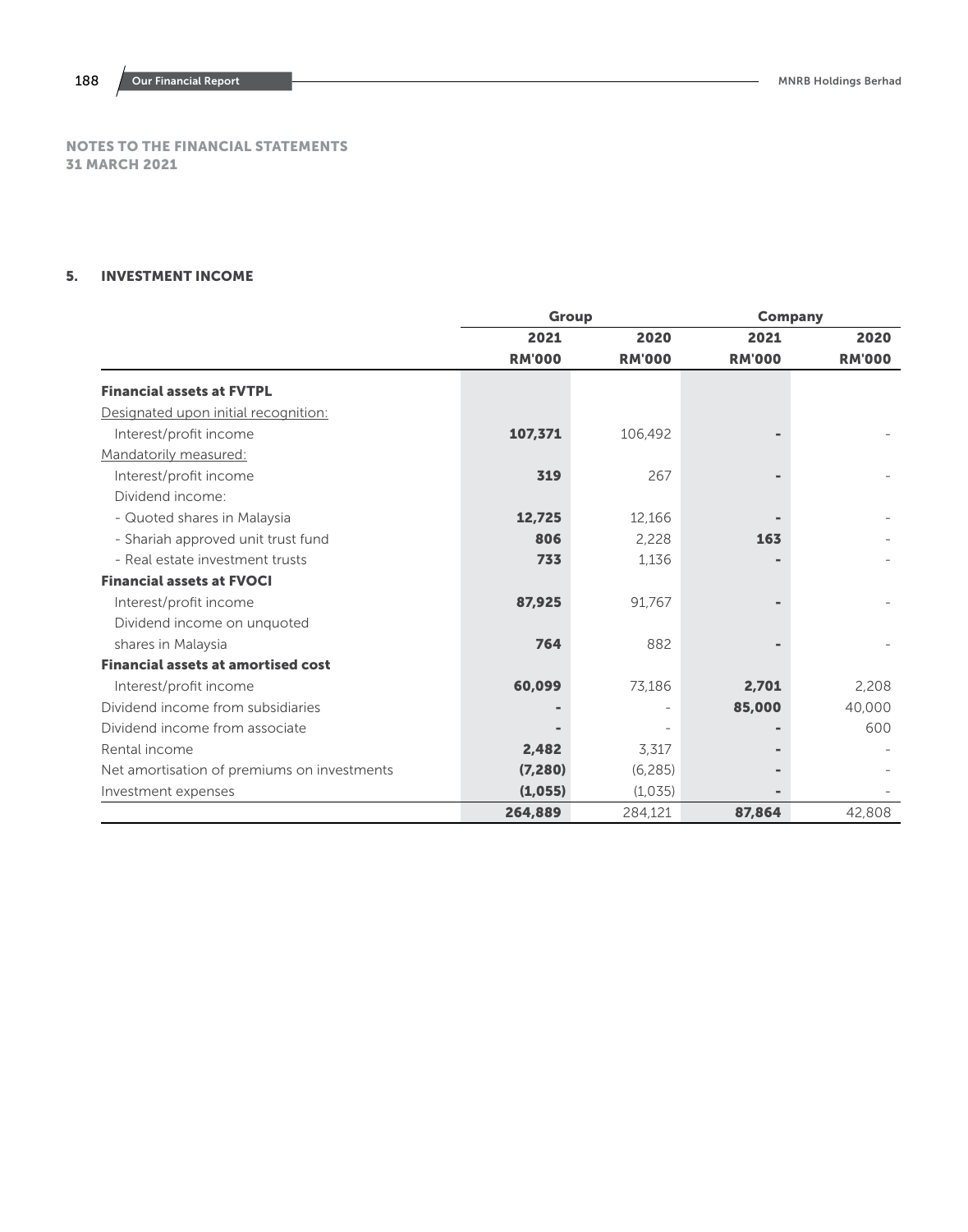# 6. NET REALISED GAINS/(LOSSES)

|                                          |               | <b>Group</b>  |                | <b>Company</b> |
|------------------------------------------|---------------|---------------|----------------|----------------|
|                                          | 2021          | 2020          | 2021           | 2020           |
|                                          | <b>RM'000</b> | <b>RM'000</b> | <b>RM'000</b>  | <b>RM'000</b>  |
| Property, plant and equipment            |               |               |                |                |
| Net realised gains                       | 70            | 25            | 70             |                |
| Intangible assets                        |               |               |                |                |
| Net realised losses                      |               | (4)           |                | (4)            |
| Non-current asset held for sale          |               |               |                |                |
| Net realised loss                        |               | (850)         |                |                |
| <b>Financial assets at FVTPL</b>         |               |               |                |                |
| Quoted shares in Malaysia:               |               |               |                |                |
| Shariah approved equities in Malaysia    | 3,308         | 4,454         | $\blacksquare$ |                |
| Others                                   | (2, 203)      | 1,650         | ۰.             |                |
| Unquoted Islamic private debt securities | 1,222         | 15,608        |                |                |
| Government investment issues             | 1,824         | 33,665        |                |                |
| Shariah approved unit trust funds        | 5,994         | 2.754         |                |                |
| Real estate investment trusts            | 1,329         | 791           |                |                |
| Net realised gains                       | 11,474        | 58,922        | $\blacksquare$ |                |
| <b>Financial assets at FVOCI</b>         |               |               |                |                |
| Unquoted corporate debt securities       | 3,823         | 7,479         | $\blacksquare$ |                |
| Unquoted Islamic private debt securities | 1,515         | 1.408         |                |                |
| Government investment issues             | 6,237         | 27,421        | $\blacksquare$ |                |
| Net realised gains                       | 11,575        | 36,308        | $\blacksquare$ |                |
|                                          | 23,119        | 94,401        | 70             | (4)            |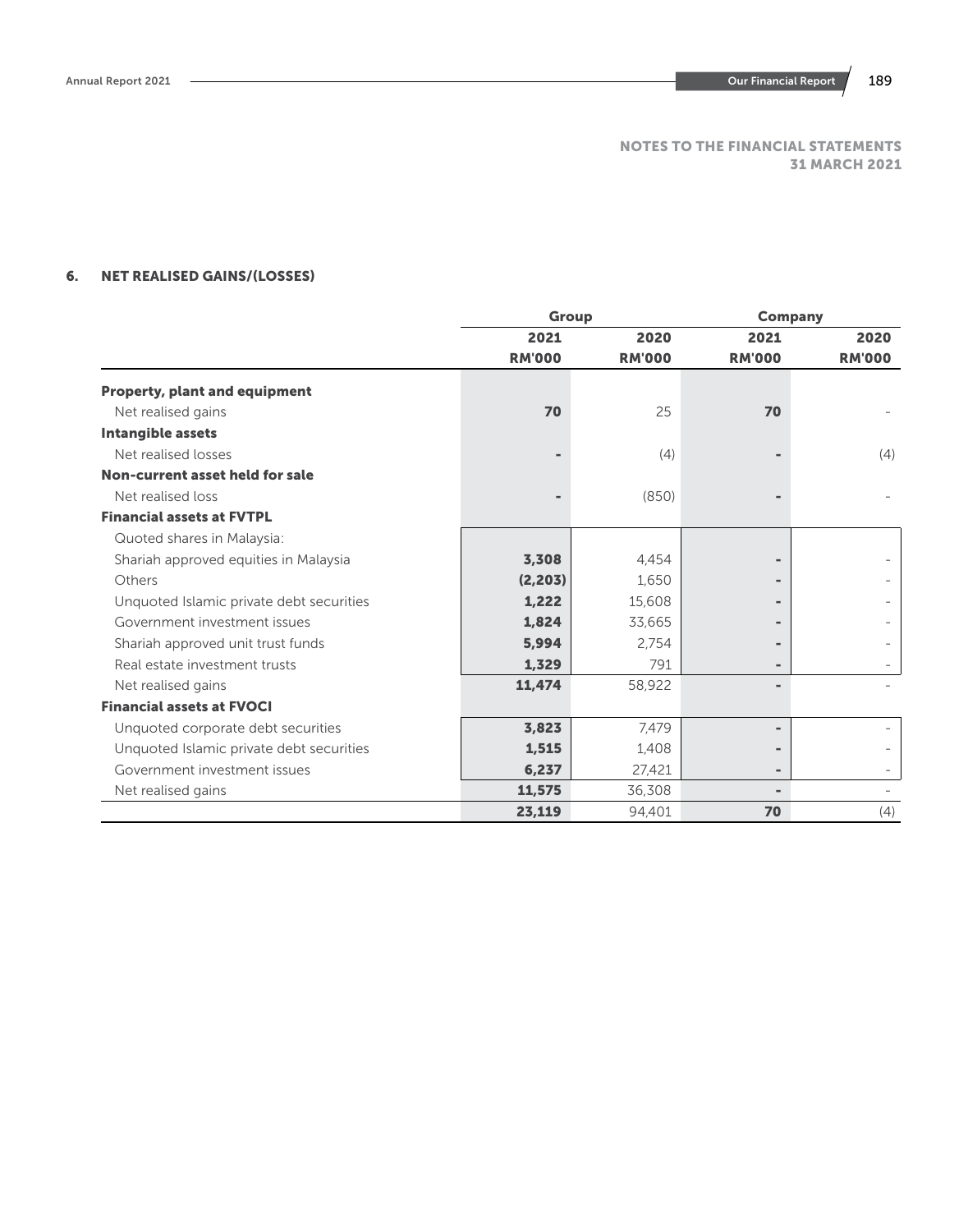# 7. NET FAIR VALUE LOSSES

|                                                    | Group         |               |
|----------------------------------------------------|---------------|---------------|
|                                                    | 2021          | 2020          |
|                                                    | <b>RM'000</b> | <b>RM'000</b> |
| Net fair value losses on financial assets at FVTPL | (4, 482)      | (18,780)      |

# 8. FEE AND COMMISSION INCOME/(EXPENSES)

|                                                    | <b>Group</b>  |               |                | <b>Company</b> |
|----------------------------------------------------|---------------|---------------|----------------|----------------|
|                                                    | 2021          | 2020          | 2021           | 2020           |
|                                                    | <b>RM'000</b> | <b>RM'000</b> | <b>RM'000</b>  | <b>RM'000</b>  |
| Fee and commission income                          |               |               |                |                |
| Management fees                                    | 6,149         | 8,152         | 38,997         | 37,394         |
| Commission income                                  | 38,032        | 40,610        |                |                |
|                                                    | 44,181        | 48,762        | 38,997         | 37,394         |
| Fee and commission expenses<br>Commission expenses | (478, 490)    | (452, 839)    | $\blacksquare$ |                |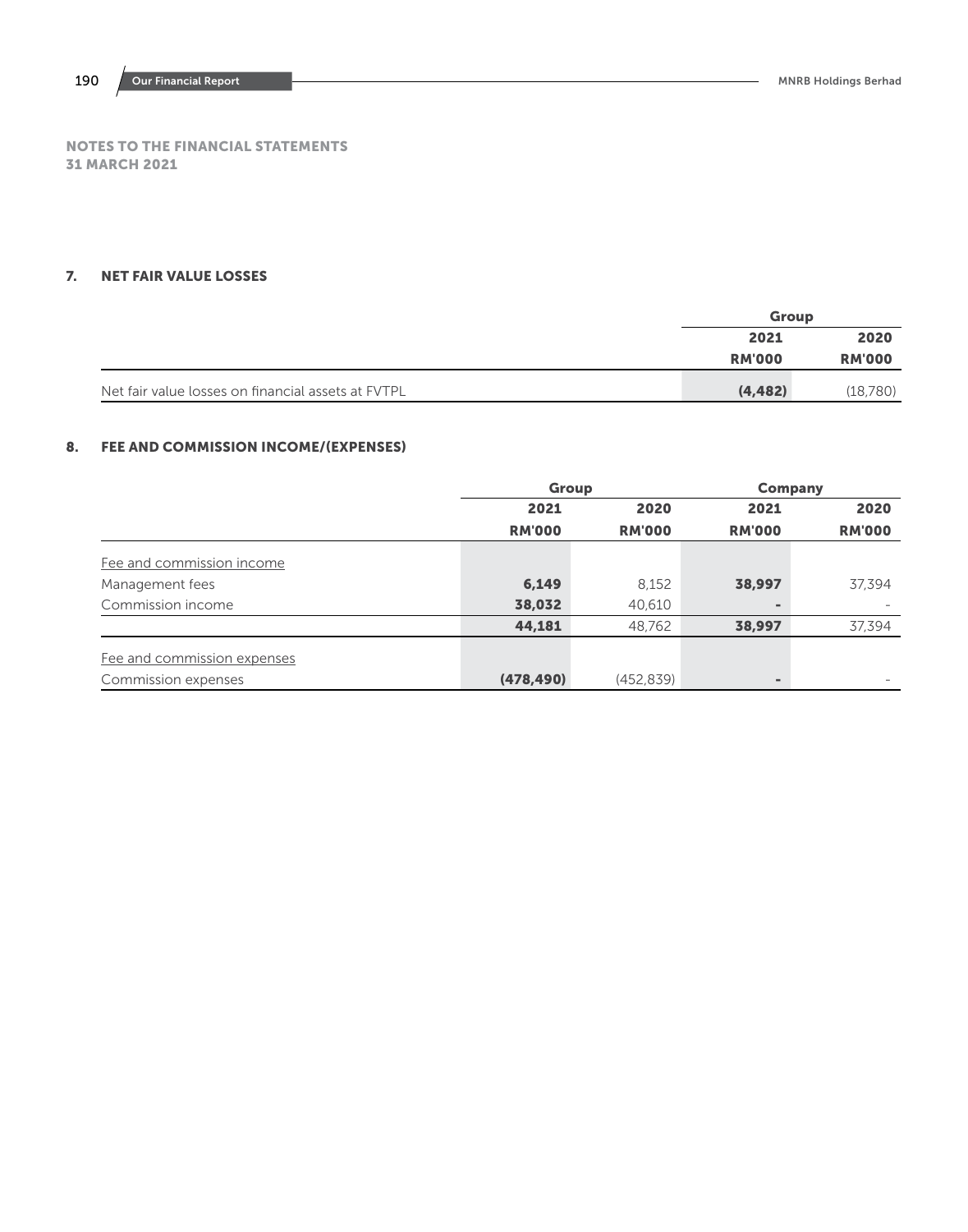# 9. MANAGEMENT EXPENSES

|                                                                                                   |               | <b>Group</b>  |               | <b>Company</b> |
|---------------------------------------------------------------------------------------------------|---------------|---------------|---------------|----------------|
|                                                                                                   | 2021          | 2020          | 2021          | 2020           |
|                                                                                                   | <b>RM'000</b> | <b>RM'000</b> | <b>RM'000</b> | <b>RM'000</b>  |
| Salaries, bonus and other related costs                                                           | 102,698       | 94,535        | 22,031        | 22,694         |
| Short term accumulating compensated absences                                                      | 1,565         | 72            | 419           | (28)           |
| Group Chief Executive Officer ("GCEO"), directors<br>and Group Shariah Committee ("GSC") members' |               |               |               |                |
| remuneration (Note 10)                                                                            | 6,921         | 6,116         | 3,561         | 2,617          |
| Pension costs - EPF                                                                               | 14,551        | 12,769        | 3,044         | 3,027          |
| Social security costs                                                                             | 784           | 766           | 150           | 159            |
| Retirement benefits                                                                               |               | 125           |               | 66             |
| Auditors' remuneration:                                                                           |               |               |               |                |
| Statutory auditors of the Group                                                                   |               |               |               |                |
| - statutory audit and audit related                                                               | 2.017         | 1,703         | 91            | 88             |
| - regulatory-related                                                                              | 100           | 115           | 28            | 33             |
| - other services                                                                                  | 143           | 63            | 45            | 10             |
| Depreciation of property, plant and equipment (Note 13)                                           | 6,103         | 5,893         | 600           | 459            |
| Depreciation of right-of-use assets (Note 15)                                                     | 2,896         | 3,720         | 1,062         | 1,187          |
| Amortisation of intangible assets (Note 14)                                                       | 10,594        | 6,633         | 698           | 387            |
| Expenses relating to leases of low-value assets (Note 15)                                         | 834           | 449           | 503           | 252            |
| Expenses relating to short-term leases (Note 15)                                                  | 17            | 98            |               |                |
| Agency expenses                                                                                   | 10,210        | 6,189         |               |                |
| Marketing and promotional costs                                                                   | 57,157        | 42,296        | 224           | 361            |
| Electronic data processing costs                                                                  | 15,832        | 21,750        | 879           | 1,106          |
| Management fee                                                                                    |               | $\sim$        | 741           |                |
| Professional and legal fees                                                                       | 13,616        | 12,298        | 836           | 1.761          |
| Contributions and donations                                                                       | 498           | 428           |               |                |
| Other management expenses                                                                         | 42,437        | 46,762        | 1,486         | 2,856          |
|                                                                                                   | 288,973       | 262,780       | 36,398        | 37,035         |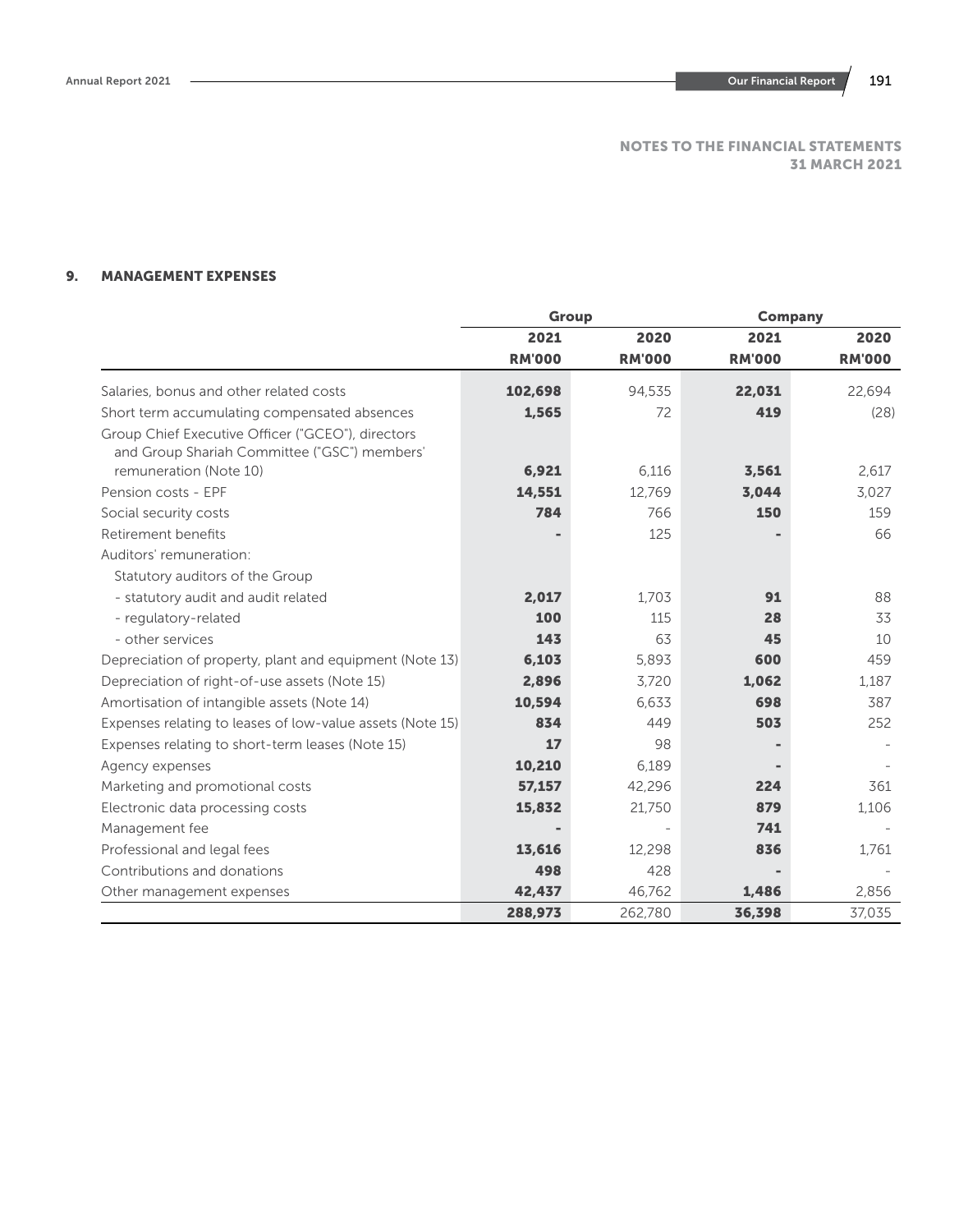# 10. GCEO, DIRECTORS' AND GSC MEMBERS' REMUNERATION

|                                                      |               | Group         |                | <b>Company</b>           |
|------------------------------------------------------|---------------|---------------|----------------|--------------------------|
|                                                      | 2021          | 2020          | 2021           | 2020                     |
|                                                      | <b>RM'000</b> | <b>RM'000</b> | <b>RM'000</b>  | <b>RM'000</b>            |
| Number of non-executive directors                    | 19            | 20            | 6              | 11                       |
| <b>GCEO:</b>                                         |               |               |                |                          |
| Salaries and bonus                                   | 2,195         | 2,111         | 1,834          | 1,425                    |
| Pension costs - EPF and SOCSO                        | 393           | 359           | 332            | 242                      |
| Benefits-in-kind                                     | 26            | 23            | 26             | 23                       |
| Fees                                                 | 134           | 196           |                |                          |
| Others                                               | 465           | 38            | 445            |                          |
|                                                      | 3,213         | 2,727         | 2,637          | 1,690                    |
| Non-executive directors of the Company:              |               |               |                |                          |
| Fees                                                 | 1,555         | 1,816         | 761            | 766                      |
| Others                                               | 410           | 478           | 189            | 184                      |
| Benefts-in-kind                                      | 31            |               | 31             | $\overline{\phantom{a}}$ |
|                                                      | 1,996         | 2,294         | 981            | 950                      |
| Non-executive director of the subsidiaries:          |               |               |                |                          |
| Fees                                                 | 1,203         | 701           |                |                          |
| Others                                               | 327           | 150           |                |                          |
|                                                      | 1,530         | 851           | $\blacksquare$ |                          |
| <b>Group Shariah Committee members:</b>              |               |               |                |                          |
| Fees                                                 | 177           | 196           |                |                          |
| Allowances                                           | 62            | 71            |                |                          |
|                                                      | 239           | 267           | $\blacksquare$ |                          |
| Total GCEO, directors' and GSC members' remuneration |               |               |                |                          |
| excluding benefits-in-kind                           | 6,921         | 6,116         | 3,561          | 2,617                    |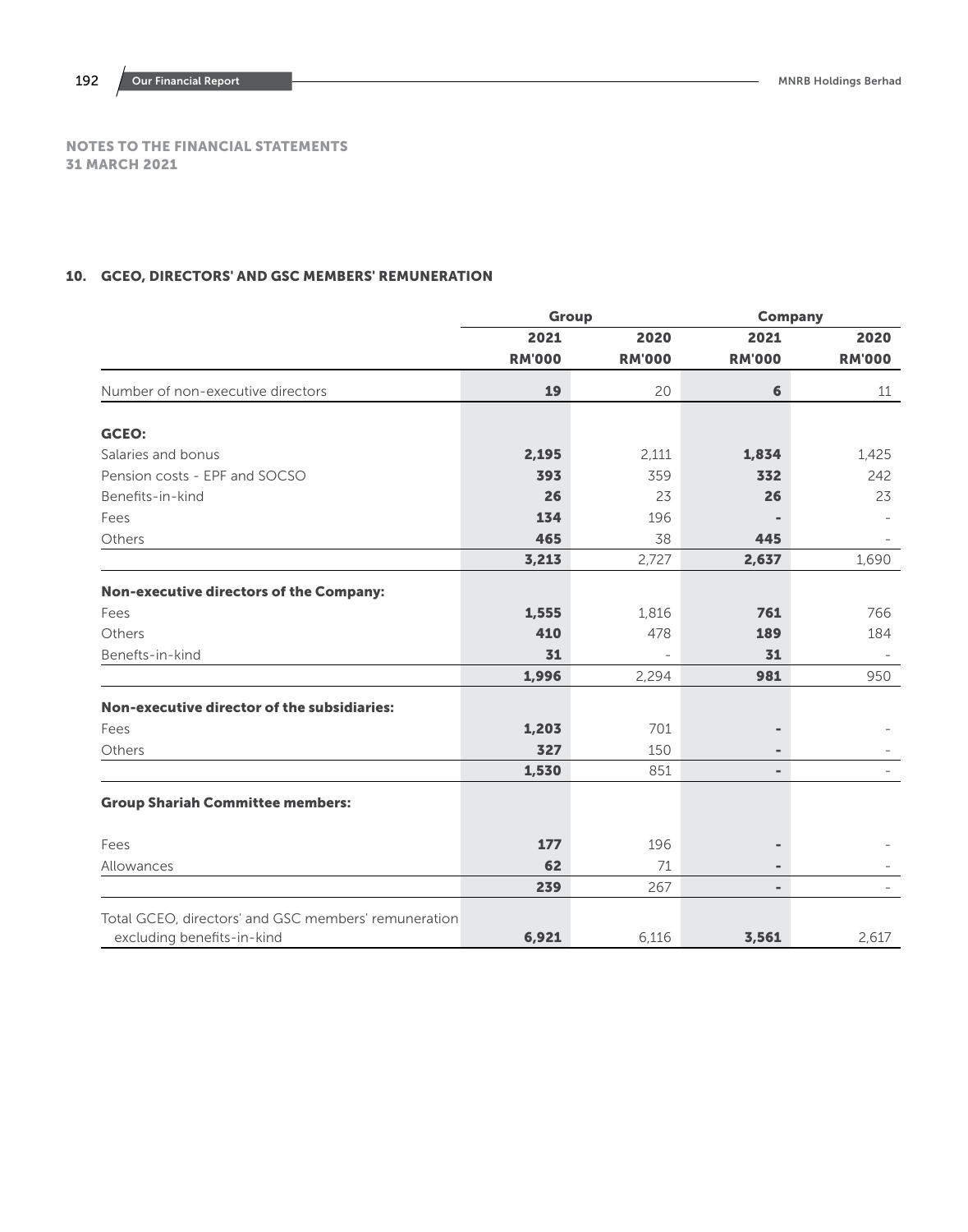# 10. GCEO, DIRECTORS' AND GSC MEMBERS' REMUNERATION (CONT'D.)

The number of directors whose total remuneration, borne by the Group and the Company, during the financial year fell within the following bands is analysed below.

|                                             |               | Group          |                | <b>Company</b> |
|---------------------------------------------|---------------|----------------|----------------|----------------|
|                                             | 2021          | 2020           | 2021           | 2020           |
|                                             | <b>RM'000</b> | <b>RM'000</b>  | <b>RM'000</b>  | <b>RM'000</b>  |
| GCEO:                                       |               |                |                |                |
| RM800,001 to RM850,000                      | 1             |                | 1              |                |
| RM1,650,001 to RM1,700,000                  |               |                |                | 1              |
| RM1,800,001 to RM1,850,000                  |               |                | 1              |                |
| RM2,350,001 to RM2,400,000                  | 1             |                |                |                |
| RM2,700,001 to RM2,750,000                  |               | $\mathbf{1}$   |                |                |
| Non-executive directors of the Company:     |               |                |                |                |
| RM0 to RM50,000                             |               | 1              |                | 1              |
| RM50,001 to RM100,000                       |               | $\overline{c}$ |                | 8              |
| RM100,001 to RM150,000                      | 3             | $\overline{c}$ | 3              | 1              |
| RM150,001 to RM200,000                      |               | 3              | $\overline{2}$ | $\mathbf{1}$   |
| RM200,001 to RM250,000                      |               | $\mathbf{1}$   | 1              |                |
| RM300,001 to RM350,000                      | 1             |                |                |                |
| RM500,001 to RM550,000                      |               | $\mathbf{1}$   |                |                |
| RM550,001 to RM600,000                      | 1             |                |                |                |
| RM600,001 to RM650,000                      |               | $\mathbf{1}$   |                |                |
| RM650,001 to RM700,000                      | 1             |                |                |                |
| Non-executive director of the subsidiaries: |               |                |                |                |
| RM0 to RM50,000                             | 3             | $\overline{c}$ |                |                |
| RM50,001 to RM100,000                       | 1             | $\overline{c}$ |                |                |
| RM100,001 to RM150,000                      | 6             | 1              |                |                |
| RM150,001 to RM200,000                      | 2             | $\mathbf{1}$   |                |                |
| RM200,001 to RM250,000                      |               | $\mathbf{1}$   |                |                |
| RM250,001 to RM300,000                      | 1             | 1              |                |                |
| RM500,001 to RM550,000                      |               | $\mathbf{1}$   |                |                |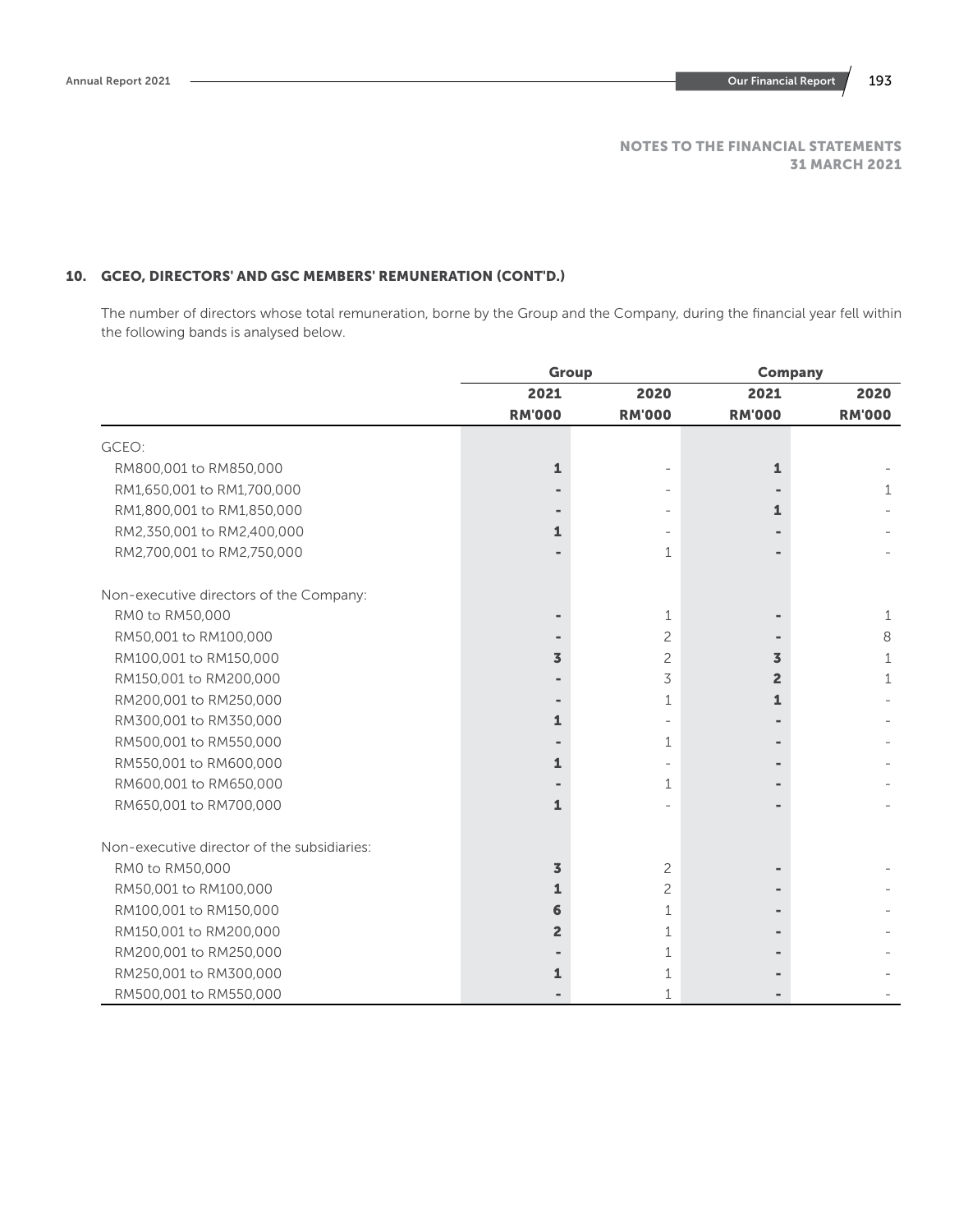|                                                              |                        |                       | Group                   |                               |                            |                       | Company                     |                               |
|--------------------------------------------------------------|------------------------|-----------------------|-------------------------|-------------------------------|----------------------------|-----------------------|-----------------------------|-------------------------------|
|                                                              |                        |                       |                         |                               |                            |                       | Benefits-in                 |                               |
|                                                              | Salary                 |                       | Benefits-in             |                               |                            |                       | -kind                       |                               |
|                                                              | and                    |                       | -kind                   |                               | Salary                     |                       | and other                   |                               |
|                                                              | bonus<br><b>RM'000</b> | Fees<br><b>RM'000</b> | emoluments<br>and other | <b>Total</b><br><b>RM'000</b> | and bonus<br><b>RM'000</b> | Fees<br><b>RM'000</b> | emoluments<br><b>RM'000</b> | <b>Total</b><br><b>RM'000</b> |
| 2021                                                         |                        |                       |                         |                               |                            |                       |                             |                               |
| <b>Group Chief Executive Officer</b><br>("GECEO")            |                        |                       |                         |                               |                            |                       |                             |                               |
| Zaharudin Daud (Appointed on<br>23 November 2020)            | 665                    | ٠                     | 153                     | 818                           | 665                        | п                     | 153                         | 818                           |
| <b>SP</b><br>Mohd Din Merican (Resigned<br>23 November 2020) | 1,530                  | 134                   | 731                     | 2,395                         | 1,169                      | ı                     | 650                         | 1,819                         |
| Total GCEO remuneration                                      | 2,195                  | 134                   | 884                     | 3,213                         | 1,834                      | п                     | 803                         | 2,637                         |
| Non-Executive Directors of<br>the Company:                   |                        |                       |                         |                               |                            |                       |                             |                               |
| Datuk Johar Che Mat                                          |                        | 443                   | 144                     | 587                           | п                          | 171                   | $\overline{5}$              | 235                           |
| George Oommen                                                |                        | 519                   | 141                     | 660                           |                            | 121                   | $\frac{1}{2}$               | 152                           |
| Khalid Sufat                                                 | п                      | 262                   | 69                      | 331                           | D                          | 138                   | 58                          | 176                           |
| Junaidah Mohd Said                                           | п                      | 116                   | 53                      | 149                           | п                          | 116                   | 53                          | 149                           |
| Zaida Khalida Shaari                                         | п                      | $\frac{11}{11}$       | 29                      | 140                           | П                          | 111                   | 29                          | 140                           |
| Dato' Wan Roshdi Wan Musa                                    | ٠                      | 104                   | 25                      | 129                           | п                          | 104                   | 25                          | 129                           |
|                                                              | ٠                      | 1,555                 | 441                     | 1,996                         | п                          | 761                   | 220                         | 981                           |
| Total GCEO and directors'                                    |                        |                       |                         |                               |                            |                       |                             |                               |
| remuneration                                                 | 2,195                  | 1,689                 | 1,325                   | 5,209                         | 1,834                      | 761                   | 1,023                       | 3,618                         |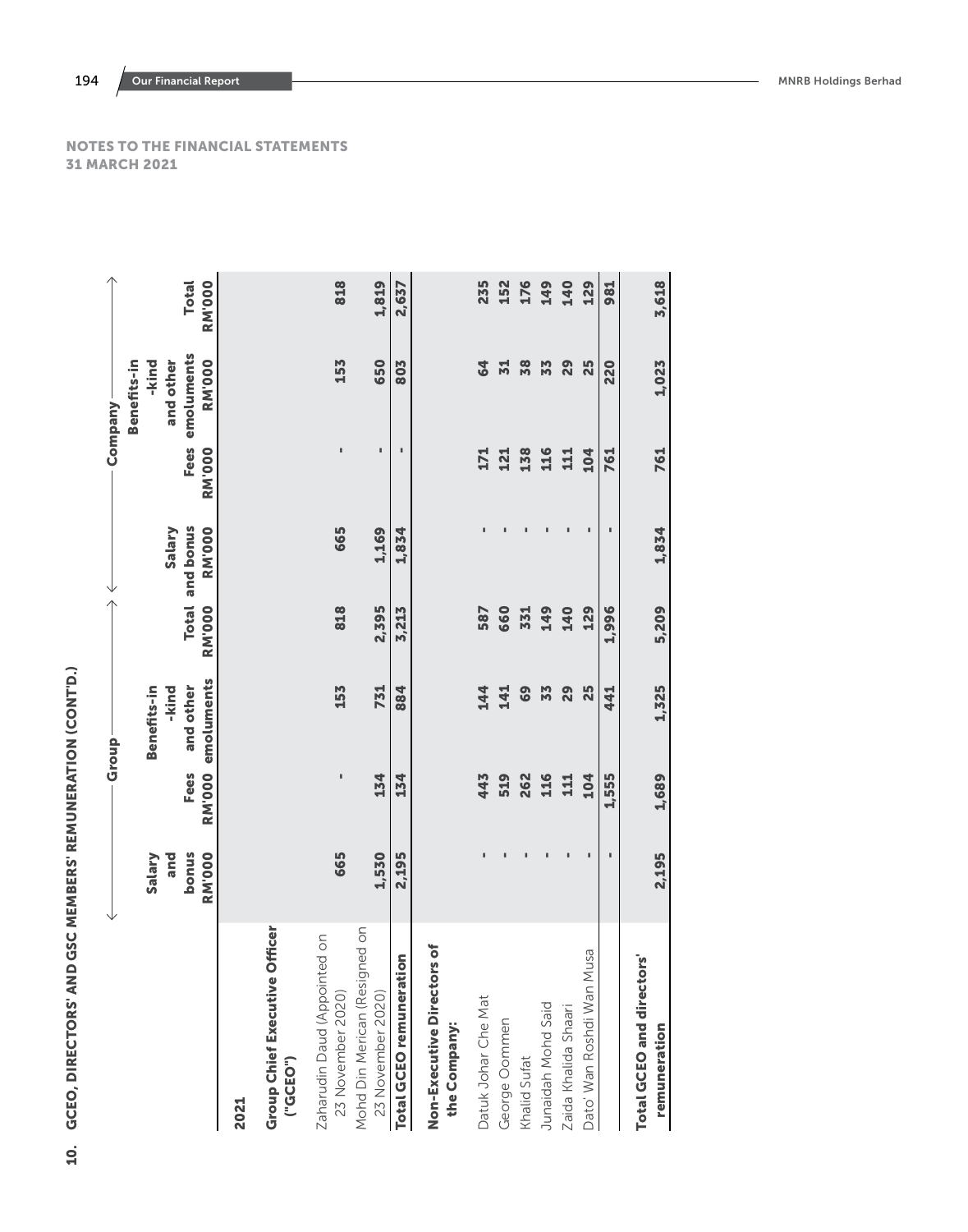|             | ļ<br>ı                                                      |
|-------------|-------------------------------------------------------------|
|             | l<br>I<br>١<br>$\overline{\phantom{a}}$                     |
|             |                                                             |
| l           | Į                                                           |
| J<br>Í<br>Í | Ì<br>í<br>ı<br>I<br>I<br>ı                                  |
|             | l<br>I<br>l                                                 |
|             | I<br>$\frac{1}{2}$<br>l<br>í<br>ı                           |
|             | ſ<br>٩<br>¢<br>ı<br>I<br>I<br>$\overline{\phantom{a}}$<br>i |
|             | Í<br>I<br>I<br>۱<br>Ò                                       |
|             | C<br>١<br>ı<br>ŧ                                            |

|                                                                           |                        |                       | Group                    |                               |                            |                       | Company                     |                               |
|---------------------------------------------------------------------------|------------------------|-----------------------|--------------------------|-------------------------------|----------------------------|-----------------------|-----------------------------|-------------------------------|
|                                                                           | Salary                 |                       | Benefits-                |                               |                            |                       | Benefits-in<br>-kind        |                               |
|                                                                           | and                    |                       | in-kind                  |                               | Salary                     |                       | and other                   |                               |
|                                                                           | bonus<br><b>RM'000</b> | Fees<br><b>RM'000</b> | emoluments<br>and other  | <b>Total</b><br><b>RM'000</b> | and bonus<br><b>RM'000</b> | Fees<br><b>RM'000</b> | emoluments<br><b>RM'000</b> | <b>Total</b><br><b>RM'000</b> |
| 2020                                                                      |                        |                       |                          |                               |                            |                       |                             |                               |
| ("GCEO")/ Executive Director<br>icer<br><b>Group Chief Executive Offi</b> |                        |                       |                          |                               |                            |                       |                             |                               |
| Mohd Din Merican                                                          | 2,111                  | 196                   | 420                      | 2.727                         | 1,425                      | 1                     | 265                         | 1,690                         |
| Non-Executive Directors<br>the Company:                                   |                        |                       |                          |                               |                            |                       |                             |                               |
| Datuk Johar Che Mat                                                       |                        | 407                   | 100                      | 507                           |                            | 159                   | 51                          | 190                           |
| George Oommen                                                             |                        | 506                   | 123                      | 629                           |                            | 118                   | 50                          | 148                           |
| Khalid Sufat (Appointed on<br>1 October 2019)                             | J.                     | 129                   | 32                       | 161                           |                            | 69                    | $\frac{8}{10}$              | $\overline{8}$                |
| Junaidah Mohd Said (Appointed                                             |                        |                       |                          |                               |                            |                       |                             |                               |
| on 1 October 2019)                                                        | J.                     | 58                    | $\overline{c}$           | 77                            |                            | 58                    | $\frac{1}{6}$               | $\overline{7}$                |
| Zaida Khalida Shaari (Appointed<br>on 1 October 2019)                     |                        | 58                    | $\frac{8}{10}$           | 76                            |                            | 58                    | 15                          | 73                            |
| Hijah Arifakh Othman (Resigned                                            |                        |                       |                          |                               |                            |                       |                             |                               |
| on 1 October 2019)                                                        |                        | 101                   | $\overline{c}$           | 122                           |                            | 52                    | $\supseteq$                 | 62                            |
| Mustaffa Ahmad (Resigned on                                               |                        |                       |                          |                               |                            |                       |                             |                               |
| Rosinah Mohd Salleh (Resigned<br>1 October 2019)                          |                        | 129                   | 46                       | 175                           |                            | 58                    | $\overline{15}$             | 73                            |
| on 1 October 2019)                                                        |                        | 102                   | 59                       | 141                           |                            | $\frac{1}{2}$         | 15                          | 29                            |
| Arul Sothy Mylvaganam                                                     |                        |                       |                          |                               |                            |                       |                             |                               |
| (Resigned on 1 October 2019)                                              |                        | 167                   | 39                       | 206                           |                            | 52                    | 15                          | 65                            |
| Noor Rida Hamzah (Resigned on                                             |                        |                       |                          |                               |                            |                       |                             |                               |
| 1 October 2019)                                                           |                        | 125                   | 34                       | 159                           | $\mathbf{I}$               | 58                    | $\frac{6}{1}$               | $\overline{7}$                |
| with effect from 1 July 2019)<br>Dato Sharkawi Alis (Resigned             |                        | 34                    | $\overline{\phantom{0}}$ | $\overline{4}$                |                            | 55                    | ↖                           | 42                            |
|                                                                           | 1                      | 816<br>1,             | 478                      | 2,294                         | $\blacksquare$             | 766                   | 184                         | 950                           |
| Total GCEO and directors'                                                 |                        |                       |                          |                               |                            |                       |                             |                               |
| remuneration                                                              | 2,111                  | 2,012                 | 898                      | 5,021                         | 1,425                      | 766                   | 449                         | 2,640                         |
|                                                                           |                        |                       |                          |                               |                            |                       |                             |                               |

NOTES TO THE FINANCIAL STATEMENTS 31 MARCH 2021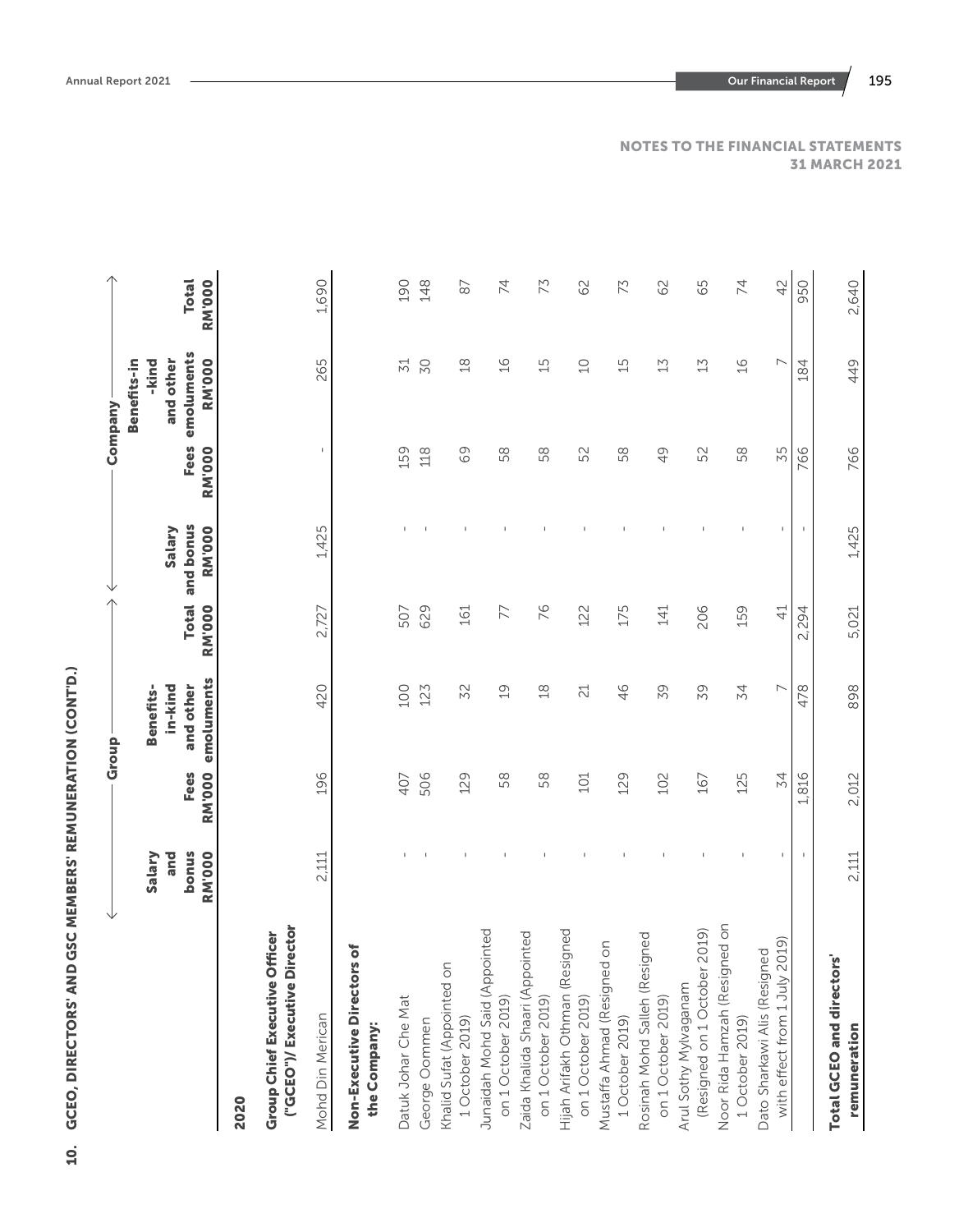# 11. OTHER OPERATING REVENUE/(EXPENSES)

|                                                      |               | Group         |               | <b>Company</b> |
|------------------------------------------------------|---------------|---------------|---------------|----------------|
|                                                      | 2021          | 2020          | 2021          | 2020           |
|                                                      | <b>RM'000</b> | <b>RM'000</b> | <b>RM'000</b> | <b>RM'000</b>  |
| <b>Other operating revenue</b>                       |               |               |               |                |
| Gains on foreign exchange                            |               | 7,318         |               |                |
| Reversal of impairment losses on insurance/takaful   |               |               |               |                |
| receivables (Note 36(a))                             |               | 1,677         |               |                |
| Recovery of bad debts                                | 151           | 155           |               |                |
| Non-operating interest income                        | 142           | 1.418         | 6             | 9              |
| Miscellaneous income                                 | 10,382        | 10,873        | 158           | 265            |
| Management income pursuant to business transfer from |               |               |               |                |
| <b>HLMTB</b>                                         | 321           | 2,300         |               |                |
|                                                      | 10,996        | 23,741        | 164           | 274            |
| <b>Other operating expenses</b>                      |               |               |               |                |
| Losses on foreign exchange                           | (2,905)       |               |               |                |
| Impairment losses oninsurance/takaful receivables    |               |               |               |                |
| (Note 36(a))                                         | (8,899)       |               |               |                |
| Impairment losses on financial assets at:            |               |               |               |                |
| <b>FVOCI</b>                                         | (189)         | (576)         |               |                |
| Amortised cost                                       | (131)         |               |               |                |
| Impairment loss on buildings (Note 34)               | (34)          | (585)         |               |                |
| Miscellaneous expenses                               | (501)         | (1, 367)      | (274)         |                |
|                                                      | (12, 659)     | (2,528)       | (274)         |                |

# 12. TAXATION

|                                                   |               | <b>Group</b>  |               | <b>Company</b> |
|---------------------------------------------------|---------------|---------------|---------------|----------------|
|                                                   | 2021          | 2020          | 2021          | 2020           |
|                                                   | <b>RM'000</b> | <b>RM'000</b> | <b>RM'000</b> | <b>RM'000</b>  |
| Malaysian income tax:                             |               |               |               |                |
| Tax expense for the year                          | 29,827        | 26.268        | 538           | 415            |
| Under/(over) provision in prior years             | 2.947         | (2,737)       | 12            | (2,440)        |
|                                                   | 32,774        | 23,531        | 550           | (2,025)        |
| Deferred tax (Note 19):                           |               |               |               |                |
| (Over)/under provision in prior years             | (173)         | 230           | (173)         | 230            |
| Relating to origination and reversal of temporary |               |               |               |                |
| differences                                       | (153)         | (7,032)       | 298           | (102)          |
|                                                   | (326)         | (6,802)       | 125           | 128            |
|                                                   | 32,448        | 16.729        | 675           | (1.897)        |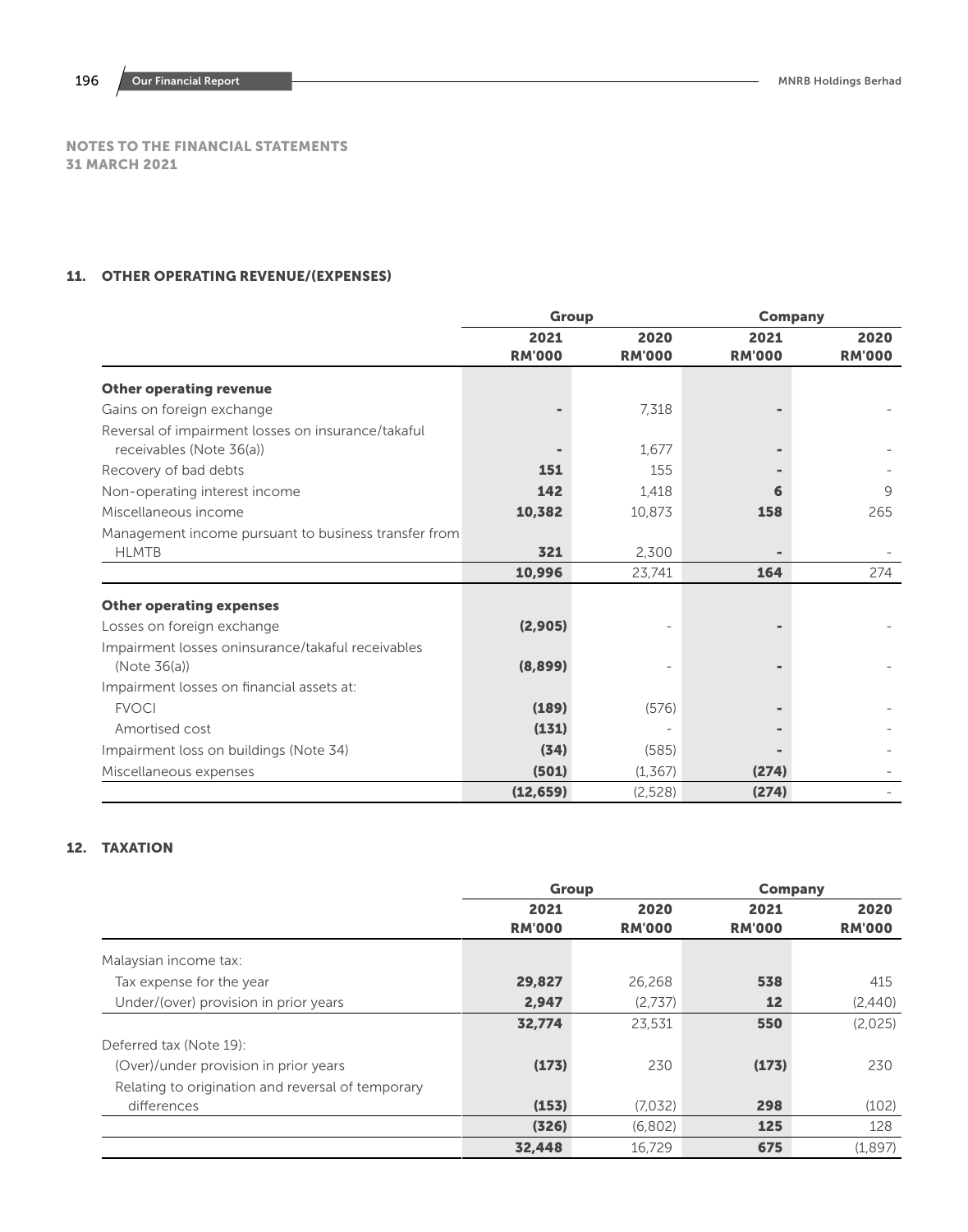# 12. TAXATION (CONT'D.)

Domestic income tax for the Company, the general takaful business and the takaful subsidiaries' shareholder's funds are calculated at the Malaysian statutory tax rate of 24% (2020: 24%) of the estimated assessable profit for the year. Income tax on the Group's reinsurance/retakaful and family takaful business are calculated at a preferential tax rate of 8% (2020: 8%).

A reconciliation of income tax expenses applicable to profit before zakat and tax at the statutory income tax rate to income tax expense at the effective income tax rate of the Group and the Company is as follows:

|                                                          |               | <b>Group</b>  |                | <b>Company</b> |
|----------------------------------------------------------|---------------|---------------|----------------|----------------|
|                                                          | 2021          | 2020          | 2021           | 2020           |
|                                                          | <b>RM'000</b> | <b>RM'000</b> | <b>RM'000</b>  | <b>RM'000</b>  |
| Profit before zakat and tax                              | 223,236       | 150,922       | 73,650         | 26,709         |
|                                                          |               |               |                |                |
| Taxation at Malaysian statutory tax rate of 24%          | 53,577        | 36,222        | 17,676         | 6,411          |
| Effects of different tax rate in respect of reinsurance/ |               |               |                |                |
| retakaful business                                       | (4,008)       | (4, 162)      |                |                |
| Income not subject to tax                                | (74, 499)     | (62, 109)     | (20, 456)      | (9,712)        |
| Expenses not deductible for tax purposes                 | 59,029        | 47,560        | 4,328          | 4,250          |
| Utilisation of previously unrecognised tax losses        | (712)         | (636)         | (712)          | (636)          |
| (Over)/under provision of deferred tax in prior years    | (173)         | 230           | (173)          | 230            |
| Under/(over) provision of tax in prior years             | 2,947         | (2,737)       | 12             | (2,440)        |
| Share of results of associates                           | (3,713)       | 2,361         | $\blacksquare$ |                |
| Tax expense for the year                                 | 32,448        | 16,729        | 675            | (1.897)        |

# Tax borne by participants

|                                                                            |               | <b>Group</b>  |
|----------------------------------------------------------------------------|---------------|---------------|
|                                                                            | 2021          | 2020          |
|                                                                            | <b>RM'000</b> | <b>RM'000</b> |
| Current income tax:                                                        |               |               |
| Current year's provision                                                   | 15,516        | 23,307        |
| Over provision of tax expense in prior years                               | (191)         | (3,367)       |
|                                                                            | 15,325        | 19.940        |
| Deferred income tax (Note 19):                                             |               |               |
| Deferred tax relating to origination and reversal of temporary differences | (5,741)       | (1,942)       |
| Tax expense for the year                                                   | 9,584         | 17.998        |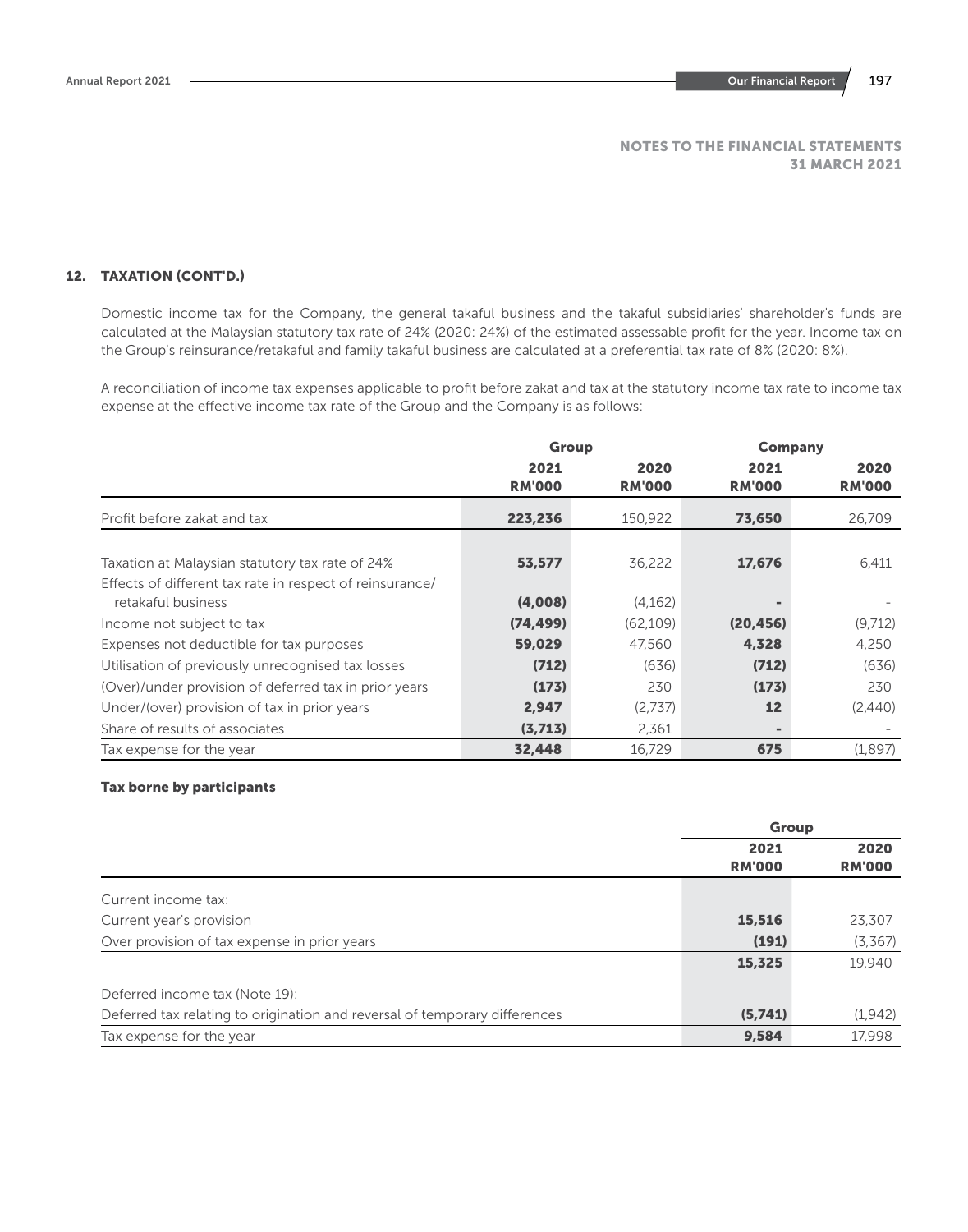## 13. PROPERTY, PLANT AND EQUIPMENT

| Group                                   | <b>Freehold</b><br>land<br><b>RM'000</b> | <b>Buildings</b><br><b>RM'000</b> | <b>Computer</b><br>equipment<br><b>RM'000</b> | Furniture,<br>fittings and<br>office<br>equipment<br><b>RM'000</b> | <b>Motor</b><br>vehicles<br><b>RM'000</b> | <b>Total</b><br><b>RM'000</b> |
|-----------------------------------------|------------------------------------------|-----------------------------------|-----------------------------------------------|--------------------------------------------------------------------|-------------------------------------------|-------------------------------|
| <b>Valuation/Cost</b>                   |                                          |                                   |                                               |                                                                    |                                           |                               |
| At 1 April 2019                         | 36,800                                   | 165,600                           | 10,867                                        | 38,796                                                             | 2,118                                     | 254,181                       |
| Additions                               | $\overline{\phantom{a}}$                 | 1,368                             | 893                                           | 509                                                                | 457                                       | 3,227                         |
| <b>Disposals</b>                        |                                          | $\overline{\phantom{a}}$          | (5,747)                                       | (1,600)                                                            | (221)                                     | (7, 568)                      |
| Revaluation surplus                     | $\overline{\phantom{a}}$                 | 2,895                             | $\overline{\phantom{a}}$                      | $\overline{\phantom{a}}$                                           | $\overline{\phantom{a}}$                  | 2,895                         |
| Foreign exchange translation            |                                          | 359                               | 8                                             | 22                                                                 | 12                                        | 401                           |
| Elimination of accumulated depreciation |                                          |                                   |                                               |                                                                    |                                           |                               |
| on revaluation                          |                                          | (7, 319)                          | $\overline{a}$                                | $\overline{\phantom{a}}$                                           |                                           | (7,319)                       |
| At 31 March 2020                        | 36,800                                   | 162,903                           | 6,021                                         | 37,727                                                             | 2,366                                     | 245,817                       |
| Additions                               |                                          | 210                               | 1,321                                         | 61                                                                 | 607                                       | 2,199                         |
| <b>Disposals</b>                        |                                          |                                   | $\qquad \qquad$                               |                                                                    | (752)                                     | (752)                         |
| Revaluation surplus                     | $\overline{\phantom{a}}$                 | 3,359                             | -                                             | $\overline{\phantom{a}}$                                           | $\overline{\phantom{0}}$                  | 3,359                         |
| Foreign exchange translation            |                                          | (226)                             | $\overline{c}$                                | (16)                                                               | (9)                                       | (249)                         |
| Elimination of accumulated depreciation |                                          |                                   |                                               |                                                                    |                                           |                               |
| on revaluation                          |                                          | (4,659)                           |                                               |                                                                    |                                           | (4,659)                       |
| At 31 March 2021                        | 36,800                                   | 161,587                           | 7,344                                         | 37,772                                                             | 2,212                                     | 245,715                       |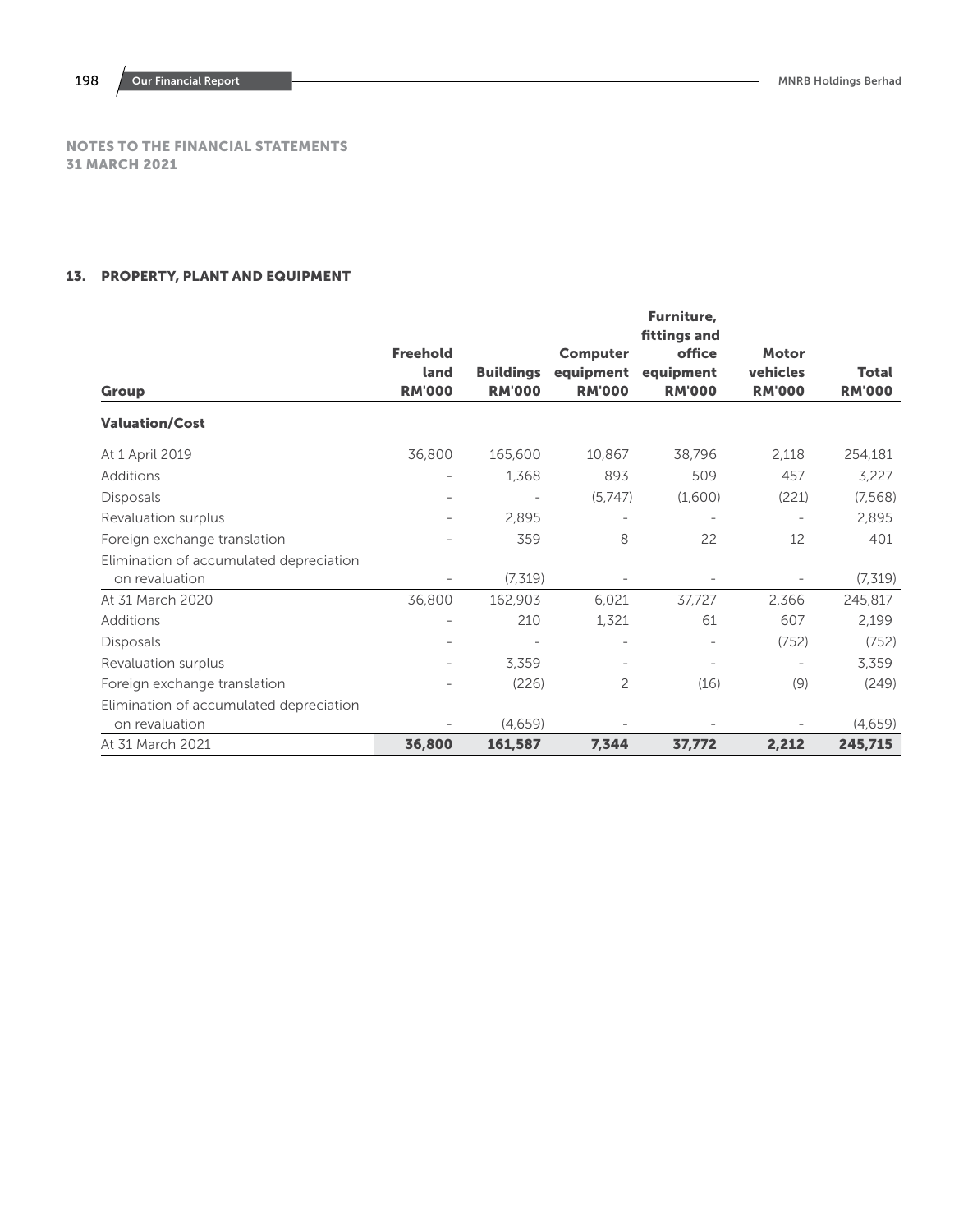# 13. PROPERTY, PLANT AND EQUIPMENT (CONT'D.)

|                                                           |                 |                          |                          | Furniture,<br>fittings and |                |               |
|-----------------------------------------------------------|-----------------|--------------------------|--------------------------|----------------------------|----------------|---------------|
|                                                           | <b>Freehold</b> |                          | <b>Computer</b>          | office                     | Motor          |               |
|                                                           | land            | <b>Buildings</b>         | equipment                | equipment                  | vehicles       | <b>Total</b>  |
| Group                                                     | <b>RM'000</b>   | <b>RM'000</b>            | <b>RM'000</b>            | <b>RM'000</b>              | <b>RM'000</b>  | <b>RM'000</b> |
| <b>Accumulated depreciation and</b><br>impairment loss    |                 |                          |                          |                            |                |               |
| At 31 March 2019                                          |                 | 2.288                    | 10.457                   | 35.709                     | 1.540          | 49.994        |
| Depreciation charge for the year (Note 9)                 |                 | 4.446                    | 449                      | 769                        | 229            | 5.893         |
| <b>Disposals</b>                                          |                 |                          | (5.742)                  | (1.591)                    | (221)          | (7, 554)      |
| Elimination of accumulated depreciation                   |                 |                          |                          |                            |                |               |
| on revaluation                                            |                 | (7, 319)                 |                          |                            |                | (7, 319)      |
| Foreign exchange translation                              |                 |                          | $\overline{c}$           | 23                         | 4              | 29            |
| Impairment loss during the year (Note 11)                 |                 | 585                      | $\overline{\phantom{0}}$ | $\overline{\phantom{a}}$   |                | 585           |
| At 31 March 2020                                          | ٠               | $\overline{\phantom{a}}$ | 5.166                    | 34.910                     | 1.552          | 41.628        |
| Depreciation charge for the year (Note 9)                 |                 | 4,625                    | 556                      | 636                        | 286            | 6,103         |
| <b>Disposals</b>                                          |                 |                          |                          |                            | (752)          | (752)         |
| Elimination of accumulated depreciation<br>on revaluation |                 | (4,659)                  | $\overline{\phantom{0}}$ |                            | $\overline{a}$ | (4,659)       |
| Foreign exchange translation                              |                 |                          | (1)                      | (14)                       | (1)            | (16)          |
| Impairment loss during the year (Note 11)                 |                 | 34                       | L.                       |                            |                | 34            |
| At 31 March 2021                                          | $\blacksquare$  | $\blacksquare$           | 5,721                    | 35,532                     | 1,085          | 42,338        |
| <b>Net carrying amount</b>                                |                 |                          |                          |                            |                |               |
| At 31 March 2021                                          | 36,800          | 161,587                  | 1,623                    | 2,240                      | 1,127          | 203,377       |
| At 31 March 2020                                          | 36,800          | 162,903                  | 855                      | 2,817                      | 814            | 204,189       |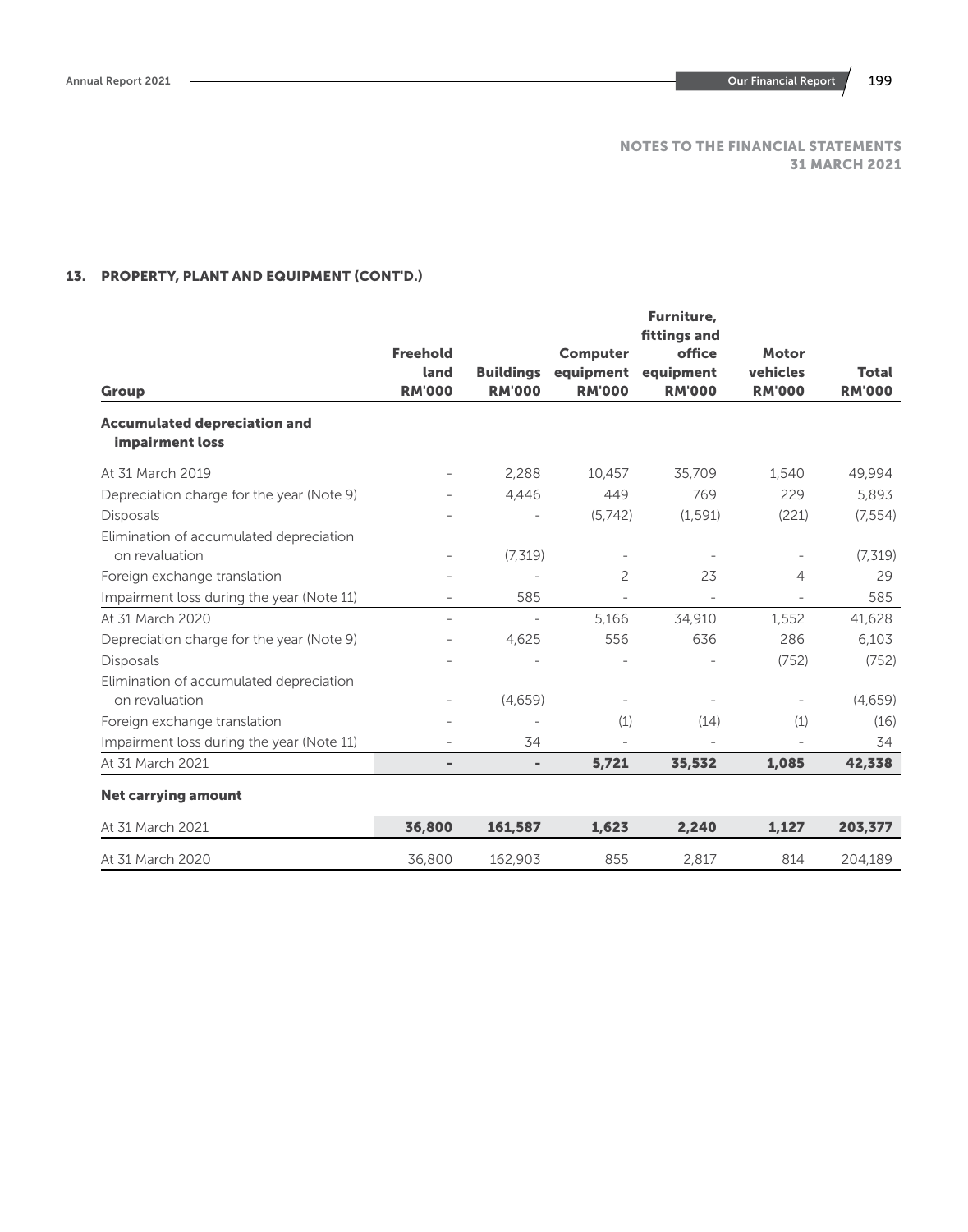#### 13. PROPERTY, PLANT AND EQUIPMENT (CONT'D.)

## Revaluation of freehold land and buildings

Freehold land and buildings in Malaysia have been revalued based on valuations performed by accredited independent valuers having appropriate recognised professional qualification. The valuations are based on the income and comparison approaches and are effective on 31 March 2021.

The income approach entails the determination of the probable gross annual rental the property is capable of producing and deducting therefrom the outgoings to arrive at the annual net income.

The comparison approach entails critical analyses of recent sales and listing of comparable properties registered within the vicinity. The technique of the approach requires the establishment of a comparable property by reducing reasonable comparative sales and listing to a common denominator. This is done by adjusting the differences between the subject property and those regarded as comparable. The comparison was premised on the factors of location, size, lease, restrictive covenants age and condition of the building as well as the time element.

Description of the fair value hierarchy for freehold land and buildings and the significant inputs used in the valuation are provided in Note 39.

If the freehold land and buildings were measured using the cost model, the carrying amounts would be as follows:

|                                   | <b>Freehold</b>          |                  | <b>Total</b>  |
|-----------------------------------|--------------------------|------------------|---------------|
|                                   | land                     | <b>Buildings</b> |               |
| Group                             | <b>RM'000</b>            | <b>RM'000</b>    | <b>RM'000</b> |
| Cost                              |                          |                  |               |
| At 1 April 2019                   | 15,596                   | 145,760          | 161,356       |
| Additions                         |                          | 1,368            | 1,368         |
| At 31 March 2020                  | 15,596                   | 147,128          | 162,724       |
| Additions                         | $\qquad \qquad -$        | 211              | 211           |
| At 31 March 2021                  | 15,596                   | 147,339          | 162,935       |
| <b>Accumulated depreciation</b>   |                          |                  |               |
| At 1 April 2019                   |                          | 47,666           | 47,666        |
| Depreciation charge for the year  | $\overline{\phantom{a}}$ | 4,446            | 4,446         |
| Impairment losses during the year |                          | 585              | 585           |
| At 31 March 2020                  | $\overline{\phantom{0}}$ | 52,697           | 52,697        |
| Depreciation charge for the year  |                          | 4,625            | 4,625         |
| Impairment losses during the year |                          | 34               | 34            |
| At 31 March 2021                  | $\blacksquare$           | 57,356           | 57,356        |
| <b>Net carrying amount</b>        |                          |                  |               |
| At 31 March 2021                  | 15,596                   | 89,983           | 105,579       |
| At 31 March 2020                  | 15,596                   | 94.431           | 110,027       |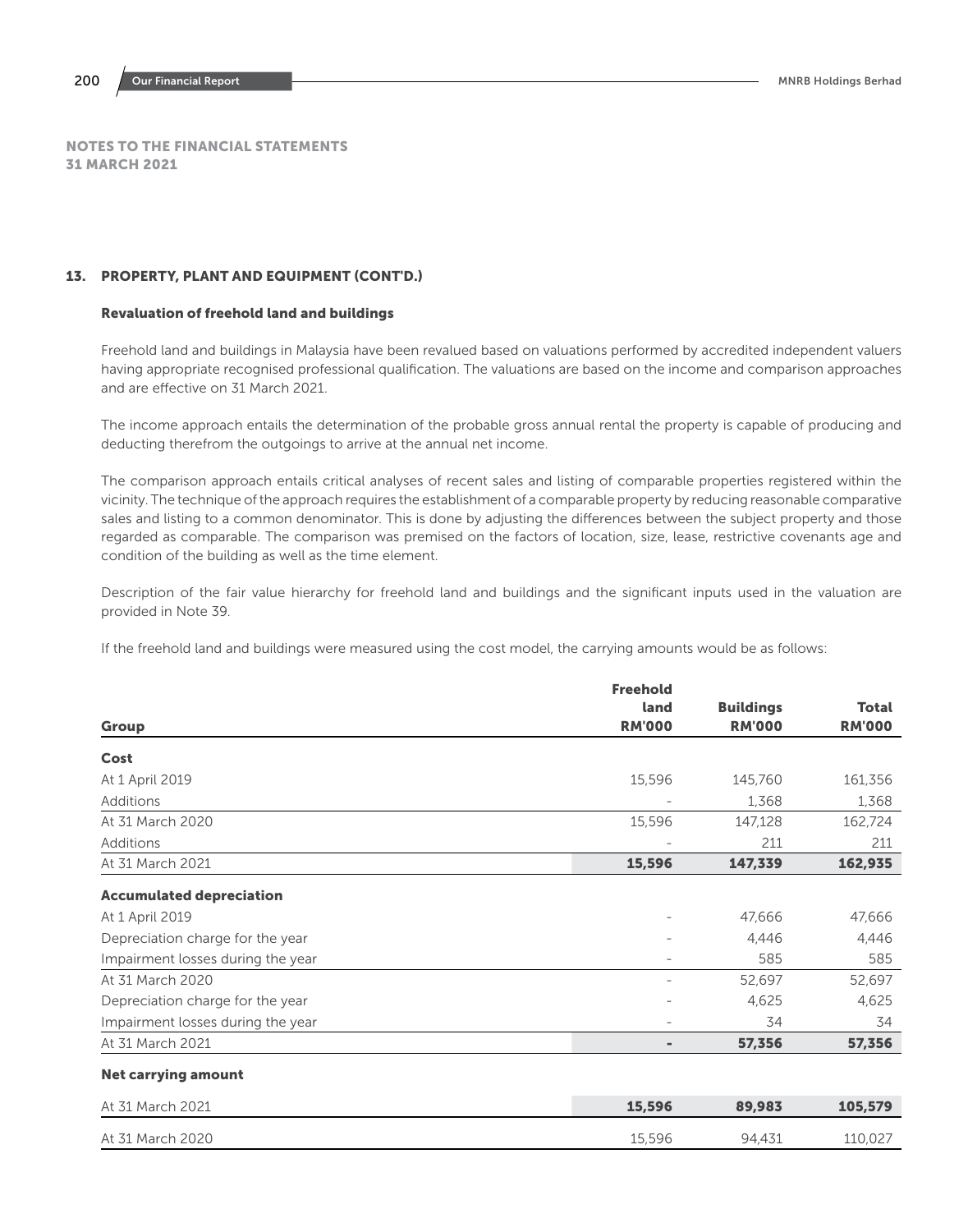# 13. PROPERTY, PLANT AND EQUIPMENT (CONT'D.)

|                                 |                            | Furniture,                 |                          |               |
|---------------------------------|----------------------------|----------------------------|--------------------------|---------------|
|                                 |                            | fittings and               |                          |               |
|                                 | <b>Computer</b>            | office                     | <b>Motor</b><br>vehicles | <b>Total</b>  |
| <b>Company</b>                  | equipment<br><b>RM'000</b> | equipment<br><b>RM'000</b> | <b>RM'000</b>            | <b>RM'000</b> |
|                                 |                            |                            |                          |               |
| Cost                            |                            |                            |                          |               |
| At 1 April 2019                 | 3,112                      | 3,142                      | 1,114                    | 7,368         |
| Additions                       | 592                        | 9                          |                          | 601           |
| <b>Disposals</b>                | (154)                      | (191)                      |                          | (345)         |
| At 31 March 2020                | 3,550                      | 2,960                      | 1,114                    | 7,624         |
| Additions                       | 413                        | 4                          | 237                      | 654           |
| Disposals                       | $\overline{a}$             | $\overline{\phantom{a}}$   | (752)                    | (752)         |
| At 31 March 2021                | 3,963                      | 2,964                      | 599                      | 7,526         |
| <b>Accumulated depreciation</b> |                            |                            |                          |               |
| At 1 April 2019                 | 2,890                      | 2,351                      | 827                      | 6,068         |
| Charge for the year (Note 9)    | 240                        | 146                        | 73                       | 459           |
| Disposals                       | (154)                      | (191)                      | $\sim$                   | (345)         |
| At 31 March 2020                | 2,976                      | 2,306                      | 900                      | 6,182         |
| Charge for the year (Note 9)    | 361                        | 135                        | 104                      | 600           |
| <b>Disposals</b>                |                            |                            | (752)                    | (752)         |
| At 31 March 2021                | 3,337                      | 2,441                      | 252                      | 6,030         |
| <b>Net carrying amount</b>      |                            |                            |                          |               |
| At 31 March 2021                | 626                        | 523                        | 347                      | 1,496         |
| At 31 March 2020                | 574                        | 654                        | 214                      | 1,442         |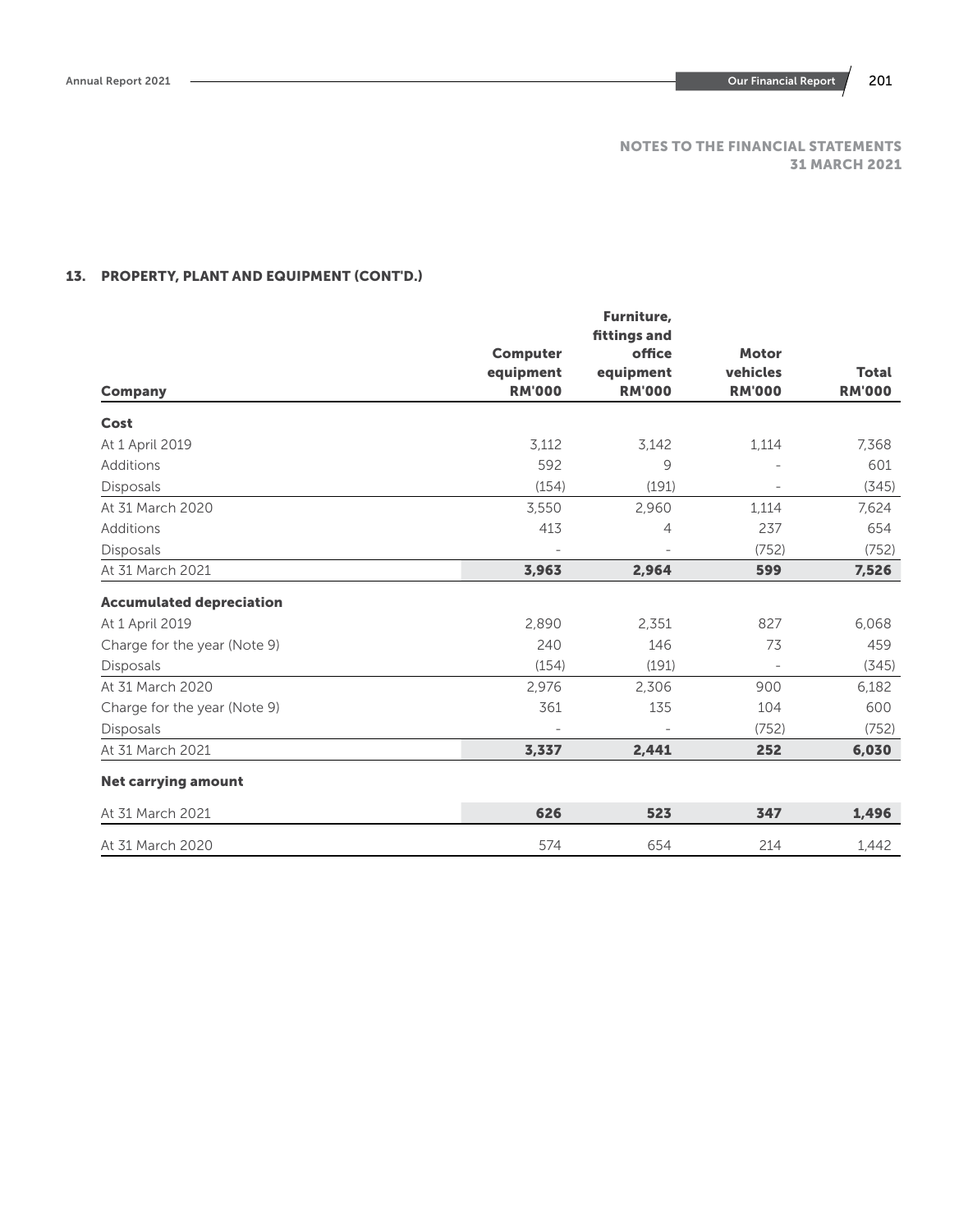## 14. INTANGIBLE ASSETS

|                                    | <b>Software</b>           | <b>Computer</b>           | <b>Preferred</b>         |                               |
|------------------------------------|---------------------------|---------------------------|--------------------------|-------------------------------|
|                                    | development in            | software and              | partnership              |                               |
| Group                              | progress<br><b>RM'000</b> | licences<br><b>RM'000</b> | fees<br><b>RM'000</b>    | <b>Total</b><br><b>RM'000</b> |
|                                    |                           |                           |                          |                               |
| Cost                               |                           |                           |                          |                               |
| At 1 April 2019                    | 13.923                    | 64.826                    | 6.000                    | 84.749                        |
| Additions                          | 3,356                     | 2,653                     |                          | 6,009                         |
| Disposal                           |                           | (612)                     |                          | (612)                         |
| Reclassification                   | (1,660)                   | 1,660                     | $\overline{a}$           |                               |
| At 31 March 2020                   | 15.619                    | 68.527                    | 6.000                    | 90,146                        |
| Additions                          | 14.122                    | 3.699                     | 28,000                   | 45,821                        |
| Reclassification                   | (408)                     | 408                       |                          |                               |
| At 31 March 2021                   | 29,333                    | 72,634                    | 34,000                   | 135,967                       |
| <b>Accumulated amortisation</b>    |                           |                           |                          |                               |
| At 1 April 2019                    |                           | 44.386                    | 3,157                    | 47,543                        |
| Amortisation for the year (Note 9) |                           | 4,932                     | 1,701                    | 6,633                         |
| Disposal                           |                           | (608)                     | $\overline{\phantom{a}}$ | (608)                         |
| At 31 March 2020                   | $\overline{a}$            | 48,710                    | 4,858                    | 53,568                        |
| Amortisation for the year (Note 9) |                           | 5,435                     | 5,159                    | 10,594                        |
| At 31 March 2021                   |                           | 54,145                    | 10,017                   | 64,162                        |
| <b>Net carrying amount</b>         |                           |                           |                          |                               |
| At 31 March 2021                   | 29,333                    | 18,489                    | 23,983                   | 71,805                        |
| At 31 March 2020                   | 15,619                    | 19,817                    | 1.142                    | 36,578                        |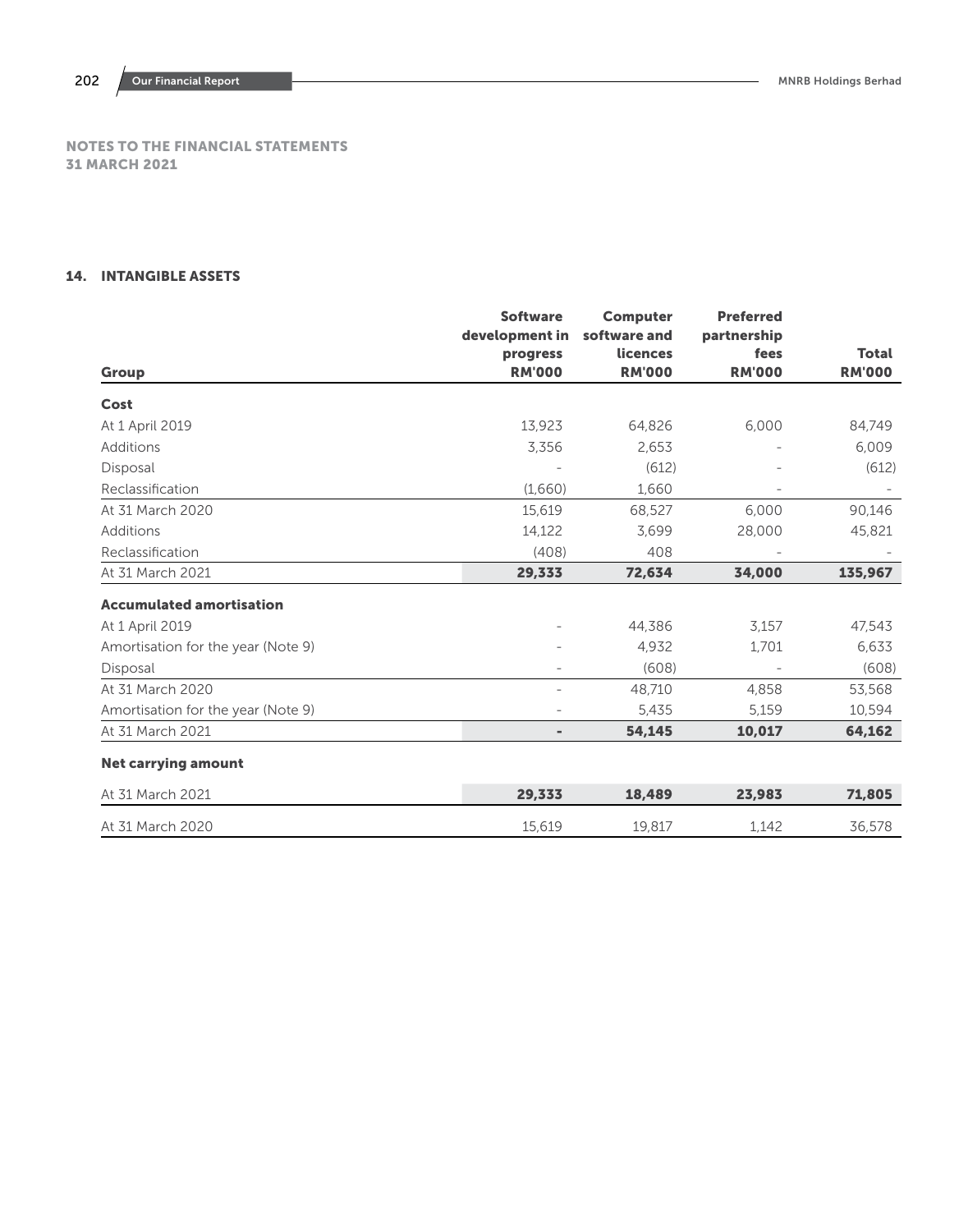## 14. INTANGIBLE ASSETS (CONT'D.)

|                                    | <b>Software</b>          | <b>Computer</b> |               |  |
|------------------------------------|--------------------------|-----------------|---------------|--|
|                                    | development in           | software and    | <b>Total</b>  |  |
|                                    | progress                 | licences        |               |  |
| <b>Company</b>                     | <b>RM'000</b>            | <b>RM'000</b>   | <b>RM'000</b> |  |
| Cost                               |                          |                 |               |  |
| At 1 April 2019                    | 1,045                    | 8,882           | 9,927         |  |
| Additions                          |                          | 737             | 737           |  |
| Disposal                           |                          | (612)           | (612)         |  |
| Reclassification                   | (1,045)                  | 1.045           |               |  |
| At 31 March 2020                   | $\overline{\phantom{a}}$ | 10,052          | 10,052        |  |
| Additions                          | $\overline{\phantom{a}}$ | 1,118           | 1,118         |  |
| At 31 March 2021                   | $\blacksquare$           | 11,170          | 11,170        |  |
| <b>Accumulated amortisation</b>    |                          |                 |               |  |
| At 1 April 2019                    |                          | 7,555           | 7,555         |  |
| Amortisation for the year (Note 9) |                          | 387             | 387           |  |
| Disposal                           |                          | (608)           | (608)         |  |
| At 31 March 2020                   | $\overline{\phantom{a}}$ | 7,334           | 7,334         |  |
| Amortisation for the year (Note 9) |                          | 698             | 698           |  |
| At 31 March 2021                   | $\qquad \qquad =$        | 8,032           | 8,032         |  |
| <b>Net carrying amount</b>         |                          |                 |               |  |
| At 31 March 2021                   | $\blacksquare$           | 3,138           | 3,138         |  |
| At 31 March 2020                   |                          | 2,718           | 2,718         |  |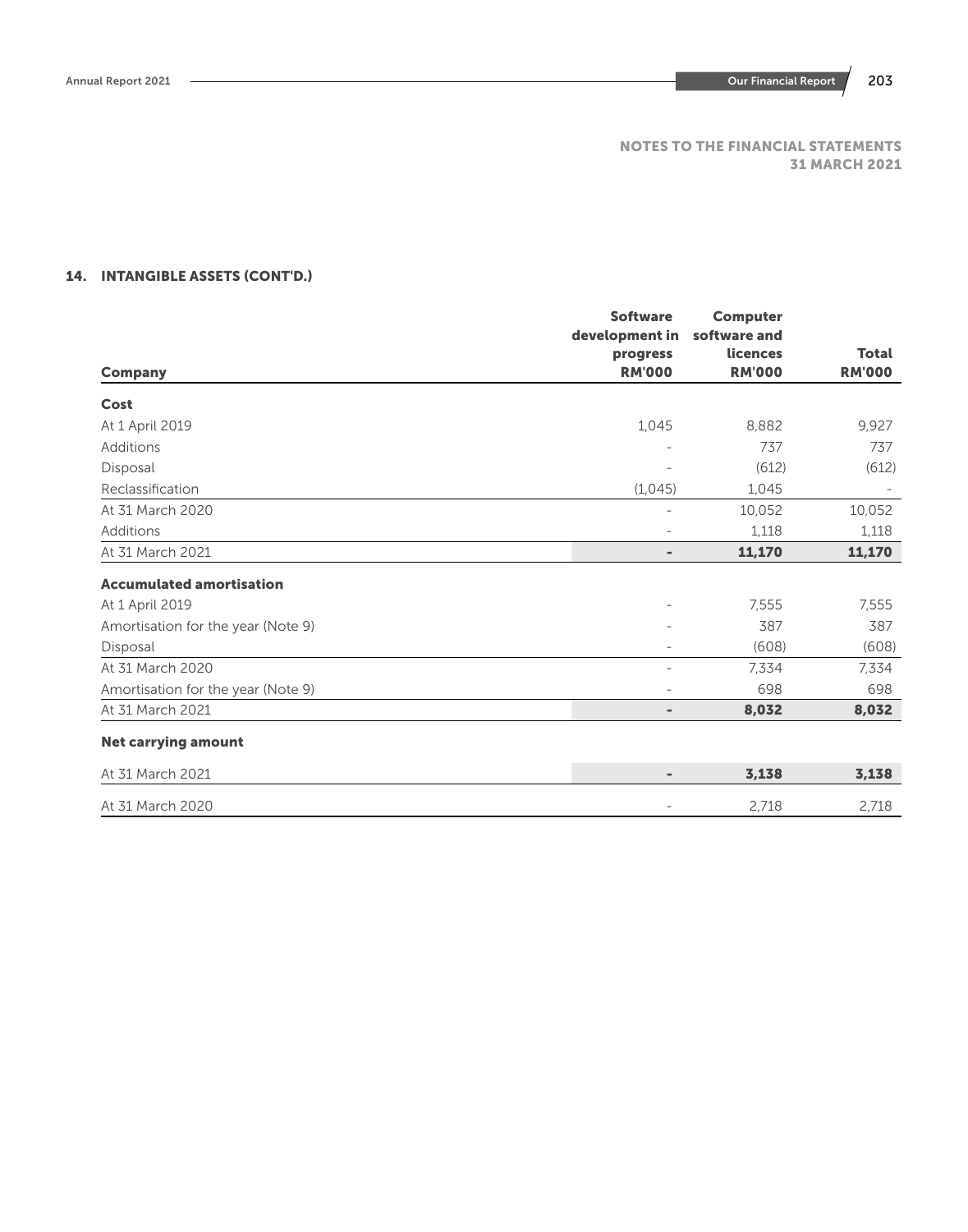#### 15. LEASE

#### (a) The Group and the Company as lessee

The Group and the Company have lease contracts for various items of equipments and office buildings used in their operations. Lease of office buildings generally have lease terms between 3 to 6 years, while computer and office equipment generally have lease terms of up to 3 years. The Group and the Company's obligations under leases are secured by the lessor's title to the leased assets. Generally, the Group and the Company are restricted from assigning and subleasing the leased assets. There are several lease contracts that include extension options, which are further discussed below.

The Group and the Company also have certain leases of equipment with lease terms of 12 months or less and leases of equipments which are of low value. The Group and the Company apply the 'short-term lease' and 'lease of low-value assets' recognition exemptions for these leases.

#### (i) Right-of-use assets:

Set out below are the carrying amounts of right-of-use assets recognised and the movements during the period:

| Group                              | <b>Data</b><br><b>Centre</b><br><b>RM'000</b> | <b>Office</b><br><b>buildings</b><br><b>RM'000</b> | <b>Computer</b><br>and office<br>equipment<br><b>RM'000</b> | Total<br><b>RM'000</b> |
|------------------------------------|-----------------------------------------------|----------------------------------------------------|-------------------------------------------------------------|------------------------|
| Cost                               |                                               |                                                    |                                                             |                        |
| At 1 April 2019                    | 1.074                                         | 2,805                                              | 3.924                                                       | 7,803                  |
| Additions during the year          |                                               | 434                                                |                                                             | 434                    |
| Lease derecognised during the year |                                               | (22)                                               |                                                             | (22)                   |
| Foreign exchange translation       |                                               | 36                                                 |                                                             | 36                     |
| At 31 March 2020                   | 1.074                                         | 3,253                                              | 3.924                                                       | 8,251                  |
| Additions during the year          |                                               | 1.270                                              |                                                             | 1,270                  |
| Lease derecognised during the year |                                               | (483)                                              | (2,925)                                                     | (3,408)                |
| Foreign exchange translation       |                                               | 6                                                  | $\overline{\phantom{a}}$                                    | 6                      |
| At 31 March 2021                   | 1.074                                         | 4,046                                              | 999                                                         | 6.199                  |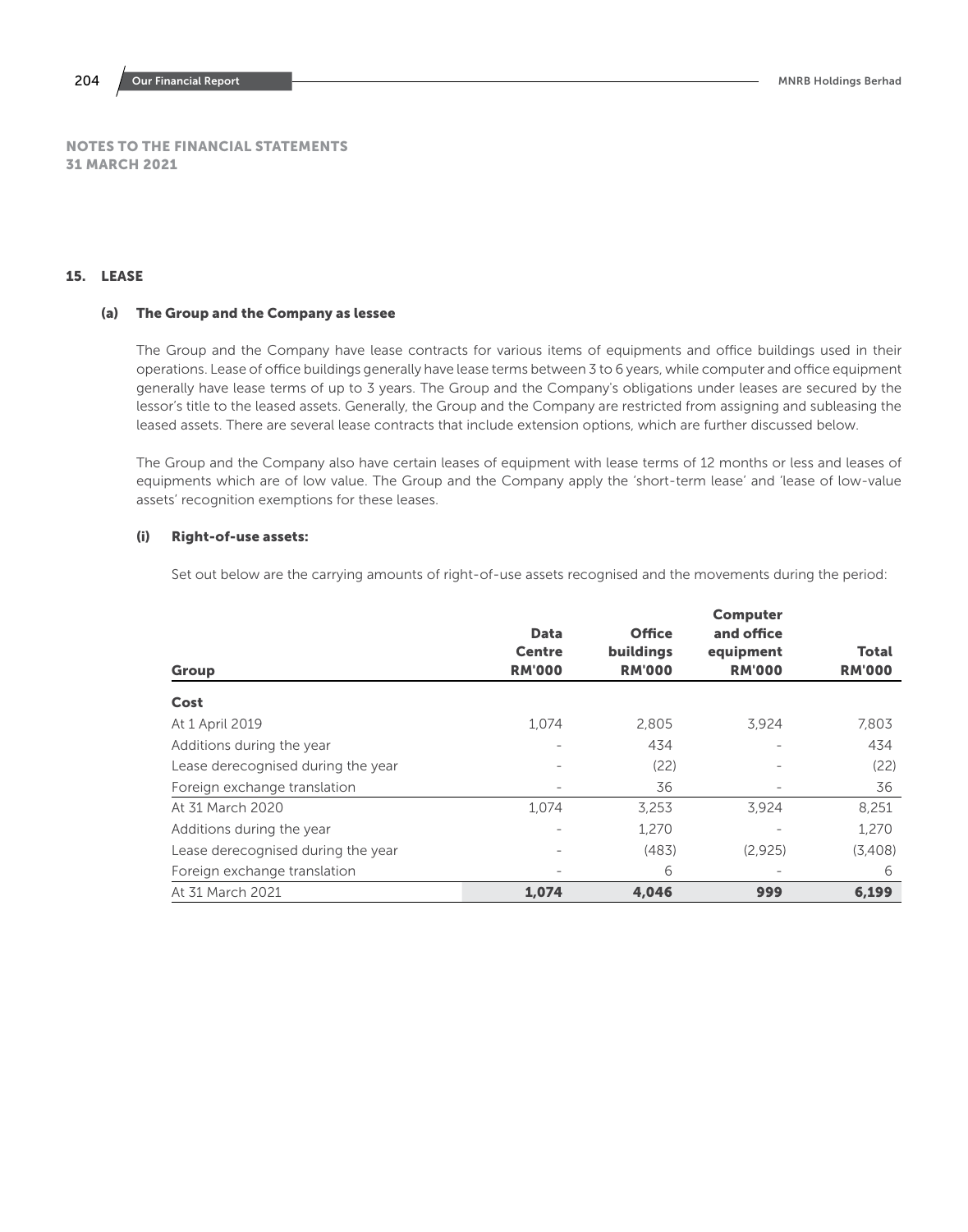# 15. LEASE (CONT'D.)

# (a) The Group and the Company as lessee (cont'd.)

# (i) Right-of-use assets (cont'd.):

Set out below are the carrying amounts of right-of-use assets recognised and the movements during the period: (cont'd.)

| Group (cont'd.)                    | <b>Data</b><br><b>Centre</b><br><b>RM'000</b> | <b>Office</b><br>buildings<br><b>RM'000</b> | <b>Computer</b><br>and office<br>equipment<br><b>RM'000</b> | <b>Total</b><br><b>RM'000</b> |
|------------------------------------|-----------------------------------------------|---------------------------------------------|-------------------------------------------------------------|-------------------------------|
| <b>Accumulated depreciation</b>    |                                               |                                             |                                                             |                               |
| At 1 April 2019                    |                                               |                                             |                                                             |                               |
| Charge for the year (Note 9)       | 416                                           | 1,117                                       | 2,187                                                       | 3,720                         |
| Lease derecognised during the year |                                               | (22)                                        |                                                             | (22)                          |
| Foreign exchange translation       |                                               | 5                                           |                                                             | 5                             |
| At 31 March 2020                   | 416                                           | 1,100                                       | 2,187                                                       | 3,703                         |
| Charge for the year (Note 9)       | 416                                           | 1,111                                       | 1,369                                                       | 2,896                         |
| Lease derecognised during the year |                                               | (483)                                       | (2,925)                                                     | (3,408)                       |
| Foreign exchange translation       |                                               | 22                                          |                                                             | 22                            |
| At 31 March 2021                   | 832                                           | 1,750                                       | 631                                                         | 3,213                         |
| <b>Net Carrying Amount</b>         |                                               |                                             |                                                             |                               |
| At 31 March 2021                   | 242                                           | 2,296                                       | 368                                                         | 2,906                         |
| At 31 March 2020                   | 658                                           | 2,153                                       | 1,737                                                       | 4,548                         |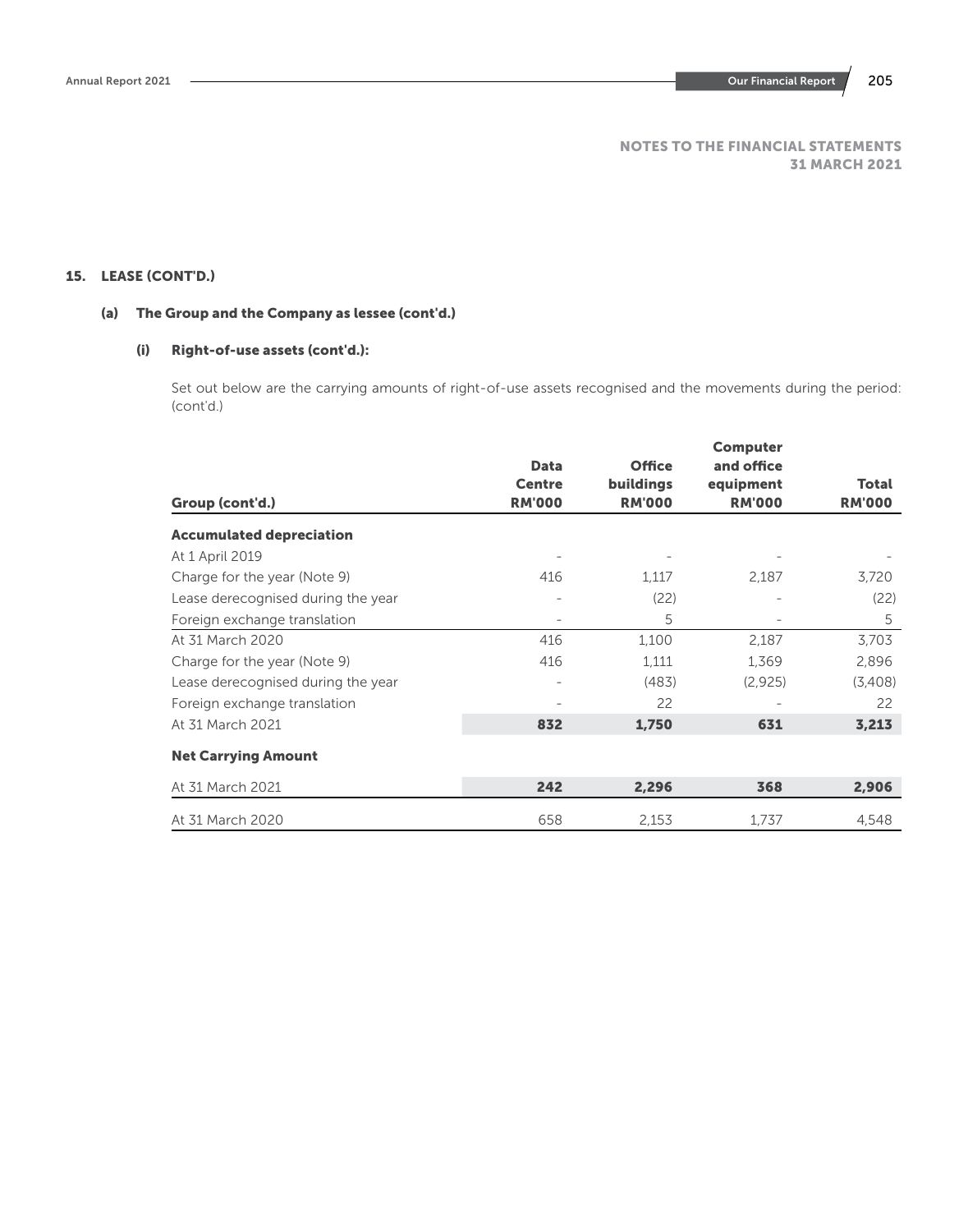## 15. LEASE (CONT'D.)

# (a) The Group and the Company as lessee (cont'd.)

## (i) Right-of-use assets (cont'd):

|                                 | <b>Office</b><br>buildings | <b>Computer</b><br>and office<br>equipment | Total         |
|---------------------------------|----------------------------|--------------------------------------------|---------------|
| <b>Company</b>                  | <b>RM'000</b>              | <b>RM'000</b>                              | <b>RM'000</b> |
| Cost                            |                            |                                            |               |
| At 1 April 2019                 | 1,159                      | 215                                        | 1,374         |
| Additions during the year       | 3,059                      | $\overline{\phantom{a}}$                   | 3,059         |
| At 31 March 2020/31 March 2021  | 4,218                      | 215                                        | 4,433         |
| <b>Accumulated depreciation</b> |                            |                                            |               |
| At 1 April 2019                 |                            | $\overline{\phantom{a}}$                   |               |
| Charge for the year (Note 9)    | 1,148                      | 39                                         | 1,187         |
| At 31 March 2020                | 1,148                      | 39                                         | 1,187         |
| Charge for the year (Note 9)    | 1,023                      | 39                                         | 1,062         |
| At 31 March 2021                | 2,171                      | 78                                         | 2,249         |
| <b>Net carrying amount</b>      |                            |                                            |               |
| At 31 March 2021                | 2,047                      | 137                                        | 2,184         |
| At 31 March 2020                | 3,070                      | 176                                        | 3,246         |

# (ii) Lease liabilities:

Set out below are the carrying amounts of lease liabilities and the movements during the period:

|                              | <b>Group</b><br><b>RM '000</b> | <b>Company</b><br><b>RM '000</b> |
|------------------------------|--------------------------------|----------------------------------|
| At 1 April 2019              | 7,332                          | 1,369                            |
| Additions                    | 421                            | 3,071                            |
| Accretion of interest        | 296                            | 43                               |
| Payments                     | (3,858)                        | (1, 324)                         |
| Foreign exchange translation | 28                             |                                  |
| At 31 March 2020             | 4,219                          | 3,159                            |
| Additions                    | 1,270                          |                                  |
| Accretion of interest        | 158                            | 133                              |
| Payments                     | (2,879)                        | (1, 177)                         |
| Foreign exchange translation | (14)                           |                                  |
| At 31 March 2021             | 2,754                          | 2,115                            |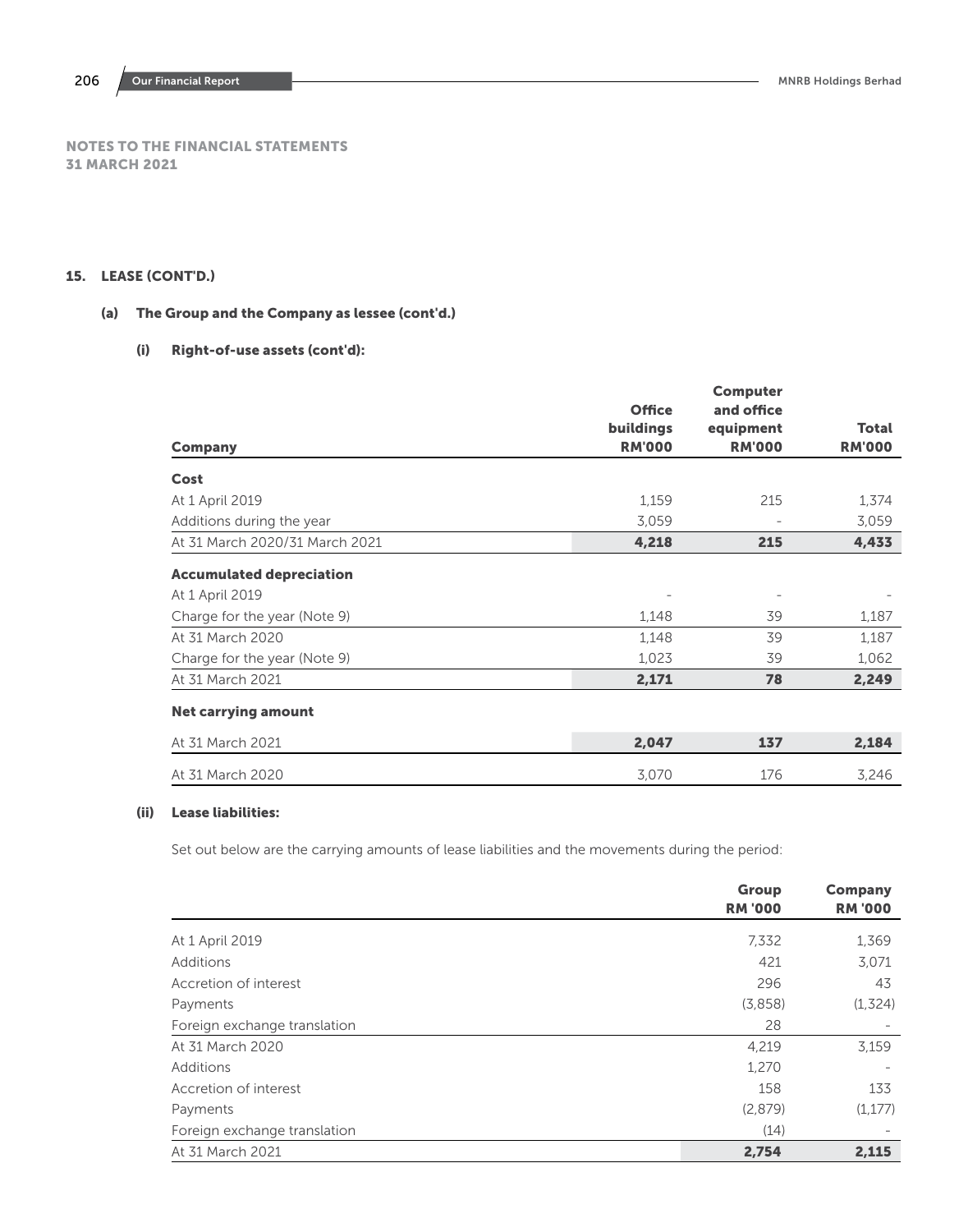## 15. LEASE (CONT'D.)

# (a) The Group and the Company as lessee (cont'd.)

## (ii) Lease liabilities (cont'd):

The following table sets out the maturity analysis of lease liabilities, showing contractual discounted and undiscounted cash flows:

|                                        | Group          |                |  |
|----------------------------------------|----------------|----------------|--|
|                                        | 2021           | 2020           |  |
|                                        | <b>RM '000</b> | <b>RM '000</b> |  |
| Contractual discounted cash flow:      |                |                |  |
| Within 1 year                          | 1,560          | 2,700          |  |
| After 1 year but not more than 5 years | 1,108          | 1,519          |  |
| More than 5 years                      | 86             |                |  |
|                                        | 2,754          | 4,219          |  |
| Undiscounted cash flow:                |                |                |  |
| Within 1 year                          | 1,821          | 2,762          |  |
| After 1 year but not more than 5 years | 1,059          | 1,659          |  |
| More than 5 years                      | 87             |                |  |
|                                        | 2,967          | 4,421          |  |

|                                        | <b>Company</b> |                |
|----------------------------------------|----------------|----------------|
|                                        | 2021           | 2020           |
|                                        | <b>RM '000</b> | <b>RM '000</b> |
| Contractual discounted cash flow:      |                |                |
| Within 1 year                          | 1,041          | 1,045          |
| After 1 year but not more than 5 years | 1,074          | 2,114          |
|                                        | 2,115          | 3,159          |
| Undiscounted cash flow:                |                |                |
| Within 1 year                          | 1,121          | 1,177          |
| After 1 year but not more than 5 years | 1,102          | 2,222          |
|                                        | 2,223          | 3.399          |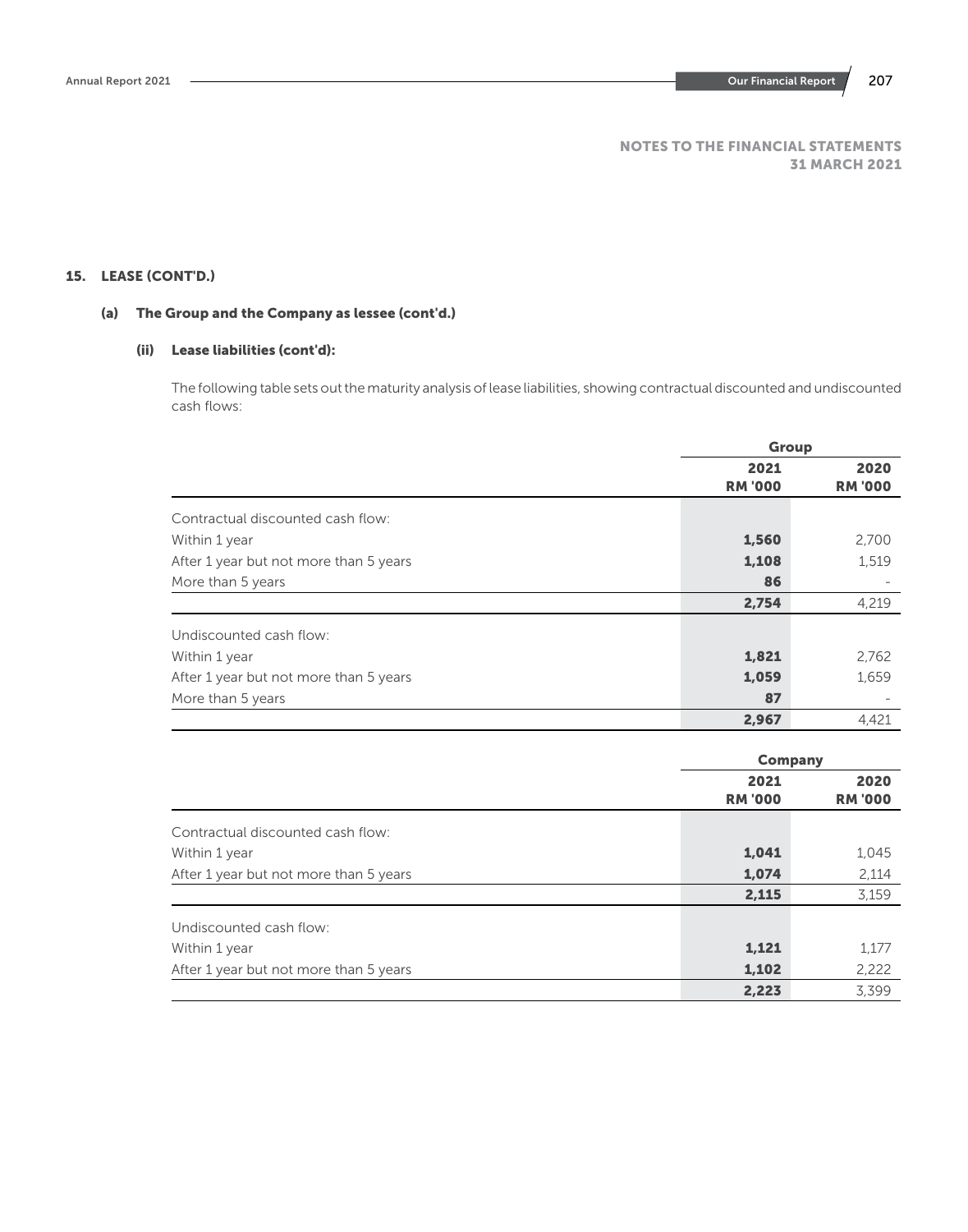#### 15. LEASE (CONT'D.)

# (a) The Group and the Company as lessee (cont'd.)

# (iii) Amount recognised in the statements of comprehensive income

|                                                          | Group          |                |
|----------------------------------------------------------|----------------|----------------|
|                                                          | 2021           | 2020           |
|                                                          | <b>RM '000</b> | <b>RM '000</b> |
| Depreciation expense of right-of-use assets (Note 9)     | 2,896          | 3,720          |
| Finance cost on lease liabilities                        | 158            | 296            |
| Expenses relating to short-term leases (Note 9)          | 17             | 98             |
| Expenses relating to leases of low-value assets (Note 9) | 834            | 449            |
| Total amount recognised in profit or loss                | 3,905          | 4,563          |

|                                                          | Company                |                        |
|----------------------------------------------------------|------------------------|------------------------|
|                                                          | 2021<br><b>RM '000</b> | 2020<br><b>RM '000</b> |
| Depreciation expense of right-of-use assets (Note 9)     | 1,062                  | 1,187                  |
| Finance cost on lease liabilities                        | 133                    | 43                     |
| Expenses relating to leases of low-value assets (Note 9) | 503                    | 252                    |
| Total amount recognised in profit or loss                | 1,698                  | 1,482                  |

# (iv) Amount recognised in the statement of cash flows

|                                  | Group                  |                        |
|----------------------------------|------------------------|------------------------|
|                                  | 2021<br><b>RM '000</b> | 2020<br><b>RM '000</b> |
| Payment of lease liability       | (2,879)                | (3,858)                |
| Non-cash additions to ROU assets | 1,270                  | 434                    |
|                                  | (1,609)                | (3,424)                |

|                                  | Company                |                        |
|----------------------------------|------------------------|------------------------|
|                                  | 2021<br><b>RM '000</b> | 2020<br><b>RM '000</b> |
| Payment of lease liability       | (1, 177)               | (1,324)                |
| Non-cash additions to ROU assets | $\blacksquare$         | 3,059                  |
|                                  | (1, 177)               | 1,735                  |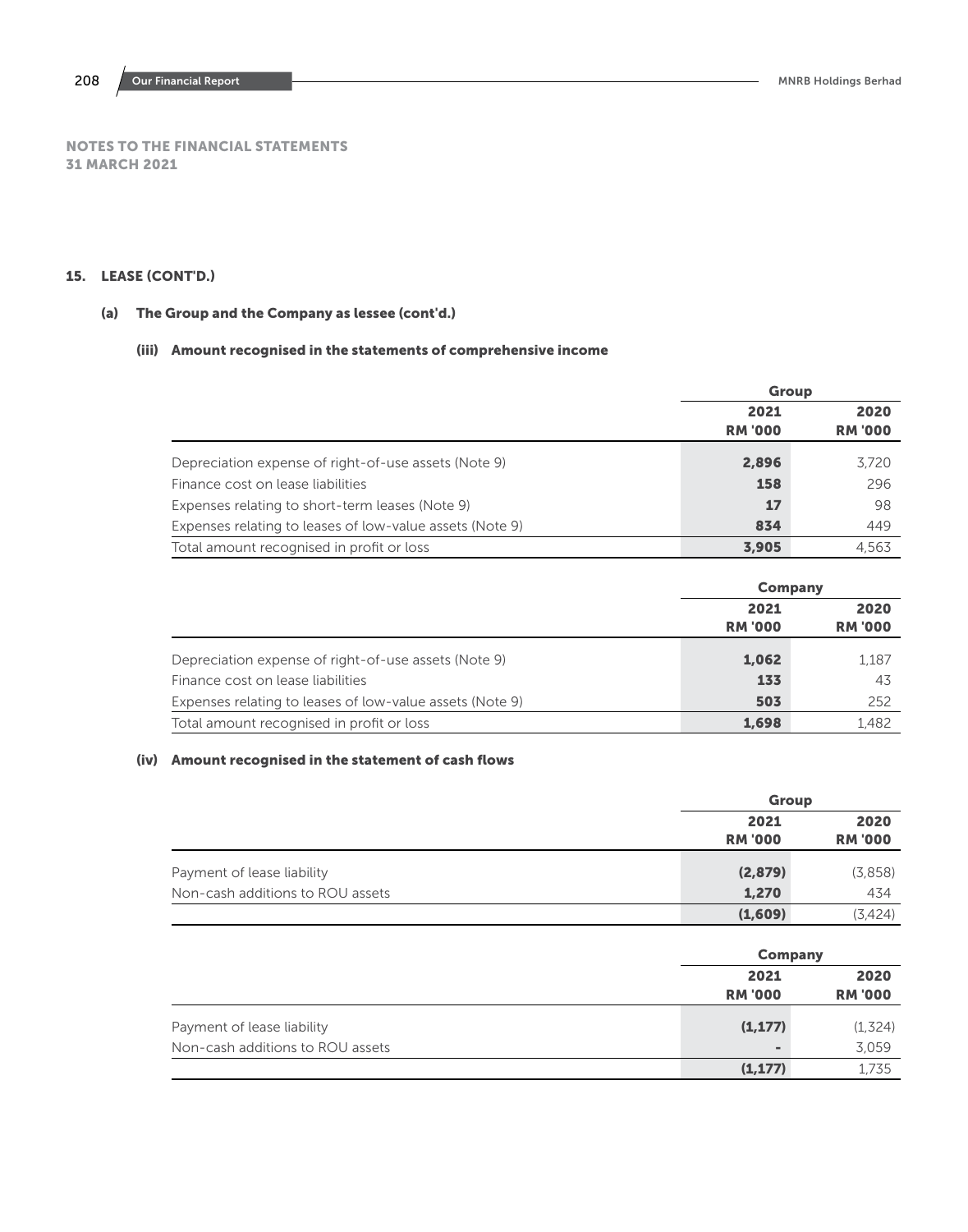#### 15. LEASE (CONT'D.)

#### (a) The Group and the Company as lessee (cont'd.)

#### (v) Extension options

Most lease of the Group and the Company's office buildings contain extension options exercisable by the Group and the Company and not the lessors. At the commencement of a lease, the Group and the Company assess whether it is reasonably certain to exercise the options if there is a significant event or significant change in circumstances within its control

All of the extension options for office buildings have been included in the lease liability because the Group is reasonably certain that the lease will be extended based on past practice and the existing economic incentive.

#### (b) The Group as lessor

The Group has entered into non-cancellable operating lease agreements on its portfolio of self-occupied properties. These leases have remaining non-cancellable lease terms of between 1 and 3 years. All leases include a clause to enable upward revision of the rental charge on an annual basis based on prevailing market conditions.

The future minimum lease payments receivable under non-cancellable operating leases contracted for as at the reporting date but not recognised as receivables are as follows:

|                                              | Group                  |                        |
|----------------------------------------------|------------------------|------------------------|
|                                              | 2021<br><b>RM '000</b> | 2020<br><b>RM '000</b> |
| Future minimum rental receivable:            |                        |                        |
| Not later than 1 year                        | 2,050                  | 3,685                  |
| Later than 1 year and not later than 5 years | 1,458                  | 3,508                  |
|                                              | 3,508                  | 7,193                  |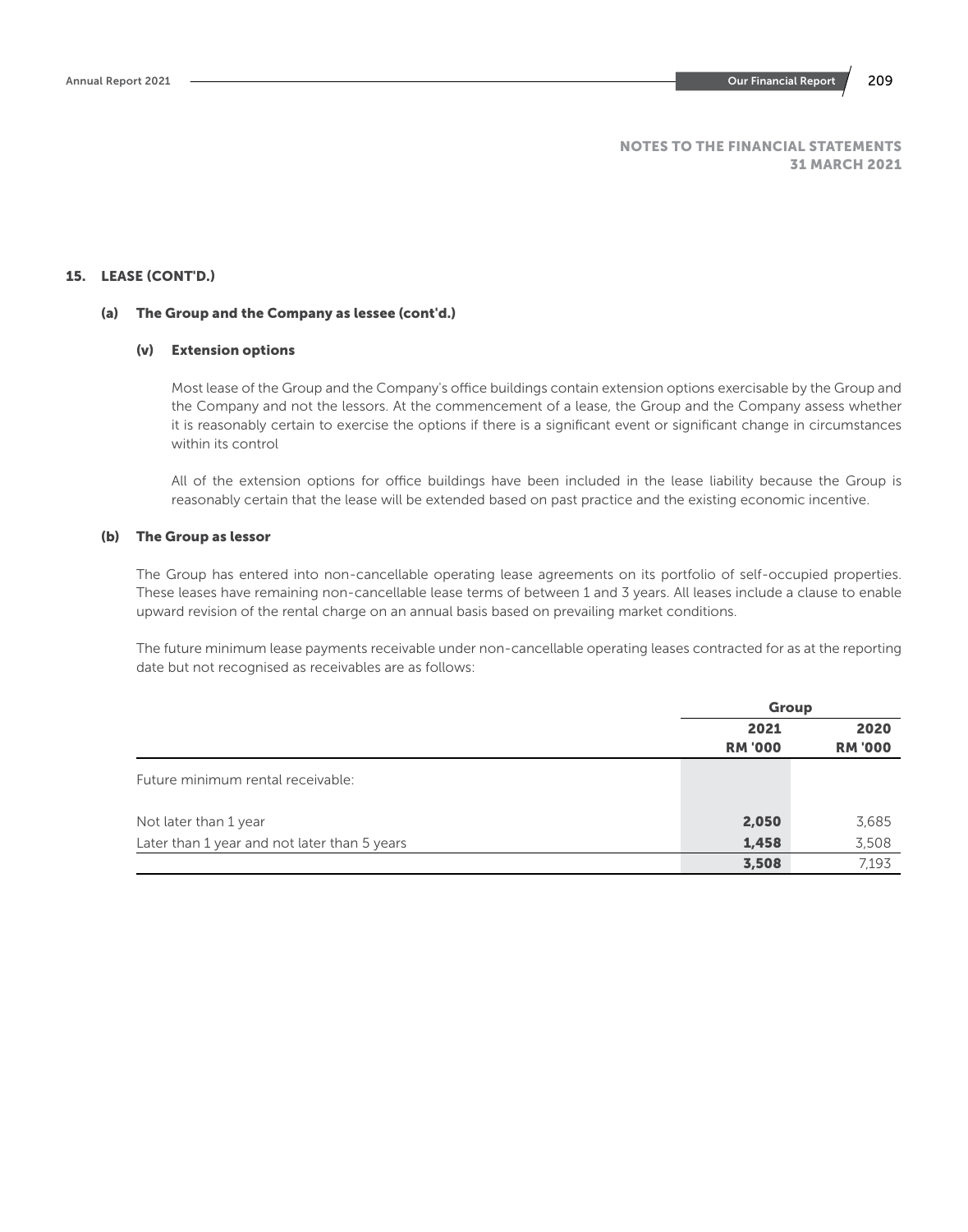#### 16. INVESTMENTS IN SUBSIDIARIES

|                                                                                  |                | <b>Company</b> |
|----------------------------------------------------------------------------------|----------------|----------------|
|                                                                                  | 2021           | 2020           |
|                                                                                  | <b>RM '000</b> | <b>RM '000</b> |
| Unquoted shares, at cost:<br>In Malaysia<br>At the beginning and end of the year | 1,298,106      | 1,298,106      |
| Outside Malaysia                                                                 |                |                |
| At the beginning and end of the year                                             | 6,370          | 6,370          |
|                                                                                  | 1,304,476      | 1.304.476      |

Details of the subsidiaries are as follows:

|                                                             |                                |                                                                                                                                                                                |              | <b>Effective ownership interest</b> |
|-------------------------------------------------------------|--------------------------------|--------------------------------------------------------------------------------------------------------------------------------------------------------------------------------|--------------|-------------------------------------|
| <b>Name of subsidiaries</b>                                 | <b>Country of</b>              | incorporation Principal activities                                                                                                                                             | 2021<br>$\%$ | 2020<br>$\%$                        |
| Malaysian Reinsurance<br>Berhad ("Malaysian Re")            | Malaysia                       | Underwriting of all classes of general<br>reinsurance business and management of<br>family and general retakaful business                                                      | 100          | 100                                 |
| Takaful Ikhlas Family Berhad<br>("Takaful IKHLAS Family")   | Malaysia                       | Management of family and investment-<br>linked takaful business                                                                                                                | 100          | 100                                 |
| Takaful Ikhlas General Berhad<br>("Takaful IKHLAS General") | Malaysia                       | Management of general takaful business                                                                                                                                         | 100          | 100                                 |
| Sinar Seroja Berhad                                         | Malaysia                       | Dormant company                                                                                                                                                                | 100          | 100                                 |
| MMIP Services Sdn. Bhd.                                     | Malaysia                       | Management of the Malaysian Motor<br>Insurance Pool which provides motor<br>insurance to vehicle owners who are unable<br>to obtain insurance protection for their<br>vehicles | 100          | 100                                 |
| Malaysian Re (Dubai) Ltd. *                                 | Dubai, United<br>Arab Emirates | Marketing and promotional activities and<br>servicing of clients on behalf of Malaysian Re                                                                                     | 100          | 100                                 |

\* Audited by a firm of chartered accountants affiliated to Ernst & Young PLT, Malaysia.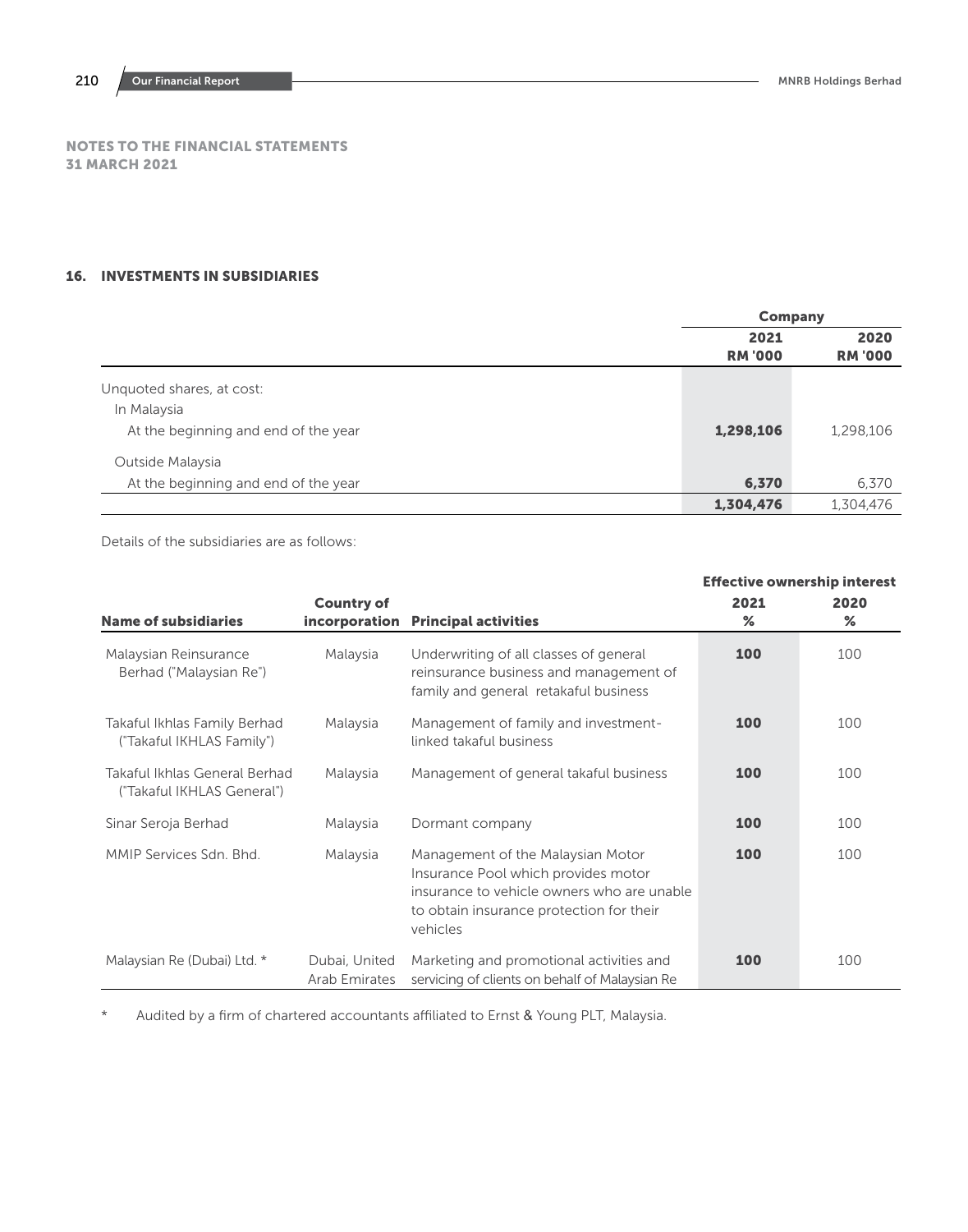#### 17. INVESTMENTS IN ASSOCIATES

|                                                         |                | Group          |  |
|---------------------------------------------------------|----------------|----------------|--|
|                                                         | 2021           | 2020           |  |
|                                                         | <b>RM '000</b> | <b>RM '000</b> |  |
| Unquoted shares in Malaysia, at cost                    | 77,615         | 77,615         |  |
| Share of post-acquisition retained profits              | 15,200         | (272)          |  |
| Share of post-acquisition fair value reserve            | (5, 545)       | 2,180          |  |
| Post-acquisition foreign exchange translation reserve * | 47,535         | 53,759         |  |
|                                                         | 134,805        | 133,282        |  |
| Represented by share of net assets                      | 134,805        | 133,282        |  |

|                                      | Company        |                |
|--------------------------------------|----------------|----------------|
|                                      | 2021           | 2020           |
|                                      | <b>RM '000</b> | <b>RM '000</b> |
| Unquoted shares in Malaysia, at cost | 1,957          | 1,957          |

\* This is in respect of retranslation of the investment in Labuan Re at the rate of exchange prevailing at the reporting date.

Details of the associates which are all incorporated in Malaysia are as follows:

|                                               |                 |                                                                                                                  |           | <b>Proportion of ownership</b><br>interest and voting power |
|-----------------------------------------------|-----------------|------------------------------------------------------------------------------------------------------------------|-----------|-------------------------------------------------------------|
| <b>Name of associates</b>                     | <b>Year end</b> | <b>Principal activities</b>                                                                                      | 2021<br>℅ | 2020<br>℅                                                   |
| <b>Held by the Company:</b>                   |                 |                                                                                                                  |           |                                                             |
| Motordata Research<br>Consortium Sdn. Bhd. ** | 31 December     | Development and provision of a centralised<br>motor parts price database for the Malaysian<br>insurance industry | 40        | 40                                                          |
| <b>Held by Malaysian Re:</b>                  |                 |                                                                                                                  |           |                                                             |
| Labuan Reinsurance (L)<br>Ltd ("Labuan Re")   | 31 December     | Underwriting of all classes of general<br>reinsurance and retakaful business                                     | 20        | 20                                                          |

The financial statements of the above associates are not co-terminous with those of the Group. For the purpose of applying the equity method of accounting, the audited financial statements of the associates for the year ended 31 December 2020 and management financial statements to the end of the accounting period of 31 March 2021 have been used.

\*\* Audited by a firm other than Ernst & Young PLT, Malaysia.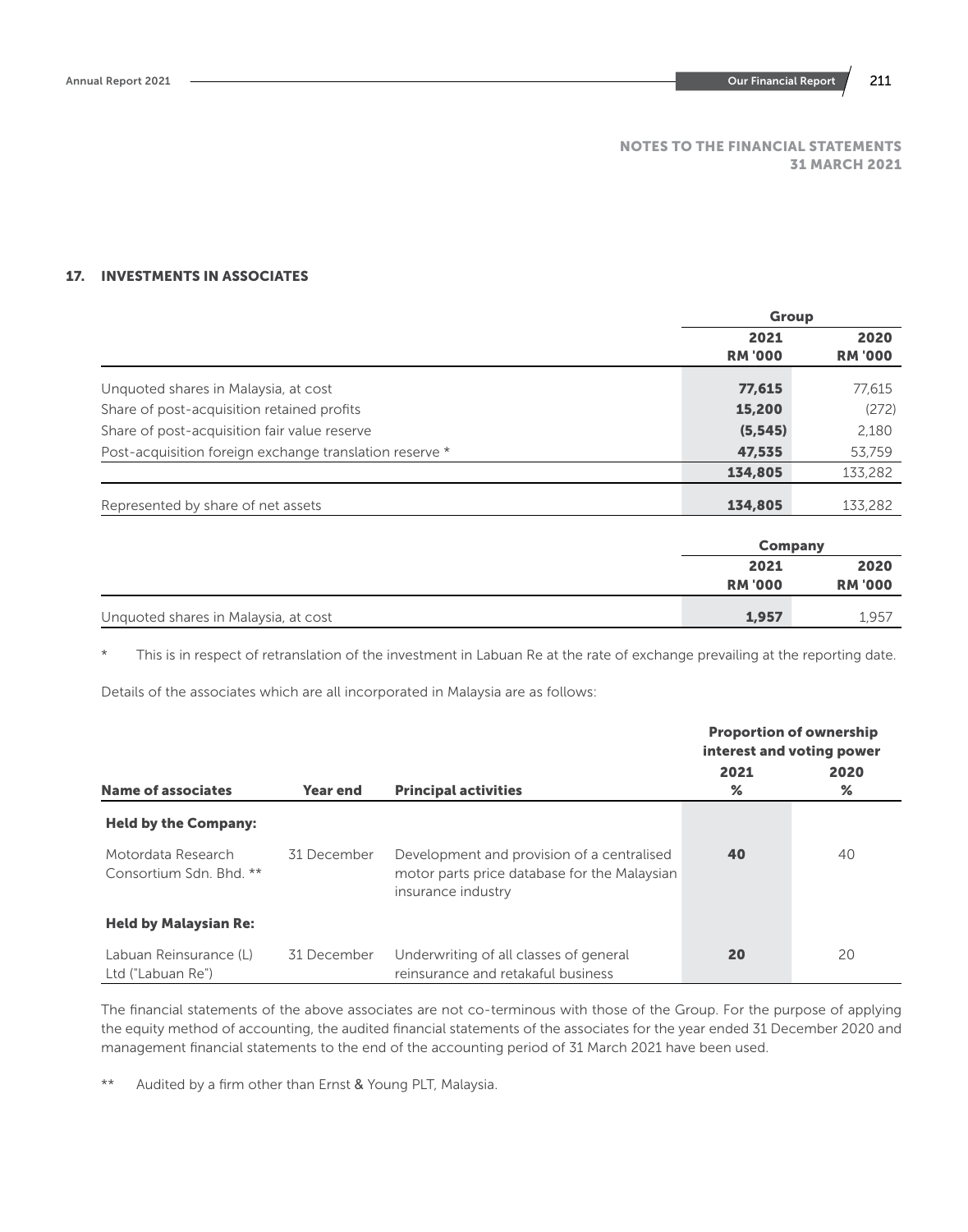## 17. INVESTMENTS IN ASSOCIATES (CONT'D.)

The summarised financial information of the associates, not adjusted for the proportion of ownership interest held by the Group, are as follows:

|                                         | 2021           | 2020           |
|-----------------------------------------|----------------|----------------|
|                                         | <b>RM '000</b> | <b>RM '000</b> |
| <b>Assets and liabilities:</b>          |                |                |
| Current assets                          | 2,416,818      | 2,636,293      |
| Non-current assets                      | 72,004         | 80,213         |
| Total assets                            | 2,488,822      | 2,716,506      |
|                                         |                |                |
| Current liabilities                     | 287,510        | 324,557        |
| Non-current liabilities                 | 1,539,421      | 1,733,547      |
| <b>Total liabilities</b>                | 1,826,931      | 2,058,104      |
|                                         |                |                |
| <b>Equity</b>                           | 661,891        | 658,402        |
|                                         |                |                |
| <b>Results:</b>                         |                |                |
| Revenue                                 | 633,017        | 673,545        |
| Profit/(loss) for the year              | 70,209         | (51, 251)      |
|                                         |                |                |
| Share of net profit/(loss) for the year | 15,472         | (9,838)        |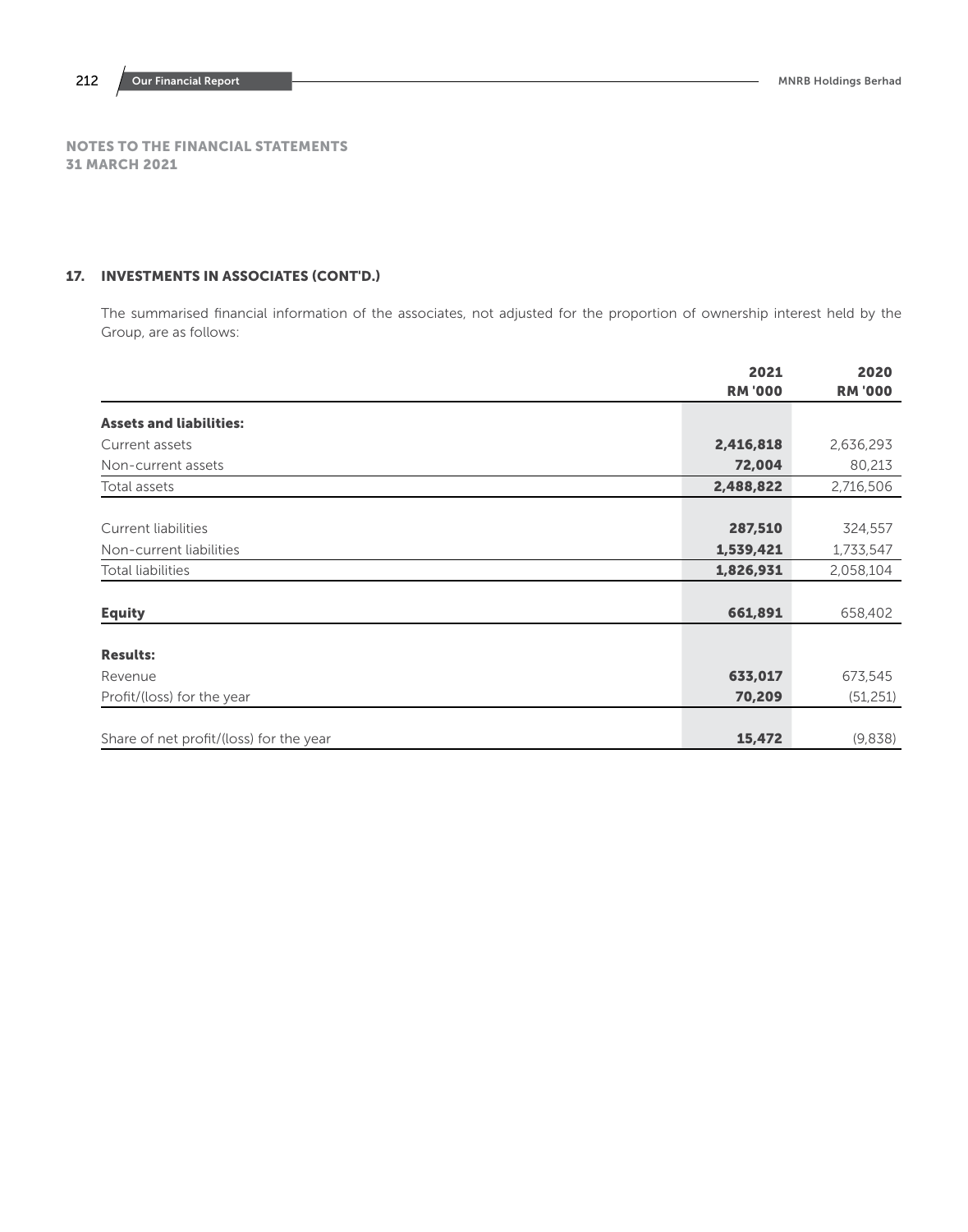# 18. FINANCIAL AND OTHER ASSETS

The following table summarises the carrying values of financial and other assets of the Group and the Company:

|                                          | Group         |               | <b>Company</b> |               |
|------------------------------------------|---------------|---------------|----------------|---------------|
|                                          | 2021          | 2020          | 2021           | 2020          |
|                                          | <b>RM'000</b> | <b>RM'000</b> | <b>RM'000</b>  | <b>RM'000</b> |
| At carrying value:                       |               |               |                |               |
| Financial assets at FVTPL (a)            | 3,101,637     | 2,968,600     | 31,800         |               |
| Financial assets at FVOCI (b)            | 2,082,950     | 2,254,163     | 50             | 50            |
| Amortised cost and other assets (c)      | 3,150,670     | 2,531,991     | 95,697         | 75,058        |
|                                          | 8,335,257     | 7,754,754     | 127,547        | 75,108        |
| Malaysian government securities          | 155,329       | 145,670       |                |               |
| Government investment issues             | 1,580,241     | 1,863,258     |                |               |
| Unquoted corporate debt securities       | 1,048,715     | 1,119,053     | 1,000          | 1,000         |
| Islamic commercial paper                 | 149,475       |               |                |               |
| Commercial paper                         | 54,820        |               |                |               |
| Equity securities:                       |               |               |                |               |
| Unquoted shares in Malaysia              | 84,838        | 84,675        | 50             | 50            |
| Quoted shares in Malaysia                | 312,968       | 295,637       |                |               |
| Unquoted perpetual bond in Malaysia      | 4,950         |               |                |               |
| Unquoted Islamic private debt securities | 1,738,886     | 1,577,346     |                |               |
| Shariah approved unit trust funds        | 241,218       | 113,826       | 31,800         |               |
| Real estate investment trusts            | 17,442        | 23,298        |                |               |
| Fixed and call deposits                  | 341,042       | 353,179       |                |               |
| Islamic investment accounts              | 2,458,178     | 1,998,974     | 92,301         | 69,669        |
| Other receivables and prepayments        | 147,155       | 179.838       | 2,396          | 4,389         |
|                                          | 8,335,257     | 7,754,754     | 127,547        | 75,108        |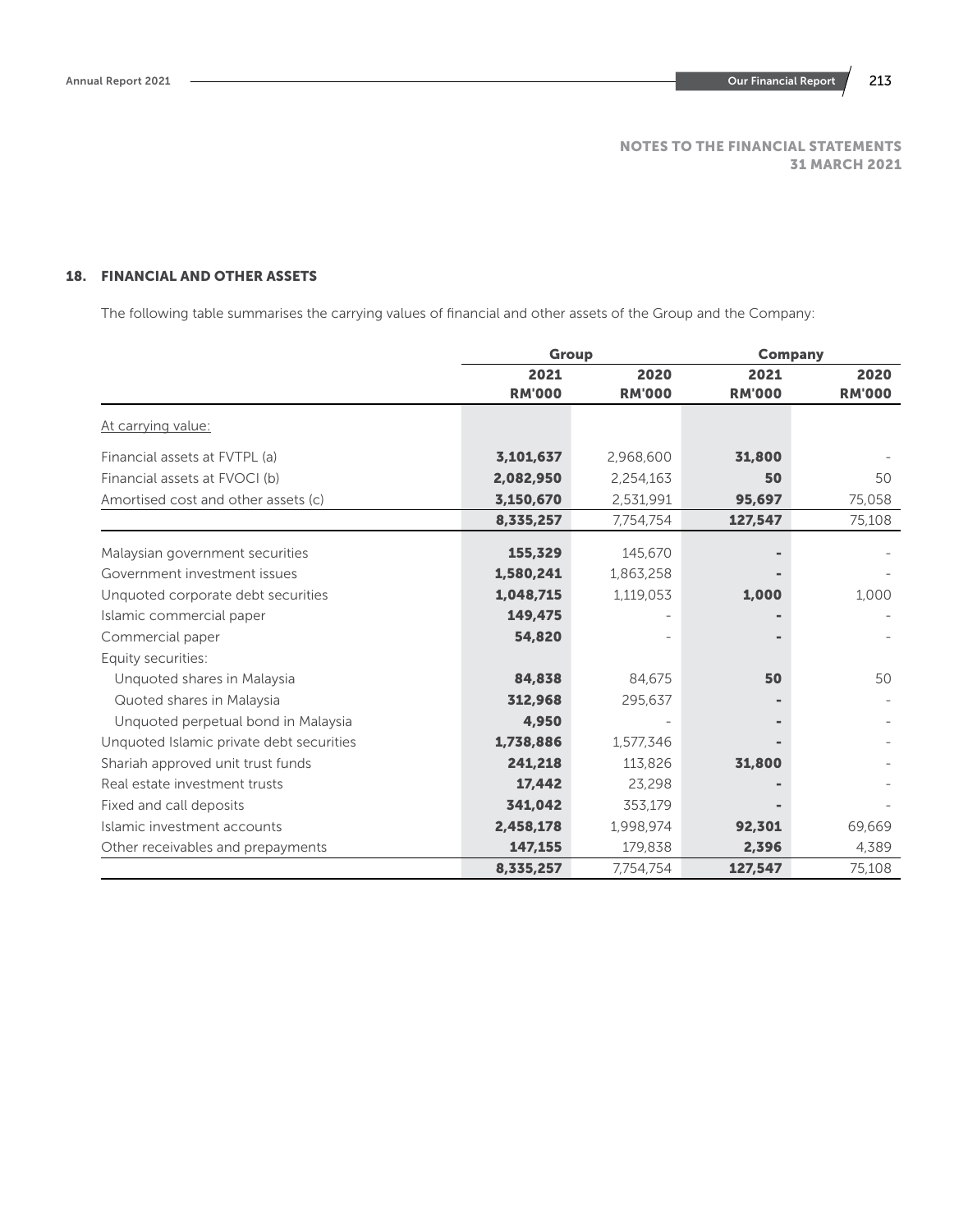# 18. FINANCIAL AND OTHER ASSETS (CONT'D.)

# (a) Financial assets at FVTPL

|                                          |                       | <b>Group</b>             |                       | <b>Company</b>        |
|------------------------------------------|-----------------------|--------------------------|-----------------------|-----------------------|
| At fair value:                           | 2021<br><b>RM'000</b> | 2020<br><b>RM'000</b>    | 2021<br><b>RM'000</b> | 2020<br><b>RM'000</b> |
| Designated upon initial recognition:     |                       |                          |                       |                       |
| Unquoted corporate debt securities       | 1,162                 | 2,190                    |                       |                       |
| Government investment issues             | 1,141,718             | 1,262,018                |                       |                       |
| Unquoted Islamic private debt securities | 1,362,102             | 1,253,077                |                       |                       |
| Mandatorily measured:                    |                       |                          |                       |                       |
| Quoted shares in Malaysia:               |                       |                          |                       |                       |
| Shariah approved equities                | 215,664               | 209,176                  |                       |                       |
| Warrants                                 |                       | 11                       |                       |                       |
| <b>Others</b>                            | 97,304                | 86,450                   |                       |                       |
| Unquoted perpetual bond in Malaysia      | 4,950                 | $\overline{\phantom{a}}$ |                       |                       |
| Unquoted corporate debt securities       | 19,469                | 17,928                   |                       |                       |
| Unquoted Islamic private debt securities | 608                   | 626                      |                       |                       |
| Shariah approved unit trust funds        | 241,218               | 113,826                  | 31,800                |                       |
| Real estate investment trusts            | 17,442                | 23,298                   |                       |                       |
|                                          | 3,101,637             | 2,968,600                | 31,800                |                       |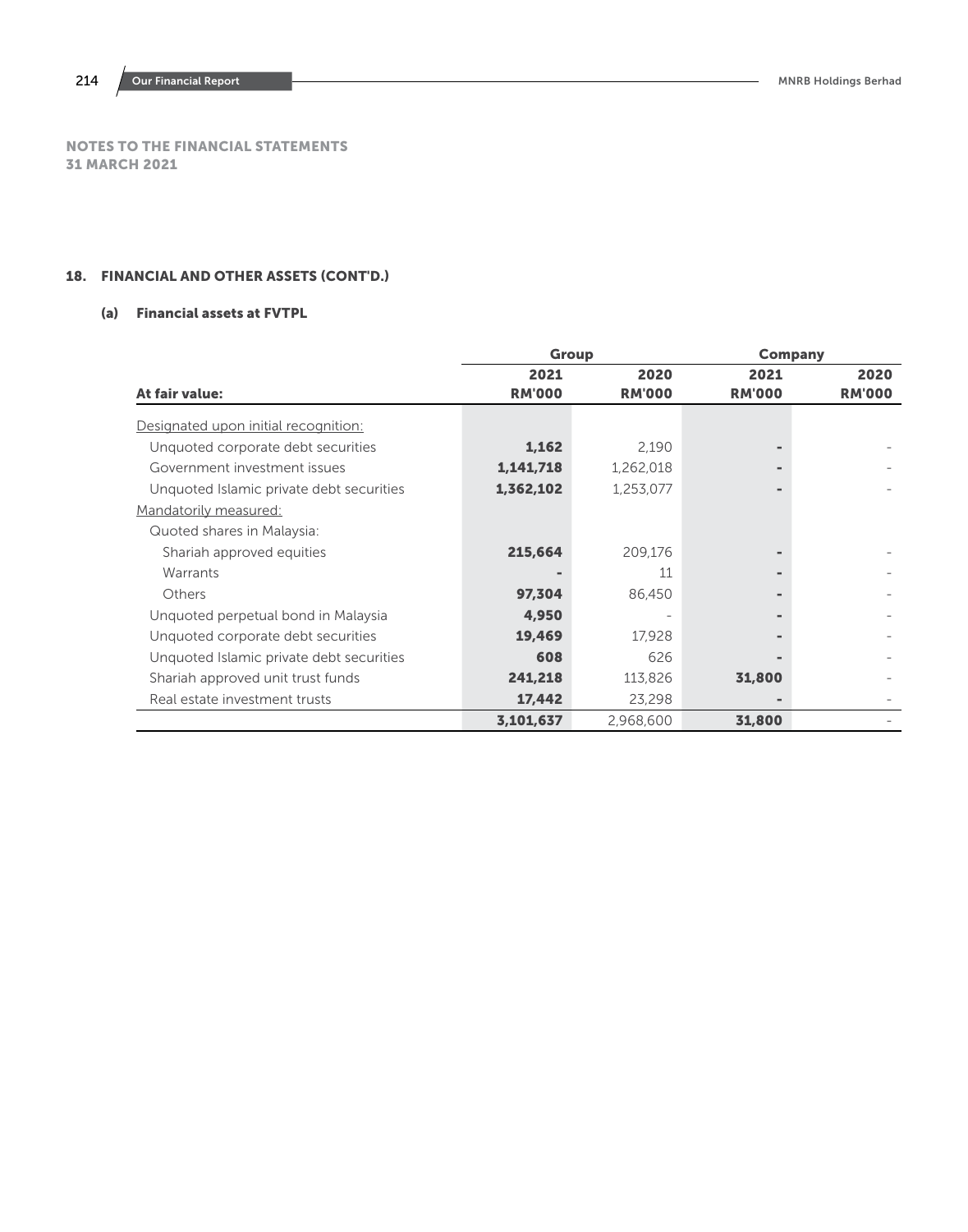## 18. FINANCIAL AND OTHER ASSETS (CONT'D.)

# (b) Financial assets at FVOCI

|                                          |                       | <b>Group</b>          |                       | Company               |
|------------------------------------------|-----------------------|-----------------------|-----------------------|-----------------------|
| At fair value:                           | 2021<br><b>RM'000</b> | 2020<br><b>RM'000</b> | 2021<br><b>RM'000</b> | 2020<br><b>RM'000</b> |
| Malaysian government securities          | 155,329               | 145,670               |                       |                       |
| Government investment issues             | 438,523               | 601.240               |                       |                       |
| Unquoted corporate debt securities       | 1,028,084             | 1,098,935             |                       |                       |
| Unquoted Islamic private debt securities | 376,176               | 323.643               |                       |                       |
| Unquoted shares in Malaysia *            | 84,605                | 84.382                |                       |                       |
| Golf club memberships                    | 233                   | 293                   | 50                    | 50                    |
|                                          | 2,082,950             | 2.254.163             | 50                    | 50                    |

Equity instruments designated at fair value through OCI include investments in equity shares of non-listed companies. The Group holds non-controlling interests (between 4% and 9%) in these companies. These investments were irrevocably designated at FVOCI as the Group considers these investments to be strategic in nature.

The pertinent information of the investments in unquoted shares in Malaysia are as follows:

|                          | <b>Financial</b><br><b>Park</b> | <b>Malaysian</b><br><b>Rating</b> |                               |
|--------------------------|---------------------------------|-----------------------------------|-------------------------------|
|                          | (Labuan)                        | Corporation                       |                               |
|                          | Sdn. Bhd.<br><b>RM'000</b>      | <b>Berhad</b><br><b>RM'000</b>    | <b>Total</b><br><b>RM'000</b> |
| <b>Fair value</b>        |                                 |                                   |                               |
| As at 1 April 2019       | 81,896                          | 2,262                             | 84,158                        |
| Movement during the year | 118                             | 106                               | 224                           |
| As at 31 March 2020      | 82.014                          | 2,368                             | 84,382                        |
| Movement during the year | 148                             | 75                                | 223                           |
| As at 31 March 2021      | 82,162                          | 2,443                             | 84,605                        |

Disclosures on expected credit losses recognised on financial assets at FVOCI are disclosed in Note 36(a).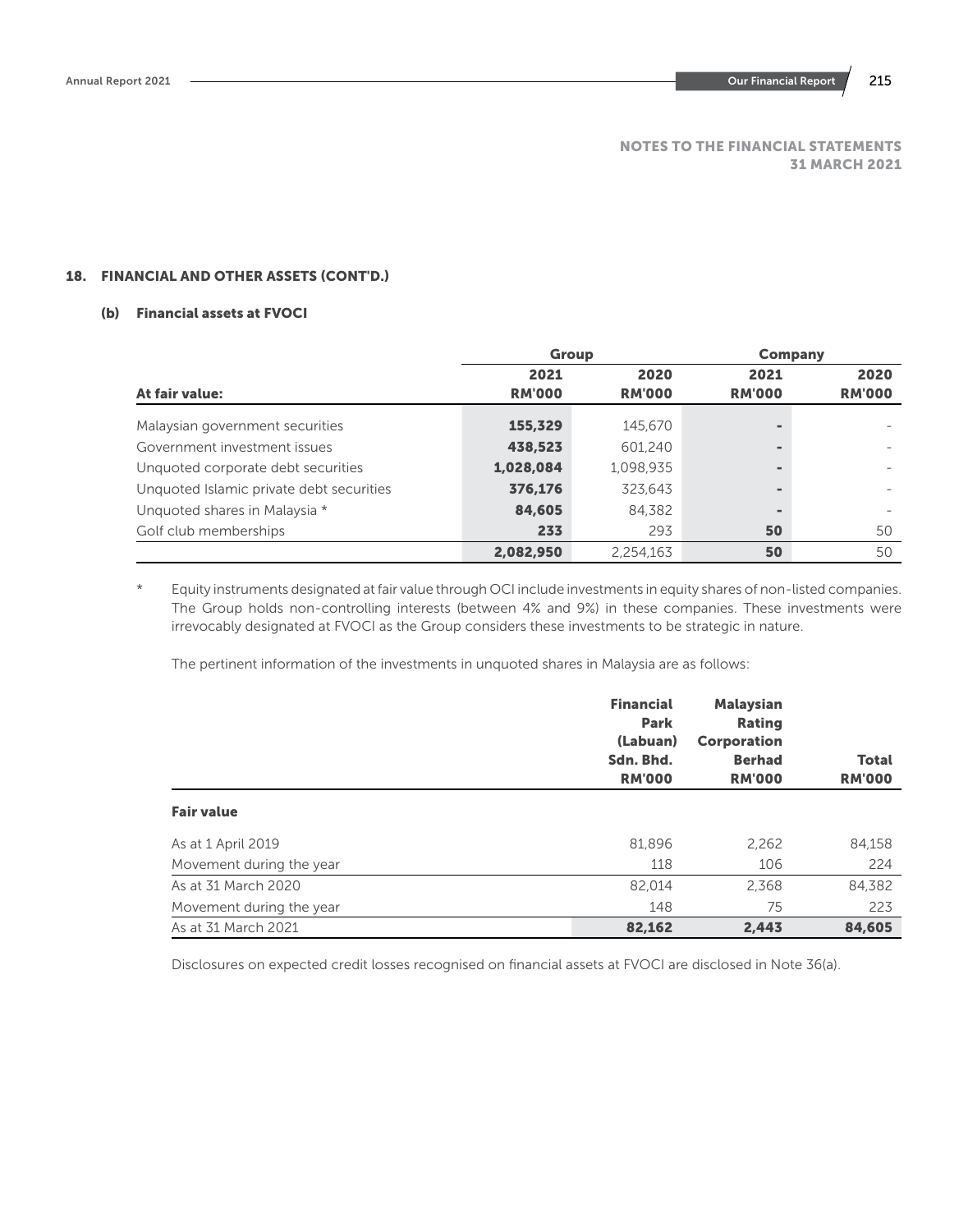#### 18. FINANCIAL AND OTHER ASSETS (CONT'D.)

# (c) Financial assets at amortised cost

|                                           |               | <b>Group</b>  |               | <b>Company</b> |
|-------------------------------------------|---------------|---------------|---------------|----------------|
|                                           | 2021          | 2020          | 2021          | 2020           |
|                                           | <b>RM'000</b> | <b>RM'000</b> | <b>RM'000</b> | <b>RM'000</b>  |
| At amortised cost:                        |               |               |               |                |
| Unquoted corporate debt securities        |               |               | 1,000         | 1,000          |
| Fixed and call deposits with licensed:    |               |               |               |                |
| Commercial banks                          | 77,313        | 121,384       |               |                |
| Foreign banks                             | 263,729       | 231,795       |               |                |
| Islamic investment accountswith licensed: |               |               |               |                |
| Islamic banks                             | 1,892,300     | 1,550,743     | 77,487        | 43,979         |
| Investment banks                          | 5,903         | 3.982         |               |                |
| Development banks                         | 559,975       | 444,249       | 14,814        | 25,690         |
| Islamic commercial paper                  | 149,475       |               |               |                |
| Commercial paper                          | 54,820        |               |               |                |
| Secured staff loans                       | 5,315         | 7,941         | 1,755         | 2,635          |
| Amounts due from subsidiaries *           |               |               |               | 311            |
| Income due and accrued                    | 64,567        | 78,433        | 276           | 616            |
| Amount due from Insurance Pool accounts   | 9,864         | 29.716        |               |                |
| Due from Lloyds' syndicate                | 44,985        | 36,971        |               |                |
| Sundry receivables                        | 19,087        | 18,383        | 282           | 289            |
|                                           | 3,147,333     | 2,523,597     | 95,614        | 74,520         |
| <b>Other assets:</b>                      |               |               |               |                |
| Other receivables                         | 304           | 6,993         |               | 413            |
|                                           |               |               | 83            | 125            |
| Prepayments                               | 3,033         | 1,401         |               |                |
|                                           | 3,150,670     | 2,531,991     | 95,697        | 75,058         |

All items above, other than other receivables and prepayments, are financial assets measured at amortised cost. The carrying amounts disclosed above approximate fair value due to their relatively short term nature.

\* The carrying amounts disclosed are non-trade in nature, unsecured, not subject to any interest/profit elements and repayable on demand.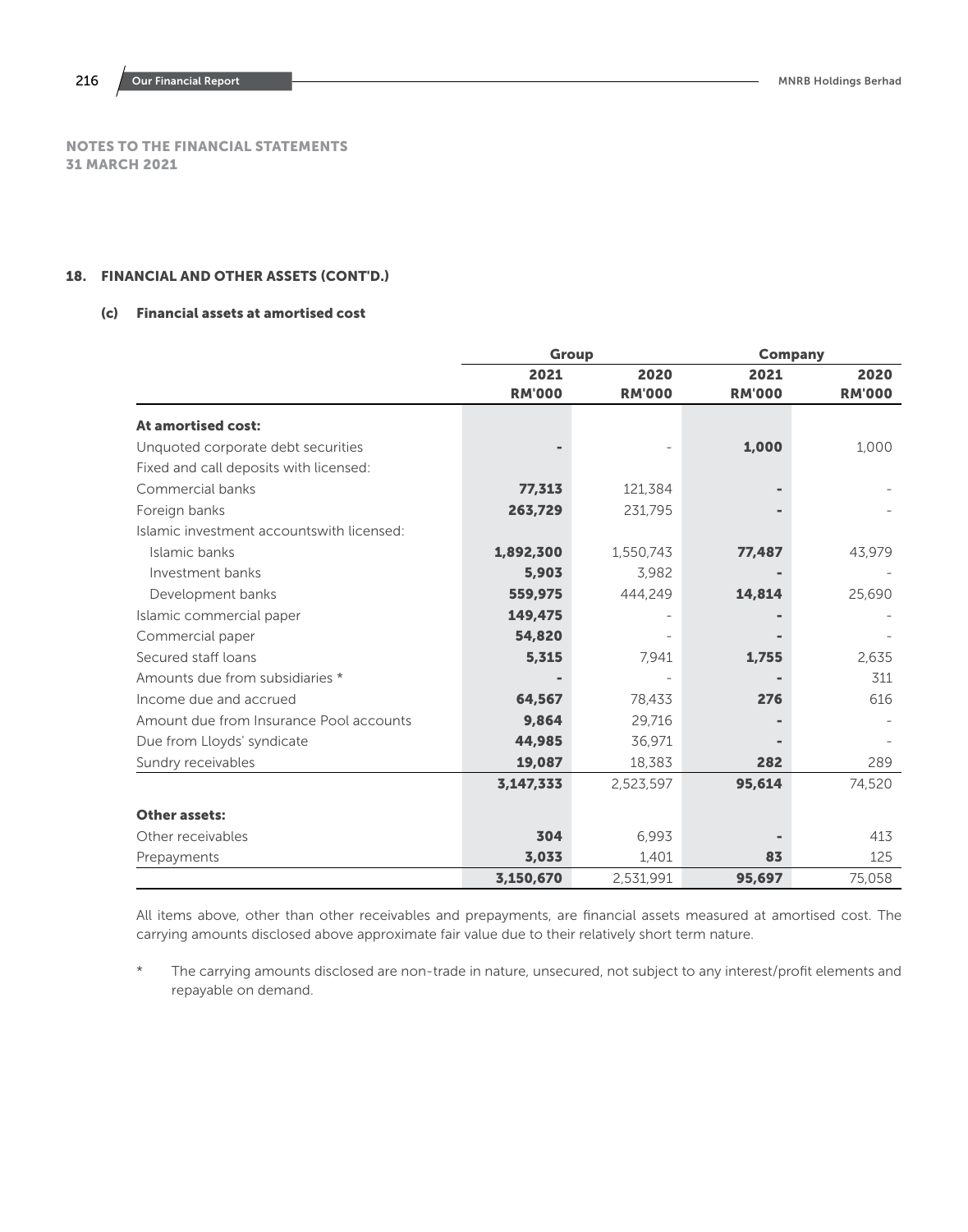#### 18. FINANCIAL AND OTHER ASSETS (CONT'D.)

# (d) Average effective interest rate

Average effective interest rates for each class of interest-bearing investment and placements with licensed financial institutions, at net carrying amounts are as below:

|                                      | <b>Group</b>  |               | Company       |               |
|--------------------------------------|---------------|---------------|---------------|---------------|
|                                      | 2021          | 2020          | 2021          | 2020          |
|                                      | <b>RM'000</b> | <b>RM'000</b> | <b>RM'000</b> | <b>RM'000</b> |
| Debt securities                      | 4.43%         | 4.97%         | 5.06%         | 5.06%         |
| Staff loans                          | 3.02%         | 3.02%         | 3.04%         | 3.04%         |
| Deposits with financial institutions | 2.05%         | 2.78%         | 2.39%         | 3.41%         |

#### 19. DEFERRED TAX ASSETS/(LIABILITIES)

|                               |               | <b>Group</b>  |                | <b>Company</b>               |
|-------------------------------|---------------|---------------|----------------|------------------------------|
|                               | 2021          | 2020          | 2021           | 2020                         |
|                               | <b>RM'000</b> | <b>RM'000</b> | <b>RM'000</b>  | <b>RM'000</b>                |
| At 1 April                    | 3,458         | (3, 123)      | 1,742          | 1,870                        |
| Recognised in:                |               |               |                |                              |
| Income statement (Note 12)    | 326           | 6,802         | (125)          | (128)                        |
| Participants' funds (Note 12) | 5,741         | 1,942         | $\blacksquare$ | -                            |
| Other comprehensive income    | 2,151         | (2, 163)      | $\blacksquare$ | $\qquad \qquad \blacksquare$ |
| At 31 March                   | 11,676        | 3.458         | 1,617          | 1.742                        |

Deferred tax assets and liabilities are offset when there is a legally enforeceable right to set-off current tax assets against current tax liabilities and when the deferred income taxes relates to the same authority. The net deferred tax assets and liabilities shown on the statements of financial position after appropriate offsetting are as follows:

|                          |                       | Group                 |                       | Company                      |
|--------------------------|-----------------------|-----------------------|-----------------------|------------------------------|
|                          | 2021<br><b>RM'000</b> | 2020<br><b>RM'000</b> | 2021<br><b>RM'000</b> | 2020<br><b>RM'000</b>        |
| Deferred tax assets      | 21,503                | 15,404                | 1,617                 | 1,742                        |
| Deferred tax liabilities | (9,827)               | (11,946)              | $\blacksquare$        | $\qquad \qquad \blacksquare$ |
|                          | 11,676                | 3,458                 | 1,617                 | 1.742                        |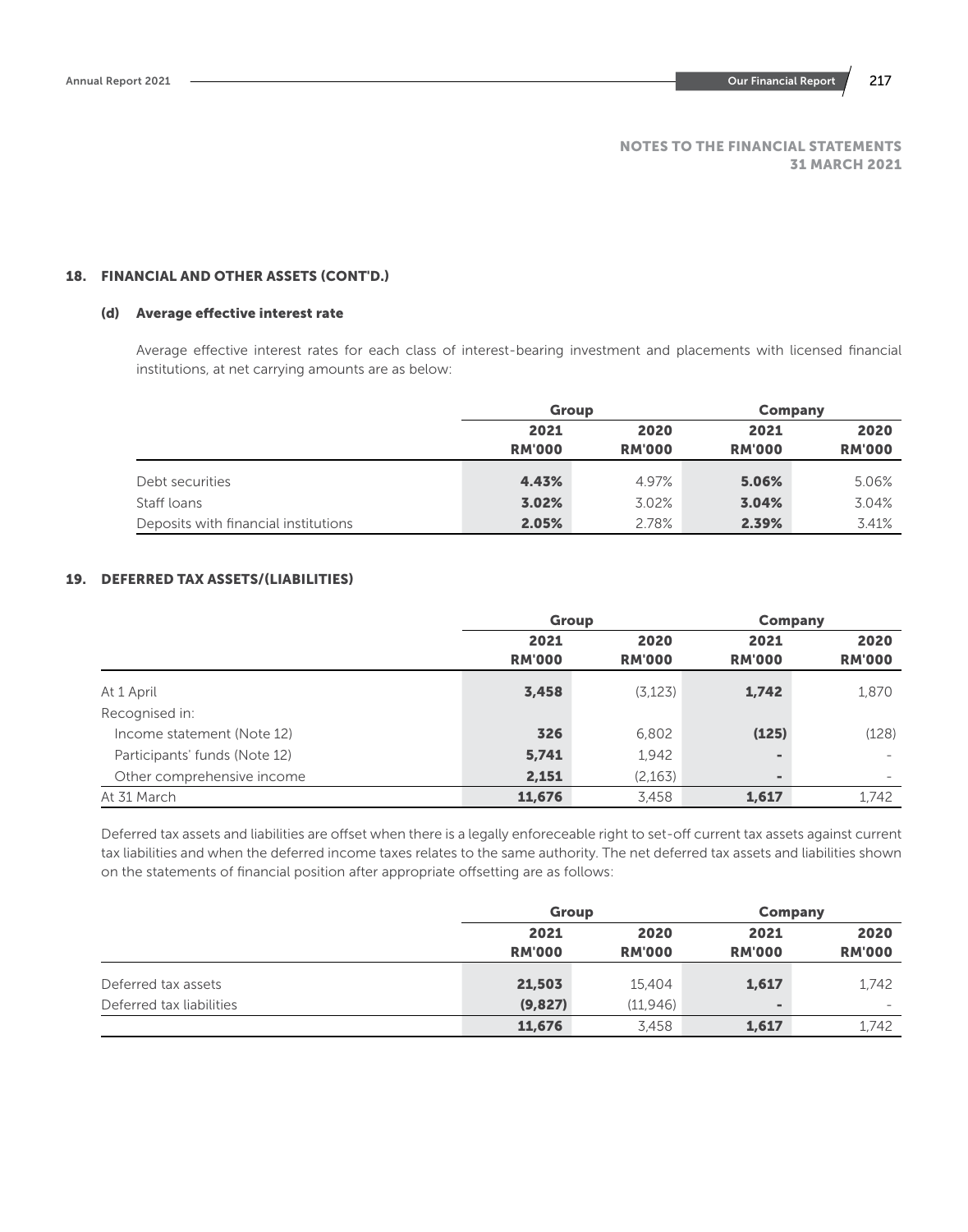# 19. DEFERRED TAX ASSETS/(LIABILITIES) (CONT'D.)

The components and movements of deferred tax assets/(liabilities) during the financial year prior to offsetting are as follows: 19. DEFERRED TAX ASSETS/(LIABILITIES) (CONT'D.)<br>The components and movements of deferred tax assets/(liabilities) during the financial year prior to offsetting are as follows:

|                               |               | Unabsorbed/    |             | Premium/                 |               |               |               |               |  |
|-------------------------------|---------------|----------------|-------------|--------------------------|---------------|---------------|---------------|---------------|--|
|                               | Provisions    | accelerated    | Impairment  | contribution             |               | Revaluation   |               |               |  |
|                               | and           | <b>capital</b> | losses on   | and expense              | Financial     | of land and   |               |               |  |
|                               | payables      | allowances     | loans and   | <b>Liabilities</b>       | assets        | buildings     | <b>Others</b> | <b>Total</b>  |  |
| Group                         | <b>RM'000</b> | <b>RM'000</b>  | receivables | <b>RM'000</b>            | <b>RM'000</b> | <b>RM'000</b> | <b>RM'000</b> | <b>RM'000</b> |  |
| 2021                          |               |                |             |                          |               |               |               |               |  |
| At 1 April 2020               | 3,130         | (1,528)        | 2,004       | 8,761                    | (4,768)       | (7, 161)      | 3,020         | 3,458         |  |
| Recognised in:                |               |                |             |                          |               |               |               |               |  |
| Income statement<br>(Note 12) | 1,144         | $\frac{8}{5}$  | ı           | 2,054                    | (3,599)       | п             | 689           | 326           |  |
| Participants' fund            |               |                |             |                          |               |               |               |               |  |
| (Note 12)                     | 1,186         | 966            | 1,772       |                          | 1,807         | (163)         | 173           | 5,741         |  |
| Other comprehensive           |               |                |             |                          |               |               |               |               |  |
| income                        | I.            | ı              | ı           | I,                       | 2,447         | (296)         | ı             | 2,151         |  |
| At 31 March 2021              | 5,460         | (524)          | 3,776       | 10,815                   | (4, 113)      | (7,620)       | 3,882         | 11,676        |  |
| 2020                          |               |                |             |                          |               |               |               |               |  |
| At 1 April 2019               | 1,215         | (929)          | 1,343       | 6,656                    | (5, 873)      | (7, 982)      | 2,447         | (3, 123)      |  |
| Recognised in:                |               |                |             |                          |               |               |               |               |  |
|                               |               |                |             |                          |               |               |               |               |  |
| Income statement<br>(Note 12) | 208           | 367            | 174         | 2,098                    | 4,229         | I             | (274)         | 6,802         |  |
| Participants' fund            |               |                |             |                          |               |               |               |               |  |
| (Note 12)                     | 1,707         | (966)          | 487         | $\overline{\phantom{1}}$ | (592)         | 452           | 847           | 1,942         |  |
| Other comprehensive           |               |                |             |                          |               |               |               |               |  |
| income                        | I             | I              |             |                          | (2,532)       | 369           |               | (2,163)       |  |

NOTES TO THE FINANCIAL STATEMENTS 31 MARCH 2021

At 31 March 2020 3,130 (1,528) 2,004 8,761 (4,768) (7,161) 3,020 3,458

2,004

 $(1,528)$ 

3,130

At 31 March 2020

8,761

3,458

3,020

 $(7,161)$ 

 $(4,768)$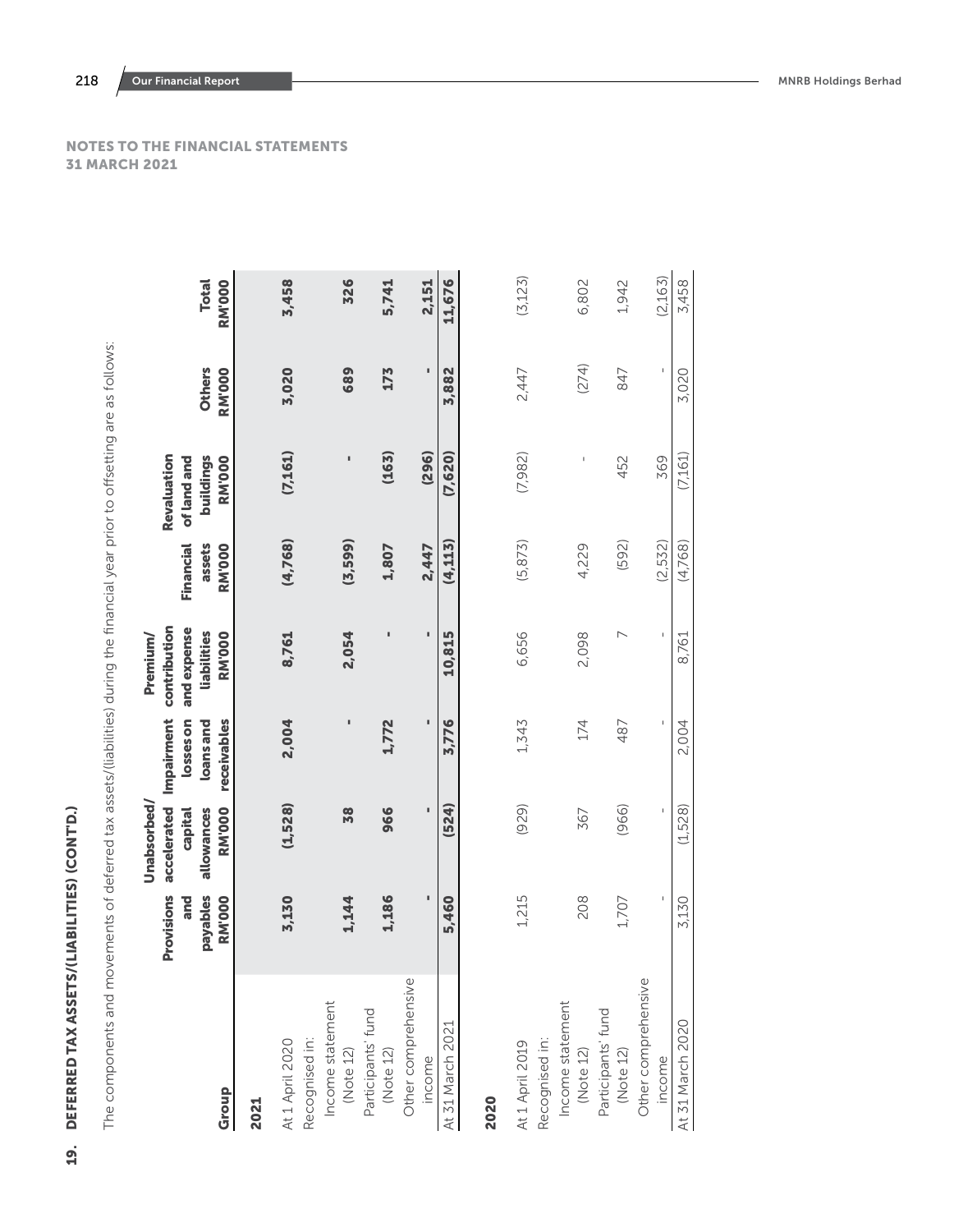# 19. DEFERRED TAX ASSETS/(LIABILITIES) (CONT'D.)

The components and movements of deferred tax assets/(liabilities) during the financial year prior to offsetting are as follows: (cont'd.)

|                                          | Unabsorbed/<br>accelerated             |                                |                               |
|------------------------------------------|----------------------------------------|--------------------------------|-------------------------------|
|                                          | capital<br>allowances<br><b>RM'000</b> | <b>Others</b><br><b>RM'000</b> | <b>Total</b><br><b>RM'000</b> |
| <b>Company</b><br>2021                   |                                        |                                |                               |
| At 1 April 2020                          | (155)                                  | 1,897                          | 1,742                         |
| Recognised in income statement (Note 12) | 35                                     | (160)                          | (125)                         |
| At 31 March 2021                         | (120)                                  | 1,737                          | 1,617                         |
| 2020                                     |                                        |                                |                               |
| At 1 April 2019                          | (398)                                  | 2,268                          | 1,870                         |
| Recognised in income statement (Note 12) | 243                                    | (371)                          | (128)                         |
| At 31 March 2020                         | (155)                                  | 1,897                          | 1,742                         |

Deferred tax assets have not been recognised in respect of the following items of the Group and the Company as the probability of recognition cannot be determined with certainty given the lack of assessable profits in current and prior years.

|                            |                       | Group                 | Company               |                       |
|----------------------------|-----------------------|-----------------------|-----------------------|-----------------------|
|                            | 2021<br><b>RM'000</b> | 2020<br><b>RM'000</b> | 2021<br><b>RM'000</b> | 2020<br><b>RM'000</b> |
| Unutilised business losses | 12,598                | 13,310                | 4,495                 | 5,207                 |

The unutilised tax losses of the Group and the Company are available for offsetting against future taxable profits of the respective entities within the Group, subject to no substantial change in shareholdings of those entities under the Income Tax Act 1967 and guidelines issued by the tax authority.

The Malaysia Finance Act gazetted on 27 December 2018 has imposed a time limitation to restrict the carry forward of the unutilised tax losses. The unutilised tax losses accumulated up to the year of assessment 2018 are allowed to be carried forward for 7 consecutive years of assessment (i.e. from year of assessment 2019 to 2025) and any balance of the unutilised losses thereafter shall be disregarded.

However, for any unutilised tax losses that originated from the year of assessment 2019 onwards, these are allowed to be carried forward for a maximum period of 7 consecutive years of assessment immediately following that originating year of assessment and any balance of the unutilised tax losses thereafter shall be disregarded.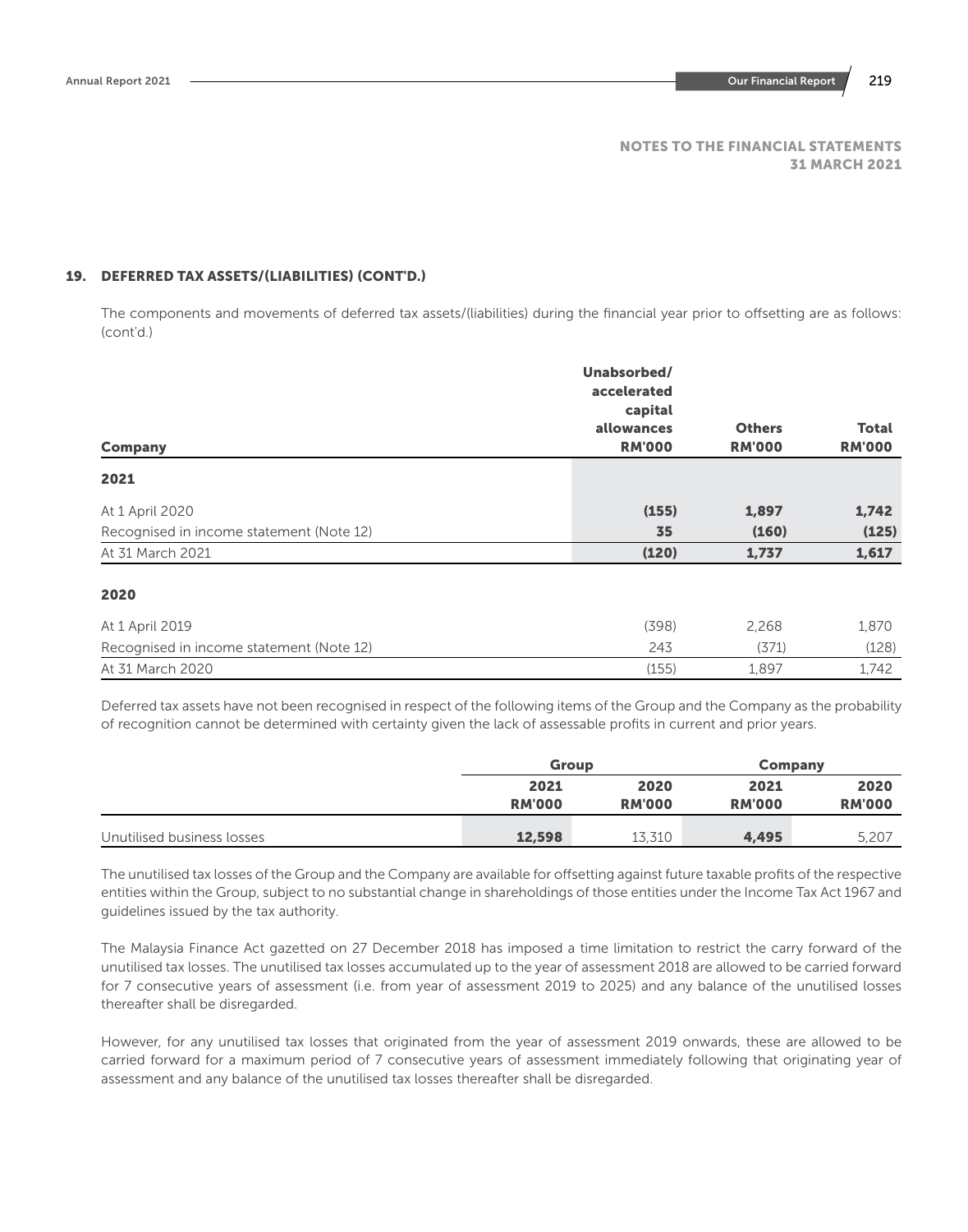| l<br>I<br>I<br>I<br>I |
|-----------------------|
|                       |
|                       |
| l                     |
| ı                     |
| l<br>I<br>l<br>I      |
| ı                     |
| I<br>ı<br>ı           |
| l<br>í<br>l           |

| 20. INSURANCE/TAKAFUL CONTRACT LIABILITIES                                                                  |                        |                            |                             |                        |                            |                      |
|-------------------------------------------------------------------------------------------------------------|------------------------|----------------------------|-----------------------------|------------------------|----------------------------|----------------------|
|                                                                                                             |                        | 2021                       |                             |                        | 2020                       |                      |
|                                                                                                             |                        | Reinsurance                |                             |                        | Reinsurance                |                      |
|                                                                                                             | Gross<br><b>RM'000</b> | retakaful<br><b>RM'000</b> | <b>RM'000</b><br><b>Net</b> | Gross<br><b>RM'000</b> | retakaful<br><b>RM'000</b> | Net<br><b>RM'000</b> |
| General reinsurance/takaful/retakaful funds (Note (a))                                                      | 2,841,022              | (365, 206)                 | 2,475,816                   | 2,592,140              | (437, 330)                 | 2,154,810            |
| Family takaful/retakaful funds (Note (b))                                                                   | 3,411,712              | (92, 029)                  | 3,319,683                   | 3,178,633              | (59, 998)                  | 3,118,635            |
| Expense liabilities (Note (c))                                                                              | 88,256                 |                            | 88,256                      | 72,300                 |                            | 72,300               |
| Total                                                                                                       | 6,340,990              | (457, 235)                 | 5,883,755                   | 5,843,073              | (497,328)                  | 5,345,745            |
| General reinsurance/takaful/retakaful<br>funds<br>$\widehat{a}$                                             |                        |                            |                             |                        |                            |                      |
| Premium/contribution liabilities (Note (ii))<br>(i)<br>Claim liabilities (Note                              | 535,328<br>2,305,694   | (306, 976)<br>(58, 230)    | 1,998,718<br>477,098        | 471,772<br>2,120,368   | (375, 044)<br>(62, 286)    | 1,745,324<br>409,486 |
|                                                                                                             | 2,841,022              | (365, 206)                 | 2,475,816                   | 2,592,140              | (437, 330)                 | 2,154,810            |
| <b>Claim liabilities</b><br>$\widehat{=}$                                                                   |                        |                            |                             |                        |                            |                      |
| At 1 April                                                                                                  | 2,120,368              | (375, 044)                 | 1,745,324                   | 2,098,790              | (418, 710)                 | 1,680,080            |
| Malaysia Takaful Berhad ("HLMTB") on<br>Transferred from Hong Leong<br>1 June 2019                          | ı                      | ı                          | I,                          | 51,278                 | (51, 729)                  | (451)                |
| current underwriting/<br>Claims incurred in the<br>accident year                                            | 540,030                | (86,757)                   | 453,273                     | 487,691                | (36,251)                   | 451,440              |
| underwriting/accident years due to<br>incurred in prior<br>changes in IBNR and PRAD<br>Adjustment to claims | 44,202                 | 22,341                     | 66,543                      | (1,500)                | 14,296                     | 12,796               |
| incurred in prior<br>underwriting/accident years<br>Movements in claims                                     | 430,459                | 36,957                     | 467,416                     | 453,985                | (59, 921)                  | 394,064              |
| Claims paid during the year                                                                                 | (829, 365)             | 95,527                     | (733, 838)                  | (969,876)              | 177.271                    | (792, 605)           |
| At 31 March                                                                                                 | 2,305,694              | (306, 976)                 | 1,998,718                   | 2,120,368              | (375, 044)                 | 1,745,324            |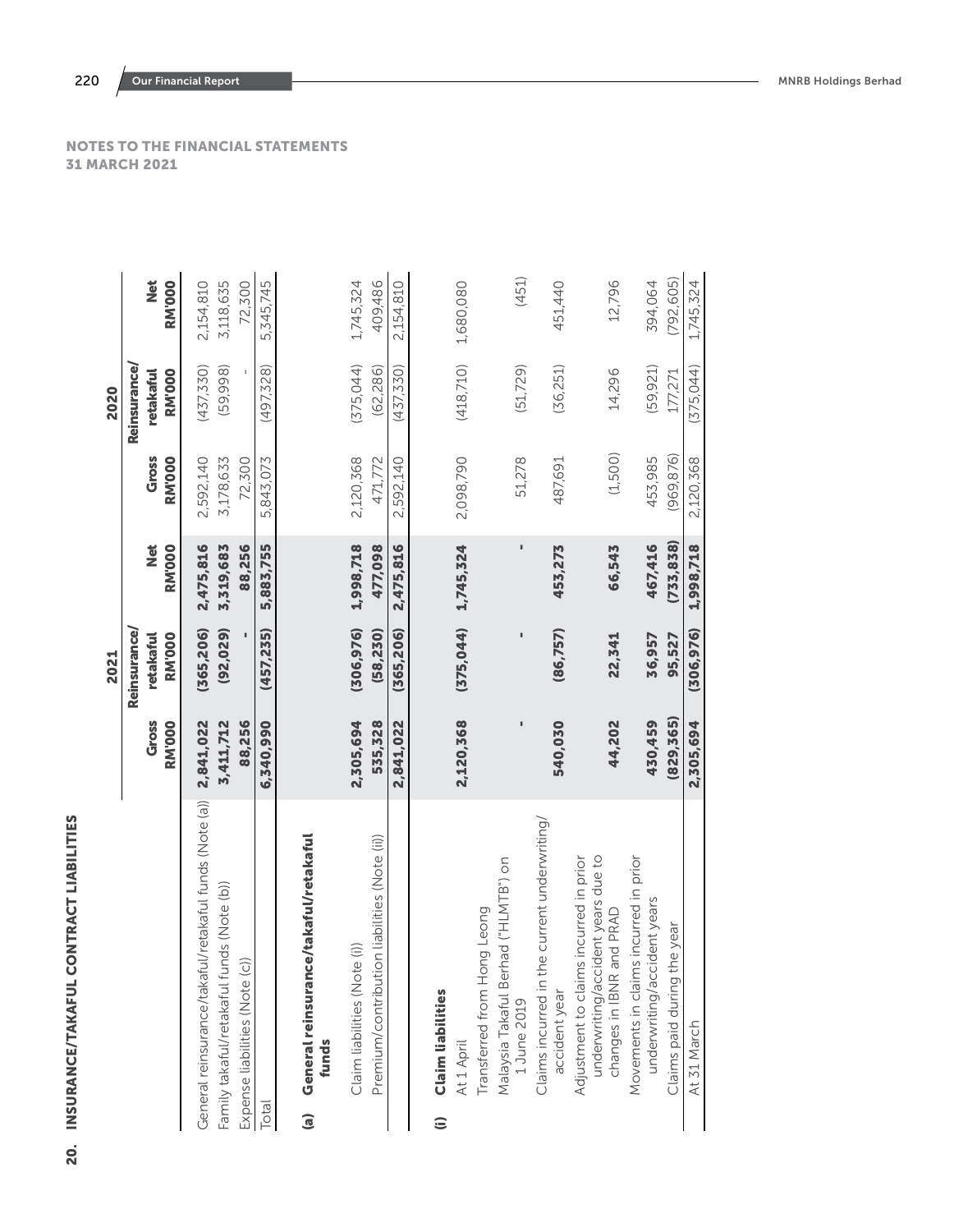|              |                                                          |               | 2021          |                         |               | 2020                |               |
|--------------|----------------------------------------------------------|---------------|---------------|-------------------------|---------------|---------------------|---------------|
|              |                                                          |               | Reinsurance/  |                         |               | <b>Reinsurance/</b> |               |
|              |                                                          | Gross         | retakaful     | <b>Net</b>              | <b>Gross</b>  | retakaful           | <b>Net</b>    |
|              |                                                          | <b>RM'000</b> | <b>RM'000</b> | <b>RM'000</b>           | <b>RM'000</b> | <b>RM'000</b>       | <b>RM'000</b> |
| $\mathbf{a}$ | General reinsurance/takaful/retakaful<br>funds (cont'd.) |               |               |                         |               |                     |               |
|              |                                                          |               |               |                         |               |                     |               |
|              | Premium/contribution liabilities<br>(ii)                 |               |               |                         |               |                     |               |
|              | At 1 April                                               | 471,772       | (62, 286)     | 409,486                 | 372,852       | (56, 962)           | 315,890       |
|              | Transferred from HLMTB on 1 June 2019                    |               |               |                         | 1,503         | (1,497)             | 6             |
|              | Premiums/contributions written in the year               | 1,870,494     | (254, 658)    | 1,615,836               | 1,634,390     | (198, 372)          | 1,436,018     |
|              | Premiums/contributions earned during                     |               |               |                         |               |                     |               |
|              | the year                                                 | (1,806,938)   |               | $258,714$ $(1,548,224)$ | (1,536,973)   | 194,545             | (1, 342, 428) |
|              | At 31 March                                              | 535,328       | (58, 230)     | 477,098                 | 471,772       | (62,286)            | 409,486       |
|              |                                                          |               |               |                         |               |                     |               |
|              | (b) Family takaful/retakaful funds                       |               |               |                         |               |                     |               |
|              | Provision for claims reported by contract holders        | 82,316        | (13, 630)     | 68,686                  | 74,438        | (13, 386)           | 61,052        |
|              | Participants' Investment Fund ("PIF")                    | 2,808,666     |               | 2,808,666               | 2,704,591     |                     | 2,704,591     |
|              | Participants' Risk Fund ("PRF")                          | 336,449       | (78, 399)     | 258,050                 | 263,924       | (46, 612)           | 217,312       |
|              | Net asset value attributable to unitholders              | 184,281       |               | 184,281                 | 135,680       |                     | 135,680       |

3,411,712 (92,029) 3,319,683 3,178,633 (59,998) 3,118,635

 $(92,029)$  3,319,683

3,411,712

3,178,633

3,118,635

 $(59,998)$ 

## NOTES TO THE FINANCIAL STATEMENTS 31 MARCH 2021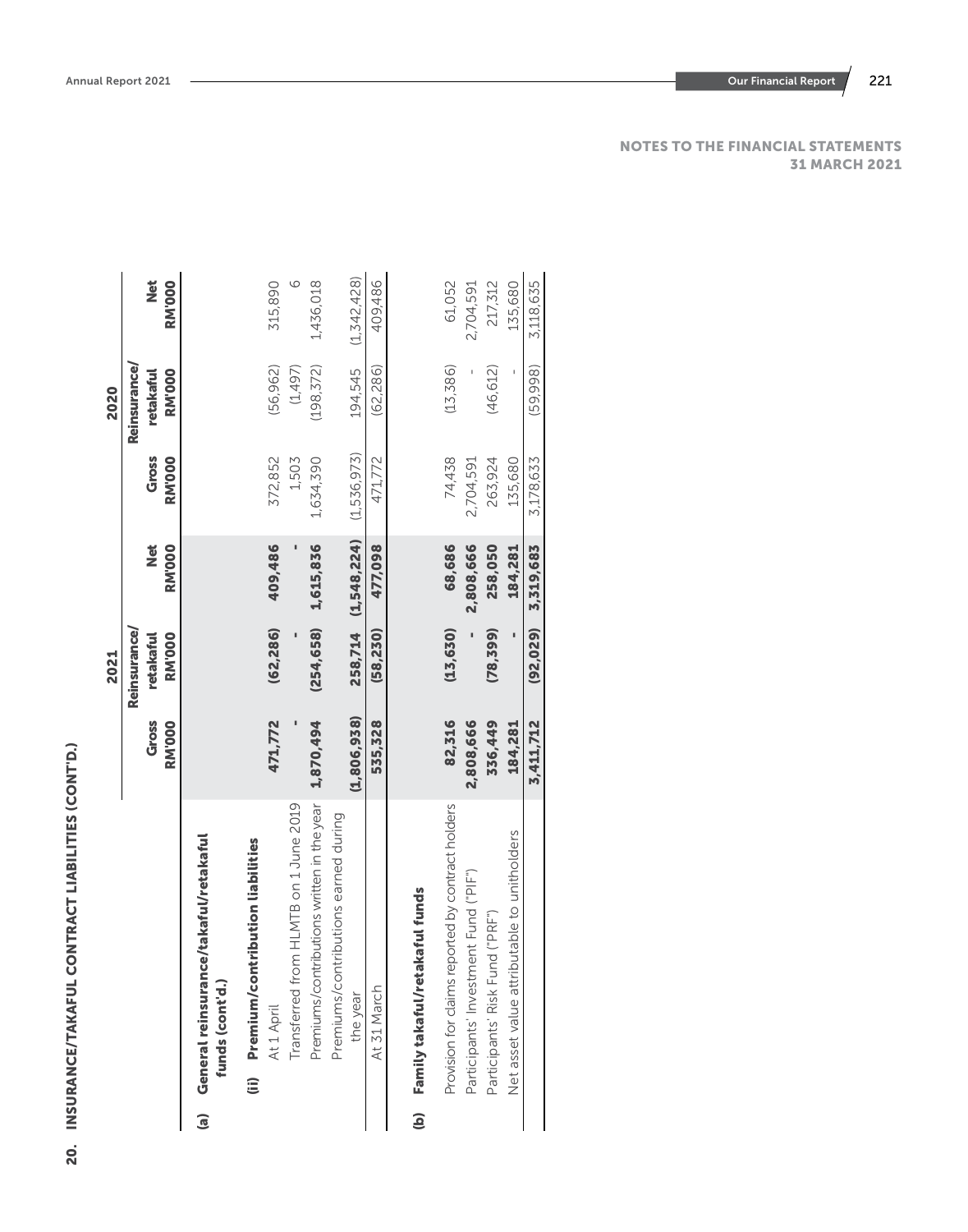| j<br>Ì<br>i                                                         |  |
|---------------------------------------------------------------------|--|
| i<br>.<br>l                                                         |  |
| į<br>;<br>(                                                         |  |
| j<br>医血管血管 医血管血管炎                                                   |  |
| I<br>֖֧ׅ֧ׅׅ֧ׅ֧ׅ֧ׅ֧֧֧ׅ֧֚֚֚֚֚֚֚֚֚֚֚֚֚֚֚֚֚֚֚֚֚֚֚֚֚֚֚֚֚֚֚֬֝֓֓֝֜֓֝֬֝֓֝֬֝ |  |
| <u>ีลี</u><br>Ś                                                     |  |

|                                                 |                        | 2021                       |                             |                               | 2020                       |                             |
|-------------------------------------------------|------------------------|----------------------------|-----------------------------|-------------------------------|----------------------------|-----------------------------|
|                                                 |                        | <b>Reinsurance/</b>        |                             |                               | <b>Reinsurance/</b>        |                             |
|                                                 | Gross<br><b>RM'000</b> | <b>RM'000</b><br>retakaful | <u>o</u> t<br><b>RM'000</b> | <b>Gross</b><br><b>RM'000</b> | <b>RM'000</b><br>retakaful | <b>Net</b><br><b>RM'000</b> |
| funds (cont'd.)<br>(b) Family takaful/retakaful |                        |                            |                             |                               |                            |                             |
| At 1 April                                      | 3,178,633              | (59, 998)                  | 3,118,635                   | 2,953,779                     | (64, 181)                  | 2,889,598                   |
| Net earned contributions                        | 635,619                | (82, 716)                  | 552,903                     | 583,399                       | (83, 279)                  | 500,120                     |
| Net creation of units                           | 59,225                 |                            | 59,225                      | 42,046                        |                            | 42,046                      |
| Liabilities paid for death, maturities,         |                        |                            |                             |                               |                            |                             |
| surrenders, benefits and claims                 | (296, 314)             | 64,790                     | (231, 524)                  | (343, 658)                    | 66,501                     | (277, 157)                  |
| Net cancellation of units                       | (21, 870)              |                            | (21, 870)                   | (33, 499)                     |                            | (33,499)                    |
| Benefits and claims experience variation        | 7,878                  | (244)                      | 7,634                       | 7,549                         | (1, 865)                   | 5,684                       |
| Fees deducted                                   | (221, 440)             |                            | (221, 440)                  | (208, 161)                    |                            | (208, 161)                  |
| Other revenue and expenses                      | 11,971                 |                            | 11,971                      | (7,346)                       |                            | (7,346)                     |
| Transfer to shareholder's fund                  | (16, 052)              |                            | (16, 052)                   | (24,559)                      |                            | (24, 559)                   |
| Increase in reserve                             | 74,062                 | (13, 861)                  | 60,201                      | 209,083                       | 22,826                     | 231,909                     |
| At 31 March                                     | 3,411,712              | (92, 029)                  | 3,319,683                   | 3,178,633                     | (59,998)                   | 3,118,635                   |

31 MARCH 2021

NOTES TO THE FINANCIAL STATEMENTS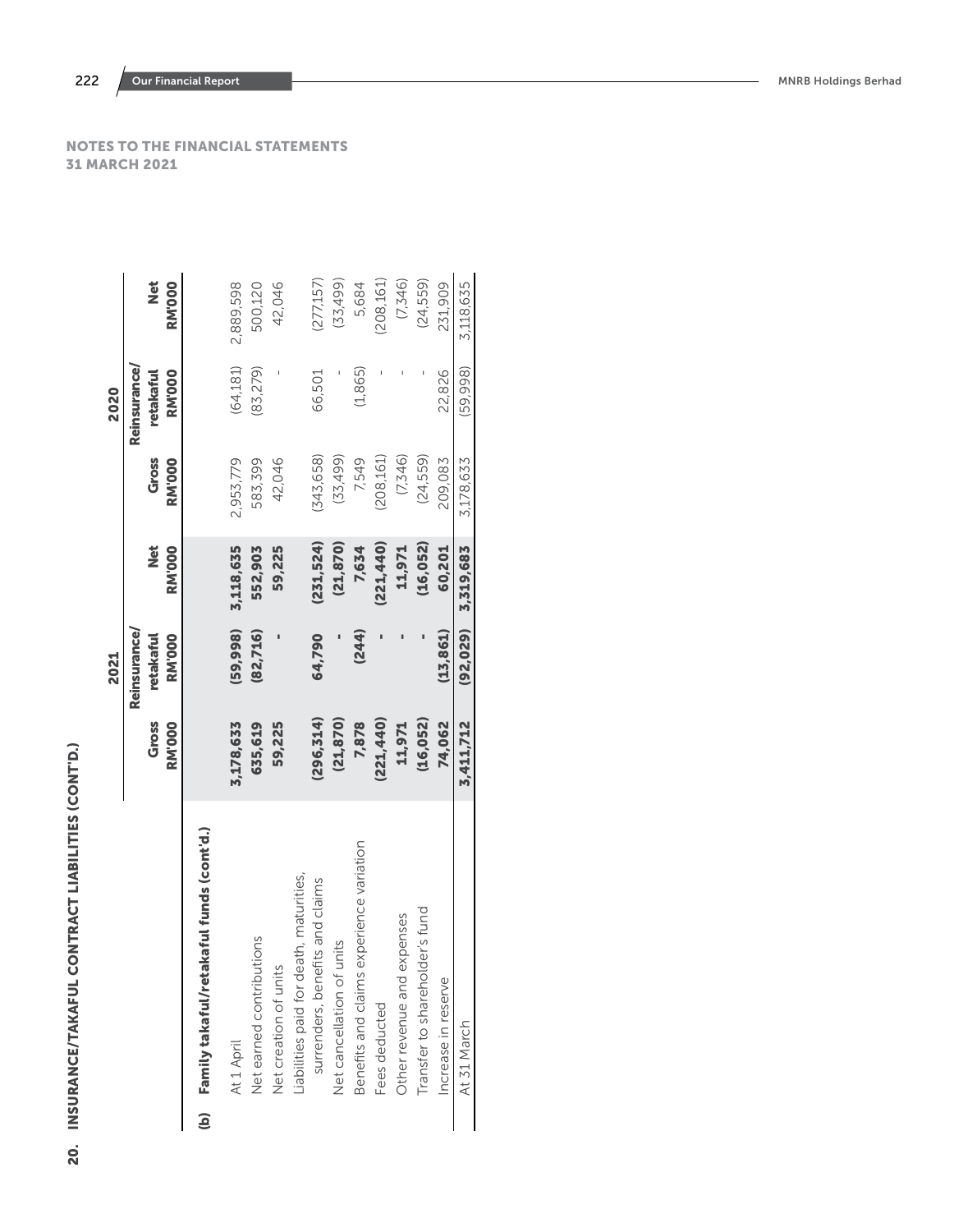## 20. INSURANCE/TAKAFUL CONTRACT LIABILITIES (CONT'D.)

|     |                                       | 2021                       | 2020                       |
|-----|---------------------------------------|----------------------------|----------------------------|
|     |                                       | Gross/net<br><b>RM'000</b> | Gross/net<br><b>RM'000</b> |
|     |                                       |                            |                            |
| (c) | <b>Expense liabilities</b>            |                            |                            |
|     | At 1 April                            | 72,300                     | 64,469                     |
|     | Transferred from HLMTB on 1 June 2019 | ۰                          | 100                        |
|     | Increase during the year              | 15,956                     | 7.731                      |
|     | At 31 March                           | 88,256                     | 72.300                     |

#### 21. INSURANCE/TAKAFUL RECEIVABLES

|                                               |                       | <b>Group</b>          |
|-----------------------------------------------|-----------------------|-----------------------|
|                                               | 2021<br><b>RM'000</b> | 2020<br><b>RM'000</b> |
| Due contributions including agents' balances  | 116,905               | 76,525                |
| Amounts due from brokers and ceding companies | 406,808               | 321,126               |
|                                               | 523,713               | 397,651               |
| Less: Allowance for impairment                | (24, 847)             | (15,948)              |
|                                               | 498,866               | 381,703               |

Offsetting insurance/takaful receivables and insurance/takaful payables

|                                                                                                                 | 2021<br><b>RM'000</b> | 2020<br><b>RM'000</b> |
|-----------------------------------------------------------------------------------------------------------------|-----------------------|-----------------------|
| Gross amounts of recognised insurance/takaful receivables                                                       | 1,100,224             | 979.522               |
| Less: Gross amounts of recognised insurance/takaful payables set off in the statements of<br>financial position | (576, 511)            | (581, 871)            |
| Net amounts of insurance/takaful receivables presented in the statements of financial<br>position               | 523,713               | 397,651               |

Included in gross amounts due from brokers and ceding companies is an amount of RM35,271 (2020: RM1,845,374) due from an associate, Labuan Reinsurance (L) Ltd. The amount receivable is subject to settlement terms stipulated in the reinsurance contracts.

The carrying amount disclosed above approximates fair value due to its relatively short term nature.

Disclosures on the movement of the allowance for impairment losses on insurance/takaful receivables are presented in Note 36(a).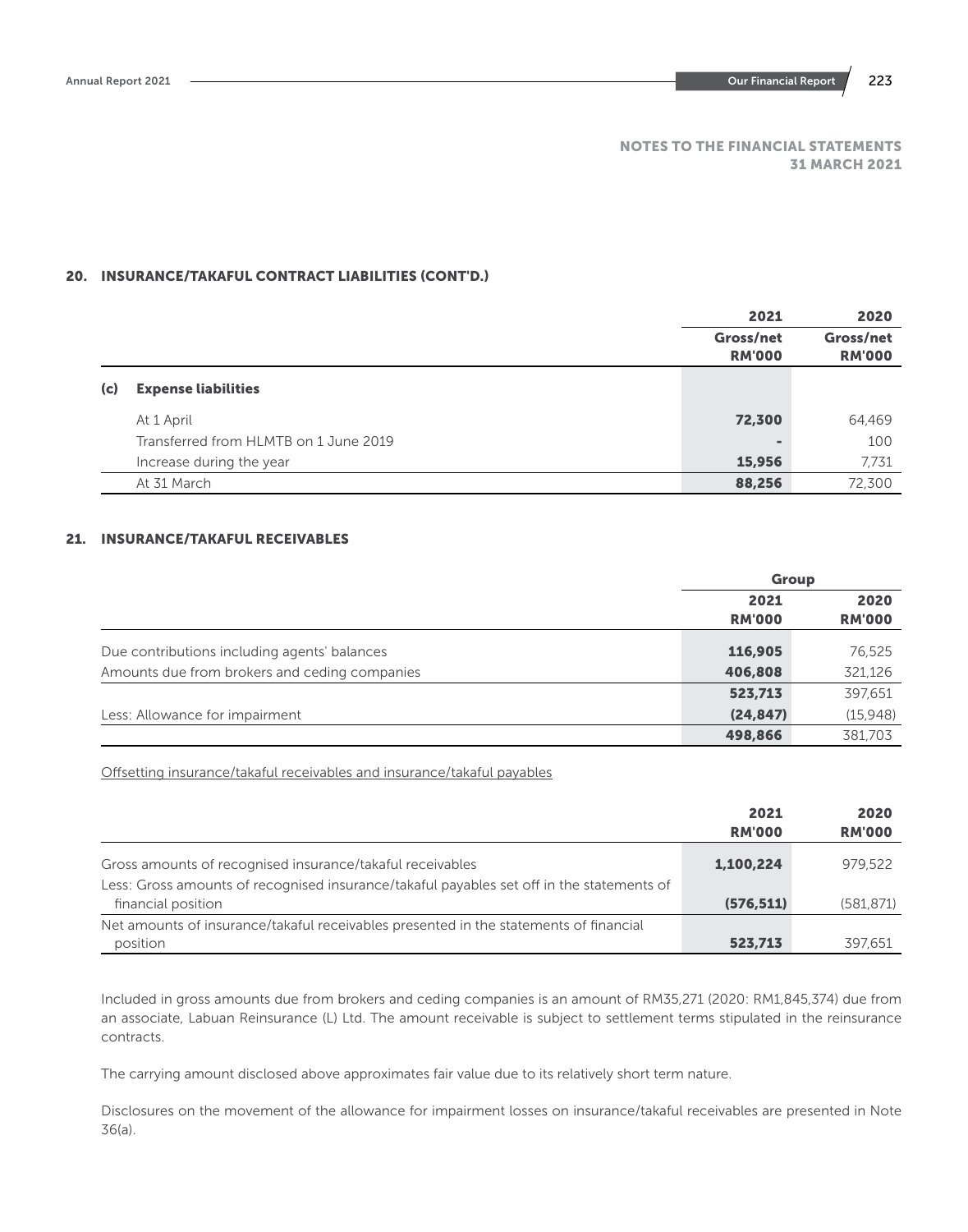#### 22. TAX RECOVERABLE/(PAYABLE)

|                 |               | <b>Group</b>  |                | Company                  |
|-----------------|---------------|---------------|----------------|--------------------------|
|                 | 2021          | 2020          | 2021           | 2020                     |
|                 | <b>RM'000</b> | <b>RM'000</b> | <b>RM'000</b>  | <b>RM'000</b>            |
| Tax recoverable | 68,670        | 68,604        | 20,166         | 20,049                   |
| Tax payable     | (6, 279)      | (9,423)       | $\blacksquare$ | $\overline{\phantom{m}}$ |
|                 | 62,391        | 59,181        | 20,166         | 20.049                   |

Included in the total tax recoverable above are two pending appeal cases and tax paid in excess to the Inland Revenue Board ("IRB"). The pending appeal cases relate to MNRB and Takaful IKHLAS Family, as follows:

(i) IRB had, on 8 September 2017, issued notices of additional assessment (i.e. Forms JA) to the Company for the years of assessment ("YA") 2008 to 2014, disallowing the interest expense that the Company had deducted as part of its business expense in arriving at the taxable profit.

The additional tax payable by the Company under the above-mentioned notices was RM13,576,000. IRB had also treated the tax returns made by the Company for the above YA as incorrect, and imposed a penalty of RM6,109,000 to the Company. This brought the total amount payable to IRB to RM19,685,000.

The Company disagreed with the additional assessment imposed by IRB for the above YA and had submitted a notice of appeal by filing Form Q with the Special Commissioner of Income Tax ("SCIT") on 6 October 2017. At the case mention date held on 28 November 2018, the SCIT had fixed the date for hearing of the appeal by the Company on 1 and 2 October 2020. During the meeting on 1 October 2020, parties were notifed by the SCIT that the hearing had to be vacated for reasons that could not be avoided.

Subsequently, the case management with the SCIT which were initially fixed for 28 May 2021 has been vacated in light of the Movement Control Order 3.0. Accordingly, a new mention date has been fixed for 4 August 2021.

Notwithstanding the appeal and the hearing before the SCIT, the Company had paid the total amount payable of RM19,685,000. The Company is also at liberty to pursue an amicable settlement of this matter.

Based on legal advice, the Company is of the view that there are strong justifications for its appeal and have treated the above tax payment as tax recoverable. As at the date of the financial statements, there have been no further developments on this matter.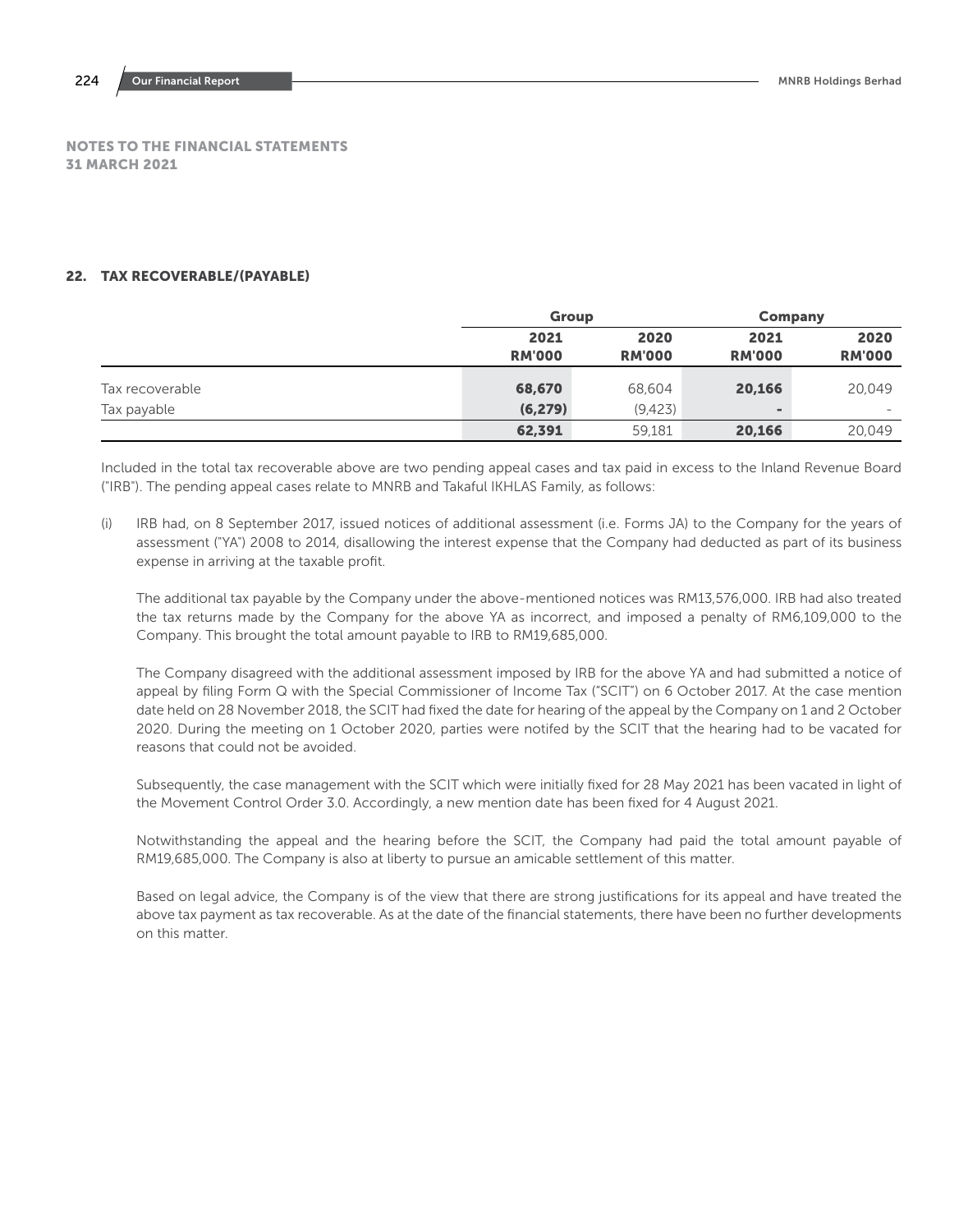#### 22. TAX RECOVERABLE/(PAYABLE) (CONT'D.)

Included in the total tax recoverable above are two pending appeal cases and tax paid in excess to the Inland Revenue Board ("IRB"). The pending appeal cases relate to MNRB and Takaful IKHLAS Family, as follows: (cont'd.)

(ii) The IRB had, on 28 December 2018, issued notices of additional assessments to Takaful IKHLAS Family for YA 2011 and YA 2013 for RM3,052,000 and RM2,147,000 respectively.

Takaful IKHLAS Family disagreed with the additional assessment imposed by IRB for the above YA and had submitted a notice of appeal by filing Form Q with the SCIT on 24 January 2019. The SCIT had fixed a preliminary hearing of the appeal by Takaful IKHLAS Family on 24 April 2020 but it was later postponed due to the Movement Control Order (""MCO""). The new case mention date was re-scheduled to 9 September 2020 but was subsequently postponed to 31 March 2021.

The lawyer of Takaful IKHLAS Family had appeared before the SCIT on 31 March 2021 for a case management. Parties are to update the SCIT on 16 August 2021 on the progress of any settlement and the relevant cause papers will also have to be filed on the same date so as to enable the matter to be expedited, to prevent further delay to this matter.

Notwithstanding the appeal and the proposed hearing before the SCIT, Takaful IKHLAS Family had paid the total amount payable of RM5,199,000. Takaful IKHLAS Family is also at liberty to pursue an amicable settlement of this matter.

Takaful IKHLAS Family is of the view that there are strong justifications for its appeal and have treated the said payment as tax recoverable. As at the date of the financial statements, there have been no further developments on this matter.

## 23. NON-CURRENT ASSET HELD FOR SALE

|                             |                       | Group                    |
|-----------------------------|-----------------------|--------------------------|
|                             | 2021<br><b>RM'000</b> | 2020<br><b>RM'000</b>    |
| Freehold land and building: |                       |                          |
| At 1 April                  |                       | 45,875                   |
| Disposal                    | $\blacksquare$        | (45, 875)                |
| At 31 March                 |                       | $\overline{\phantom{a}}$ |

The non-current asset held for sale relates to an investment property of the family takaful fund/self-occupied property of the Group; the disposal was completed on 5 December 2019 with the Group recognising a loss on disposal amounting to RM850,000 as disclosed in Note 6.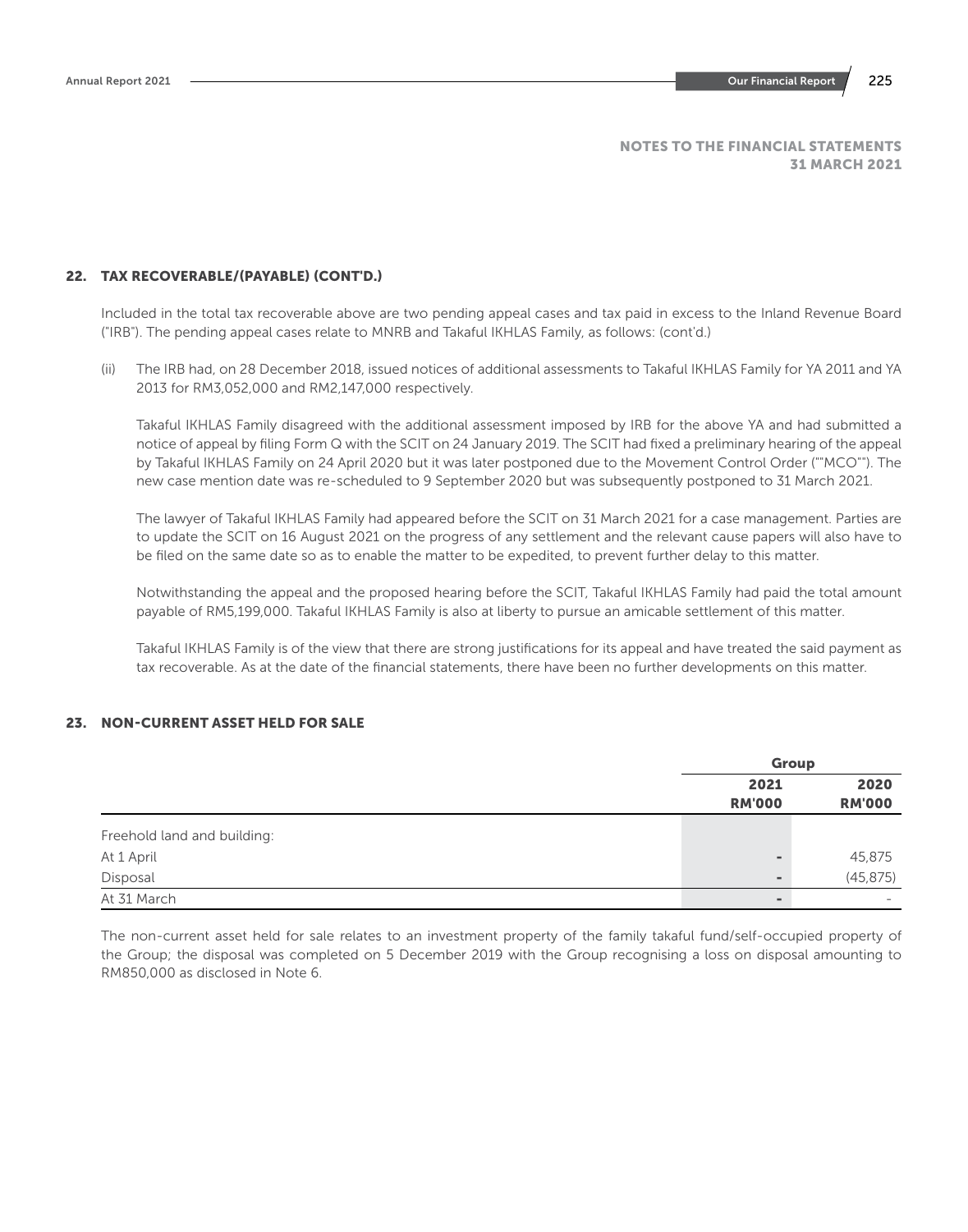## 24. PARTICIPANTS' FUNDS

|     |                                                                | Group         |                   |
|-----|----------------------------------------------------------------|---------------|-------------------|
|     |                                                                | 2021          | 2020              |
|     |                                                                | <b>RM'000</b> | <b>RM'000</b>     |
|     | Participants' funds comprise the following:                    |               |                   |
|     | Accumulated surplus (Note (a))                                 | 339,070       | 293,893           |
|     | Fair value reserves (Note (b))                                 | 2,693         | 4,764             |
|     | Revaluation surplus (Note (c))                                 | 35,961        | 34,081            |
|     |                                                                | 377,724       | 332,738           |
| (a) | <b>Accumulated surplus</b>                                     |               |                   |
|     | At 1 April                                                     | 293,893       | 237,848           |
|     | Net surplus of the general and family takaful and              |               |                   |
|     | retakaful funds                                                | 49,027        | 30,728            |
|     | Net surplus of the retakaful funds to shareholders             | 1,150         | 8,882             |
|     | Transfer from HLMTB on 1 June 2019                             |               | 3,338             |
|     | Hibah paid and payable to participants during the year         | (5,000)       | (10,000)          |
|     | Transfer from revaluation surplus arising from disposal        |               | 23,097            |
|     | At 31 March                                                    | 339,070       | 293,893           |
|     |                                                                |               |                   |
| (b) | <b>Fair value reserves</b>                                     |               |                   |
|     | At 1 April                                                     | 4,764         | 2.573             |
|     | Net gains on fair value changes                                | (529)         | 6,084             |
|     | Realised gains transferred to income statements                | (2, 209)      | (3, 301)          |
|     | Deferred tax on fair value changes                             | 667           | (592)             |
|     | Net change in fair value reserves attributable to participants | (2,071)       | 2,191             |
|     | At 31 March                                                    | 2,693         | 4.764             |
| (c) | <b>Revaluation surplus</b>                                     |               |                   |
|     |                                                                |               |                   |
|     | At 1 April                                                     | 34,081        | 54,873            |
|     | Recognised in other comprehensive income                       | 2,043         | 1,853             |
|     | Deferred tax on revaluation surplus                            | (163)         | 452               |
|     | Net change in revaluation surplus attributable to participants | 1,880         | 2,305<br>(23,097) |
|     | Transfer to accumulated surplus arising from disposal          |               |                   |
|     | At 31 March                                                    | 35,961        | 34,081            |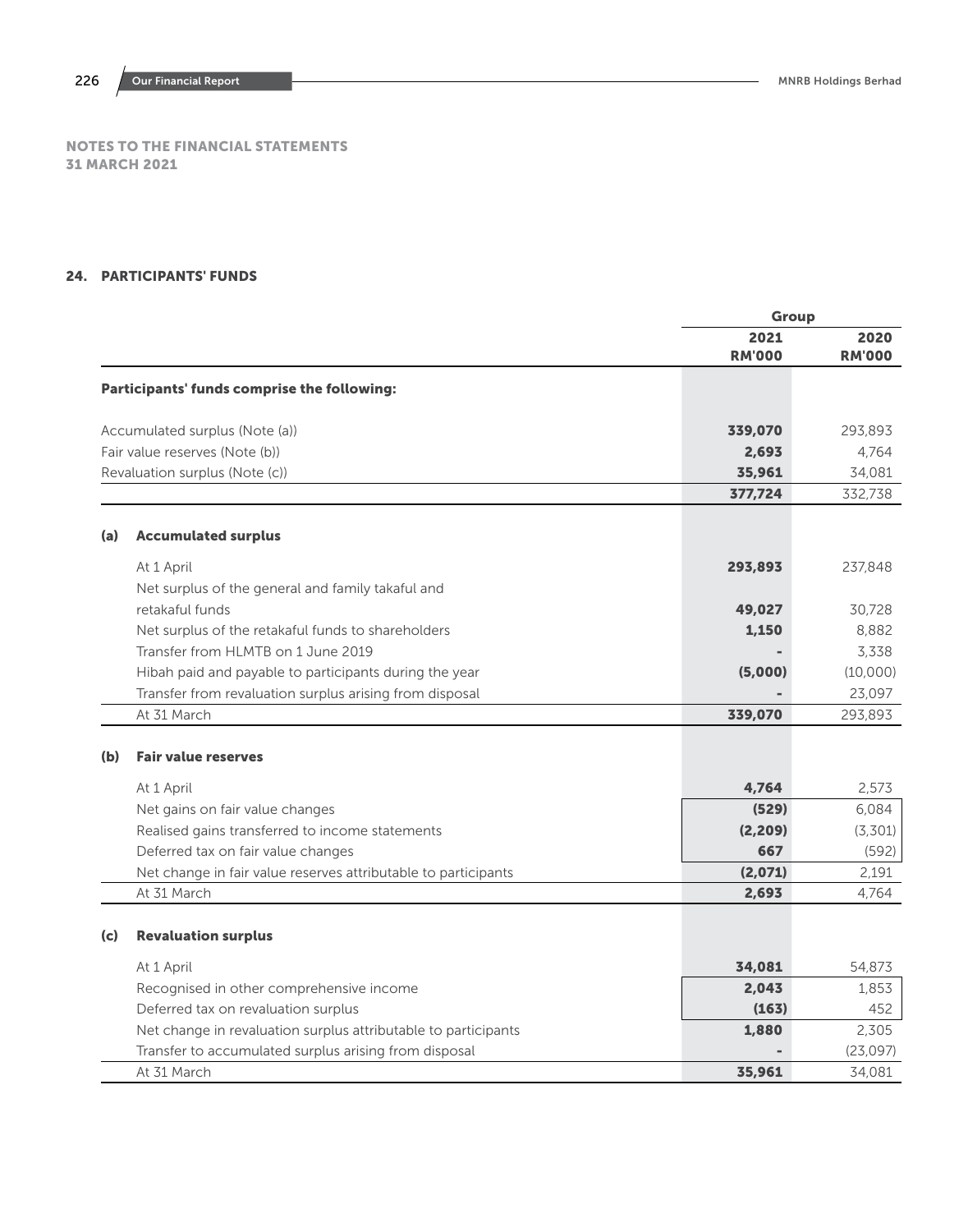#### 25. BORROWING

|                           |               | Group         |               | Company       |
|---------------------------|---------------|---------------|---------------|---------------|
|                           | 2021          | 2020          | 2021          | 2020          |
|                           | <b>RM'000</b> | <b>RM'000</b> | <b>RM'000</b> | <b>RM'000</b> |
| Sukuk Murabahah Programme | 320,000       | 320,000       | 320,000       | 320,000       |

#### Sukuk Murabahah Programme

The Company issued RM320 million of Tier 2 Capital Subordinated Sukuk on 22 March 2019. The Sukuk carries a fixed profit rate of 5.2% per annum with a tenure of 10 years but is non-callable for the first 5 years. The tenure is subject to early redemption and the final redemption date is on 22 March 2029.

#### 26. INSURANCE/TAKAFUL PAYABLES

|                                                                   | Group                 |                       |
|-------------------------------------------------------------------|-----------------------|-----------------------|
|                                                                   | 2021<br><b>RM'000</b> | 2020<br><b>RM'000</b> |
| Due to agents, brokers, retrocessionaires and retakaful operators | 202,171               | 169,851               |

Offsetting insurance/takaful receivables and insurance/takaful payables

|                                                                                                                                                     |                       | <b>Group</b>          |
|-----------------------------------------------------------------------------------------------------------------------------------------------------|-----------------------|-----------------------|
|                                                                                                                                                     | 2021<br><b>RM'000</b> | 2020<br><b>RM'000</b> |
| Gross amounts of recognised insurance/takaful payables<br>Less: Gross amounts of recognised insurance/takaful receivables set off in the statements | 778,682               | 751.722               |
| of financial position                                                                                                                               | (576, 511)            | (581, 871)            |
| Net amounts of insurance/takaful payables presented in the statements of financial                                                                  |                       |                       |
| position                                                                                                                                            | 202,171               | 169.851               |

Included in gross amounts due to brokers and retrocessionaires is an amount of RM932,209 (2020: RM698,513) due to an associate, Labuan Reinsurance (L) Ltd. The amount payable is subject to settlement terms stipulated in the reinsurance contracts.

The carrying amounts disclosed above approximate fair values due to their relatively short term nature.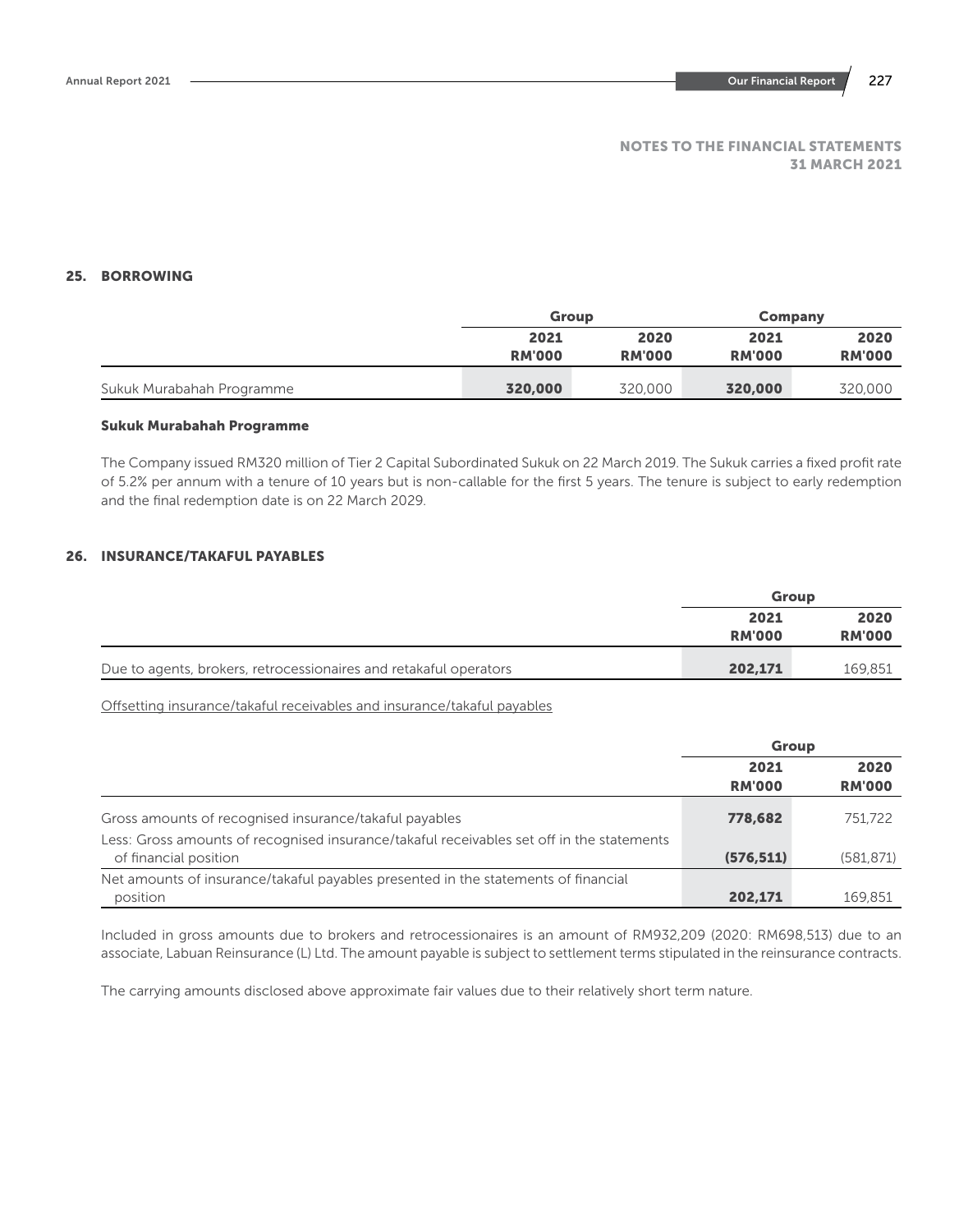#### 27. OTHER PAYABLES

|                              |               | <b>Group</b>             |               | <b>Company</b> |
|------------------------------|---------------|--------------------------|---------------|----------------|
|                              | 2021          | 2020                     | 2021          | 2020           |
|                              | <b>RM'000</b> | <b>RM'000</b>            | <b>RM'000</b> | <b>RM'000</b>  |
| Advance contributions        | 3,386         | 3,503                    |               |                |
| Deposit contributions        | 57,318        | 62,361                   |               |                |
| Provisions                   | 44,819        | 45,635                   | 6,190         | 7,494          |
| Amount due to subsidiaries * |               | $\overline{\phantom{a}}$ | 7,442         | 4,080          |
| Agency provident fund        | 5,642         | 5,722                    |               |                |
| Amount due to participants   | 6,375         | 6,215                    | -             |                |
| Hibah payables               | 19,467        | 18,775                   |               |                |
| Sundry payables              | 93,675        | 108,095                  | 3,362         | 2,019          |
|                              | 230,682       | 250.306                  | 16,994        | 13,593         |

These amounts are non-trade in nature, unsecured, not subject to any interest/profit elements and repayable on demand.

The carrying amounts disclosed above approximate fair values due to their relatively short term nature.

#### 28. SHARE CAPITAL

|                            |         | <b>Number of ordinary shares</b> |               | <b>Amount</b> |
|----------------------------|---------|----------------------------------|---------------|---------------|
|                            | 2021    | 2020                             | 2021          | 2020          |
| <b>Group and Company</b>   | '000'   | '000'                            | <b>RM'000</b> | <b>RM'000</b> |
| Issued and fully paid:     |         |                                  |               |               |
| At 1 April                 | 783,088 | 767.051                          | 738,502       | 722,306       |
| Issued pursuant to the DRP |         | 16.037                           |               | 16,196        |
| At 31 March                | 783,088 | 783.088                          | 738,502       | 738.502       |

In the previous year, the Company increased its share capital from RM722,306,000 to RM738,502,000 via the issuance of 16,036,633 new ordinary shares amounting to RM16,196,000 upon election by shareholders to reinvest the electable portion of the interim dividend, of RM0.025 per ordinary share, in new ordinary shares as permitted under the DRP.

The new ordinary shares issued in the previous year rank *pari passu* in all respects with the existing shares of the Company.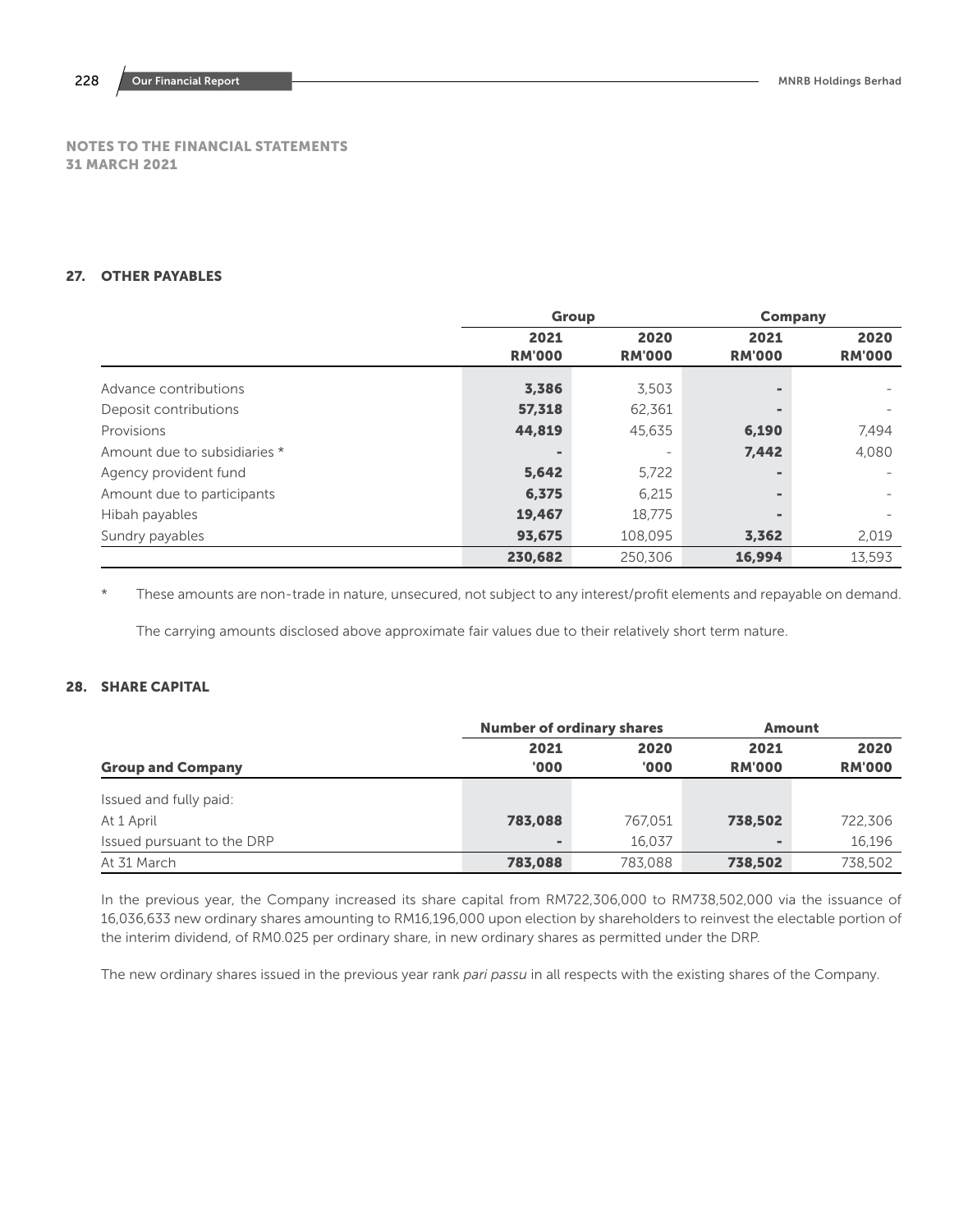#### 29. DIVIDEND

|                                                                                                                                             | <b>Group and Company</b> |                       |
|---------------------------------------------------------------------------------------------------------------------------------------------|--------------------------|-----------------------|
|                                                                                                                                             | 2021<br><b>RM'000</b>    | 2020<br><b>RM'000</b> |
| Recognised during the financial year:                                                                                                       |                          |                       |
| Interim dividend of 2.5 sen per ordinary share on 767,050,063 ordinary shares, declared on<br>15 October 2019 and paid on 12 December 2019  |                          | 19.176                |
| Interim dividend of 3.0 sen per ordinary share on 783,086,696 ordinary shares, declared on<br>17 September 2020 and paid on 23 October 2020 | 23,493                   |                       |

In the previous year, out of the total dividend distribution of RM19,176,000, a total of RM16,196,000 was converted into RM16,036,633 new ordinary shares of the Company pursuant to the DRP. The remaining portion of RM2,980,000 was paid in cash on 12 December 2019.

# 30. EARNINGS PER SHARE

The basic and diluted earnings per share is calculated by dividing the net profit for the year attributable to equity holders of the holding company by the weighted average number of ordinary shares in issue during the year.

|                                                                 |         | <b>Group</b> |         | Company |
|-----------------------------------------------------------------|---------|--------------|---------|---------|
|                                                                 | 2021    | 2020         | 2021    | 2020    |
| Net profit for the year (RM'000)                                | 189,495 | 132.907      | 72,975  | 28,606  |
| Weighted average number of ordinary shares in issue<br>$(000)*$ | 783,088 | 772.812      | 783,088 | 772,812 |
| Basic and diluted per share (sen)                               | 24.2    | 17.2         | 9.3     | 3.7     |

The Group and the Company have no dilution in their earnings per ordinary share as there are no diluted potential ordinary shares.

\* The weighted average number of ordinary shares in issue for the previous year has been adjusted upon completion of the DRP exercise on 12 December 2019.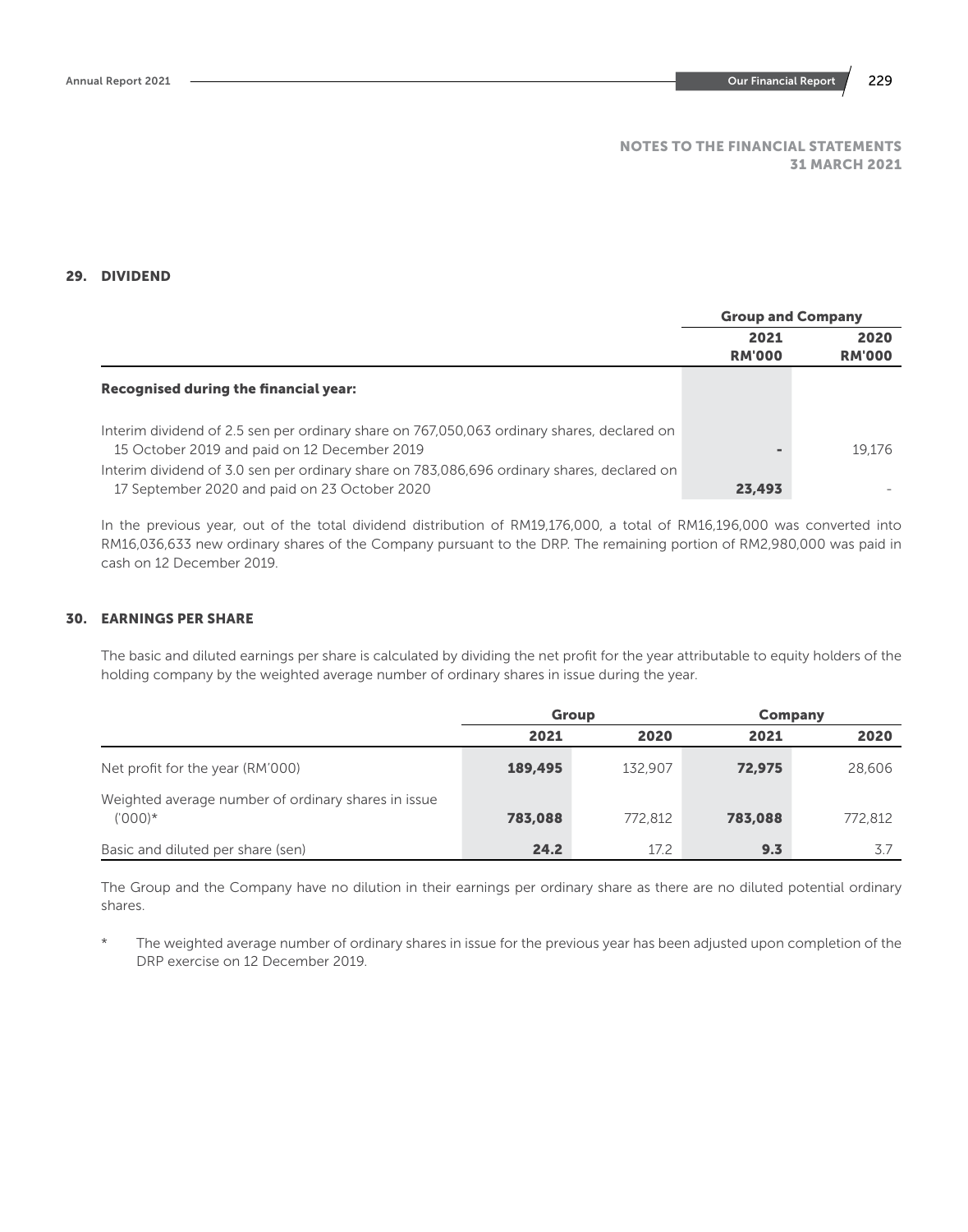#### 31. CAPITAL COMMITMENTS AND CONTINGENCIES

The commitments of the Group and of the Company as at the reporting date are as follows:

|                                    |               | <b>Group</b>  |               | <b>Company</b> |
|------------------------------------|---------------|---------------|---------------|----------------|
|                                    | 2021          | 2020          | 2021          | 2020           |
|                                    | <b>RM'000</b> | <b>RM'000</b> | <b>RM'000</b> | <b>RM'000</b>  |
| Authorised and contracted for:     |               |               |               |                |
| - Property, plant and equipment    | 4,314         | 343           |               |                |
| - Intangible assets*               | 8,816         | 8,599         | 13            | 525            |
|                                    | 13,130        | 8,942         | 13            | 525            |
|                                    |               |               |               |                |
| Authorised but not contracted for: |               |               |               |                |
| - Property, plant and equipment    | 1,136         | 653           | 55            | 50             |
| - Intangible assets*               | 27,292        | 26,124        | 145           | 215            |
|                                    | 28,428        | 26.777        | 200           | 265            |

Relating to purchases for enhancements of the computer system of the Company and the reinsurance/retakaful and takaful subsidiaries.

The Group has provided bank guarantees on the services contracts with external parties of RM624,930 in the form of cash deposit in marginal accounts.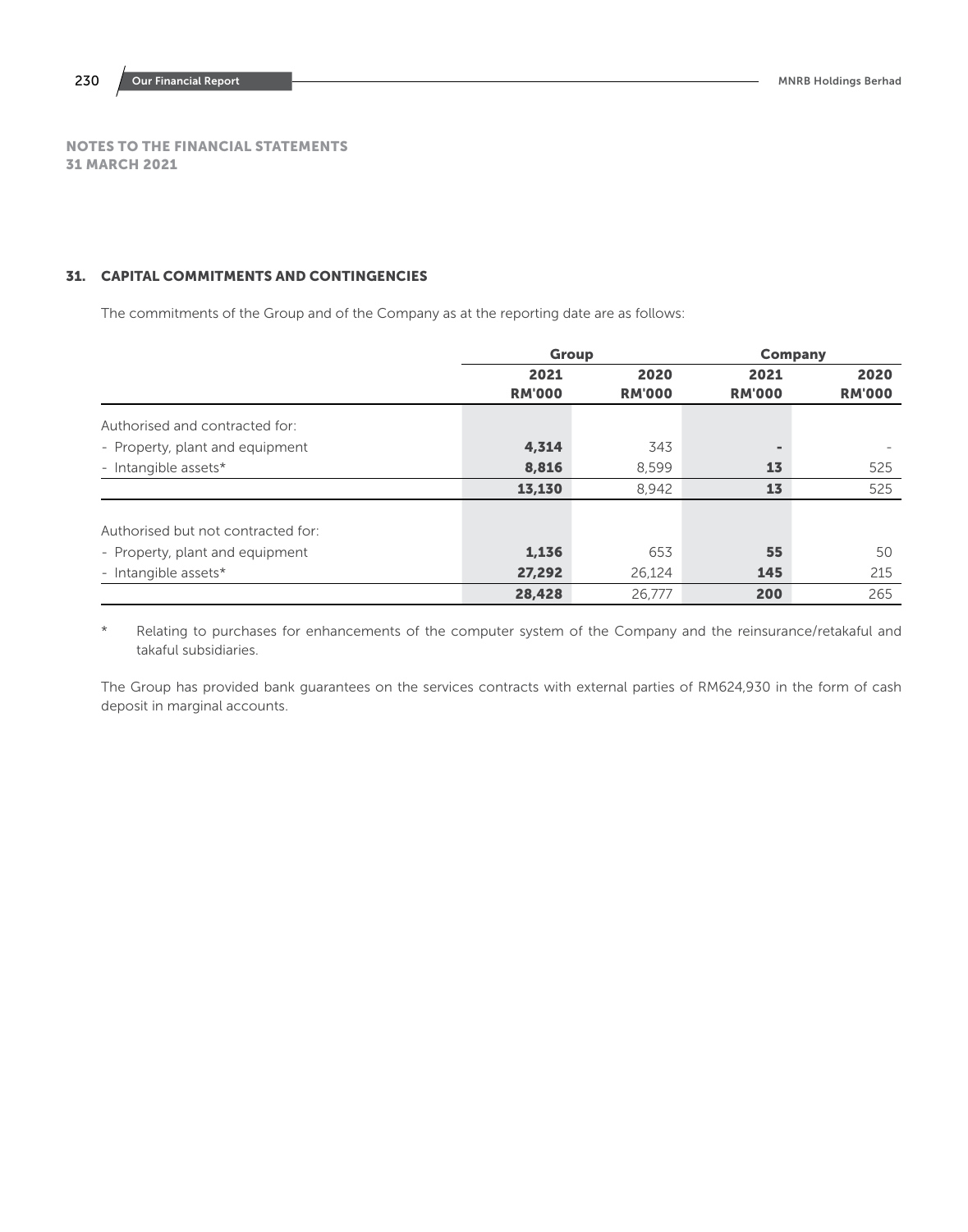## 32. RELATED PARTY DISCLOSURES

For the purposes of these financial statements, parties are considered to be related to the Group and the Company if the Group and the Company have the ability, directly or indirectly, to control the party or exercise significant influence over the party in making financial and operating decisions, or vice versa, or where the Group and the Company and the party are subject to common control or common significant influence. Related parties may be individuals or other entities.

Key management personnel are defined as those persons having authority and responsibility for planning, directing and controlling the activities of the Company either directly or indirectly. The key management personnel include all the Directors of the Group and the Company, and certain members of senior management of the Group and the Company.

## (a) The significant transactions with related parties are as follows:

|                                          | Group         |                          |               | <b>Company</b> |
|------------------------------------------|---------------|--------------------------|---------------|----------------|
|                                          | 2021          | 2020                     | 2021          | 2020           |
|                                          | <b>RM'000</b> | <b>RM'000</b>            | <b>RM'000</b> | <b>RM'000</b>  |
| Income/(expenses):                       |               |                          |               |                |
| Transactions with subsidiaries:          |               |                          |               |                |
| Management fees received                 |               |                          | 38,997        | 37,394         |
| Management fees for property and admin   |               | -                        | (741)         |                |
| Net dividend received                    |               | $\overline{\phantom{a}}$ | 85,000        | 40,000         |
| Payment of lease liabilities rental paid |               | $\overline{\phantom{a}}$ | (1, 102)      | (1,236)        |
| Interest income                          |               | $\overline{\phantom{a}}$ | 49            | 50             |
| Gross contribution paid                  |               | -                        | (537)         | (1,218)        |
|                                          |               |                          |               |                |
| Transactions with an associate:          |               |                          |               |                |
| Net dividend received                    |               |                          |               | 600            |
| Net reinsurance inwards                  | 818           | 898                      |               |                |
| Gross contributions                      | 6             | 4                        |               |                |
| Retakaful outward contributions          | (9,370)       | (4,132)                  |               |                |
| Retakaful commission                     | 368           | 519                      |               |                |
| Claims recoveries                        | 1,528         | 1,402                    |               |                |

The directors are of the opinion that all the transactions above have been entered into in the normal course of business and have been established on terms and conditions that are not materially different from those obtainable in transactions with unrelated parties.

Outstanding balances arising from the transactions above as at the reporting date have been disclosed in Notes 18(c), 21, 26 and 27 of the financial statements.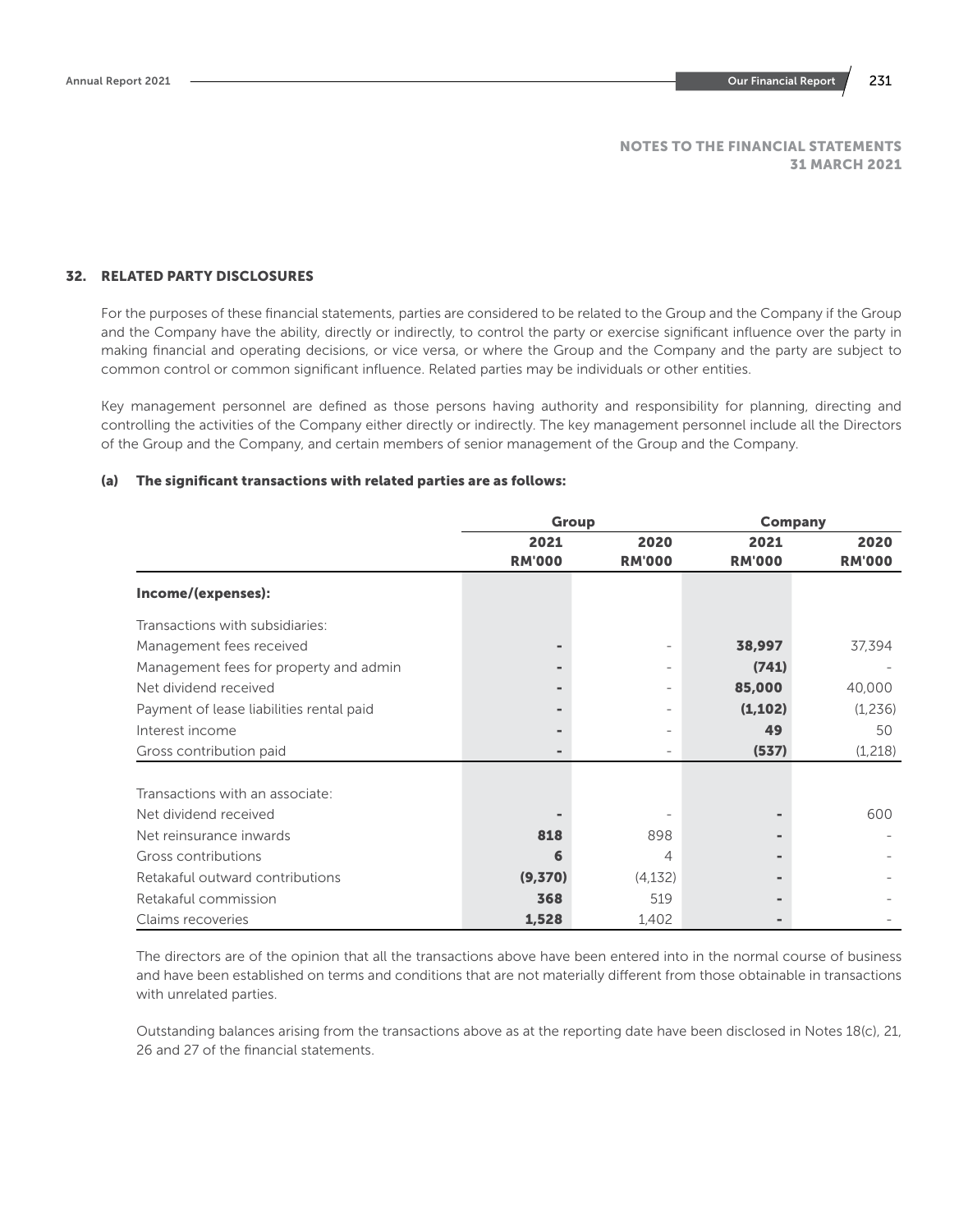# 32. RELATED PARTY DISCLOSURES (CONT'D)

# (b) The key management personnel compensations are as follows:

|                                          |               | Group         |                | <b>Company</b> |
|------------------------------------------|---------------|---------------|----------------|----------------|
|                                          | 2021          | 2020          | 2021           | 2020           |
|                                          | <b>RM'000</b> | <b>RM'000</b> | <b>RM'000</b>  | <b>RM'000</b>  |
| <b>GCEO:</b>                             |               |               |                |                |
|                                          |               |               |                |                |
| Salaries and bonus                       | 2,195         | 2,111         | 1,834          | 1,425          |
| Pension costs - EPF and SOCSO            | 393           | 359           | 332            | 242            |
| Fees                                     | 134           | 196           |                |                |
| Benefits-in-kind                         | 26            | 23            | 26             | 23             |
| Others                                   | 465           | 38            | 445            |                |
|                                          | 3,213         | 2,727         | 2,637          | 1,690          |
|                                          |               |               |                |                |
| Non-executive directors of the Company:  |               |               |                |                |
| Fees                                     | 1,555         | 1,816         | 761            | 766            |
| Others                                   | 410           | 478           | 189            | 184            |
| Benefits-in-kind                         | 31            |               | 31             | $\sim$         |
|                                          | 1,996         | 2,294         | 981            | 950            |
|                                          |               |               |                |                |
| Non-executive directors of subsidiaries: |               |               |                |                |
| Fees                                     | 1,203         | 701           |                |                |
| Others                                   | 327           | 150           |                |                |
|                                          | 1,530         | 851           | ÷              |                |
|                                          |               |               |                |                |
| <b>Shariah Committee members:</b>        |               |               |                |                |
| Fees                                     | 177           | 196           |                |                |
| Meeting allowances                       | 62            | 71            |                |                |
|                                          | 239           | 267           | $\blacksquare$ |                |
|                                          |               |               |                |                |
| Other key management personnel's         |               |               |                |                |
| remuneration:                            |               |               |                |                |
|                                          |               |               |                |                |
| Salaries and bonus                       | 18,190        | 17,202        | 5,641          | 4,672          |
| Pension costs - EPF and SOCSO            | 3,007         | 2,703         | 922            | 746            |
| Allowances                               | 2,629         | 3,067         | 833            | 789            |
|                                          | 23,826        | 22,972        | 7,396          | 6,207          |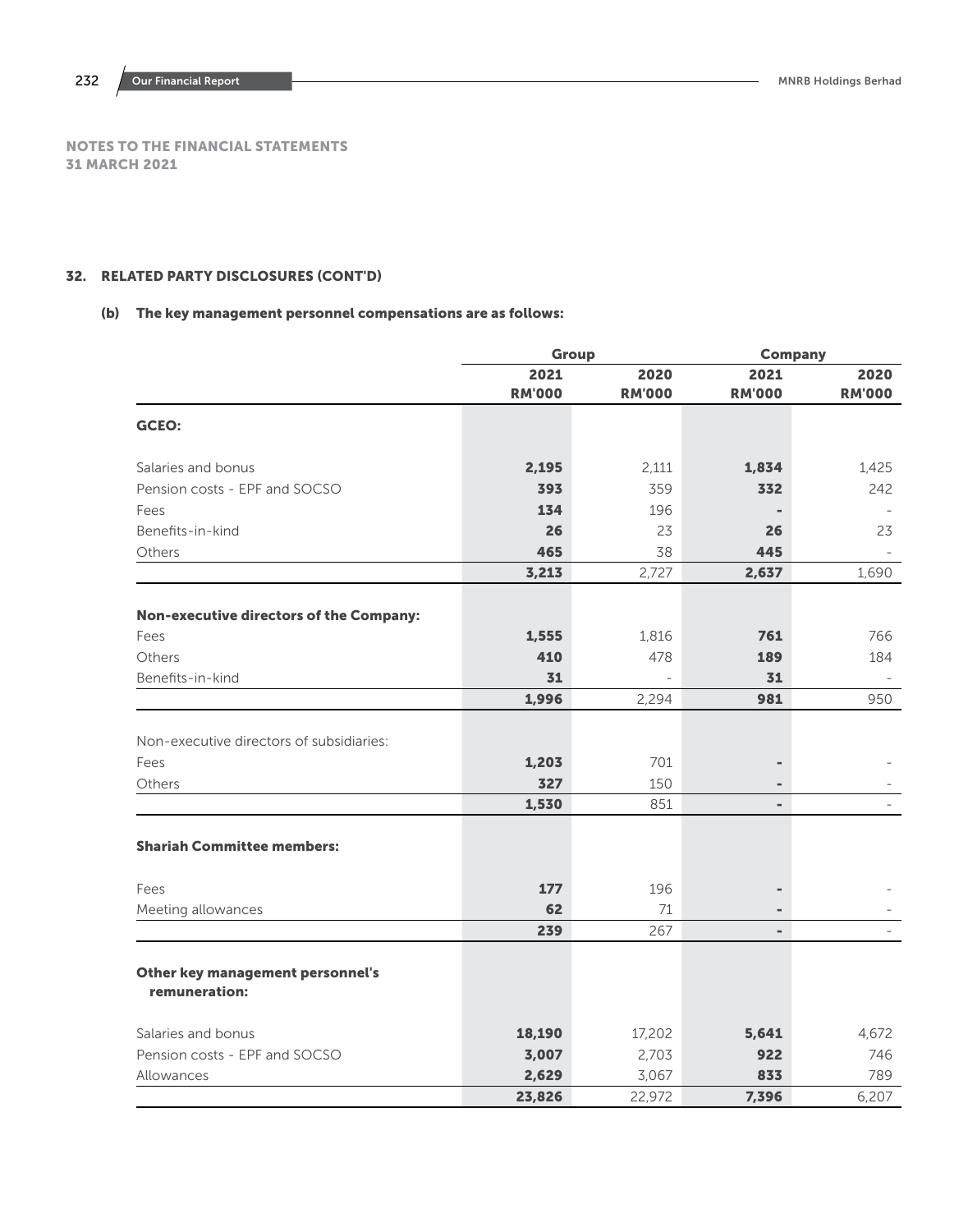| Group                      | Investment<br>holding<br><b>RM'000</b> | Reinsurance<br>business<br><b>RM'000</b> | Takaful<br>operator<br><b>RM'000</b> | operator<br>Retakaful<br><b>RM'000</b> | <b>Others</b><br><b>RM'000</b> | eliminations<br>Adjustments<br><b>RM'000</b><br>and | Consolidated<br><b>RM'000</b> |
|----------------------------|----------------------------------------|------------------------------------------|--------------------------------------|----------------------------------------|--------------------------------|-----------------------------------------------------|-------------------------------|
| 2021                       |                                        |                                          |                                      |                                        |                                |                                                     |                               |
| Results                    |                                        |                                          |                                      |                                        |                                |                                                     |                               |
| Net earned premiums/       |                                        |                                          |                                      |                                        |                                |                                                     |                               |
| contributions              |                                        | 1,262,380                                | 855,599                              | 43,726                                 |                                | (1, 353)                                            | 2,160,352                     |
| Interest/profit income     | 2,701                                  | 85,270                                   | 162,007                              | 5,771                                  | $\frac{4}{1}$                  | (49)                                                | 255,714                       |
| Other revenue              | 124,395                                | 51,902                                   | 25,592                               | 358                                    | 11,908                         | (131, 166)                                          | 82,989                        |
| Net claims and benefits    |                                        | (857,422)                                | [540,116]                            | (22, 266)                              |                                |                                                     | (1, 419, 804)                 |
| Other expenses             | (34, 313)                              | (402, 766)                               | (375, 806)                           | (12, 497)                              | (10, 758)                      | 50,071                                              | (786,069)                     |
| Depreciation of property,  |                                        |                                          |                                      |                                        |                                |                                                     |                               |
| plant and equipment        | (600)                                  | (2, 686)                                 | (2, 494)                             | I                                      | (323)                          | ı                                                   | (6, 103)                      |
| Depreciation of right-of-  |                                        |                                          |                                      |                                        |                                |                                                     |                               |
| use assets                 | (1,062)                                | п                                        | (4,232)                              | ı                                      | (515)                          | 2,913                                               | (2, 896)                      |
| Amortisation of intangible |                                        |                                          |                                      |                                        |                                |                                                     |                               |
| assets                     | (698)                                  | (1,067)                                  | (8,675)                              | (123)                                  | (31)                           |                                                     | (10, 594)                     |
| Finance costs              | (16, 773)                              | (44)                                     | (243)                                |                                        | (32)                           | 294                                                 | (16, 798)                     |
| Share of results of        |                                        |                                          |                                      |                                        |                                |                                                     |                               |
| associates                 |                                        | ٠                                        | ٠                                    | п                                      | ı                              | 15,472                                              | 15,472                        |
| Operating profit before    |                                        |                                          |                                      |                                        |                                |                                                     |                               |
| surplus attributable to    |                                        |                                          |                                      |                                        |                                |                                                     |                               |
| takaful and retakaful      |                                        |                                          |                                      |                                        |                                |                                                     |                               |
| participants and           |                                        |                                          |                                      |                                        |                                |                                                     |                               |
| taxation                   | 73,650                                 | 135,567                                  | 111,632                              | 14,969                                 | 263                            | (63, 818)                                           | 272,263                       |
| Surplus attributable to    |                                        |                                          |                                      |                                        |                                |                                                     |                               |
| takaful and retakaful      |                                        |                                          |                                      |                                        |                                |                                                     |                               |
| participants               | ٠                                      | ٠                                        | (42, 733)                            | (6, 294)                               | ı                              | ٠                                                   | (49, 027)                     |
| Operating profit before    |                                        |                                          |                                      |                                        |                                |                                                     |                               |
| taxation                   | 73,650                                 | 135,567                                  | 68,899                               | 8,675                                  | 263                            | (63, 818)                                           | 223,236                       |
| <b>Zakat</b>               |                                        |                                          | (1, 173)                             | (120)                                  |                                | п                                                   | (1, 293)                      |
| Taxation                   | (675)                                  | (10, 892)                                | (20, 790)                            | (90)                                   | $\overline{E}$                 | ٠                                                   | (32, 448)                     |
| Net profit for the year    | 72,975                                 | 124,675                                  | 46,936                               | 8,465                                  | 262                            | (63, 818)                                           | 189,495                       |
|                            |                                        |                                          |                                      |                                        |                                |                                                     |                               |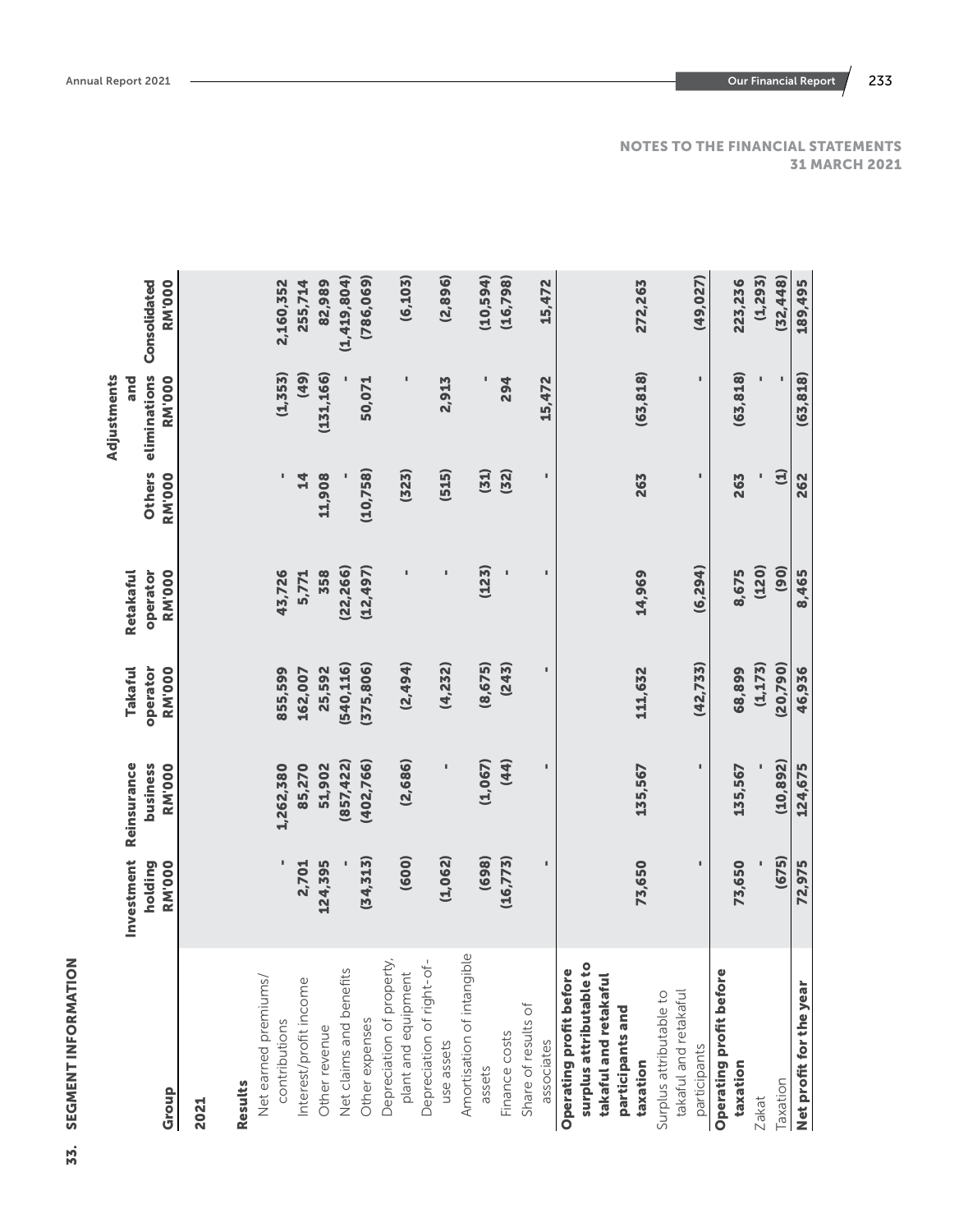|                                                                             | Investment               | Reinsurance               | Takaful                   | Retakaful                                                                                                                                                                                                                                                                                                                                            |                                                        | Adjustments<br>and            |                               |
|-----------------------------------------------------------------------------|--------------------------|---------------------------|---------------------------|------------------------------------------------------------------------------------------------------------------------------------------------------------------------------------------------------------------------------------------------------------------------------------------------------------------------------------------------------|--------------------------------------------------------|-------------------------------|-------------------------------|
| Group (cont'd.)                                                             | holding<br><b>RM'000</b> | business<br><b>RM'000</b> | operator<br><b>RM'000</b> | operator<br><b>RM'000</b>                                                                                                                                                                                                                                                                                                                            | <b>Others</b><br><b>RM'000</b>                         | eliminations<br><b>RM'000</b> | Consolidated<br><b>RM'000</b> |
| 2020                                                                        |                          |                           |                           |                                                                                                                                                                                                                                                                                                                                                      |                                                        |                               |                               |
| Results                                                                     |                          |                           |                           |                                                                                                                                                                                                                                                                                                                                                      |                                                        |                               |                               |
| Net earned premiums/                                                        |                          |                           |                           |                                                                                                                                                                                                                                                                                                                                                      |                                                        |                               |                               |
| contributions                                                               |                          | 1,106,682                 | 756,710                   | 22,937                                                                                                                                                                                                                                                                                                                                               |                                                        | (1,735)                       | 1,884,594                     |
| Interest/profit income                                                      | 2,208                    | 96,435                    | 165,652                   | 7,401                                                                                                                                                                                                                                                                                                                                                | 89                                                     | (50)                          | 271,712                       |
| Other revenue                                                               | 78,264                   | 29,580                    | 132,252                   | 330                                                                                                                                                                                                                                                                                                                                                  | 11,768                                                 | (91, 661)                     | 160,533                       |
| Net claims and benefits                                                     |                          | (756, 199)                | (607,068)                 | (1, 227)                                                                                                                                                                                                                                                                                                                                             |                                                        |                               | (1,364,494)                   |
| Other expenses                                                              | (35,002)                 | (383, 570)                | (332, 879)                | (8,438)                                                                                                                                                                                                                                                                                                                                              | (11, 225)                                              | 43,484                        | (727, 630)                    |
| Depreciation of property,                                                   |                          |                           |                           |                                                                                                                                                                                                                                                                                                                                                      |                                                        |                               |                               |
| plant and equipment                                                         | (459)                    | (2,734)                   | (2,516)                   |                                                                                                                                                                                                                                                                                                                                                      | (184)                                                  |                               | (5, 893)                      |
| Depreciation of right-of-                                                   | (1, 187)                 |                           |                           |                                                                                                                                                                                                                                                                                                                                                      | (515)                                                  | 2,754                         |                               |
| use assets                                                                  |                          |                           | (4,772)                   | $\begin{array}{c} \rule{0.2cm}{0.15cm} \rule{0.2cm}{0.15cm} \rule{0.2cm}{0.15cm} \rule{0.2cm}{0.15cm} \rule{0.2cm}{0.15cm} \rule{0.2cm}{0.15cm} \rule{0.2cm}{0.15cm} \rule{0.2cm}{0.15cm} \rule{0.2cm}{0.15cm} \rule{0.2cm}{0.15cm} \rule{0.2cm}{0.15cm} \rule{0.2cm}{0.15cm} \rule{0.2cm}{0.15cm} \rule{0.2cm}{0.15cm} \rule{0.2cm}{0.15cm} \rule{$ |                                                        |                               | (3, 720)                      |
| Amortisation of intangible                                                  |                          |                           |                           |                                                                                                                                                                                                                                                                                                                                                      |                                                        |                               |                               |
| assets                                                                      | (387)                    | (1,049)                   | (5,042)                   | (123)                                                                                                                                                                                                                                                                                                                                                | (32)                                                   |                               | (6, 633)                      |
| Finance costs                                                               | (16, 728)                | (50)                      | (395)                     |                                                                                                                                                                                                                                                                                                                                                      | (57)                                                   | 249                           | (16, 981)                     |
| Share of results of                                                         |                          |                           |                           |                                                                                                                                                                                                                                                                                                                                                      |                                                        |                               |                               |
| associates                                                                  |                          | I,                        |                           |                                                                                                                                                                                                                                                                                                                                                      |                                                        | (9, 838)                      | (9, 838)                      |
| surplus attributable to<br>Operating profit before<br>takaful and retakaful |                          |                           |                           |                                                                                                                                                                                                                                                                                                                                                      |                                                        |                               |                               |
| participants and                                                            |                          |                           |                           |                                                                                                                                                                                                                                                                                                                                                      |                                                        |                               |                               |
| taxation                                                                    | 26,709                   | 89,095                    | 101,942                   | 20,880                                                                                                                                                                                                                                                                                                                                               | (179)                                                  | (56, 797)                     | 181,650                       |
| Surplus attributable to                                                     |                          |                           |                           |                                                                                                                                                                                                                                                                                                                                                      |                                                        |                               |                               |
| takaful and retakaful                                                       |                          |                           |                           |                                                                                                                                                                                                                                                                                                                                                      |                                                        |                               |                               |
| participants                                                                |                          | $\mathbf{I}$              | (24, 832)                 | (5,896)                                                                                                                                                                                                                                                                                                                                              |                                                        | $\mathbf{I}$                  | (30, 728)                     |
| Operating profit before                                                     |                          |                           |                           |                                                                                                                                                                                                                                                                                                                                                      |                                                        |                               |                               |
| taxation                                                                    | 26,709                   | 89,095                    | 77,110                    | 14,984                                                                                                                                                                                                                                                                                                                                               | (179)                                                  | (56, 797)                     | 150,922                       |
| <b>Zakat</b>                                                                |                          |                           | (1, 227)                  | (59)                                                                                                                                                                                                                                                                                                                                                 |                                                        |                               | (1, 286)                      |
| Taxation                                                                    | 1,897                    | (7,603)                   | (10, 970)                 | (47)                                                                                                                                                                                                                                                                                                                                                 | $\begin{array}{c} \textcircled{\small{6}} \end{array}$ |                               | (16, 729)                     |
| Net profit for the year                                                     | 28,606                   | 81,492                    | 64,913                    | 14,878                                                                                                                                                                                                                                                                                                                                               | (185)                                                  | (56, 797)                     | 132,907                       |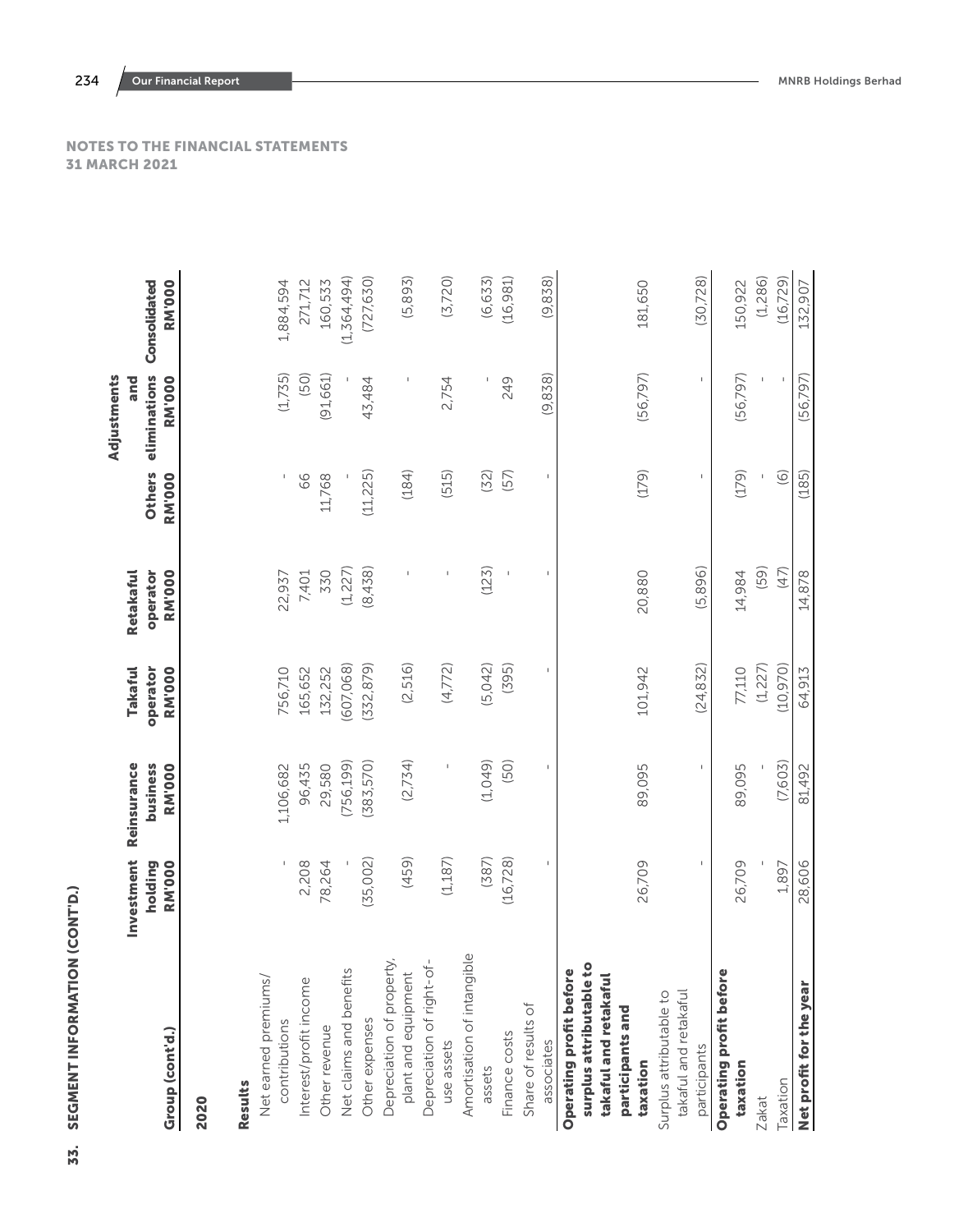33. SEGMENT INFORMATION (CONT'D.) 33. SEGMENT INFORMATION (CONT'D.)

| Group (cont'd.)                                                | Investment<br><b>RM'000</b><br>holding | Reinsurance<br>business<br><b>RM'000</b> | Takaful<br>operator<br><b>RM'000</b> | operator<br>Retakaful<br><b>RM'000</b> | <b>Others</b><br><b>RM'000</b> | eliminations<br>Adjustments<br>and<br><b>RM'000</b> | Consolidated<br><b>RM'000</b> |
|----------------------------------------------------------------|----------------------------------------|------------------------------------------|--------------------------------------|----------------------------------------|--------------------------------|-----------------------------------------------------|-------------------------------|
| Assets<br>2021                                                 |                                        |                                          |                                      |                                        |                                |                                                     |                               |
| Investments in associates<br>Segment assets <sup>(i)</sup>     | 1,460,914<br>1,957                     | 4,029,262<br>116,268                     | 5,462,788                            | 307,036                                | 13,671                         | (1,498,263)<br>16,580                               | 9,775,408<br>134,805          |
|                                                                | 1,462,871                              | 4,145,530                                | 5,462,788                            | 307,036                                | 13,671                         | (1, 481, 683)                                       | 9,910,213                     |
| Participants' funds<br>Liabilities and                         |                                        |                                          |                                      |                                        |                                |                                                     |                               |
| Participants' funds<br>Segment liabilities                     |                                        |                                          | 358,168                              | 19,556                                 |                                |                                                     | 377,724                       |
| Borrowings                                                     | 320,000                                | 1,000                                    |                                      |                                        |                                | (1,000)                                             | 320,000                       |
| Insurance and takaful<br>contract liabilities                  |                                        | 2,223,260                                | 4,036,313                            | 86,791                                 |                                | (5, 374)                                            | 6,340,990                     |
| Other liabilities                                              | 19,109                                 | 118,708                                  | 317,270                              | 173,841                                | 1,862                          | (177, 611)                                          | 453,179                       |
|                                                                | 339,109                                | 2,342,968                                | 4,711,751                            | 280,188                                | 1,862                          | (183, 985)                                          | 7,491,893                     |
| Equities                                                       |                                        |                                          |                                      |                                        |                                |                                                     |                               |
| Segment equities <sup>(i)</sup>                                | 1,123,762                              | 1,802,562                                | 751,037                              | 26,848                                 | 11,809                         | (1, 297, 698)                                       | 2,418,320                     |
| participants' funds and<br><b>Total liabilities,</b><br>equity | 1,462,871                              | 4,145,530                                | 5,462,788                            | 307,036                                | 13,671                         | (1, 481, 683)                                       | 9,910,213                     |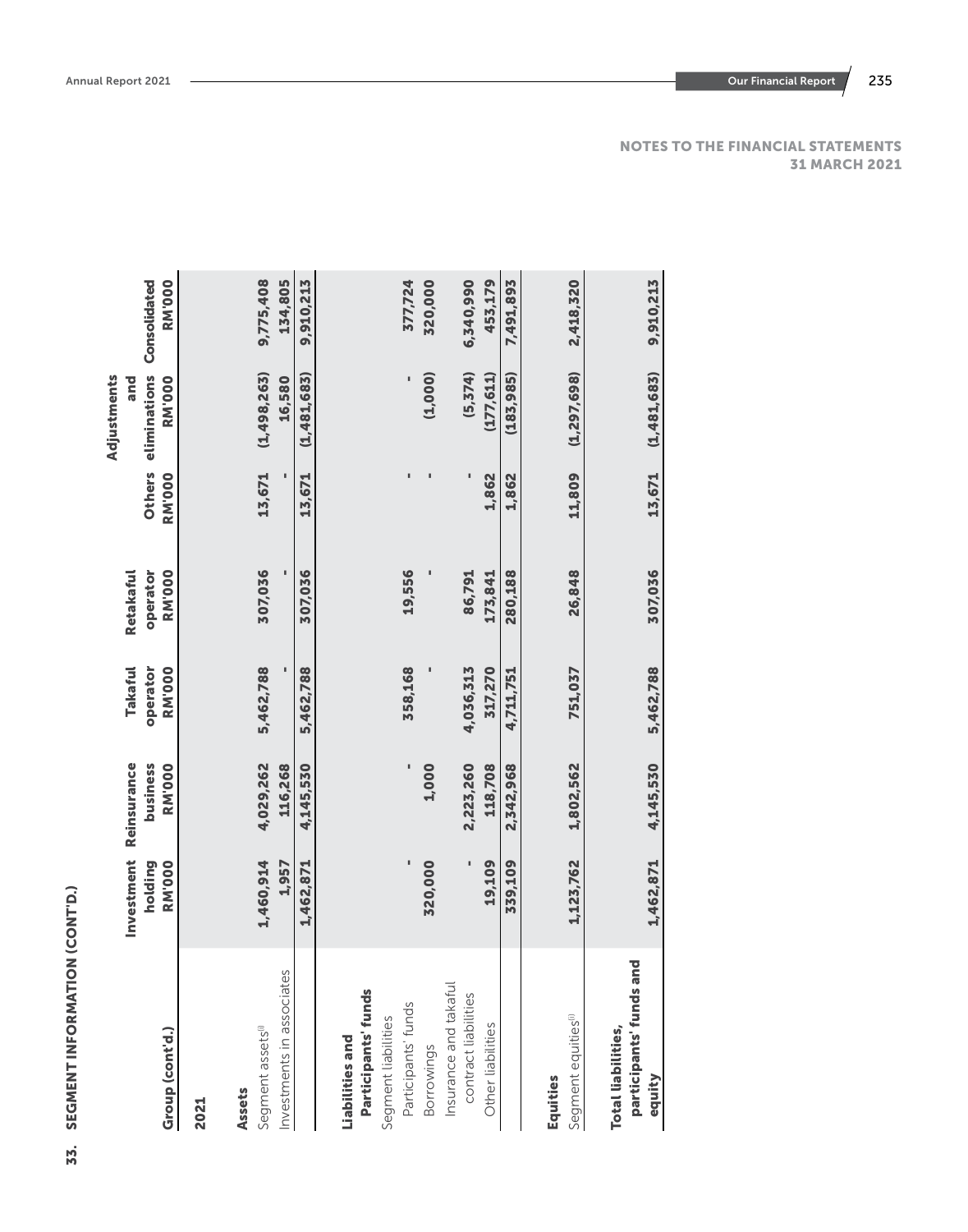| т.<br>М  | <b>SEGMENT INFORMATIO</b>                                      | <b>CONTID.)</b>                        |                                          |                                      |                                        |                                |                                                     |                               |
|----------|----------------------------------------------------------------|----------------------------------------|------------------------------------------|--------------------------------------|----------------------------------------|--------------------------------|-----------------------------------------------------|-------------------------------|
|          | Group (cont'd.)                                                | Investment<br><b>RM'000</b><br>holding | Reinsurance<br>business<br><b>RM'000</b> | Takaful<br>operator<br><b>RM'000</b> | operator<br>Retakaful<br><b>RM'000</b> | <b>Others</b><br><b>RM'000</b> | Adjustments<br>eliminations<br>and<br><b>RM'000</b> | Consolidated<br><b>RM'000</b> |
| 2020     |                                                                |                                        |                                          |                                      |                                        |                                |                                                     |                               |
| Assets   |                                                                |                                        |                                          |                                      |                                        |                                |                                                     |                               |
|          | Segment assets <sup>(i)</sup>                                  | 1,409,075                              | 3,760,906                                | 5,114,051                            | 241,312                                | 14,497                         | (1,458,316)                                         | 9,081,525                     |
|          | Investments in associates                                      | 1,957                                  | 121,932                                  |                                      |                                        |                                | 9,393                                               | 133,282                       |
|          |                                                                | 1,411,032                              | 3,882,838                                | 5,114,051                            | 241,312                                | 14,497                         | (1,448,923)                                         | 9,214,807                     |
|          | Participants' funds<br>Liabilities and                         |                                        |                                          |                                      |                                        |                                |                                                     |                               |
|          | Participants' funds<br>Segment liabilities                     |                                        |                                          | 320,687                              | 12,051                                 |                                |                                                     | 332,738                       |
|          | Borrowings                                                     | 320,000                                | 1,000                                    |                                      |                                        |                                | (1,000)                                             | 320,000                       |
|          | Insurance and takaful                                          |                                        |                                          |                                      |                                        |                                |                                                     |                               |
|          | contract liabilities                                           |                                        | 2,054,424                                | 3,717,034                            | 71,615                                 |                                |                                                     | 5,843,073                     |
|          | Other liabilities                                              | 16,752                                 | 114,639                                  | 316,979                              | 139,370                                | 2,569                          | (143, 100)                                          | 447,209                       |
|          |                                                                | 336,752                                | 2,170,063                                | 4,354,700                            | 223,036                                | 2,569                          | (144, 100)                                          | 6,943,020                     |
| Equities |                                                                |                                        |                                          |                                      |                                        |                                |                                                     |                               |
|          | Segment equities <sup>®</sup>                                  | 1,074,280                              | 1,712,775                                | 759,351                              | 18,276                                 | 11,928                         | (1,304,823)                                         | 2,271,787                     |
|          | participants' funds and<br><b>Total liabilities,</b><br>equity | 1,411,032                              | 3,882,838                                | 5,114,051                            | 241,312                                | 14,497                         | (1,448,923)                                         | 9,214,807                     |

(i) Included in segment assets is Qard granted to the general and family retakaful funds by the shareholder's fund of the retakaful division of the reinsurance subsidiary, amounting to RM68.5 million (2020: RM71.5 million). Qard represents a loan to the general and family retakaful funds to make good any underwriting deficit experienced during a financial period. These balances, including the impairment losses recognised thereon amounting to RM62.1 million (2020: RM63.2 million), have been eliminated in full upon Included in segment assets is Qard granted to the general and family retakaful funds by the shareholder's fund of the retakaful division of the reinsurance subsidiary, amounting to RM68.5 million (2020: RM71.5 million). Qard represents a loan to the general and family retakaful funds to make good any underwriting deficit experienced during a financial period. These balances, including the impairment losses recognised thereon amounting to RM62.1 million (2020: RM63.2 million), have been eliminated in full upon consolidation. consolidation.

 $\oplus$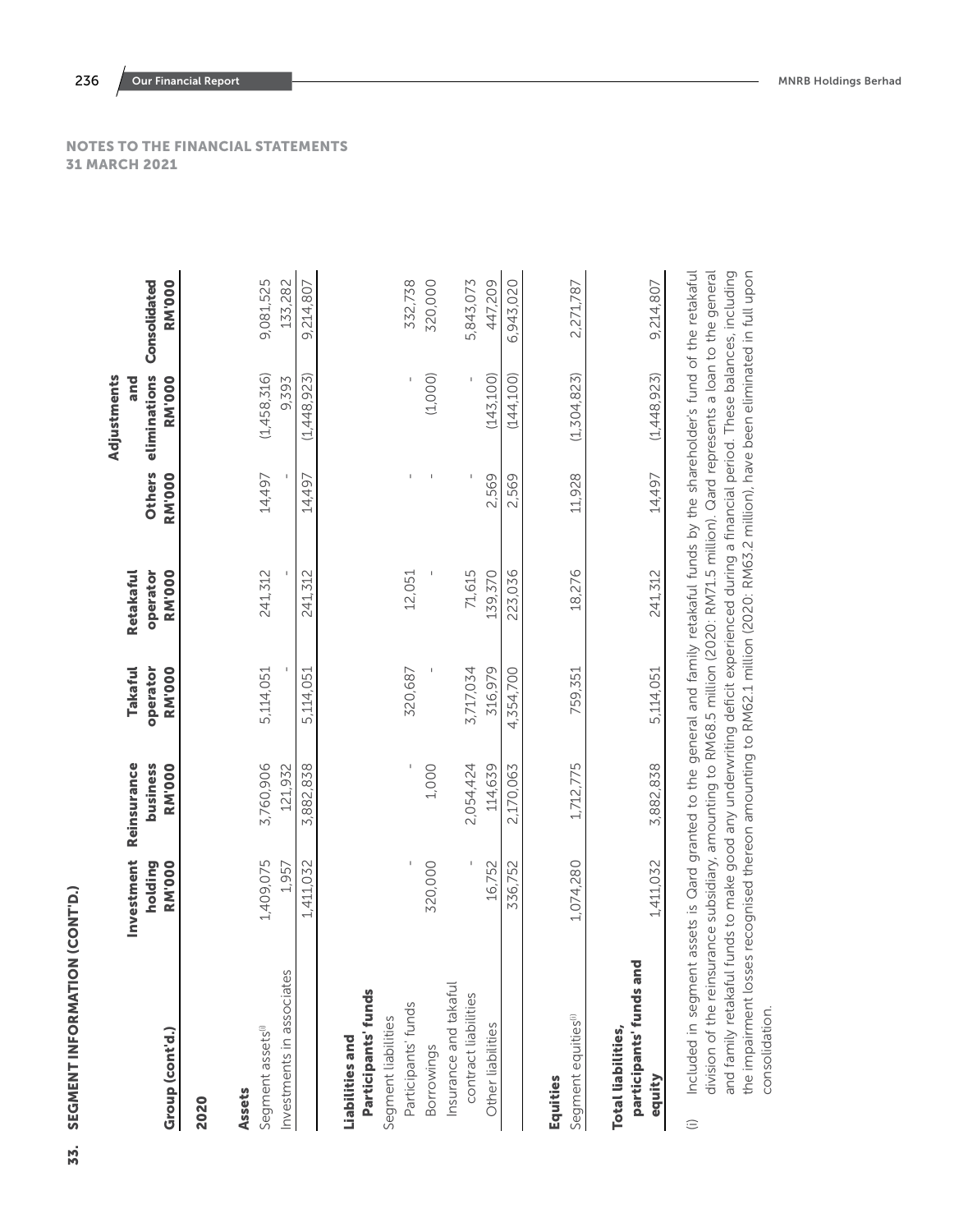### 34. RISK MANAGEMENT FRAMEWORK

The Group Enterprise Risk Management ("ERM") Framework was established to provide a set of guidelines for implementing risk management throughout the Group. It encompasses the Group's risk management:

- (i) strategy, by having appropriate risk management objectives, policy and appetite;
- (ii) **architecture**, by setting up risk management roles and responsibilities, communication and reporting structure; and
- (iii) **protocols**, by describing the procedures, methodologies, tools and techniques for risk management.

An enterprise risk management process is adopted to systematically identify, analyse and evaluate various risks posed by the rapidly changing business environment, and to establish and implement an appropriate system of internal controls to manage these risks and opportunities while ensuring full and effective control, particularly over the Group's significant strategic, financial, organisational and compliance matters.

The Group ERM Framework aims to serve as a guide for the effective management of risks throughout the Group. The Framework is intended to provide guidance to the Group in performing its risk management roles and responsibilities and ultimately aims to support the achievement of the Group's strategic and financial objectives.

The primary objectives of the Group ERM Framework are as follows:

- (i) Provides a single point of reference for managing risks of the Group in a systematic and structured way;
- (ii) Embeds the Risk Management process and ensures it is an integral part of the Group's planning process at a strategic and operational level;
- (iii) Facilitates effective risk oversight through a clear internal risk governance structure and responsibilities;
- (iv) Aligns the Group's risk management practices with its sustainability principles;
- (v) Helps create a risk awareness culture from a strategic, operational and individual perspective; and
- (vi) Standardises risk terminologies across the Group to facilitate a consistent and uniform approach in managing risk.

In pursuit of the above objectives, it is the Group's policy to adhere to, and comply with, all relevant governance and regulatory requirements and implement best practices with regards to risk management principles. The Group also aims to uphold high standards of business practices in all its activities.

### (a) Risk management governance

The Risk Management governance structure is as follows:

(i) The Board had established a dedicated Board Committee known as the Risk Management Committee of the Board ("RMCB") to oversee the implementation of an enterprise-wide risk management framework. This is replicated at each of the main operating subsidiaries (Malaysian Reinsurance Berhad, Takaful IKHLAS Family Berhad and Takaful IKHLAS General Berhad);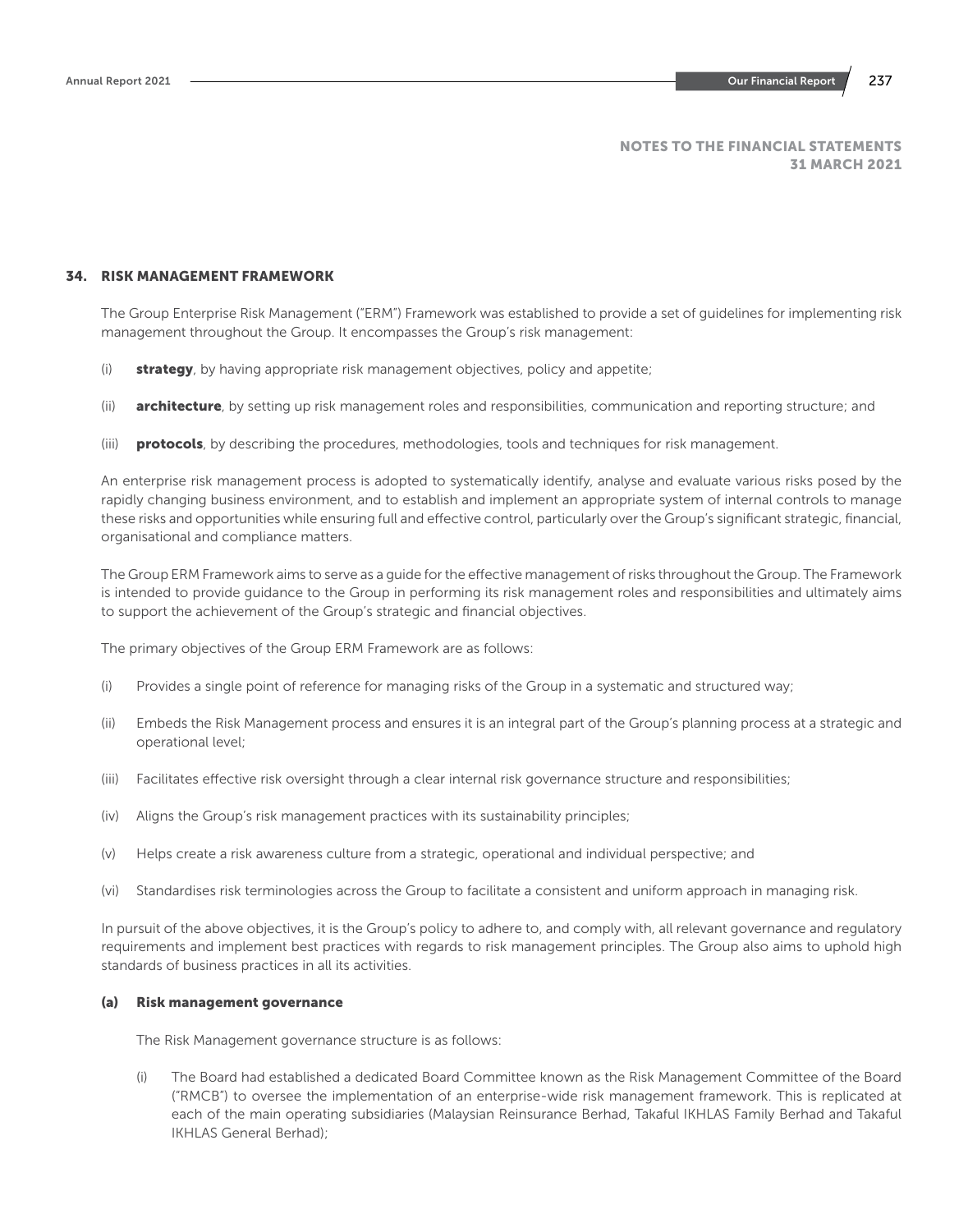### 34. RISK MANAGEMENT FRAMEWORK (CONT'D.)

### (a) Risk management governance (cont'd.)

- (ii) The Group Management Risk & Compliance Committee ("GMRCC"), which comprises the President & Group Chief Executive Officer, the President & CEOs and selected members of Senior Management from the Company and its main operating subsidiaries, implements the risk management processes, provides assurance to the Board that the processes have been carried out effectively and inculcates a risk management culture on an enterprise-wide basis.
- (iii) The Group Chief Risk Officer ("GCRO") and Risk Management Department ("RMD") establish the infrastructure and provide oversight of the risk management processes in the Company and across the main operating subsidiaries through the adoption of the Group ERM Framework; and
- (iv) At the operational level, the implementation of risk management processes in the day to day operations of the Group is consistent with the Group ERM Framework.

The Board had also established a dedicated Investment Committee to further oversee risks associated with investments and assets allocation. This is also replicated at each of the main operating subsidiaries. Further, the Group has established Investment Policies at each main operating subsidiary to ensure proper risk management by investing in low-risk assets, deposits with licensed financial institutions, debt securities and other marketable securities. The Group's investment strategy is aimed towards capital preservation, income optimisation and liquidity management.

Each main operating subsidiary had put in place the following policies to ensure proper risk management:

- (i) Underwriting Policy where each subsidiary's underwriting strategy is to have an acceptable mix and spread of business portfolios by:
	- observing underwriting guidelines and limits; and
	- applying prudential standards in the assessment of security of its key retrocessionaires/retrotakaful/retakaful operators ("counterparties").

In this respect, each main operating subsidiary complies with the relevant regulatory guidelines in the underwriting of risks.

- (ii) Claims Reserving Policy where claim liabilities are determined based on historical claims trends, existing knowledge of events, terms and conditions of policies/certificates and assessment of circumstances. Past experience with similar events, historical claims development trends, legislative changes, judicial decisions and economic conditions are particularly relevant in claims reserving.
- (iii) Product Pricing Policy which serves as an internal standard and guide in the pricing and re-pricing exercise of relevant General Takaful & Family Takaful products. The Policy was designed to ensure the selected pricing methodologies and actuarial assumptions are sound, and the profitability of the product are within the subsidiaries' risk appetite and in line with business strategy. The Policy also ensures all related risks and their corresponding mitigations are well documented.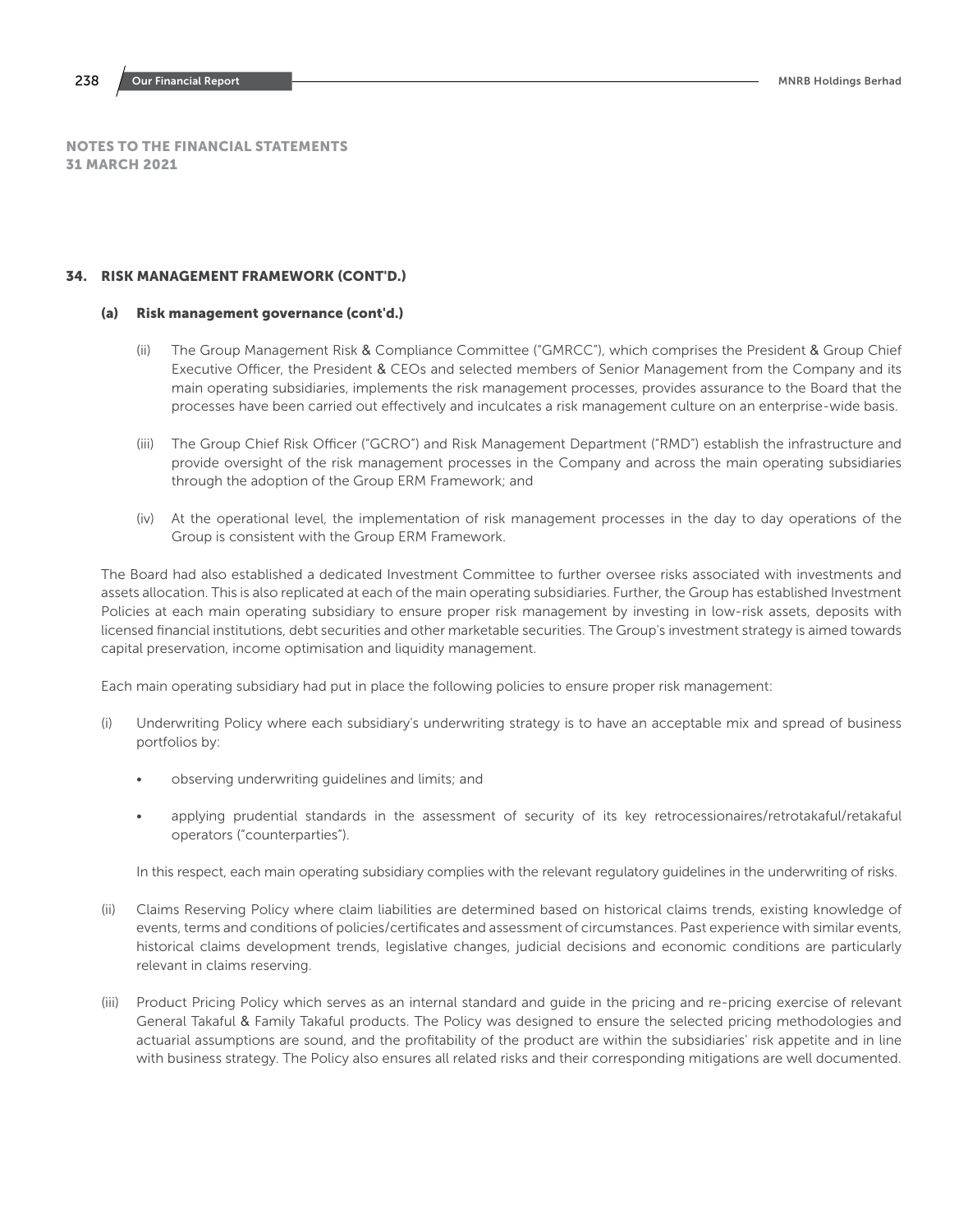### 34. RISK MANAGEMENT FRAMEWORK (CONT'D.)

### (b) Capital management objectives, policies and approach

The Internal Capital Adequacy Assessment Process ("ICAAP") Policy sets out the overall process where the subsidiaries ensure adequate capital is available to meet its capital requirements on an ongoing basis, in line with BNM Guidelines on Internal Capital Adequacy Assessment for Insurers, Internal Capital Adequacy Assessment for Takaful Operators, Risk-Based Capital Framework for Insurers ("RBC Framework"), Risk-Based Capital Framework for Takaful Operators ("RBCT Framework") and Policy Document on Stress Testing.

The Group measures and monitors its capital position through its Group Capital Adequacy Ratio ("GCAR") and Group Capital Sufficiency Indicator ("GCSI"), in line with BNM's capital requirement for Insurance Groups.

The Capital Management Plan (""CMP"") is designed and implemented at the main operating subsidiaries to ensure an effective management of their respective capital and maximise the Group's value by optimising capital structure and enhancing capital efficiency.

Under the CMP, the main operating subsidiaries measure and monitor their respective capital position mainly via the Capital Adequacy Ratio ("CAR").

The CMP identifies certain trigger points of the CAR position and further describes a set of corrective action plans that will be implemented towards maintaining an adequate level of capital. It is intended that capital will be utilised more efficiently in a controlled manner so that the main operating subsidiaries will be able to manage their capital position above the respective internal target.

### Capital management objectives

The main objective of capital management is to monitor and maintain, at all times, an appropriate level of capital that is commensurate with the main operating subsidiaries' business operations and the resultant risk profiles.

The key objective of the CMP is for appropriate action plans to be taken by the Board and management of the main operating subsidiaries when any of the CMP's internal targets are triggered. This includes remedial actions that must be undertaken by the main operating subsidiaries' Board and management to improve the capital position.

### Capital management policies

The key capital management policies are as follows:

- (i) Ensure the Group has adequate capital to support its business objectives; and
- (ii) Establish responsibility of the main operating subsidiaries' Board and management in developing an internal capital adequacy assessment process and setting capital targets which are commensurate with its business operations and the resultant risk profile and control environment.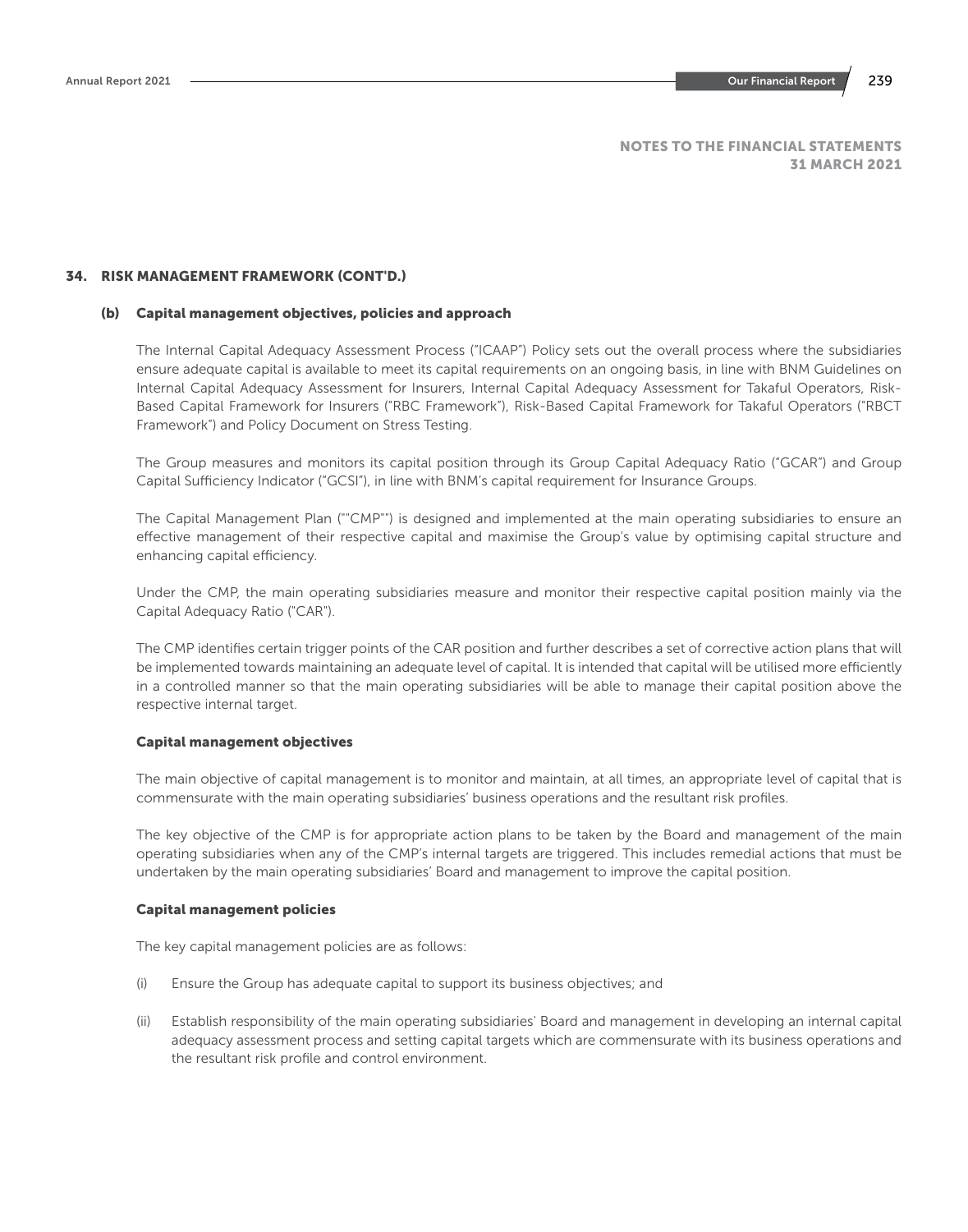### 34. RISK MANAGEMENT FRAMEWORK (CONT'D.)

### (b) Capital management objectives, policies and approach (cont'd.)

### Approach to capital management

The main operating subsidiaries conduct stress tests in compliance with BNM's Policy Document on Stress Testing. The impact of the adverse scenarios on the capital position of the main operating subsidiaries is assessed on a quarterly basis, focusing on short to medium term views.

### (c) Regulatory framework

The Company and its main operating subsidiaries are required to comply, as applicable, with the Financial Services Act ("FSA") 2013, the Islamic Financial Services Act ("IFSA") 2013, the Companies Act 2016, other relevant Acts, and Policy Documents issued by BNM from time to time.

In line with the RBC Framework and RBCT Framework requirements on capital adequacy, the main operating subsidiaries actively manage their capital by taking into account the potential impact of business exposure on their business strategies, risk profiles and overall resilience.

In addition, the Company is required to comply with the Listing Requirements of Bursa Malaysia Securities Berhad ("Bursa"), and the Capital Markets and Services Act 2007.

### (d) Asset-liability management ("ALM") framework

The main risk that each operating subsidiary faces due to the nature of investments and liabilities is the mismatch of assets to liabilities (investment risks). Each subsidiary manages these positions within the ALM framework to achieve long-term investment returns in excess of its obligations. The principal technique identified is to match assets to the liabilities arising from reinsurance/retakaful/takaful contracts. Amongst the mechanism to manage the ALM framework is the assessment and monitoring of the investment portfolio duration as well as the liability duration for specific risks.

An Asset-Liability Committee ("ALCO") has been established at each main subsidiary to manage and monitor asset-liability mismatch risks. The ALCO ultimately reports to the Board of the respective subsidiaries through its Investment Committee.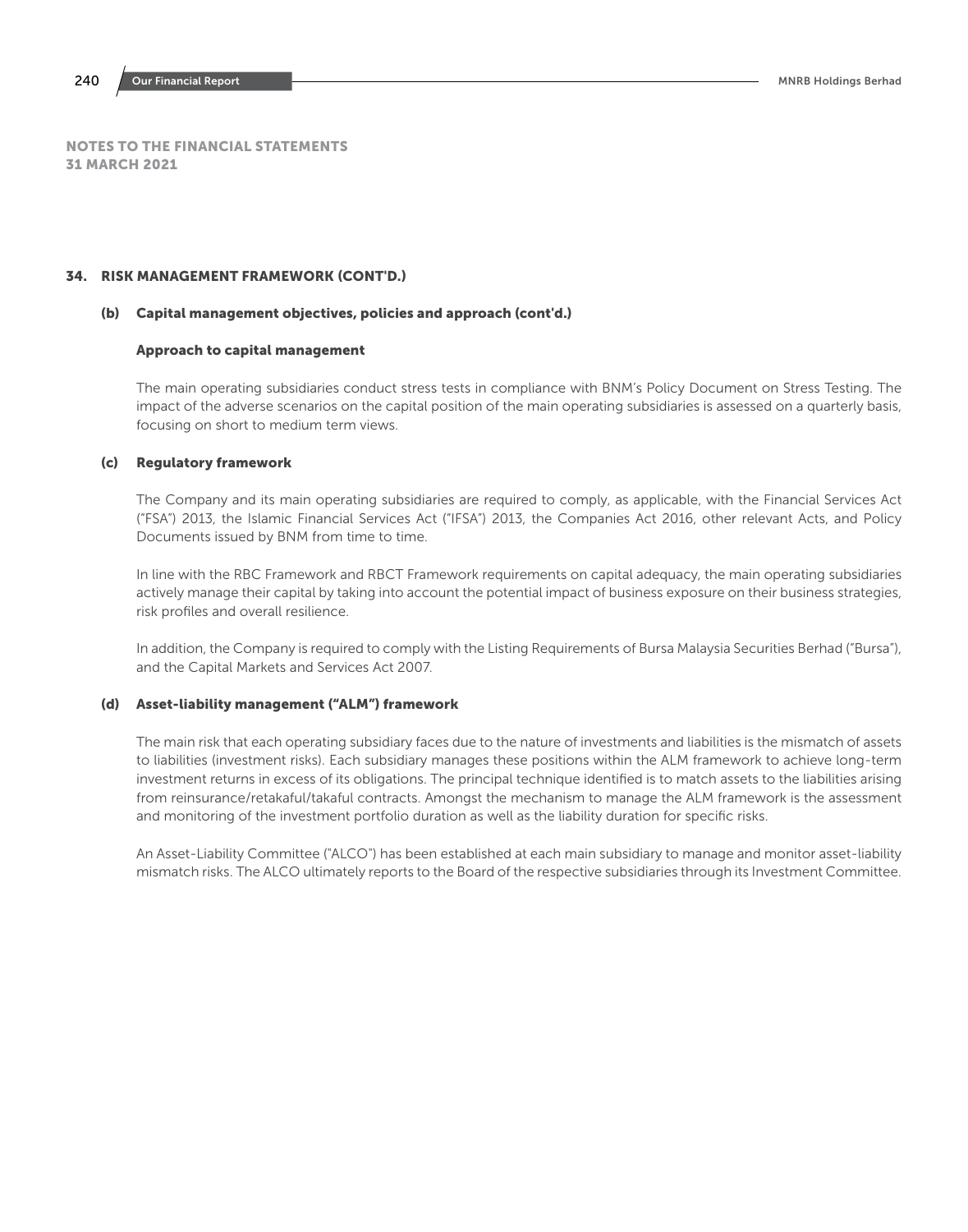### 35. UNDERWRITING RISK

The following disclosures relating to the underwriting risk of the Group are presented separately for each specific business. Elimination of intra-Group transactions are not considered as the disclosures represent how each Business Unit within the Group assesses and manages underwriting risk.

### (a) General reinsurance/retakaful

### (i) Nature of risk

The reinsurance/retakaful subsidiary principally underwrites general reinsurance and retakaful contracts by the following main classes of business: Fire, Motor, Marine and Miscellaneous. Risks under these contracts usually cover a twelve-month duration other than some long-term contracts, such as construction contracts which may cover up to 3 years or more. The most significant risk arises from adverse development of claims and occurrence of new catastrophe losses. These risks vary significantly in relation to the economic conditions and territories from which the risks are underwritten.

The above risks are mitigated by diversification across a large portfolio of business to ensure a balanced mix and spread of business. Diversification through the implementation of underwriting strategies reduces the volatility of losses and improves the overall portfolio experience. The losses are further mitigated by ensuring that the subsidiary's retrocession/retrotakaful arrangements are effective and adequate. Clear underwriting guidelines as approved by the Board are used to ensure all risks are written in accordance with the approved limits and catastrophe aggregates are managed within the capacity of the retrocession programmes. Pricing tool ensures the risks exposures are adequately priced.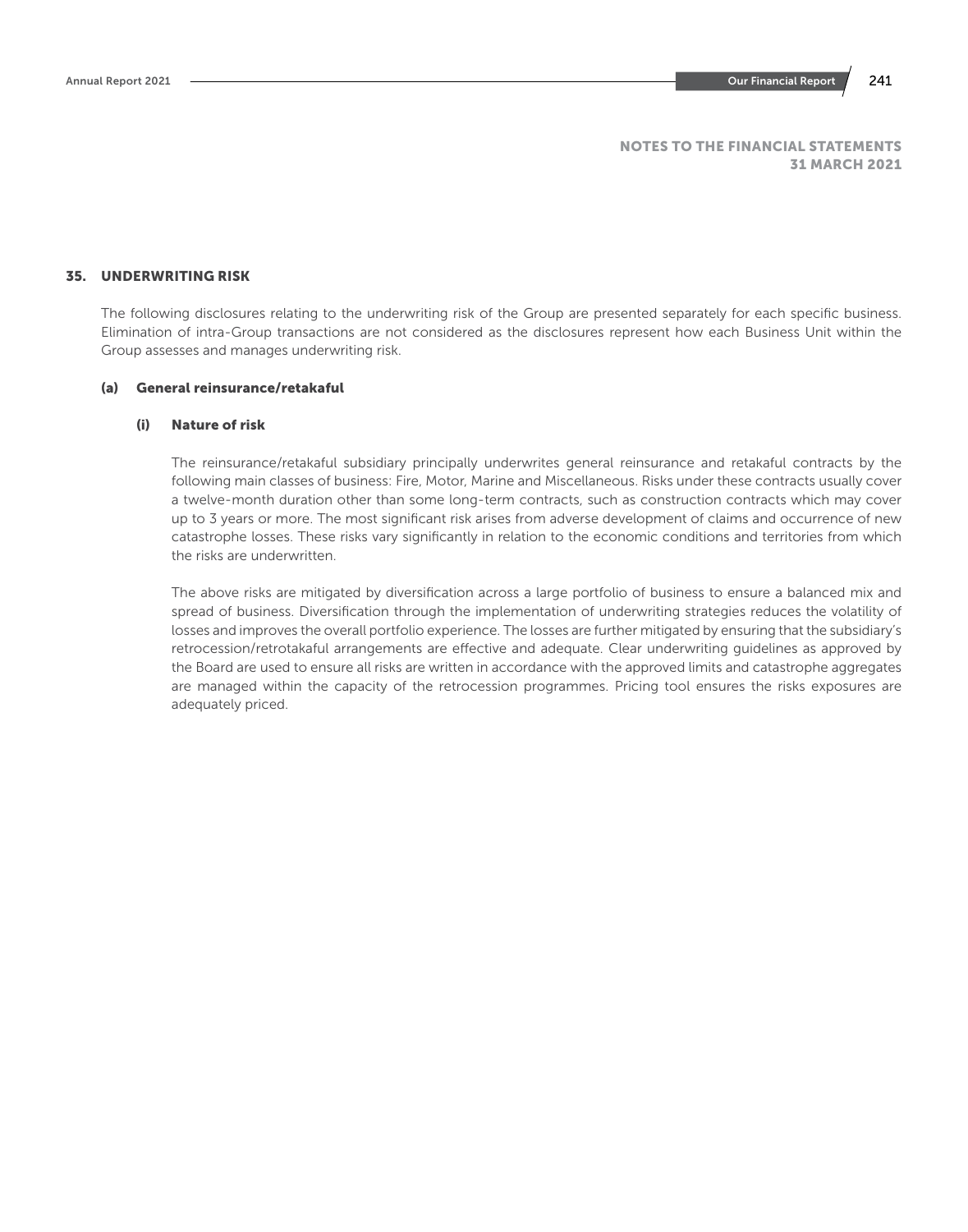### 35. UNDERWRITING RISK (CONT'D.)

### (a) General reinsurance/retakaful (cont'd.)

### (i) Nature of risk (cont'd.)

The reinsurance/retakaful subsidiary's retrocession/retrotakaful programmes are reviewed by the GMRCC and subsequently, as delegated by the Board, recommended to the RMCB for approval. Prudent standards are applied in selection of the Company's key retrocessionaires/retrotakaful providers.

Stress testing is performed on a quarterly basis. The purpose of the stress testing is to test the solvency and financial viability of the general reinsurance/retakaful business under the various scenarios according to regulatory guidelines, simulating drastic changes in major parameters such as new business volume, claims experience and investment environment.

### (ii) Concentration of risk by type of business

The table below measures the concentration of insurance/takaful contract liabilities by the main classes of business and by local and overseas risks:

|               |               | Retro-        |               |
|---------------|---------------|---------------|---------------|
|               |               | takaful/      |               |
|               |               | Retro-        |               |
|               | <b>Gross</b>  | cession       | <b>Net</b>    |
|               | <b>RM'000</b> | <b>RM'000</b> | <b>RM'000</b> |
| 2021          |               |               |               |
| Fire          | 1,002,882     | (125, 343)    | 877,539       |
| Motor         | 454,431       | (5,585)       | 448,846       |
| Marine        | 258,085       | (14, 079)     | 244,006       |
| Miscellaneous | 576,389       | (25, 261)     | 551,128       |
|               | 2,291,787     | (170, 268)    | 2,121,519     |
|               |               |               |               |
| Local         | 1,297,207     | (141, 055)    | 1,156,152     |
| Overseas      | 994,580       | (29, 213)     | 965,367       |
|               | 2,291,787     | (170, 268)    | 2,121,519     |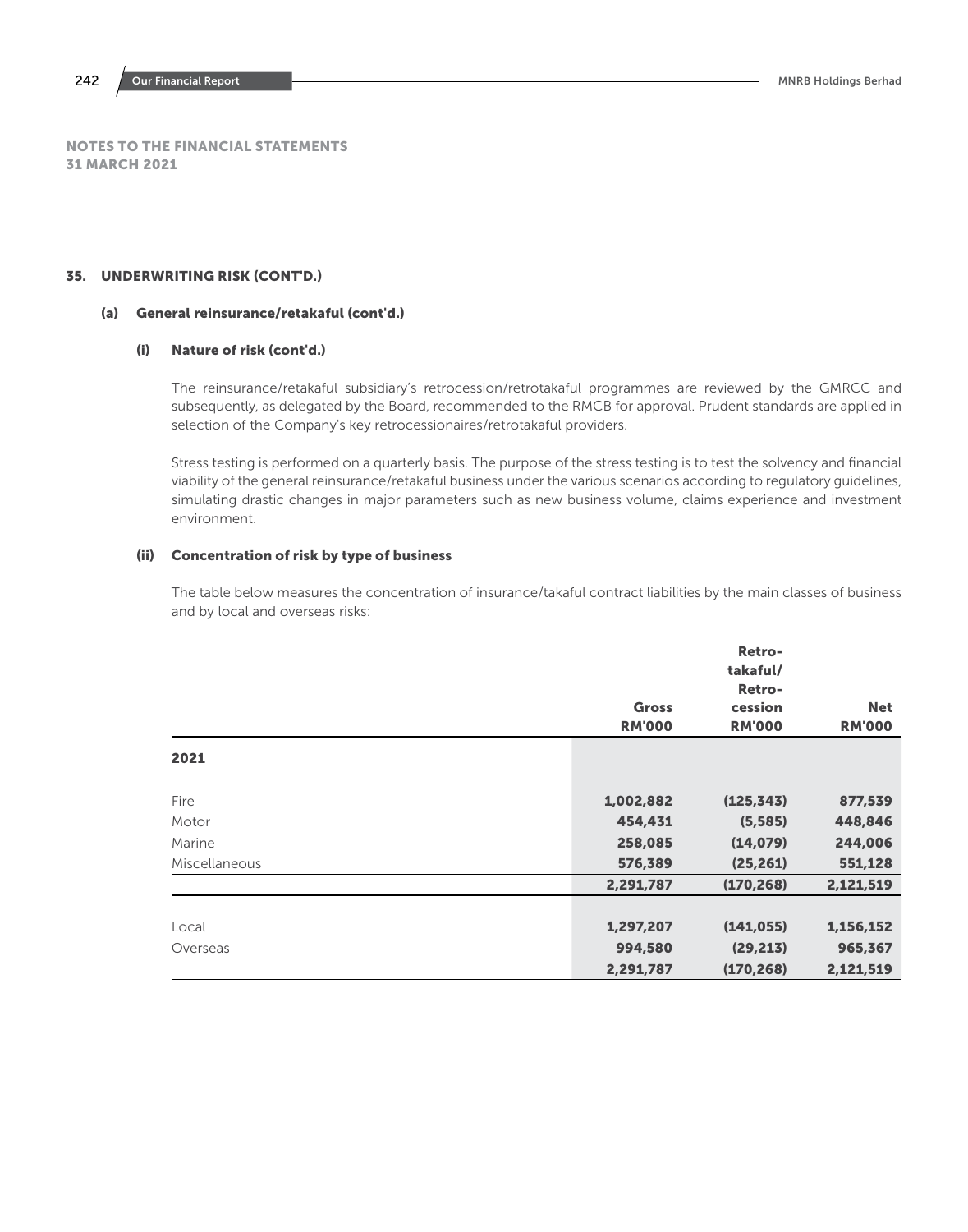### 35. UNDERWRITING RISK (CONT'D.)

### (a) General reinsurance/retakaful (cont'd.)

### (ii) Concentration of risk by type of business (cont'd)

|               |               | Retro-<br>takaful/ |               |
|---------------|---------------|--------------------|---------------|
|               |               | Retro-             |               |
|               | <b>Gross</b>  | cession            | <b>Net</b>    |
|               | <b>RM'000</b> | <b>RM'000</b>      | <b>RM'000</b> |
| 2020          |               |                    |               |
| Fire          | 840,391       | (98, 135)          | 742,256       |
| Motor         | 422,721       | (4.033)            | 418,688       |
| Marine        | 323,034       | (110, 202)         | 212,832       |
| Miscellaneous | 524,618       | (31, 545)          | 493,073       |
|               | 2,110,764     | (243, 915)         | 1,866,849     |
|               |               |                    |               |
| Local         | 1,188,376     | (182, 512)         | 1,005,864     |
| Overseas      | 922,388       | (61, 403)          | 860,985       |
|               | 2,110,764     | (243, 915)         | 1,866,849     |

### (iii) Reserving risk

The reinsurance/retakaful subsidiary's claim liabilities, and consequently some of the inputs used in determining its premium/contribution liabilities, are based upon previous claims experience, existing knowledge of events, the terms and conditions of relevant policies and interpretation of circumstances. Upon notification of a claim by its cedants or receipt of notification of a market loss event, the reinsurance/retakaful subsidiary sets aside reserves to meet the expected ultimate loss arising from this claim. These claim reserves are updated periodically for further developments via advice from cedants and any updates on market loss events.

At each reporting date, the reinsurance/retakaful subsidiary performs a test on the adequacy of its liabilities that is certified by the Appointed Actuary, for the purpose of ensuring that claim and premium liabilities are objectively assessed and adequately provided for. Any deficiency is recognised in the income statements.

### (iv) Impact on liabilities, profit and equity

### Key assumptions

Liabilities are determined based upon previous claims experience, existing knowledge of events, the terms and conditions of the relevant contracts and interpretation of circumstances. Particularly relevant are past experiences with similar cases, historical claims development trends, legislative changes, judicial decisions and economic conditions.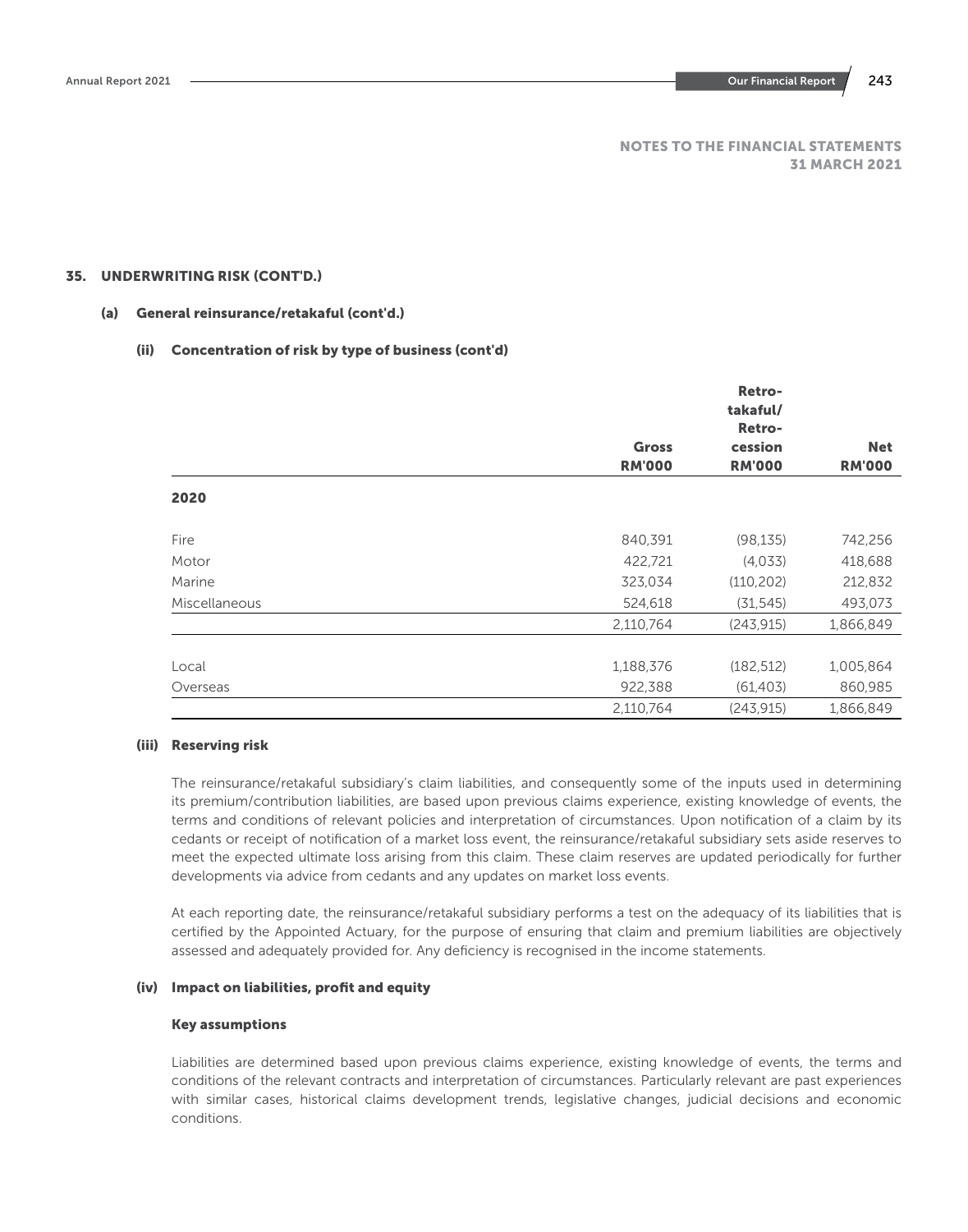### 35. UNDERWRITING RISK (CONT'D.)

### (a) General reinsurance/retakaful (cont'd.)

### (iv) Impact on liabilities, profit and equity (cont'd)

### Key assumptions (cont'd.)

The inherent uncertainties in estimating liabilities arise from a variety of factors such as the range and quality of data available, underlying assumptions made and random volatility in future experience.

### Sensitivity analysis

The insurance/takaful contract liabilities are sensitive to various key factors which are both internal and external. External factors to which the reinsurance/retakaful subsidiary is sensitive to include:

- (i) Claims practices of ceding companies;
- (ii) Frequency and severity of claims incurred by cedants;
- (iii) Changes in premium/contribution rates in insurance/takaful;
- (iv) Changes in reinsurance/retakaful markets; and
- (v) Legislative and regulatory changes.

The sensitivity analysis was applied to the ultimate loss ratio of the reinsurance/retakaful subsidiary by increasing or decreasing the said ratio by 5%. The increase/(decrease) was applied to the earned exposure in the last 2 years where the uncertainty of the ultimate loss is higher as claim is at an early stage of development. The table below shows the impact on the Group's gross and net claim liabilities, profit before tax and equity should the ultimate loss ratio be increased/(decreased) by 5%:

|                    | Impact on<br>gross<br><b>liabilities</b><br><b>RM'000</b> | <b>Impact</b><br>on net<br><b>liabilities</b><br><b>RM'000</b> | <b>Impact</b><br>on profit<br>before tax*<br><b>RM'000</b> | Impact on<br>equity**<br><b>RM'000</b> |
|--------------------|-----------------------------------------------------------|----------------------------------------------------------------|------------------------------------------------------------|----------------------------------------|
| 2021               |                                                           | Increase/(decrease) -                                          |                                                            |                                        |
| <b>Increase 5%</b> |                                                           |                                                                |                                                            |                                        |
| Fire               | 50,161                                                    | 49,110                                                         | (47, 230)                                                  | (43, 452)                              |
| Marine             | 14,124                                                    | 13,826                                                         | (13, 397)                                                  | (12, 325)                              |
| Motor              | 25,019                                                    | 24,495                                                         | (24, 495)                                                  | (22, 535)                              |
| Miscellaneous      | 30,827                                                    | 30,176                                                         | (29, 146)                                                  | (26, 814)                              |
|                    | 120,131                                                   | 117,607                                                        | (114, 268)                                                 | (105, 126)                             |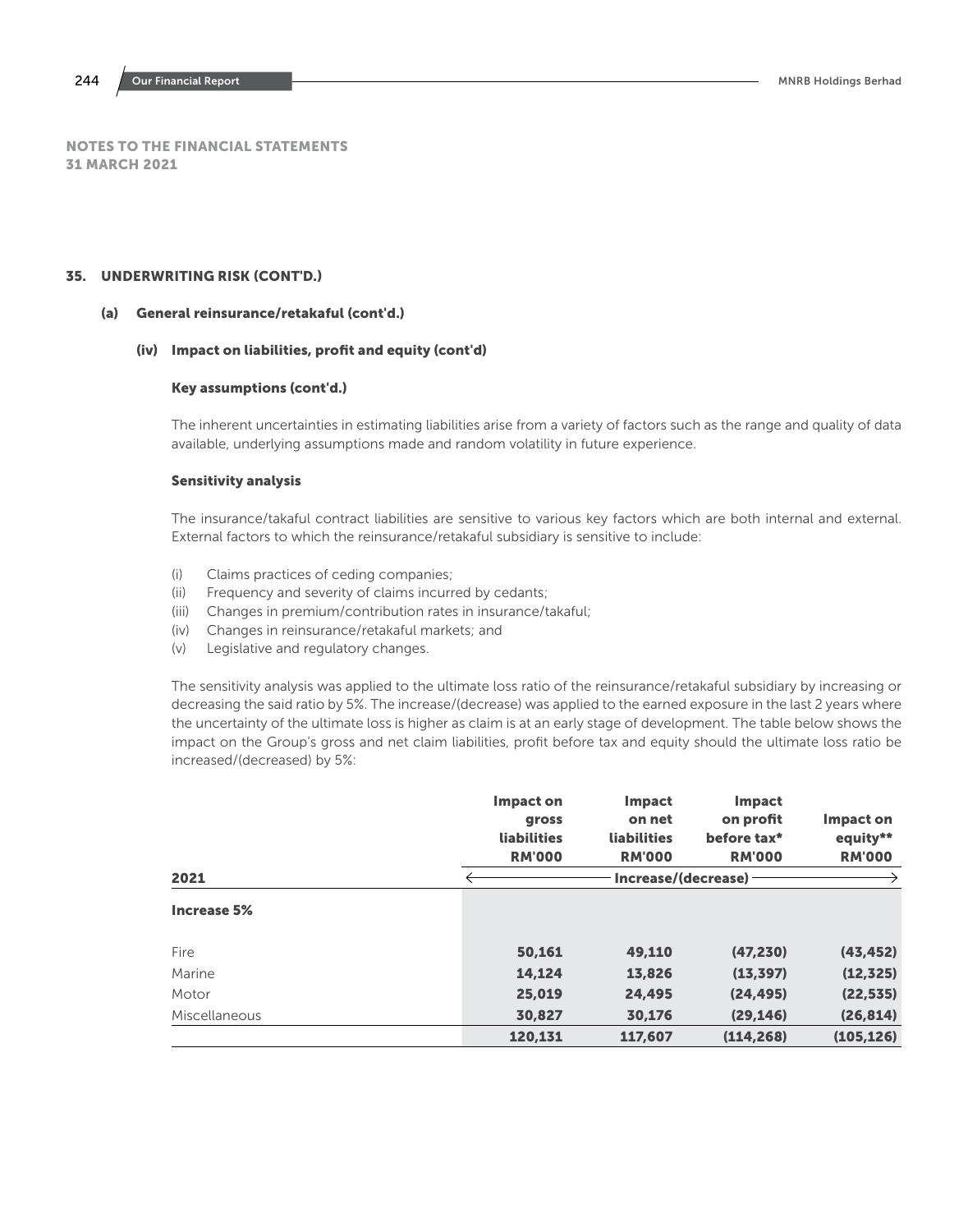- (a) General reinsurance/retakaful (cont'd.) (a) General reinsurance/retakaful (cont'd.)
- (iv) Impact on liabilities, profit and equity (cont'd) (iv) Impact on liabilities, profit and equity (cont'd)

Sensitivity analysis (cont'd.) Sensitivity analysis (cont'd.)

|                | Impact on                                         | Impact                                           | Impact                                              |                                        |
|----------------|---------------------------------------------------|--------------------------------------------------|-----------------------------------------------------|----------------------------------------|
|                | gross<br>liabilities                              | on net<br>liabilities                            | before tax*<br>on profit                            | Impact on<br>equity**                  |
|                | <b>RM'000</b>                                     | <b>RM'000</b>                                    | <b>RM'000</b>                                       | <b>RM'000</b>                          |
| 2021 (cont'd.) |                                                   | - (Decrease)/increase                            |                                                     |                                        |
| Decrease 5%    |                                                   |                                                  |                                                     |                                        |
| Fire           | (50, 146)                                         | (49, 110)                                        | 47,230                                              | 43,452                                 |
| Marine         | (14, 123)                                         | (13, 826)                                        | 13,397                                              | 12,325                                 |
| Motor          | (25, 011)                                         | (24, 495)                                        | 24,495                                              | 22,535                                 |
| Miscellaneous  | (30, 821)                                         | (30, 176)                                        | 29,146                                              | 26,814                                 |
|                | (120, 101)                                        | (117, 607)                                       | 114,268                                             | 105,126                                |
|                | gross<br>liabilities<br>Impacton<br><b>RM'000</b> | liabilities<br>Impact<br>on net<br><b>RM'000</b> | on profit<br>before tax*<br>Impact<br><b>RM'000</b> | Impact on<br>equity**<br><b>RM'000</b> |
| 2020           |                                                   | - Increase/(decrease)                            |                                                     |                                        |
| Increase 5%    |                                                   |                                                  |                                                     |                                        |
| Fire           | 42,104                                            | 41,885                                           | (40, 308)                                           | (37, 083)                              |
| Marine         | 13,972                                            | 12,273                                           | (11, 826)                                           | (10, 880)                              |
| Motor          | 22,816                                            | 22,697                                           | (22, 697)                                           | (20, 882)                              |

Miscellaneous 27,935 27,791 (26,751) (24,611)

Miscellaneous

27,935 106,827

106,827 104,646 (101,582) (93,456)

 $(24, 611)$  $(93,456)$ 

 $(26,751)$  $(101, 582)$ 

27,791 104,646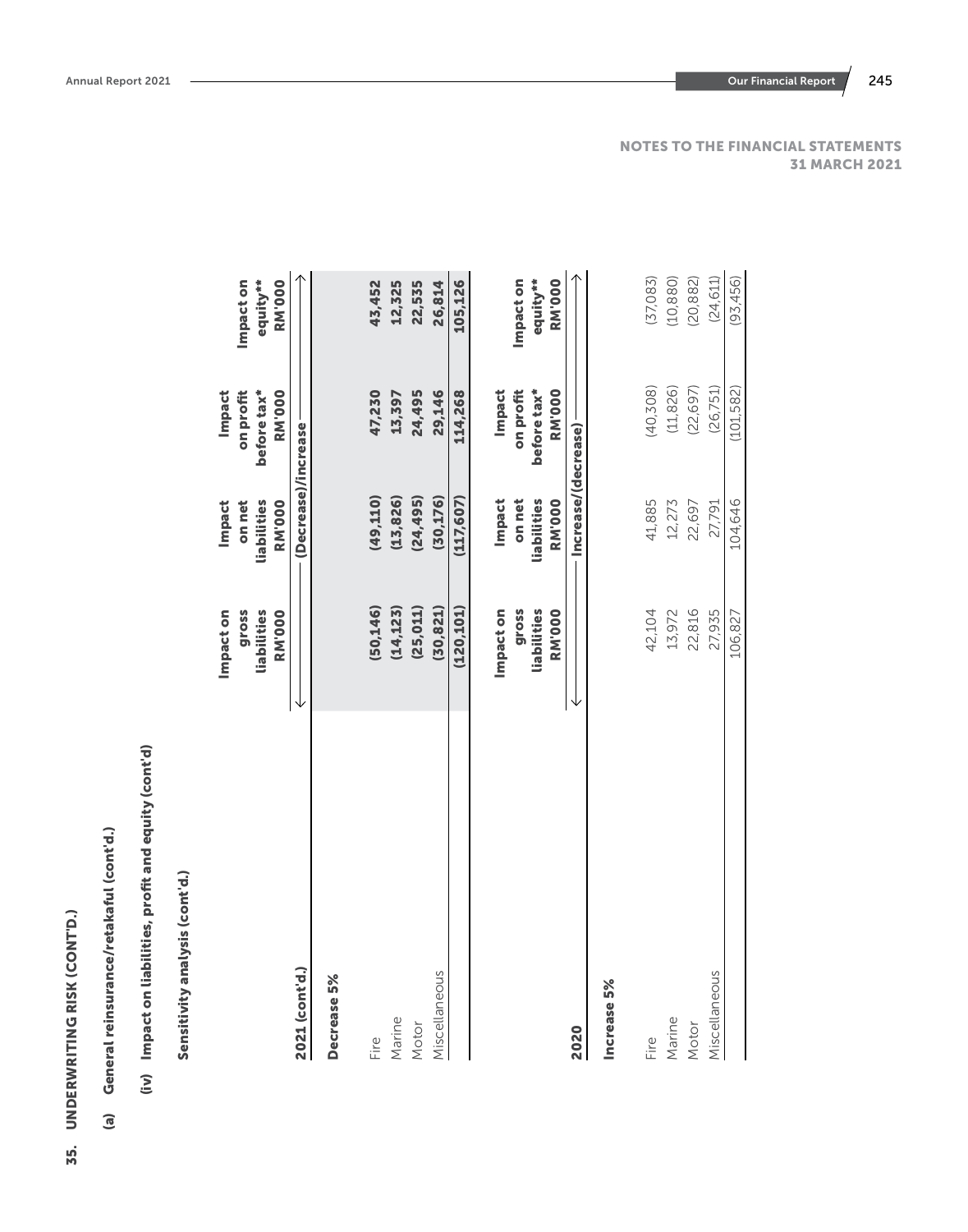### 35. UNDERWRITING RISK (CONT'D.)

### (a) General reinsurance/retakaful (cont'd.)

### (iv) Impact on liabilities, profit and equity (cont'd)

### Sensitivity analysis (cont'd.)

|                    | Impact on<br>gross<br><b>liabilities</b><br><b>RM'000</b> | <b>Impact</b><br>on net<br><b>liabilities</b><br><b>RM'000</b> | <b>Impact</b><br>on profit<br>before tax*<br><b>RM'000</b> | Impact on<br>equity**<br><b>RM'000</b> |
|--------------------|-----------------------------------------------------------|----------------------------------------------------------------|------------------------------------------------------------|----------------------------------------|
| 2020               |                                                           | (Decrease)/increase                                            |                                                            |                                        |
| <b>Decrease 5%</b> |                                                           |                                                                |                                                            |                                        |
| Fire               | (42.104)                                                  | (41,885)                                                       | 40,308                                                     | 37,083                                 |
| Marine             | (13, 972)                                                 | (12, 273)                                                      | 11,826                                                     | 10,880                                 |
| Motor              | (22, 816)                                                 | (22, 697)                                                      | 22,697                                                     | 20,882                                 |
| Miscellaneous      | (27, 935)                                                 | (27,791)                                                       | 26,751                                                     | 24,611                                 |
|                    | (106, 827)                                                | (104.646)                                                      | 101,582                                                    | 93,456                                 |

The impact on profit before tax has included consideration of the impact on estimated reinstatement premium receivables.

The impact on equity reflects the after tax impact.

This analysis assumes that other factors relevant, but not significant to the valuation of claim liabilities, remain constant.

The method used for deriving sensitivity information has been updated from the previous year. The change in the sensitivity methodology was to better reflect the impact on the recent two (2) years exposures as compared to recent two (2) underwriting year exposures. The latter exposure mainly impacts the previous underwriting year (i.e: underwriting year 2020) because the booking and earning of premiums for recent underwriting year (i.e: underwriting year 2021) is minimal. Prior year's comparative has been restated to enhance comparability with the current year's analysis.

### (v) Claims development table

The following tables show the estimate of cumulative ultimate incurred claims, including both claims provisions and IBNR for each successive underwriting year at each financial year end, along with cumulative claim payments to-date.

In setting provisions for claims, the general reinsurance/retakaful subsidiary gives consideration to the probability and magnitude of future experience at best estimate level with a degree of caution in setting reserves when there is considerable uncertainty. In general, the uncertainty associated with the ultimate claims experience for an underwriting year is the greatest when the claim is at an early stage of development.

The ultimate liability projection for Underwriting Year ("UWY") 2021 will only be available once the reinsurance/retakaful subsidiary has completed underwriting its business for the period from 1 January 2021 to 31 December 2021.

The claims development for the previous underwriting years have been restated in the gross claims development table in the current year, to better reflect the Group's gross participation in the businesses. Prior year's comparative was not restated as it is not material.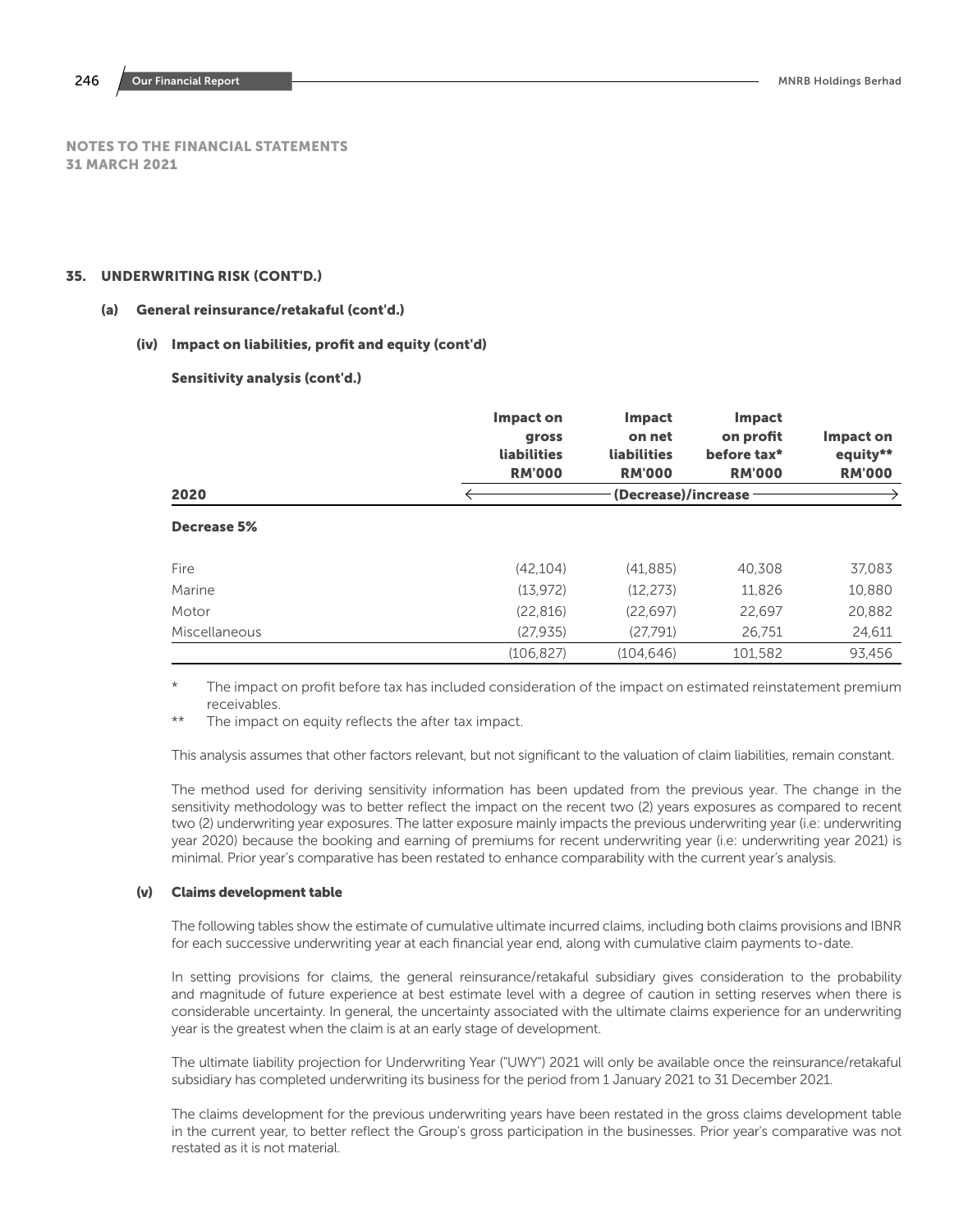| ŧ<br>Ï      |
|-------------|
| I<br>ļ      |
|             |
|             |
|             |
| ı           |
| I<br>ı      |
|             |
|             |
|             |
|             |
| ı           |
| ï<br>l      |
|             |
| I<br>ı      |
|             |
|             |
| I<br>ı      |
| ı           |
| ı           |
|             |
| ı<br>Í      |
|             |
| í,<br>ı     |
| f<br>٠      |
| I<br>ı      |
| O.          |
|             |
| I<br>٠      |
| ۱<br>ı      |
| I           |
| ı<br>i<br>I |
|             |
|             |
| ı           |
|             |
|             |
|             |
|             |
| I           |
| f<br>ı      |
| r<br>١      |
| Ė           |
|             |
|             |
|             |
| I           |
|             |
| ı<br>ı      |
|             |

## General reinsurance/retakaful (cont'd.) (a) General reinsurance/retakaful (cont'd.)  $\mathbf{a}$

## Claims development table (cont'd.) (v) Claims development table (cont'd.)  $\tilde{\mathbf{z}}$

The claims development for the previous underwriting years have been restated in the gross claims development table in the The claims development for the previous underwriting years have been restated in the gross claims development table in the current year, to better reflect the Group's gross participation in the businesses. Prior year's comparative was not restated as it current year, to better reflect the Group's gross participation in the businesses. Prior year's comparative was not restated as it is not material. is not material.

# Gross general reinsurance/retakaful contract liabilities for 2021: Gross general reinsurance/retakaful contract liabilities for 2021:

|                                       | <b>Before</b>         |                       |                       |                       |                       |                       |                       |                       |                       |                           |
|---------------------------------------|-----------------------|-----------------------|-----------------------|-----------------------|-----------------------|-----------------------|-----------------------|-----------------------|-----------------------|---------------------------|
| Underwriting year                     | <b>RM'000</b><br>2013 | 2013<br><b>RM'000</b> | 2014<br><b>RM'000</b> | 2015<br><b>RM'000</b> | 2016<br><b>RM'000</b> | 2017<br><b>RM'000</b> | 2018<br><b>RM'000</b> | 2019<br><b>RM'000</b> | 2020<br><b>RM'000</b> | Subtotal<br><b>RM'000</b> |
| At the end of                         |                       |                       |                       |                       |                       |                       |                       |                       |                       |                           |
| underwriting year                     |                       | 772,304               | 703,952               | 707,937               | 684,259               | 782,335               | 849,676               |                       | 942,403 1,005,332     |                           |
| One year later                        |                       | 797,653               | 722,287               | 762,054               | 824,967               | 707,863               | 960,687               | 909,028               |                       |                           |
| Two years later                       |                       | 832,394               | 729,885               | 816,207               | 786,520               | 692,333               | 903,133               |                       |                       |                           |
| Three years later                     |                       | 913,605               | 734,344               | 805,460               | 791,266               | 592,481               |                       |                       |                       |                           |
| Four years later                      |                       | 964,398               | 723,221               | 822,505               | 778,764               |                       |                       |                       |                       |                           |
| Five years later                      |                       | 951,669               | 801,843               | 823,647               |                       |                       |                       |                       |                       |                           |
| Six years later                       |                       | 989,444               | 799,548               |                       |                       |                       |                       |                       |                       |                           |
| Seven years later                     |                       | 943,350               |                       |                       |                       |                       |                       |                       |                       |                           |
| Current estimate of                   |                       |                       |                       |                       |                       |                       |                       |                       |                       |                           |
| booked ultimate                       |                       |                       |                       |                       |                       |                       |                       |                       |                       |                           |
| claims incurred (a) 5,860,744 942,295 |                       |                       | 795,796               | 820,028               | 772,317               | 684,453               | 894,483               | 858,662               | 584,558               |                           |
| At the end of                         |                       |                       |                       |                       |                       |                       |                       |                       |                       |                           |
| underwriting year                     |                       | 91,977                | 50,464                | 48,141                | 50,779                | 47,943                | 105,412               | 72,520                | 63,937                |                           |
| One year later                        |                       | 465,417               | 394,520               | 467,060               | 369,591               | 395,792               | 542,781               | 388,690               |                       |                           |
| Two years later                       |                       | 627,254               | 521,806               | 593,458               | 550,347               | 516,091               | 689,938               |                       |                       |                           |
| Three years later                     |                       | 741,303               | 577,362               | 667,552               | 640,952               | 563,218               |                       |                       |                       |                           |
| Four years later                      |                       | 819,399               | 618,482               | 724,810               | 670,036               |                       |                       |                       |                       |                           |
| Five years later                      |                       | 848,750               | 584,641               | 741,602               |                       |                       |                       |                       |                       |                           |
| Six years later                       |                       | 908,137               | 596,148               |                       |                       |                       |                       |                       |                       |                           |
| Seven years later                     |                       | 879,659               |                       |                       |                       |                       |                       |                       |                       |                           |
|                                       |                       |                       |                       |                       |                       |                       |                       |                       |                       |                           |
| Cumulative                            |                       |                       |                       |                       |                       |                       |                       |                       |                       |                           |
| payments to-date<br>(a)               | 5,764,133             | 879,659               | 696,148               | 741,602               | 670,036               | 563,218               | 689,938               | 388,690               | 63,937                |                           |
|                                       |                       |                       |                       |                       |                       |                       |                       |                       |                       |                           |

520,621 1,755,975 liabilities (a) - (b) 96,611 62,636 99,648 78,426 102,281 121,235 204,545 469,972 520,621 1,755,975469,972 204,545 121,235 102,281 78,426 99,648 62,636 96,611 liabilities (a) - (b)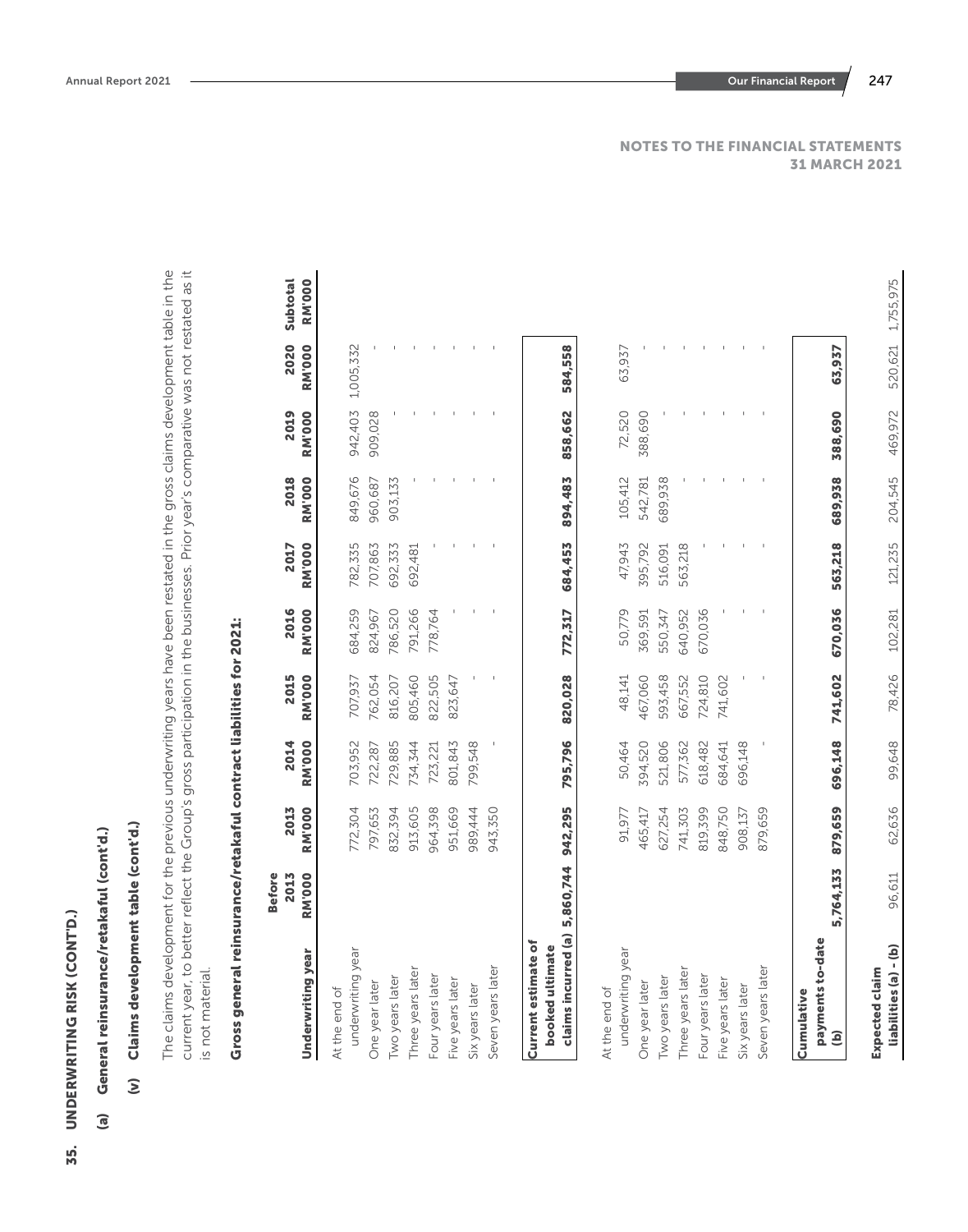35. UNDERWRITING RISK (CONT'D.)

- General reinsurance/retakaful (cont'd.)  $\overline{\mathbf{a}}$
- Claims development table (cont'd.)  $\mathfrak{D}$

Gross general reinsurance/retakaful contract liabilities for 2021: (cont'd.) 35. UNDERWRITING RISK (CONT'D.) (a) General reinsurance/retakaful (cont'd.) (v) Claims development table (cont'd.) Gross general reinsurance/retakaful contract liabilities for 2021: (cont'd.)

|                                                                            | <b>RM'000</b><br>Subtotal |
|----------------------------------------------------------------------------|---------------------------|
| Other portfolios                                                           | 79,787                    |
| Best estimate of claim liabilities                                         | 1,835,762                 |
| Claim handling expenses                                                    | 13,375                    |
| Fund PRAD at 75% confidence interval                                       | 136,242                   |
| Gross general reinsurance/retakaful claim liabilities                      | 1,985,379                 |
| Elimination upon consolidation                                             | (5, 374)                  |
| Gross general reinsurance/retakaful contract liabilities after elimination | 1,980,005                 |

Net general reinsurance/retakaful contract liabilities for 2021: Net general reinsurance/retakaful contract liabilities for 2021:

|                                                                                               | <b>Before</b>         |                       |                       |                       |                       |                       |                       |                       |               |                                |
|-----------------------------------------------------------------------------------------------|-----------------------|-----------------------|-----------------------|-----------------------|-----------------------|-----------------------|-----------------------|-----------------------|---------------|--------------------------------|
| Underwriting year                                                                             | <b>RM'000</b><br>2013 | <b>RM'000</b><br>2013 | <b>RM'000</b><br>2014 | <b>RM'000</b><br>2015 | <b>RM'000</b><br>2016 | <b>RM'000</b><br>2017 | <b>RM'000</b><br>2018 | <b>RM'000</b><br>2019 | <b>RM'000</b> | 2020 Subtotal<br><b>RM'000</b> |
|                                                                                               |                       |                       |                       |                       |                       |                       |                       |                       |               |                                |
| At the end of                                                                                 |                       |                       |                       |                       |                       |                       |                       |                       |               |                                |
| underwriting year                                                                             |                       | 745,438               | 705,370               | 703,964               | 863,017               | 783,471               | 851,093               | 926,223               | 998,304       |                                |
| One year later                                                                                |                       | 763,552               | 712,346               | 877,687               | 823,576               | 707,596               | 939,331               | 900,746               |               |                                |
| Two years later                                                                               |                       | 794,351               | 763,018               | 817,079               | 785,839               | 689,271               | 878,022               |                       |               |                                |
| Three years later                                                                             |                       | 844,810               | 734,168               | 806,237               | 791,205               | 691,601               |                       |                       |               |                                |
| Four years later                                                                              |                       | 883,611               | 723,955               | 823,471               | 778,759               |                       |                       |                       |               |                                |
| Five years later                                                                              |                       | 868,517               | 801,563               | 823,650               |                       |                       |                       |                       |               |                                |
| Six years later                                                                               |                       | 905,640               | 799,699               |                       |                       |                       |                       |                       |               |                                |
| Seven years later                                                                             |                       | 913,380               |                       |                       |                       |                       |                       |                       |               |                                |
|                                                                                               |                       |                       |                       |                       |                       |                       |                       |                       |               |                                |
| Current estimate of                                                                           |                       |                       |                       |                       |                       |                       |                       |                       |               |                                |
| booked ultimate                                                                               |                       |                       |                       |                       |                       |                       |                       |                       |               |                                |
| claims incurred (a) 5,757,698 912,326 795,797 820,030 772,317 683,477 869,270 851,361 582,442 |                       |                       |                       |                       |                       |                       |                       |                       |               |                                |

NOTES TO THE FINANCIAL STATEMENTS 31 MARCH 2021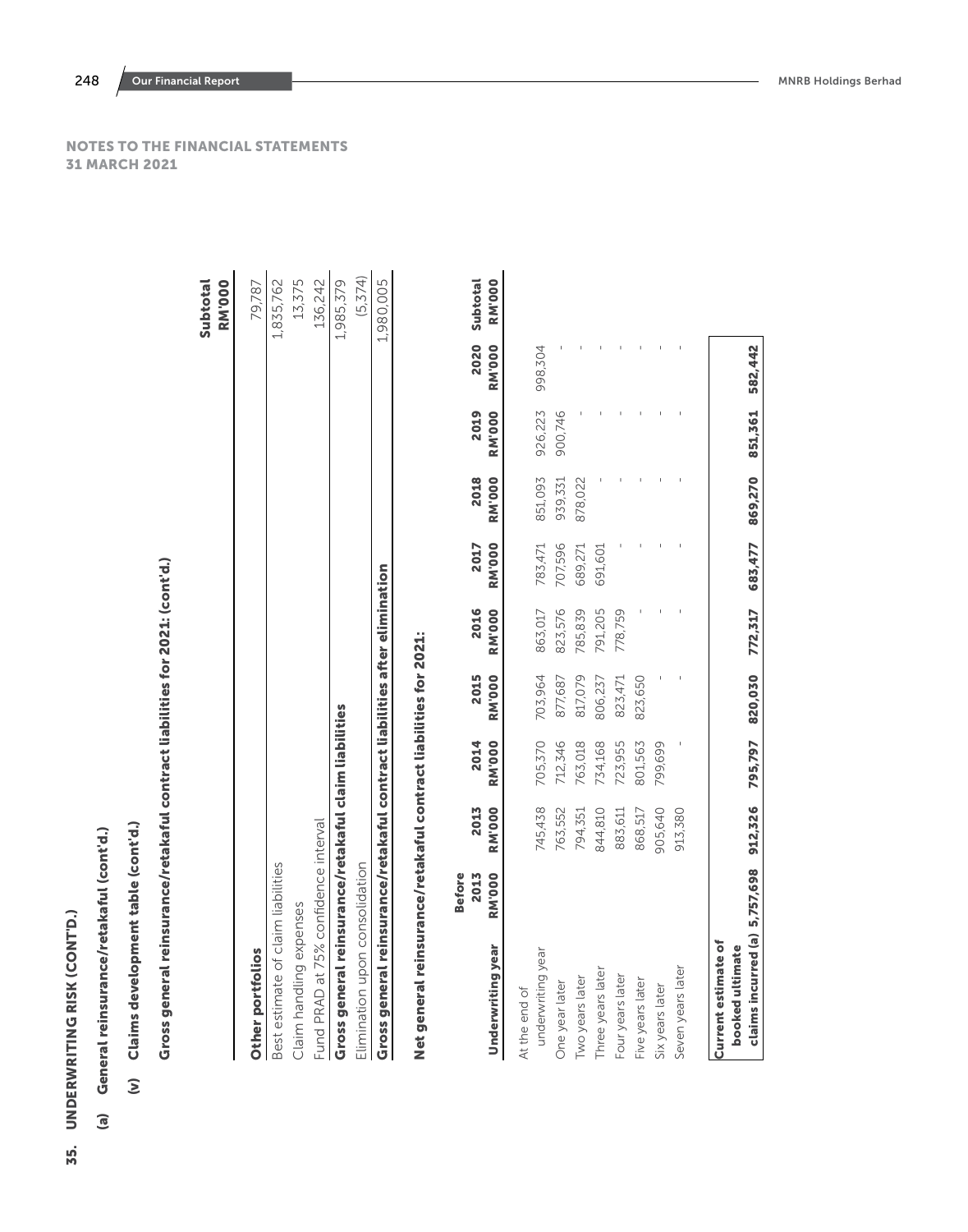| f<br>í<br>I<br>ı |
|------------------|
|                  |
| í<br>ı           |
| ı                |
| I<br>ı<br>I      |
| ı                |
|                  |
| ١                |
| í<br>ï           |
| ١<br>ı<br>I      |
|                  |
| f<br>÷<br>ı      |
| ۱<br>ı           |
| ı                |
| l                |
| ı<br>ı           |
| I<br>٠           |
|                  |
| Ï                |
|                  |
| I<br>I           |
|                  |
| ı                |
|                  |
|                  |
| I                |
| f<br>ı<br>r      |
| í<br>-           |
|                  |
|                  |
| I<br>ı           |
|                  |
|                  |

- General reinsurance/retakaful (cont'd.) (a) General reinsurance/retakaful (cont'd.)  $\overline{\mathbf{a}}$
- Claims development table (cont'd.) (v) Claims development table (cont'd.)  $\begin{bmatrix} 5 \\ 1 \end{bmatrix}$

Net general reinsurance/retakaful contract liabilities for 2021: (cont'd.) Net general reinsurance/retakaful contract liabilities for 2021: (cont'd.)

|                          | <b>Before</b> |               |               |               |               |               |               |               |               |               |
|--------------------------|---------------|---------------|---------------|---------------|---------------|---------------|---------------|---------------|---------------|---------------|
|                          | 2013          | 2013          | 2014          | 2015          | 2016          | 2017          | 2018          | 2019          |               | 2020 Subtotal |
| <b>Underwriting year</b> | <b>RM'000</b> | <b>RM'000</b> | <b>RM'000</b> | <b>RM'000</b> | <b>RM'000</b> | <b>RM'000</b> | <b>RM'000</b> | <b>RM'000</b> | <b>RM'000</b> | <b>RM'000</b> |
| At the end of            |               |               |               |               |               |               |               |               |               |               |
| underwriting year        |               | 66,414        | 50,464        | 48,141        | 50,779        | 47,943        | 105,412       | 72,432        | 63,606        |               |
| One year later           |               | 446,728       | 394,520       | 467,060       | 369,591       | 395,792       | 539,287       | 384,880       |               |               |
| Two years later          |               | 607,074       | 521,806       | 593,458       | 550,347       | 516,091       | 669,253       |               |               |               |
| Three years later        |               | 689,440       | 577,362       | 667,555       | 640,952       | 563,218       |               |               |               |               |
| Four years later         |               | 761,309       | 618,482       | 724,812       | 670,036       |               |               |               |               |               |
| Five years later         |               | 792,241       | 684,641       | 741,604       |               |               |               |               |               |               |
| Six years later          |               | 851,276       | 696,148       |               |               |               |               |               |               |               |
| Seven years later        |               | 857,681       |               |               |               |               |               |               |               |               |
|                          |               |               |               |               |               |               |               |               |               |               |
|                          |               |               |               |               |               |               |               |               |               |               |
|                          |               |               |               |               |               |               |               |               |               |               |

|  | 663,156 857,681 696,148 | 41,604 | 670,036 | 563,218 | 669,253 | 384,880 | 13,604 |
|--|-------------------------|--------|---------|---------|---------|---------|--------|
|  |                         |        |         |         |         |         |        |

| ・・・・・・<br>18,836             |  |
|------------------------------|--|
| 166,481                      |  |
| 200,017                      |  |
| 20,259                       |  |
| 02,281                       |  |
| 78,426                       |  |
| 99,649                       |  |
| 54,645                       |  |
| 4,542                        |  |
| $\mathbf{e}$<br>bilities (a) |  |

|                                                                       | <b>RM'000</b><br>Subtotal |
|-----------------------------------------------------------------------|---------------------------|
|                                                                       |                           |
| Other portfolios                                                      | 80,955                    |
| Best estimate of claim liabilities                                    | 1,816,091                 |
| Claim handling expenses                                               | 13,375                    |
| Fund PRAD at 75% confidence interval                                  | 120,397                   |
| Less: Retrocession recoveries                                         | (126, 914)                |
| Net general reinsurance/retakaful claim liabilities                   | ,822,949                  |
| Elimination upon consolidation                                        | (5, 374)                  |
| Net general reinsurance/retakaful claim liabilities after elimination | 1,817,575                 |

NOTES TO THE FINANCIAL STATEMENTS

31 MARCH 2021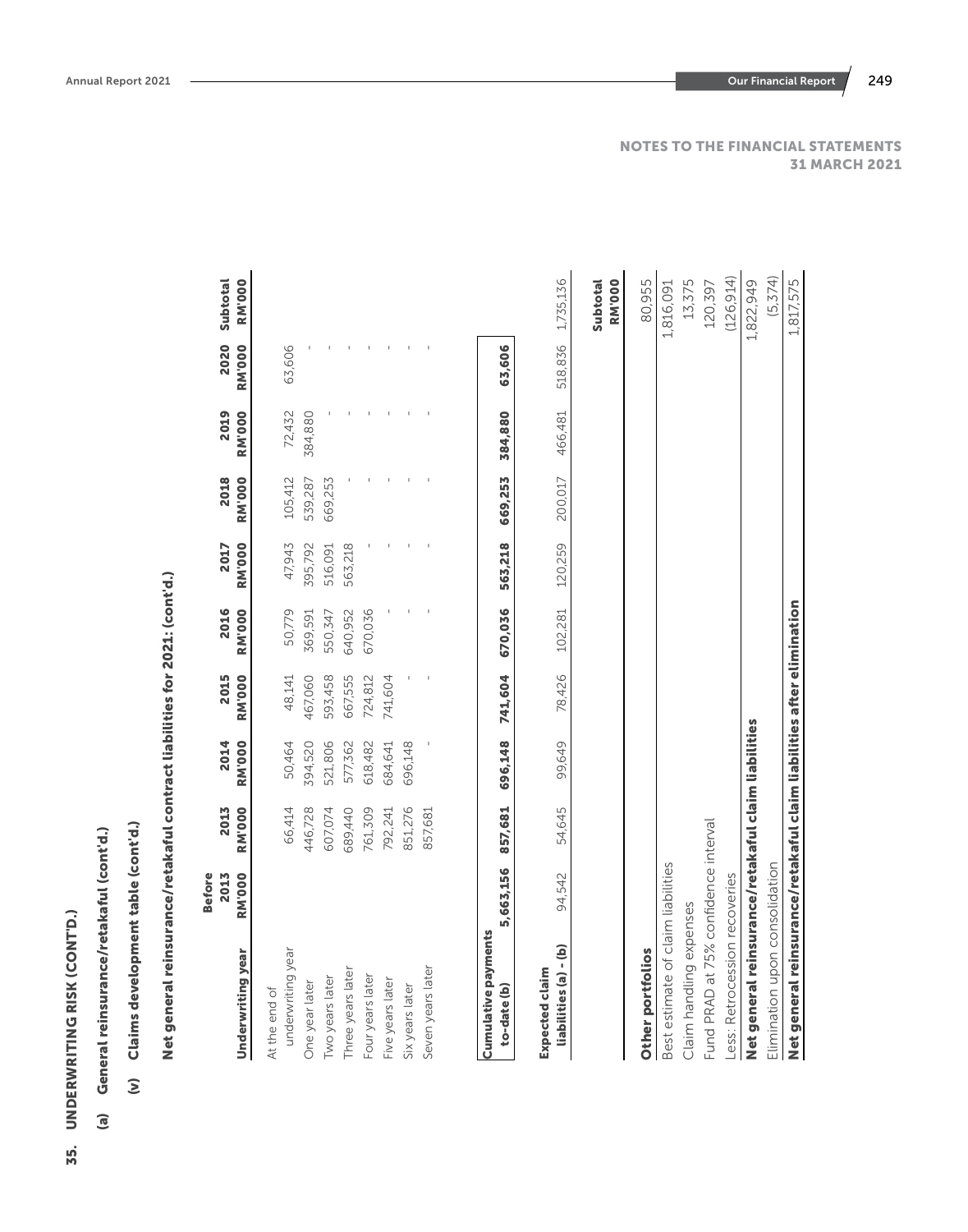35. UNDERWRITING RISK (CONT'D.)

- General reinsurance/retakaful (cont'd.)  $\overline{\mathbf{a}}$
- Claims development table (cont'd.)  $\tilde{\epsilon}$

35. UNDERWRITING RISK (CONT'D.)<br>(a) General reinsurance/retakaful (cont'd.)<br>(v) Claims development table (cont'd.)<br>Gross general reinsurance/retakaful contract liabilities for 2020: Gross general reinsurance/retakaful contract liabilities for 2020:

|                                        | <b>Before</b><br>2012 | 2012          | 2013          | 2014          | 2015            | 2016          | 2017          | 2018          | 2019          | Subtotal      |
|----------------------------------------|-----------------------|---------------|---------------|---------------|-----------------|---------------|---------------|---------------|---------------|---------------|
| Underwriting year                      | <b>RM'000</b>         | <b>RM'000</b> | <b>RM'000</b> | <b>RM'000</b> | <b>RM'000</b>   | <b>RM'000</b> | <b>RM'000</b> | <b>RM'000</b> | <b>RM'000</b> | <b>RM'000</b> |
| At the end of                          |                       |               |               |               |                 |               |               |               |               |               |
| underwriting year                      |                       | 678,781       | 755,249       | 709,990       | 736,158         | 695,227       | 790,114       | 849,676       | 946,948       |               |
| One year later                         |                       | 699,168       | 778,872       | 738,302       | 776,819         | 841,478       | 715,481       | 960,687       |               |               |
| Two years later                        |                       | 703,132       | 810,844       | 744,827       | 323,354         | 800,205       | 708,469       |               |               |               |
| Three years later                      |                       | 741,350       | 923,036       | 742,262       | 809,917         | 802,761       |               |               |               |               |
| Four years later                       |                       | 755,438       | 967,111       | 729,685       | 827,090         |               |               |               |               |               |
| Five years later                       |                       | 822,195       | 953,217       | 808,786       |                 |               |               |               |               |               |
| Six years later                        |                       | 799,572       | 991,885       |               |                 |               |               |               |               |               |
| Seven years later                      |                       | 807,584       |               |               |                 |               |               |               |               |               |
|                                        |                       |               |               |               |                 |               |               |               |               |               |
| Current estimate of<br>booked ultimate |                       |               |               |               |                 |               |               |               |               |               |
| claims incurred (a) 5,200,091          |                       | 806,941       | 989,992       | 805,275       | 821,447         | 793,368       | 694,718       | 906,122       | 588,547       |               |
|                                        |                       |               |               |               |                 |               |               |               |               |               |
| underwriting year<br>At the end of     |                       | 48,231        | 66,414        | 50,464        | 48,141          | 50,779        | 47,943        | 105,412       | 72,520        |               |
|                                        |                       |               |               |               |                 |               |               |               |               |               |
| One year later                         |                       | 336,973       | 450,853       | 394,640       | 467,078         | 371,055       | 395,780       | 542,781       |               |               |
| Two years later                        |                       | 485,266       | 611,454       | 525,476       | 593,676         | 555,168       | 516,379       |               |               |               |
| Three years later                      |                       | 582,071       | 724,613       | 581,640       | 668,180         | 645,941       |               |               |               |               |
| Four years later                       |                       | 636,596       | 803,350       | 623,705       | 726,269         |               |               |               |               |               |
| Five years later                       |                       | 698,341       | 832,772       | 690,471       |                 |               |               |               |               |               |
| Six years later                        |                       | 740,119       | 892,672       |               |                 |               |               |               |               |               |
| Seven years later                      |                       | 769,854       |               |               |                 |               |               |               |               |               |
|                                        |                       |               |               |               |                 |               |               |               |               |               |
| Cumulative payments                    |                       |               |               |               |                 |               |               |               |               |               |
| to-date (b)                            | 5,125,927 769,854     |               | 892,672       |               | 690,471 726,269 | 645,941       | 516,379       | 542,781       | 72,520        |               |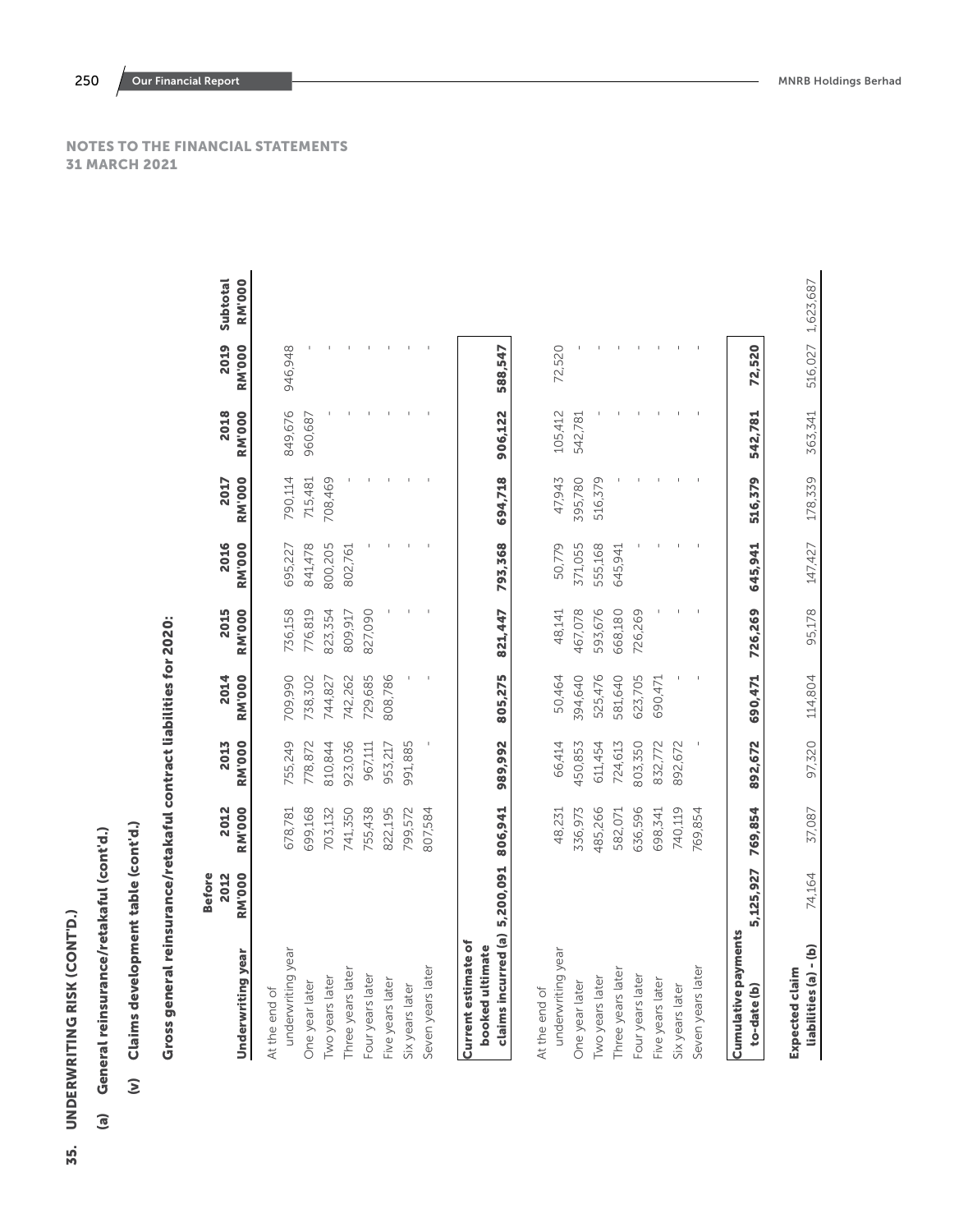- General reinsurance/retakaful (cont'd.) (a) General reinsurance/retakaful (cont'd.)  $\overline{\mathbf{a}}$
- Claims development table (cont'd.) (v) Claims development table (cont'd.)  $\hat{z}$

Gross general reinsurance/retakaful contract liabilities for 2020: (cont'd.) Gross general reinsurance/retakaful contract liabilities for 2020: (cont'd.)

|                                                       | <b>RM'000</b><br>Subtotal |
|-------------------------------------------------------|---------------------------|
| Other portfolios                                      | 51,486                    |
| Best estimate of claim liabilities                    | 1,675,173                 |
| Claim handling expenses                               | 10,193                    |
| Fund PRAD at 75% confidence interval                  | 127,877                   |
| Gross general reinsurance/retakaful claim liabilities | 1,813,243                 |
|                                                       |                           |

Net general reinsurance/retakaful contract liabilities for 2020: Net general reinsurance/retakaful contract liabilities for 2020:

| Underwriting year                                                                             | <b>RM'000</b><br>2012<br><b>Before</b> | <b>RM'000</b><br>2012 | <b>RM'000</b><br>2013 | <b>RM'000</b><br>2014 | <b>RM'000</b><br>2015 | <b>RM'000</b><br>2016 | <b>RM'000</b><br>2017 | 2018<br><b>RM'000</b> | <b>RM'000</b> | 2019 Subtotal<br><b>RM'000</b> |
|-----------------------------------------------------------------------------------------------|----------------------------------------|-----------------------|-----------------------|-----------------------|-----------------------|-----------------------|-----------------------|-----------------------|---------------|--------------------------------|
| At the end of                                                                                 |                                        |                       |                       |                       |                       |                       |                       |                       |               |                                |
| underwriting year                                                                             |                                        | 646,500               | 745,438               | 705,370               | 703,964               | 863,017               | 783,471               | 851,093               | 926,223       |                                |
| One year later                                                                                |                                        | 679,991               | 763,552               | 712,346               | 877,687               | 823,576               | 707,596               | 939,331               |               |                                |
| Two years later                                                                               |                                        | 574,963               | 794,351               | 763,018               | 817,079               | 785,839               | 689,271               |                       |               |                                |
| Three years later                                                                             |                                        | 709,217               | 844,810               | 734,168               | 806,237               | 791,205               |                       |                       |               |                                |
| Four years later                                                                              |                                        | 753,532               | 883,611               | 723,955               | 823,471               |                       |                       |                       |               |                                |
| Five years later                                                                              |                                        | 773,005               | 868,517               | 801,563               |                       |                       |                       |                       |               |                                |
| Six years later                                                                               |                                        | 768,254               | 905,640               |                       |                       |                       |                       |                       |               |                                |
| Seven years later                                                                             |                                        | 777,147               |                       |                       |                       |                       |                       |                       |               |                                |
|                                                                                               |                                        |                       |                       |                       |                       |                       |                       |                       |               |                                |
| Current estimate of                                                                           |                                        |                       |                       |                       |                       |                       |                       |                       |               |                                |
| booked ultimate                                                                               |                                        |                       |                       |                       |                       |                       |                       |                       |               |                                |
| claims incurred (a) 4,995,181 776,503 903,749 798,074 817,804 781,802 676,249 895,636 579,025 |                                        |                       |                       |                       |                       |                       |                       |                       |               |                                |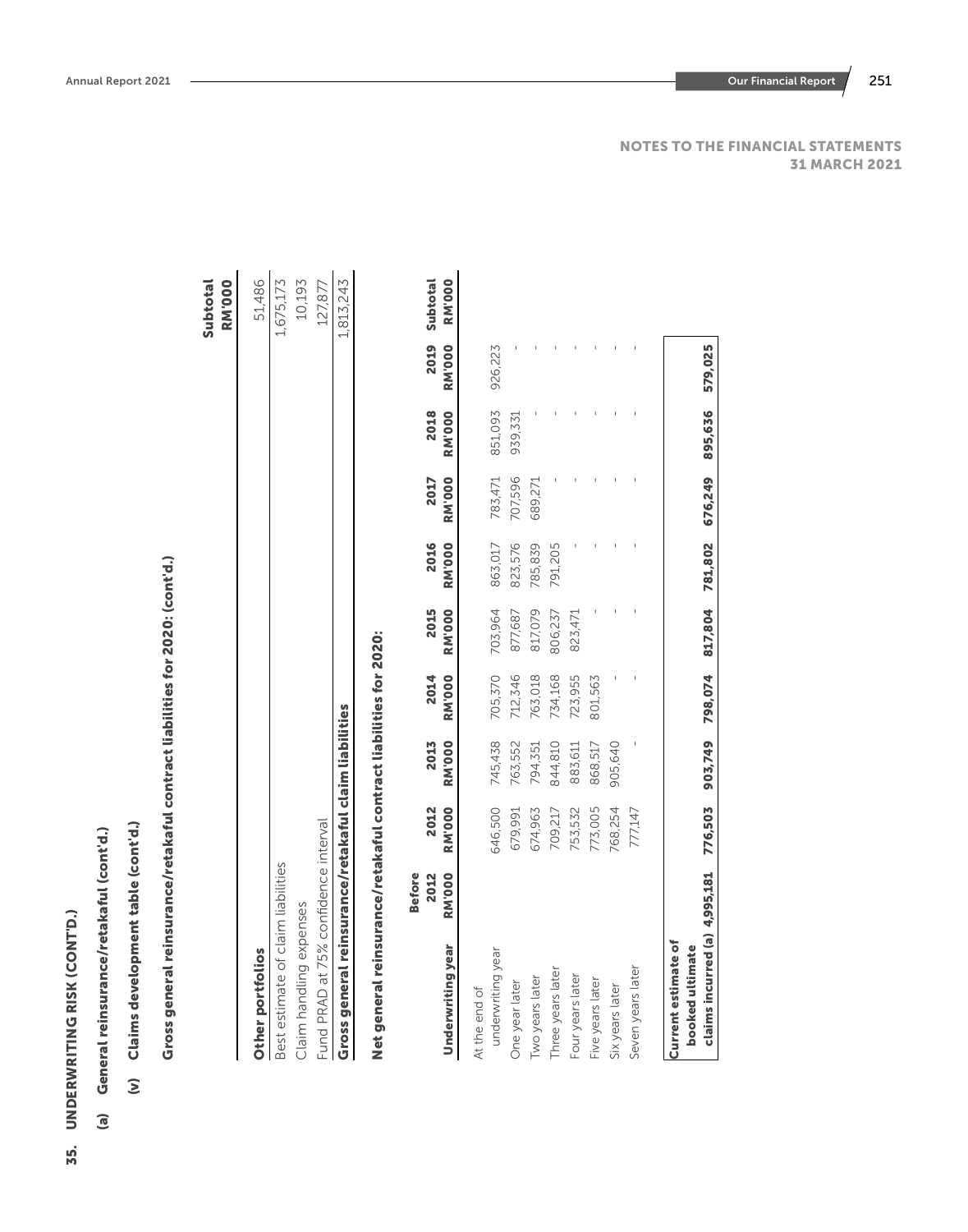35. UNDERWRITING RISK (CONT'D.)

- General reinsurance/retakaful (cont'd.)  $\overline{\mathbf{a}}$
- Claims development table (cont'd.)  $\mathfrak{D}$

Net general reinsurance/retakaful contract liabilities for 2020: (cont'd.) 35. UNDERWRITING RISK (CONT'D.) (a) General reinsurance/retakaful (cont'd.) (v) Claims development table (cont'd.) Net general reinsurance/retakaful contract liabilities for 2020: (cont'd.)

|                                                | <b>Before</b>                                     |               |               |               |               |               |               |                                                                 |               |               |
|------------------------------------------------|---------------------------------------------------|---------------|---------------|---------------|---------------|---------------|---------------|-----------------------------------------------------------------|---------------|---------------|
|                                                | 2012                                              | 2012          | 2013          | 2014          | 2015          | 2016          | 2017          | 2018                                                            |               | 2019 Subtotal |
| Underwriting year                              | <b>RM'000</b>                                     | <b>RM'000</b> | <b>RM'000</b> | <b>RM'000</b> | <b>RM'000</b> | <b>RM'000</b> | <b>RM'000</b> | <b>RM'000</b>                                                   | <b>RM'000</b> | <b>RM'000</b> |
| At the end of                                  |                                                   |               |               |               |               |               |               |                                                                 |               |               |
| underwriting year                              |                                                   | 47,742        | 66,414        | 50,464        | 48,141        | 50,779        | 47,943        | 105,412                                                         | 72,432        |               |
| One year later                                 |                                                   | 333,140       | 446,728       | 394,520       | 467,060       | 369,591       | 395,792       | 539,287                                                         |               |               |
| Two years later                                |                                                   | 478,500       | 607,074       | 521,806       | 593,458       | 550,347       | 516,091       |                                                                 |               |               |
| Three years later                              |                                                   | 574,004       | 689,440       | 577,362       | 667,555       | 640,952       |               |                                                                 |               |               |
| Four years later                               |                                                   | 618,991       | 761,309       | 618,482       | 724,812       |               |               |                                                                 |               |               |
| Five years later                               |                                                   | 671,610       | 792,241       | 684,641       |               |               |               |                                                                 |               |               |
| Six years later                                |                                                   | 711,549       | 851,276       |               |               |               |               |                                                                 |               |               |
| Seven years later                              |                                                   | 741,206       |               |               |               |               |               |                                                                 |               |               |
| <b>Cumulative payments</b>                     |                                                   |               |               |               |               |               |               |                                                                 |               |               |
| to-date (b)                                    | 4,923,383 741,206 851,276 684,641 724,812 640,952 |               |               |               |               |               | 516,091       | 539,287                                                         | 72,432        |               |
|                                                |                                                   |               |               |               |               |               |               |                                                                 |               |               |
| liabilities (a) - (b)<br><b>Expected claim</b> | 71,798                                            | 35,297        |               |               |               |               |               | 52,473 113,433 92,992 140,850 160,158 356,349 506,593 1,529,943 |               |               |
|                                                |                                                   |               |               |               |               |               |               |                                                                 |               |               |

 Subtotal Subtotal<br>RM'000 52,342

1,582,285

 $(115, 638)$ 

1,581,732

Net general reinsurance/retakaful claim liabilities

Fund PRAD at 75% confidence interval

Less: Retrocession recoveries

Best estimate of claim liabilities

Other portfolios

Claim handling expenses

10,195 104,890

Other portfolios  $\overline{52.342}$ Best estimate of claim liabilities 1,582,285 Claim handling expenses 10,195 Fund PRAD at 75% confidence interval 104,890 Less: Retrocession recoveries (115,638) Net general reinsurance/retakaful claim liabilities  $1,581,732$ 

31 MARCH 2021

NOTES TO THE FINANCIAL STATEMENTS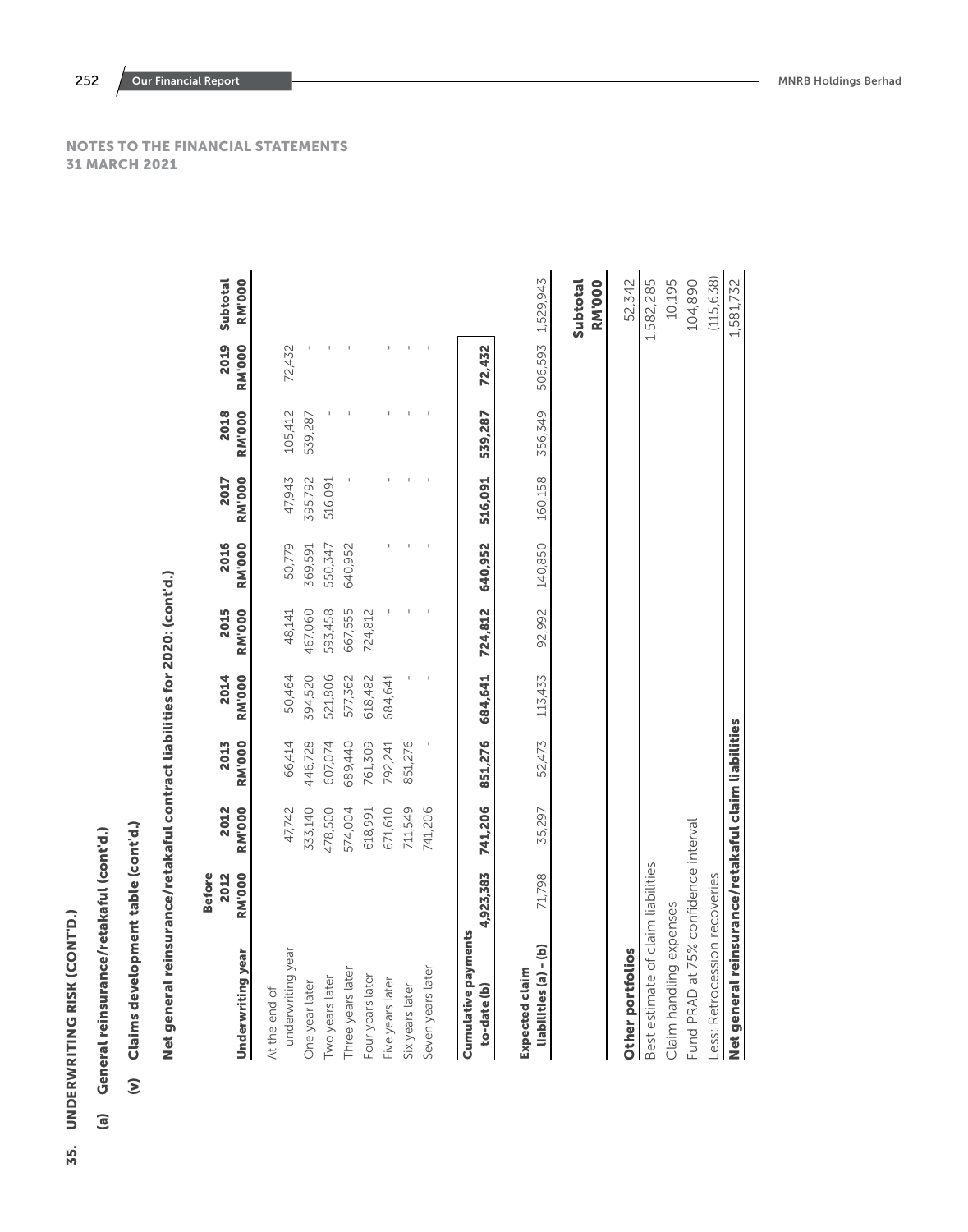### 35. UNDERWRITING RISK (CONT'D.)

### (b) General takaful fund

### (i) Nature of risk

The general takaful subsidiary principally issues the following types of general takaful contracts: Motor, Fire, Personal Accident and other Miscellaneous classes.

All participants pay a portion of contributions on the basis of tabarru' ("donation") into the General Takaful Risk Fund ("GTRF") for the purpose of meeting claims for events or risks covered under the takaful contracts.

The risks are mitigated by diversification across a large portfolio of business, which is designed to balance the overall experience. The solvency of the GTRF is managed by adopting prudent underwriting and claims management practices.

The general takaful subsidiary also manages its risk exposure by the use of retakaful arrangements. The retakaful treaty arrangements are reviewed annually by the GMRCC and subsequently, as delegated by the Board, are recommended to the RMCB for approval.

Stress Testing is performed on a quarterly basis. The purpose of the Stress Testing is to test the solvency of the GTRF under the various scenarios according to regulatory guidelines, simulating drastic changes in major parameters such as new business volume, claims experience and investment environment.

### (ii) Reserving risk

The GTRF's claim liabilities, and consequently some of the inputs used in determining its contribution liabilities and Shareholder's Fund's expense liabilities, are based upon claims experience, existing knowledge of the events, the terms and conditions of relevant contracts and interpretation of prevailing circumstances. Upon notification of a claim, the general takaful subsidiary sets aside case and technical reserves to meet the expected ultimate loss arising from this claim. These claim reserves are updated periodically taking into account the development of the claims.

At each reporting date, the general takaful subsidiary performs a valuation of liabilities that is certified by the Appointed Actuary for the purpose of ensuring that claim and contribution liabilities are objectively assessed and adequately provided for. Any deficiency is recognised in the income statements.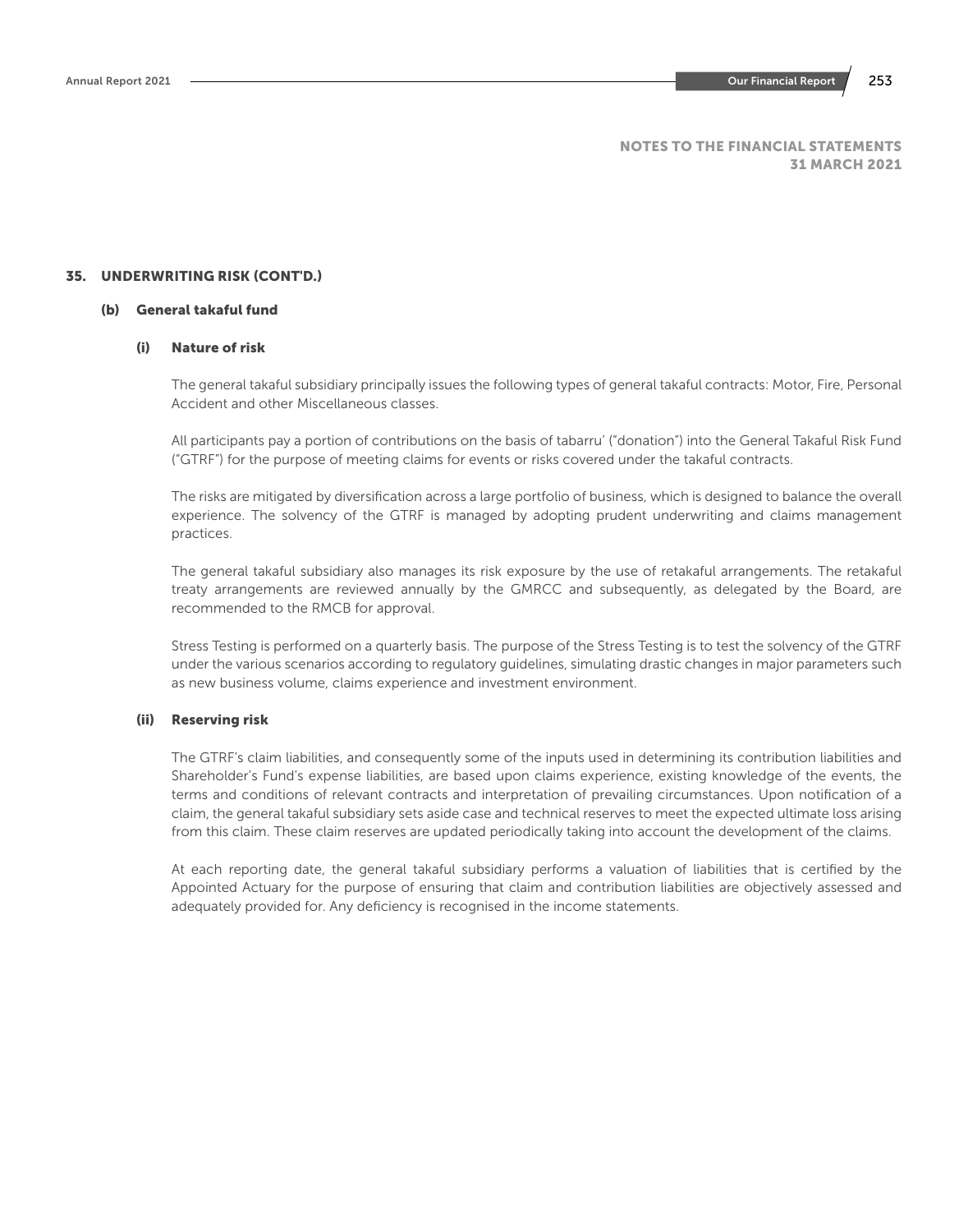### 35. UNDERWRITING RISK (CONT'D.)

### (b) General takaful fund (cont'd.)

### (iii) Concentration of risk by type of certificates

The table below sets out the concentration of takaful certificates liabilities by classes of business:

| <b>Gross</b>  | <b>Retakaful</b> | <b>Net</b>    |
|---------------|------------------|---------------|
| <b>RM'000</b> | <b>RM'000</b>    | <b>RM'000</b> |
|               |                  |               |
| 92,382        | (5,648)          | 86,734        |
| 349,620       | (138, 889)       | 210,731       |
| 23,689        | 843              | 24,532        |
| 83,544        | (51, 244)        | 32,300        |
| 549,235       | (194, 938)       | 354,297       |
|               |                  |               |
|               |                  |               |
| 85,517        | (11, 299)        | 74,218        |
| 292,032       | (130, 021)       | 162,011       |
| 26,910        | (693)            | 26,217        |
| 76,917        | (51, 402)        | 25,515        |
| 481,376       | (193, 415)       | 287,961       |
|               |                  |               |

Currently, all business of the general takaful fund is derived in Malaysia; accordingly, disclosure of concentration risk by geographical region is not relevant to the general takaful fund.

### (iv) Impact on liabilities, profit and equity

### Key assumptions

The principal assumption underlying the estimation of liabilities is that the general takaful future claims development will follow a pattern similar to the historical trend experience.

Additional qualitative judgements are used to assess the extent to which past trends may not apply in the future, for example, isolated occurrence, changes in market factors such as public attitude to claims notification and reporting, economic conditions, as well as internal factors such as changes in portfolio mix, policy conditions and claims handling procedures. Judgement is further used to assess the extent to which external factors, such as judicial decisions and government legislation affect the estimates.

Other key circumstances affecting the reliability of assumptions include delays in settlement.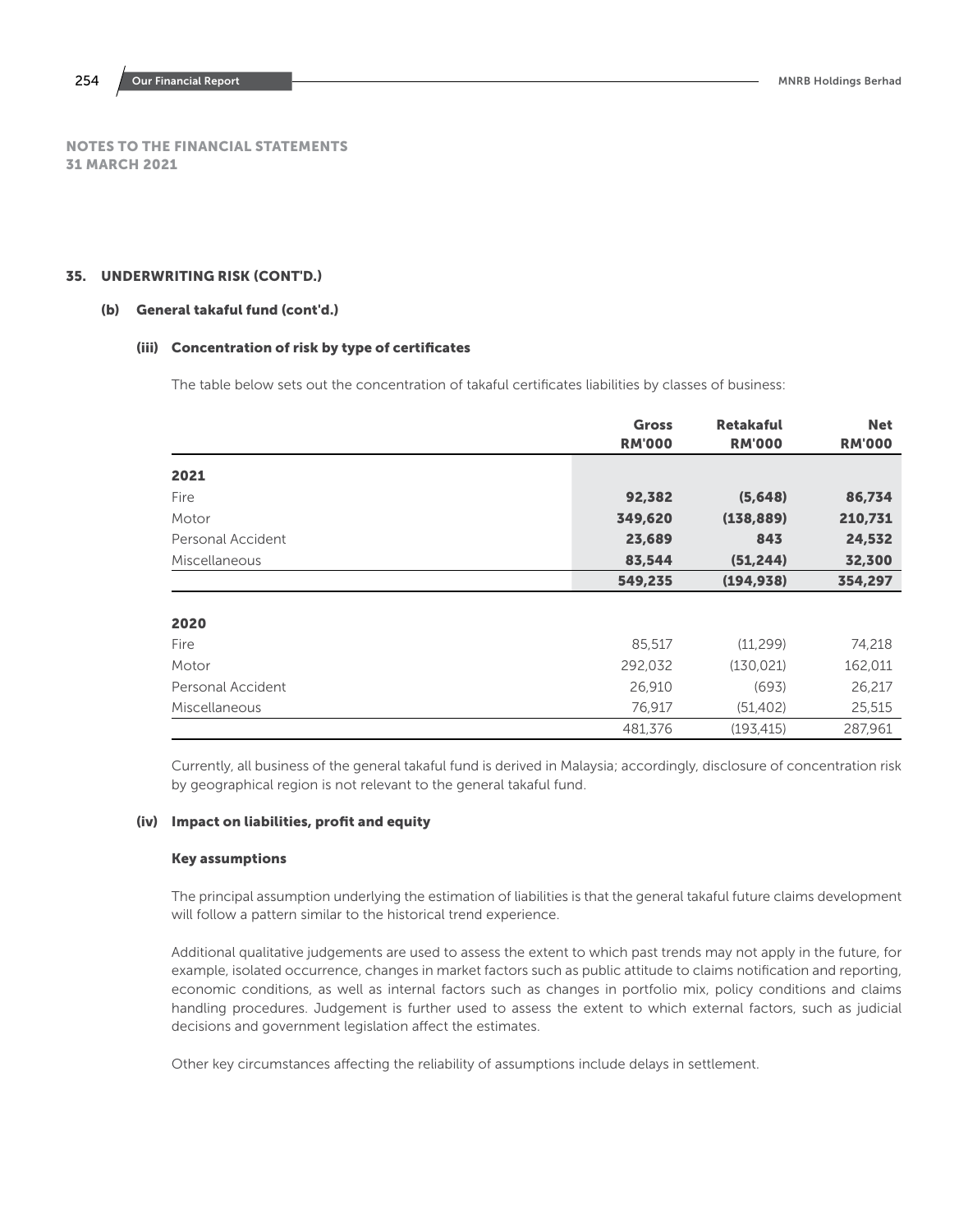### 35. UNDERWRITING RISK (CONT'D.)

### (b) General takaful fund (cont'd.)

### (iv) Impact on liabilities, profit and equity (cont'd.)

### Sensitivity analysis

The general takaful claim liabilities are sensitive to the key assumptions shown below. It has not been possible to quantify the sensitivity of certain assumptions such as legislative changes or uncertainty in the estimation process.

The analysis below is performed on possible movements in key assumptions with all other assumptions held constant, showing the impact on gross and net liabilities, surplus before tax and the GTRF. The correlation of assumptions will have significant effects in determining the ultimate claim liabilities. It should be noted that movements in these assumptions are non-linear.

The sensitivity analysis has been performed for the main classes of business which are Motor Act, Motor Others and Fire. Motor Act is analysed using changes in claim severity while Motor Others and Fire are analysed using changes in the expected ultimate loss ratio.

|                            | <b>Change in</b> |                    |                       |               | <b>Impact on</b> |
|----------------------------|------------------|--------------------|-----------------------|---------------|------------------|
|                            | assumption       | <b>Impact</b>      | <b>Impact</b>         | Impact on     | general          |
|                            | of ultimate      | on gross           | on net                | surplus       | takaful          |
|                            | claims           | <b>liabilities</b> | <b>liabilities</b>    | before tax    | fund*            |
|                            | ratio            | <b>RM'000</b>      | <b>RM'000</b>         | <b>RM'000</b> | <b>RM'000</b>    |
|                            | $\leftarrow$     |                    | Increase/(decrease) - |               |                  |
| 2021                       |                  |                    |                       |               |                  |
| Motor Act Average Severity | $+10%$           | 50,153             | 30,176                | (30, 176)     | (22, 934)        |
|                            | $-10%$           | (49, 712)          | (30,005)              | 30,005        | 22,804           |
| Motor Others Expected      |                  |                    |                       |               |                  |
| Loss Ratio                 | $+10%$           | 30,464             | 18,369                | (18, 369)     | (13,960)         |
|                            | $-10%$           | (30, 245)          | (18, 239)             | 18,239        | 13,861           |
| Fire Expected Loss Ratio   | $+10%$           | 4,998              | 2,192                 | (2, 192)      | (1,666)          |
|                            | $-10%$           | (4,983)            | (2, 187)              | 2,187         | 1,662            |
| 2020                       |                  |                    |                       |               |                  |
| Motor Act Average Severity | $+10%$           | 54,732             | 36,571                | (36, 571)     | (27, 794)        |
|                            | $-10%$           | (54,087)           | (36, 291)             | 36,291        | 27,581           |
| Motor Others Expected      |                  |                    |                       |               |                  |
| Loss Ratio                 | $+10%$           | 31,165             | 18,806                | (18,806)      | (14, 293)        |
|                            | $-10%$           | (30, 918)          | (18, 663)             | 18,663        | 14,184           |
| Fire Expected Loss Ratio   | $+10%$           | 4,863              | 1,717                 | (1,717)       | (1, 305)         |
|                            | $-10%$           | (4,848)            | (1,714)               | 1,714         | 1,303            |

The impact on general takaful fund reflects the after-tax impact.

The method used in performing the sensitivity analysis is consistent with the prior year.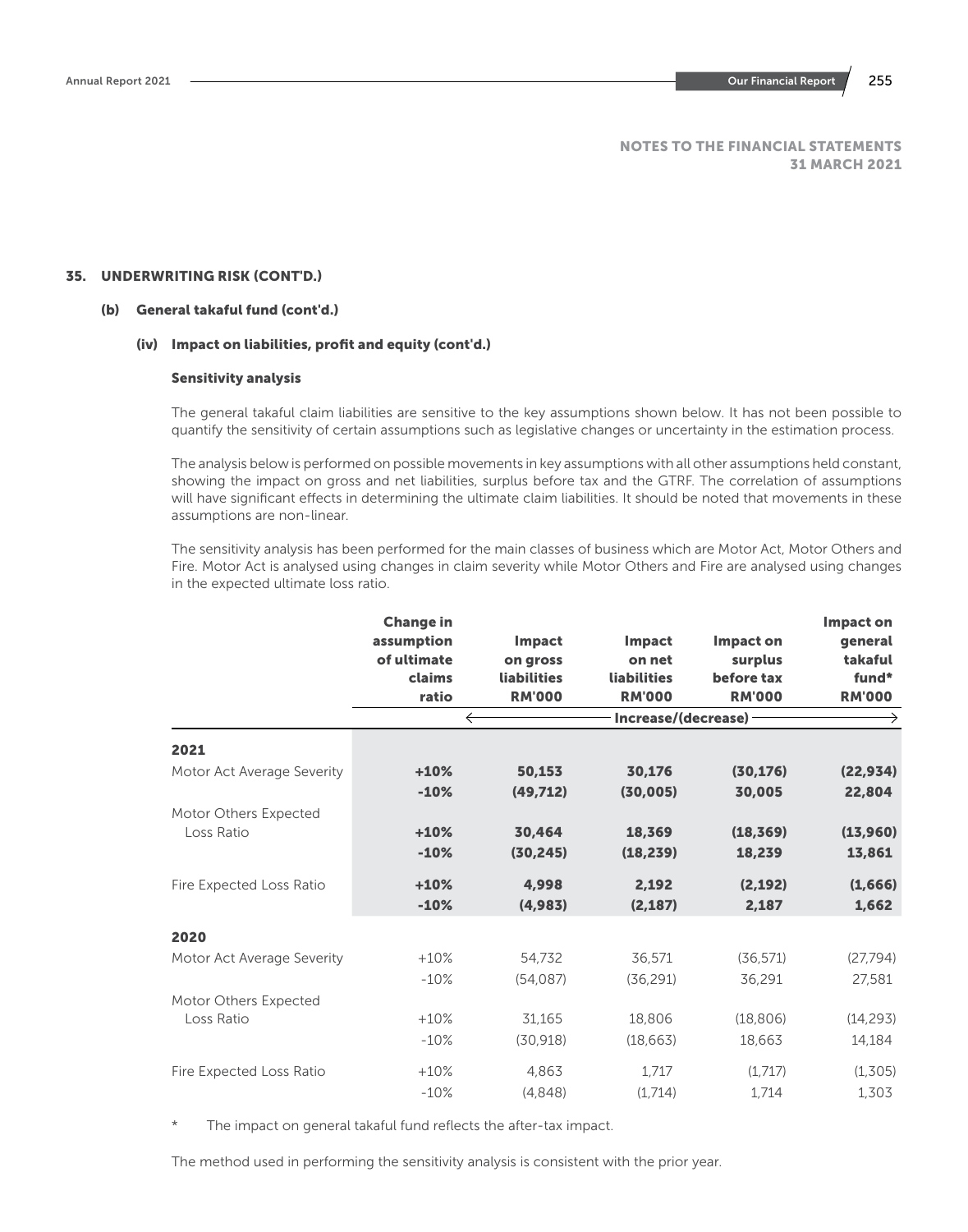### 35. UNDERWRITING RISK (CONT'D.)

### (b) General takaful fund (cont'd.)

### (v) Claims development table

The following tables show the estimate of cumulative incurred claims, including both claims reported and IBNR (including IBNER) for each successive accident year at each reporting date, together with cumulative payments todate.

In setting provisions for claims, the general takaful subsidiary gives consideration to the probability and magnitude of future experience at best estimate level with a degree of caution in setting reserves when there is considerable uncertainty. In general, the uncertainty associated with the ultimate claims experience for an accident year is the greatest when the claim is at an early stage of development.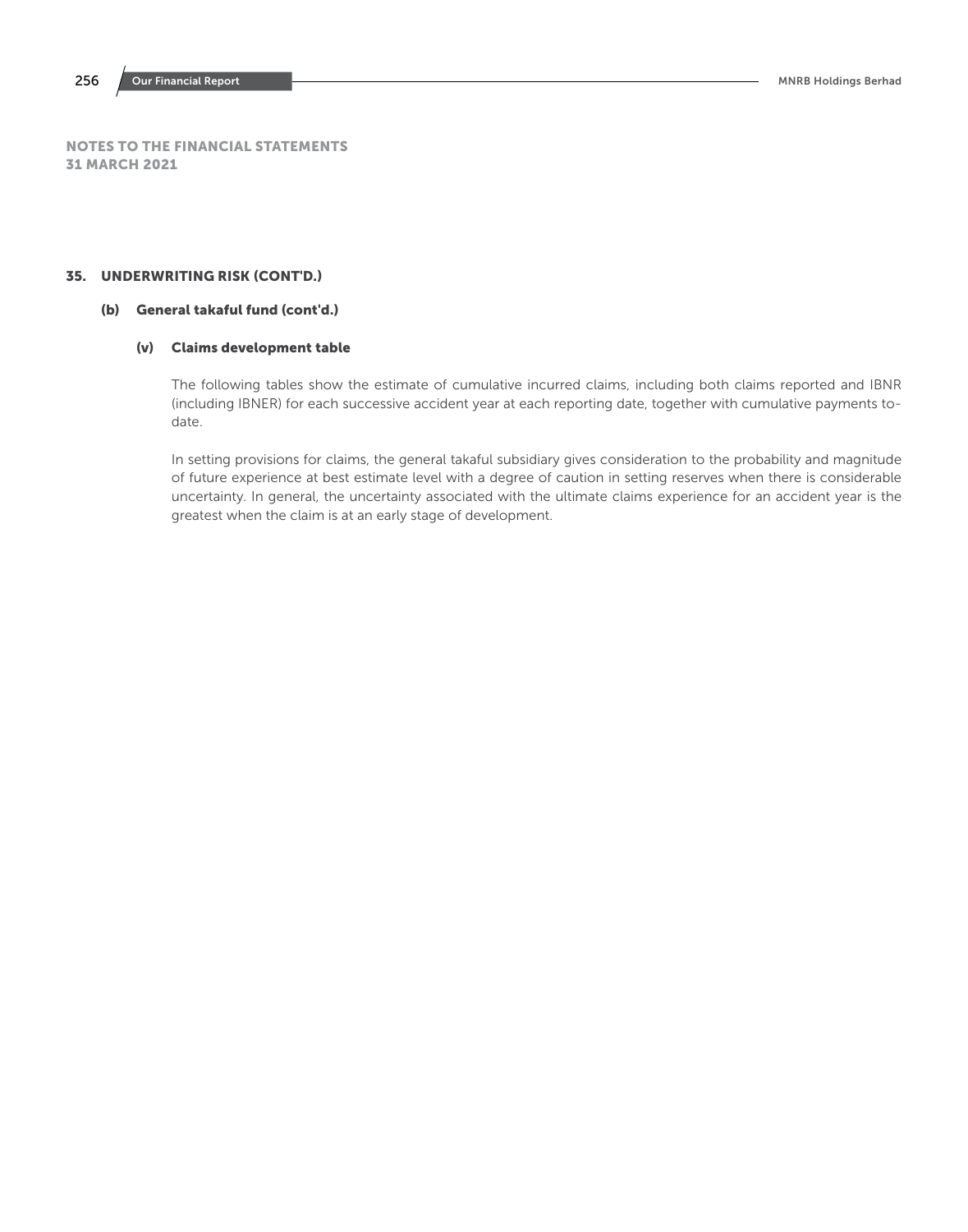| ı<br>J      |
|-------------|
| I<br>ı      |
|             |
|             |
| ı           |
| I<br>ı      |
| I<br>ı      |
|             |
|             |
|             |
|             |
| ï<br>l      |
|             |
| ١<br>ı<br>ı |
| f           |
|             |
| I           |
| í           |
| ı           |
|             |
| l           |
| ı<br>ı      |
| Ï           |
| I           |
| ı           |
| I<br>۱      |
| ı           |
| ı           |
| I           |
| Ï<br>ı      |
|             |
| ı           |
|             |
|             |
|             |
| ٠<br>ı      |
| d<br>ı      |
| ۰           |
| ١<br>Ė      |
|             |
|             |
|             |
| ı           |
| í           |
| í           |
|             |

### General takaful fund (cont'd.) (b) General takaful fund (cont'd.)  $\overline{e}$

## Claims development table (cont'd.) (v) Claims development table (cont'd.)  $\tilde{\mathcal{L}}$

# Gross general takaful claim liabilities for 2021: Gross general takaful claim liabilities for 2021:

|                        | Prior                 |                       |                       |                       |                       |                       |                       |                       |                       |                       |                               |
|------------------------|-----------------------|-----------------------|-----------------------|-----------------------|-----------------------|-----------------------|-----------------------|-----------------------|-----------------------|-----------------------|-------------------------------|
| Accident year          | 2013<br><b>RM'000</b> | 2013<br><b>RM'000</b> | 2014<br><b>RM'000</b> | 2015<br><b>RM'000</b> | 2016<br><b>RM'000</b> | 2017<br><b>RM'000</b> | 2018<br><b>RM'000</b> | 2019<br><b>RM'000</b> | 2020<br><b>RM'000</b> | 2021<br><b>RM'000</b> | <b>Total</b><br><b>RM'000</b> |
|                        |                       |                       |                       |                       |                       |                       |                       |                       |                       |                       |                               |
| At the end of accident |                       |                       |                       |                       |                       |                       |                       |                       |                       |                       |                               |
| year                   | 535,225               | 108,384               | 141,258               | 176,571               | 174,218               | 190,776               | 195,417               | 188,468               | 194,051               | 204,481               |                               |
| One year later         | 629,010               | 106,221               | 125,098               | 176,737               | 163,828               | 192,331               | 196,877               | 192,772               | 185,943               |                       |                               |
| Two years later        | 601,375               | 97,322                | 122,664               | 172,414               | 157,286               | 185,552               | 198,738               | 186,612               |                       |                       |                               |
| Three years later      | 578,436               | 96,354                | 116,932               | 168,315               | 153,908               | 187,120               | 197,158               |                       |                       |                       |                               |
| Four years later       | 570,297               | 94,383                | 114,368               | 167,527               | .55,963               | 184,175               |                       |                       |                       |                       |                               |
| Five years later       | 565,229               | 91,299                | 113,948               | 171,455               | 154,356               |                       |                       |                       |                       |                       |                               |
| Six years later        | 554,618               | 89,597                | 111,546               | 163,584               |                       |                       |                       |                       |                       |                       |                               |
| Seven years later      | 556,767               | 90,226                | 110,254               |                       |                       |                       |                       |                       |                       |                       |                               |
| Eight year later       | 560,352               | 89,747                |                       |                       |                       |                       |                       |                       |                       |                       |                               |
| Ninth year later       | 560,628               |                       |                       |                       |                       |                       |                       |                       |                       |                       |                               |
| Current estimate of    |                       |                       |                       |                       |                       |                       |                       |                       |                       |                       |                               |
| cumulative claims      |                       |                       |                       |                       |                       |                       |                       |                       |                       |                       |                               |
| incurred               | 560,628               | 89,747                | 110,254               | 163,584               | 154,356               | 184,175               | 197,158               | 186,612               | 185,943               | 204,481               |                               |
| At the end of accident |                       |                       |                       |                       |                       |                       |                       |                       |                       |                       |                               |
|                        | 329,854               | 41,992                | 52,965                | 72,433                | 70,093                | 80,611                | 82,191                | 73,362                | 78,163                | 81,540                |                               |
| One year later<br>year | 450,625               | 70,413                | 89,811                | 121,645               | 112,184               | 132,501               | 131,743               | 127,672               | 120,590               |                       |                               |
| Two years later        | 506,154               | 81,651                | 102,861               | 141,980               | 130,725               | 153,910               | 158,922               | 147,522               |                       |                       |                               |
| Three years later      | 528,178               | 85,797                | 106,947               | 154,662               | 138,037               | 162,779               | 168,814               |                       |                       |                       |                               |
| Four years later       | 536,958               | 86,573                | 108,544               | 157,119               | 40,658                | 165,165               |                       |                       |                       |                       |                               |
| Five years later       | 540,166               | 87,856                | 109,092               | 160,689               | 141,922               |                       |                       |                       |                       |                       |                               |
| Six years later        | 544,151               | 88,484                | 109,863               | 161,168               |                       |                       |                       |                       |                       |                       |                               |
| Seven years later      | 545,776               | 88,920                | 110,005               |                       |                       |                       |                       |                       |                       |                       |                               |
| Eight year later       | 558,833               | 88,968                |                       |                       |                       |                       |                       |                       |                       |                       |                               |
| Ninth year later       | 559,570               |                       |                       |                       |                       |                       |                       |                       |                       |                       |                               |

81,540

120,590

147,522

168,814

165,165

Cumulative

Cumulative

payments to-date 559,570 88,968 110,005 161,168 141,922 165,165 168,814 147,522 120,590 81,540

161,168

110,005

88,968

payments to-date 559,570

141,922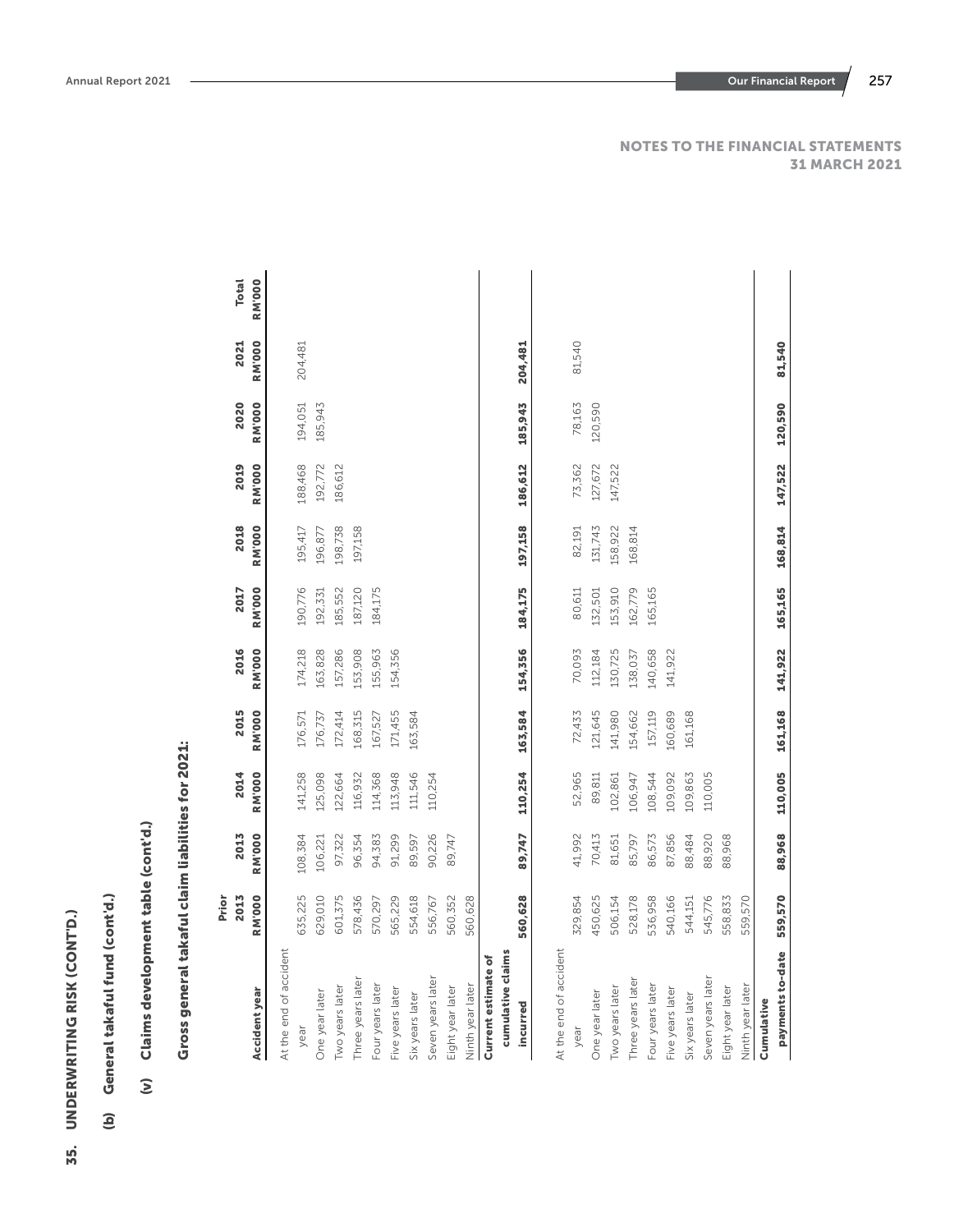- 
- 35. UNDERWRITING RISK (CONT'D.) (b) General takaful fund (cont'd.) (v) Claims development table (cont'd.)

Gross general takaful claim liabilities for 2021: (cont'd.) Gross general takaful claim liabilities for 2021: (cont'd.)

|                      | Prior         |               |               |               |               |               |               |               |               |               |               |
|----------------------|---------------|---------------|---------------|---------------|---------------|---------------|---------------|---------------|---------------|---------------|---------------|
|                      | 2013          | 2013          | 2014          | 2015          | 2016          | 2017          | 2018          | 2019          | 2020          | 2021          | <b>Total</b>  |
| Accident year        | <b>RM'000</b> | <b>RM'000</b> | <b>RM'000</b> | <b>RM'000</b> | <b>RM'000</b> | <b>RM'000</b> | <b>RM'000</b> | <b>RM'000</b> | <b>RM'000</b> | <b>RM'000</b> | <b>RM'000</b> |
| <b>Gross general</b> |               |               |               |               |               |               |               |               |               |               |               |
| takaful contract     |               |               |               |               |               |               |               |               |               |               |               |
| <b>Liabilities:</b>  |               |               |               |               |               |               |               |               |               |               |               |
| Best Estimate of     |               |               |               |               |               |               |               |               |               |               |               |
| Claims Liabilities   |               |               |               |               |               |               |               |               |               |               |               |
| (incl. Allocated     |               |               |               |               |               |               |               |               |               |               |               |
| Loss Adjustment      |               |               |               |               |               |               |               |               |               |               |               |
| Expenses "ALAE")     | 1,058         | 779           | 249           | 2,416         | 12,434        | 19,010        | 28,344        | 39,090        | 65,353        | 122,941       | 291,674       |
| Fund PRAD at 75%     |               |               |               |               |               |               |               |               |               |               | 34,015        |
| Total                |               |               |               |               |               |               |               |               |               |               | 325,689       |

## Net general takaful claim liabilities for 2021: Net general takaful claim liabilities for 2021:

| Accident year          | <b>RM'000</b><br>Prior<br>2013 | <b>RM'000</b><br>2013 | 2014<br><b>RM'000</b> | 2015<br><b>RM'000</b> | <b>RM'000</b><br>2016 | <b>RM'000</b><br>2017 | 2018<br><b>RM'000</b> | 2019<br><b>RM'000</b> | 2020<br><b>RM'000</b> | <b>RM'000</b><br>2021 | <b>Total</b><br><b>RM'000</b> |
|------------------------|--------------------------------|-----------------------|-----------------------|-----------------------|-----------------------|-----------------------|-----------------------|-----------------------|-----------------------|-----------------------|-------------------------------|
| At the end of accident |                                |                       |                       |                       |                       |                       |                       |                       |                       |                       |                               |
| year                   | 675,135                        | 77,046                | 89,101                | 104,071               | 110,041               | 113,257               | 113,775               | 107,381               | 118,288               | 125,074               |                               |
| One year later         | 655,449                        | 74,561                | 80,459                | 102,643               | 100,341               | 113,434               | 113,959               | 106,516               | 108,953               |                       |                               |
| Two year later         | 630,992                        | 66,794                | 77,240                | 97,354                | 96,034                | 108,941               | 110,916               | 102,714               |                       |                       |                               |
| Three year later       | 597,750                        | 65,723                | 73,895                | 94,702                | 94,500                | 107,880               | 110,335               |                       |                       |                       |                               |
| Four year later        | 585,993                        | 64,087                | 73,044                | 94,152                | 94,192                | 106,783               |                       |                       |                       |                       |                               |
| Five year later        | 588,412                        | 61,523                | 72,721                | 94,341                | 93,674                |                       |                       |                       |                       |                       |                               |
| Six year later         | 508,269                        | 60,096                | 70,687                | 90,169                |                       |                       |                       |                       |                       |                       |                               |
| Seven year later       | 503,533                        | 59,851                | 70,247                |                       |                       |                       |                       |                       |                       |                       |                               |
| Eight year later       | 492,631                        | 59,649                |                       |                       |                       |                       |                       |                       |                       |                       |                               |
| Ninth year later       | 493,309                        |                       |                       |                       |                       |                       |                       |                       |                       |                       |                               |
| Current estimate of    |                                |                       |                       |                       |                       |                       |                       |                       |                       |                       |                               |
| cumulative claims      |                                |                       |                       |                       |                       |                       |                       |                       |                       |                       |                               |
| incurred               | 493,309                        | 59,649                | 70,247                | 90,169                | 93,674                | 106,783               | 110,335               | 102,714               | 108,953               | 125,074               |                               |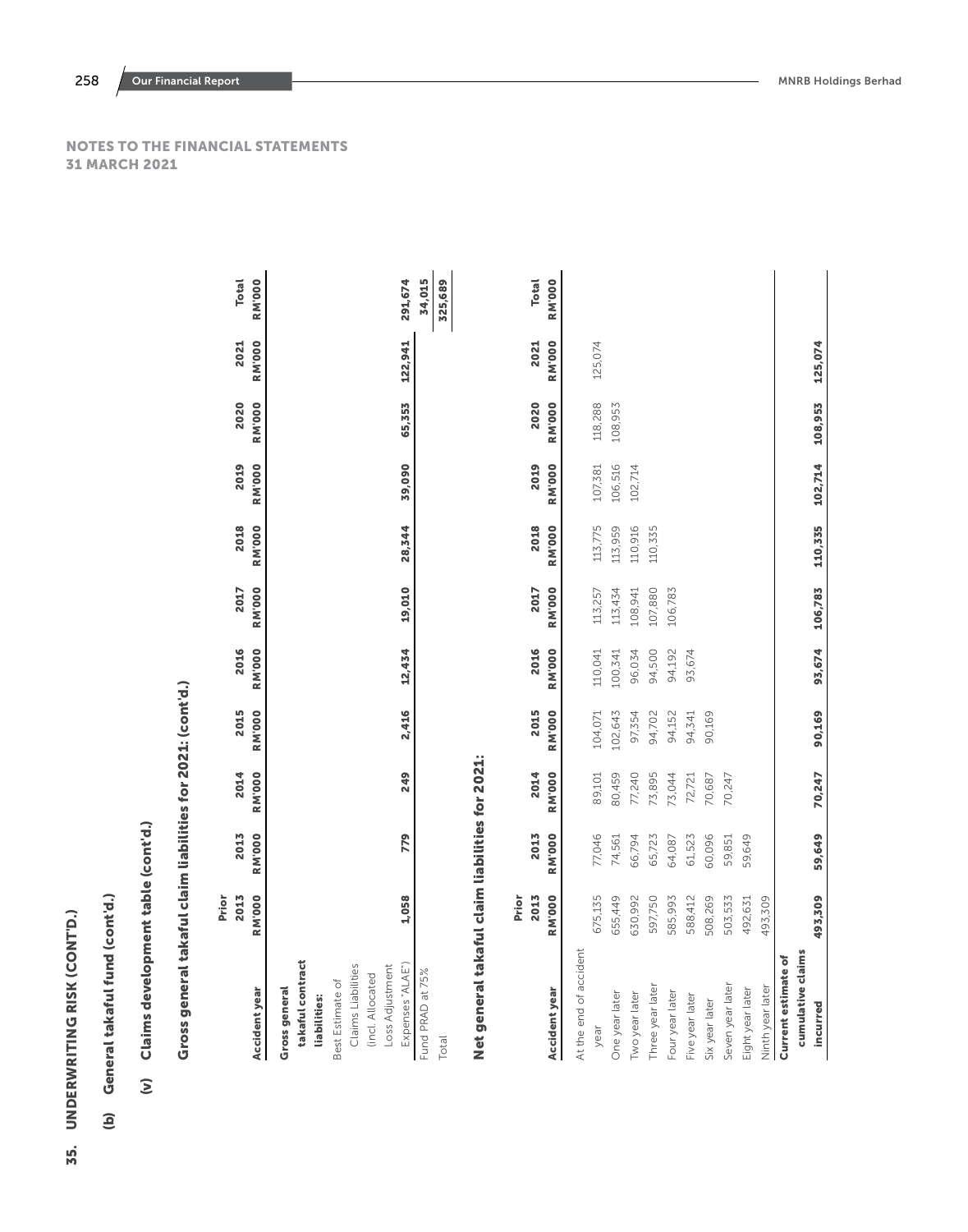## (b) General takaful fund (cont'd.) (b) General takaful fund (cont'd.)

## Claims development table (cont'd.) (v) Claims development table (cont'd.)  $\mathfrak{D}$

# Net general takaful claim liabilities for 2021: (cont'd.) Net general takaful claim liabilities for 2021: (cont'd.)

|                       | Prior                 |                       |                       |                       |                       |                       |                       |                       |                       |                       |                               |
|-----------------------|-----------------------|-----------------------|-----------------------|-----------------------|-----------------------|-----------------------|-----------------------|-----------------------|-----------------------|-----------------------|-------------------------------|
| Accident year         | 2013<br><b>RM'000</b> | 2013<br><b>RM'000</b> | 2014<br><b>RM'000</b> | 2015<br><b>RM'000</b> | 2016<br><b>RM'000</b> | 2017<br><b>RM'000</b> | 2018<br><b>RM'000</b> | 2019<br><b>RM'000</b> | 2020<br><b>RM'000</b> | <b>RM'000</b><br>2021 | <b>Total</b><br><b>RM'000</b> |
| At the end of acciden |                       |                       |                       |                       |                       |                       |                       |                       |                       |                       |                               |
| year                  | 309,674               | 30,126                | 33,647                | 45,169                | 43,970                | 50,502                | 49,290                | 46,005                | 47,549                | 51,097                |                               |
| One year later        | 419,362               | 50,073                | 56,856                | 71,475                | 69,156                | 79,164                | 79,694                | 75,861                | 74,034                |                       |                               |
| Two year later        | 467,270               | 57,352                | 64,848                | 82,078                | 80,147                | 90,931                | 92,440                | 85,132                |                       |                       |                               |
| Three year later      | 480,275               | 59,537                | 68,204                | 86,274                | 84,404                | 95,729                | 97,263                |                       |                       |                       |                               |
| Four year later       | 490,361               | 58,440                | 69,343                | 87,824                | 85,974                | 97,147                |                       |                       |                       |                       |                               |
| Five year later       | 492,638               | 59,117                | 69,749                | 89,306                | 86,721                |                       |                       |                       |                       |                       |                               |
| Six year later        | 491,981               | 59,519                | 70,116                | 89,454                |                       |                       |                       |                       |                       |                       |                               |
| Seven year later      | 492,605               | 59,635                | 70,200                |                       |                       |                       |                       |                       |                       |                       |                               |
| Eight year later      | 492,614               | 59,647                |                       |                       |                       |                       |                       |                       |                       |                       |                               |
| Ninth year later      | 493,303               |                       |                       |                       |                       |                       |                       |                       |                       |                       |                               |
| Cumulative            |                       |                       |                       |                       |                       |                       |                       |                       |                       |                       |                               |
| payments to-date      | 493,303               | 59,647                | 70,200                | 89,454                | 86,721                | 97,147                | 97,263                | 85,132                | 74,034                | 51,097                |                               |
| Net general           |                       |                       |                       |                       |                       |                       |                       |                       |                       |                       |                               |
|                       |                       |                       |                       |                       |                       |                       |                       |                       |                       |                       |                               |
| takaful contract      |                       |                       |                       |                       |                       |                       |                       |                       |                       |                       |                               |
| <b>Liabilities:</b>   |                       |                       |                       |                       |                       |                       |                       |                       |                       |                       |                               |
| Best Estimate of      |                       |                       |                       |                       |                       |                       |                       |                       |                       |                       |                               |
| Claims Liabilities    |                       |                       |                       |                       |                       |                       |                       |                       |                       |                       |                               |
| (incl. ALAE)          | G                     | Ν                     | 47                    | 715                   | 6,953                 | 9,636                 | 13,072                | 17,582                | 34,919                | 73,977                | 156,909                       |
| Fund PRAD at 75%      |                       |                       |                       |                       |                       |                       |                       |                       |                       |                       | 18,860                        |
| Net general takaful   |                       |                       |                       |                       |                       |                       |                       |                       |                       |                       |                               |
| contract liabilities  |                       |                       |                       |                       |                       |                       |                       |                       |                       |                       |                               |
| before elimination:   |                       |                       |                       |                       |                       |                       |                       |                       |                       |                       | 175,769                       |
| Elimination upon      |                       |                       |                       |                       |                       |                       |                       |                       |                       |                       |                               |
| consolidation         |                       |                       |                       |                       |                       |                       |                       |                       |                       |                       | 5,374                         |
| Net general takaful   |                       |                       |                       |                       |                       |                       |                       |                       |                       |                       |                               |
| contract liabilities  |                       |                       |                       |                       |                       |                       |                       |                       |                       |                       |                               |
| after elimination:    |                       |                       |                       |                       |                       |                       |                       |                       |                       |                       | 181,143                       |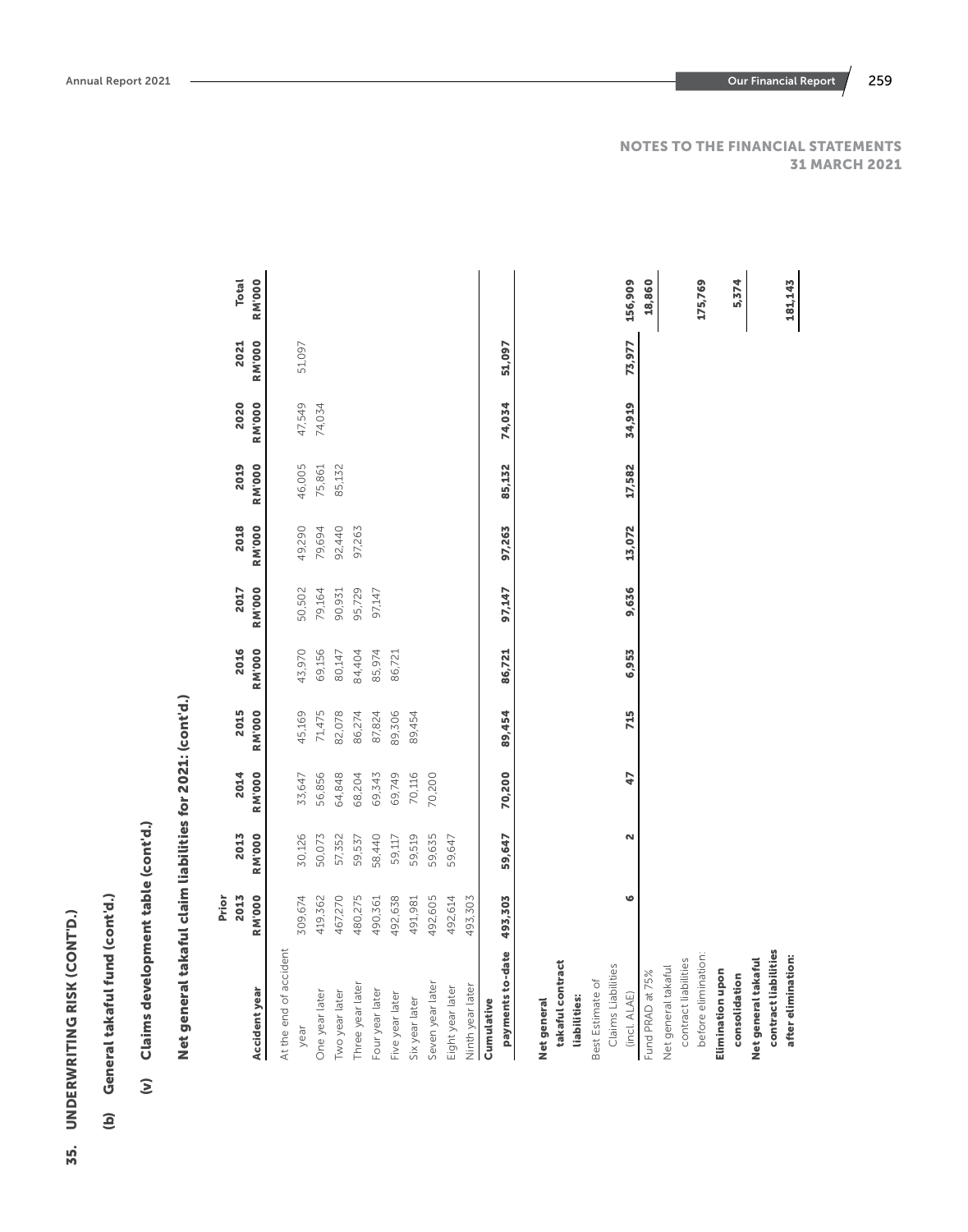- 
- 35. UNDERWRITING RISK (CONT'D.) (b) General takaful fund (cont'd.) (v) Claims development table (cont'd.)

# Gross general takaful claim liabilities for 2020: Gross general takaful claim liabilities for 2020:

|                        | Prior         |               |               |               |               |               |               |               |               |               |
|------------------------|---------------|---------------|---------------|---------------|---------------|---------------|---------------|---------------|---------------|---------------|
|                        | 2013          | 2013          | 2014          | 2015          | 2016          | <b>2017</b>   | 2018          | 2019          | 2020          | <b>Total</b>  |
| Accident year          | <b>RM'000</b> | <b>RM'000</b> | <b>RM'000</b> | <b>RM'000</b> | <b>RM'000</b> | <b>RM'000</b> | <b>RM'000</b> | <b>RM'000</b> | <b>RM'000</b> | <b>RM'000</b> |
| At the end of accident |               |               |               |               |               |               |               |               |               |               |
| year                   | 635,225       | 108,384       | 141,258       | 176,571       | 174,218       | 190,776       | 195,417       | 188,468       | 194,051       |               |
| One year later         | 629,010       | 106,221       | 125,098       | 176,737       | 163,828       | 192,331       | 196,877       | 192,772       |               |               |
| Two years later        | 601,375       | 97,322        | 122,664       | 172,414       | 157,286       | 185,552       | 198,738       |               |               |               |
| Three years later      | 578,436       | 96,354        | 116,932       | 168,315       | 153,908       | 187,120       |               |               |               |               |
| Four years later       | 570,297       | 94,383        | 114,368       | 167,527       | 155,963       |               |               |               |               |               |
| Five years later       | 565,229       | 91,299        | 113,948       | 171,455       |               |               |               |               |               |               |
| Six years later        | 554,618       | 89,597        | 111,546       |               |               |               |               |               |               |               |
| Seven years later      | 556,767       | 90,226        |               |               |               |               |               |               |               |               |
| Eight year later       | 560,352       |               |               |               |               |               |               |               |               |               |
| Current estimate of    |               |               |               |               |               |               |               |               |               |               |
| cumulative claims      |               |               |               |               |               |               |               |               |               |               |
| incurred               | 560,352       | 90,226        | 111,546       | 171,455       | 155,963       | 187,120       | 198,738       | 192,772       | 194,051       |               |
| At the end of accident |               |               |               |               |               |               |               |               |               |               |
| year                   | 329,854       | 41,992        | 52,965        | 72,433        | 70,093        | 80,611        | 82,191        | 73,362        | 78,163        |               |
| One year later         | 450,625       | 70,413        | 89,811        | 121,645       | 112,184       | 132,501       | 131,743       | 127,672       |               |               |
|                        |               |               |               |               |               |               |               |               |               |               |
| Two years later        | 506,154       | 81,651        | 102,861       | 141,980       | 130,725       | 153,910       | 158,922       |               |               |               |
| Three years later      | 528,178       | 85,797        | 106,947       | 154,662       | 138,037       | 162,779       |               |               |               |               |
| Four years later       | 536,958       | 86,573        | 108,544       | 157,119       | 140,658       |               |               |               |               |               |
| Five years later       | 540,166       | 87,856        | 109,092       | 160,689       |               |               |               |               |               |               |
| Six years later        | 544,151       | 88,484        | 109,863       |               |               |               |               |               |               |               |
| Seven years later      | 545,776       | 88,920        |               |               |               |               |               |               |               |               |
|                        | 558,833       |               |               |               |               |               |               |               |               |               |
| Cumulative payments    |               |               |               |               |               |               |               |               |               |               |
| to-date                | 558,833       | 88,920        | 109,863       | 160,689       | 140,658       | 162,779       | 158,922       | 127,672       | 78,163        |               |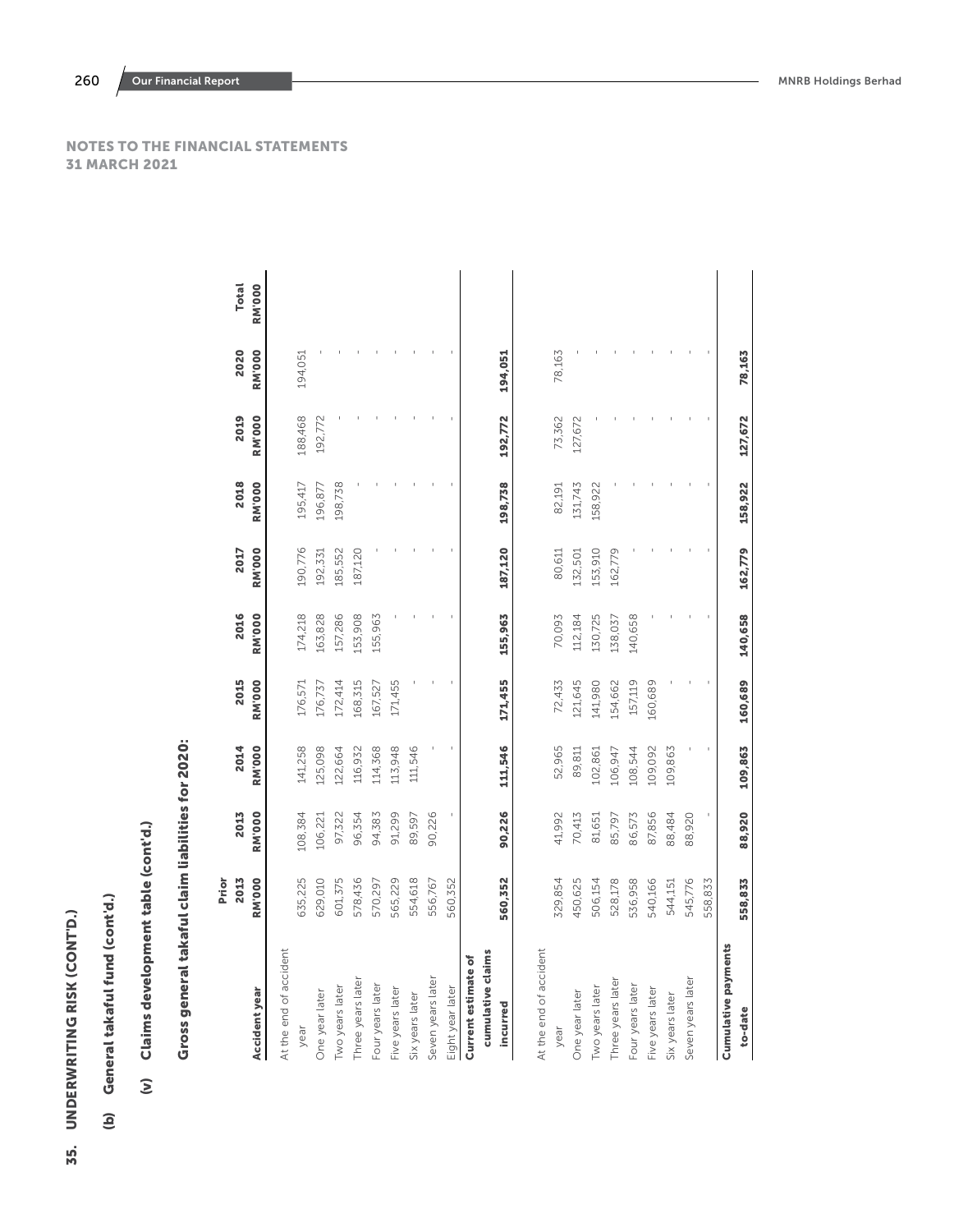35. UNDERWRITING RISK (CONT'D.) 35. UNDERWRITING RISK (CONT'D.)

- (b) General takaful fund (cont'd.) (b) General takaful fund (cont'd.)
- (v) Claims development table (cont'd.) (v) Claims development table (cont'd.)

Gross general takaful claim liabilities for 2020: (cont'd.) Gross general takaful claim liabilities for 2020: (cont'd.)

|                                                                 | Prior         |               |               |               |               |               |               |               |               |                   |  |
|-----------------------------------------------------------------|---------------|---------------|---------------|---------------|---------------|---------------|---------------|---------------|---------------|-------------------|--|
|                                                                 | 2013          | 2013          | 2014          | 2015          | 2016          | 2017          | 2018          | 2019          | 2020          | <b>Total</b>      |  |
| Accident year                                                   | <b>RM'000</b> | <b>RM'000</b> | <b>RM'000</b> | <b>RM'000</b> | <b>RM'000</b> | <b>RM'000</b> | <b>RM'000</b> | <b>RM'000</b> | <b>RM'000</b> | <b>RM'000</b>     |  |
| contract liabilities:<br>Gross general takaful                  |               |               |               |               |               |               |               |               |               |                   |  |
| (incl. Allocated Loss<br>Claims Liabilities<br>Best Estimate of |               |               |               |               |               |               |               |               |               |                   |  |
| Adjustment Expenses<br>"ALAE")                                  | 1,519         | 1,306         | 1,683         | 10,766        | 15,305        | 24,341        | 39,816        | 65,100        | 115,888       | 275,724           |  |
| Fund PRAD at 75%<br><b>Total</b>                                |               |               |               |               |               |               |               |               |               | 307,125<br>31,401 |  |
| Net general takaful claim liabilities for 2020:                 |               |               |               |               |               |               |               |               |               |                   |  |
|                                                                 | Prior<br>2013 | 2013          | 2014          | 2015          | 2016          | 2017          | 2018          | 2019          | 2020          | <b>Total</b>      |  |
| Accident year                                                   | <b>RM'000</b> | <b>RM'000</b> | <b>RM'000</b> | <b>RM'000</b> | <b>RM'000</b> | <b>RM'000</b> | <b>RM'000</b> | <b>RM'000</b> | <b>RM'000</b> | <b>RM'000</b>     |  |
| At the end of accident                                          |               |               |               |               |               |               |               |               |               |                   |  |
| year                                                            | 675,135       | 77,046        | 89,101        | 104,071       | 110,041       | 113,257       | 113,775       | 107,381       | 118,288       |                   |  |
| One year later                                                  | 655,449       | 74,561        | 80,459        | 102,643       | 100,341       | 113,434       | 113,959       | 106,516       |               |                   |  |

|                        | Prior         |               |               |               |               |               |               |               |               |              |
|------------------------|---------------|---------------|---------------|---------------|---------------|---------------|---------------|---------------|---------------|--------------|
|                        | 2013          | 2013          | 2014          | 2015          | 2016          | 2017          | 2018          | 2019          | 2020          | ě            |
| Accident year          | <b>RM'000</b> | <b>RM'000</b> | <b>RM'000</b> | <b>RM'000</b> | <b>RM'000</b> | <b>RM'000</b> | <b>RM'000</b> | <b>RM'000</b> | <b>RM'000</b> | <b>RM'00</b> |
| At the end of accident |               |               |               |               |               |               |               |               |               |              |
| year                   | 675,135       | 77,046        | 89,101        | 104,071       | 110,041       | 113,257       | 113,775       | 107,381       | 118,288       |              |
| One year later         | 655,449       | 74,561        | 80,459        | 102,643       | 100,341       | 13,434        | 113,959       | 106,516       |               |              |
| Two year later         | 630,992       | 66,794        | 77,240        | 97,354        | 96,034        | .08,941       | 110,916       |               |               |              |
| Three year later       | 597,750       | 65,723        | 73,895        | 94,702        | 94,500        | 107,880       |               |               |               |              |
| Four year later        | 585,993       | 64,087        | 73,044        | 94,152        | 94,192        |               |               |               |               |              |
| Five year later        | 588,412       | 61,523        | 72,721        | 94,341        |               |               |               |               |               |              |
| Six year later         | 508,269       | 50,096        | 70,687        |               |               |               |               |               |               |              |
| Seven year later       | 503,533       | 59,851        |               |               |               |               |               |               |               |              |
| Eight year later       | 492,631       |               |               |               |               |               |               |               |               |              |
| Current estimate of    |               |               |               |               |               |               |               |               |               |              |
| cumulative claims      |               |               |               |               |               |               |               |               |               |              |
| incurred               | 492,631       | 59,851        | 70,687        | 94,341        | 94,192        | 107,880       | 110,916       | 106,516       | 118,288       |              |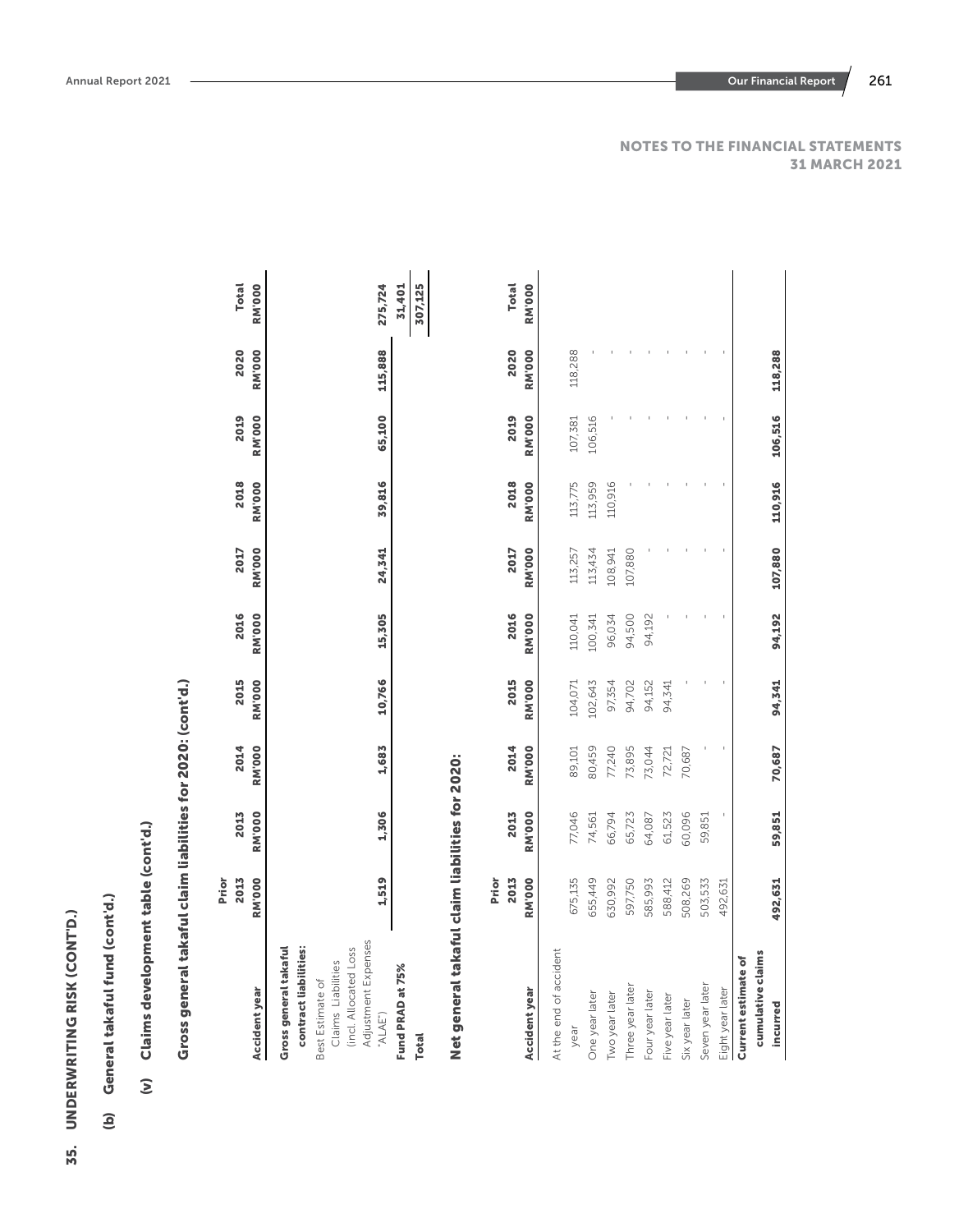- 
- 35. UNDERWRITING RISK (CONT'D.) (b) General takaful fund (cont'd.) (v) Claims development table (cont'd.)

# Net general takaful claim liabilities for 2020: (cont'd.) Net general takaful claim liabilities for 2020: (cont'd.)

|                                                                         | Prior         |               |               |               |               |               |               |               |               |               |
|-------------------------------------------------------------------------|---------------|---------------|---------------|---------------|---------------|---------------|---------------|---------------|---------------|---------------|
|                                                                         | 2013          | 2013          | 2014          | 2015          | 2016          | 2017          | 2018          | 2019          | 2020          | <b>Total</b>  |
| Accident year                                                           | <b>RM'000</b> | <b>RM'000</b> | <b>RM'000</b> | <b>RM'000</b> | <b>RM'000</b> | <b>RM'000</b> | <b>RM'000</b> | <b>RM'000</b> | <b>RM'000</b> | <b>RM'000</b> |
| At the end of accident                                                  |               |               |               |               |               |               |               |               |               |               |
| year                                                                    | 309,674       | 30,126        | 33,647        | 45,169        | 43,970        | 50,502        | 49,290        | 46,005        | 47,549        |               |
| One year later                                                          | 419,362       | 50,073        | 56,856        | 71,475        | 69,156        | 79,164        | 79,694        | 75,861        |               |               |
| Two year later                                                          | 467,270       | 57,352        | 54,848        | 82,078        | 80,147        | 90,931        | 92,440        |               |               |               |
| Three year later                                                        | 480,275       | 59,537        | 68,204        | 86,274        | 84,404        | 95,729        |               |               |               |               |
| Four year later                                                         | 490,361       | 58,440        | 69,343        | 87,824        | 85,974        |               |               |               |               |               |
| Five year later                                                         | 492,638       | 59,117        | 69,749        | 89,306        |               |               |               |               |               |               |
| Six year later                                                          | 491,981       | 59,519        | 70,116        |               |               |               |               |               |               |               |
| Seven year later                                                        | 492,605       | 59,635        |               |               |               |               |               |               |               |               |
| Eight year later                                                        | 492,614       |               |               |               |               |               |               |               |               |               |
| Cumulative payments                                                     |               |               |               |               |               |               |               |               |               |               |
| to-date                                                                 | 492,614       | 59,635        | 70,116        | 89,306        | 85,974        | 95,729        | 92,440        | 75,861        | 47,549        |               |
| <b>CONTRACTOR</b> CONTRACTOR IN THE RESIDENCE OF<br>Net general takaful |               |               |               |               |               |               |               |               |               |               |

contract liabilities: contract liabilities:

| stimate o     |  |       |       |        |        |        |        |                   |
|---------------|--|-------|-------|--------|--------|--------|--------|-------------------|
|               |  | 5,035 | 8,218 | 12,151 | 18,476 | 30,655 | 70,739 | 146,078           |
|               |  |       |       |        |        |        |        |                   |
| $\frac{1}{2}$ |  |       |       |        |        |        |        | 17,514<br>163,592 |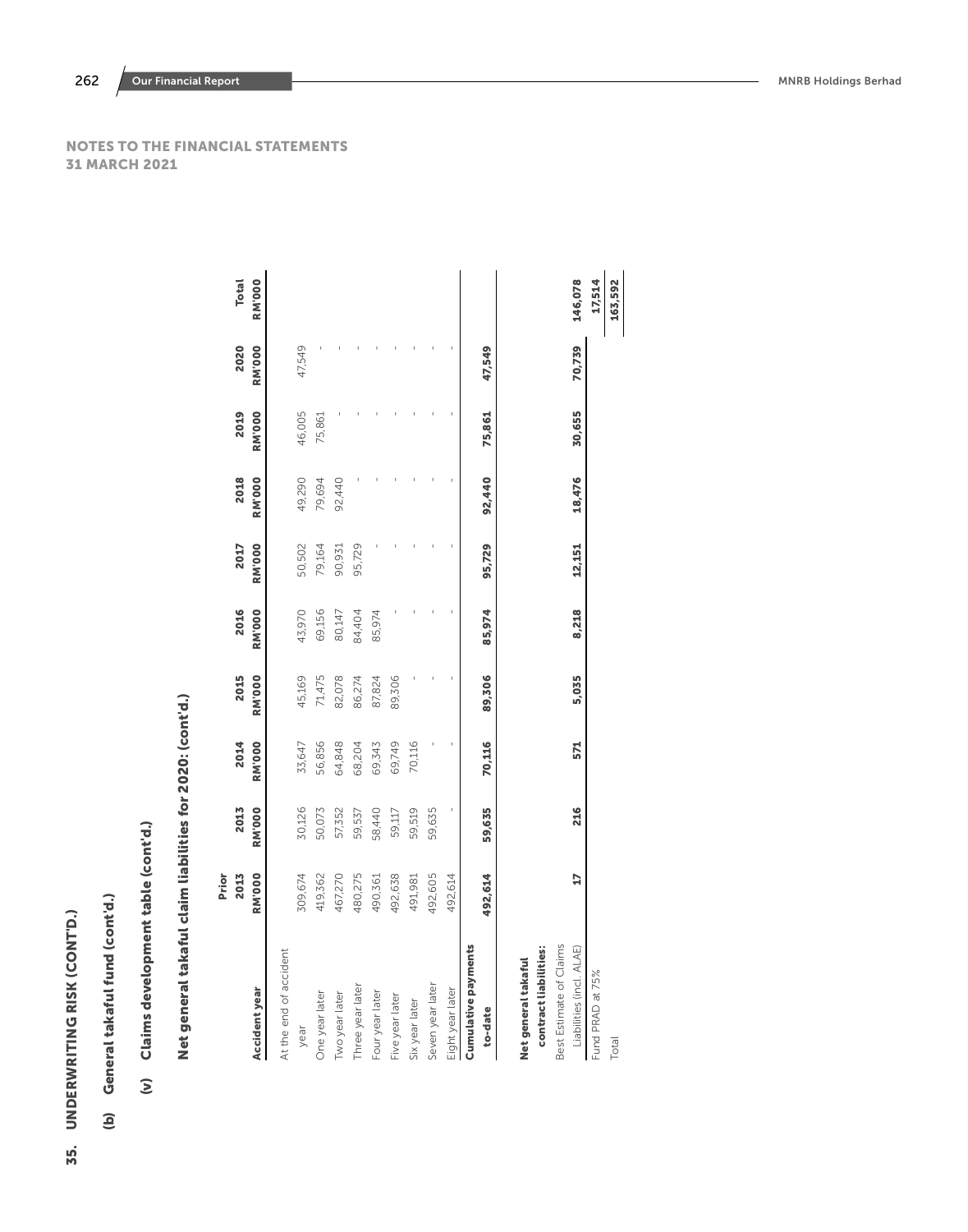### 35. UNDERWRITING RISK (CONT'D.)

### (c) Family takaful fund

### (i) Nature of risk

The family takaful subsidiary principally issues the following types of family takaful certificates: Ordinary Takaful Plans, Mortgage Takaful Plans, Group Takaful Plans and Investment-linked Takaful Plans. The takaful contributions are segregated into 2 separate funds: Participants' Risk Fund ("PRF") and Participants' Investment Fund ("PIF").

The PRF is compulsory for all certificates and refers to the fund used to pool the portion of contributions paid by participants on the basis of tabarru' ("donation") for the purpose of meeting claims on events/risks covered under the takaful certificates. Under the tabarru' contract, the fund is collectively owned by the pool of participants. In managing the PRF, the family takaful subsidiary adopts an appropriate set of policies and procedures to ensure the availability of funds to meet takaful benefits when due.

The PIF refers to the fund in which a portion of the contributions paid by takaful participants for a takaful certificate is allocated for the purpose of savings and/or investment. The PIF is individually owned by participants. In managing the PIF, the family takaful subsidiary adopts appropriate investment and management strategies to achieve returns that are in line with the participants' reasonable expectations and where relevant, to ensure the availability of funds for future tabarru' apportionment into the PRF. The investment risk exposure for the PIF is borne by the participants. For investment-linked takaful, the PIF refers to the unit fund(s).

Family takaful underwriting risk exists from the anti-selection process and inadequacy of PRF to meet future claims arising from family takaful certificates. The risks arise when actual claims experience is different from the assumptions used in setting the prices for products and establishing the technical provisions and liabilities for claims. Other sources of risks include certificate lapses and certificate claims such as mortality and morbidity experience.

The family takaful subsidiary utilises retakaful arrangements to manage the mortality and morbidity risks. Retakaful structures are set based on the risk appetite of the takaful subsidiary.

The family takaful subsidiary reviews the actual experience of mortality, morbidity, lapses and surrenders, as well as expenses to ensure that appropriate policies, guidelines and limits are put in place to manage these risks.

The PIF is supported by the investment profit from the fund and the distribution surplus from PRF, if any. In the event of volatile investment climate and/or unusual claims experience, the investment profit and surplus distribution to the participants may reduce.

Stress Testing is performed on a quarterly basis. The purpose of the Stress Testing is to test the solvency of the family takaful fund under the various scenarios according to regulatory guidelines, simulating drastic changes in major parameters such as new business volume, investment environment and mortality/morbidity patterns.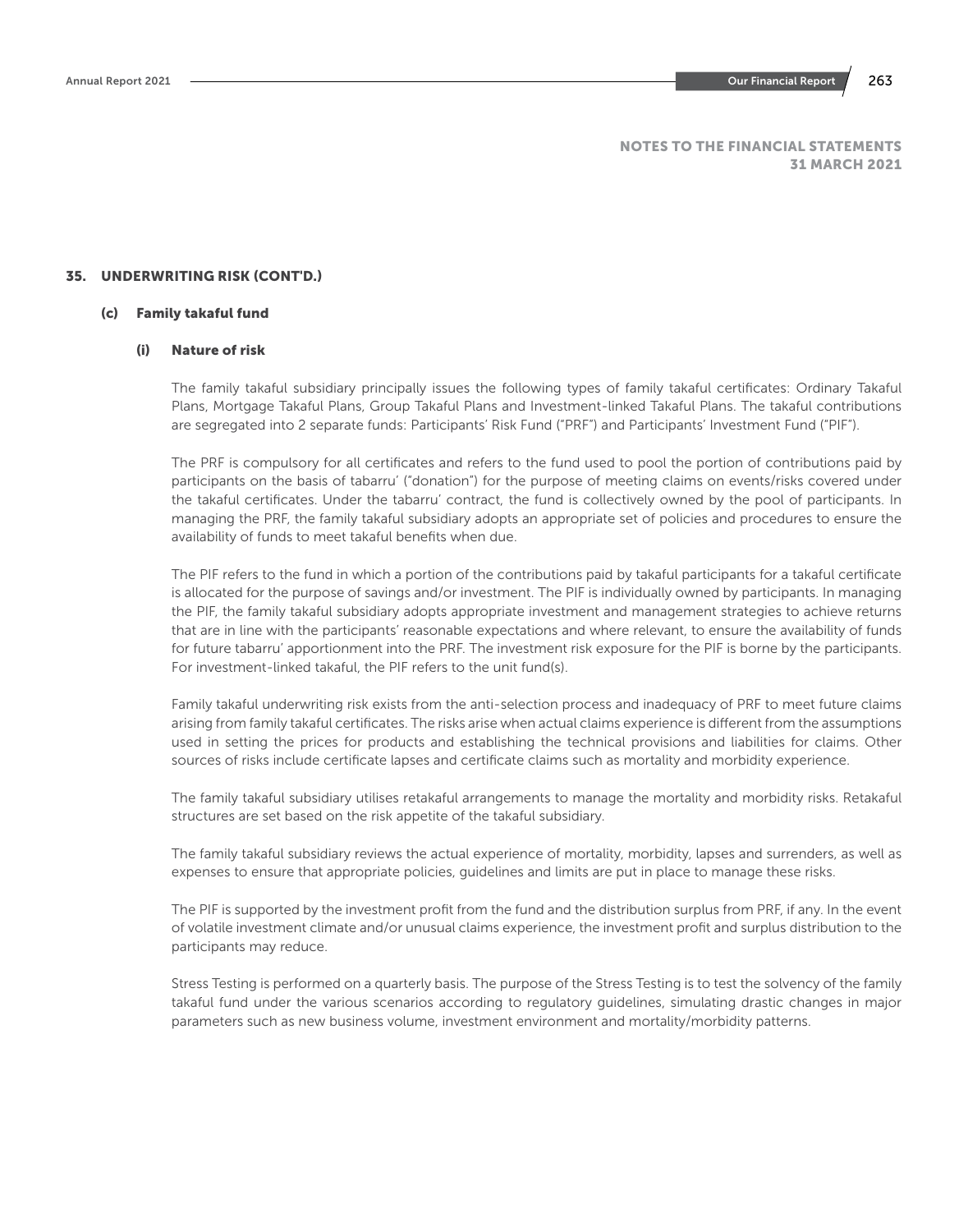### 35. UNDERWRITING RISK (CONT'D.)

### (c) Family takaful fund

### (ii) Concentration of risk by type of certificates

The table below shows the concentration of actuarial liabilities by type of certificate:

|                                 | <b>Gross</b>  | <b>Retakaful</b> | <b>Net</b>    |
|---------------------------------|---------------|------------------|---------------|
|                                 | <b>RM'000</b> | <b>RM'000</b>    | <b>RM'000</b> |
| 2021                            |               |                  |               |
| Family takaful plans            | 1,325,625     | (6, 475)         | 1,319,150     |
| Investment-linked takaful plans | 67,203        | (15,059)         | 52,144        |
| Mortgage takaful plans          | 1,384,478     | (47)             | 1,384,431     |
| Group credit takaful plans      | 242,879       | (24, 029)        | 218,850       |
| Others                          | 115,200       | (25, 231)        | 89,969        |
|                                 | 3,135,385     | (70, 841)        | 3,064,544     |
| 2020                            |               |                  |               |
| Family takaful plans            | 1,232,250     | (3,209)          | 1,229,041     |
| Investment-linked takaful plans | 43,784        | (5,862)          | 37,922        |
| Mortgage takaful plans          | 1,360,774     | (36)             | 1,360,738     |
| Group credit takaful plans      | 214,901       | (8,630)          | 206,271       |
| Others                          | 103,314       | (21, 485)        | 81,829        |
|                                 | 2,955,023     | (39, 222)        | 2,915,801     |

All businesses of the family takaful fund are derived from participants in Malaysia; accordingly, disclosure of concentration risk by geographical region is not relevant to the family takaful fund.

### (iii) Impact on liabilities, profit and equity

### Key assumptions

Material judgement is required in determining the liabilities of the family takaful fund and in the selection of assumptions. Assumptions used are based on past experience, current internal data, external market indices and benchmarks which reflect current observable market prices and other published information. Assumptions and prudent estimates are determined at the date of valuation and no credit is taken for possible beneficial effects of voluntary withdrawals. Assumptions are further evaluated on a continuous basis in order to ensure realistic and reasonable valuations.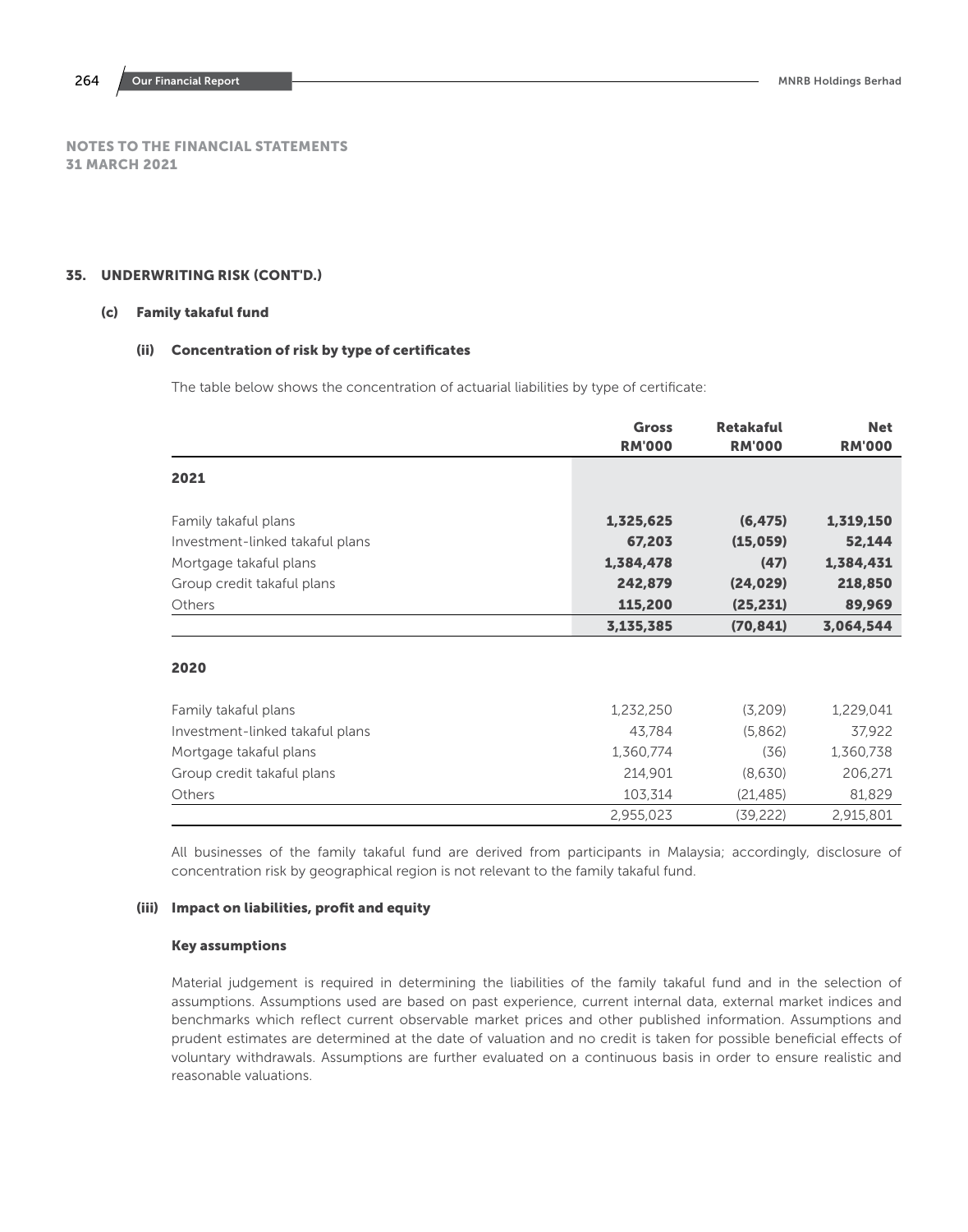### 35. UNDERWRITING RISK (CONT'D.)

### (c) Family takaful fund (cont'd.)

### (iii) Impact on liabilities, profit and equity (cont'd.)

### Key assumptions (cont'd.)

The key assumptions to which the estimation of liabilities is particularly sensitive are as follows:

### Mortality and morbidity rates

Assumptions are based on mortality rates as set out in the Product Documentation submitted to BNM. They reflect the historical experience and are adjusted, when appropriate, to reflect the participants' own experience. Assumptions are differentiated by gender, occupational class and product group.

An increase in mortality/morbidity will lead to a higher claims cost (as claims could be larger, or occur sooner than anticipated). To the extent that the actual mortality/morbidity incidence rate is worse than that priced for, the expected surplus arising in the PRF would be lower, leading to lower surplus administration charge income. If the poor experience persists, the PRF may go into deficit, requiring the shareholders to provide Qard. This is mitigated with adequate retakaful arrangements as well as contract design (in some circumstances) that builds in repricing mechanisms.

### Discount rates

Family takaful liabilities of credit-related products, for example, Mortgage Reducing Term Takaful ("MRTT") and Group Credit Takaful ("GCT") are determined as the sum of the discounted value of the expected benefits less the discounted value of the expected tabarru' (risk charge) that would be required to meet these future cash outflows. The valuation of liabilities will be discounted to valuation date using the Government Investment Issues ("GII") zero coupon spot yields which are obtained from the Bond Pricing Agency Malaysia as prescribed in the valuation guidelines.

A decrease in the discount rate will increase the value of family takaful liabilities and consequently, reduces the surplus distribution to participants and shareholder.

The assumptions that have significant effects on the financial position and financial performance of the family takaful fund are listed below:

| <b>Type of business</b>                                              | <b>Mortality and morbidity rates</b>                              | 2021<br><b>Discount</b><br>rates | 2020<br><b>Discount</b><br>rates |
|----------------------------------------------------------------------|-------------------------------------------------------------------|----------------------------------|----------------------------------|
| Credit related products and individual<br>regular contribution plans | Base mortality <sup>1</sup> , adjusted for retakaful<br>rates $2$ | Gll<br>discount rate             | Gll<br>discount rate             |
| Others                                                               | Base mortality <sup>1</sup>                                       | N/A                              | N/A                              |

 $1$  These rates are obtained from the various industry mortality and morbidity experience tables that are used to determine the contribution rates; and

<sup>2</sup> Retakaful rates are derived from the fund's retakaful arrangements with respect to the credit related products and individual regular contribution plans.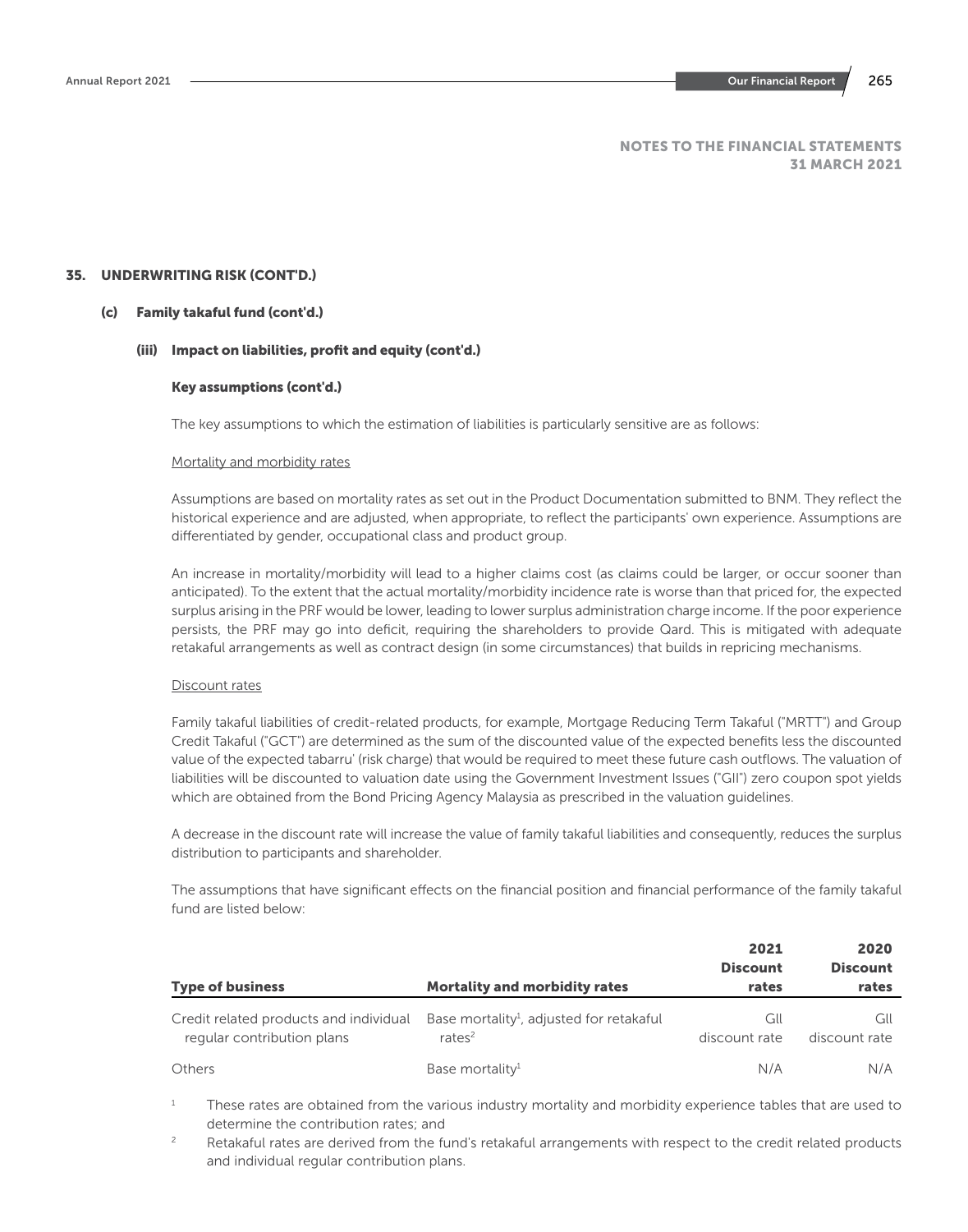### 35. UNDERWRITING RISK (CONT'D.)

### (c) Family takaful fund (cont'd.)

### (iii) Impact on liabilities, profit and equity (cont'd.)

### Sensitivity analysis

The analysis below is performed on possible movements in key assumptions with all other assumptions held constant, showing the impact on gross and net liabilities, surplus before tax and the resulting family takaful fund. The correlations of assumptions will have significant effects in determining the ultimate family takaful liabilities. It should be noted that movements in these assumptions are non-linear. Sensitivity information will also vary according to the current economic assumptions.

|                     |                     |               |                    |               | Impact on     |
|---------------------|---------------------|---------------|--------------------|---------------|---------------|
|                     |                     | <b>Impact</b> | <b>Impact</b>      | Impact on     | family        |
|                     | <b>Change in</b>    | on gross      | on net             | surplus       | takaful       |
|                     | assumptions         | liabilities   | <b>liabilities</b> | before tax    | fund*         |
|                     | ℅                   | <b>RM'000</b> | <b>RM'000</b>      | <b>RM'000</b> | <b>RM'000</b> |
|                     | Increase/(decrease) |               |                    |               |               |
| 2021                |                     |               |                    |               |               |
| Mortality/morbidity | $+10%$              | 152,791       | 83,813             | (83, 813)     | (83, 813)     |
| Discount rates      | $+1%$               | (24, 727)     | (23,731)           | 23,731        | 23,731        |
| Mortality/morbidity | $-10%$              | (114, 693)    | (58, 528)          | 58,528        | 58,528        |
| Discount rates      | $-1%$               | 30,026        | 28,876             | (28, 876)     | (28, 876)     |
| 2020                |                     |               |                    |               |               |
| Mortality/morbidity | $+10\%$             | 96,936        | 45,144             | (45, 144)     | (45, 144)     |
| Discount rates      | $+1%$               | (20, 813)     | (22,093)           | 22,093        | 22,093        |
| Mortality/morbidity | $-10%$              | (73.790)      | (32, 225)          | 32,225        | 32,225        |
| Discount rates      | $-1%$               | 25,517        | 27,194             | (27, 194)     | (27, 194)     |

\* The impact on the family takaful fund reflects the after tax position which is presumed to be nil as the family takaful fund is taxed only on investment income.

The method used and significant assumptions made in deriving sensitivity information did not change from those used in the previous year.

### (d) Family retakaful fund

### (i) Nature of risk

The family retakaful business principally consists of Individual Family Retakaful Plans and Group Family Retakaful Plans, covering mortality, morbidity and health, which includes critical illness and medical related risks.

The actual experience illnesses of the underwritten risks is reviewed periodically to ensure that appropriate policies, guidelines and limits put in place to manage these risks remain adequate and appropriate.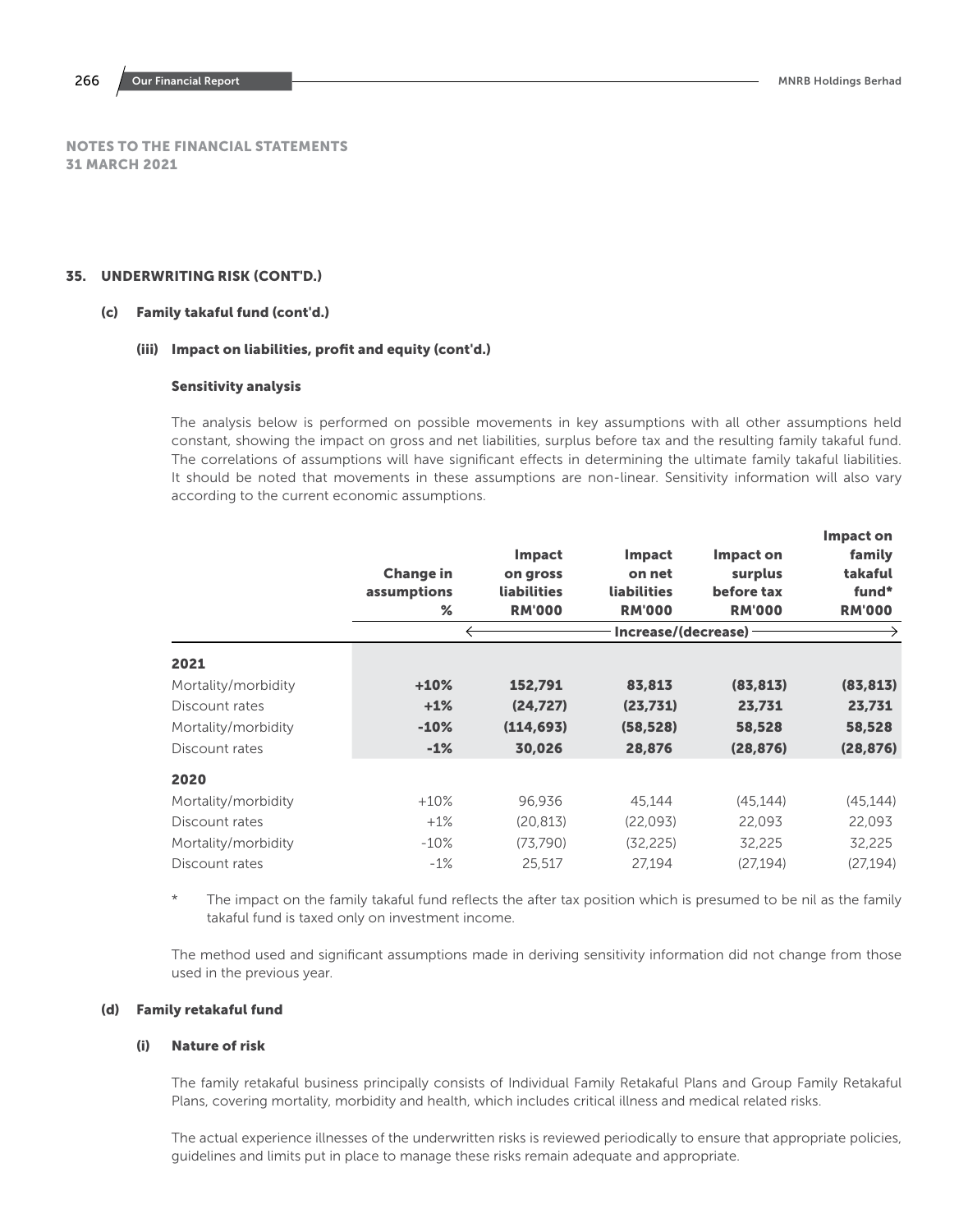### 35. UNDERWRITING RISK (CONT'D.)

### (d) Family retakaful fund (cont'd.)

### (i) Nature of risk (cont'd.)

Family retakaful underwriting risk relates to the pricing and loss ratios arising from family retakaful products. The risks arise when actual claims experience is different from the assumptions used in setting the yearly renewable rates for retakaful products. Deviations in actual claims experience compared to the assumptions used may be due to deviations in actual underwritten risks experience.

The underwritten risks are further managed through retrotakaful arrangement.

Stress testing is performed on a quarterly basis. The purpose of the stress testing is to test the solvency of the family retakaful fund under various scenarios. These scenarios are based on regulatory guidelines and simulate drastic changes in major parameters such as new business volume, investment environment and mortality/morbidity patterns.

### (ii) Concentration of takaful contract liabilities

The business of the family retakaful fund is derived from Malaysia and Brunei. These liabilities are run-off business transferred from Sinar Seroja Berhad.

The table below sets out the concentration of takaful contract liabilities by types of business and by local and overseas exposures:

|                   | <b>Gross</b>  | <b>Retakaful</b> | <b>Net</b>    |
|-------------------|---------------|------------------|---------------|
|                   | <b>RM'000</b> | <b>RM'000</b>    | <b>RM'000</b> |
| 2021              |               |                  |               |
| Family Individual | 9,346         | (7, 558)         | 1,788         |
| Family Group      | 384           | ۰                | 384           |
|                   | 9,730         | (7, 558)         | 2,172         |
|                   |               |                  |               |
| Local             | 9,309         | (7, 473)         | 1,836         |
| Overseas          | 421           | (85)             | 336           |
|                   | 9,730         | (7, 558)         | 2,172         |
|                   |               |                  |               |
| 2020              |               |                  |               |
| Family Individual | 10,473        | (7,390)          | 3,083         |
| Family Group      | 3,019         |                  | 3,019         |
|                   | 13,492        | (7,390)          | 6,102         |
|                   |               |                  |               |
| Local             | 11,319        | (6, 752)         | 4,567         |
| Overseas          | 2,173         | (638)            | 1,535         |
|                   | 13,492        | (7,390)          | 6,102         |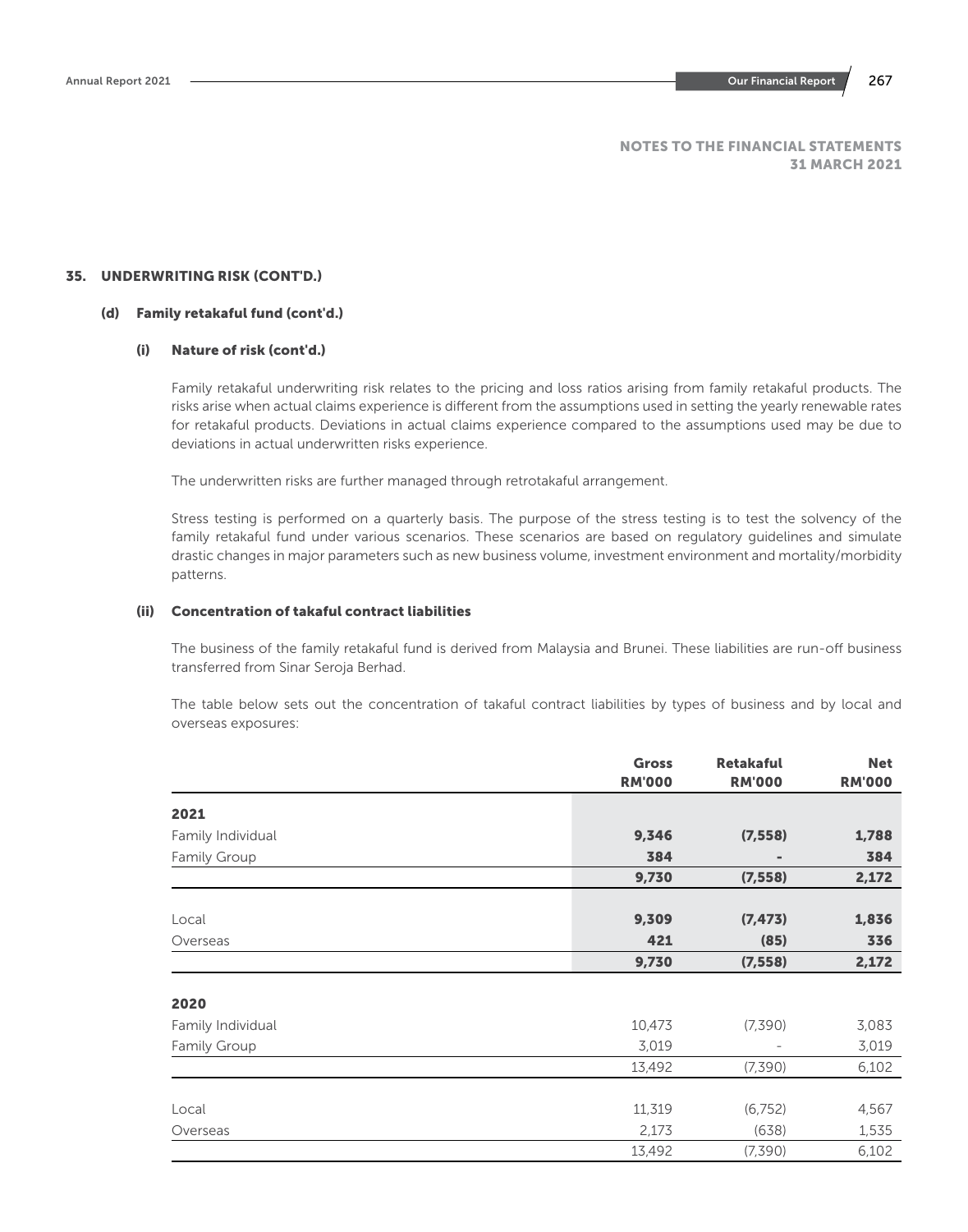### 35. UNDERWRITING RISK (CONT'D.)

### (d) Family retakaful fund (cont'd.)

### (iii) Impact on liabilities, profit and equity

### Key assumptions

Material judgement is required in determining the liabilities and the choice of assumptions. Assumptions used are based on past experience, current internal data, external market indices and benchmarks, and other published information. Assumptions and prudent estimates are determined at the date of valuation and no credit is taken for possible beneficial effects of voluntary withdrawals. Assumptions are further evaluated on a continuous basis in order to ensure realistic and reasonable valuations.

### Sensitivity analysis

The family retakaful fund's claim liabilities are sensitive to changes in loss ratios.

Due to limited information, the sensitivity analysis was applied to the ultimate loss ratio of the family retakaful fund by increasing the said ratio by 20%. The table below shows the impact on the family retakaful fund's gross and net liabilities, surplus before tax and the family retakaful fund should the ultimate loss ratio be increased or decreased by 20%:

|            |                  |                       |                              | Impact on           | Impact on     |  |
|------------|------------------|-----------------------|------------------------------|---------------------|---------------|--|
|            |                  | <b>Impact</b>         | <b>Impact</b>                | surplus/            | family        |  |
|            |                  | on gross              | on net                       | (deficits)          | retakaful     |  |
|            | <b>Change in</b> | <b>liabilities</b>    | <b>liabilities</b>           | before tax          | fund*         |  |
|            | assumptions      | <b>RM'000</b>         | <b>RM'000</b>                | <b>RM'000</b>       | <b>RM'000</b> |  |
|            |                  | Decrease/(increase) - | $\longrightarrow \leftarrow$ | Increase/(decrease) |               |  |
| 2021       |                  |                       |                              |                     |               |  |
| Loss ratio | $-20%$           | 4,195                 | 998                          | 998                 | 918           |  |
| Loss ratio | $+20%$           | (20, 766)             | (9,835)                      | (9,835)             | (9,048)       |  |
| 2020       |                  |                       |                              |                     |               |  |
| Loss ratio | $-20%$           | 6.495                 | 4.028                        | 4.028               | 3,706         |  |
| Loss ratio | $+20%$           | (25, 623)             | (16, 351)                    | (16, 351)           | (15,043)      |  |

The impact on the family retakaful fund reflects the after-tax impact.

The method used in performing the sensitivity analysis is consistent with that of the prior year's.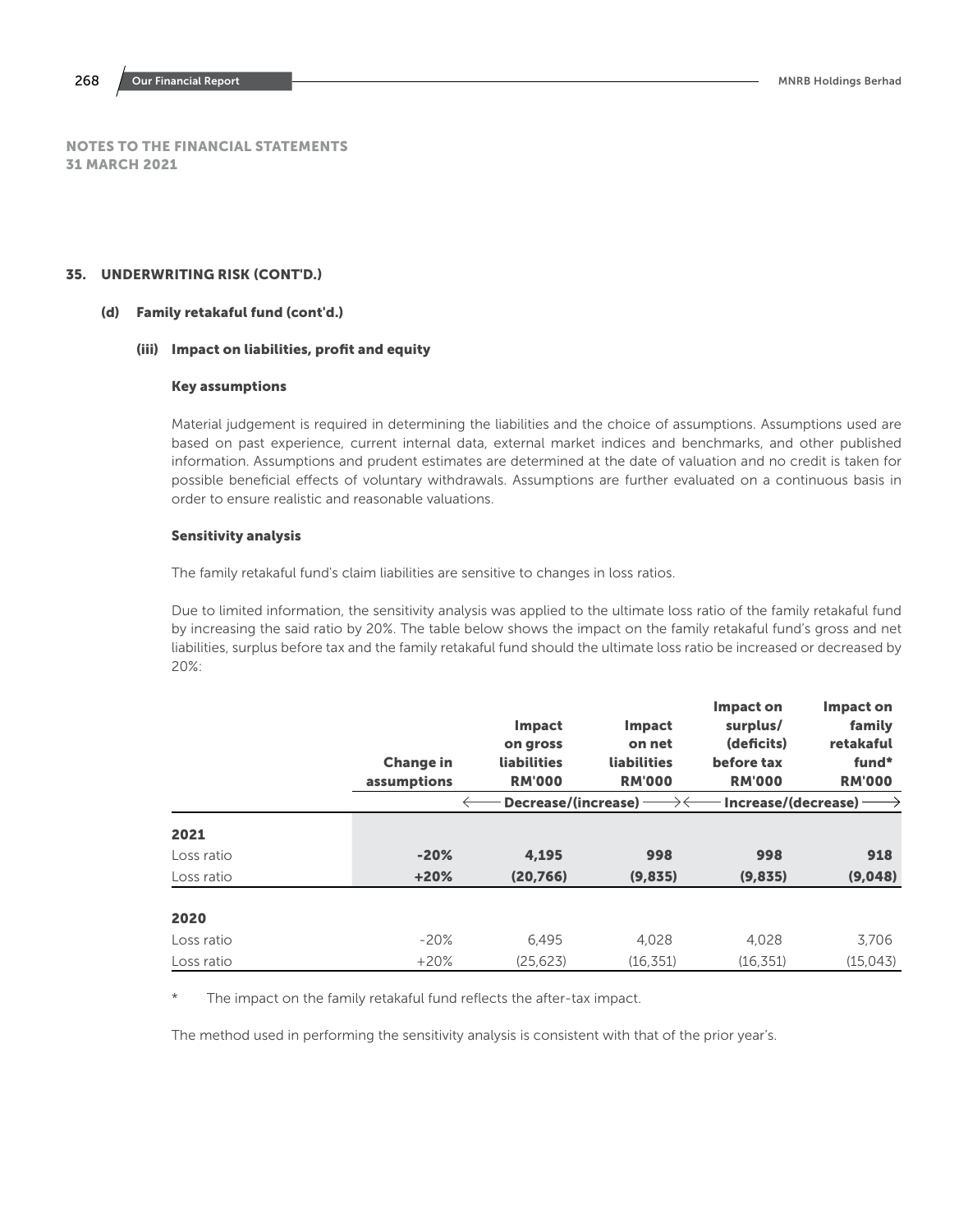### 36. FINANCIAL RISK

Transactions in financial instruments may result in the Group and the Company assuming financial risks. These include credit risk, liquidity risk and market risk. This note presents information about the Group's and the Company's exposure to each of the above risks and the Group's and the Company's objectives, policies and processes for measuring and managing such risks.

The following tables summarise the financial assets and financial liabilities of the Group and the Company by their classification, including their carrying values and fair values, which are considered by management in monitoring and managing of its financial risks:

|                                                    |             | 2021                                      |                                | 2020                                      |                                |
|----------------------------------------------------|-------------|-------------------------------------------|--------------------------------|-------------------------------------------|--------------------------------|
| Group                                              | <b>Note</b> | <b>Carrying</b><br>value<br><b>RM'000</b> | Fair<br>value<br><b>RM'000</b> | <b>Carrying</b><br>value<br><b>RM'000</b> | Fair<br>value<br><b>RM'000</b> |
| <b>Financial and insurance/takaful assets</b>      |             |                                           |                                |                                           |                                |
| Financial assets at FVTPL                          | 18(a)       | 3,101,637                                 | 3,101,637                      | 2,968,600                                 | 2,968,600                      |
| Financial assets at FVOCI                          | 18(b)       | 2,082,950                                 | 2,082,950                      | 2,254,163                                 | 2,254,163                      |
| Financial assets at amortised cost *               | 18(c)       | 3,147,333                                 | 3,147,333                      | 2,523,597                                 | 2,523,597                      |
| Reinsurance/retakaful assets                       | 20          | 457,235                                   | 457,235                        | 497,328                                   | 497,328                        |
| Insurance/takaful receivables *                    | 21          | 498,866                                   | 498,866                        | 381,703                                   | 381,703                        |
| Cash and bank balances                             |             | 115,789                                   | 115,789                        | 118,417                                   | 118,417                        |
|                                                    |             | 9,403,810                                 | 9,403,810                      | 8,743,808                                 | 8,743,808                      |
| <b>Financial and insurance/takaful liabilities</b> |             |                                           |                                |                                           |                                |
| Insurance/takaful contract liabilities             | 20          | 6,340,990                                 | 6,340,990                      | 5,843,073                                 | 5,843,073                      |
| Other liabilities:                                 |             |                                           |                                |                                           |                                |
| <b>Borrowing</b>                                   | 25          | 320,000                                   | 320,000                        | 320,000                                   | 320,000                        |
| Lease liabilities                                  | 15          | 2.754                                     | 2.754                          | 4,219                                     | 4,219                          |
| Insurance/takaful payables *                       | 26          | 202,171                                   | 202,171                        | 169,851                                   | 169,851                        |
| Other payables (excluding provisions) *            | 27          | 185,863                                   | 185,863                        | 204,671                                   | 204,671                        |
|                                                    |             | 7,051,778                                 | 7,051,778                      | 6,541,814                                 | 6,541,814                      |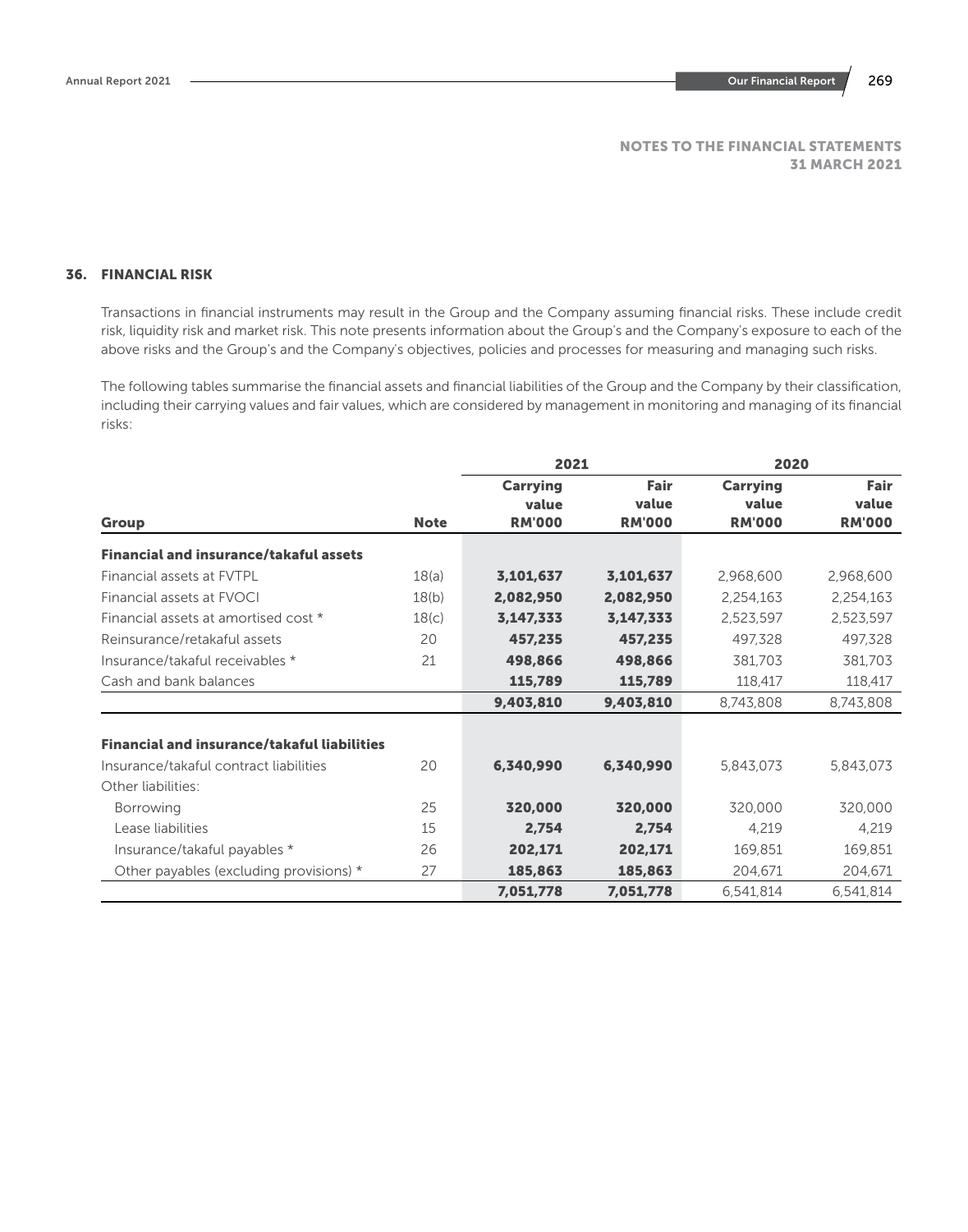#### 36. FINANCIAL RISK (CONT'D.)

|                                         |             | 2021            |               | 2020                     |               |
|-----------------------------------------|-------------|-----------------|---------------|--------------------------|---------------|
|                                         |             | <b>Carrying</b> | Fair          | <b>Carrying</b>          | Fair          |
|                                         |             | value           | value         | value                    | value         |
| <b>Company</b>                          | <b>Note</b> | <b>RM'000</b>   | <b>RM'000</b> | <b>RM'000</b>            | <b>RM'000</b> |
| <b>Financial assets</b>                 |             |                 |               |                          |               |
| Financial assets at FVTPL               | 18(a)       | 31,800          | 31,800        | $\overline{\phantom{0}}$ |               |
| Financial assets at FVOCI               | 18(b)       | 50              | 50            | 50                       | 50            |
| Financial assets at amortised cost *    | 18(c)       | 95,614          | 95,614        | 74,520                   | 74,520        |
| Cash and bank balances                  |             | 290             | 290           | 294                      | 294           |
|                                         |             | 127,754         | 127,754       | 74,864                   | 74.864        |
|                                         |             |                 |               |                          |               |
| <b>Financial liabilities</b>            |             |                 |               |                          |               |
| <b>Borrowing</b>                        | 25          | 320,000         | 320,000       | 320,000                  | 320,000       |
| Lease liabilities                       | 15          | 2,115           | 2,115         | 3,159                    | 3,159         |
| Other payables (excluding provisions) * | 27          | 10,804          | 10,804        | 6,099                    | 6,099         |
|                                         |             | 332,919         | 332,919       | 329.258                  | 329.258       |

The carrying values of the financial assets at amortised cost, loans and receivables, insurance/takaful receivables and other liabilities approximate their fair values due to their short term nature.

# (a) Credit Risk

Credit risk is the risk of a counterparty failing to perform its obligations.

Credit risk includes the following major elements:

- (i) An investment credit risk which is the risk of financial loss arising from a change in the value of an investment. This is linked to the creditworthiness and the expected ability of the issuer and/or financial institution ("counterparty") to make timely payment of interest and/or principal. Any adverse situations faced by the counterparty may result in rating downgrades and default which may impact the value as well as liquidity of the investments;
- (ii) A derivative counterparty risk which is the risk of financial loss arising from a derivative counterparty's default, or the deterioration of the derivative counterparty's financial position. As at the reporting date, the Group did not transact in derivatives and was not exposed to this risk; and
- (iii) Reinsurance/retakaful/takaful counterparty risk which is the risk of financial loss arising from the default or deterioration of the solvency position of the counterparties.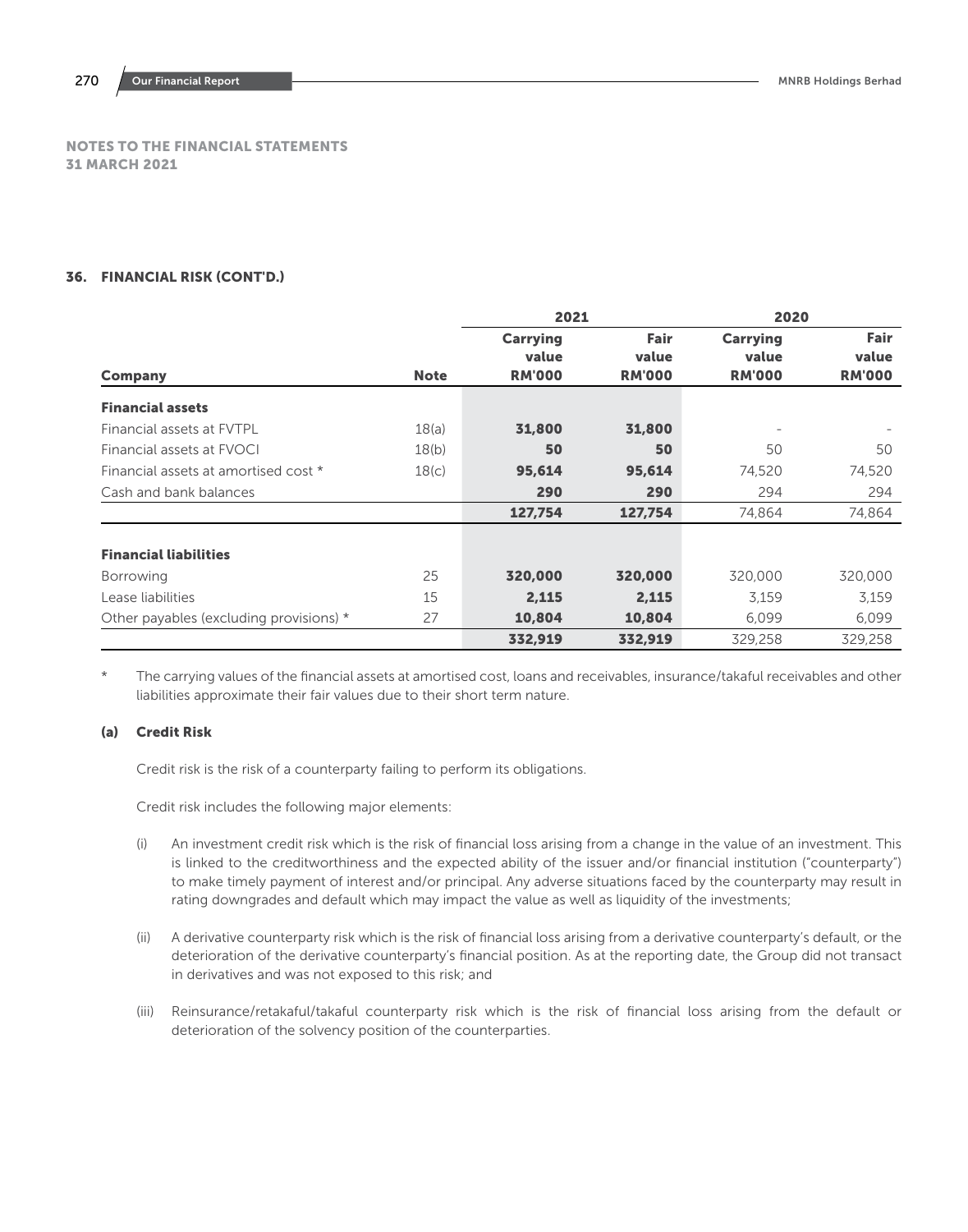#### 36. FINANCIAL RISK (CONT'D.)

## (a) Credit Risk (cont'd.)

The Group is exposed to investment credit risk on its investment portfolio, primarily from investments in bonds/sukuks. Creditworthiness assessment for new and existing investments are undertaken by the Group in accordance with the Investment Policy as approved by the Board. In addition, the credit ratings of the bonds/sukuks portfolios are regularly monitored and any downgrade in credit ratings will be evaluated to determine the required actions. As at the reporting date, the Group's bonds/sukuks portfolio has no material exposure below investment grade.

The Group is exposed to reinsurance/retakaful/takaful counterparty risks of three different types:

- (i) as a result of recoveries owing from the counterparties for claims/benefits;
- (ii) from amounts due from ceding companies; and
- (iii) as a result of reserves held by the counterparties which would have to be met by the reinsurance/retakaful and takaful subsidiaries in the event of default.

#### Management of credit risk

In order to manage and mitigate credit risk, the following policies and procedures were set in place:

- (i) Investment policies prescribe the minimum credit rating for bonds/sukuks that may be held. In addition, the policies are further aimed at investing in a diverse portfolio of bonds/sukuk/fixed income securities in order to reduce the potential impact that may arise from individual companies defaulting;
- (ii) Counterparty limits are set for investments and cash deposits to ensure that there is no concentration of credit risk;
- (iii) The Group's investment portfolio is managed to ensure diversification and focuses on high quality investment grade bonds with good fundamentals. For the financial year ended 31 March 2021, the credit rating of the Group's fixed income portfolio was dominated by Government Investment Issues ("GII"), Malaysian Government Securities ("MGS") and securities rated AAA as determined by Rating Agency Malaysia ("RAM") and/or Malaysian Rating Corporation Berhad ("MARC"); and
- (iv) To mitigate reinsurance/retakaful/takaful counterparty risk, the Group will give due consideration to the credit quality of the counterparties. To facilitate this process, a list of acceptable counterparties based on their rating is maintained within the Group. The Group regularly reviews the financial security of its counterparties.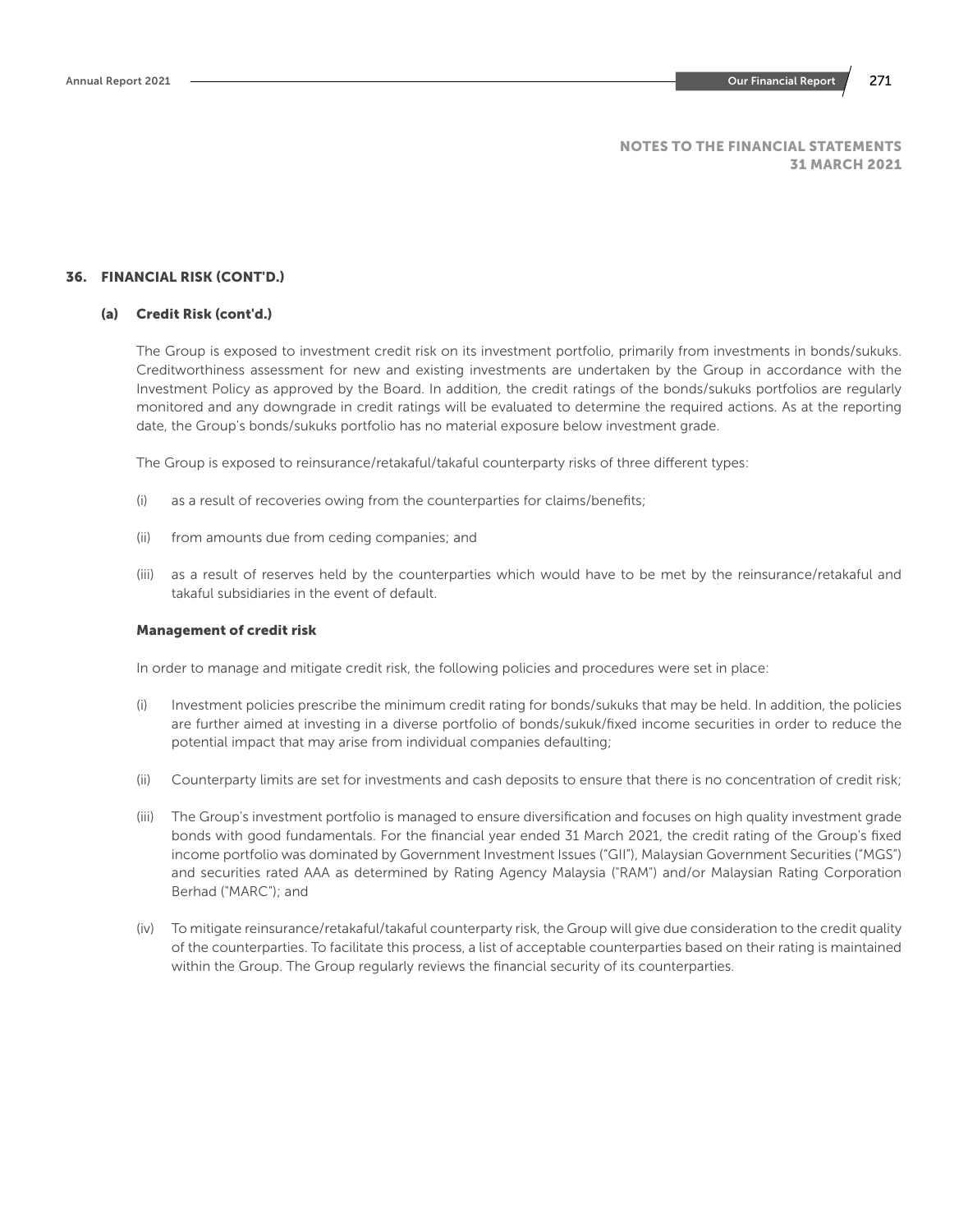### 36. FINANCIAL RISK (CONT'D.)

# (a) Credit Risk (cont'd.)

### Credit exposure by credit rating for 2021

The table below provides information regarding the credit risk exposures of the Group and the Company by classifying assets according to the credit ratings of counterparties. The reinsurers'/retakaful operators' share of unearned premium reserves and unearned contribution reserves have been excluded from the analysis as they are not contractual obligations.

|                                      |                   |               |                   | <b>Not</b>    |                   |               |
|--------------------------------------|-------------------|---------------|-------------------|---------------|-------------------|---------------|
|                                      | <b>Government</b> | AAA/P1        |                   | subject to    |                   |               |
|                                      | quaranteed        | to BBB        | <b>BB</b> to C    | credit risk   | <b>Not rated</b>  | <b>Total</b>  |
| Group                                | <b>RM'000</b>     | <b>RM'000</b> | <b>RM'000</b>     | <b>RM'000</b> | <b>RM'000</b>     | <b>RM'000</b> |
| <b>Financial assets at FVTPL</b>     |                   |               |                   |               |                   |               |
| Designated upon initial recognition: |                   |               |                   |               |                   |               |
| Unquoted corporate debt              |                   |               |                   |               |                   |               |
| securities                           |                   | 1,162         |                   |               |                   | 1,162         |
| Unquoted Islamic private debt        |                   |               |                   |               |                   |               |
| securities                           | 774,767           | 587,335       |                   |               | $\sim$            | 1,362,102     |
| Government investment issues         | 1,141,718         |               |                   |               | $\blacksquare$    | 1,141,718     |
| Mandatorily measured:                |                   |               |                   |               |                   |               |
| Quoted shares in Malaysia:           |                   |               |                   |               |                   |               |
| Shariah approved equities            |                   |               | $\qquad \qquad =$ | 215,664       | $\blacksquare$    | 215,664       |
| Others                               |                   |               |                   | 97,304        |                   | 97,304        |
| Unquoted perpetual bond in           |                   |               |                   |               |                   |               |
| Malaysia                             |                   | 4,950         |                   |               |                   | 4,950         |
| Unquoted corporate debt              |                   |               |                   |               |                   |               |
| securities                           |                   | 19,469        |                   | ۰             | ٠                 | 19,469        |
| Unquoted Islamic private debt        |                   |               |                   |               |                   |               |
| securities                           |                   |               | 608               |               |                   | 608           |
| Shariah approved unit trust funds    |                   |               | ۰                 | 241,218       | ۰                 | 241,218       |
| Real estate investment trusts        |                   |               | ۰                 | 17,442        | $\qquad \qquad =$ | 17,442        |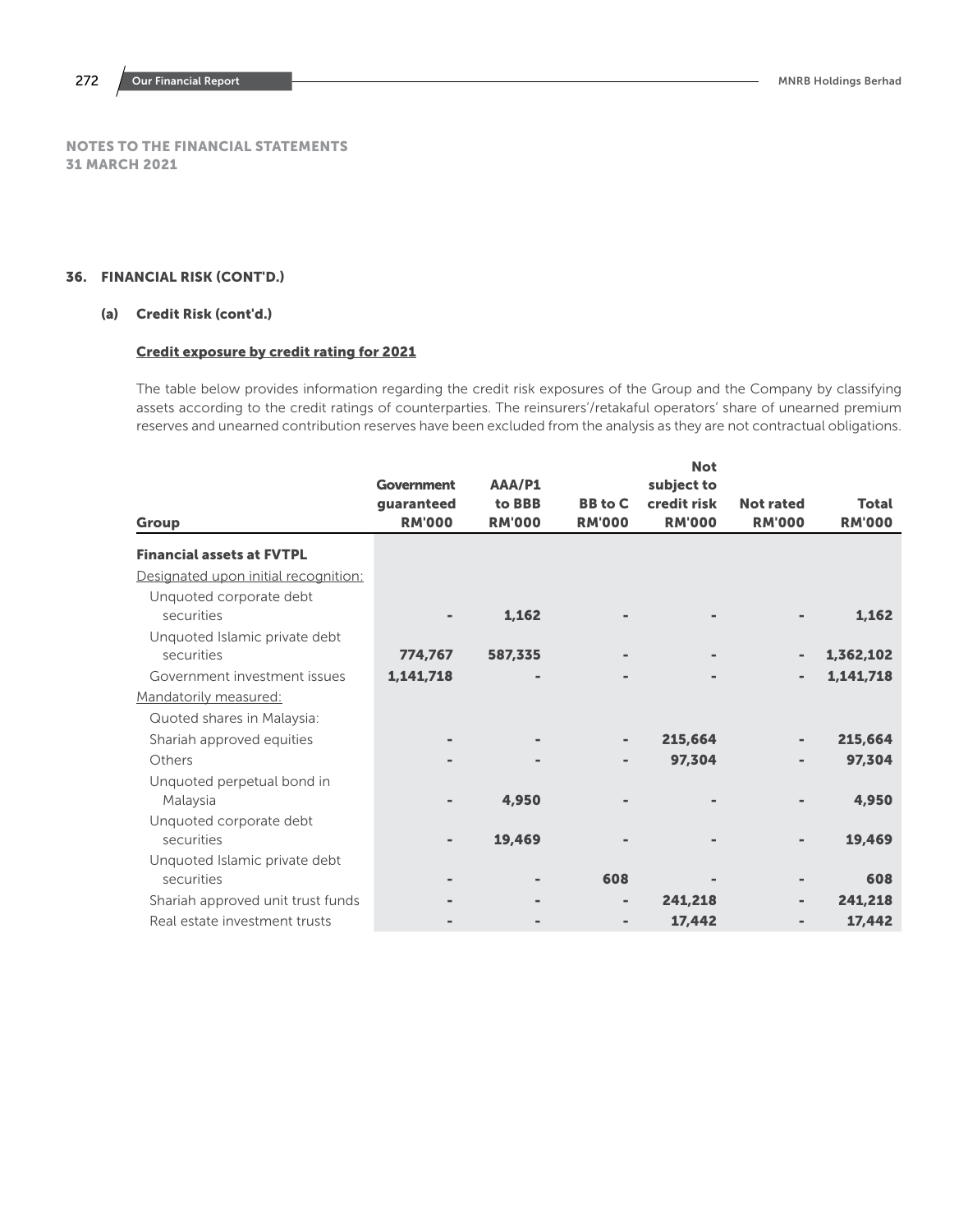## 36. FINANCIAL RISK (CONT'D.)

## (a) Credit Risk (cont'd.)

# Credit exposure by credit rating for 2021 (cont'd.)

|                                           |                   |               |                | <b>Not</b>    |                   |               |
|-------------------------------------------|-------------------|---------------|----------------|---------------|-------------------|---------------|
|                                           | <b>Government</b> | AAA/P1        |                | subject to    |                   |               |
|                                           | guaranteed        | to BBB        | <b>BB</b> to C | credit risk   | <b>Not rated</b>  | Total         |
| Group (cont'd.)                           | <b>RM'000</b>     | <b>RM'000</b> | <b>RM'000</b>  | <b>RM'000</b> | <b>RM'000</b>     | <b>RM'000</b> |
| <b>Financial assets at FVOCI</b>          |                   |               |                |               |                   |               |
| Government investment issues              | 438,523           |               |                |               |                   | 438,523       |
| Unquoted corporate debt                   |                   |               |                |               |                   |               |
| securities                                | 289,203           | 738,881       |                |               | $\qquad \qquad =$ | 1,028,084     |
| Malaysian government securities           | 155,329           |               |                |               |                   | 155,329       |
| Unquoted shares in Malaysia               |                   |               |                | 84,605        |                   | 84,605        |
| Unquoted Islamic private debt             |                   |               |                |               |                   |               |
| securities                                | 132,797           | 243,379       |                |               |                   | 376,176       |
| Golf club membership                      |                   |               |                | 233           |                   | 233           |
|                                           |                   |               |                |               |                   |               |
| <b>Financial assets at amortised cost</b> |                   |               |                |               |                   |               |
| Fixed and call deposits with              |                   |               |                |               |                   |               |
| licensed:                                 |                   |               |                |               |                   |               |
| Commercial banks                          |                   | 77,313        |                |               |                   | 77,313        |
| Foreign banks                             |                   | 263,729       |                |               |                   | 263,729       |
| Islamic investment accounts with          |                   |               |                |               |                   |               |
| licensed:                                 |                   |               |                |               |                   |               |
| Islamic banks                             |                   | 1,892,300     |                |               |                   | 1,892,300     |
| Investment banks                          |                   | 5,903         |                |               |                   | 5,903         |
| Development banks                         |                   | 359,647       |                |               | 200,328           | 559,975       |
| Islamic commercial paper                  |                   | 149,475       |                |               |                   | 149,475       |
| Commercial paper                          |                   | 54,820        |                |               |                   | 54,820        |
| Secured staff loans                       |                   |               |                |               | 5,315             | 5,315         |
| Income due and accrued                    | 28,082            | 32,031        | 15             |               | 4,439             | 64,567        |
| Amount due from Insurance Pool            |                   |               |                |               |                   |               |
| accounts                                  |                   |               |                |               | 9,864             | 9,864         |
| Due from Lloyds' syndicate                |                   | 44,985        |                |               |                   | 44,985        |
| Sundry receivables                        |                   |               |                |               | 19,087            | 19,087        |
| Reinsurance/retakaful assets *            |                   | 367,766       |                | $\sim$        | 31,239            | 399,005       |
| Insurance/takaful receivables *           |                   | 157,828       |                |               | 341,038           | 498,866       |
| Cash and bank balances                    |                   | 111,603       |                | 16            | 4,170             | 115,789       |
|                                           | 2,960,419         | 5,112,576     | 623            | 656,482       | 615,480           | 9,345,580     |

\* Non-rated balances primarily relate to balances due/recoverable from local insurers and/or takaful operators licensed under FSA and IFSA 2013 repsectively.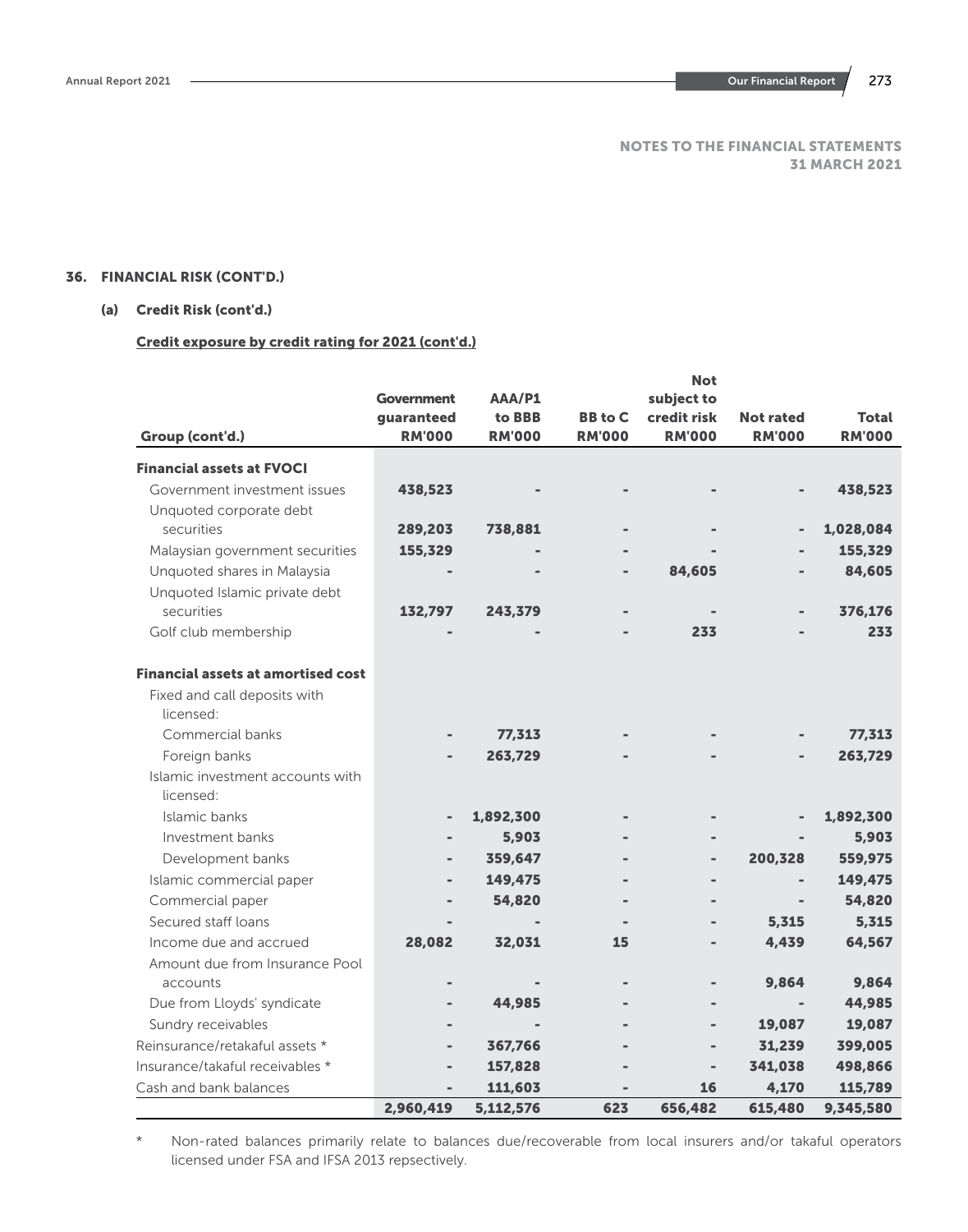### 36. FINANCIAL RISK (CONT'D.)

## (a) Credit Risk (cont'd.)

# Credit exposure by credit rating for 2021 (cont'd.)

|                                           |                   |               |                   | <b>Not</b>     |                  |               |
|-------------------------------------------|-------------------|---------------|-------------------|----------------|------------------|---------------|
|                                           | <b>Government</b> | AAA/P1        |                   | subject to     |                  |               |
|                                           | guaranteed        | to BBB        | <b>BB</b> to C    | credit risk    | <b>Not rated</b> | <b>Total</b>  |
| <b>Company</b>                            | <b>RM'000</b>     | <b>RM'000</b> | <b>RM'000</b>     | <b>RM'000</b>  | <b>RM'000</b>    | <b>RM'000</b> |
| <b>Financial assets at FVTPL</b>          |                   |               |                   |                |                  |               |
| Shariah approved unit trust fund          |                   |               | $\blacksquare$    | 31,800         | $\blacksquare$   | 31,800        |
| <b>Financial assets at FVOCI</b>          |                   |               |                   |                |                  |               |
| Golf club membership                      |                   |               | $\blacksquare$    | 50             |                  | 50            |
| <b>Financial assets at amortised cost</b> |                   |               |                   |                |                  |               |
| Unquoted corporate debt                   |                   |               |                   |                |                  |               |
| securities                                |                   | 1,000         |                   |                |                  | 1,000         |
| Islamic investment accounts with          |                   |               |                   |                |                  |               |
| licensed:                                 |                   |               |                   |                |                  |               |
| Islamic banks                             | $\equiv$          | 77,487        |                   |                | $\blacksquare$   | 77,487        |
| Development bank                          | $\blacksquare$    | 14,814        | $\qquad \qquad =$ | $\blacksquare$ | $\blacksquare$   | 14,814        |
| Secured staff loans                       | $\blacksquare$    |               | $\blacksquare$    | $\blacksquare$ | 1,755            | 1,755         |
| Income due and accrued                    |                   |               | $\blacksquare$    | $\blacksquare$ | 276              | 276           |
| Sundry receivables                        | ۰                 |               | $\equiv$          | $\blacksquare$ | 282              | 282           |
| Cash and bank balances                    | $\blacksquare$    | 290           | $\blacksquare$    | $\blacksquare$ | $\blacksquare$   | 290           |
|                                           | $\blacksquare$    | 93,591        | $\blacksquare$    | 31,850         | 2,313            | 127,754       |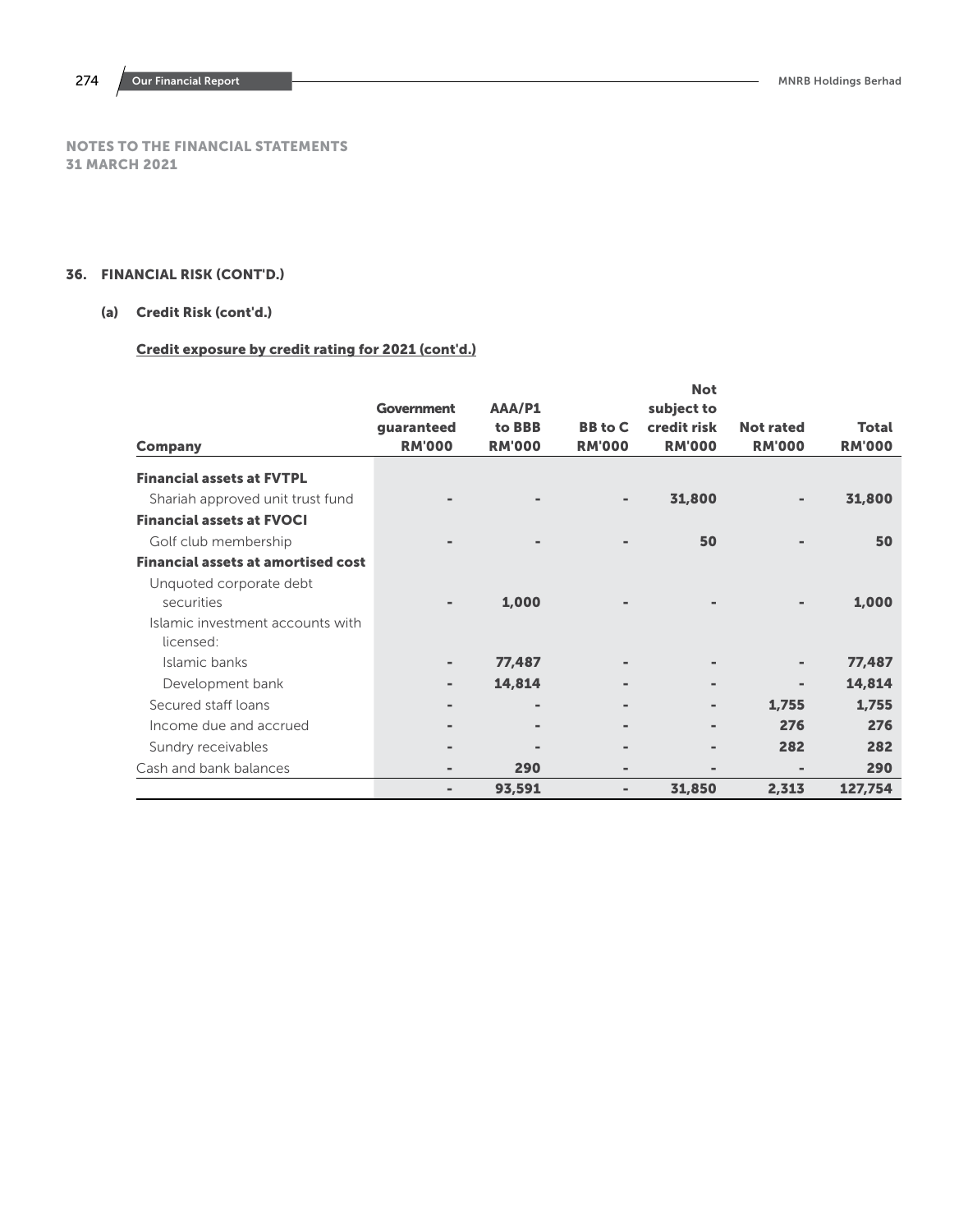# 36. FINANCIAL RISK (CONT'D.)

# (a) Credit Risk (cont'd.)

# Credit exposure by credit rating for 2020

|                                                         |               |               |                | <b>Not</b>    |                          |               |  |
|---------------------------------------------------------|---------------|---------------|----------------|---------------|--------------------------|---------------|--|
|                                                         | Government    | AAA/P1        |                | subject to    |                          |               |  |
|                                                         | guaranteed    | to BBB        | <b>BB</b> to C | credit risk   | <b>Not rated</b>         | <b>Total</b>  |  |
| Group                                                   | <b>RM'000</b> | <b>RM'000</b> | <b>RM'000</b>  | <b>RM'000</b> | <b>RM'000</b>            | <b>RM'000</b> |  |
| <b>Financial assets at FVTPL</b>                        |               |               |                |               |                          |               |  |
| Designated upon initial recognition:                    |               |               |                |               |                          |               |  |
| Unquoted corporate debt<br>securities                   |               | 2,190         |                |               |                          | 2,190         |  |
| Unquoted Islamic private debt<br>securities             | 659,865       | 593,212       |                |               |                          | 1,253,077     |  |
| Government investment issues                            | 1,262,018     |               |                |               |                          | 1,262,018     |  |
| Mandatorily measured:                                   |               |               |                |               |                          |               |  |
| Quoted shares in Malaysia:                              |               |               |                |               |                          |               |  |
| Shariah approved equities                               |               |               |                | 209,176       |                          | 209,176       |  |
| Warrants                                                |               |               |                | 11            |                          | 11            |  |
| Others                                                  |               |               |                | 86,450        |                          | 86,450        |  |
| Unquoted corporate debt<br>securities                   |               | 17,928        |                |               |                          | 17,928        |  |
| Unquoted Islamic private debt<br>securities             |               |               | 626            |               |                          | 626           |  |
| Shariah approved unit trust funds                       |               |               |                | 113,826       | $\bar{ }$                | 113,826       |  |
| Real estate investment trusts                           |               |               |                | 23.298        |                          | 23,298        |  |
| <b>Financial assets at FVOCI</b>                        |               |               |                |               |                          |               |  |
| Government investment issues<br>Unquoted corporate debt | 601,240       |               |                |               |                          | 601,240       |  |
| securities                                              | 306,892       | 792,043       |                |               | $\overline{\phantom{m}}$ | 1,098,935     |  |
| Malaysian government securities                         | 145,670       |               |                |               |                          | 145,670       |  |
| Unquoted shares in Malaysia                             |               |               |                | 84,382        |                          | 84,382        |  |
| Unquoted Islamic private debt<br>securities             | 87,064        | 236,579       |                |               |                          | 323,643       |  |
| Golf club membership                                    |               |               |                | 293           |                          | 293           |  |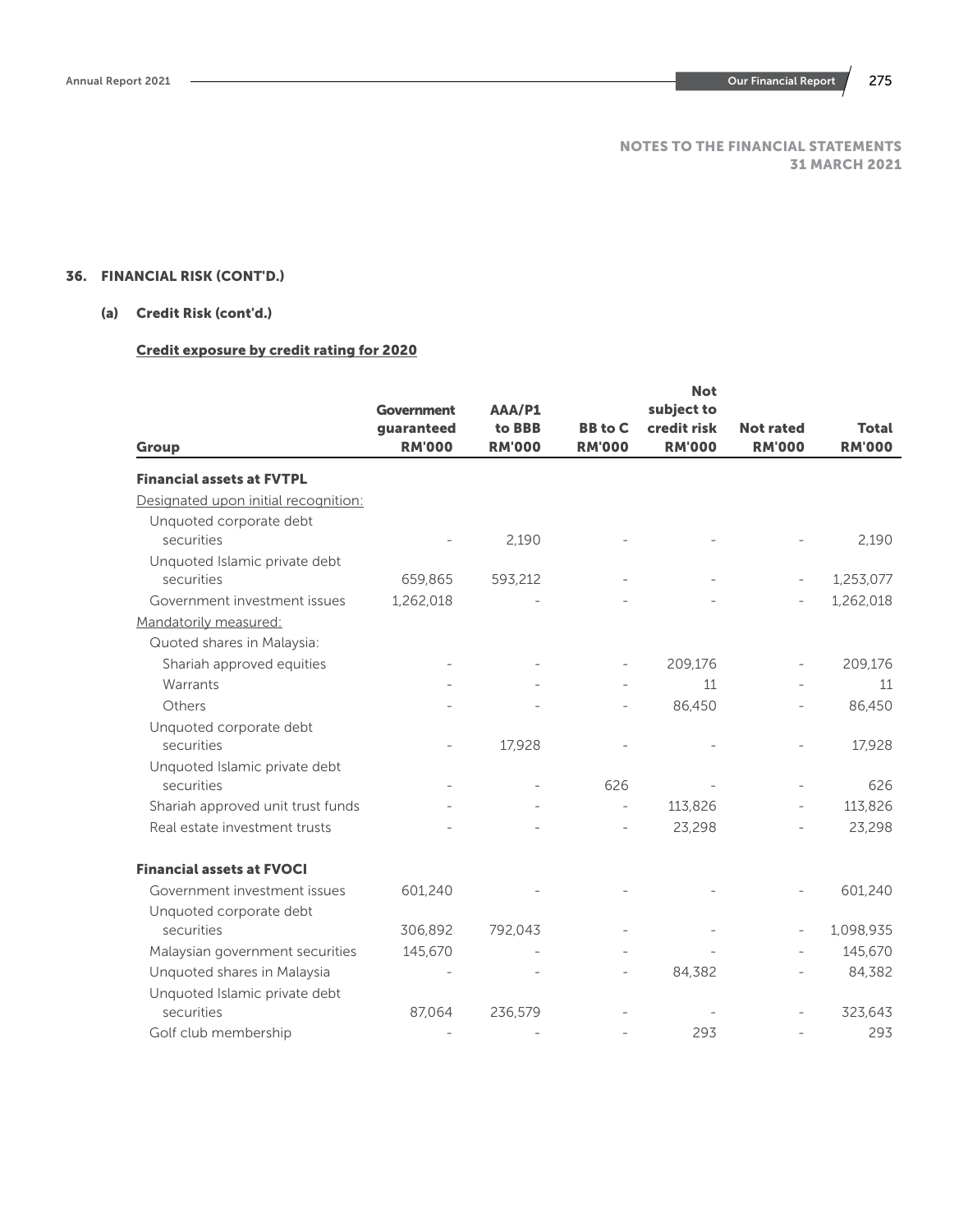### 36. FINANCIAL RISK (CONT'D.)

# (a) Credit Risk (cont'd.)

## Credit exposure by credit rating for 2020 (cont'd.)

|                                               |                          |               |                | <b>Not</b>               |                          |               |
|-----------------------------------------------|--------------------------|---------------|----------------|--------------------------|--------------------------|---------------|
|                                               | Government               | AAA/P1        |                | subject to               |                          |               |
|                                               | guaranteed               | to BBB        | <b>BB</b> to C | credit risk              | <b>Not rated</b>         | <b>Total</b>  |
| <b>Group</b>                                  | <b>RM'000</b>            | <b>RM'000</b> | <b>RM'000</b>  | <b>RM'000</b>            | <b>RM'000</b>            | <b>RM'000</b> |
| <b>Financial assets at amortised cost</b>     |                          |               |                |                          |                          |               |
| Fixed and call deposits with<br>licensed:     |                          |               |                |                          |                          |               |
| Commercial banks                              |                          | 121,384       |                |                          | $\overline{\phantom{a}}$ | 121,384       |
| Foreign banks                                 |                          | 231,795       |                |                          | $\overline{\phantom{a}}$ | 231,795       |
| Islamic investment accounts with<br>licensed: |                          |               |                |                          |                          |               |
| Islamic banks                                 | $\overline{\phantom{0}}$ | 1,550,743     |                |                          | $\overline{\phantom{a}}$ | 1,550,743     |
| Investment banks                              | $\overline{\phantom{a}}$ | 3,982         |                |                          | $\overline{\phantom{a}}$ | 3,982         |
| Development banks                             |                          | 255,686       |                |                          | 188,563                  | 444,249       |
| Secured staff loans                           | ٠                        |               |                |                          | 7.941                    | 7,941         |
| Income due and accrued                        | 15.073                   | 45.186        |                | 577                      | 17.597                   | 78.433        |
| Amount due from Insurance Pool                |                          |               |                |                          |                          |               |
| accounts                                      |                          |               |                | $\overline{\phantom{a}}$ | 29,716                   | 29,716        |
| Due from Lloyds' syndicate                    | $\qquad \qquad -$        | 36,971        |                |                          | $\overline{\phantom{a}}$ | 36,971        |
| Sundry receivables                            |                          | 15            |                |                          | 18,368                   | 18,383        |
| Reinsurance/retakaful assets *                | $\qquad \qquad -$        | 379,688       |                | $\overline{a}$           | 55,354                   | 435,042       |
| Insurance/takaful receivables *               |                          | 131,381       |                |                          | 250,322                  | 381,703       |
| Cash and bank balances                        | $\overline{\phantom{a}}$ | 109,372       |                | 14                       | 9,031                    | 118,417       |
|                                               | 3,077,822                | 4,508,155     | 626            | 518,027                  | 576.892                  | 8,681,522     |

\* Non-rated balances primarily relate to balances due/recoverable from local insurers and/or takaful operators licensed under FSA and IFSA 2013 repsectively.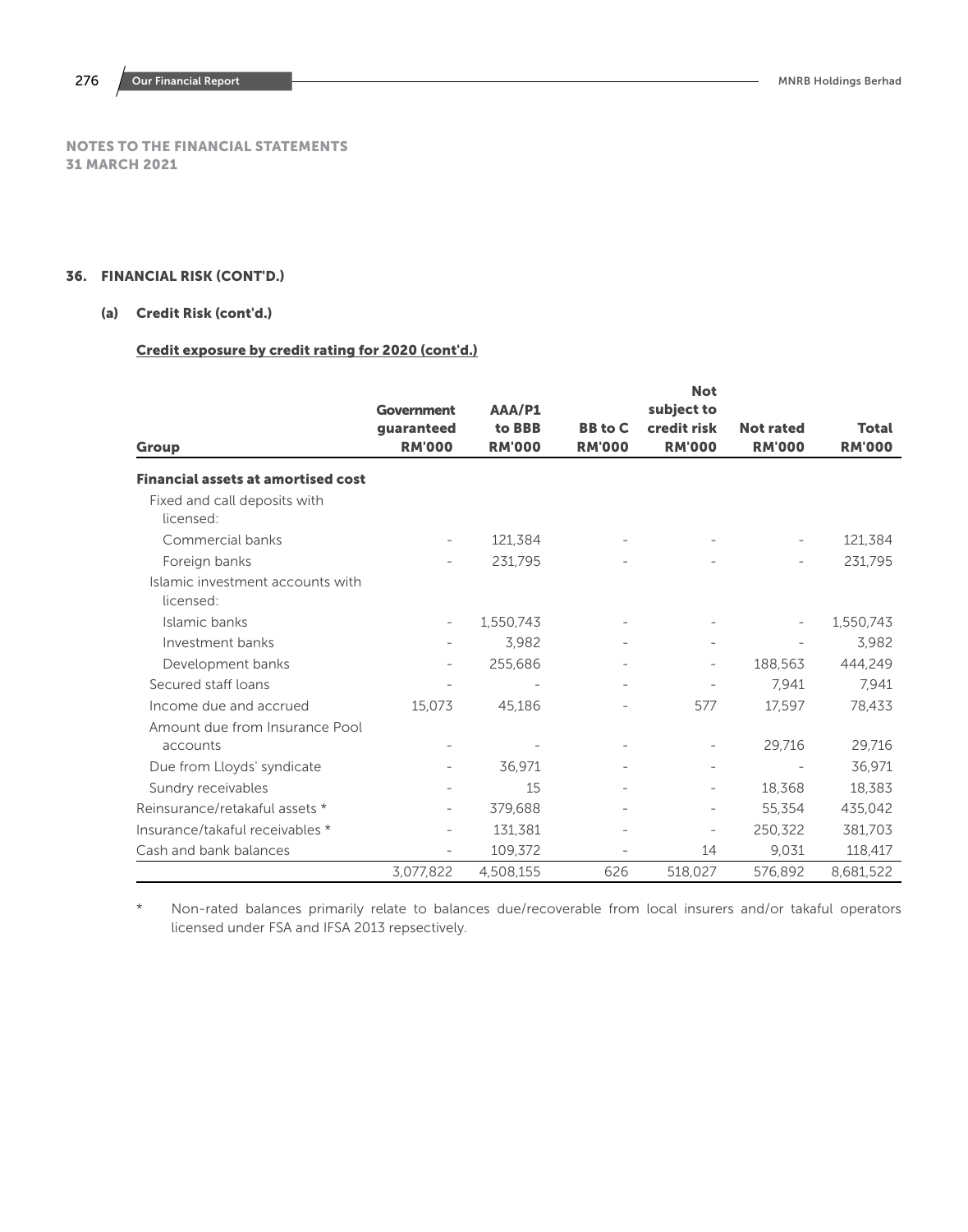# 36. FINANCIAL RISK (CONT'D.)

# (a) Credit Risk (cont'd.)

# Credit exposure by credit rating for 2020 (cont'd.)

|                                           |                          |                          |                | <b>Not</b>               |                          |               |
|-------------------------------------------|--------------------------|--------------------------|----------------|--------------------------|--------------------------|---------------|
|                                           | Government               | AAA/P1                   |                | subject to               |                          |               |
|                                           | guaranteed               | to BBB                   | <b>BB</b> to C | credit risk              | <b>Not rated</b>         | <b>Total</b>  |
| <b>Company</b>                            | <b>RM'000</b>            | <b>RM'000</b>            | <b>RM'000</b>  | <b>RM'000</b>            | <b>RM'000</b>            | <b>RM'000</b> |
| <b>Financial assets at FVOCI</b>          |                          |                          |                |                          |                          |               |
| Golf club membership                      |                          |                          |                | 50                       |                          | 50            |
| <b>Financial assets at amortised cost</b> |                          |                          |                |                          |                          |               |
| Unquoted corporate debt                   |                          |                          |                |                          |                          |               |
| securities                                |                          | 1,000                    |                |                          |                          | 1,000         |
| Islamic investment accounts with          |                          |                          |                |                          |                          |               |
| licensed:                                 |                          |                          |                |                          |                          |               |
| Islamic banks                             |                          | 43,979                   |                |                          |                          | 43,979        |
| Development bank                          | $\overline{\phantom{a}}$ | 25,690                   |                | $\overline{\phantom{0}}$ | ۰                        | 25,690        |
| Secured staff loans                       |                          | $\overline{\phantom{a}}$ |                | $\overline{\phantom{a}}$ | 2.635                    | 2,635         |
| Amounts due from subsidiaries             |                          | $\overline{\phantom{a}}$ |                | $\overline{\phantom{0}}$ | 311                      | 311           |
| Income due and accrued                    |                          | $\overline{\phantom{a}}$ |                | $\overline{\phantom{0}}$ | 616                      | 616           |
| Sundry receivables                        |                          | $\overline{\phantom{a}}$ | Ξ.             | $\overline{\phantom{0}}$ | 289                      | 289           |
| Cash and bank balances                    |                          | 294                      |                | $\overline{\phantom{0}}$ | $\overline{\phantom{0}}$ | 294           |
|                                           |                          | 70,963                   |                | 50                       | 3,851                    | 74,864        |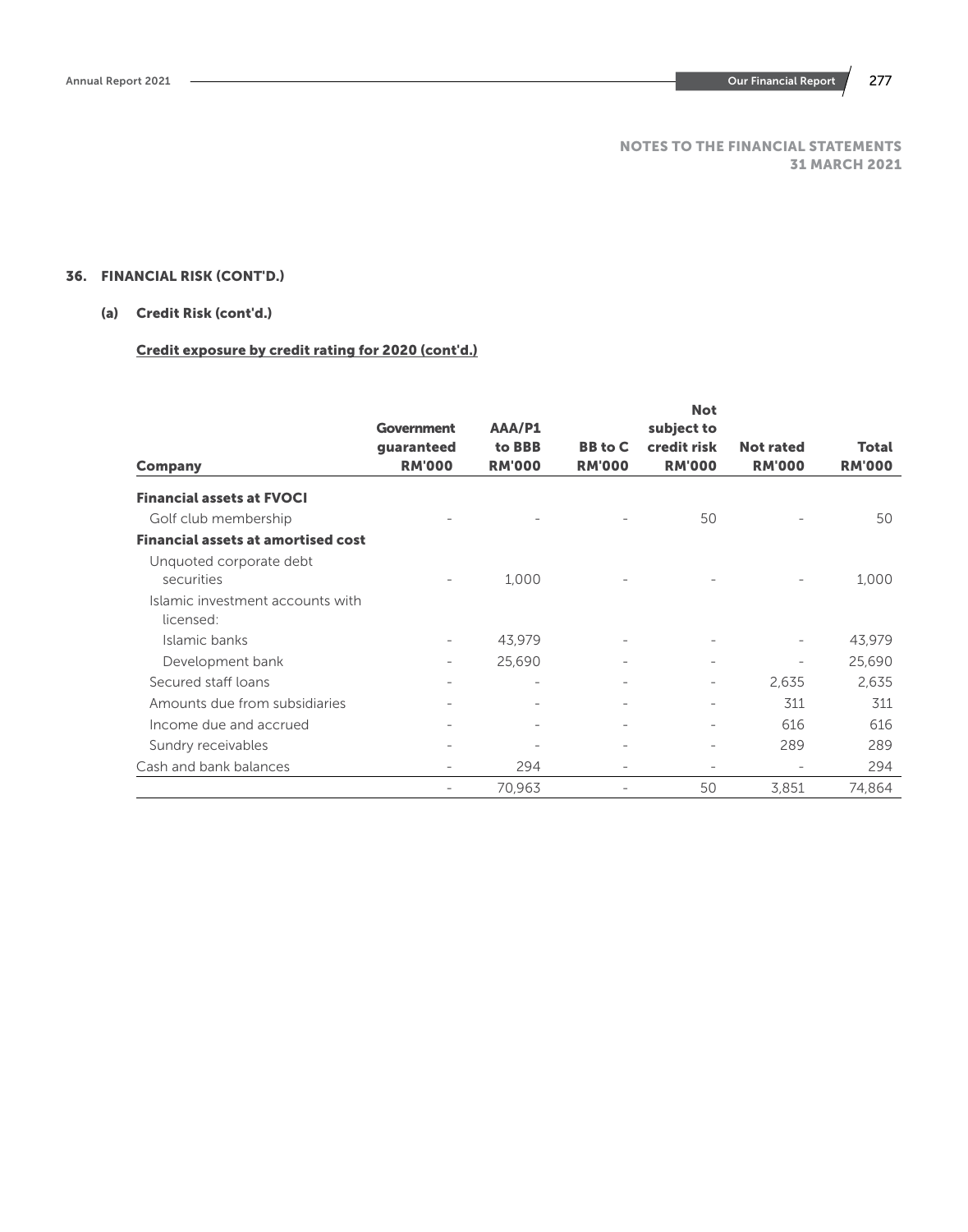#### 36. Financial risk (cont'd.)

(a) Credit Risk (cont'd.)

#### Investment assets - Reconciliation of allowance account

#### Significant increase in credit risk ("SICR")

The Group and the Company apply the General Approach or the 'three-bucket'" approach which is based on the change in credit quality of financial instruments since initial recognition to assess the impairment for investment assets. In particular, recognition of ECL is dependent on which of the three stages a particular financial instrument is assigned to. Assets move through the three stages as credit quality changes and the stages dictate how the Group and the Company measure impairment losses and apply the effective interest rate ("EIR") method with the forward looking element to compute the ECL

The Group and the Company measure both quantitative and qualitative parameters in the assessment of credit risk status from the initial recognition of the securities and at the reporting date.

#### Expected credit loss ("ECL")

The Group and the Company assess the possible default events within 12 months for the calculation of the 12-month ECL in Stage 1. A newly purchased or originated financial assets will be subject to ECL upon recognition in Stage 1.

To estimate the lifetime ECL for financial instruments classified in Stage 2, the Group and the Company are required to estimate the probability of default occurring in the 12 months after the reporting date and in each subsequent year throughout the expected life of the financial instruments.

The financial assets are credit impaired when one or more events that have a detrimental impact on the estimated future cash flows of the financial assets have occurred.

As at the reporting date, all financial assets at amortised cost held by the Group and the Company are classified as Stage 1. The credit rating of these financial assets at amortised cost are as disclosed above in Note 36(a).

The following table shows the carrying value of the Group's and the Company's financial assets measured at AC and the expected credit loss amount recognised.

There were no ECL arising for the Company as at 31 March 2021 and 31 March 2020.

| Group                                                  | 2021<br><b>RM'000</b> | 2020<br><b>RM'000</b> |
|--------------------------------------------------------|-----------------------|-----------------------|
| Total carrying amount of financial investment at AC    | 3.147.333             | 2.523.597             |
| Total ECL on financial investment at AC as at 31 March | 131                   | $\,$                  |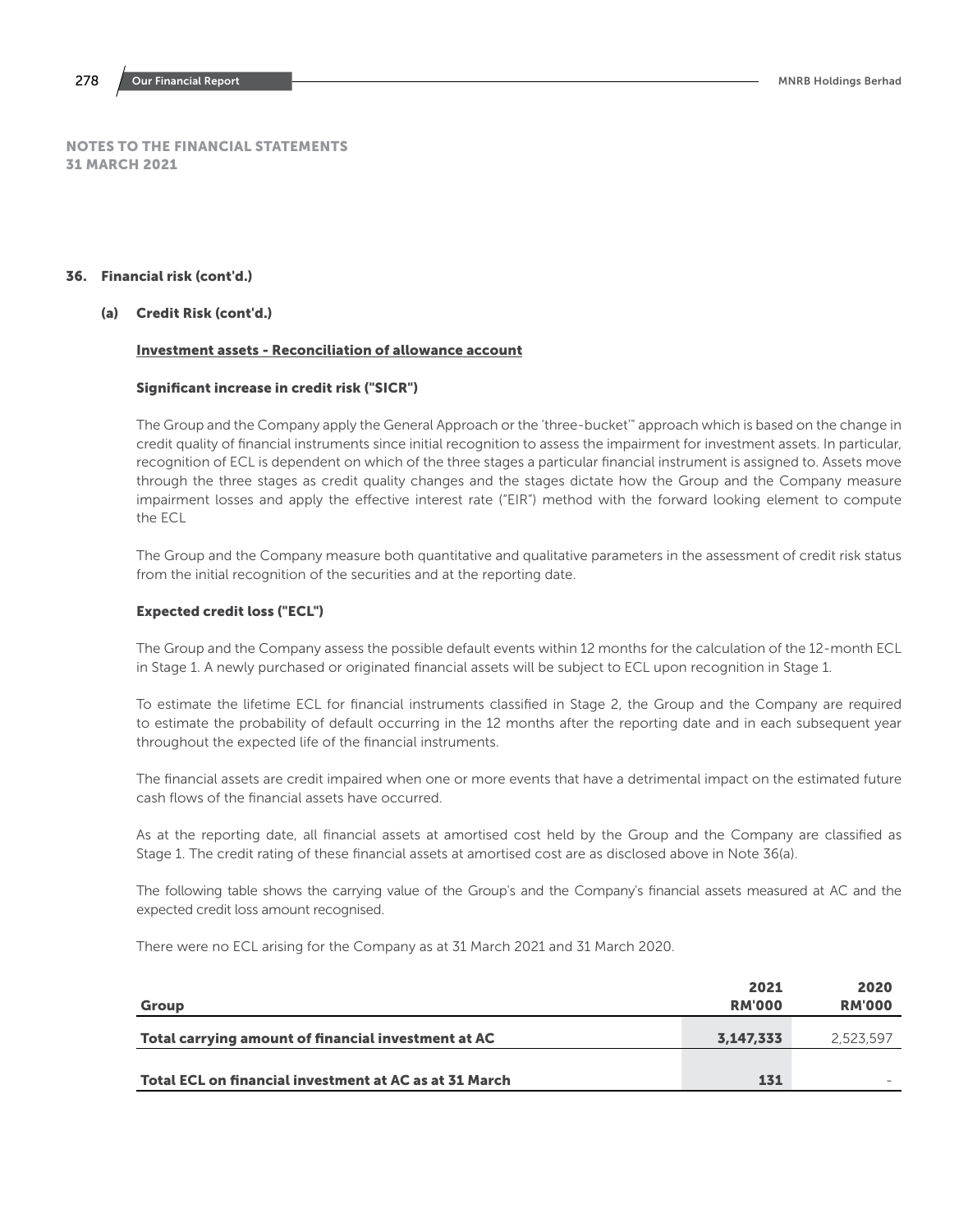### 36. Financial risk (cont'd.)

(a) Credit Risk (cont'd.)

### Expected credit loss ("ECL") (cont'd)

## Investment assets - Reconciliation of allowance account (cont'd)

The following table shows the carrying value of the Group's and the Company's financial assets measured at FVOCI and the expected credit loss amount recognised.

There were no ECL arising for the Company as at 31 March 2021 and 31 March 2020.

|                                                         | 2021          | 2020          |
|---------------------------------------------------------|---------------|---------------|
|                                                         | <b>RM'000</b> | <b>RM'000</b> |
| <b>Financial investments at FVOCI</b>                   |               |               |
| Government quaranteed                                   | 1,015,852     | 1,140,866     |
| AAA to BBB                                              | 982,260       | 1,028,622     |
| Not subject to credit risk                              | 84,838        | 84,675        |
| Total carrying amount of financial investment at OCI    | 2,082,950     | 2.254.163     |
|                                                         |               |               |
| Total ECL on financial investment at OCI as at 31 March | 803           | 614           |

As at the reporting date, all financial investments measured at FVOCI held by the Group and the Company are classified as Stage 1.

Movements in allowances for impairment losses for financial investments measured at FVOCI and AC are as follows:

|                                   | 2021          | 2020          |
|-----------------------------------|---------------|---------------|
|                                   | <b>RM'000</b> | <b>RM'000</b> |
| Balance as at 1 April             | 614           | 38            |
| Net adjustment of loss allowances | 320           | 576           |
| <b>Balance as at 31 March</b>     | 934           | 614           |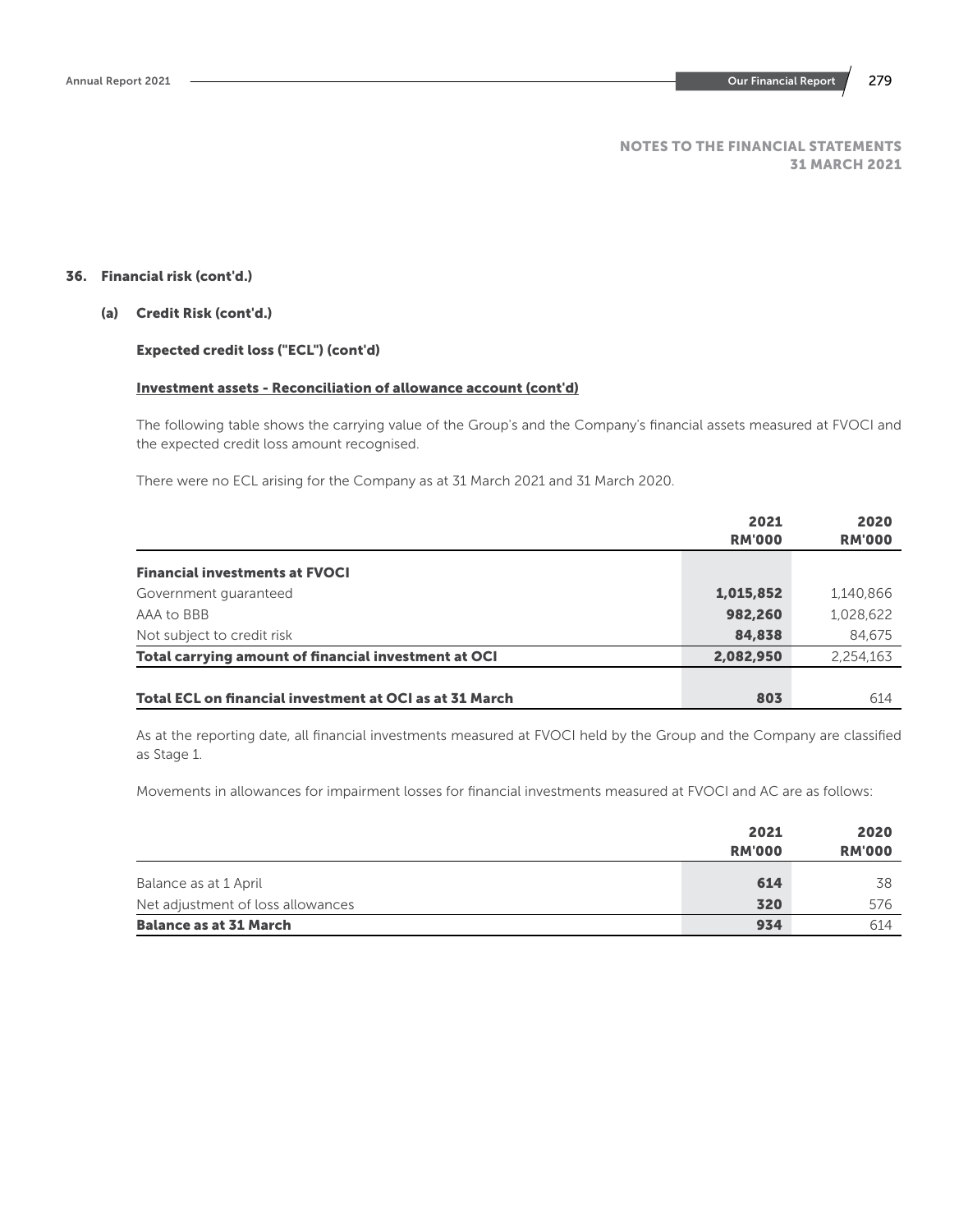#### 36. Financial risk (cont'd.)

(a) Credit Risk (cont'd.)

### Other financial asset - Reconciliation of allowance account

Other financial assets consist of reinsurance/retakaful assets, insurance/takaful receivables and other receivables.

#### Definition of default

The Group and the Company consider a financial asset to be in default by assessing the following criteria:

(i) Quantitative criteria

Takaful receivables of the takaful subsidiaries are considered to be in default when the counterparty fails to make contractual payments within 12 months from the time when they fall due, which is derived based on the subsidiaries' historical information.

Whereas for the reinsurance/retakaful subsidiary, insurance/takaful receivables are considered to be in default when the counterparty fails to make contractual payments within 24 months when they fall due, which is derived based on the subsidiary's historical information. For reinsurance deposits placed, balances aged more than 18 months are deemed to be credit impaired.

(ii) Qualitative criteria

Default occurs when the counterparty is in bankruptcy or has indications of potentially significant financial difficulty such as lawsuits or similar actions that threaten the financial viability of the counterparty.

The criteria above have been applied to all financial instruments held by the Group and the Company and are consistent with the definition of default used for credit risk management purposes. The default definition has been applied consistently to model the PD, LGD and EAD throughout the Group's and the Company's expected loss calculations.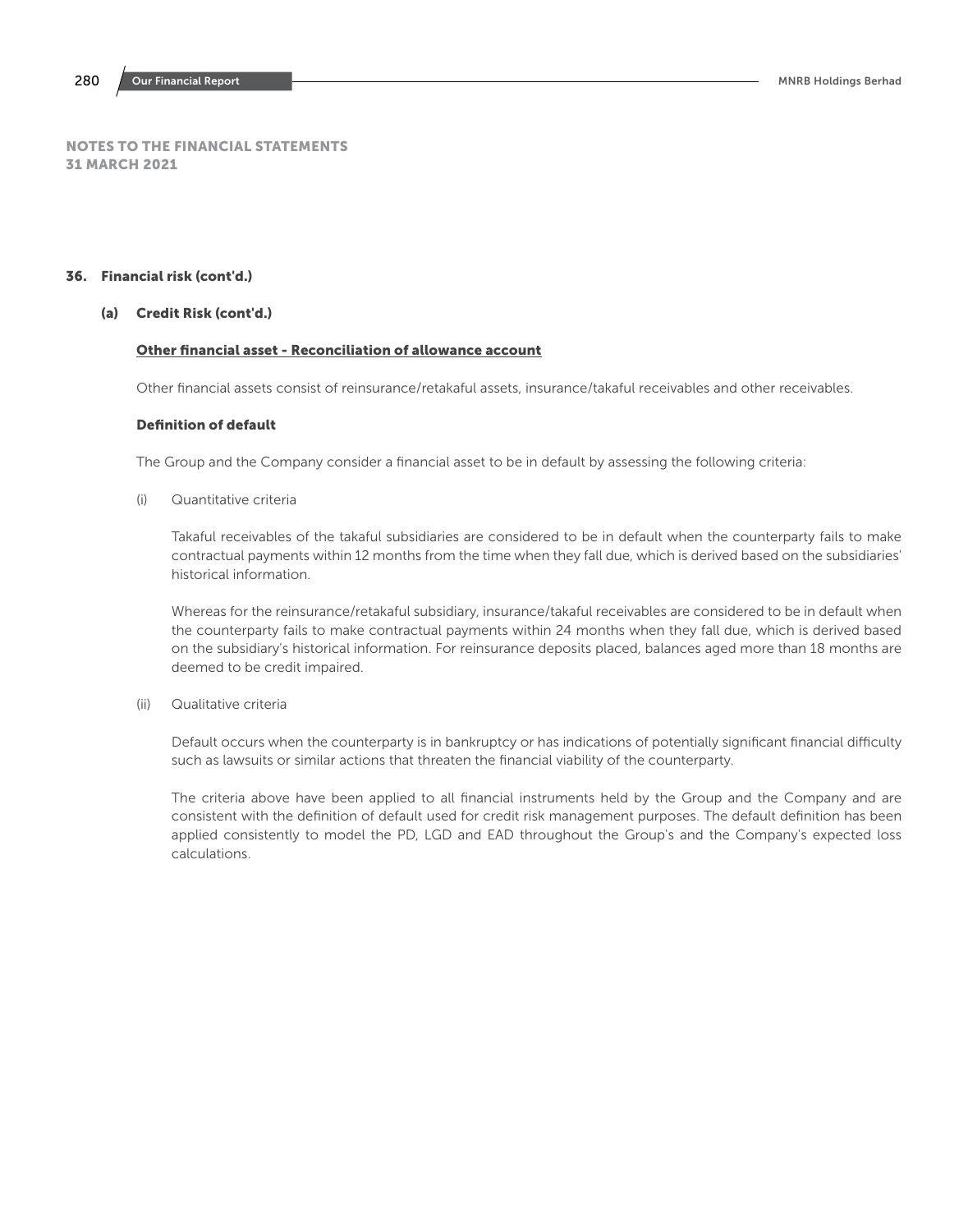### 36. Financial risk (cont'd.)

# (a) Credit Risk (cont'd.)

### Incorporation of forward-looking information

The Group and the Company incorporate forward-looking information into both the assessment of whether the credit risk of an instrument has increased significantly since its initial recognition and the measurement of ECL. The Group and the Company have performed historical analyses and identified key economic variables impacting credit risk and expected credit losses for each portfolio.

The sensitivity of the ECL to the economic variable assumptions affecting the calculation of ECL was not material to the Group and the Company.

Set out below is the information about the credit risk exposure on the insurance/takaful receivables of the Group's reinsurance/retakaful subsidiary using a provision matrix:

|                       | <b>Months past due</b>          |                                     |                                    |                                     |                                     |                                                   |                        |
|-----------------------|---------------------------------|-------------------------------------|------------------------------------|-------------------------------------|-------------------------------------|---------------------------------------------------|------------------------|
|                       | <b>Not due</b><br><b>RM'000</b> | $1$ to 6<br>months<br><b>RM'000</b> | 7 to 12<br>months<br><b>RM'000</b> | 13 to 18<br>months<br><b>RM'000</b> | 19 to 24<br>months<br><b>RM'000</b> | <b>More</b><br>than 24<br>months<br><b>RM'000</b> | Total<br><b>RM'000</b> |
| <b>31 March 2021</b>  |                                 |                                     |                                    |                                     |                                     |                                                   |                        |
| ECL rate              | 0.09%                           | 0.43%                               | 2.57%                              | 21.80%                              | 7.24%                               | 27.72%                                            | 1.09%                  |
| Gross carrying amount | 253,775                         | 99,479                              | 16,492                             | 1,743                               | 1,299                               | 6,906                                             | 379,694                |
| Allowance for ECL     | 226                             | 432                                 | 424                                | 380                                 | 94                                  | 2,568                                             | 4,124                  |
| <b>31 March 2020</b>  |                                 |                                     |                                    |                                     |                                     |                                                   |                        |
| ECL rate              | 0.07%                           | 0.14%                               | 1.19%                              | 8.72%                               | 15.58%                              | 26.15%                                            | 1.20%                  |
| Gross carrying amount | 173,282                         | 102,468                             | 20.147                             | 5,540                               | 950                                 | 10.039                                            | 312.426                |
| Allowance for ECL     | 124                             | 142                                 | 240                                | 483                                 | 148                                 | 2.625                                             | 3.762                  |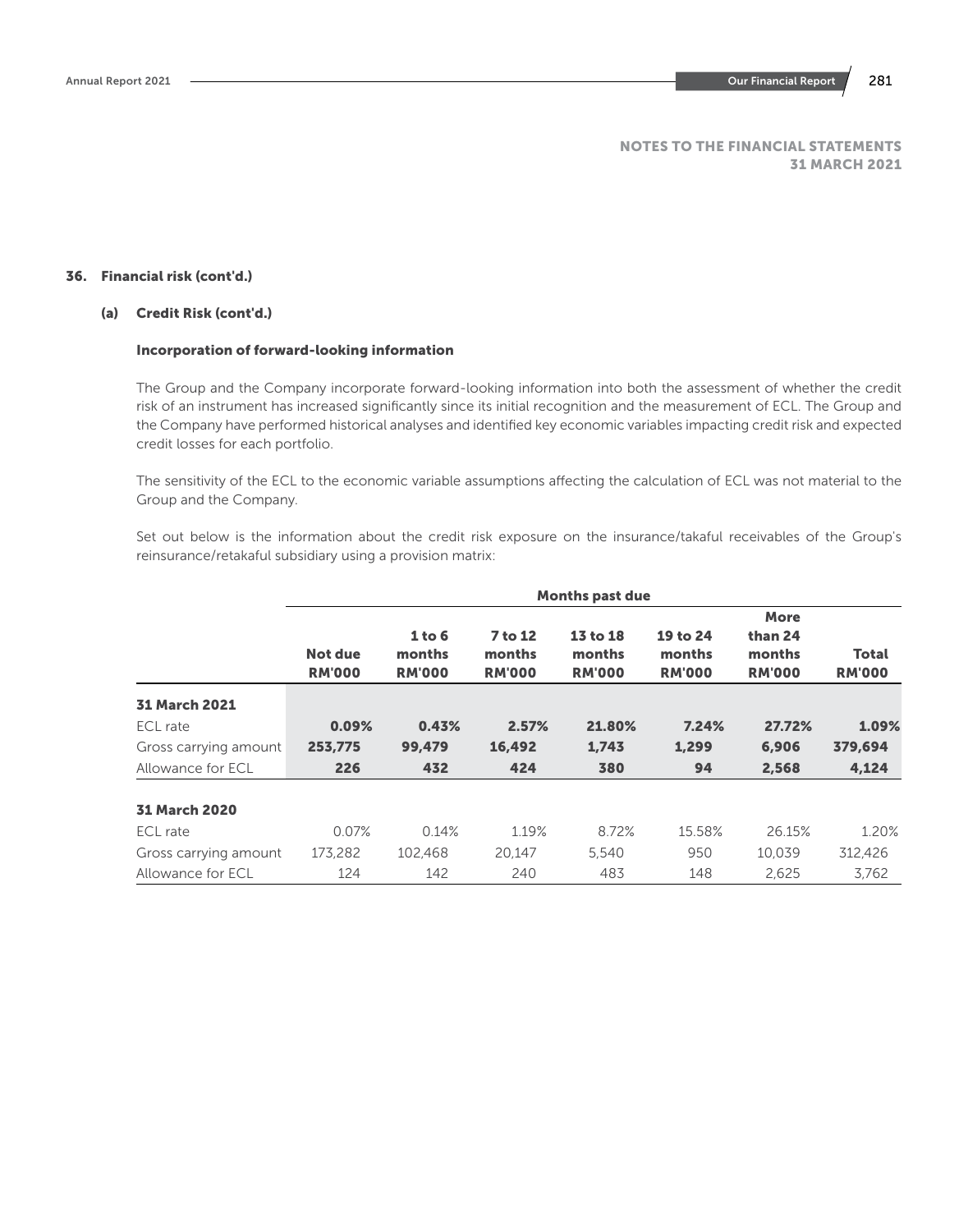## 36. Financial risk (cont'd.)

# (a) Credit Risk (cont'd.)

## Incorporation of forward-looking information (cont'd.)

Table below shows the credit risk exposure on the takaful receivables of the Group's takaful subsidiaries using a provision matrix:

|                       | <b>Months past due</b> |               |               |               |               |               |               |
|-----------------------|------------------------|---------------|---------------|---------------|---------------|---------------|---------------|
|                       |                        | $0 - 3$       | $4 - 6$       | $7 - 9$       | $10 - 12$     | >1            |               |
|                       | Not due                | <b>Months</b> | <b>Months</b> | <b>Months</b> | <b>Months</b> | year          | <b>Total</b>  |
|                       | <b>RM'000</b>          | <b>RM'000</b> | <b>RM'000</b> | <b>RM'000</b> | <b>RM'000</b> | <b>RM'000</b> | <b>RM'000</b> |
| <b>31 March 2021</b>  |                        |               |               |               |               |               |               |
| ECL rate              | 0.00%                  | 5.49%         | 14.33%        | 43.10%        | 70.24%        | 66.96%        | 14.39%        |
| Gross carrying amount | 945                    | 108,928       | 12,806        | 6,154         | 2.736         | 12,450        | 144,019       |
| Allowance for ECL     | $\blacksquare$         | 5,978         | 1,835         | 2,652         | 1,922         | 8,336         | 20,723        |
| <b>31 March 2020</b>  |                        |               |               |               |               |               |               |
| ECL rate              | 0.00%                  | 4.01%         | 6.13%         | 21.25%        | 70.57%        | 74.13%        | 14.30%        |
| Gross carrying amount | 4.532                  | 58.153        | 7.973         | 2.574         | 2.025         | 9.968         | 85,225        |
| Allowance for ECL     |                        | 2.332         | 489           | 547           | 1.429         | 7.389         | 12.186        |

The following table shows the movement in gross insurance/takaful receivables and the loss allowances recognised for credit impaired receivables.

|                        | <b>Not credit</b> | <b>Credit</b> |               |
|------------------------|-------------------|---------------|---------------|
|                        | impaired          | impaired      | <b>Total</b>  |
| Group                  | <b>RM'000</b>     | <b>RM'000</b> | <b>RM'000</b> |
| Gross carrying amounts |                   |               |               |
| As at 1 April 2020     | 368,031           | 29,620        | 397,651       |
| Increase/(decrease)    | 130,692           | (4,630)       | 126,062       |
| As at 31 March 2021    | 498,723           | 24,990        | 523,713       |
| Allowance for ECL      |                   |               |               |
| As at 1 April 2020     | 5,933             | 10,015        | 15,948        |
| Increase/(decrease)    | 14,044            | (5, 145)      | 8,899         |
| As at 31 March 2021    | 19,977            | 4,870         | 24,847        |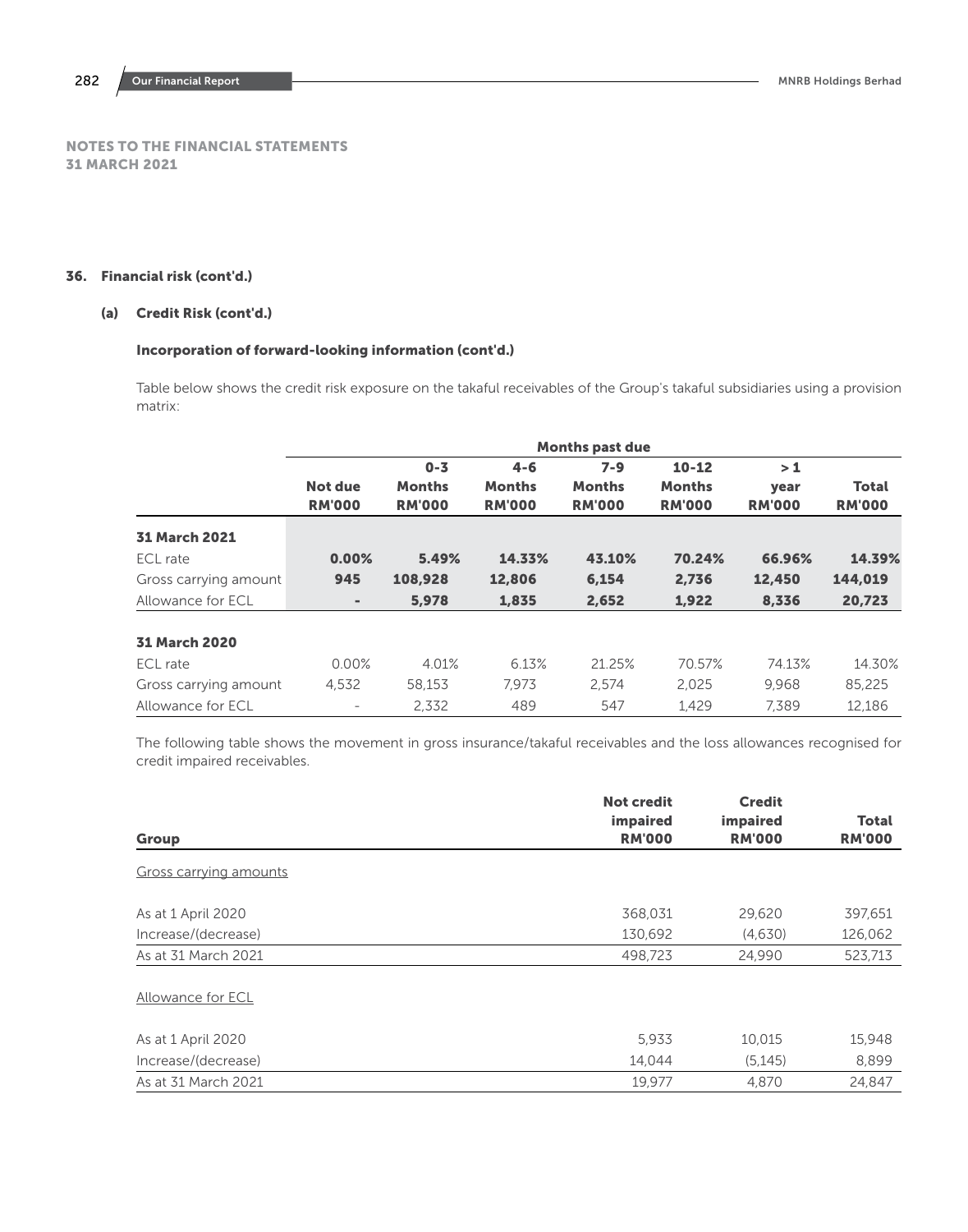## 36. Financial risk (cont'd.)

# (a) Credit Risk (cont'd.)

# Incorporation of forward-looking information (cont'd.)

|                                       | <b>Not credit</b>         | <b>Credit</b>             |                               |
|---------------------------------------|---------------------------|---------------------------|-------------------------------|
| Group                                 | impaired<br><b>RM'000</b> | impaired<br><b>RM'000</b> | <b>Total</b><br><b>RM'000</b> |
| <b>Gross carrying amounts</b>         |                           |                           |                               |
| As at 1 April 2019                    | 310,266                   | 42,622                    | 352,888                       |
| Transferred from HLMTB on 1 June 2019 |                           | 2,088                     | 2,088                         |
| Increase/(decrease)                   | 57,765                    | (15,090)                  | 42,675                        |
| As at 31 March 2020                   | 368,031                   | 29,620                    | 397,651                       |
| Allowance for ECL                     |                           |                           |                               |
| As at 1 April 2019                    | 4,600                     | 10,937                    | 15,537                        |
| Transferred from HLMTB on 1 June 2019 |                           | 2.088                     | 2,088                         |
| Increase/(decrease)                   | 1,333                     | (3,010)                   | (1,677)                       |
| As at 31 March 2020                   | 5,933                     | 10,015                    | 15,948                        |

## Movement of allowance for impairment losses on insurance/takaful receivables

| Group                                                      | <b>Individually</b><br>impaired<br><b>RM'000</b> | <b>Collectively</b><br>impaired<br><b>RM'000</b> | <b>Total</b><br><b>RM'000</b> |
|------------------------------------------------------------|--------------------------------------------------|--------------------------------------------------|-------------------------------|
| 2021                                                       |                                                  |                                                  |                               |
| At 1 April 2020                                            | 8,839                                            | 7,109                                            | 15,948                        |
| (Reversal of)/provision for impairment losses for the year | (1,736)                                          | 10,635                                           | 8,899                         |
| At 31 March 2021                                           | 7,103                                            | 17,744                                           | 24,847                        |
| 2020                                                       |                                                  |                                                  |                               |
| At 1 April 2019                                            | 9,577                                            | 5,960                                            | 15,537                        |
| (Reversal of)/provision for impairment losses for the year | (2,826)                                          | 1,149                                            | (1,677)                       |
| Transferred from HLMTB on 1 June 2019                      | 2,088                                            |                                                  | 2,088                         |
| At 31 March 2020                                           | 8.839                                            | 7.109                                            | 15.948                        |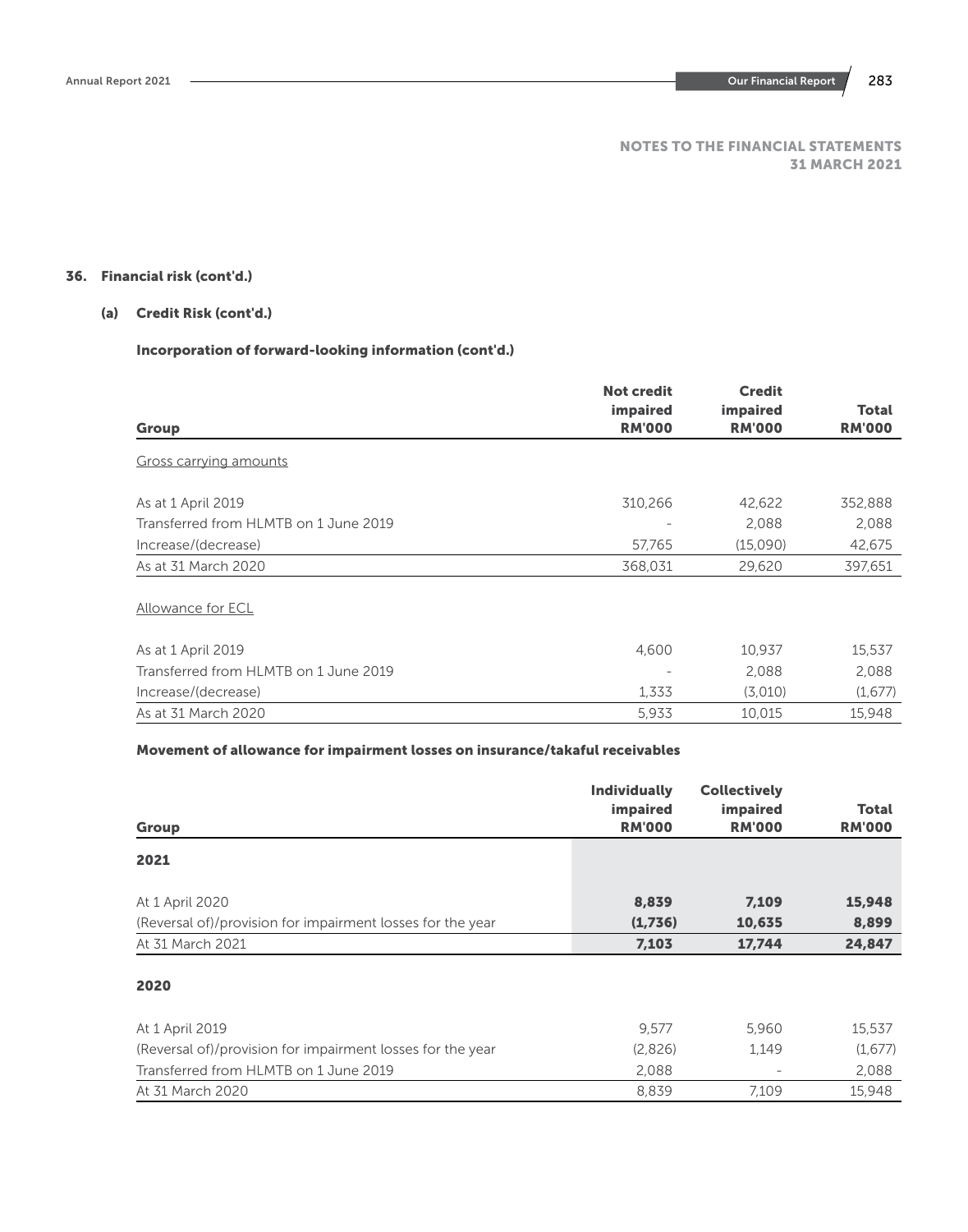#### 36. Financial risk (cont'd.)

#### (b) Liquidity Risk

Liquidity risk is the risk that the Group and the Company will not have sufficient cash resources available to meet payment obligations without incurring material additional costs.

The Group and the Company assess liquidity risk by ensuring the following:

- (i) The Group and the Company are able to meet payment obligations under normal and stressed operating environments without suffering any loss;
- (ii) Additions/withdrawals from the Group's and the Company's investment funds are managed efficiently; and
- (iii) Appropriate measures are in place to respond to liquidity risk.

As part of its liquidity management strategy, the Group has in place processes capable of measuring and reporting on:

- (i) Daily cash flows;
- (ii) Minimum liquidity holdings;
- (iii) The composition and market values of investment portfolios, including liquid holdings; and
- (iv) The holding of liquid assets in the respective reinsurance, retakaful and takaful funds.

In order to manage the liquidity of the reinsurance/retakaful/takaful funds, the investment mandate requires that a certain proportion of the funds is maintained as liquid assets.

#### Maturity Profiles

The table below summarises the maturity profile of the assets and liabilities of the Group and of the Company based on remaining undiscounted contractual obligations, including interest/profit payable and receivable. For insurance and takaful contract liabilities and reinsurance and retakaful assets, maturity profiles are determined based on estimated timing of net cash outflows from the recognised insurance/takaful liabilities. The reinsurers'/retakaful operators' share of expenses liabilities, unearned premium reserves and unearned contribution reserves have been excluded from the analysis as they are not contractual obligations.

Expense liabilities, contribution liabilities and the retakaful operators' share of contribution liabilities have been excluded from the analysis as there are no contractual obligations to make payments on those liabilities.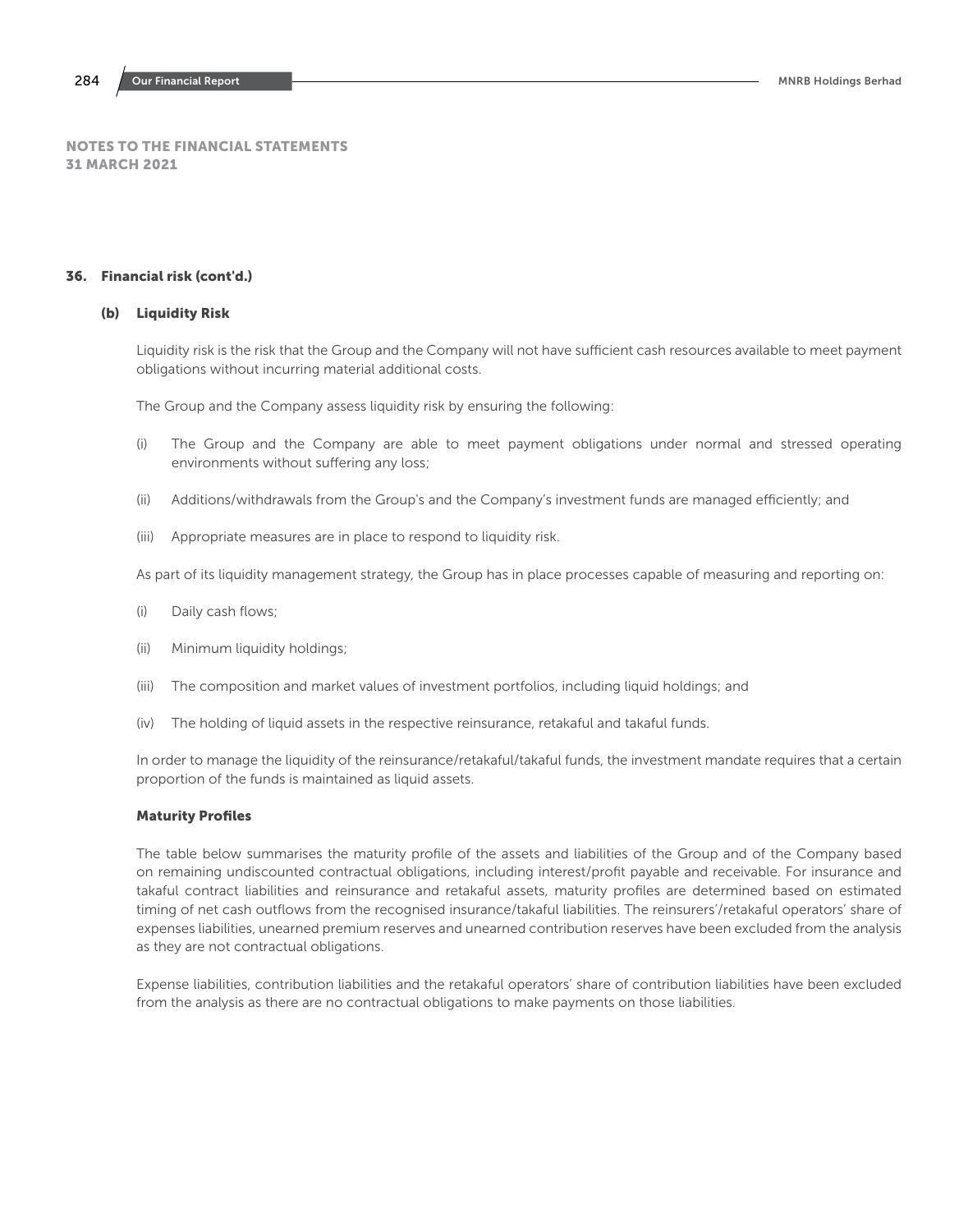## 36. Financial risk (cont'd.)

# (b) Liquidity Risk (cont'd.)

# Maturity profiles for 2021

|                                     |                        |                         |                        |                          | <b>No</b>             |                               |
|-------------------------------------|------------------------|-------------------------|------------------------|--------------------------|-----------------------|-------------------------------|
|                                     | <b>Carrying</b>        | Up to                   | $1 - 5$                | Over                     | maturity              |                               |
|                                     | value<br><b>RM'000</b> | 1 year<br><b>RM'000</b> | years<br><b>RM'000</b> | 5 years<br><b>RM'000</b> | date<br><b>RM'000</b> | <b>Total</b><br><b>RM'000</b> |
| Group                               |                        |                         |                        |                          |                       |                               |
| <b>Financial assets at FVTPL</b>    |                        |                         |                        |                          |                       |                               |
| Designated upon initial recognition |                        |                         |                        |                          |                       |                               |
| Unquoted corporate debt             |                        |                         |                        |                          |                       |                               |
| securities                          | 1.162                  | 66                      | 1,159                  |                          |                       | 1,225                         |
| Government investment issues        | 1,141,718              | 58,536                  | 359,430                | 1,380,306                |                       | 1,798,272                     |
| Unquoted Islamic private debt       |                        |                         |                        |                          |                       |                               |
| securities                          | 1,362,102              | 101,729                 | 448,502                | 1,496,359                |                       | 2,046,590                     |
| Mandatorily measured                |                        |                         |                        |                          |                       |                               |
| Quoted shares in Malaysia:          |                        |                         |                        |                          |                       |                               |
| Shariah approved equities           | 215,664                |                         |                        |                          | 215,664               | 215,664                       |
| Others                              | 97,304                 |                         |                        |                          | 97,304                | 97,304                        |
| Unquoted perpetual bond in          |                        |                         |                        |                          |                       |                               |
| Malaysia                            | 4,950                  |                         |                        |                          | 5,000                 | 5,000                         |
| Unquoted corporate debt             |                        |                         |                        |                          |                       |                               |
| securities                          | 19,469                 | 266                     | 1,928                  | 46,844                   |                       | 49,038                        |
| Unquoted Islamic private debt       |                        |                         |                        |                          |                       |                               |
| securities                          | 608                    | 60                      | 676                    |                          |                       | 736                           |
| Shariah approved unit trust funds   | 241,218                |                         |                        |                          | 241,218               | 241,218                       |
| Real estate investment trusts       | 17,442                 |                         |                        |                          | 17,442                | 17,442                        |
|                                     |                        |                         |                        |                          |                       |                               |
| <b>Financial assets at FVOCI</b>    |                        |                         |                        |                          |                       |                               |
| Malaysian government securities     | 155,329                | 5,871                   | 51,294                 | 136,591                  | $\blacksquare$        | 193,756                       |
| Government investment issues        | 438,523                | 26,577                  | 216,552                | 283,864                  | ÷.                    | 526,993                       |
| Unquoted corporate debt             |                        |                         |                        |                          |                       |                               |
| securities                          | 1,028,084              | 324,557                 | 532,466                | 297,481                  |                       | 1,154,504                     |
| Unquoted shares in Malaysia         | 84,605                 |                         |                        |                          | 84,605                | 84,605                        |
| Unquoted Islamic private debt       |                        |                         |                        |                          |                       |                               |
| securities                          | 376,176                | 128,530                 | 161,850                | 155,277                  |                       | 445,657                       |
| Golf club membership                | 233                    |                         |                        |                          | 233                   | 233                           |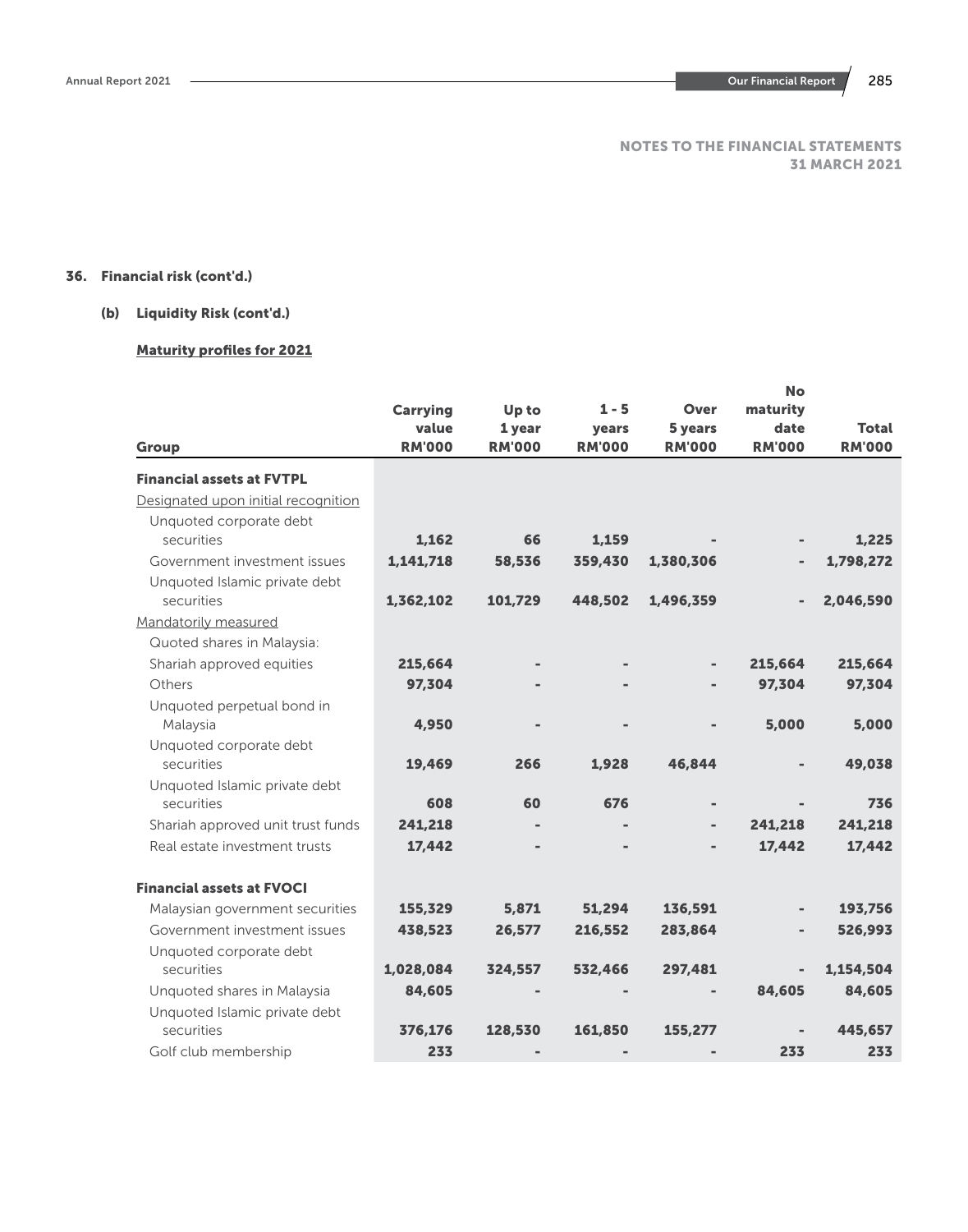## 36. Financial risk (cont'd.)

# (b) Liquidity Risk (cont'd.)

# Maturity profiles for 2021 (cont'd.)

|                                               |                 |                                           |                |                             | No             |               |
|-----------------------------------------------|-----------------|-------------------------------------------|----------------|-----------------------------|----------------|---------------|
|                                               | <b>Carrying</b> | Up to                                     | $1 - 5$        | Over                        | maturity       |               |
|                                               | value           | 1 year                                    | years          | 5 years                     | date           | <b>Total</b>  |
| Group (cont'd.)                               | <b>RM'000</b>   | <b>RM'000</b>                             | <b>RM'000</b>  | <b>RM'000</b>               | <b>RM'000</b>  | <b>RM'000</b> |
| <b>Financial assets at amortised cost</b>     |                 |                                           |                |                             |                |               |
| Fixed and call deposits with licensed:        |                 |                                           |                |                             |                |               |
| Commercial banks                              | 77,313          | 76,347                                    |                |                             |                | 76,347        |
| Foreign banks                                 | 263,729         | 263,142                                   |                |                             |                | 263,142       |
| Islamic investment accounts with<br>licensed: |                 |                                           |                |                             |                |               |
| Islamic banks                                 | 1,892,300       | 1,882,041                                 | 24,099         |                             |                | 1,906,140     |
| Investment banks                              | 5,903           | 5,904                                     |                |                             |                | 5,904         |
| Development banks                             | 559,975         | 565,364                                   |                |                             | ÷,             | 565,364       |
| Islamic commercial paper                      | 149,475         | 150,000                                   |                |                             | ä,             | 150,000       |
| Commercial paper                              | 54,820          | 55,000                                    |                |                             |                | 55,000        |
| Secured staff loans                           | 5,315           | 1,570                                     | 3,923          | 63                          |                | 5,556         |
| Income due and accrued                        | 64,567          | 64,567                                    |                | $\blacksquare$              |                | 64,567        |
| Amount due from Insurance                     |                 |                                           |                |                             |                |               |
| Pool accounts                                 | 9,864           | 9,864                                     |                |                             | ÷              | 9,864         |
| Due from Lloyds' syndicate                    | 44,985          | $\blacksquare$                            | 44,985         |                             | $\blacksquare$ | 44,985        |
| Sundry receivables                            | 19,087          | 19,087                                    |                |                             |                | 19,087        |
| Reinsurance/retakaful assets                  | 399,005         | 127,084                                   | 178,908        | 93,013                      | ÷              | 399,005       |
| Insurance/takaful receivables                 | 498,866         | 498,866                                   |                |                             |                | 498,866       |
| Cash and bank balances                        | 115,789         | 106,151                                   |                |                             | 9,638          | 115,789       |
| <b>Total financial and insurance</b>          |                 |                                           |                |                             |                |               |
| assets                                        | 9,345,580       | 4,471,179                                 | 2,025,772      | 3,889,798                   | 671,104        | 11,057,853    |
|                                               |                 |                                           |                |                             |                |               |
| Borrowings                                    | (320,000)       | (16, 640)                                 | (66, 606)      | (369, 555)                  |                | (452, 801)    |
| Insurance/takaful contract liabilities        | (5,717,406)     | (815,930)                                 |                | $(1,707,914)$ $(3,193,562)$ |                | (5,717,406)   |
| Lease liabilities                             | (2,754)         | (1,821)                                   | (1,059)        | (87)                        | $\blacksquare$ | (2,967)       |
| Insurance/takaful payables                    | (202, 171)      | (200, 256)                                | (293)          | (1,622)                     | $\overline{a}$ | (202, 171)    |
| Other payables (excluding provisions)         | (185, 863)      | (185, 863)                                | $\blacksquare$ |                             | $\blacksquare$ | (185, 863)    |
| <b>Total financial and insurance</b>          |                 |                                           |                |                             |                |               |
| <b>liabilities</b>                            | (6,428,194)     | $(1,220,510)$ $(1,775,872)$ $(3,564,826)$ |                |                             | $\blacksquare$ | (6, 561, 208) |
|                                               |                 |                                           |                |                             |                |               |
| <b>Surplus</b>                                | 2,917,386       | 3,250,669                                 | 249,900        | 324,972                     | 671,104        | 4,496,645     |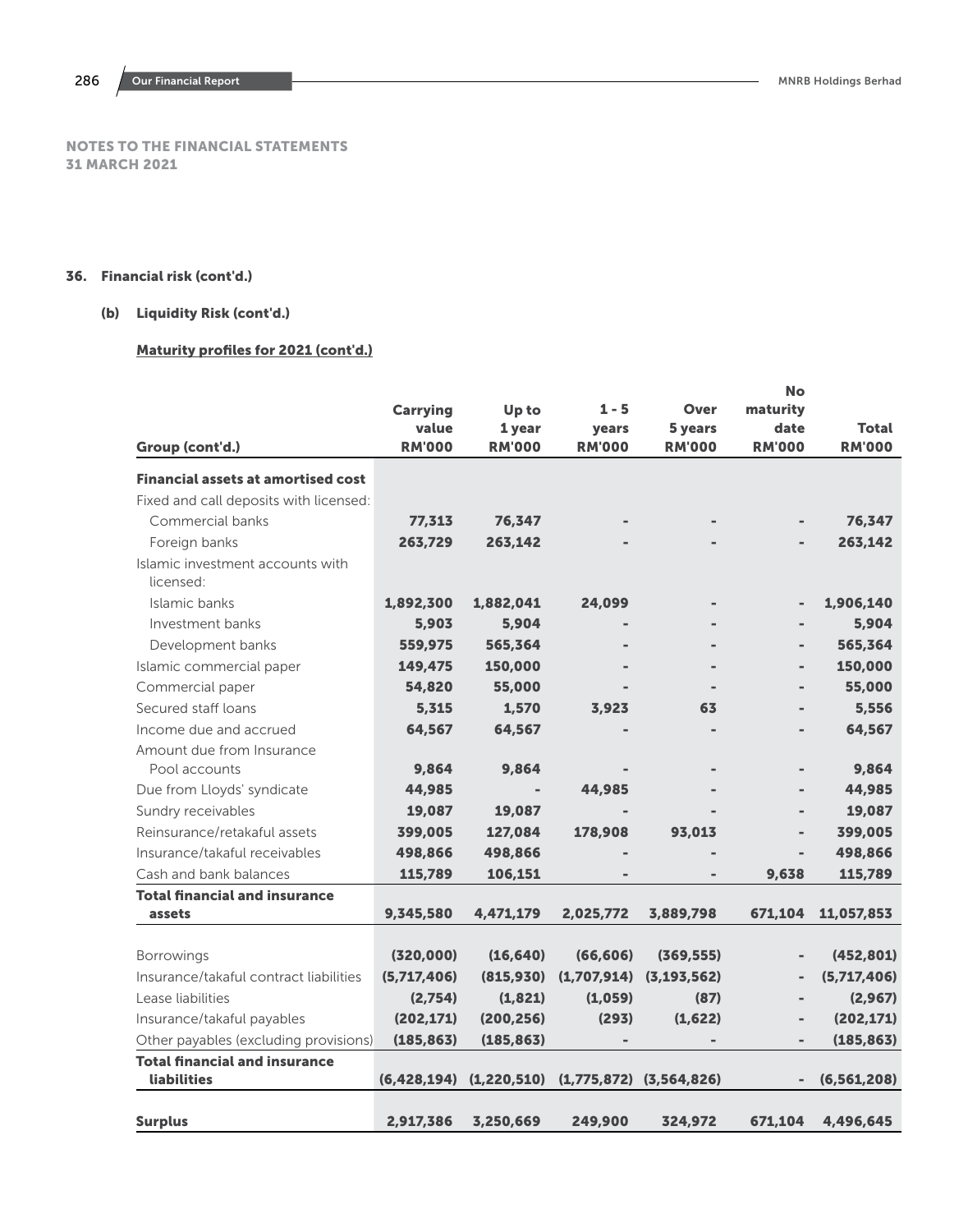## 36. Financial risk (cont'd.)

# (b) Liquidity Risk (cont'd.)

# Maturity profiles for 2021 (cont'd.)

|                                               | <b>Carrying</b> | Up to          | $1 - 5$       | Over           | <b>No</b><br>maturity    |               |
|-----------------------------------------------|-----------------|----------------|---------------|----------------|--------------------------|---------------|
|                                               | value           | 1 year         | years         | 5 years        | date                     | <b>Total</b>  |
| Company                                       | <b>RM'000</b>   | <b>RM'000</b>  | <b>RM'000</b> | <b>RM'000</b>  | <b>RM'000</b>            | <b>RM'000</b> |
| <b>Financial assets at FVTPL</b>              |                 |                |               |                |                          |               |
| Shariah approved unit trust fund              | 31,800          |                |               |                | 31,800                   | 31,800        |
| <b>Financial assets at FVOCI</b>              |                 |                |               |                |                          |               |
| Golf club membership                          | 50              | $\blacksquare$ |               |                | 50                       | 50            |
| <b>Financial assets at amortised cost</b>     |                 |                |               |                |                          |               |
| Unquoted corporate debt securities            | 1,000           | 50             | 1.169         |                |                          | 1,219         |
| Islamic investment accounts with<br>licensed: |                 |                |               |                |                          |               |
| Islamic banks                                 | 77.487          | 56,005         | 24,099        |                | $\qquad \qquad =$        | 80,104        |
| Development bank                              | 14,814          | 14,891         |               |                |                          | 14,891        |
| Secured staff loans                           | 1,755           | 394            | 1,366         |                |                          | 1,760         |
| Income due and accrued                        | 276             | 276            |               |                | $\blacksquare$           | 276           |
| Sundry receivables                            | 282             | 282            |               |                |                          | 282           |
| Cash and bank balances                        | 290             | 290            |               |                |                          | 290           |
| <b>Total financial assets</b>                 | 127,754         | 72,188         | 26,634        | $\blacksquare$ | 31,850                   | 130,672       |
|                                               |                 |                |               |                |                          |               |
| Borrowing                                     | (320,000)       | (16, 640)      | (66, 606)     | (369, 555)     | $\qquad \qquad =$        | (452,801)     |
| Lease liabilities                             | (2, 115)        | (1, 121)       | (1, 102)      |                | $\blacksquare$           | (2, 223)      |
| Other payables (excluding provisions)         | (10, 804)       | (10, 804)      |               |                | $\blacksquare$           | (10, 804)     |
| <b>Total financial liabilities</b>            | (332, 919)      | (28, 565)      | (67,708)      | (369, 555)     | $\overline{\phantom{0}}$ | (465, 828)    |
|                                               |                 |                |               |                |                          |               |
| (Deficit)/surplus                             | (205, 165)      | 43,623         | (41, 074)     | (369, 555)     | 31,850                   | (335, 156)    |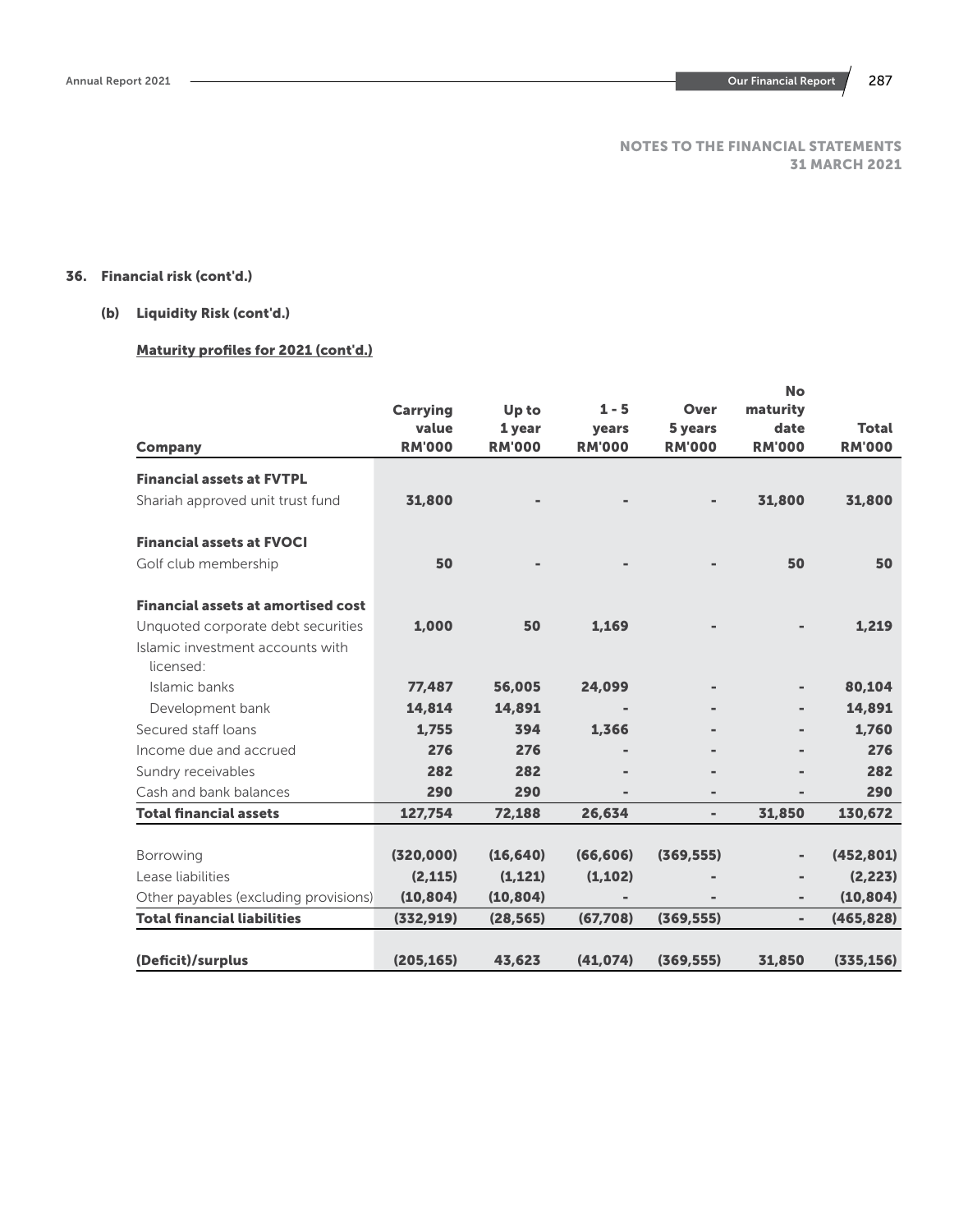## 36. Financial risk (cont'd.)

# (b) Liquidity Risk (cont'd.)

# Maturity profiles for 2020

| <b>Carrying</b><br>value<br><b>RM'000</b> | Up to<br>1 year<br><b>RM'000</b>                            | $1 - 5$<br>years<br><b>RM'000</b>     | Over<br>5 years<br><b>RM'000</b>        | <b>No</b><br>maturity<br>date<br><b>RM'000</b> | <b>Total</b><br><b>RM'000</b>                                         |
|-------------------------------------------|-------------------------------------------------------------|---------------------------------------|-----------------------------------------|------------------------------------------------|-----------------------------------------------------------------------|
|                                           |                                                             |                                       |                                         |                                                |                                                                       |
|                                           |                                                             |                                       |                                         |                                                |                                                                       |
|                                           |                                                             |                                       |                                         |                                                |                                                                       |
| 2,190                                     | 109                                                         | 2,245                                 |                                         |                                                | 2,354                                                                 |
| 1,262,018                                 | 159,596                                                     | 334,706                               | 1,392,654                               | $\overline{\phantom{a}}$                       | 1,886,956                                                             |
|                                           |                                                             |                                       |                                         |                                                |                                                                       |
| 1,253,077                                 | 71,953                                                      | 452,489                               | 1,290,707                               |                                                | 1,815,149                                                             |
|                                           |                                                             |                                       |                                         |                                                |                                                                       |
|                                           |                                                             |                                       |                                         |                                                |                                                                       |
| 209,176                                   |                                                             |                                       |                                         | 209,176                                        | 209,176                                                               |
| 11                                        |                                                             |                                       |                                         | 11                                             | 11                                                                    |
| 86,450                                    |                                                             |                                       |                                         | 86,450                                         | 86,450                                                                |
|                                           |                                                             |                                       |                                         |                                                |                                                                       |
| 17,928                                    | 201                                                         | 1,658                                 | 47,380                                  |                                                | 49,239                                                                |
|                                           |                                                             |                                       |                                         |                                                |                                                                       |
| 626                                       | 670                                                         |                                       |                                         |                                                | 670                                                                   |
| 113,826                                   |                                                             |                                       |                                         | 113,826                                        | 113,826                                                               |
| 23,298                                    |                                                             |                                       |                                         | 23,298                                         | 23,298                                                                |
|                                           |                                                             |                                       |                                         |                                                |                                                                       |
|                                           |                                                             |                                       |                                         |                                                | 187,297                                                               |
|                                           |                                                             |                                       |                                         |                                                | 706,476                                                               |
|                                           |                                                             |                                       |                                         |                                                | 1,252,597                                                             |
|                                           |                                                             |                                       |                                         |                                                |                                                                       |
|                                           |                                                             |                                       |                                         |                                                | 84,382                                                                |
|                                           |                                                             |                                       |                                         |                                                | 375,755                                                               |
|                                           |                                                             |                                       |                                         |                                                | 293                                                                   |
|                                           | 145,670<br>601,240<br>1,098,935<br>84,382<br>323,643<br>293 | 5,600<br>158,911<br>303,128<br>44,984 | 41,183<br>208,359<br>610,961<br>197,239 | 140,514<br>339,206<br>338,508<br>133,532       | $\overline{\phantom{a}}$<br>$\overline{\phantom{a}}$<br>84,382<br>293 |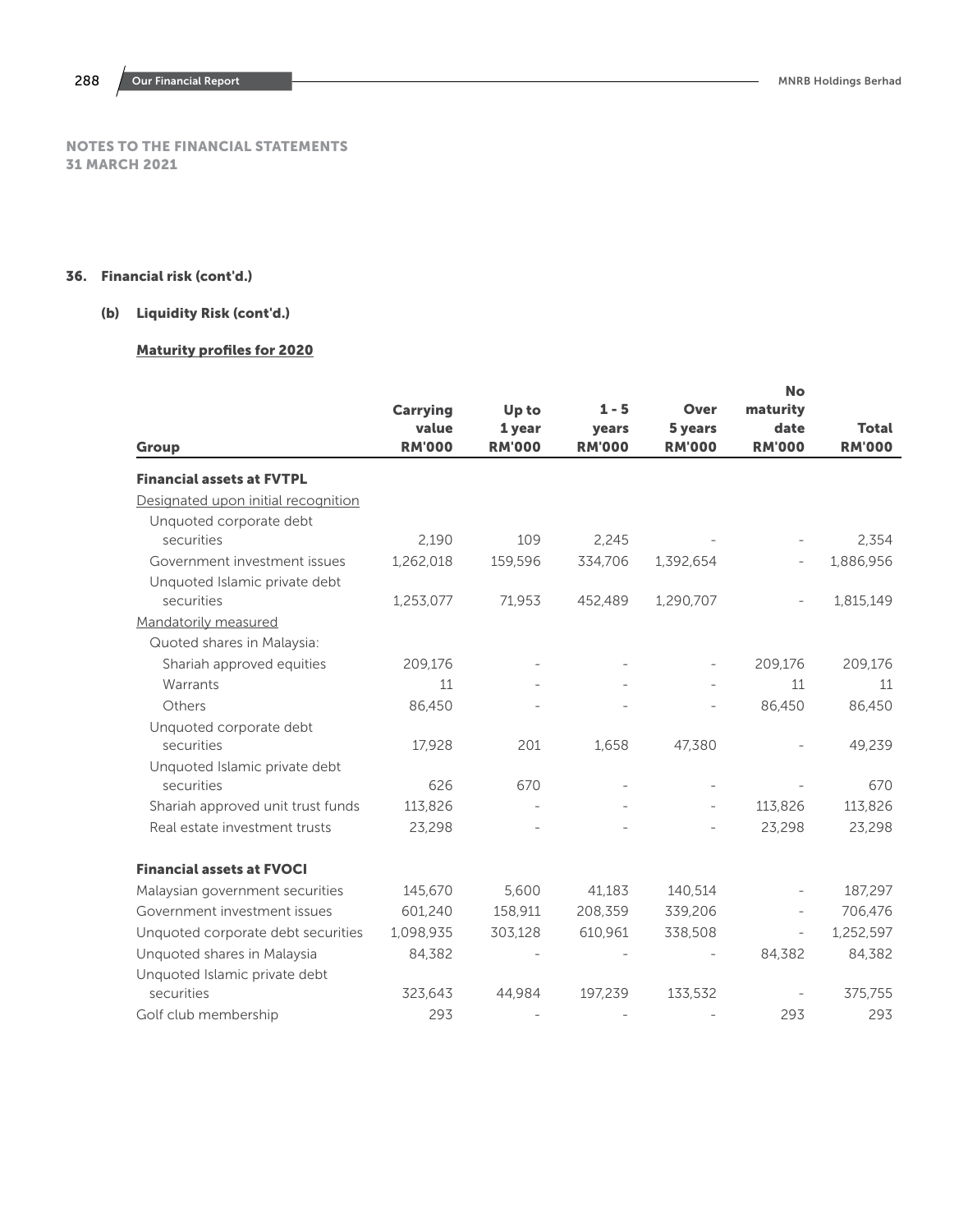## 36. Financial risk (cont'd.)

# (b) Liquidity Risk (cont'd.)

# Maturity profiles for 2020 (cont'd.)

|                                                                               |                         |                          |                        |               | No             |                        |
|-------------------------------------------------------------------------------|-------------------------|--------------------------|------------------------|---------------|----------------|------------------------|
|                                                                               | <b>Carrying</b>         | Up to                    | $1 - 5$                | Over          | maturity       |                        |
|                                                                               | value                   | 1 year                   | years                  | 5 years       | date           | <b>Total</b>           |
| Group (cont'd.)                                                               | <b>RM'000</b>           | <b>RM'000</b>            | <b>RM'000</b>          | <b>RM'000</b> | <b>RM'000</b>  | <b>RM'000</b>          |
| <b>Financial assets at amortised cost</b>                                     |                         |                          |                        |               |                |                        |
| Fixed and call deposits with licensed:                                        |                         |                          |                        |               |                |                        |
| Commercial banks                                                              | 121,384                 | 117,925                  |                        |               |                | 117,925                |
| Foreign banks                                                                 | 231,795                 | 196,143                  | 40,803                 |               |                | 236,946                |
| Islamic investment accounts with<br>licensed:                                 |                         |                          |                        |               |                |                        |
| Islamic banks                                                                 | 1,550,743               | 1,543,317                | 25,900                 |               |                | 1,569,217              |
| Investment banks                                                              | 3,982                   | 3,982                    |                        |               |                | 3,982                  |
| Development banks                                                             | 444,249                 | 452,208                  |                        |               |                | 452,208                |
| Secured staff loans                                                           | 7,941                   | 1,256                    | 6,726                  | 165           |                | 8,147                  |
| Income due and accrued                                                        | 78,433                  | 78,433                   |                        |               |                | 78,433                 |
| Amount due from Insurance                                                     |                         |                          |                        |               |                |                        |
| Pool accounts                                                                 | 29,716                  | 29,716                   |                        |               |                | 29,716                 |
| Due from Lloyds' syndicate                                                    | 36,971                  | $\overline{\phantom{a}}$ | 36,971                 |               |                | 36,971                 |
| Sundry receivables                                                            | 18,383                  | 18,383                   |                        |               |                | 18,383                 |
| Reinsurance/retakaful assets                                                  | 435,042                 | 154,219                  | 209,470                | 71.353        |                | 435,042                |
| Insurance/takaful receivables                                                 | 381,703                 | 379,124                  | 2,579                  |               |                | 381,703                |
| Cash and bank balances                                                        | 118,417                 | 118,417                  |                        |               |                | 118,417                |
| <b>Total financial and insurance</b>                                          |                         |                          |                        |               |                |                        |
| assets                                                                        | 8,681,522               | 3,838,275                | 2,171,289              | 3,754,019     | 517,436        | 10,281,019             |
|                                                                               |                         |                          |                        |               |                |                        |
| Borrowings<br>Insurance/takaful contract liabilities                          | (320,000)               | (16, 640)                | (66, 604)              | (386, 240)    | $\overline{a}$ | (469, 484)             |
| Lease liabilities                                                             | (5,299,001)<br>(4, 219) | (817, 248)<br>(2,762)    | (1,457,326)<br>(1,659) | (3,024,427)   |                | (5,299,001)<br>(4,421) |
| Insurance/takaful payables                                                    | (169, 851)              | (166, 960)               | (2,891)                |               |                | (169, 851)             |
|                                                                               |                         |                          |                        |               |                |                        |
| Other payables (excluding provisions)<br><b>Total financial and insurance</b> | (204, 671)              | (204, 671)               |                        |               |                | (204, 671)             |
| liabilities                                                                   | (5,997,742)             | (1,208,281)              | (1,528,480)            | (3,410,667)   |                | (6, 147, 428)          |
|                                                                               |                         |                          |                        |               |                |                        |
| <b>Surplus</b>                                                                | 2,683,780               | 2,629,994                | 642,809                | 343,352       | 517,436        | 4,133,591              |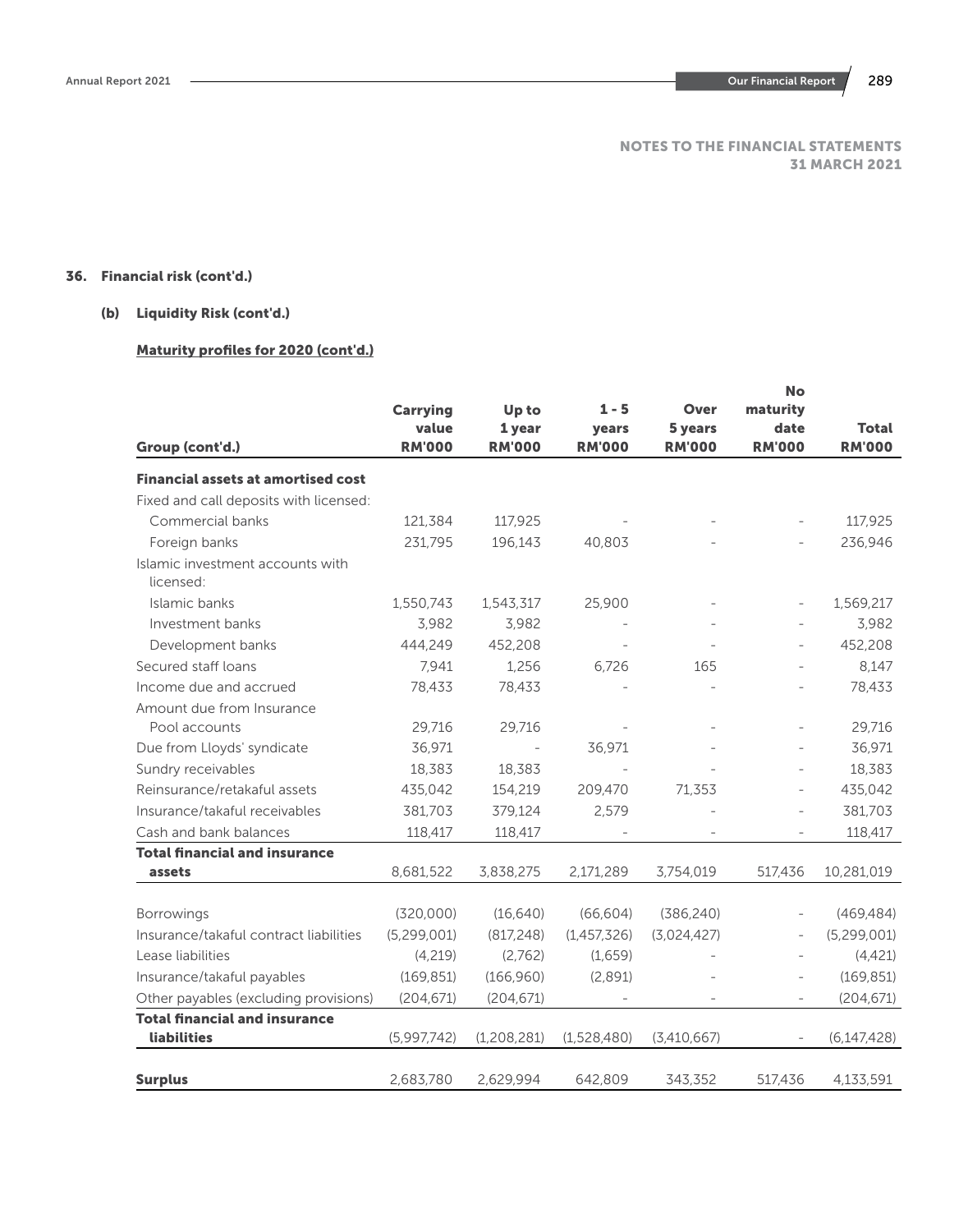## 36. Financial risk (cont'd.)

# (b) Liquidity Risk (cont'd.)

# Maturity profiles for 2020 (cont'd.)

|                                               |                        |                         |                          |                          | <b>No</b>                |                               |
|-----------------------------------------------|------------------------|-------------------------|--------------------------|--------------------------|--------------------------|-------------------------------|
|                                               | <b>Carrying</b>        | Up to                   | $1 - 5$                  | Over                     | maturity                 |                               |
| Company                                       | value<br><b>RM'000</b> | 1 year<br><b>RM'000</b> | years<br><b>RM'000</b>   | 5 years<br><b>RM'000</b> | date<br><b>RM'000</b>    | <b>Total</b><br><b>RM'000</b> |
| <b>Financial assets at FVOCI</b>              |                        |                         |                          |                          |                          |                               |
| Golf club membership                          | 50                     |                         |                          |                          | 50                       | 50                            |
| <b>Financial assets at amortised cost</b>     |                        |                         |                          |                          |                          |                               |
| Unquoted corporate debt securities            | 1,000                  | 50                      | 198                      | 1,021                    |                          | 1,269                         |
| Islamic investment accounts with<br>licensed: |                        |                         |                          |                          |                          |                               |
| Islamic banks                                 | 43.979                 | 21.585                  | 25,900                   |                          | $\overline{\phantom{a}}$ | 47,485                        |
| Development bank                              | 25,690                 | 25,856                  | $\overline{\phantom{a}}$ |                          | $\overline{\phantom{a}}$ | 25,856                        |
| Secured staff loans                           | 2.635                  | 79                      | 2,566                    |                          |                          | 2.645                         |
| Amount due from subsidiaries                  | 311                    | 311                     |                          |                          |                          | 311                           |
| Income due and accrued                        | 616                    | 616                     |                          |                          |                          | 616                           |
| Sundry receivables                            | 289                    | 289                     |                          |                          |                          | 289                           |
| Cash and bank balances                        | 294                    | 294                     |                          | $\overline{\phantom{a}}$ | $\overline{\phantom{m}}$ | 294                           |
| <b>Total financial assets</b>                 | 74,864                 | 49,080                  | 28,664                   | 1,021                    | 50                       | 78,815                        |
|                                               |                        |                         |                          |                          |                          |                               |
| Borrowing                                     | (320,000)              | (16, 640)               | (66, 604)                | (386, 240)               |                          | (469, 484)                    |
| Lease liabilities                             | (3, 159)               | (1, 177)                | (2,222)                  |                          |                          | (3,399)                       |
| Other payables (excluding provisions)         | (6.099)                | (6.099)                 |                          |                          |                          | (6,099)                       |
| <b>Total financial liabilities</b>            | (329, 258)             | (23, 916)               | (68, 826)                | (386, 240)               | $\overline{\phantom{a}}$ | (478, 982)                    |
| (Deficit)/surplus                             | (254.394)              | 25,164                  | (40.162)                 | (385, 219)               | 50                       | (400, 167)                    |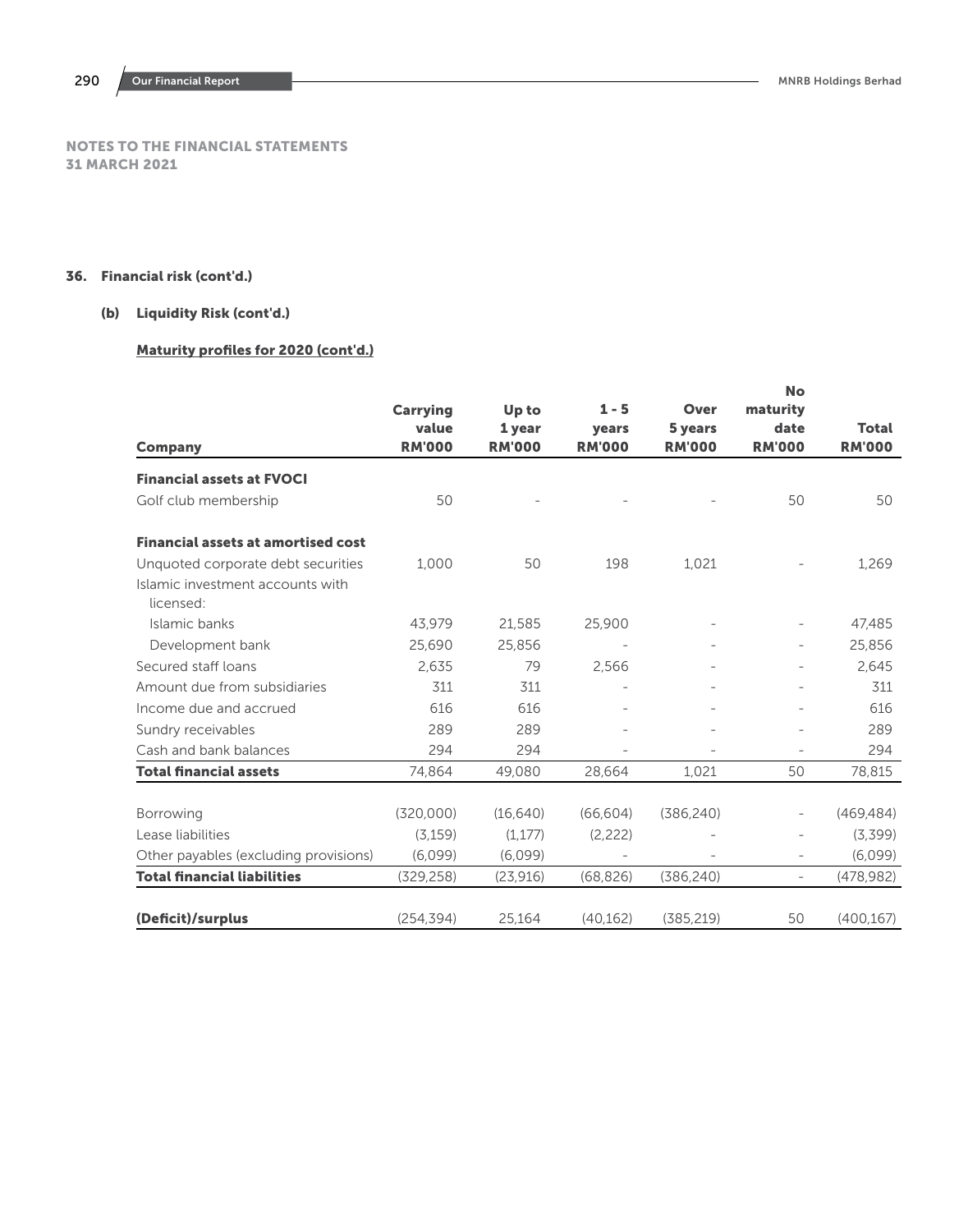#### 36. Financial risk (cont'd.)

## (c) Market Risk

Market risk is the risk of loss arising from a change in the values of, or the income from, financial assets. A risk of loss also arises from volatility in asset prices, interest/profit rates, or foreign currency exchange rates. Market risk includes the following elements:

- (i) Equity price risk which is the risk of fluctuations in the fair value or future cash flows of a financial instrument arising from stock market dynamics impacting equity prices;
- (ii) Foreign exchange risk which is the risk of fluctuations in the fair value or future cash flows of a financial instrument arising from a movement of or volatility in exchange rates; and
- (iii) Interest/profit rate risk which is the risk of fluctuations in the fair value or future cash flows of a financial instrument arising from variability in interest/profit rates.

#### Equity price risk

Equity price risk is the risk that the fair value or future cash flow of a financial instrument fluctuates because of changes in market prices (other than those arising from interest rate/profit rate risk or currency risk), whether those changes are caused by factors specific to the individual financial instrument or its issuer or factors affecting similar financial instruments traded in the market.

The Group's equity risk exposures relate to financial assets and financial liabilities whose values will fluctuate as a result of changes in market prices.

The equity price risk policy requires the Group and its main operating subsidiaries to manage such risks by setting and monitoring objectives and constraints on investments, diversification plans, limits on investments in each sector, market and issuer, having regard also to such limits as stipulated by BNM. The Group complied with such limits as stipulated by BNM during the financial year and had no significant concentration of equity price risk.

The analysis below is performed for reasonably possible movements in key variables with all other variables held constant, showing the impact on profit before tax and equity (inclusive of the impact on other comprehensive income). The correlation of variables have a significant effect in determining the ultimate impact on price risk. Additionally, changes in variables are considered individually. It should be noted that movements in these variables are non-linear.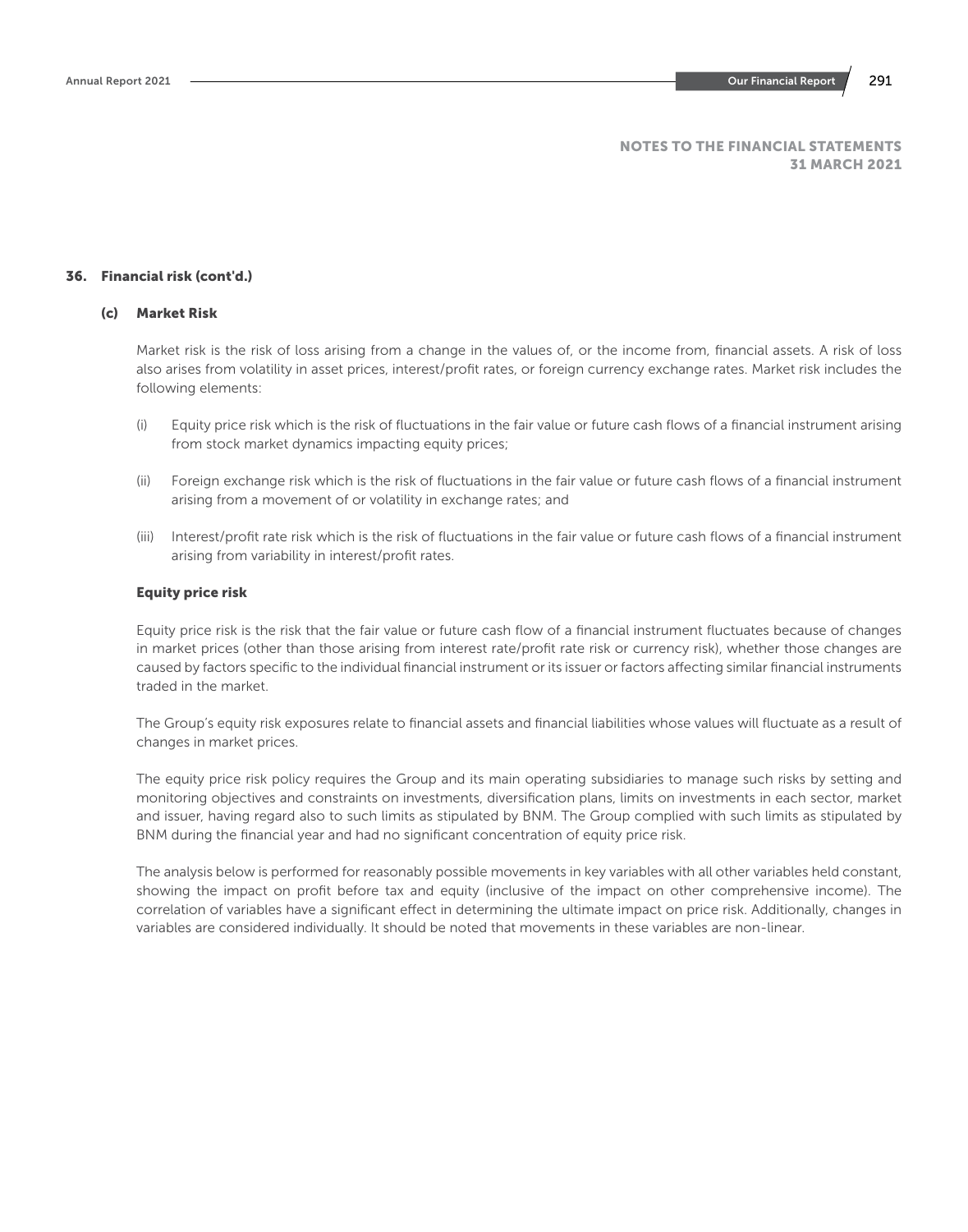### 36. Financial risk (cont'd.)

# (c) Market Risk (cont'd.)

## Equity price risk (cont'd.)

The equities under the investment-linked fund were excluded from the sensitivity analysis as the risks associated with the fluctuations in market prices of the equities are borne by the participants.

## Sensitivity analysis

|                |                   |                       | <b>Impact on</b> |
|----------------|-------------------|-----------------------|------------------|
|                |                   | Impact                | equity/          |
|                |                   | on profit             | participants'    |
|                | <b>Changes in</b> | before tax            | fund*            |
|                | market indices    | <b>RM'000</b>         | <b>RM'000</b>    |
| Group          | $\leftarrow$      | Increase/(decrease) - | →                |
| 2021           |                   |                       |                  |
| Price/NAV      | $+5%$             | 19,234                | 21,286           |
| Price/NAV      | $-5%$             | (19, 234)             | (21, 286)        |
| 2020           |                   |                       |                  |
| Price/NAV      | $+5%$             | 15,947                | 18,489           |
| Price/NAV      | $-5%$             | (15, 947)             | (18, 489)        |
|                |                   |                       | <b>Impact on</b> |
|                |                   | Impact                | equity/          |
|                |                   | on profit             | participants'    |
|                | <b>Changes in</b> | before tax            | fund*            |
|                | market indices    | <b>RM'000</b>         | <b>RM'000</b>    |
| <b>Company</b> | $\Leftarrow$      | Increase/(decrease)   |                  |
| 2021           |                   |                       |                  |
| Price/NAV      | $+5%$             | 1,590                 | 1,208            |
| Price/NAV      | $-5%$             | (1,590)               | (1, 208)         |
| 2020           |                   |                       |                  |

Price/NAV Nil - -

\* The impact on equity reflects the after tax impact.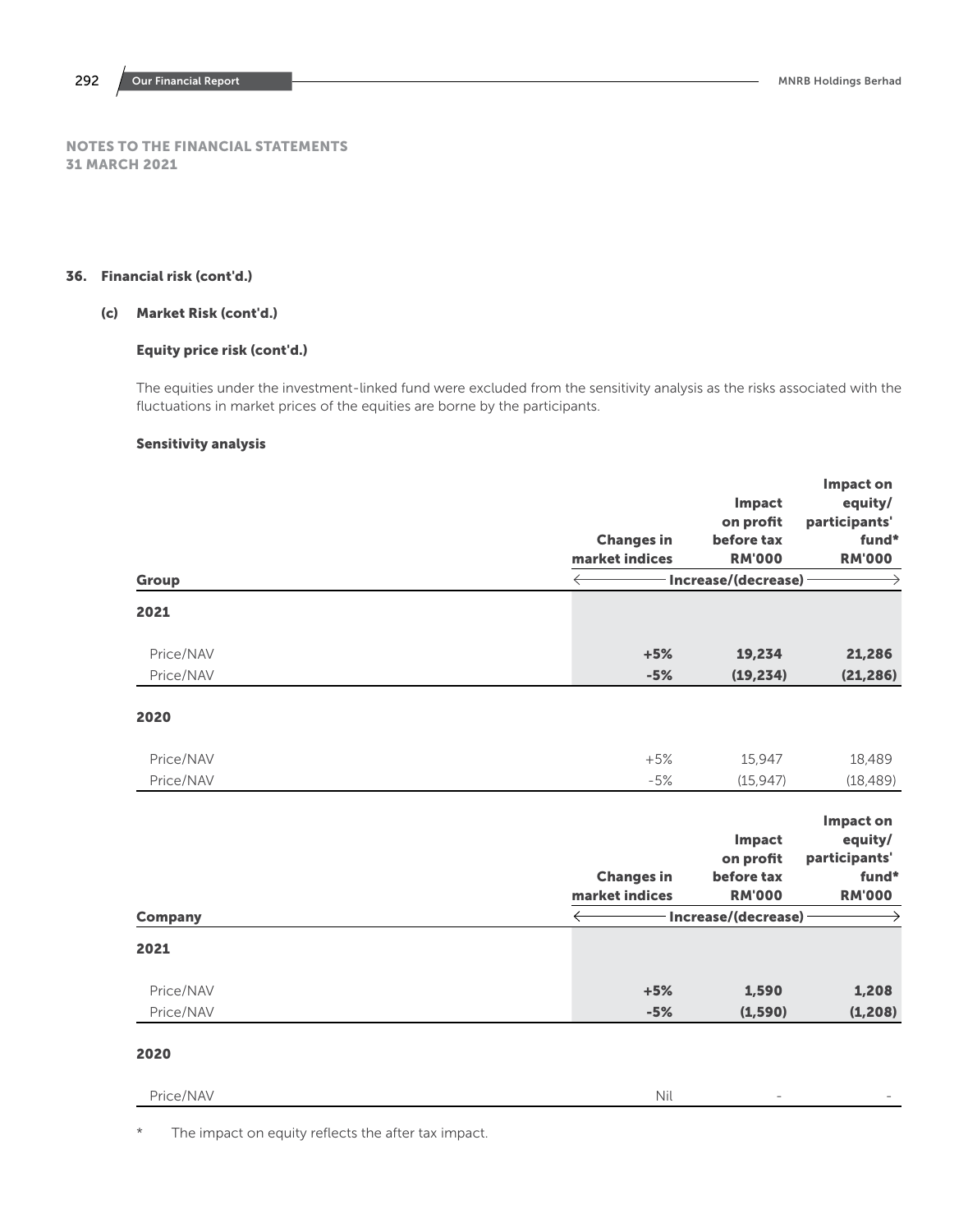#### 36. Financial risk (cont'd.)

## (c) Market Risk (cont'd.)

#### Foreign exchange risk/currency risk

Currency risk is the risk that the fair value or future cash flows of a financial asset and/or liability will fluctuate because of movements in foreign currency exchange rates.

The Group's primary transactions are carried out in Ringgit Malaysia (RM) and its exposure to foreign exchange risk arises principally because of its foreign currency denominated underwriting revenues (such as premiums/contributions) and expenses (such as claims/benefits and commission expenses).

The Group has a foreign exchange risk framework in place and is continuously enhancing its risk mitigation measures.

#### Sensitivity analysis

The analysis below is performed for reasonably possible movements in key variables with all other variables held constant, showing the impact on gross and net claims liabilities, profit before tax and equity. The sensitivity analysis was applied to the Group's gross and net claim liabilities in foreign currencies, while the impact on profit before taxation and equity includes the hedging effect from the backing assets held in the respective foreign currencies.

|                  |                | Impact on          | Impact on           | Impact on     |               |  |
|------------------|----------------|--------------------|---------------------|---------------|---------------|--|
|                  |                | gross              | net                 | profit        | Impact on     |  |
|                  | <b>Changes</b> | <b>liabilities</b> | <b>liabilities</b>  | before tax    | equity *      |  |
|                  | in variable    | <b>RM'000</b>      | <b>RM'000</b>       | <b>RM'000</b> | <b>RM'000</b> |  |
| Group            |                |                    | Increase/(decrease) |               |               |  |
| 2021             |                |                    |                     |               |               |  |
| Foreign currency | $+5%$          | 42,358             | 41,512              | (5, 475)      | (5,037)       |  |
| Foreign currency | $-5%$          | (42, 358)          | (41, 512)           | 5,475         | 5,037         |  |
| 2020             |                |                    |                     |               |               |  |
| Foreign currency | $+5%$          | 39,035             | 36,432              | (4,772)       | (4,390)       |  |
| Foreign currency | $-5%$          | (39.035)           | (36, 432)           | 4,772         | 4,390         |  |

The impact on equity reflects the after tax impact.

The method used in performing the sensitivity analysis is consistent with the prior year.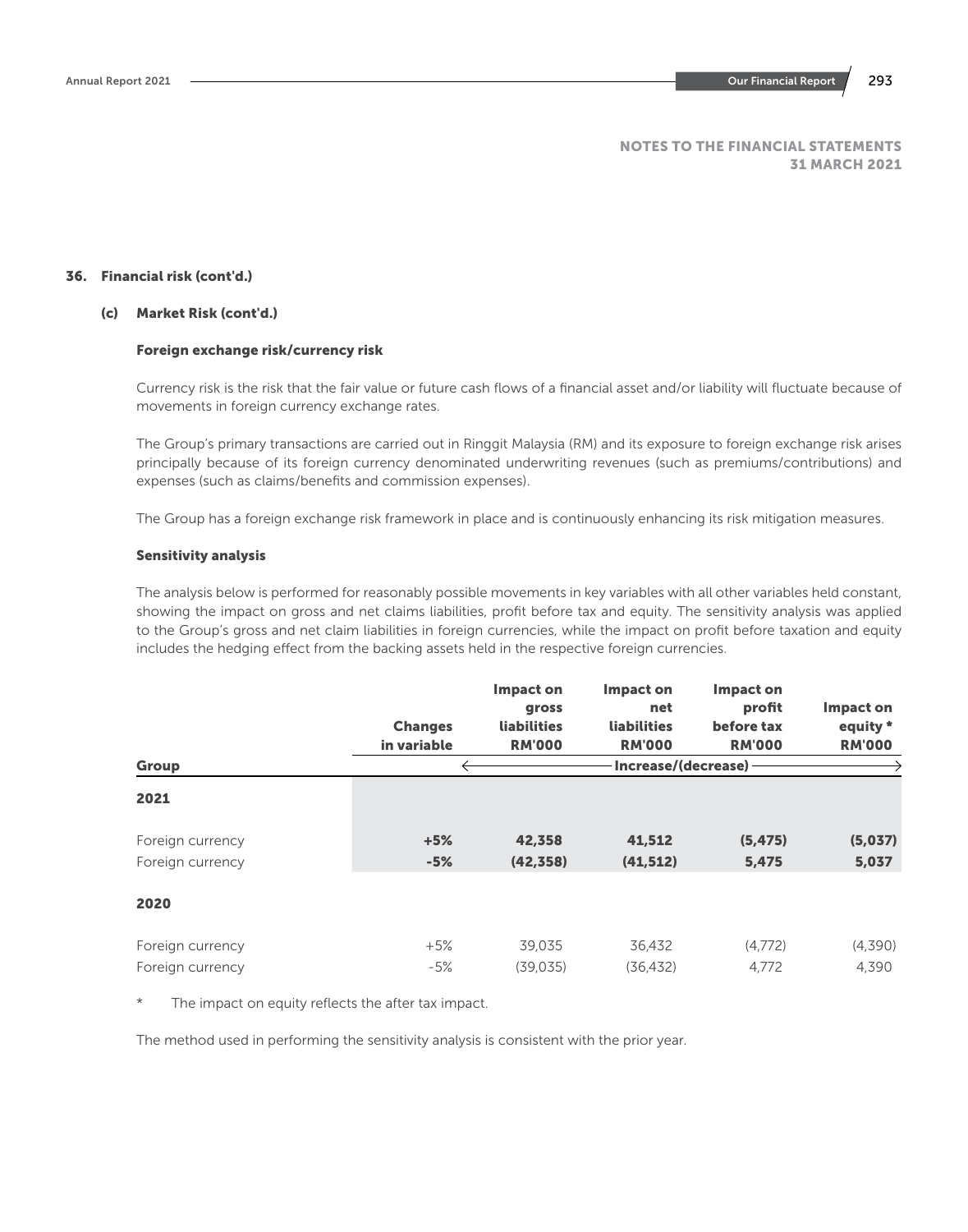#### 36. Financial risk (cont'd.)

(c) Market Risk (cont'd.)

#### Interest/profit rate risk

The Group is exposed to interest/profit rate risk as follows:

- (i) Fair values of fixed interest/profit-bearing assets would move inversely to changes in interest/profit rates; and
- (ii) Future cash flows of variable interest/profit-bearing assets would move in direct proportion to changes in rates.

The earnings of the Group are affected by changes in market interest/profit rates due to the impact such changes have on interest/profit income from cash and cash equivalents, including investments in fixed/Islamic deposits. The fixed income portfolio is inversely related to interest/profit rates and, hence, it is the source of portfolio volatility.

The Group manages its interest/profit rate risk by matching, where possible, the duration and profile of assets and liabilities to minimise the impact of mismatches between the value of assets and liabilities from interest/profit rate movements.

The nature of the Group's exposure to interest/profit rate risk and its objectives, policies and processes for managing interest/ profit rate risk have not changed significantly from the previous financial year.

#### Sensitivity analysis

A change of 25 basis points ("bp") in interest/profit rates at the reporting date would have increased/(decreased) the value of the portfolio of fixed-income investment by the amounts shown below.

|                       |                |                     | Impact on     |
|-----------------------|----------------|---------------------|---------------|
|                       |                | Impact              | equity/       |
|                       |                | on profit           | participants' |
|                       | <b>Changes</b> | before tax          | fund*         |
|                       | in variable    | <b>RM'000</b>       | <b>RM'000</b> |
| Group                 |                | (Decrease)/increase |               |
| 2021                  |                |                     |               |
| Interest/profit rates | $+25$ bp       | (54, 746)           | (67, 330)     |
| Interest/profit rates | $-25$ bp       | 54,746              | 67,330        |
| 2020                  |                |                     |               |
| Interest/profit rates | $+25$ bp       | (55,056)            | (69, 101)     |
| Interest/profit rates | $-25$ bp       | 55,056              | 69,101        |

The impact on equity reflects the after tax impact.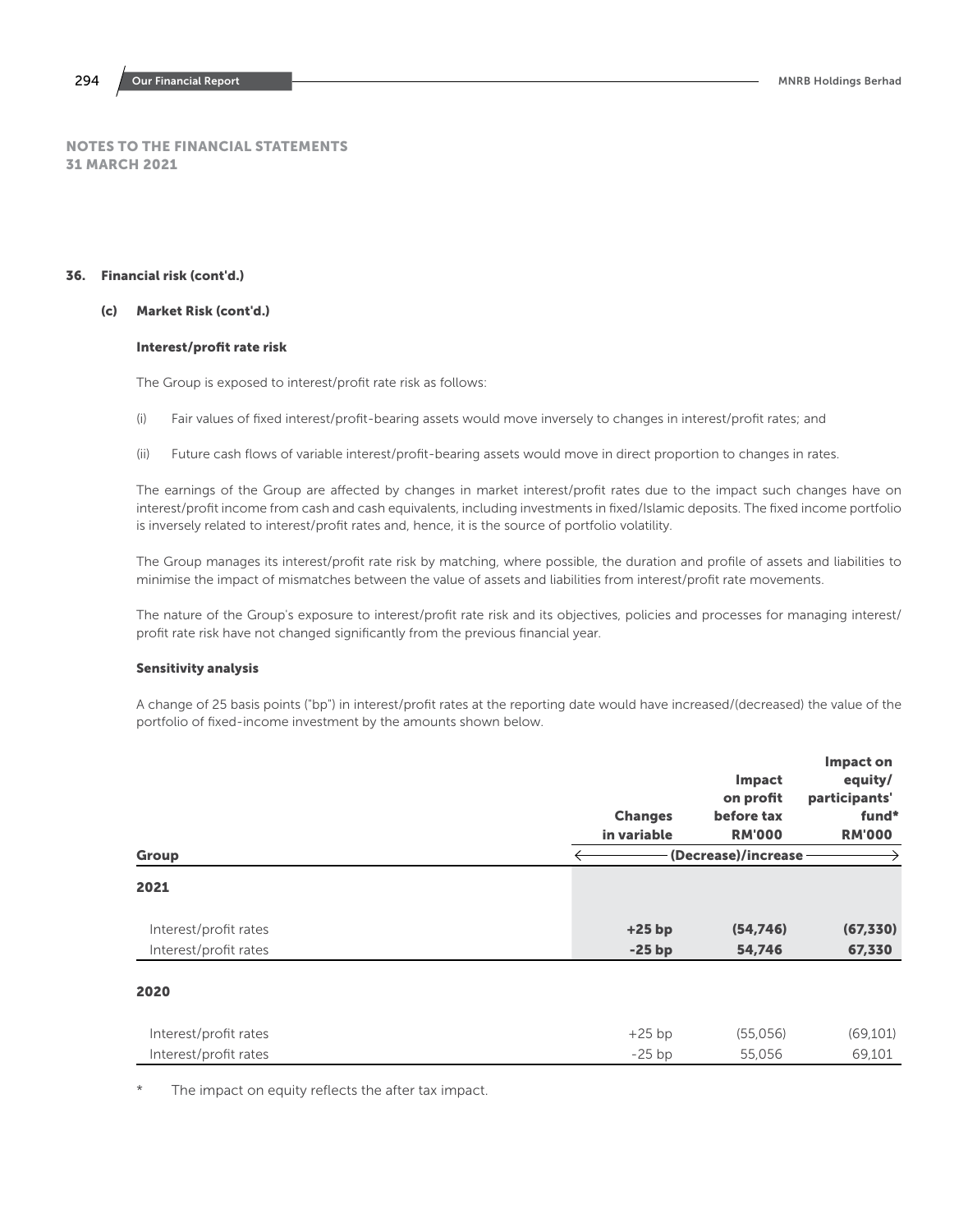#### 37. Other risks

#### (a) Operational Risk

Operational risk is the risk of loss resulting from inadequate or ineffective or failed internal resources (people, processes and systems), or from external events. Operational risk is inherent in all activities of the Group, and can transverse multiple activities including outsourcing. It includes a wide spectrum of heterogeneous risks such as fraud, bribery & corruption, physical damage, business disruption, transaction failures, legal and regulatory breaches, pandemic outbreak, as well as employee health and safety hazards. Operational risk may result in direct financial losses and indirect financial losses due to reputational damage.

The Group cannot expect to eliminate all operational risks, but by initiating a rigorous control framework, and by monitoring and responding to potential risks, the Group is able to minimise risks to an acceptable level. Controls include effective segregation of duties, access controls, system validation, enhanced authorisation and reconciliation procedures, continuous staff education and appropriate assessment processes, and engagement of internal audit for assurance.

#### (b) Shariah Non-Compliance Risk

Shariah non-compliance (SNC) risk refers to the risk of legal or regulatory sanctions, financial loss or non-financial implications including reputational damage, which any Company within the Group may suffer arising from failure to comply with:

- (i) The rulings of the Shariah Advisory Council of Bank Negara Malaysia ("SAC-BNM");
- (ii) Standards on Shariah matters issued by BNM (pursuant to Section 29(1) of the IFSA and Section 33E(1) of the Development Financial Institutions Act ("DFIA") 2002);
- (iii) The rulings and standards of the Shariah Advisory Council of Securities Commission Malaysia ("SAC-SC"); or
- (iv) Decisions or advices of the Group Shariah Committee ("GSC").

The Group mitigates such risk by initiating, monitoring and adhering to a robust Group Shariah Risk Management ("Group SRM") Framework which is guided by the Shariah Governance Framework issued by BNM.

#### (c) Compliance Risk

Compliance risk is the risk of legal or regulatory sanctions, financial loss or reputational damage, which the Group may suffer as a result of its failure to comply with legal and regulatory requirements applicable to its activities.

The Group monitors all compliance aspects in observing regulatory requirements. In this respect, it has developed a Group Compliance Management Framework and other relevant internal policies and procedures to ensure compliance with all applicable laws and guidelines issued by the regulatory authorities.

#### (d) Property Investment Risk

Property investment risk is the risk associated with the Group's investment in property or real estate for own occupancy, investment or rental purpose. Operational manuals are put in place to describe the responsibilities in relation to the management of properties.

The financial risk arising from a delinquent or loss of tenants are managed at the outset through careful selection of properties with high tenancy including tenants with long term tenancies, screening of new tenants' credit worthiness and financial standing as well as ensuring that the properties and facilities are continuously maintained and upgraded.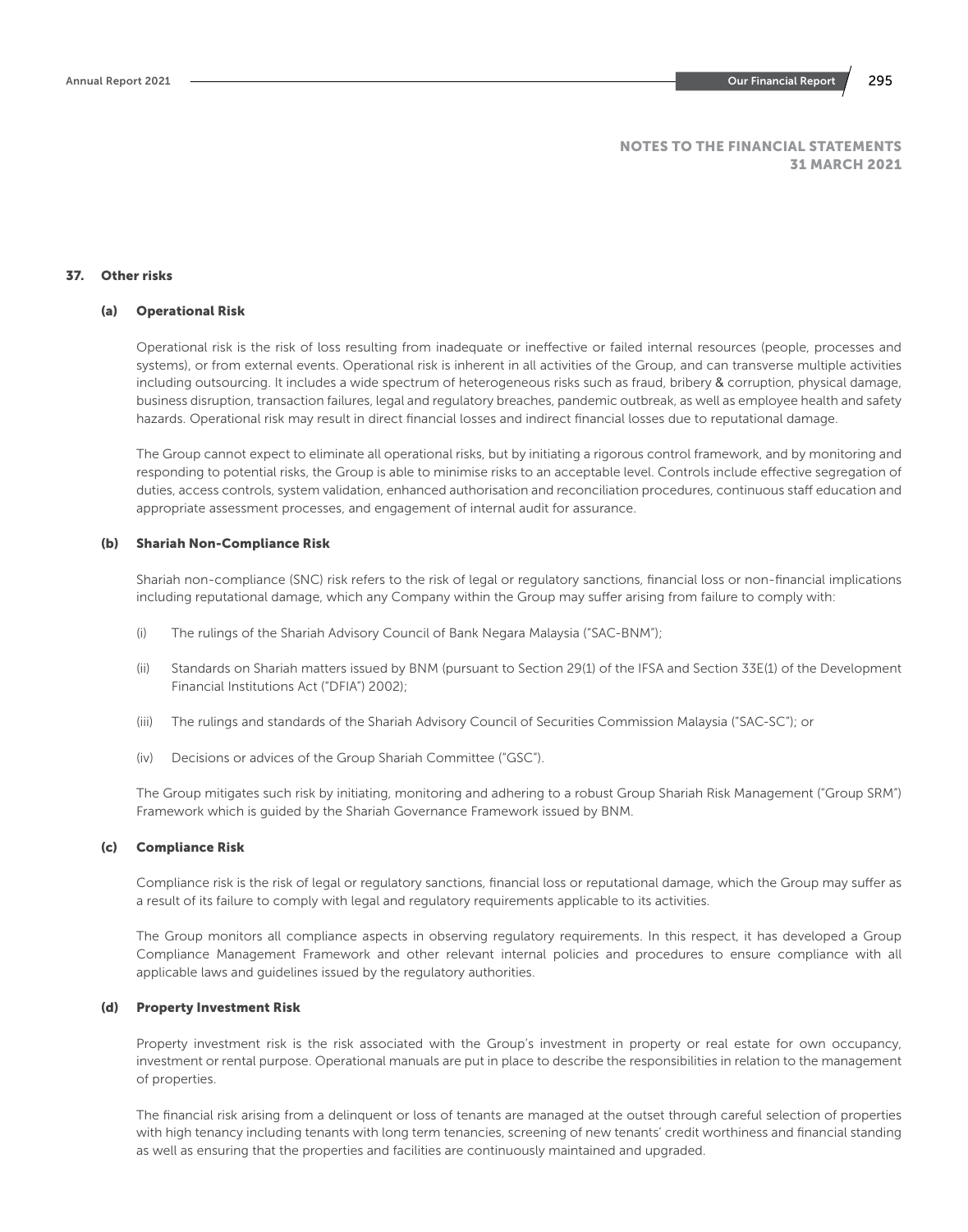(a) Consolidated income statement by fund

General

General

|                                | reinsurance   |               |               |               |                |               |               |
|--------------------------------|---------------|---------------|---------------|---------------|----------------|---------------|---------------|
|                                | and           | General       | Family        | General       | Family         | Eliminations  |               |
|                                | shareholders' | takaful       | takaful       | retakaful     | retakaful      | and           |               |
| For the year ended             | fund          | fund          | fund          | fund          | fund           | adjustments   | Consolidated  |
| 31 March 2021                  | <b>RM'000</b> | <b>RM'000</b> | <b>RM'000</b> | <b>RM'000</b> | <b>RM'000</b>  | <b>RM'000</b> | <b>RM'000</b> |
| Gross earned premiums/         |               |               |               |               |                |               |               |
| contributions                  | 1,358,646     | 419,487       | 688,196       | 43,861        | 8,302          | (16, 710)     | 2,501,782     |
| Premiums/contributions         |               |               |               |               |                |               |               |
| ceded to reinsurers/retakaful  |               |               |               |               |                |               |               |
| operators                      | (96, 267)     | (174, 333)    | (77, 025)     | (2,746)       | (5,691)        | 14,632        | (341, 430)    |
| \zu<br>Net earned premium      |               |               |               |               |                |               |               |
| contributions                  | 1,262,379     | 245,154       | 611,171       | 41,115        | 2,611          | (2,078)       | 2,160,352     |
|                                |               |               |               |               |                |               |               |
| Investment income              | 208,880       | 17,257        | 126,823       | 1,796         | 583            | (90, 450)     | 264,889       |
| Net realised gains/(losses)    | 11,751        | 2,644         | 8,711         |               | $\frac{15}{2}$ |               | 23,119        |
| Net fair value gains/(losses)  | 31,344        | 2,832         | (39, 523)     |               | $(50)$         | 915           | (4, 482)      |
| Fee and commission income      | 477,782       | 38,682        |               | 223           |                | (472,508)     | 44,181        |
| Other operating revenue        | 12,266        |               | 524           | 215           | O              | (2, 015)      | 10,996        |
| Other revenue                  | 742,023       | 61,415        | 96,537        | 2,234         | 552            | (564,058)     | 338,703       |
|                                |               |               |               |               |                |               |               |
| Gross claims and benefit paid  | (670, 094)    | (158, 765)    | (287, 931)    | (4,908)       | (8, 383)       | 4,402         | (1, 125, 679) |
| Claims ceded to reinsurers/    |               |               |               |               |                |               |               |
| retakaful operators            | 38,521        | 63,989        | 59,747        | (2,581)       | 5,043          | (4,402)       | 160,317       |
| Gross change in contract       |               |               |               |               |                |               |               |
| liabilities                    | (157,007)     | (18, 564)     | (236, 841)    | (15, 129)     | 3,762          | 5,374         | (418, 405)    |
| Change in contract liabilities |               |               |               |               |                |               |               |
| ceded to reinsurers/retakaful  |               |               |               |               |                |               |               |
| operators                      | (68, 842)     | 6,386         | 31,863        | (238)         | 168            | (5, 374)      | (36, 037)     |
| Net claims and benefits        | (857, 422)    | (106, 954)    | (433, 162)    | (22, 856)     | 590            |               | (1,419,804)   |

NOTES TO THE FINANCIAL STATEMENTS 31 MARCH 2021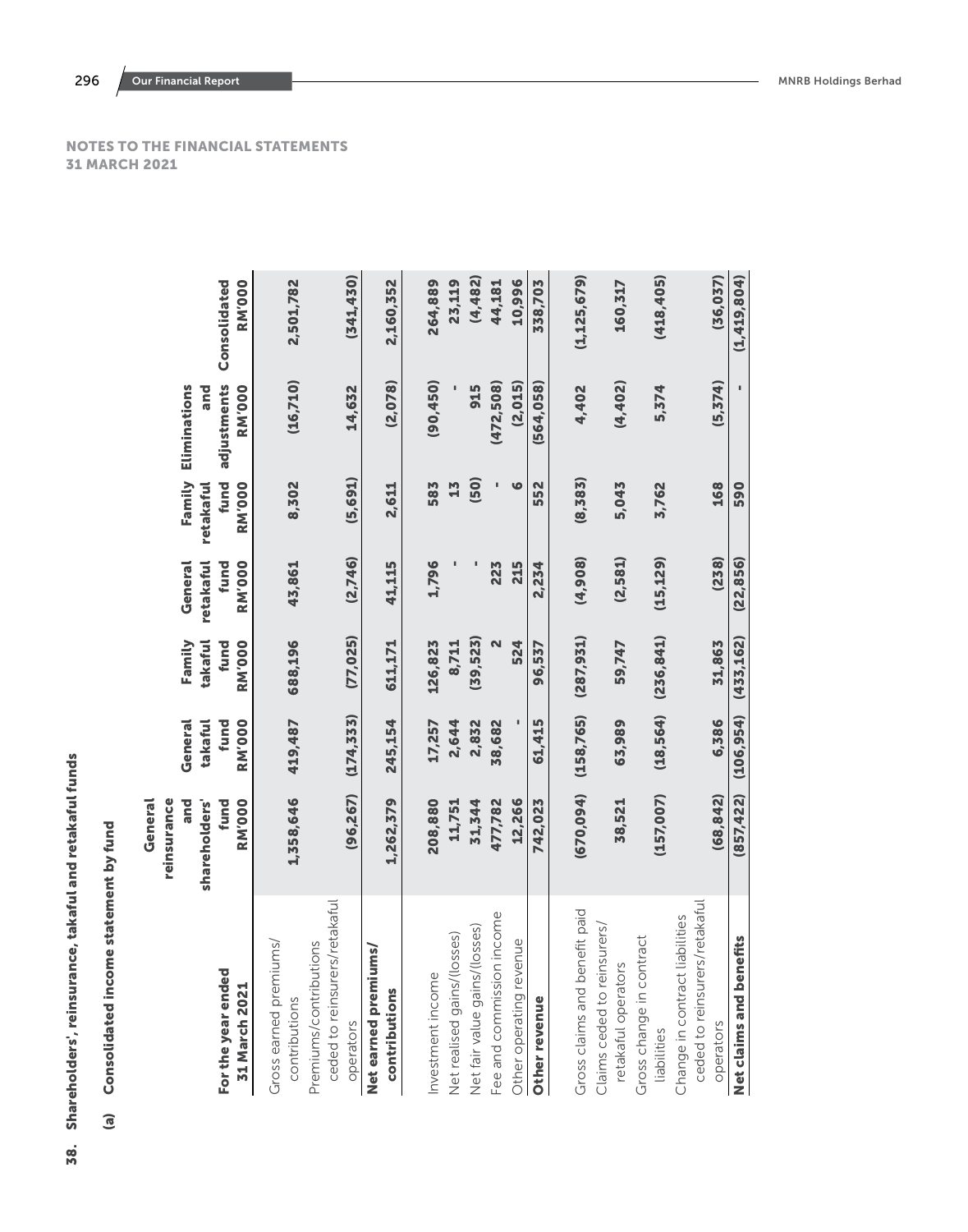38. Shareholders', reinsurance, takaful and retakaful funds (cont'd.) 38. Shareholders', reinsurance, takaful and retakaful funds (cont'd.)

(a) Consolidated income statement by fund (cont'd.) (a) Consolidated income statement by fund (cont'd.)

General

General

|                                                    | reinsurance   |               |               |               |               |               |               |
|----------------------------------------------------|---------------|---------------|---------------|---------------|---------------|---------------|---------------|
|                                                    | and           | General       | Family        | General       | Family        | Eliminations  |               |
|                                                    | shareholders' | takaful       | takaful       | retakaful     | retakaful     | and           |               |
| For the year ended                                 | fund          | fund          | fund          | fund          | fund          | adjustments   | Consolidated  |
| ont'd.)<br>31 March 2021 (c                        | <b>RM'000</b> | <b>RM'000</b> | <b>RM'000</b> | <b>RM'000</b> | <b>RM'000</b> | <b>RM'000</b> | <b>RM'000</b> |
| expenses<br>Fee and commission                     | (479, 359)    | (175, 581)    | (237, 492)    | (15, 923)     | (319)         | 430,184       | (478, 490)    |
| Sə.<br>Management expens                           | (336, 145)    |               | (1, 107)      |               |               | 48,279        | (288, 973)    |
| Finance costs                                      | (17, 222)     |               |               |               |               | 424           | (16, 798)     |
| Other operating expenses                           | (11, 227)     | (6, 301)      |               | 120           |               | 4,749         | (12, 659)     |
| Changes in expense liabilities                     | (15, 956)     |               |               |               |               |               | (15, 956)     |
| Tax borne by participants                          |               | (1, 861)      | (7, 043)      | (405)         | (275)         |               | (9,584)       |
| Other expenses                                     | (859,909)     | (183, 743)    | (245, 642)    | (16, 208)     | (594)         | 483,636       | (822, 460)    |
| Share of results of associates                     |               | п             |               |               |               | 15,472        | 15,472        |
| surplus attributable to<br>Operating profit before |               |               |               |               |               |               |               |
| nts, zakat<br>takaful participa<br>and taxation    | 287,071       | 15,872        | 28,904        | 4,285         | 3,159         | (67, 028)     | 272,263       |
| Surplus attributable to takaful<br>participants    | п             | (15, 872)     | (28, 904)     | (4, 285)      | (3, 159)      | 3,193         | (49, 027)     |
| Operating profit/(loss)                            |               |               |               |               |               |               |               |
| taxation<br>before zakat and                       | 287,071       |               |               |               |               | (63, 835)     | 223,236       |
| Zakat                                              | (1, 293)      |               |               |               |               |               | (1, 293)      |
| Taxation                                           | (32, 448)     |               |               | ī             |               |               | (32, 448)     |
| the year<br>Net profit/(loss) for                  |               |               |               |               |               |               |               |
| of the<br>to equity holders                        |               |               |               |               |               |               |               |
| Parent                                             | 253,330       |               |               | I             |               | (63, 835)     | 189,495       |

NOTES TO THE FINANCIAL STATEMENTS

31 MARCH 2021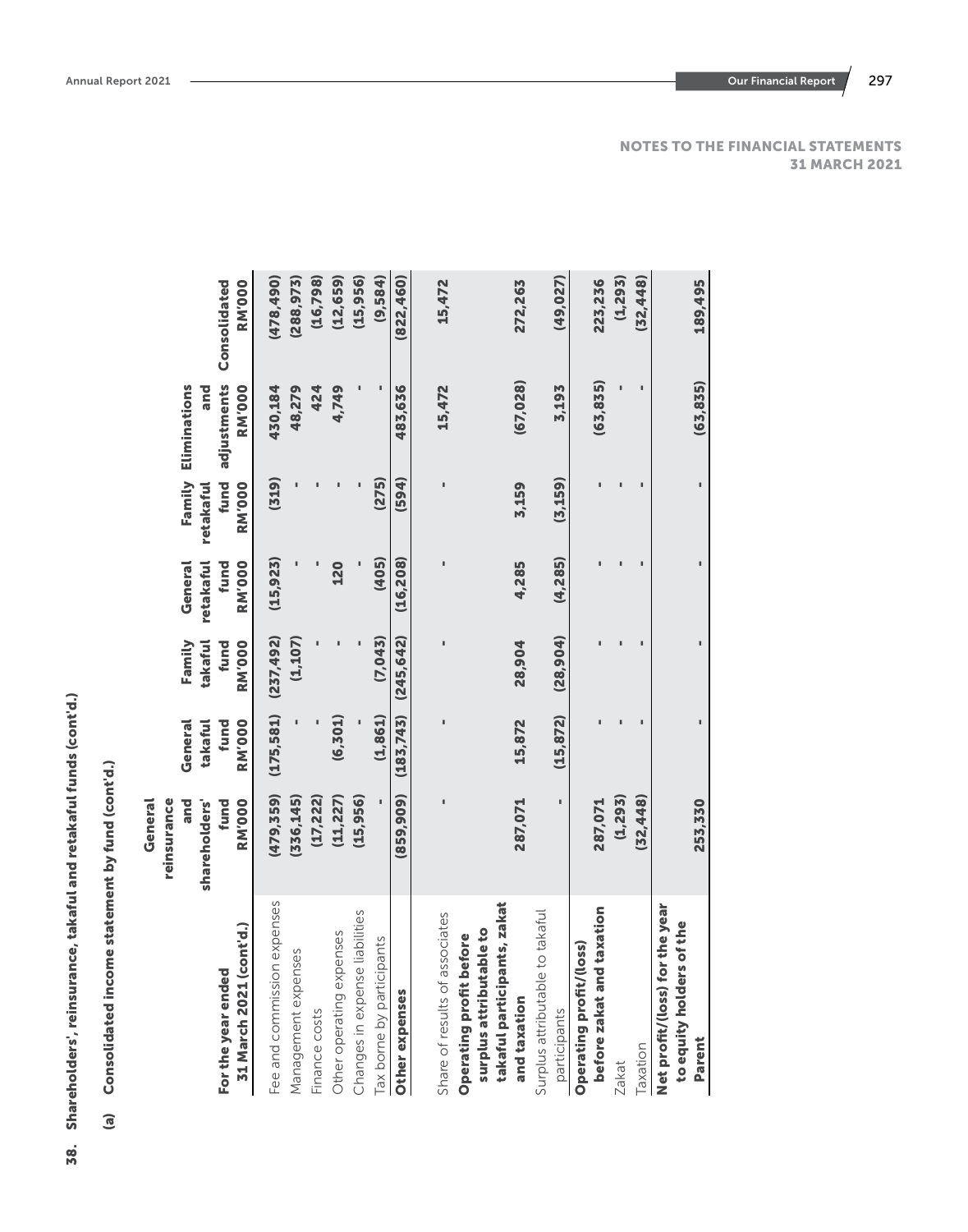(a) Consolidated income statement by fund (cont'd.)

| For the year ended<br>31 March 2020                                  | General<br>reinsurance<br>and<br>fund<br><b>RM'000</b><br>shareholders | General<br>takaful<br>fund<br><b>RM'000</b> | Family<br><b>RM'000</b><br>takaful<br>fund | General<br>retakaful<br>fund<br><b>RM'000</b> | Family<br>fund<br>retakaful<br><b>RM'000</b> | adjustments<br>Eliminations<br><b>RM'000</b><br>and | Consolidated<br><b>RM'000</b> |
|----------------------------------------------------------------------|------------------------------------------------------------------------|---------------------------------------------|--------------------------------------------|-----------------------------------------------|----------------------------------------------|-----------------------------------------------------|-------------------------------|
| Gross earned premiums/<br>contributions                              | 1,200,829                                                              | 320,199                                     | 618,594                                    | 22,287                                        | 8,818                                        | (8, 309)                                            | 2,162,418                     |
| ceded to reinsurers/retakaful<br>Premiums/contributions<br>operators | (94, 147)                                                              | (104, 603)                                  | (76, 889)                                  | (1,778)                                       | (6, 390)                                     | 5,983                                               | (277, 824)                    |
| $\overline{9}$<br>Net earned premium<br>contributions                | 1,106,682                                                              | 215,596                                     | 541,705                                    | 20,509                                        | 2,428                                        | (2, 326)                                            | 1,884,594                     |
| nvestment income                                                     | 179,015                                                                | 17,664                                      | 130,552                                    | 2,537                                         | 862                                          | (46,509)                                            | 284,121                       |
| Net realised gains                                                   | 36,808                                                                 | 3,926                                       | 53,667                                     |                                               |                                              |                                                     | 94,401                        |
| Net fair value (losses)/gains                                        | (45,687)                                                               | (4, 823)                                    | 31,124                                     |                                               | 73                                           | 533                                                 | (18,780)                      |
| Fee and commission income                                            | 442,511                                                                | 26,899                                      | $\overline{a}$                             | 302                                           |                                              | (420, 960)                                          | 48,762                        |
| Other operating revenue                                              | 33,909                                                                 | 1,391                                       | 4,048                                      | $\overline{16}$                               | 15                                           | (15, 638)                                           | 23,741                        |
| Other revenue                                                        | 646,556                                                                | 45,057                                      | 219,401                                    | 2,855                                         | 950                                          | (482.574)                                           | 432,245                       |
| Gross claims and benefit paid                                        | (772, 253)                                                             | (188, 976)                                  | (333, 972)                                 | (9,680)                                       | (9,686)                                      | 1,033                                               | (1, 313, 534)                 |
| Claims ceded to reinsurers/<br>retakaful operators                   | 87,611                                                                 | 90,484                                      | 60,321                                     | 209                                           | 6,180                                        | (1, 033)                                            | 243,772                       |
| Gross change in contract                                             |                                                                        |                                             |                                            |                                               |                                              |                                                     |                               |
| liabilities                                                          | (9,395)                                                                | 29,390                                      | (227, 906)                                 | 9,705                                         | 3,052                                        |                                                     | (195, 154)                    |
| Change in contract liabilities                                       | (62, 162)                                                              | (31, 261)                                   | (5,148)                                    | (1, 972)                                      | 965                                          |                                                     | (99,578)                      |
| Net claims and benefits                                              | (756, 199)                                                             | (100, 363)                                  | (506, 705)                                 | (1,738)                                       | 511                                          |                                                     | (1,364,494)                   |

NOTES TO THE FINANCIAL STATEMENTS 31 MARCH 2021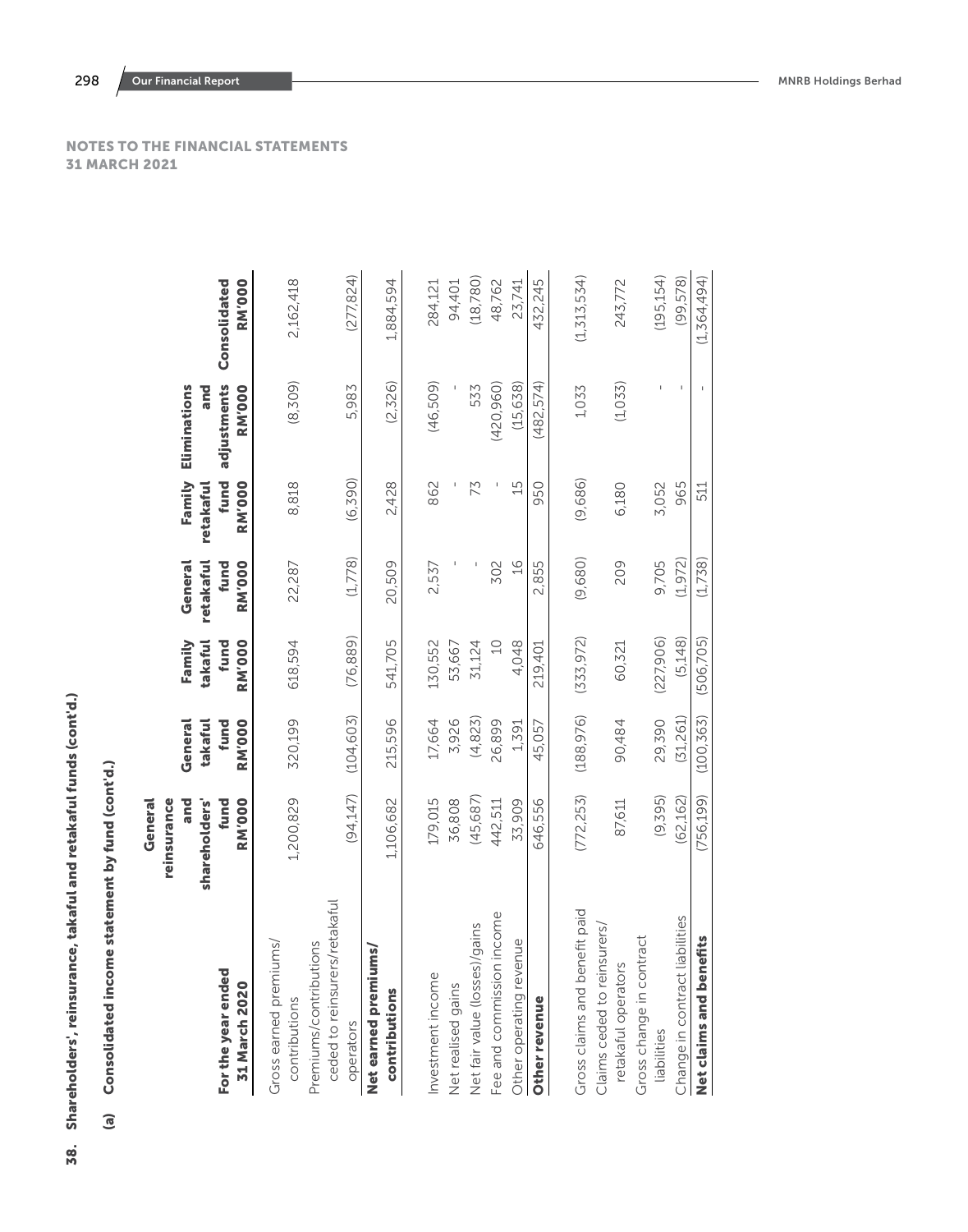38. Shareholders', reinsurance, takaful and retakaful funds (cont'd.) 38. Shareholders', reinsurance, takaful and retakaful funds (cont'd.)

(a) Consolidated income statement by fund (cont'd.) (a) Consolidated income statement by fund (cont'd.)

|                                               | General<br>reinsurance |                       |                       |                       |                       |                              |                               |
|-----------------------------------------------|------------------------|-----------------------|-----------------------|-----------------------|-----------------------|------------------------------|-------------------------------|
|                                               | and<br>shareholders'   | General<br>takaful    | Family<br>takaful     | General<br>retakaful  | Family<br>retakaful   | Eliminations<br>and          |                               |
| 31 March 2020 (cont'd.)<br>For the year ended | <b>RM'000</b><br>fund  | fund<br><b>RM'000</b> | fund<br><b>RM'000</b> | <b>RM'000</b><br>fund | fund<br><b>RM'000</b> | adjustments<br><b>RM'000</b> | Consolidated<br><b>RM'000</b> |
| expenses<br>Fee and commission                | (453, 538)             | (137, 312)            | (232, 720)            | (8,931)               | (336)                 | 379,998                      | (452, 839)                    |
| Management expenses                           | (308, 212)             |                       | (1, 350)              |                       |                       | 46,782                       | (262, 780)                    |
| Finance costs                                 | (17,463)               |                       |                       |                       |                       | 482                          | (16, 981)                     |
| Other operating expenses                      | (2,432)                | (61)                  | S                     | (28)                  |                       |                              | (2,528)                       |
| liabilities<br>Changes in expense             | (7,731)                |                       |                       |                       |                       |                              | (7,731)                       |
| Tax borne by participants                     | $\sf I$                | 368                   | (16, 913)             | (1.258)               | (184)                 | (11)                         | (17,998)                      |
| Other expenses                                | (789,376)              | (137,005)             | (250,990)             | (10, 217)             | (520)                 | 427,251                      | (760,857)                     |
| Share of results of associates                |                        | I                     | I                     |                       |                       | (9, 838)                     | (9, 838)                      |
| Operating profit before                       |                        |                       |                       |                       |                       |                              |                               |
| attributable to takaful<br>(surplus)/deficit  |                        |                       |                       |                       |                       |                              |                               |
| t and<br>participants, zaka                   |                        |                       |                       |                       |                       |                              |                               |
| taxation                                      | 207,663                | 23,285                | 3,411                 | 11,409                | 3,369                 | (67, 487)                    | 181,650                       |
| Surplus attributable to takaful               |                        |                       |                       |                       |                       |                              |                               |
| participants                                  | I,                     | (23, 285)             | (3,411)               | (11,409)              | (3,369)               | 10,746                       | (30, 728)                     |
| Operating profit before                       |                        |                       |                       |                       |                       |                              |                               |
| zakat and taxatio                             | 207,663                |                       |                       |                       |                       | (56, 741)                    | 150,922                       |
| <b>Zakat</b>                                  | (1, 286)               |                       |                       |                       |                       |                              | (1, 286)                      |
| Taxation                                      | (16, 729)              |                       |                       |                       |                       | I                            | (16, 729)                     |
| Net profit for the year                       |                        |                       |                       |                       |                       |                              |                               |
| attributable to equity                        |                        |                       |                       |                       |                       |                              |                               |
| holders of the Parent                         | 189,648                |                       |                       |                       |                       | (56, 741)                    | 132,907                       |

NOTES TO THE FINANCIAL STATEMENTS 31 MARCH 2021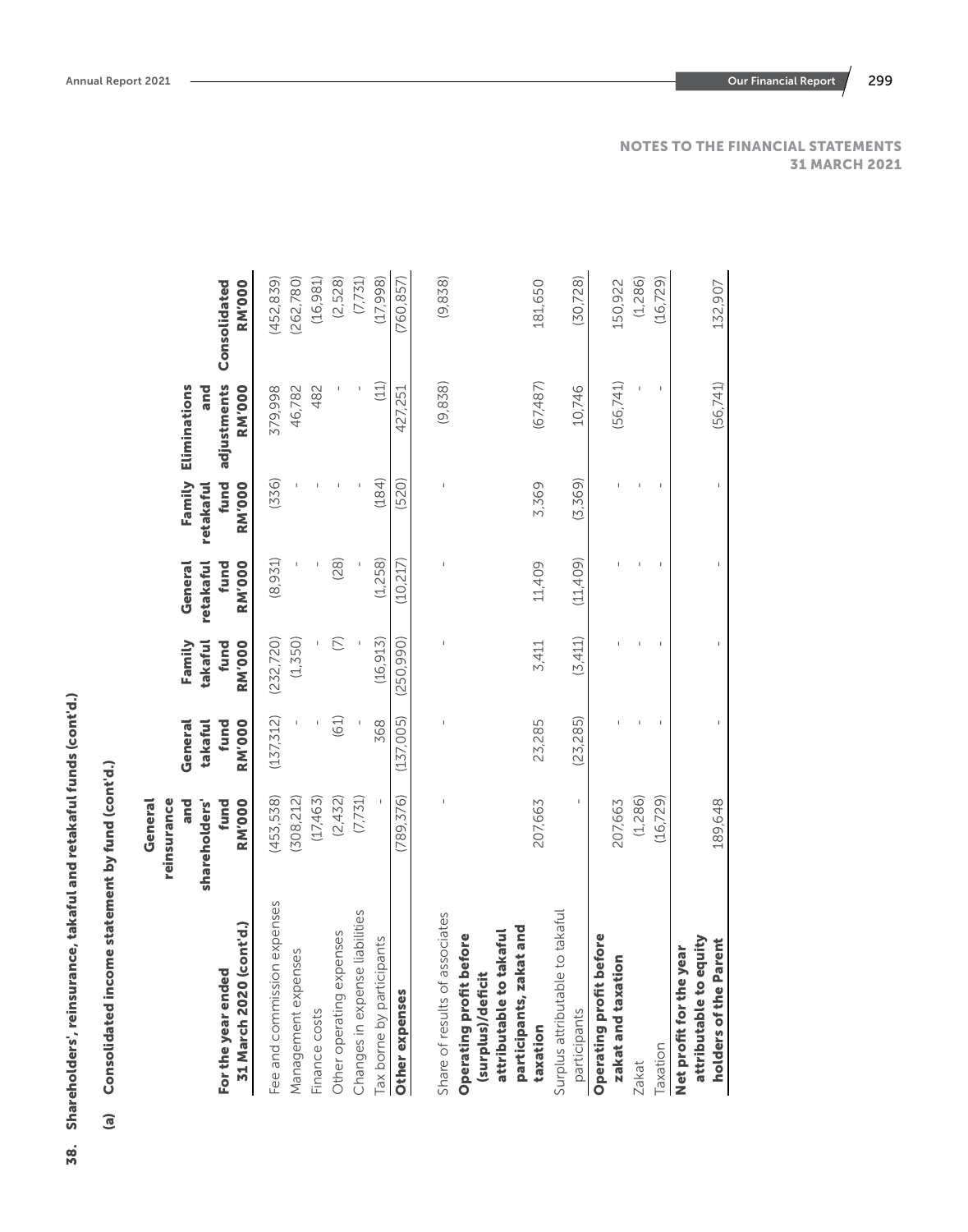Shareholders', reinsurance, takaful and retakaful funds (cont'd.) 38. Shareholders', reinsurance, takaful and retakaful funds (cont'd.) (b) Consolidated statement of financial position by fund 38.

(b) Consolidated statement of financial position by fund

General reinsurance

General<br>reinsurance

|                               | and           | General       | Family            | General       | Family        | Eliminations  |               |
|-------------------------------|---------------|---------------|-------------------|---------------|---------------|---------------|---------------|
|                               | shareholders' | takaful       | takaful           | retakaful     | retakaful     | and           |               |
|                               | fund          | fund          | fund              | fund          | fund          | adjustments   | Consolidated  |
| As at 31 March 2021           | <b>RM'000</b> | <b>RM'000</b> | <b>RM'000</b>     | <b>RM'000</b> | <b>RM'000</b> | <b>RM'000</b> | <b>RM'000</b> |
| Assets                        |               |               |                   |               |               |               |               |
| Property, plant and equipment | 121,707       |               |                   |               |               | 81,670        | 203,377       |
| Investment properties         |               |               | 81,620            |               |               | (81,620)      |               |
| Intangible assets             | 71,805        |               |                   |               |               |               | 71,805        |
| Right-of-use assets           | 7,136         |               |                   |               |               | (4, 230)      | 2,906         |
| nvestments in subsidiaries    | 1,304,477     |               |                   |               |               | (1,304,477)   |               |
| Investments in associates     | 118,225       |               |                   |               |               | 16,580        | 134,805       |
| Deferred tax assets           | 14,324        | 7,244         |                   |               |               | (65)          | 21,503        |
| Financial assets              | 4,411,138     | 541,113       | 3,515,361         | 87,247        | 14,926        | (234, 528)    | 8,335,257     |
| Reinsurance/retakaful assets  | 166,968       | 200,312       | 84,471            | 3,300         | 7,558         | (5, 374)      | 457,235       |
| Insurance/takaful receivables | 355,386       | 75,211        | 48,085            | 19,983        | 2,558         | (2, 357)      | 498,866       |
| Tax recoverable               | 71,794        |               |                   | (2, 695)      | (429)         |               | 68,670        |
| Cash and bank balances        | 69,971        | 8,173         | 37,412            | 126           | 107           |               | 115,789       |
| <b>Total assets</b>           | 6,712,931     |               | 832,053 3,766,949 | 107,961       | 24,720        | (1,534,401)   | 9,910,213     |
|                               |               |               |                   |               |               |               |               |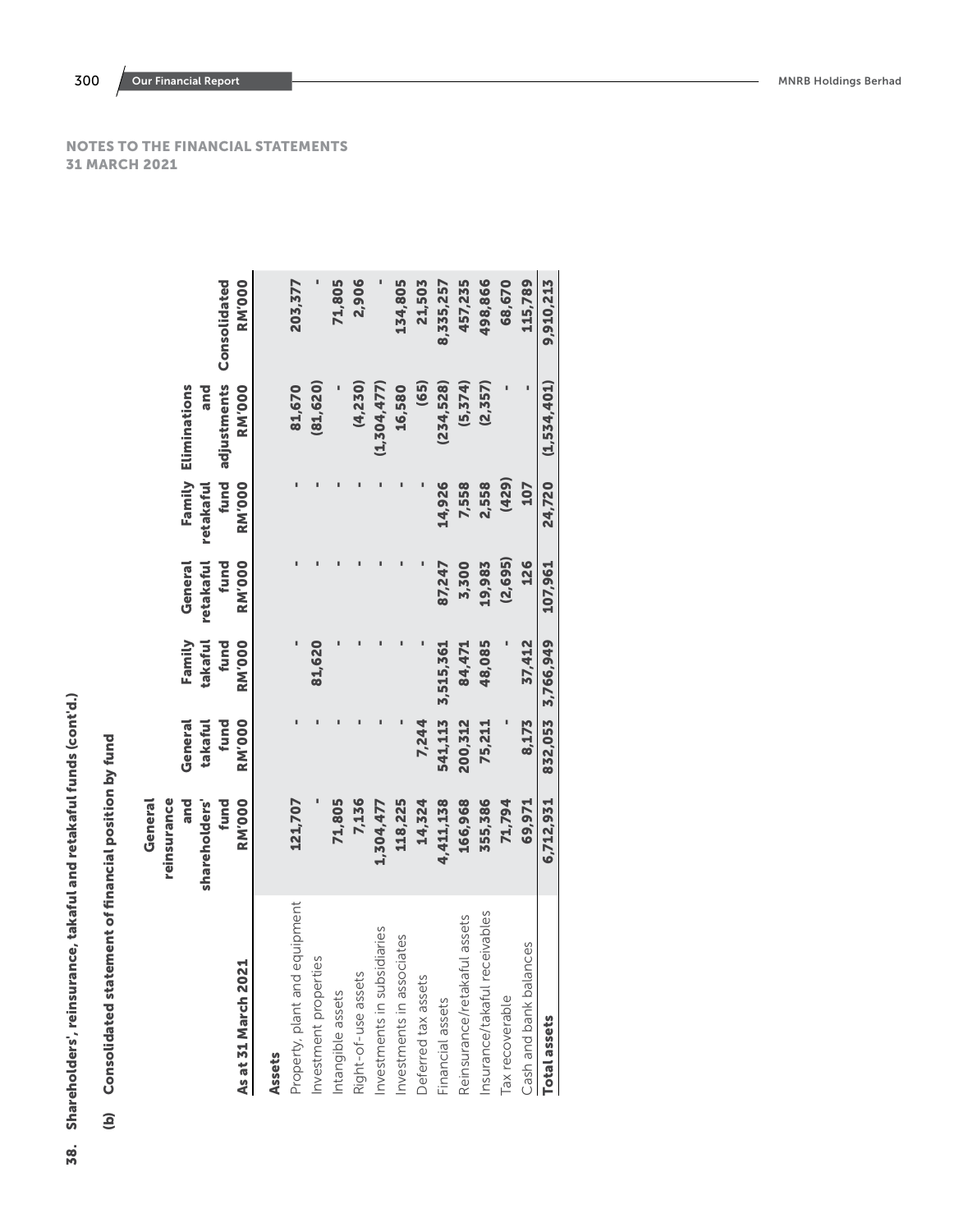(b) Consolidated statement of financial position by fund (cont'd.) (b) Consolidated statement of financial position by fund (cont'd.)

|                                   | General<br>reinsurance |                       |                       |                       |                       |                              |                               |
|-----------------------------------|------------------------|-----------------------|-----------------------|-----------------------|-----------------------|------------------------------|-------------------------------|
|                                   | and<br>shareholders'   | takaful<br>General    | Family<br>takaful     | General<br>retakaful  | Family<br>retakaful   | Eliminations<br>and          |                               |
| As at 31 March 2021 (cont'd.)     | <b>RM'000</b><br>fund  | fund<br><b>RM'000</b> | <b>RM'000</b><br>fund | fund<br><b>RM'000</b> | fund<br><b>RM'000</b> | adjustments<br><b>RM'000</b> | Consolidated<br><b>RM'000</b> |
| icipants'<br>Liabilities and Part |                        |                       |                       |                       |                       |                              |                               |
| Participants' funds<br>funds      |                        | 159,985               | 199,649               | 6,231                 | <b>125</b>            | 11,734                       | 377,724                       |
| Borrowings                        | 321,000                |                       |                       |                       |                       | (1,000)                      | 320,000                       |
| Insurance/takaful contract        |                        |                       |                       |                       |                       |                              |                               |
| liabilities                       | 2,311,512              | 549,235               | 3,411,982             | 73,904                | 9,730                 | (15, 373)                    | 6,340,990                     |
| ease liabilities                  | 7,206                  |                       |                       |                       |                       | (4, 452)                     | 2,754                         |
| nsurance/takaful payables         | 111,841                | 49,349                | 32,504                | 9,965                 | 869                   | (2,357)                      | 202,171                       |
| Other payables                    | 232,199                | 73,423                | 115,860               | 17,809                | 13,965                | (222, 574)                   | 230,682                       |
| S<br>Deferred tax liabilitie      | 2,878                  |                       | 6,444                 | 52                    | <u>기</u>              | 422                          | 9,827                         |
| Tax payable                       | 5,708                  | $\overline{6}$        | 510                   |                       |                       |                              | 6,279                         |
| Provision for zakat               | 1,466                  |                       |                       | I                     |                       | I                            | 1,466                         |
| <b>Total liabilities and</b>      |                        |                       |                       |                       |                       |                              |                               |
| 꽁<br>participants' fun            | 2,993,810              | 832,053               | 3,766,949             | 107,961               | 24,720                | (233, 600)                   | 7,491,893                     |
| Equity                            |                        |                       |                       |                       |                       |                              |                               |
| Share capital                     | 2,043,108              | I                     | I                     | I                     | $\blacksquare$        | (1,304,606)                  | 738,502                       |
| Reserves                          | 1,676,013              |                       |                       |                       |                       | 3,805                        | 1,679,818                     |
| Total equity attributable         |                        |                       |                       |                       |                       |                              |                               |
| of the<br>to equity holders       |                        |                       |                       |                       |                       |                              |                               |
| Parent                            | 3,719,121              | ı                     | ı                     | ı                     | ı                     | (1,300,801)                  | 2,418,320                     |
| Total liabilities, participants'  |                        |                       |                       |                       |                       |                              |                               |
| funds and equity                  | 6,712,931              | 832,053               | 3,766,949             | 107,961               | 24,720                | (1,534,401)                  | 9,910,213                     |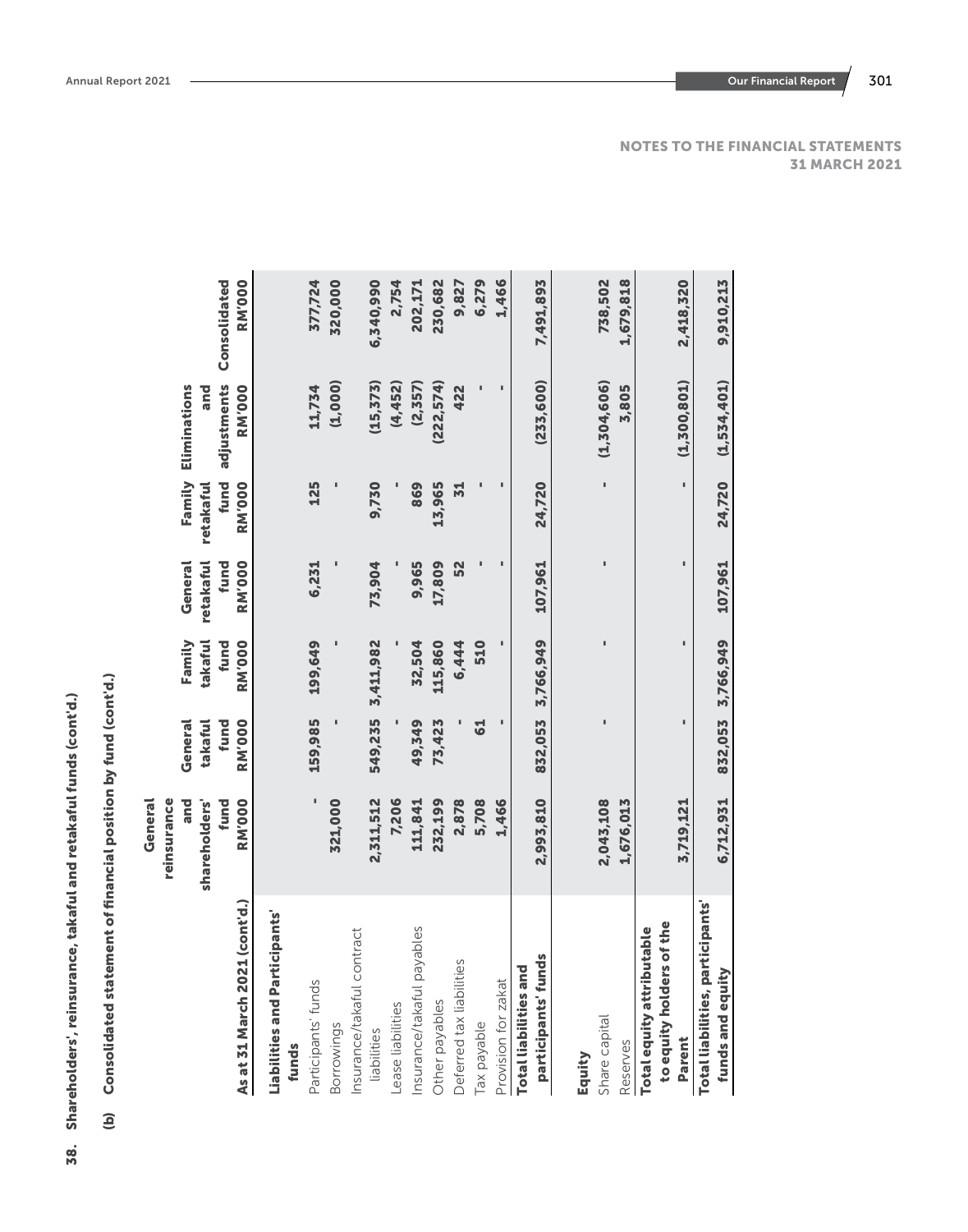| 38. Shareholders', reinsurance, takaful and retakaful funds (cont'd.) | (b) Consolidated statement of financial position by fund (cont'd |
|-----------------------------------------------------------------------|------------------------------------------------------------------|
|                                                                       |                                                                  |
|                                                                       |                                                                  |

Consolidated statement of financial position by fund (cont'd.)  $\overline{a}$ 

| As at 31 March 2020           | reinsurance           |                       |                       |                       |                       |                              |                               |
|-------------------------------|-----------------------|-----------------------|-----------------------|-----------------------|-----------------------|------------------------------|-------------------------------|
|                               | and<br>shareholders'  | General<br>takaful    | Family<br>takaful     | General<br>retakaful  | retakaful             | Family Eliminations<br>and   |                               |
|                               | <b>RM'000</b><br>fund | fund<br><b>RM'000</b> | <b>RM'000</b><br>fund | <b>RM'000</b><br>fund | fund<br><b>RM'000</b> | adjustments<br><b>RM'000</b> | <b>RM'000</b><br>Consolidated |
| Assets                        |                       |                       |                       |                       |                       |                              |                               |
| Property, plant and equipment | 122,408               |                       |                       |                       |                       | 81,781                       | 204,189                       |
| nvestment properties          |                       |                       | 81,620                |                       |                       | (81, 620)                    |                               |
| Intangible assets             | 36,578                |                       |                       |                       |                       |                              | 36,578                        |
| Right-of-use assets           | 13,924                |                       |                       |                       |                       | (9, 376)                     | 4,548                         |
| nvestments in subsidiaries    | 1,304,476             |                       |                       |                       |                       | 1,304,476)                   |                               |
| Investments in associates     | 123,889               |                       |                       |                       |                       | 9,393                        | 133,282                       |
| Deferred tax assets           | 11,232                | 4,172                 |                       |                       |                       |                              | 15,404                        |
| Financial assets              | 4,108,505             | 493,806               | 3,315,613             | 54,679                | 5,368                 | (223,217)                    | 7,754,754                     |
| Reinsurance/retakaful assets  | 240,203               | 193,415               | 52,608                | 3,712                 | 7,390                 |                              | 497,328                       |
| Insurance/takaful receivables | 297,174               | 45,179                | 27,860                | 8,036                 | 3,454                 |                              | 381,703                       |
| Tax recoverable               | 71,040                |                       |                       | (2,267)               | (169)                 |                              | 68,604                        |
| Cash and bank balances        | 38,444                | 20,979                | 58,705                | 239                   | 50                    |                              | 118,417                       |
|                               | 6,367,873             | 757,551               | 3,536,406             | 64,399                | 16,093                | (1,527,515)                  | 9,214,807                     |

NOTES TO THE FINANCIAL STATEMENTS 31 MARCH 2021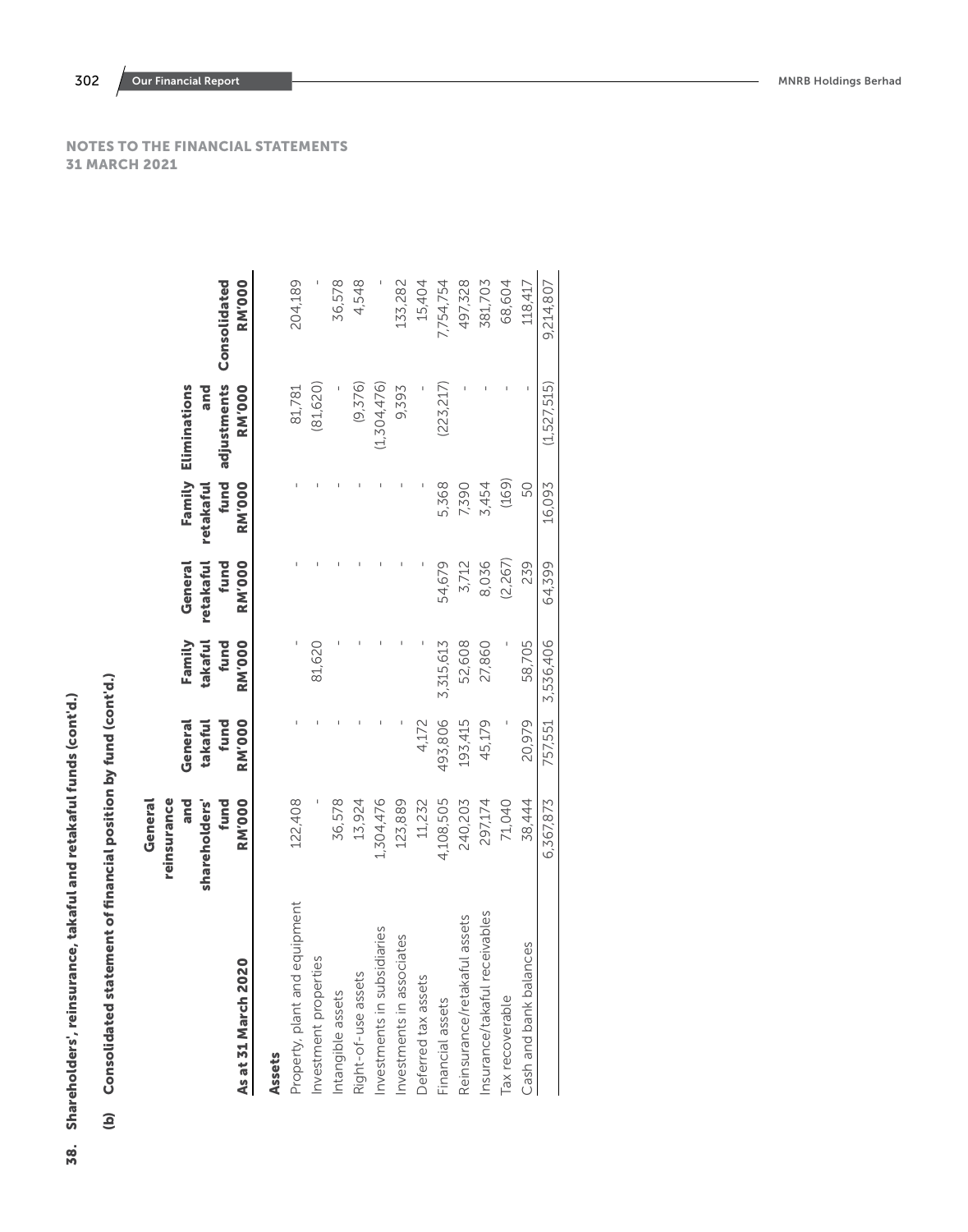(b) Consolidated statement of financial position by fund (cont'd.) (b) Consolidated statement of financial position by fund (cont'd.)

|                                      | General               |                       |                       |                       |                       |                              |                               |
|--------------------------------------|-----------------------|-----------------------|-----------------------|-----------------------|-----------------------|------------------------------|-------------------------------|
|                                      | reinsurance           |                       |                       |                       |                       |                              |                               |
|                                      | and<br>shareholders'  | General<br>takaful    | Family<br>takaful     | General<br>retakaful  | Family<br>retakaful   | Eliminations<br>and          |                               |
| (cont'd.)<br>As at 31 March 2020     | fund<br><b>RM'000</b> | fund<br><b>RM'000</b> | <b>RM'000</b><br>fund | <b>RM'000</b><br>fund | fund<br><b>RM'000</b> | adjustments<br><b>RM'000</b> | Consolidated<br><b>RM'000</b> |
| <b>Liabilities and Participants'</b> |                       |                       |                       |                       |                       |                              |                               |
| funds                                |                       |                       |                       |                       |                       |                              |                               |
| Participants' funds                  | $\sf I$               | 151,245               | 170,745               | 1,814                 | $\Box$                | 8,923                        | 332,738                       |
| Borrowings                           | 321,000               |                       |                       |                       |                       | (1,000)                      | 320,000                       |
| Insurance/takaful contract           |                       |                       |                       |                       |                       |                              |                               |
| liabilities                          | 2,126,723             | 481,376               | 3,175,141             | 56,341                | 13,492                | (10,000)                     | 5,843,073                     |
| Lease liabilities                    | 13,786                |                       |                       |                       |                       | (9,567)                      | 4,219                         |
| Insurance/takaful payables           | 109,832               | 33,000                | 18,586                | 5,858                 | 2,575                 |                              | 169,851                       |
| Other payables                       | 208,533               | 91,801                | 159,162               | 316                   |                       | (209,506)                    | 250,306                       |
| Deferred tax liabilities             | 1,467                 |                       | 9,778                 | 20                    | 15                    | 616                          | 11,946                        |
| Tax payable                          | 6,300                 | 129                   | 2,994                 |                       |                       |                              | 9,423                         |
| Provision for zakat                  | 1,464                 |                       |                       |                       |                       |                              | 1,464                         |
| <b>Total liabilities and</b>         |                       |                       |                       |                       |                       |                              |                               |
| S<br>participants' fund              | 2,789,105             | 757,551               | 3,536,406             | 64,399                | 16,093                | (220,534)                    | 6,943,020                     |
| Equity                               |                       |                       |                       |                       |                       |                              |                               |
| Share capital                        | 2,043,108             |                       | I                     |                       | $\mathsf I$           | (1,304,606)                  | 738,502                       |
| Reserves                             | 1,535,660             |                       |                       |                       | $\mathbf{I}$          | (2,375)                      | 1,533,285                     |
| Total equity attributable            |                       |                       |                       |                       |                       |                              |                               |
| of the<br>to equity holders          |                       |                       |                       |                       |                       |                              |                               |
| Parent                               | 3,578,768             | $\mathsf I$           | $\mathsf I$           | $\mathbf{I}$          | $\mathsf I$           | (1,306,981)                  | 2,271,787                     |
| Total liabilities, participants'     |                       |                       |                       |                       |                       |                              |                               |
| funds and equity                     | 6,367,873             | 757,551               | 3,536,406             | 64,399                | 16,093                | (1,527,515)                  | 9,214,807                     |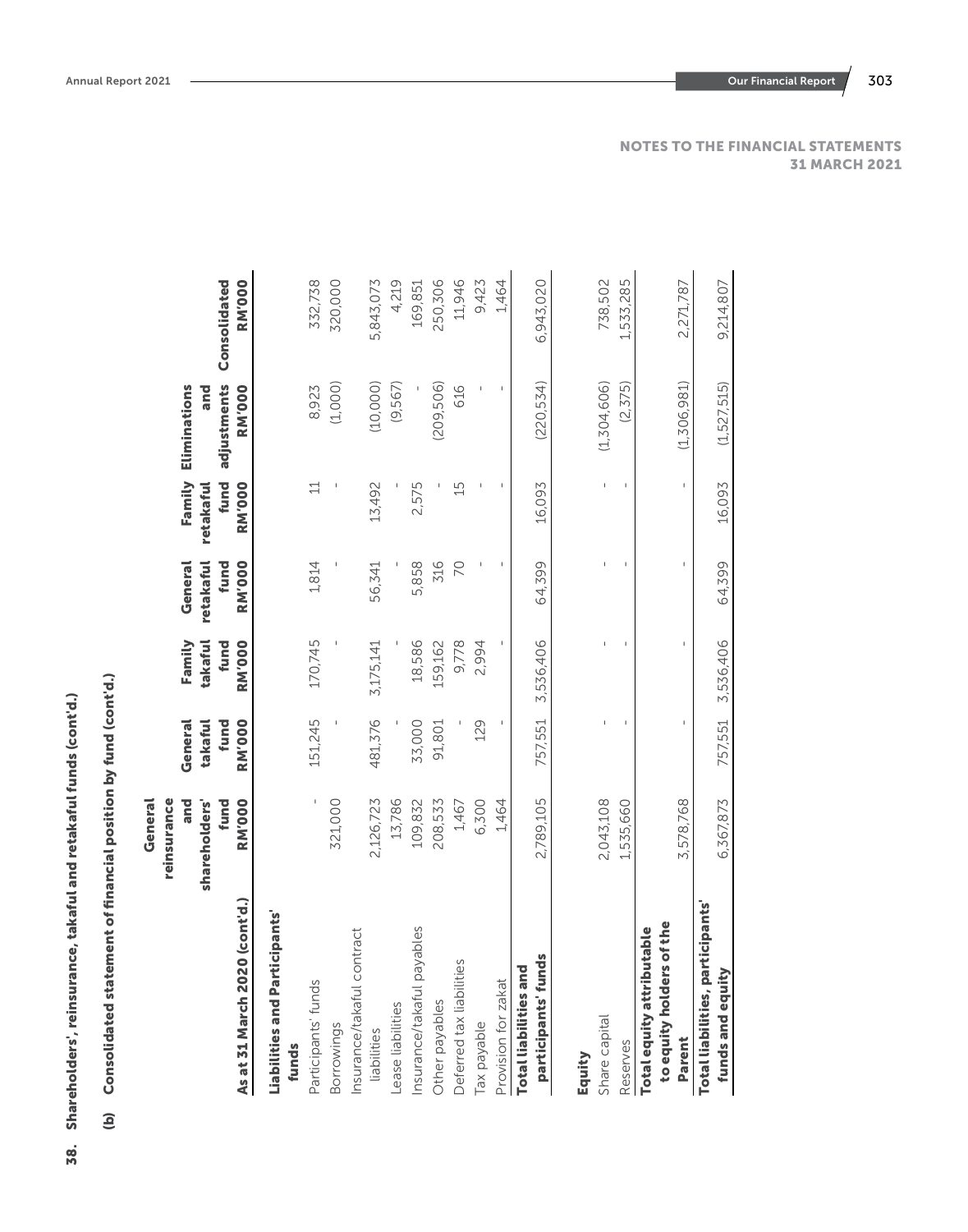#### 39. Fair values of assets

MFRS 7 *Financial Instruments: Disclosures* ("MFRS 7") requires the classification of financial instruments measured at fair value according to a hierarchy that reflects the significance of inputs used in making the measurements, in particular, whether the inputs used are observable or unobservable. MFRS 13 *Fair Value Measurement* requires similar disclosure requirements as MFRS 7, but extends to include all assets and liabilities measured at fair value and/or for which fair values are disclosed. The following levels of hierarchy are used for determining and disclosing the fair value of the Group's and the Company's assets:

- Level 1 Quoted prices (unadjusted) in active markets for identical assets or liabilities
- Level 2 Inputs that are based on observable market data, either directly or indirectly
- Level 3 Inputs that are not based on observable market data

The fair values of the Group's and Company's assets are determined as follows:

- (i) The carrying amounts of financial assets, such as loans and receivables, insurance/takaful receivables and cash and bank balances, are reasonable approximation of their fair values due to the relatively short term maturity of these balances;
- (ii) The fair values of quoted equities are based on quoted market prices as at the reporting date;
- (iii) The fair values of Malaysian government securities, government investment issues and unquoted corporate debt securities are based on indicative market prices from the Bond Pricing Agency of Malaysia ("BPAM");
- (iv) The fair values of investments in mutual funds, unit trust funds and real estate investment trusts are valued based on the net asset values of the underlying funds as at the reporting date;
- (v) Freehold land and buildings have been revalued based on valuations performed by accredited independent valuers having appropriate recognised professional qualification. The valuations are based on the income and comparison approaches. In arriving at the fair value of the assets, the valuers had also taken into consideration the future developments in terms of infrastructure in the vicinity of the properties; and
- (vi) Fair value of unquoted shares in Malaysia are derived using the net assets of the invested companies.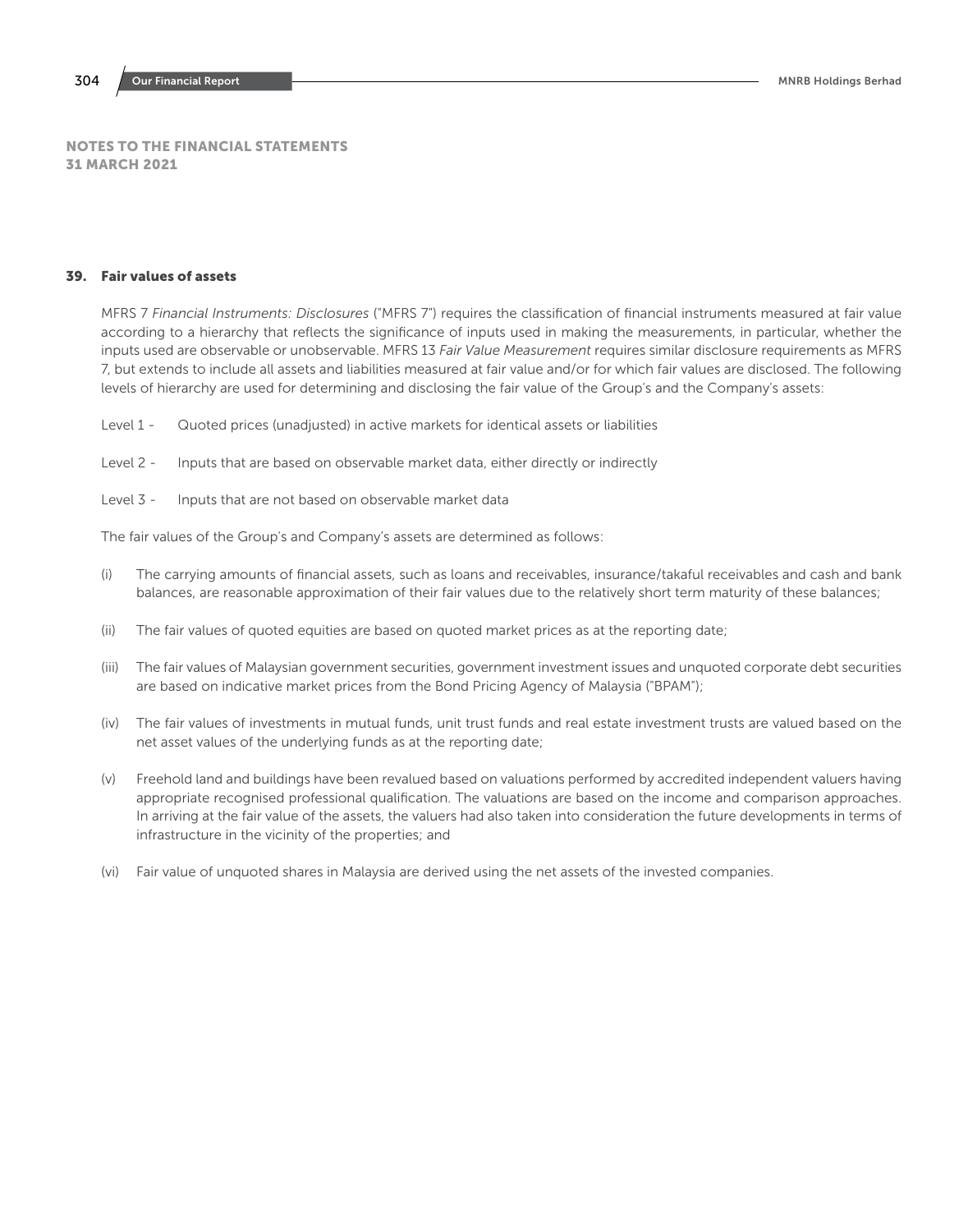### 39. Fair values of assets (cont'd.)

# Description of significant unobservable inputs:

|                                                            | <b>Valuation</b><br>technique | <b>Significant</b><br>unobservable inputs             | Range                   |
|------------------------------------------------------------|-------------------------------|-------------------------------------------------------|-------------------------|
| 2021                                                       |                               |                                                       |                         |
| <b>Property, plant and equipment</b>                       |                               |                                                       |                         |
| Office building of Malaysian Re Income approach            |                               | Yield<br><b>Rental per square foot</b>                | 6.25%<br><b>RM4.50</b>  |
| <b>Office buildings of Takaful</b><br><b>IKHLAS Family</b> | <b>Comparison approach</b>    | Sales price per square feet<br>for similar properties | <b>RM641 to RM1,511</b> |
| <b>Unquoted shares in Malaysia Net assets</b>              |                               | <b>Net assets</b>                                     | <b>Not applicable</b>   |
| 2020                                                       |                               |                                                       |                         |
| Property, plant and equipment                              |                               |                                                       |                         |
| Office building of Malaysian Re Income approach            |                               | Yield<br>Rental per square foot                       | 6.25%<br>RM4.50         |
| Office buildings of Takaful<br><b>IKHLAS Family</b>        | Comparison approach           | Sales price per square feet for<br>similar properties | RM509 to RM1.511        |
| Unquoted shares in Malaysia                                | Net assets                    | Net assets                                            | Not applicable          |

A significant increase or decrease in the unobservable inputs used in the valuation would result in a correspondingly higher or lower fair value.

The movement from opening balances to closing balances during the respective financial years are provided in Notes 13 and 18(b).

There have been no transfers between Level 1, 2 and 3 of the fair value hierarchy during the financial year.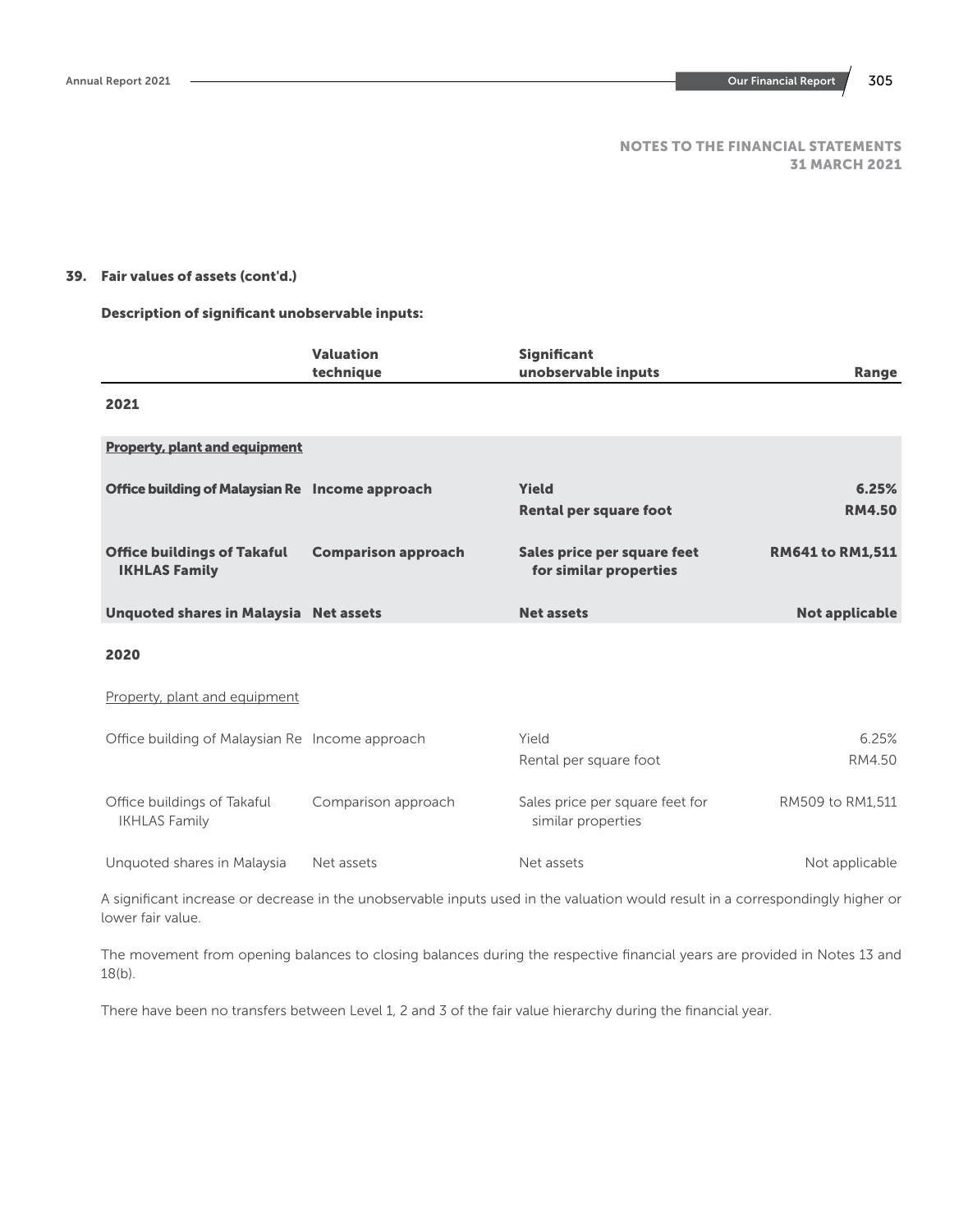### 39. Fair values of assets (cont'd.)

As at the reporting date, the Group and the Company held the following assets that are measured at fair value on a recurring basis and/or for which fair values are disclosed under Levels 1, 2 and 3 of the fair value hierarchy:

|              |                                                                           | Level 1<br><b>RM'000</b> | <b>Level 2</b><br><b>RM'000</b> | Level 3<br><b>RM'000</b> | <b>Total</b><br><b>RM'000</b> |
|--------------|---------------------------------------------------------------------------|--------------------------|---------------------------------|--------------------------|-------------------------------|
|              |                                                                           |                          |                                 |                          |                               |
| <b>Group</b> |                                                                           |                          |                                 |                          |                               |
| 2021         |                                                                           |                          |                                 |                          |                               |
|              | <b>Assets measured at fair value:</b>                                     |                          |                                 |                          |                               |
| (a)          | Property, plant and equipment                                             |                          |                                 |                          |                               |
|              | Freehold land                                                             |                          |                                 | 36,800                   | 36,800                        |
|              | <b>Buildings</b>                                                          |                          |                                 | 161,587                  | 161,587                       |
|              |                                                                           | $\blacksquare$           | $\blacksquare$                  | 198,387                  | 198,387                       |
| (b)          | <b>Financial assets at FVTPL</b>                                          |                          |                                 |                          |                               |
|              |                                                                           |                          |                                 |                          |                               |
|              | Designated upon initial recognition<br>Unquoted corporate debt securities |                          | 1,162                           |                          | 1,162                         |
|              | Government investment issues                                              |                          | 1,141,718                       |                          | 1,141,718                     |
|              | Unquoted Islamic private debt securities                                  |                          | 1,362,102                       | $\blacksquare$           | 1,362,102                     |
|              | Mandatorily measured                                                      |                          |                                 |                          |                               |
|              | Quoted shares in Malaysia:                                                |                          |                                 |                          |                               |
|              | Shariah approved equities                                                 | 215,664                  |                                 |                          | 215,664                       |
|              | Others                                                                    | 97.304                   |                                 |                          | 97,304                        |
|              | Unquoted perpetual bond in Malaysia                                       |                          | 4,950                           |                          | 4,950                         |
|              | Unquoted corporate debt securities                                        |                          | 19,469                          |                          | 19,469                        |
|              | Unquoted Islamic private debt securities                                  |                          | 608                             | $\overline{\phantom{a}}$ | 608                           |
|              | Shariah approved unit trust funds                                         | 241,218                  |                                 |                          | 241,218                       |
|              | Real estate investment trusts                                             | 17,442                   |                                 | $\qquad \qquad =$        | 17,442                        |
|              |                                                                           | 571,628                  | 2,530,009                       | $\blacksquare$           | 3,101,637                     |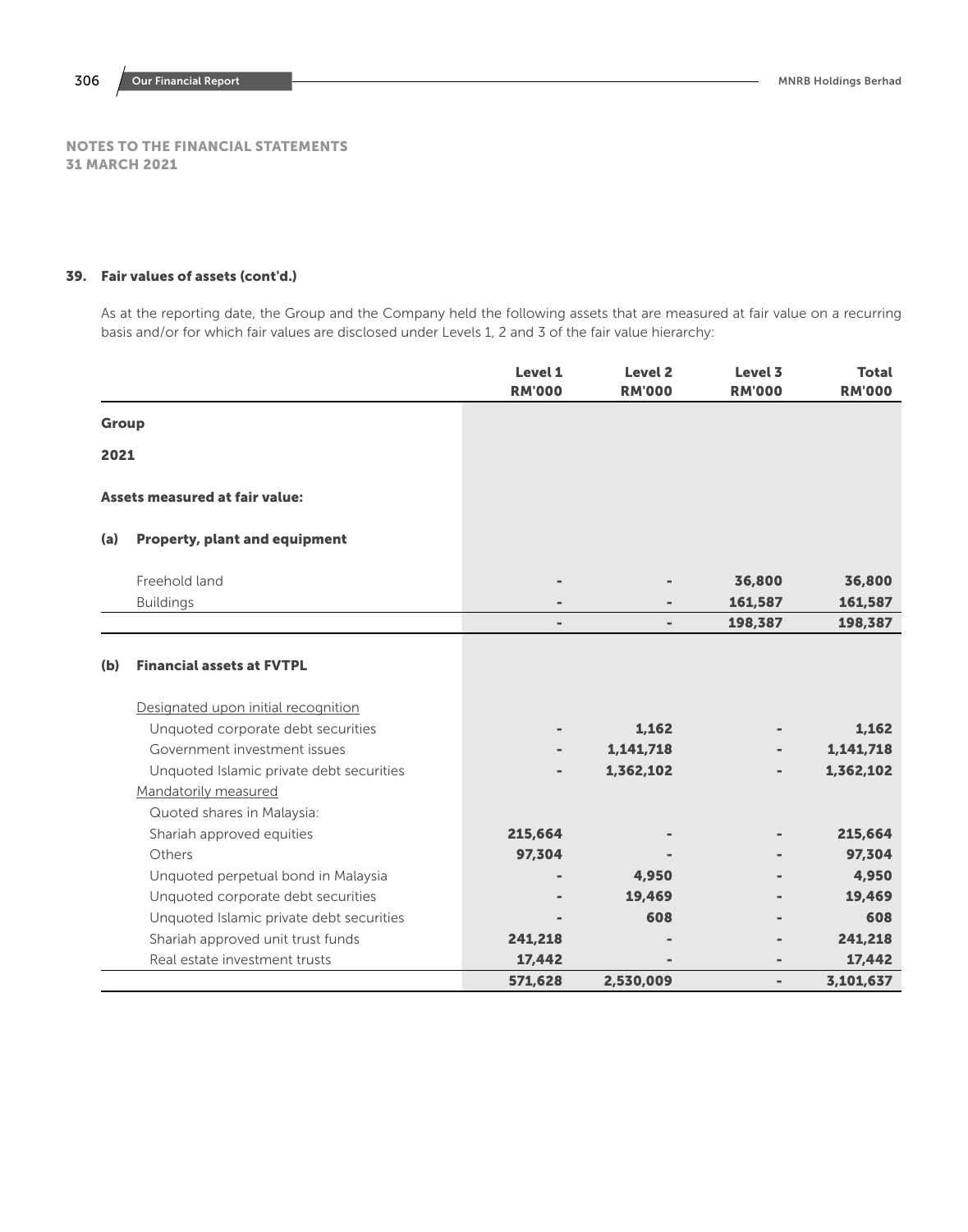#### 39. Fair values of assets (cont'd.)

|     |                                          | <b>Level 1</b> | Level 2        | Level 3           | <b>Total</b>  |
|-----|------------------------------------------|----------------|----------------|-------------------|---------------|
|     |                                          | <b>RM'000</b>  | <b>RM'000</b>  | <b>RM'000</b>     | <b>RM'000</b> |
|     | Group (cont'd.)                          |                |                |                   |               |
|     | 2021 (cont'd.)                           |                |                |                   |               |
|     | Assets measured at fair value (cont'd.): |                |                |                   |               |
| (c) | <b>Financial assets at FVOCI</b>         |                |                |                   |               |
|     | Malaysian government securities          | ٠              | 155,329        | $\qquad \qquad =$ | 155,329       |
|     | Government investment issues             | ۰              | 438,523        | $\blacksquare$    | 438,523       |
|     | Unquoted corporate debt securities       | ٠              | 1,028,084      | $\qquad \qquad =$ | 1,028,084     |
|     | Unquoted shares                          | ٠              |                | 84,605            | 84,605        |
|     | Unquoted Islamic private debt securities | -              | 376,176        | $\blacksquare$    | 376,176       |
|     | Golf club memberships                    | ٠              | $\blacksquare$ | 233               | 233           |
|     |                                          | ٠              | 1,998,112      | 84,838            | 2,082,950     |

# 2020

### Assets measured at fair value:

## (a) Property, plant and equipment

| Freehold land    | $\,$                     | $\,$                     | 36,800  | 36,800  |
|------------------|--------------------------|--------------------------|---------|---------|
| <b>Buildings</b> | $\overline{\phantom{0}}$ | $\overline{\phantom{0}}$ | 162.903 | 162,903 |
|                  | $\sim$                   | $\sim$                   | 199,703 | 199,703 |

### (b) Financial assets at FVTPL

| Designated upon initial recognition      |         |           |                          |           |
|------------------------------------------|---------|-----------|--------------------------|-----------|
| Unquoted corporate debt securities       |         | 2.190     | $\overline{\phantom{0}}$ | 2.190     |
| Government investment issues             |         | 1,262,018 | $\overline{\phantom{a}}$ | 1,262,018 |
| Unquoted Islamic private debt securities | -       | 1.253.077 |                          | 1,253,077 |
| Mandatorily measured                     |         |           |                          |           |
| Quoted shares in Malaysia:               |         |           |                          |           |
| Shariah approved equities                | 209.176 |           |                          | 209.176   |
| Warrants                                 | 11      |           | $\sim$                   | 11        |
| <b>Others</b>                            | 86.450  |           |                          | 86.450    |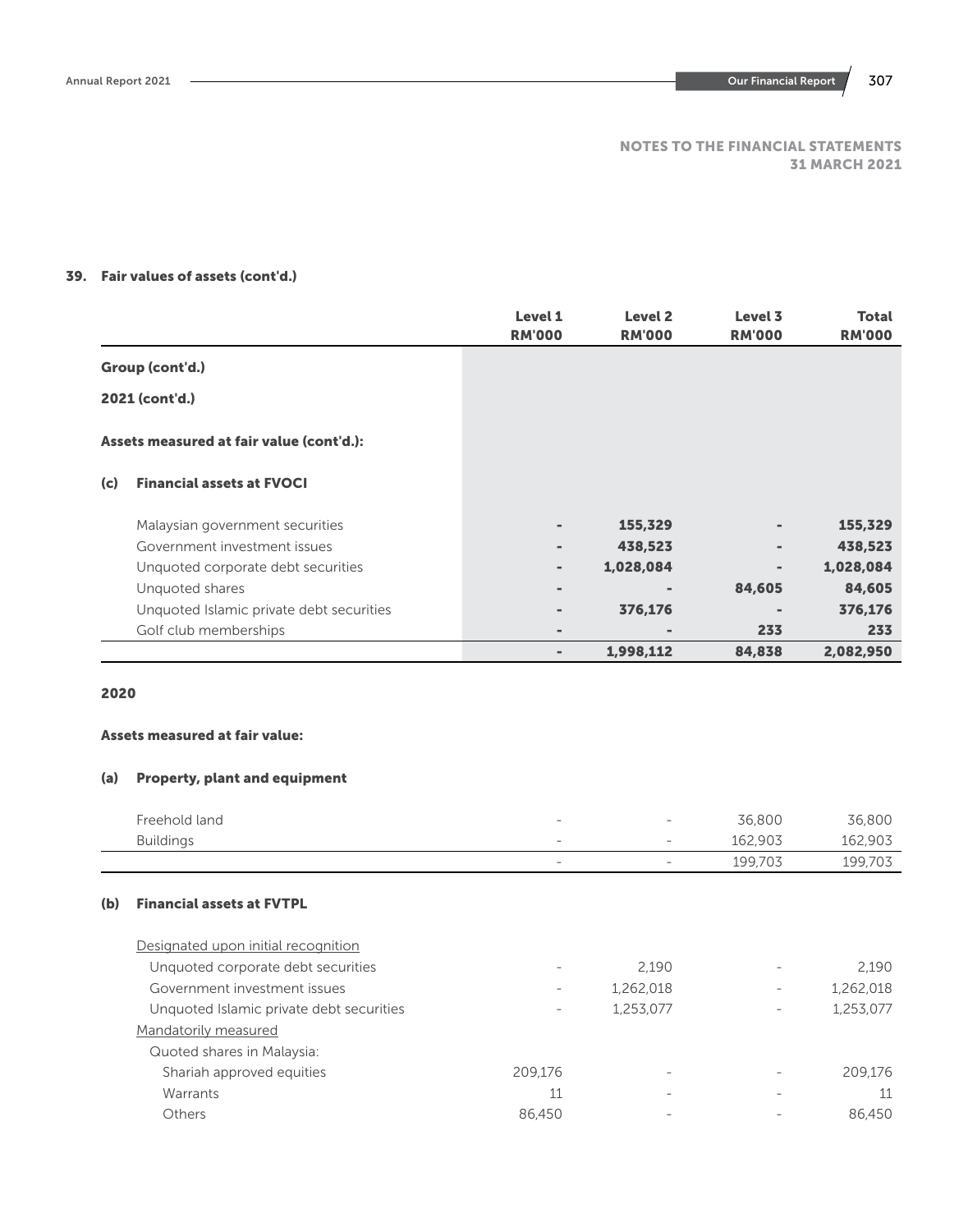### 39. Fair values of assets (cont'd.)

|      |                                          | Level 1<br><b>RM'000</b> | <b>Level 2</b><br><b>RM'000</b> | Level 3<br><b>RM'000</b> | <b>Total</b><br><b>RM'000</b> |
|------|------------------------------------------|--------------------------|---------------------------------|--------------------------|-------------------------------|
|      | Group (cont'd.)                          |                          |                                 |                          |                               |
|      | 2020 (cont'd.)                           |                          |                                 |                          |                               |
|      | Assets measured at fair value (cont'd):  |                          |                                 |                          |                               |
| (b)  | Financial assets at FVTPL (cont'd.)      |                          |                                 |                          |                               |
|      | Unquoted corporate debt securities       |                          | 17,928                          |                          | 17,928                        |
|      | Unquoted Islamic private debt securities |                          | 626                             |                          | 626                           |
|      | Shariah approved unit trust funds        | 113,826                  |                                 |                          | 113,826                       |
|      | Real estate investment trusts            | 23,298                   |                                 |                          | 23,298                        |
|      |                                          | 432,761                  | 2,535,839                       | $\overline{\phantom{0}}$ | 2,968,600                     |
| (c)  | <b>Financial assets at FVOCI</b>         |                          |                                 |                          |                               |
|      | Malaysian government securities          |                          | 145,670                         |                          | 145,670                       |
|      | Government investment issues             |                          | 601,240                         |                          | 601,240                       |
|      | Unquoted corporate debt securities       |                          | 1,098,935                       | $\overline{\phantom{a}}$ | 1,098,935                     |
|      | Unquoted shares                          |                          |                                 | 84,382                   | 84,382                        |
|      | Unquoted Islamic private debt securities |                          | 323,643                         | $\overline{\phantom{a}}$ | 323,643                       |
|      | Golf club memberships                    | $\overline{a}$           |                                 | 293                      | 293                           |
|      |                                          | $\overline{\phantom{a}}$ | 2,169,488                       | 84,675                   | 2,254,163                     |
|      | <b>Company</b>                           |                          |                                 |                          |                               |
| 2021 |                                          |                          |                                 |                          |                               |
|      | <b>Assets measured at fair value:</b>    |                          |                                 |                          |                               |
| (a)  | <b>Financial assets at FVTPL</b>         |                          |                                 |                          |                               |
|      | Shariah approved unit trust fund         | 31,800                   |                                 |                          | 31,800                        |
| (b)  | <b>Financial assets at FVOCI</b>         |                          |                                 |                          |                               |
|      | Golf club membership                     |                          |                                 | 50                       | 50                            |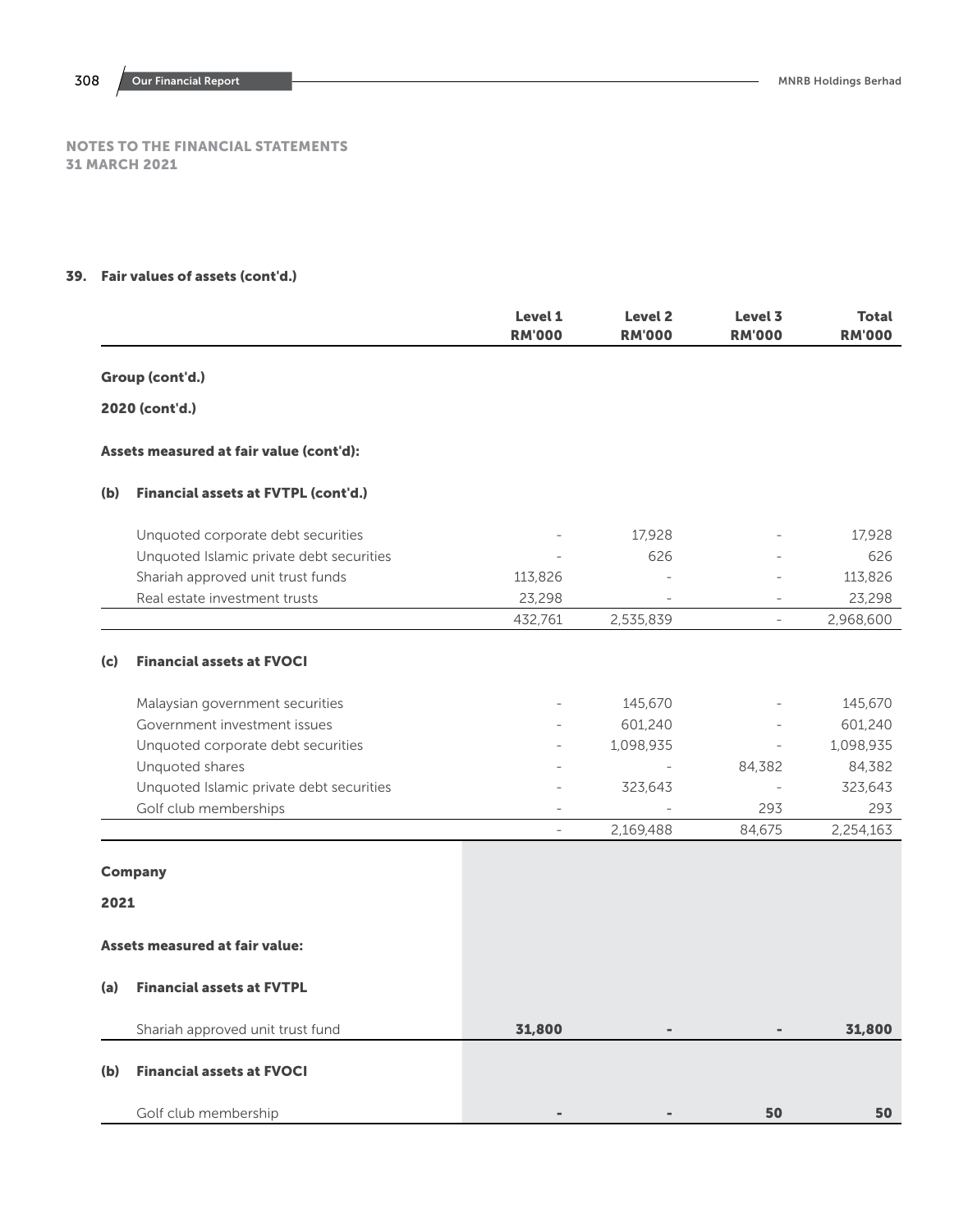#### 39. Fair values of assets (cont'd.)

|      |                                  | Level 1<br><b>RM'000</b> | Level 2<br><b>RM'000</b> | Level 3<br><b>RM'000</b> | <b>Total</b><br><b>RM'000</b> |
|------|----------------------------------|--------------------------|--------------------------|--------------------------|-------------------------------|
|      | <b>Company (cont'd.)</b>         |                          |                          |                          |                               |
| 2020 |                                  |                          |                          |                          |                               |
|      | Assets measured at fair value:   |                          |                          |                          |                               |
| (a)  | <b>Financial assets at FVOCI</b> |                          |                          |                          |                               |
|      | Golf club membership             | $\overline{\phantom{a}}$ | $\overline{\phantom{a}}$ | 50                       | 50                            |

#### 40. Significant and subsequent event

#### COVID-19 pandemic

On 11 March 2020, the World Health Organisation ("WHO") had declared COVID-19 as a pandemic and it has been the cause of one of the most severe instances of economic and financial market turmoil in recent history.

Measures taken by various governments to contain the pandemic, including imposition of lockdowns and temporary closure of businesses, have affected economic activities within the local and the overseas regions.

The Group and the Company was not excluded from such measures and had taken a number of steps to monitor and prevent the effects of the COVID-19 virus within the Group and the Company, primarily by imposing social distancing, "work from home" arrangements for the employees as well as strictly adhering to all regulations and guidelines issued by the authorities.

The management's view of the prospects in the early part of the financial year was bleak due to the COVID-19 environment but in the third quarter, news on the rollout of vaccines had improved market sentiments. The improvement in market sentiments resulted in consequential improvements in the equity market and the firming of bond yields locally. The former had contributed positively to the Group's and the Company's recovery in relation to the fair value of equity instruments. On the other hand, the firming of bond yields had not reached the necessary pre-Covid levels to assist in the improvement of bond income and had, instead, resulted in fair value losses due to the corresponding decline in bond prices.

The environment is expected to remain challenging until COVID-19 is fully controlled and the economy is expected to continue being volatile as it starts to adjust to the improvements. This volatility is expected to be mirrored in the equity and bond markets. We will continue to adopt a prudent stance in our asset allocations in managing the risks and returns.